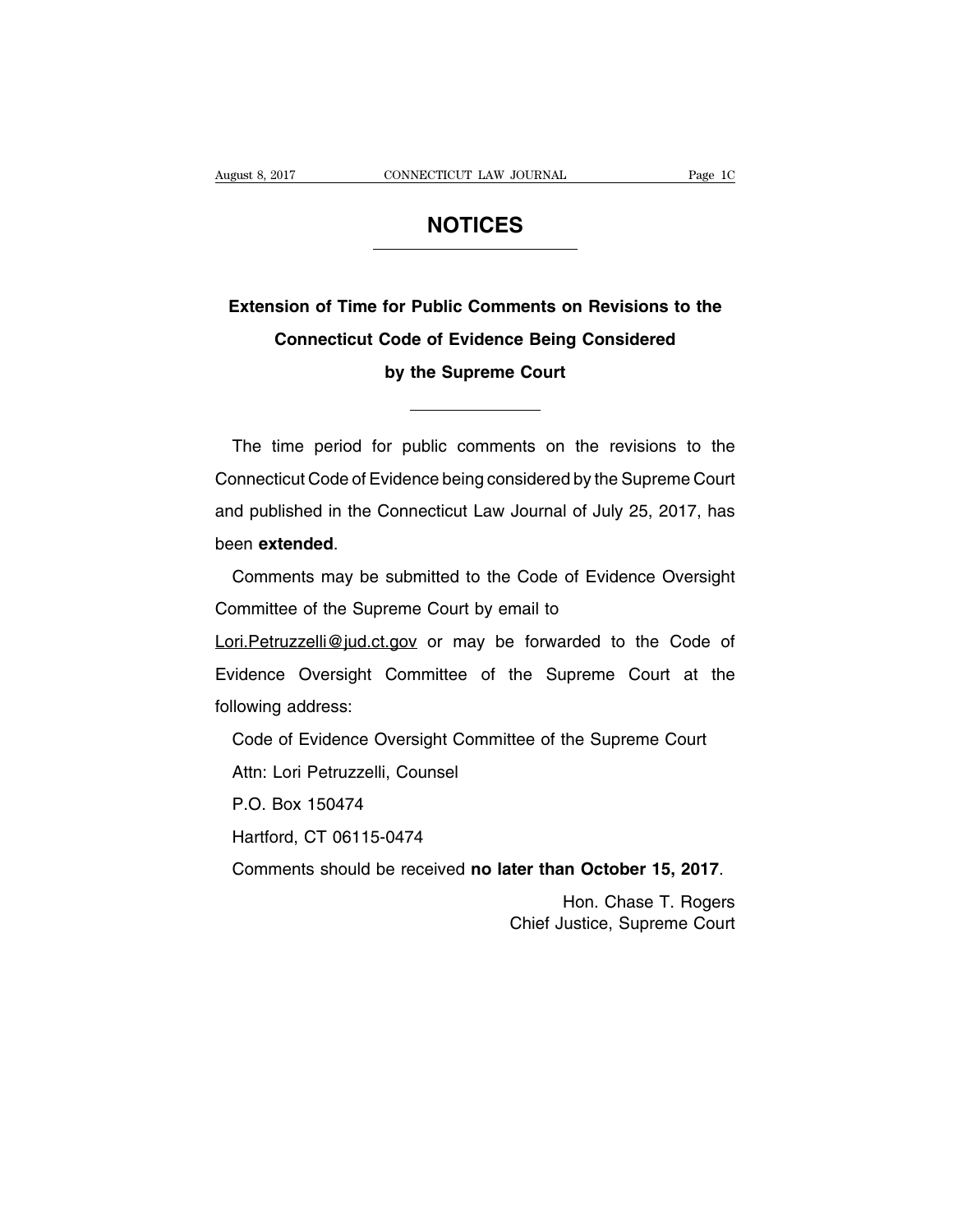# **NOTICE**

# **Public Comments on Revisions to the Connecticut Code of Evidence Being Considered by the Supreme Court**

The following proposed revisions to the Connecticut Code of Evidence are being considered by the Supreme Court and are published here for public comment.

Comments may be submitted to the Code of Evidence Oversight Committee of the Supreme Court by email to Lori. Petruzzelli@jud.ct.gov or may be forwarded to the Code of Evidence Oversight Committee of the Supreme Court at the following address:

Code of Evidence Oversight Committee of the Supreme Court Attn: Lori Petruzzelli, Counsel P.O. Box 150474 Hartford, CT 06115-0474

Comments should be received **no later than August 15, 2017**.

Hon. Chase T. Rogers Chief Justice, Supreme Court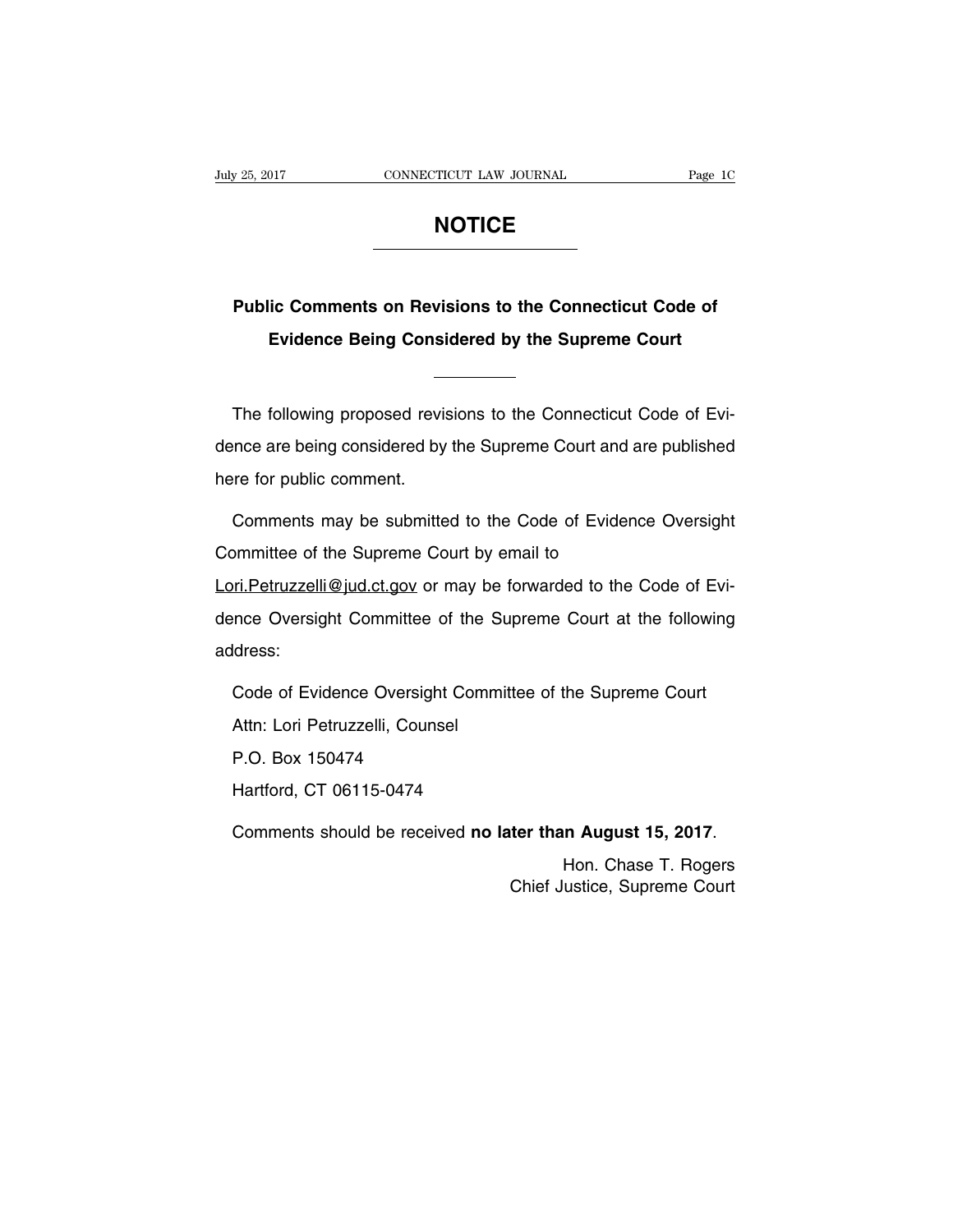#### **INTRODUCTION**

The following are amendments that are being considered to the Connecticut Code of Evidence, including revisions to the Commentaries. The amendments are indicated by brackets for deletions and underlines for added language, with the exception that the bracketed titles to the subsections in Section 8-4 are an editing convention and do not indicate an intention to delete language. The designation ''New'' is printed with the title of each new rule.

Supreme Court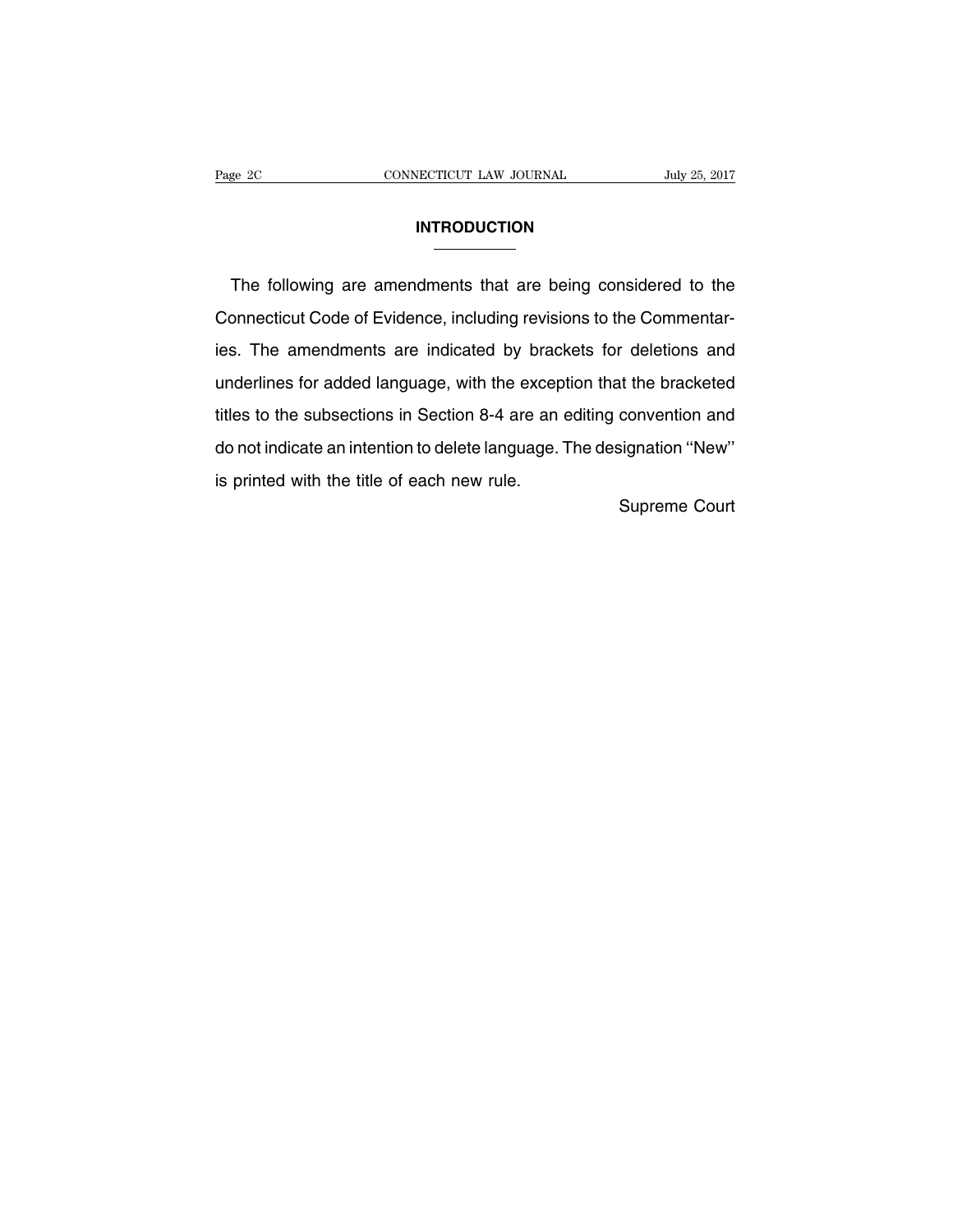# **PROPOSED AMENDMENTS TO THE CONNECTICUT CODE OF EVIDENCE ARTICLES AND SECTION HEADINGS**

#### **ARTICLE I—GENERAL PROVISIONS**

#### **Sec.**

- **1-1. Short Title; Application**
- **1-2. Purposes and Construction**
- **1-3. Preliminary Questions**
- **1-4. Limited Admissibility**
- **1-5. Remainder of Statements**

# **ARTICLE II—JUDICIAL NOTICE**

**Sec.**

- **2-1. Judicial Notice of Adjudicative Facts**
- **2-2. Notice and Opportunity To Be Heard**

# **ARTICLE III—PRESUMPTIONS**

**Sec.**

**3-1. General Rule**

#### **ARTICLE IV—RELEVANCY**

# **Sec.**

- **4-1. Definition of Relevant Evidence**
- **4-2. Relevant Evidence Generally Admissible; Irrelevant Evidence Inadmissible**
- **4-3. Exclusion of Evidence on Grounds of Prejudice, Confusion or Waste of Time**
- **4-4. Character Evidence Not Admissible To Prove Conduct; Exceptions; Methods of Proof; Cross-Examination of a Character Witness**
- **4-5. Evidence of Other Crimes, Wrongs or Acts Generally Inadmissible**
- **4-6. Habit; Routine Practice**
- **4-7. Subsequent Remedial Measures**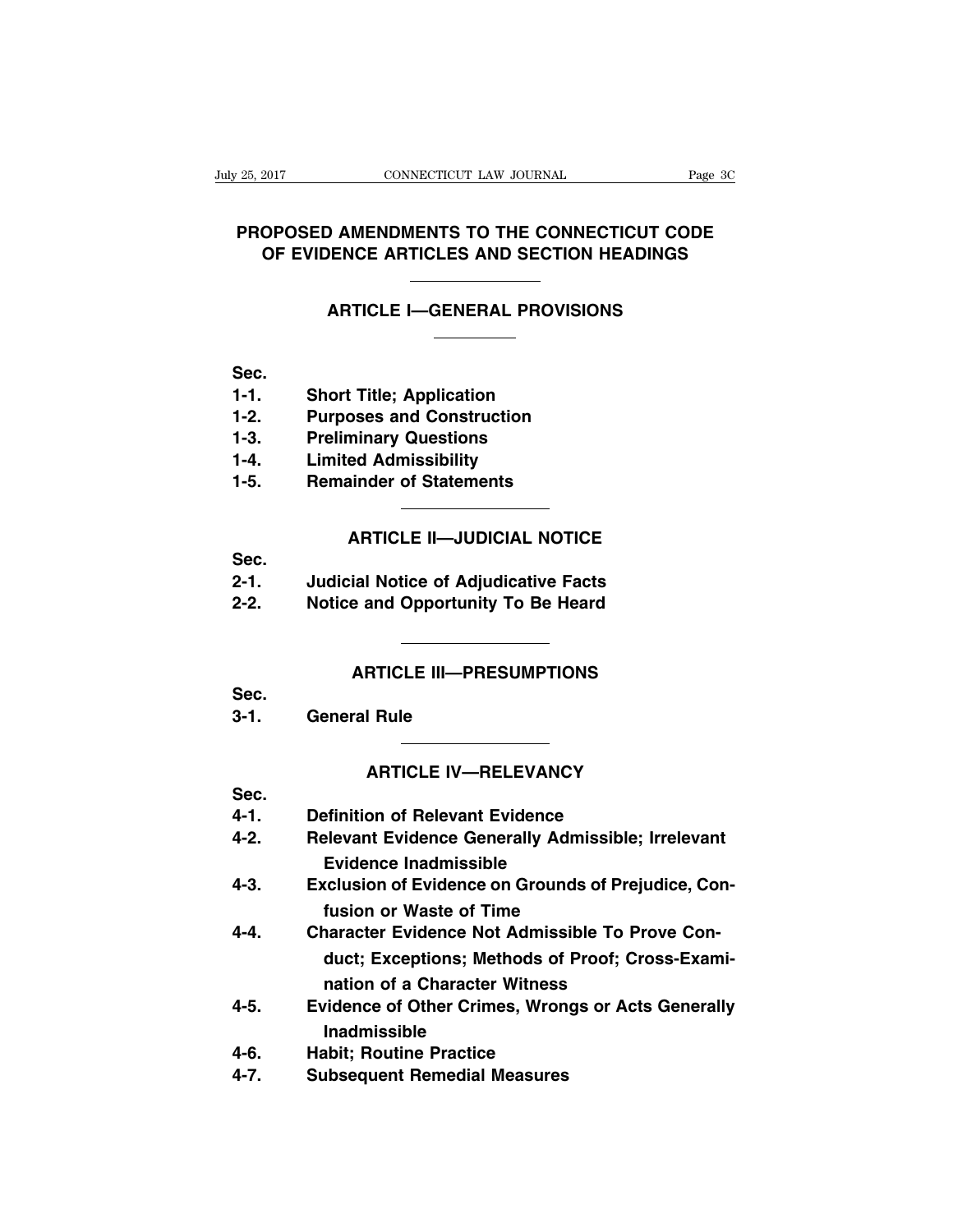- **4-8. Offers To Compromise**
- **4-8A. (New) Pleas, Plea Discussions, and Related Statements**
- **4-9. Payment of Medical and Similar Expenses**
- **4-10. Liability Insurance**
- **4-11. Admissibility of Evidence of Sexual Conduct**

# **ARTICLE V—PRIVILEGES**

**Sec.**

- **5-1. General Rule**
- **5-2. (New) Attorney-Client Privilege**
- **5-3. (New) Marital Privileges**

## **ARTICLE VI—WITNESSES**

**Sec.**

- **6-1. General Rule of Competency**
- **6-2. Oath or Affirmation**
- **6-3. Incompetencies**
- **6-4. Who May Impeach**
- **6-5. Evidence of Bias, Prejudice or Interest**
- **6-6. Evidence of Character and Conduct of Witness**
- **6-7. Evidence of Conviction of Crime**
- **6-8. Scope of Cross-Examination and Subsequent Examinations; Leading Questions**
- **6-9. Object or Writing Used To Refresh Memory**
- **6-10. Prior Inconsistent Statements of Witnesses**

**6-11. Prior Consistent Statements of Witnesses; Constancy of Accusation by a Sexual Assault [Victim] Complainant**

# **ARTICLE VII—OPINIONS AND EXPERT TESTIMONY**

**Sec.**

- **7-1. Opinion Testimony by Lay Witnesses**
- **7-2. Testimony by Experts**
- **7-3. Opinion on Ultimate Issue**
- **7-4. Opinion Testimony by Experts; Bases of Opinion Testimony by Experts; Hypothetical Questions**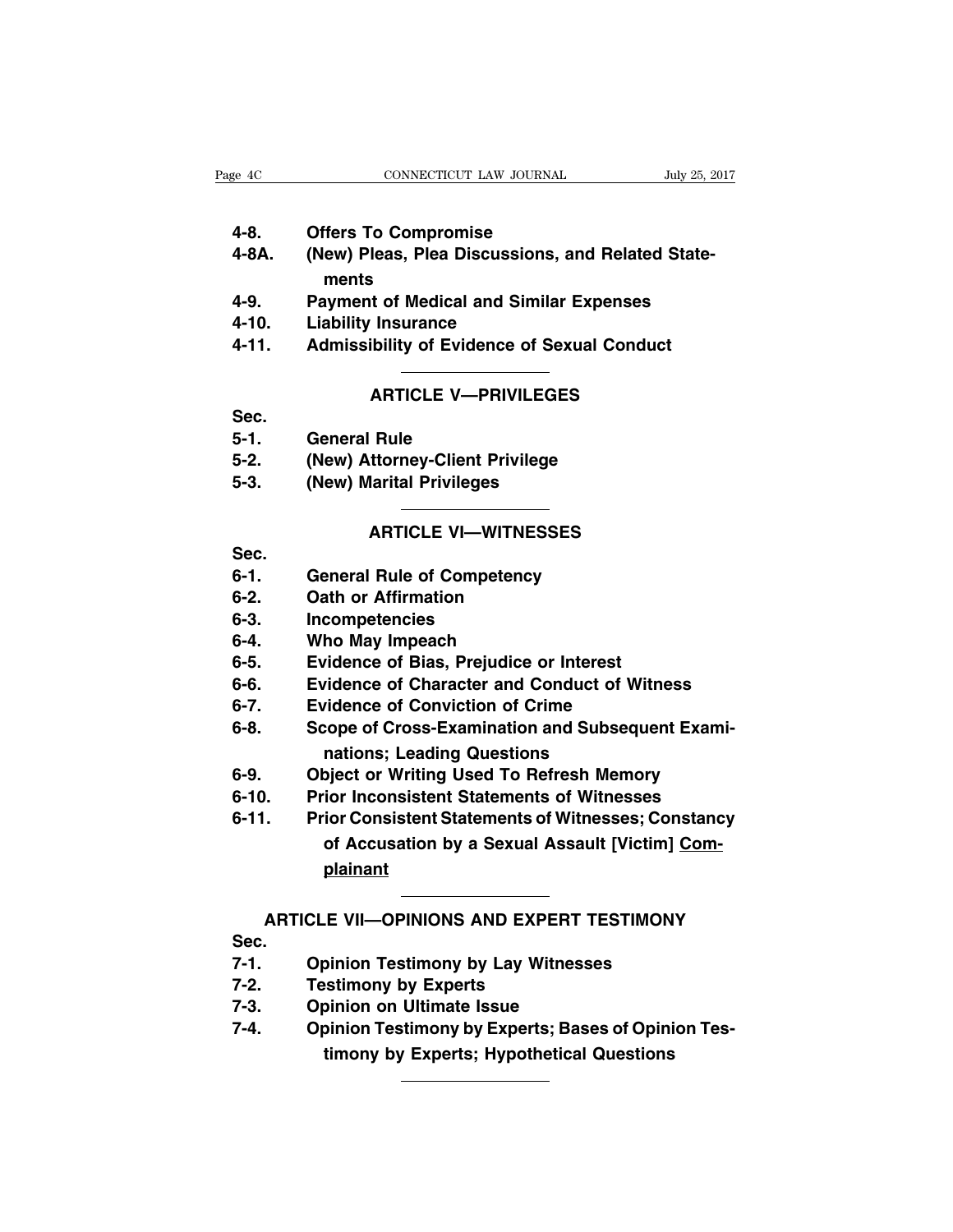# **ARTICLE VIII—HEARSAY**

- **Sec.**
- **8-1. Definitions**
- **8-2. Hearsay Rule**
- **8-3. Hearsay Exceptions: Availability of Declarant Immaterial**
- **8-4. Admissibility of Business Entries and Photographic Copies: Availability of Declarant Immaterial**
- **8-5. Hearsay Exceptions: Declarant Must Be Available**
- **8-6. Hearsay Exceptions: Declarant Must Be Unavailable**
- **8-7. Hearsay within Hearsay**
- **8-8. Impeaching and Supporting Credibility of Declarant**
- **8-9. Residual Exception**
- **8-10. Hearsay Exception: Tender Years**

# **ARTICLE IX—AUTHENTICATION**

- **Sec.**
- **9-1. Requirement of Authentication**
- **9-2. Authentication of Ancient Documents**
- **9-3. Authentication of Public Records**
- **9-4. Subscribing Witness' Testimony**

# **ARTICLE X—CONTENTS OF WRITINGS, RECORDINGS AND PHOTOGRAPHS**

**Sec.**

- **10-1. General Rule**
- **10-2. Admissibility of Copies**
- **10-3. Admissibility of Other Evidence of Contents**
- **10-4. Public Records**
- **10-5. Summaries**
- **10-6. Admissions of a Party**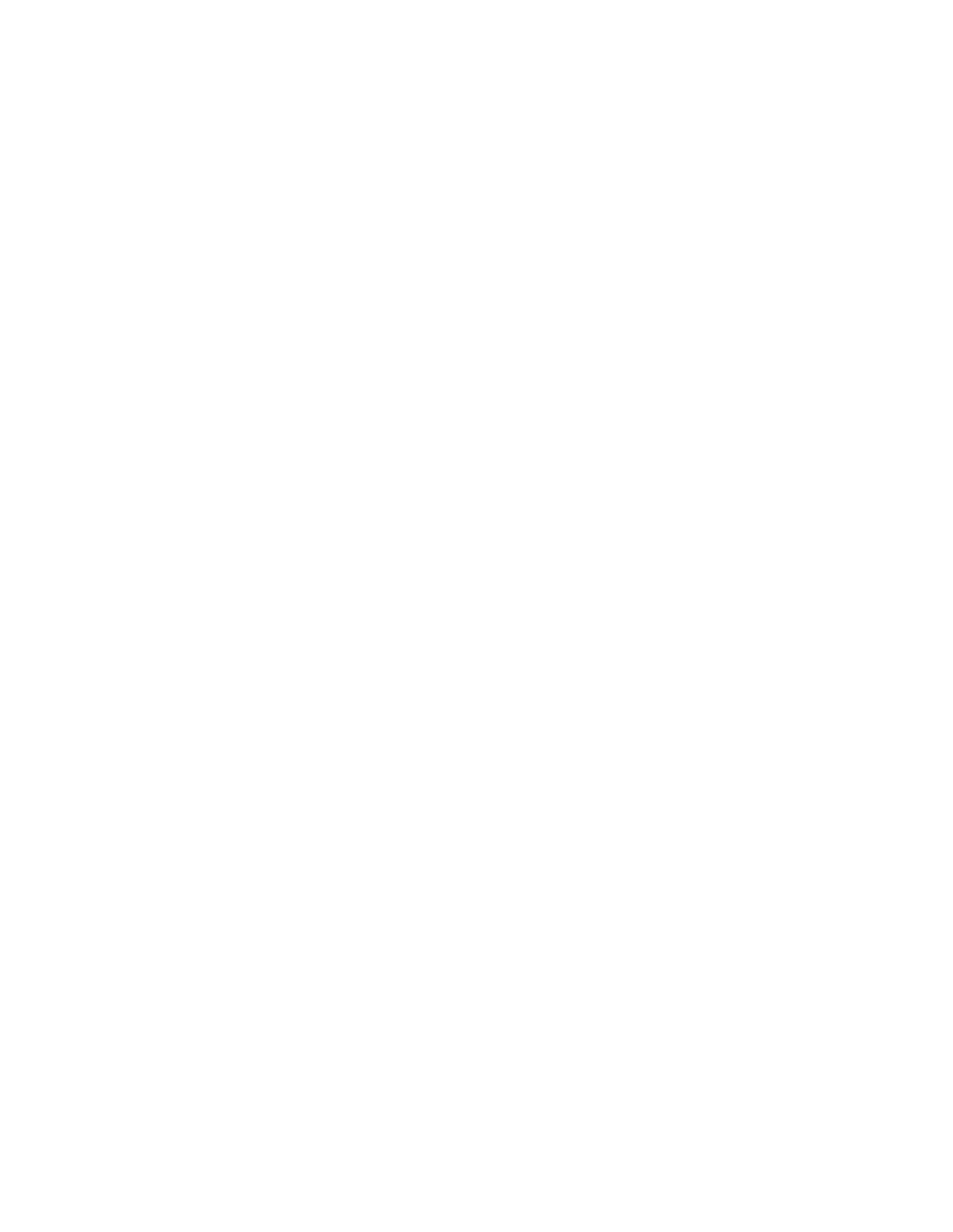# **PROPOSED AMENDMENTS TO THE CONNECTICUT CODE OF EVIDENCE**

# **ARTICLE I—GENERAL PROVISIONS**

# **Sec. 1-1. Short Title; Application**

**(a) Short title.** These rules shall be known and may be cited as the Code of Evidence. The Code of Evidence is hereinafter referred to as the ''Code.''

**(b) Application of the Code.** The Code and the commentary **[**applies**]** apply to all proceedings in the superior court in which facts in dispute are found, except as otherwise provided by the Code, the General Statutes or any Practice Book rule adopted before June 18, 2014, the date on which the Supreme Court adopted the Code.

**(c) Rules of privilege.** Privileges shall apply at all stages of all proceedings in the court.

**(d) The Code inapplicable.** The Code, other than with respect to privileges, does not apply in proceedings such as, but not limited to, the following:

(1) Proceedings before investigatory grand juries, as provided for in General Statutes §§ 54-47b through 54-47f.

(2) Proceedings involving questions of fact preliminary to admissibil-

ity of evidence pursuant to Section 1-3 of the Code.

(3) Proceedings involving sentencing.

(4) Proceedings involving probation.

(5) Proceedings involving small claims matters.

(6) Proceedings involving summary contempt.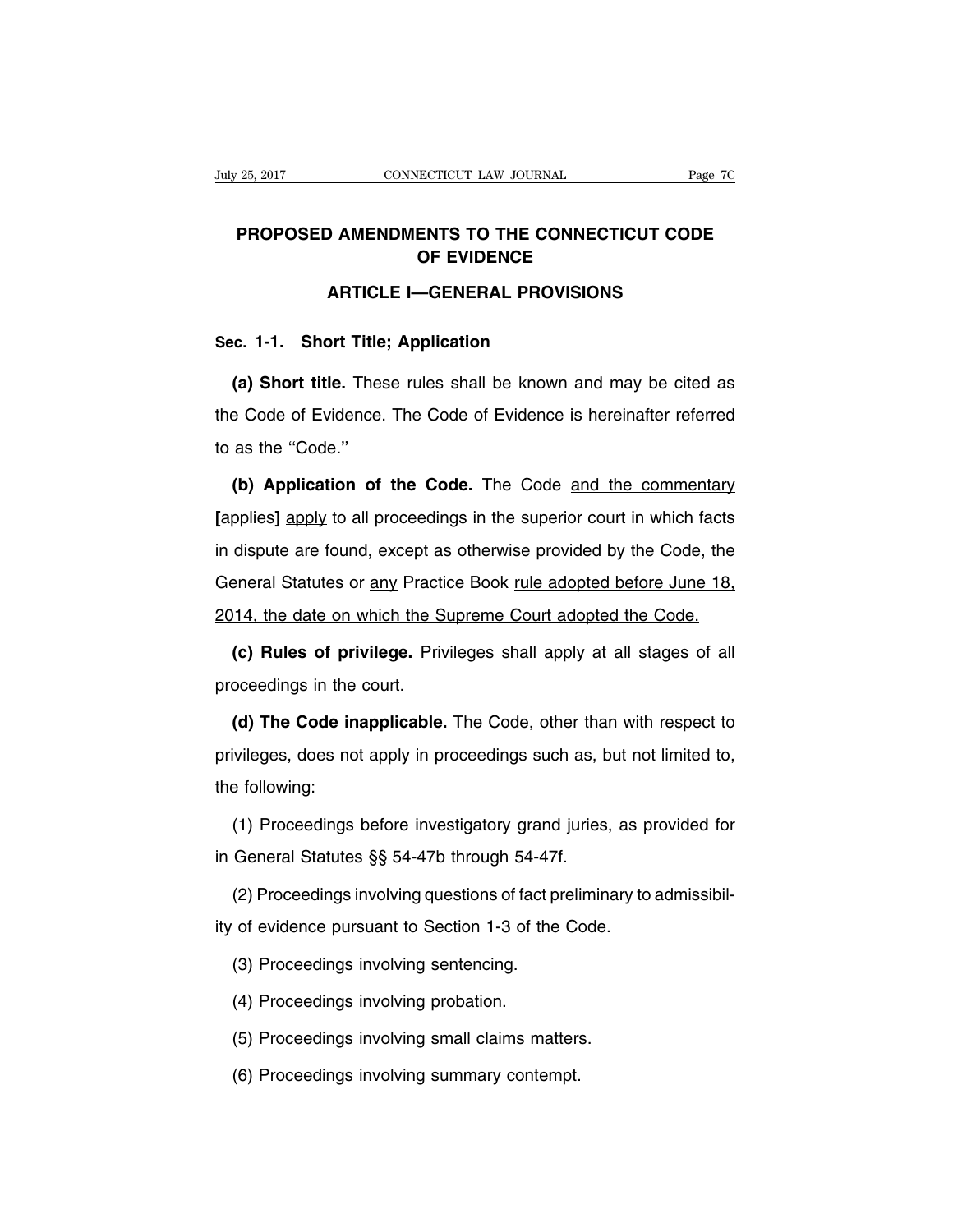(7) Certain pretrial criminal proceedings in which it has been determined as a matter of statute or decisional law that the rules of evidence do not apply.

(Amended June 20, 2011, to take effect Jan. 1, 2012.)

# **COMMENTARY**

## **(b) Application of the Code.**

**[**The Connecticut Code of Evidence was adopted by the Judges of the Superior Court. In State v. DeJesus, 288 Conn. 418, 953 A.2d 45 (2008), the Connecticut Supreme Court held that it is not bound by a code adopted by the Judges of the Superior Court.**]** When the Code was initially adopted by the judges of the Superior Court in 1999 and then readopted by the Supreme Court in 2014, the adoption included both the rules and the commentary, thereby making both equally applicable. See State v. Pierre, 277 Conn. 42, 60, 890 A.2d 474 (2006).

The Code is broadly applicable. The Code applies to all civil and criminal bench or jury trials in the superior court. The Probate Assembly adopted Probate Rule 62.1, effective July 1, 2013, making the Code applicable to all issues in which facts are in dispute. The Code applies, for example, to the following proceedings:

(1) court-ordered fact-finding proceedings conducted pursuant to General Statutes § 52-549n and Practice Book § 23-53; see General Statutes § 52-549r;

(2) probable cause hearings conducted pursuant to General Statutes § 54-46a excepting certain matters exempted under General Statutes § 54-46a (b); see State v. Conn., 234 Conn. 97, 110, 662 A.2d 68 (1995); In re Ralph M., 211 Conn. 289, 305–306, 559 A.2d 179 (1989);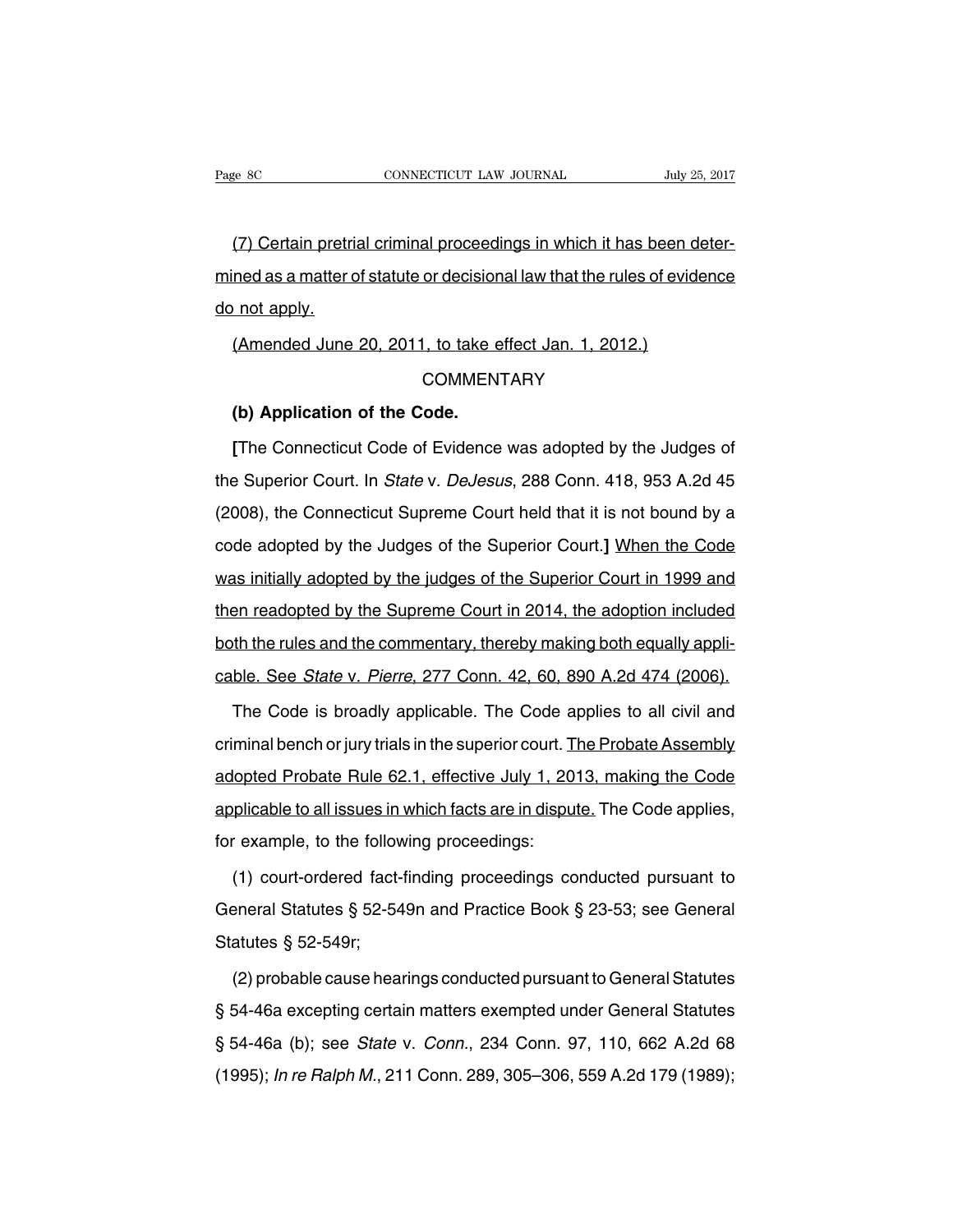(3) juvenile transfer hearings conducted pursuant to General Statutes § 46b-127 as provided in subsection (b) of that provision; In re Michael B., 36 Conn. App. 364, 381, 650 A.2d 1251 (1994); In re Jose M., 30 Conn. App. 381, 384–85, 620 A.2d 804, cert. denied, 225 Conn. 921, 625 A.2d 821 (1993);

(4) juvenile proceedings; however, adoption of subsection (b) is not intended to abrogate the well established rule that the court may relax its strict application of the formal rules of evidence to reflect the informal nature of juvenile proceedings provided the fundamental rights of the parties are preserved; In re Juvenile Appeal (85-2), 3 Conn. App. 184, 190, 485 A.2d 1362 (1986); see Anonymous v. Norton, 168 Conn. 421, 425, 362 A.2d 532, cert. denied, 423 U.S. 925, 96 S. Ct. 294, 46 L. Ed. 2d 268 (1975); Practice Book **[**§ 34-2(a)**]** 32a-2 (a); and

(5) proceedings involving family relations matters enumerated under General Statutes § 46b-1.

**[**Because the Code is applicable only to proceedings in the court, the Code does not apply to: (1) matters before probate courts; see Prince v. Sheffield, 158 Conn. 286, 293, 259 A.2d 621 (1968); although the Code applies to appeals from probate courts that are before the court in which a trial de novo is conducted; see Thomas v. Arefeh, 174 Conn. 464, 470, 391 A.2d 133 (1978); and (2) administrative hearings conducted pursuant to General Statutes § 4-176e; see General Statutes § 4-178; Jutkowitz v. Dept. of Health Services, 220 Conn. 86, 108, 596 A.2d 394 (1991); Lawrence v. Kozlowski, 171 Conn. 705, 710, 372 A.2d 110 (1976), cert. denied, 431 U.S. 969, 97 S. Ct. 2930, 53 L. Ed. 2d 1066 (1977); or administrative hearings conducted by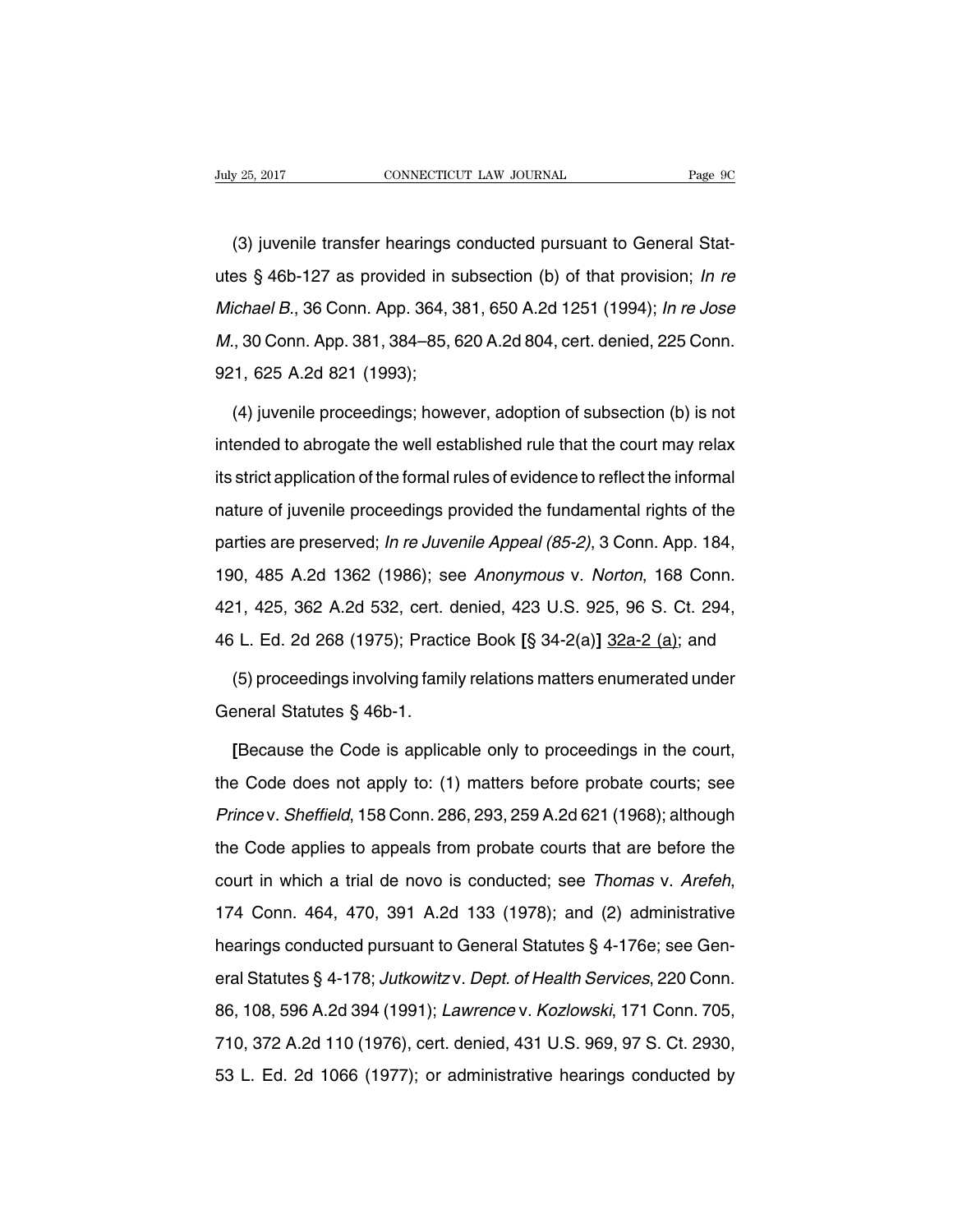agencies that are exempt from the Uniform Administrative Procedure Act, General Statutes §§ 4-166 through 4-189.**]**

**[**An example of a provision within subsection (b)'s ''except as otherwise provided'' language is Practice Book § 23-12, which states that the court ''shall not be bound by the technical rules of evidence'' when trying cases placed on the expedited process track pursuant to General Statutes § 52-195b.**]**

The Code is not intended to apply to matters to which the technical rules of evidence traditionally have not applied. Thus, for example, the Code would be inapplicable to hearings on the issuance of bench warrants of arrest or search warrants conducted pursuant to General Statutes §§ 54-2a and 54-33a, respectively; see State v. DeNegris, 153 Conn. 5, 9, 212 A.2d 894 (1965); State v. Caponigro, 4 Conn. Cir. Ct. 603, 609, 238 A.2d 434 (1967).

Matters to which the Code specifically is inapplicable are set forth in subsection (d).

#### **(c) Rules of privilege.**

Subsection (c) addresses the recognition of evidentiary privileges only with respect to proceedings in the court. See Article V—Privileges. It does not address the recognition of evidentiary privileges in any other proceedings outside the court, whether legislative, administrative or quasi-judicial, in which testimony may be compelled.

#### **(d) The Code inapplicable.**

Subsection (d) specifically states the proceedings to which the Code, other than with respect to evidentiary privileges, is inapplicable. The list is intended to be illustrative rather than exhaustive and subsection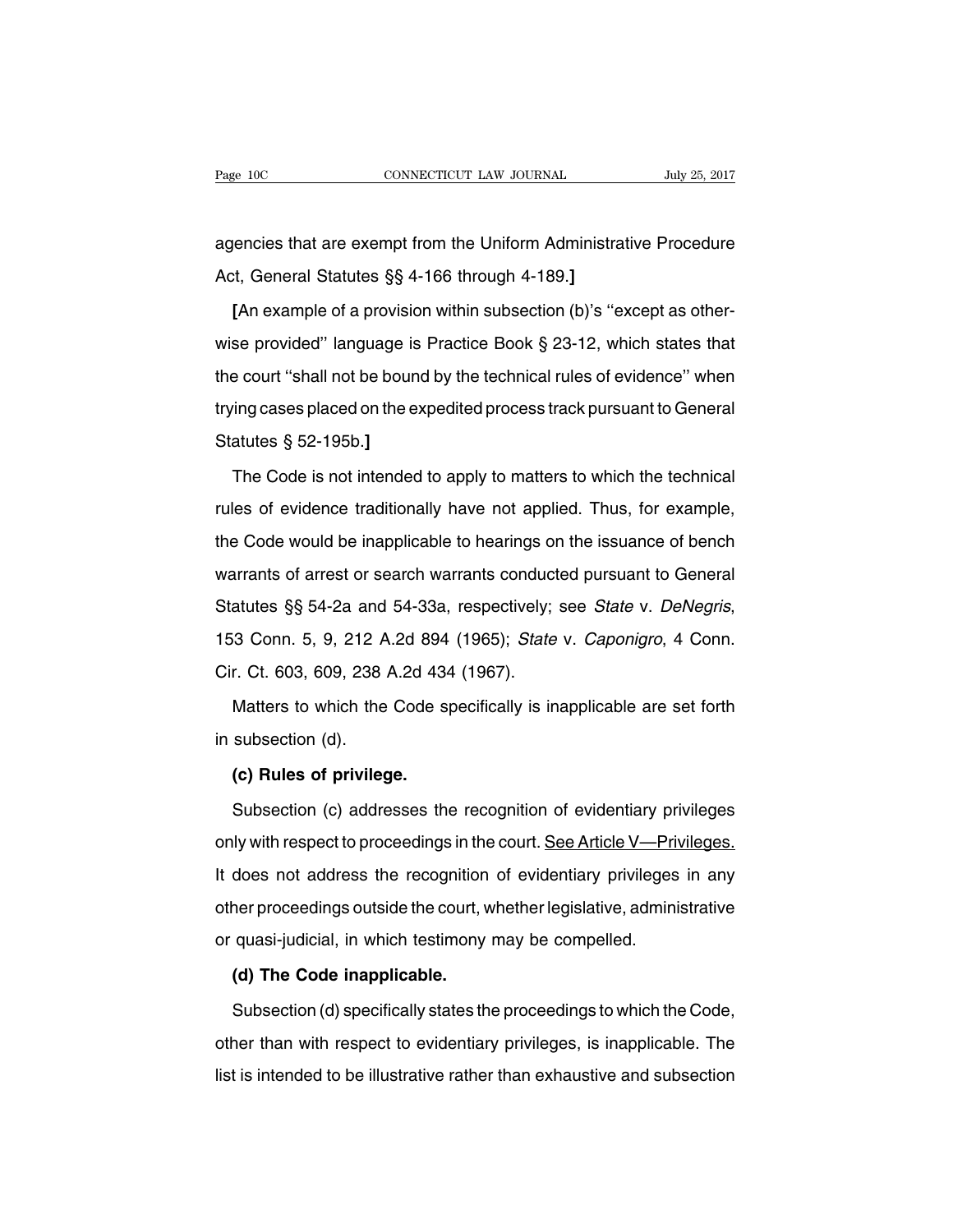(d) should be read in conjunction with subsection (b) in determining the applicability or inapplicability of the Code. The removal of these matters from the purview of the Code generally is supported by case law, the General Statutes or the Practice Book. They include:

(1) proceedings before investigatory grand juries; e.g., State v. Avcollie, 188 Conn. 626, 630–31, 453 A.2d 418 (1982), cert. denied, 461 U.S. 928, 103 S. Ct. 2088, 77 L. Ed. 2d 299 (1983);

(2) preliminary determinations of questions of fact by the court made pursuant to Section 1-3 (a); although there is no Connecticut authority specifically stating this inapplicability, it is generally the prevailing view. E.g., Fed. R. Evid. 104 (a); Unif. R. Evid. 104 (a), 13A U.L.A. **[**93–94 (1994)**]** 16–17 (1999); **[**1 C. McCormick, Evidence (5th Ed. 1999) § 53, p. 234**]**;

(3) sentencing proceedings following trial; e.g., State v. Huey, 199 Conn. 121, 126, 505 A.2d 1242 (1986); State v. Pena, 301 Conn. 669, 680–83, 22 A.3d 611 (2011) (in sentencing, trial judge may rely on evidence bearing on charges for which defendant was acquitted). The Code, however, does apply to sentencing proceedings that constitutionally require that a certain fact be found by the trier of fact beyond a reasonable doubt before the defendant is deemed eligible for a particular sentence. See, e.g., Bullington v. Missouri, 451 U.S. 430, 446, 101 S. Ct. 1852, 68 L. Ed. 2d 270 (1981) (''many of the protections available to a defendant at a criminal trial also are available at a sentencing hearing . . . in a capital case"); Apprendi v. New Jersey, 530 U.S. 466, 490, 120 S. Ct. 2348, 147 L. Ed. 2d 435 (2000) (''[o]ther than the fact of a prior conviction, any fact that increases the penalty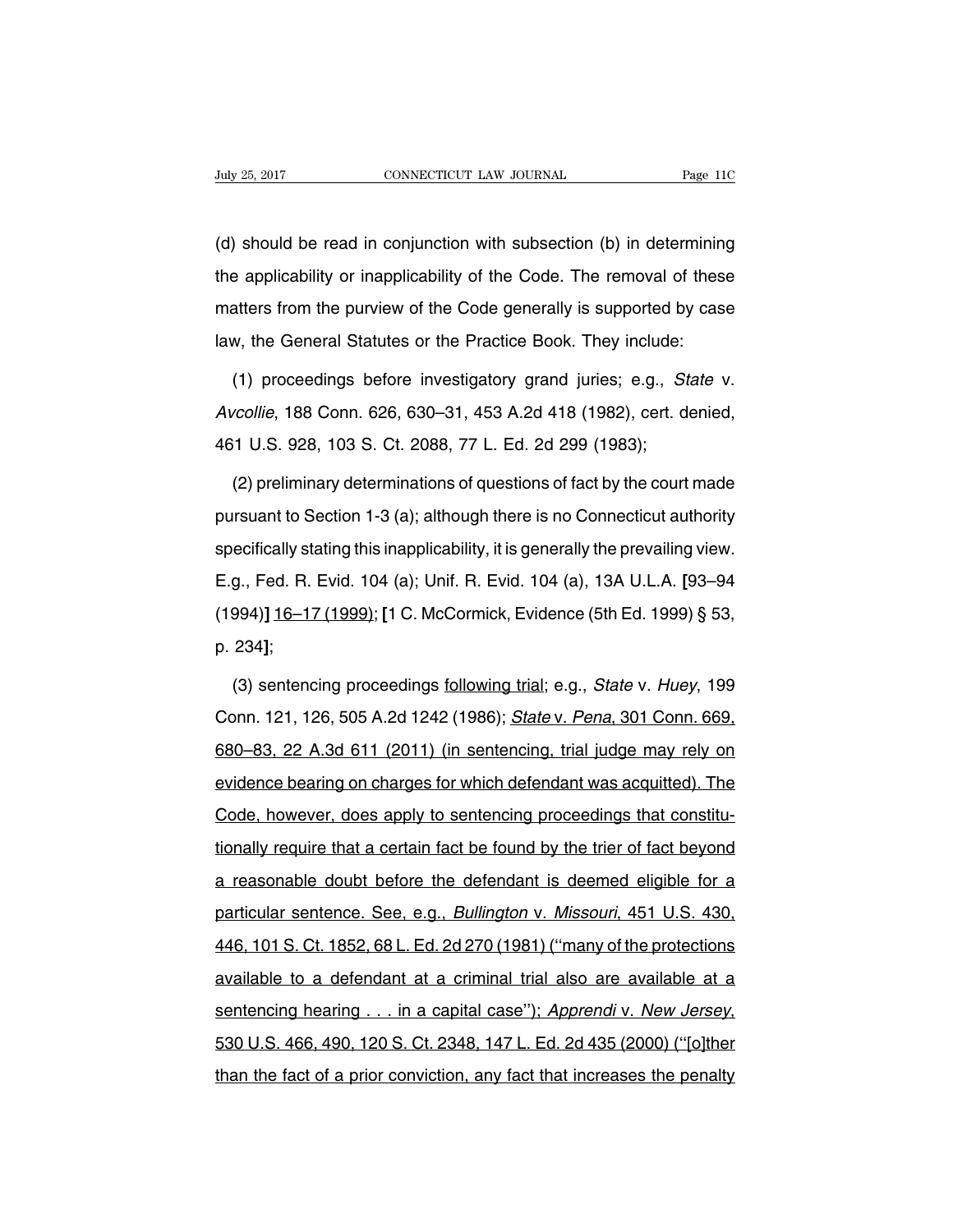for a crime beyond the prescribed statutory maximum must be submitted to a jury, and proved beyond a reasonable doubt'');

(4) hearings involving the violation of probation conducted pursuant to General Statutes § 53a-32 (a); State v. White, 169 Conn. 223, 239–40, 363 A.2d 143, cert. denied, 423 U.S. 1025, 96 S. Ct. 469, 46 L. Ed. 2d 399 (1975); In re Marius M., 34 Conn. App. 535, 536, 642 A.2d 733 (1994);

(5) proceedings involving small claims matters; General Statutes § 52-549c (a); see Practice Book § 24-23; **[**and**]**

(6) summary contempt proceedings; see generally Practice Book § 1-16**[**.**]**;

(7) certain criminal pretrial proceedings; see, e.g., State v. Fernando A., 294 Conn. 1, 26–30, 981 A.2d 427 (2009); General Statutes § 54- 64f (b) (hearing on revocation of release).

Nothing in subdivision **[**(1)**]** (d) (2) abrogates the common-law rule that in determining preliminary questions of fact upon which the application of certain exceptions to the hearsay rule depends, the court may not consider the declarant's out-of-court statements themselves in determining those preliminary questions. E.g., State v. Vessichio, 197 Conn. 644, 655, 500 A.2d 1311 (1985), cert. denied, 475 U.S. 1122, 106 S. Ct. 1642, 90 L. Ed. 2d 187 (1986) (court may not consider coconspirator statements in determining preliminary questions of fact relating to admissibility of those statements under coconspirator statement exception to hearsay rule; see Section 8-3 [1] [D]); Robles v. Lavin, 176 Conn. 281, 284, 407 A.2d 958 (1978) (in determining whether authorized admissions against party opponent exception to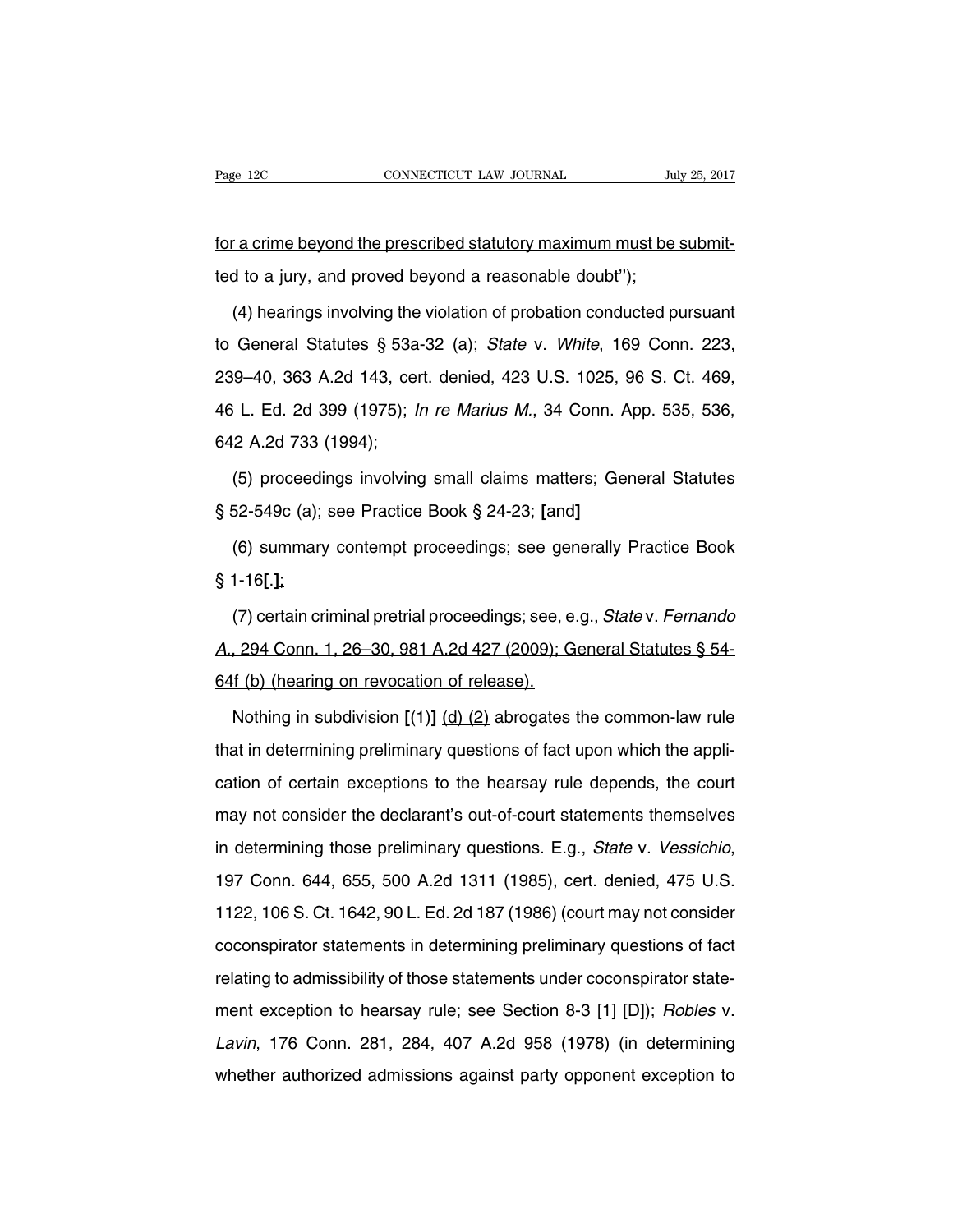hearsay rule applies, authority to speak must be established before alleged agent's declarations can be introduced; see Section 8-3 [1] [C]); Ferguson v. Smazer, 151 Conn. 226, 231, 196 A.2d 432 (1963) (in determining whether hearsay exception for statements of pedigree and family relationships applies, declarant's relationship to person to whom statement relates must be established without reference to declarant's statements; see Section 8-6 [7]).

#### **Sec. 1-2. Purposes and Construction**

**(a) Purposes of the Code.** The purposes of the Code are to adopt Connecticut case law regarding rules of evidence as rules of court and to promote the growth and development of the law of evidence through interpretation of the Code and through judicial rule making to the end that the truth may be ascertained and proceedings justly determined.

**(b) Saving clause.** Where the Code does not prescribe a rule governing the admissibility of evidence, the court shall be governed by the principles of the common law as they may be interpreted in the light of reason and experience, except as otherwise required by the constitution of the United States, the constitution of this state, the General Statutes or the Practice Book. The provisions of the Code shall not be construed as precluding any court from recognizing other evidentiary rules not inconsistent with such provisions.

**(c) Writing.** Any reference in the Code to a writing or any other medium of evidence includes electronically stored information.

(Amended May 20, 2015, to take effect August 1, 2015.)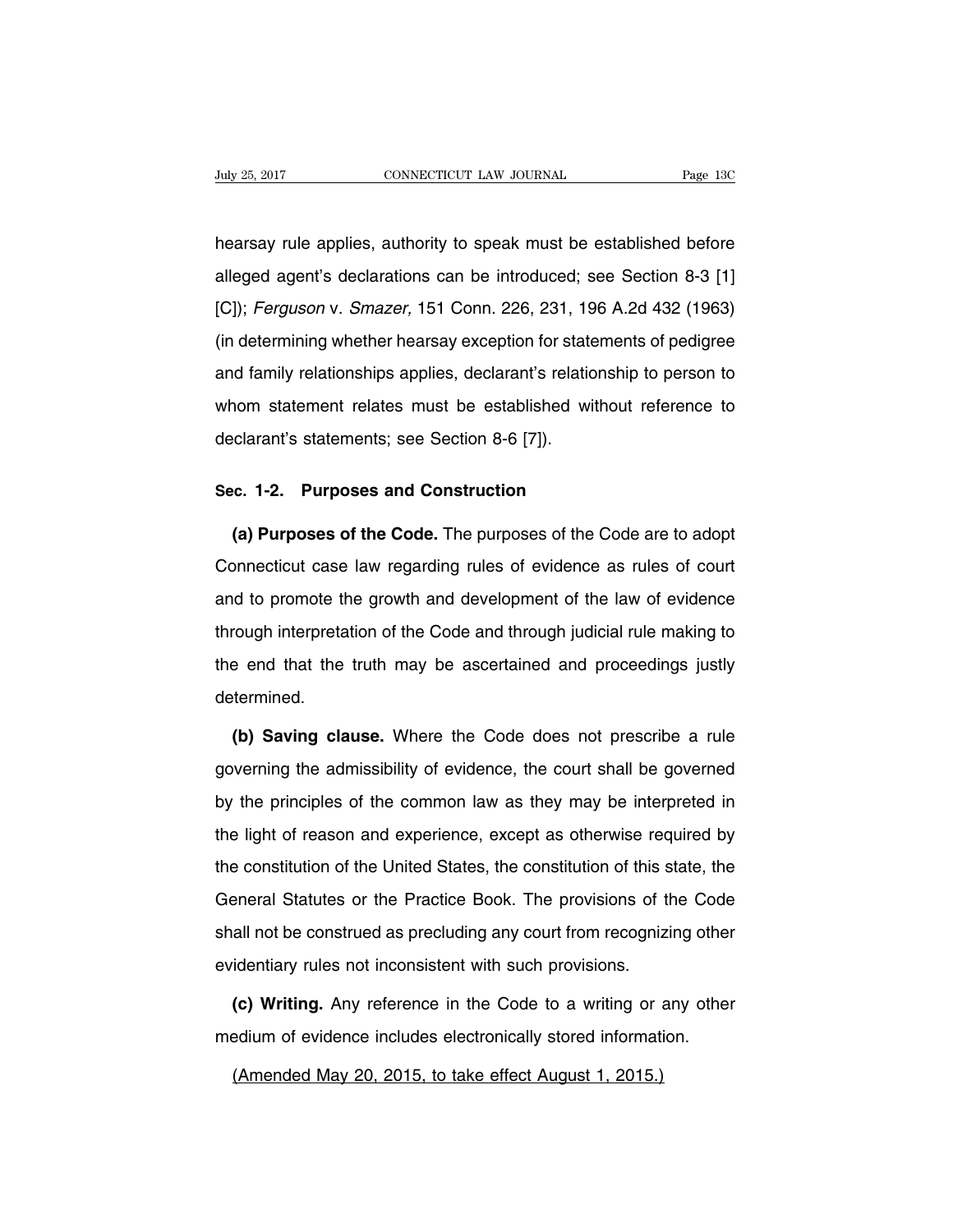#### **COMMENTARY**

#### **(a) Purposes of the Code.**

Subsection (a) provides a general statement of the purposes of the Code. Case-by-case adjudication is integral to the growth and development of evidentiary law and, thus, future definition of the Code will be effected primarily through interpretation of the Code and through judicial rule making.

One of the goals of drafting the Code was to place common-law rules of evidence and certain identified statutory rules of evidence into a readily accessible body of rules to which the legal profession conveniently may refer. The Code sometimes states common-law evidentiary principles in language different from that of the cases from which these principles were derived. Because the Code was intended to maintain the status quo, i.e., preserve the common-law rules of evidence as they existed prior to adoption of the Code, its adoption is not intended to modify any prior common-law interpretation of those rules. Nor is the Code intended to change the common-law interpretation of certain incorporated statutory rules of evidence as it existed prior to the Code's adoption.

In some instances, the Code embraces rules or principles for which no Connecticut case law presently exists, or for which the case law is indeterminate. In such instances, these rules or principles were formulated with due consideration of the recognized practice in Connecticut courts and the policies underlying existing common law, statutes and the Practice Book.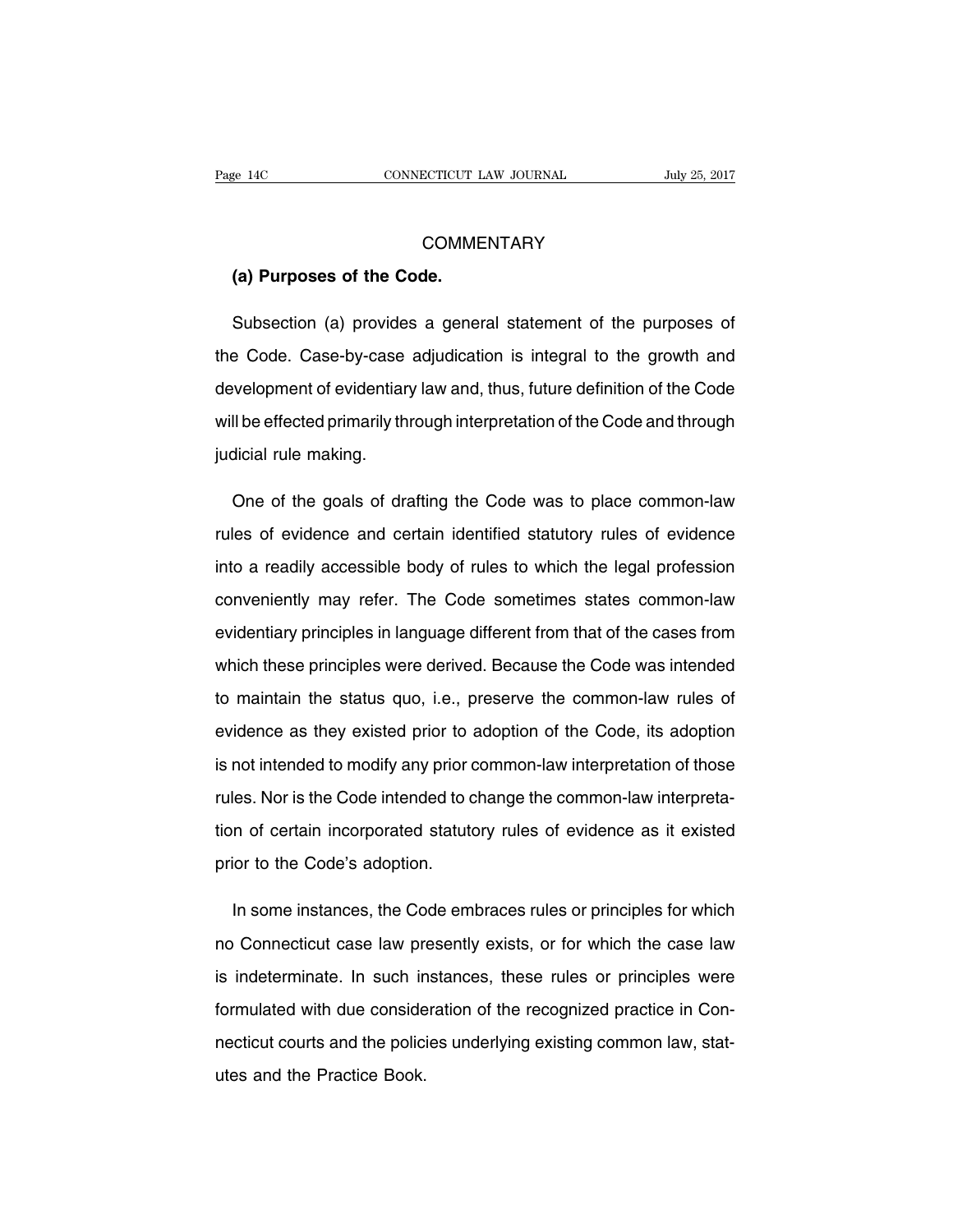Although the Code follows the general format and sometimes the language of the Federal Rules of Evidence, the Code does not adopt the Federal Rules of Evidence or cases interpreting those rules. Cf. State v. Vilalastra, 207 Conn. 35, 39–40, 540 A.2d 42 (1988) (Federal Rules of Evidence influential in shaping Connecticut evidentiary rules, but not binding).

Unlike the Federal Rules of Evidence, which govern both the admissibility of evidence at trial and issues concerning the court's role in administering and controlling the trial process, the Code was developed with the intention that it would address issues concerning the admissibility of evidence and competency of witnesses, leaving trial management issues to common law, the Practice Book and the discretion of the court.

# **(b) Saving clause.**

Subsection (b) addresses the situation in which courts are faced with evidentiary issues not expressly covered by the Code. Although the Code will address most evidentiary matters, it cannot possibly address every evidentiary issue that might arise during trial. Subsection (b) sets forth the standard by which courts are to be guided in such instances.

Precisely because it cannot address every evidentiary issue, the Code is not intended to be the exclusive set of rules governing the admissibility of evidence. Thus, subsection (b) makes clear that a court is not precluded from recognizing other evidentiary rules not inconsistent with the Code's provisions.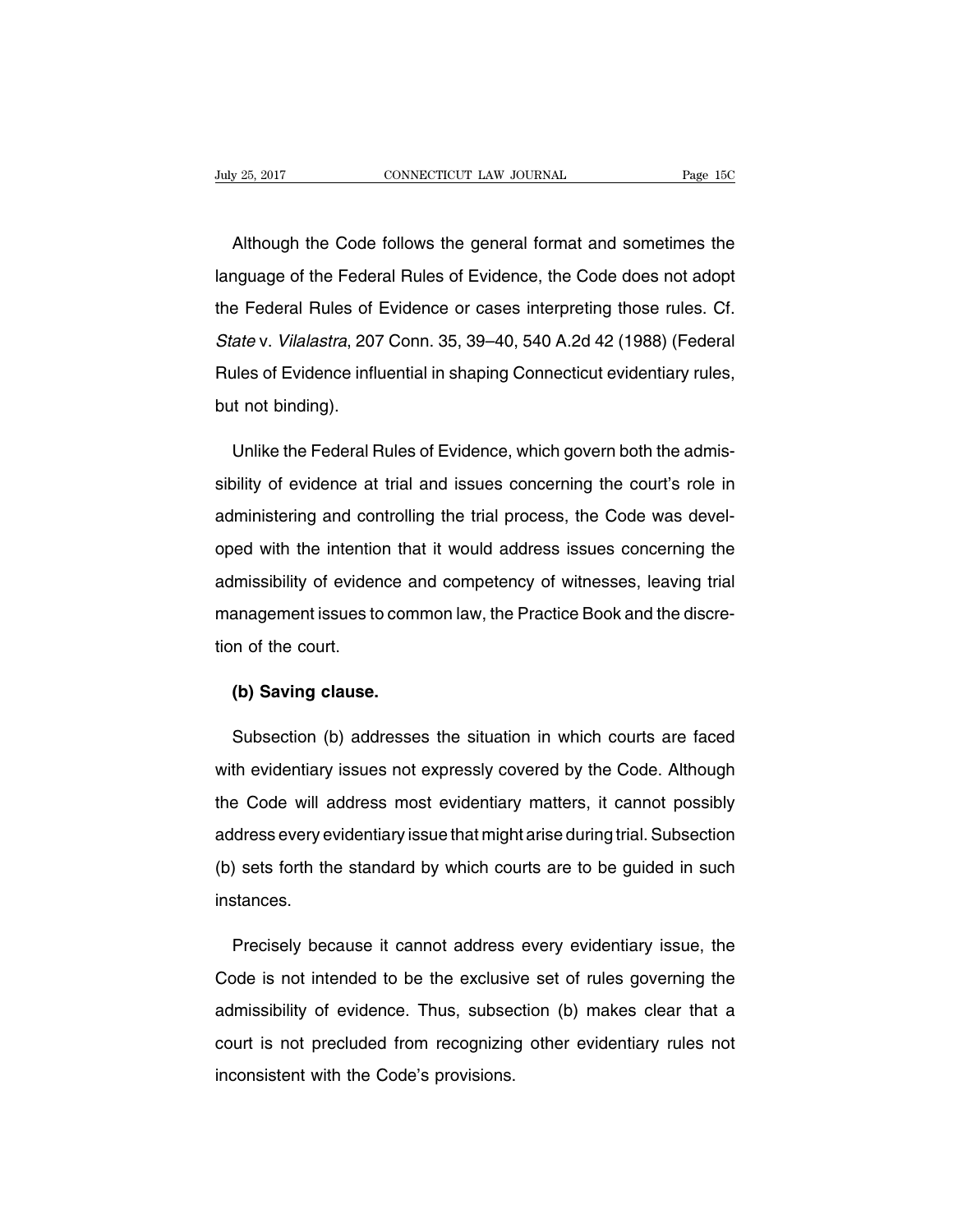#### **(c) Writing.**

The rules and principles in the Code are intended to govern evidence in any form or medium, including without limitation, written and printed material, photographs, video and sound recordings, and electronically stored information. As a result of advances in technology, the widespread availability and use of electronic devices for storage and communication, and the proliferation of social media, courts are frequently called upon to rule on the admissibility of electronically stored information. That term, as used in the Code, refers to information that is stored in an electronic medium and is retrievable in perceivable form. See Practice Book § 13-1 (a) (5).

#### **Sec. 1-3. Preliminary Questions**

**(a) Questions of admissibility generally.** Preliminary questions concerning the qualification and competence of a person to be a witness, the existence of a privilege or the admissibility of evidence shall be determined by the court.

**(b) Admissibility conditioned on fact.** When the admissibility of evidence depends upon connecting facts, the court may admit the evidence upon proof of the connecting facts or subject to later proof of the connecting facts.

# (Amended May 20, 2015, to take effect August 1, 2015.) **COMMENTARY**

#### **(a) Questions of admissibility generally**

The admissibility of evidence, qualification of a witness, authentication of evidence or assertion of a privilege often is conditioned on a disputed fact. Was the declarant's statement made under the stress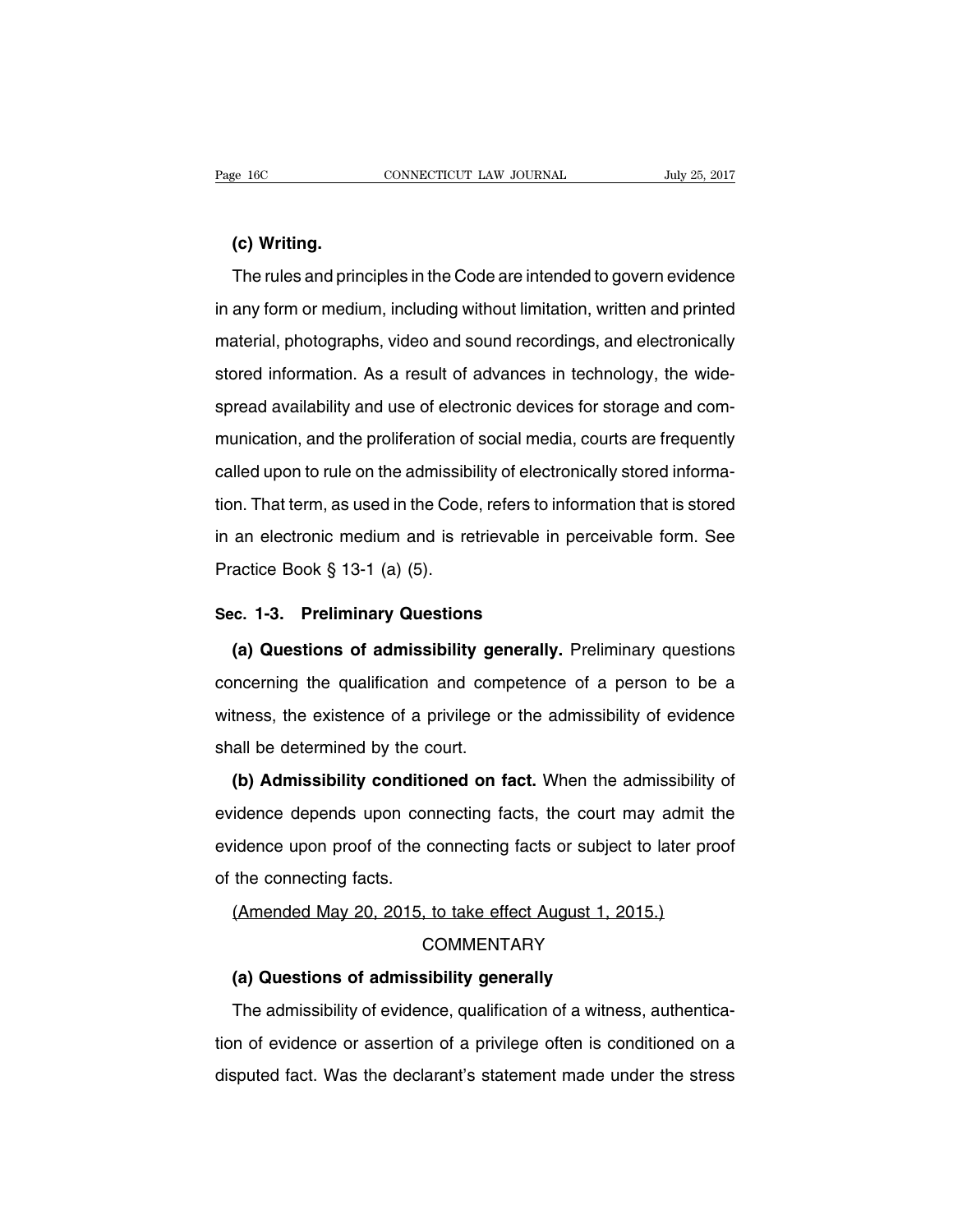of excitement? Is the alleged expert a qualified social worker? Was a third party present during a conversation between husband and wife? In each of these examples, the admissibility of evidence, qualification of the witness or assertion of a privilege will turn upon the answer to these questions of fact. Subsection (a) makes it the responsibility of the court to determine these types of preliminary questions of fact. E.g., State v. Stange, 212 Conn. 612, 617, 563 A.2d 681 (1989); Manning v. Michael, 188 Conn. 607, 610, 453 A.2d 1157 (1982); D'Amato v. Johnston, 140 Conn. 54, 61–62, 97 A.2d 893 (1953).

As it relates to authentication, this Section operates in conjunction with Section 1-1 (d) (2) and Article IX of the Code. The preliminary issue, decided by the court, is whether the proponent has offered a satisfactory foundation from which the finder of fact could reasonably determine that the evidence is what it purports to be. The court makes this preliminary determination in light of the authentication requirements of Article IX. Once a prima facie showing of authenticity has been made to the court, the evidence, if otherwise admissible, goes to the fact finder, and it is for the fact finder ultimately to resolve whether evidence submitted for its consideration is what the proponent claims it to be. State v. Carpenter, 275 Conn. 785, 856–57, 882 A.2d 604 (2005); State v. Colon, 272 Conn. 106, 188–89, 864 A.2d 666 (2004); State v. Shah, 134 Conn. App. 581, 593, 39 A.3d 1165 (2012).

Pursuant to Section 1-1 (d) (2), courts are not bound by the Code in determining preliminary questions of fact under subsection (a), except with respect to evidentiary privileges.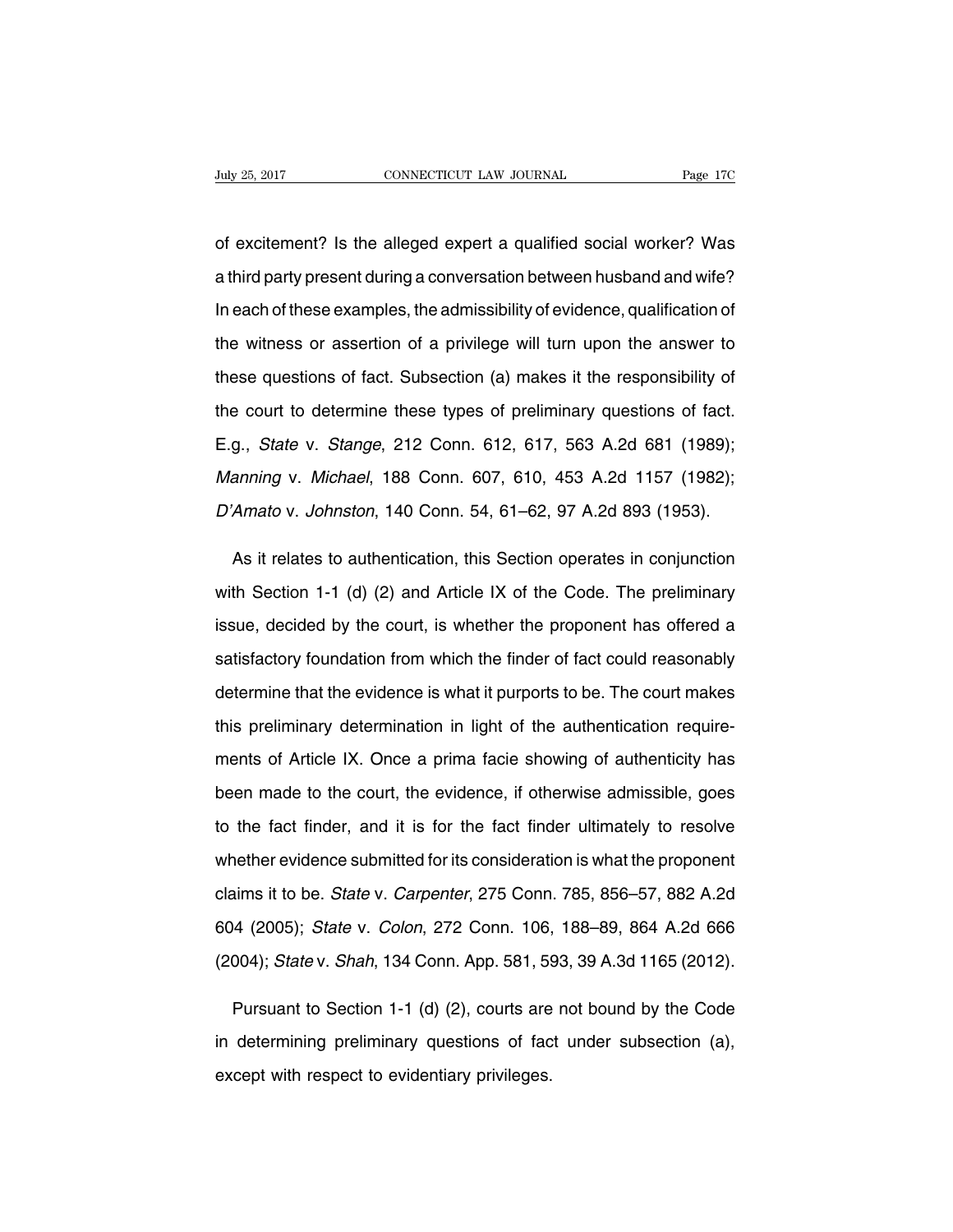**(b) Admissibility conditioned on fact.**

Frequently, the admissibility of a particular fact or item of evidence depends upon proof of another fact or other facts, i.e., connecting facts. For example, the relevancy of a witness' testimony that the witness observed a truck swerving in and out of the designated lane at a given point depends upon other testimony identifying the truck the witness observed as the defendant's. Similarly, the probative value of evidence that A warned B that the machine B was using had a tendency to vibrate depends upon other evidence establishing that B actually heard the warning. When the admissibility of evidence depends upon proof of connecting facts, subsection (b) authorizes the court to admit the evidence upon proof of the connecting facts or admit the evidence subject to later proof of the connecting facts. See, e.g., State v. Anonymous (83-FG), 190 Conn. 715, 724–25, 463 A.2d 533 (1983); Steiber v. Bridgeport, 145 Conn. 363, 366–67, 143 A.2d 434 (1958); see also Finch v. Weiner, 109 Conn. 616, 618, 145 A. 31 (1929) (when admissibility of evidence depends upon connecting facts, order of proof is subject to discretion of court).

If the proponent fails to introduce evidence sufficient to prove the connecting facts, the court may instruct the jury to disregard the evidence or order the earlier testimony stricken. State v. Ferraro, 160 Conn. 42, 45, 273 A.2d 694 (1970); State v. Johnson, 160 Conn. 28, 32–33, 273 A.2d 702 (1970).

#### **Sec. 1-4. Limited Admissibility**

Evidence that is admissible as to one party but not as to another, or for one purpose but not for another, is admissible as to that party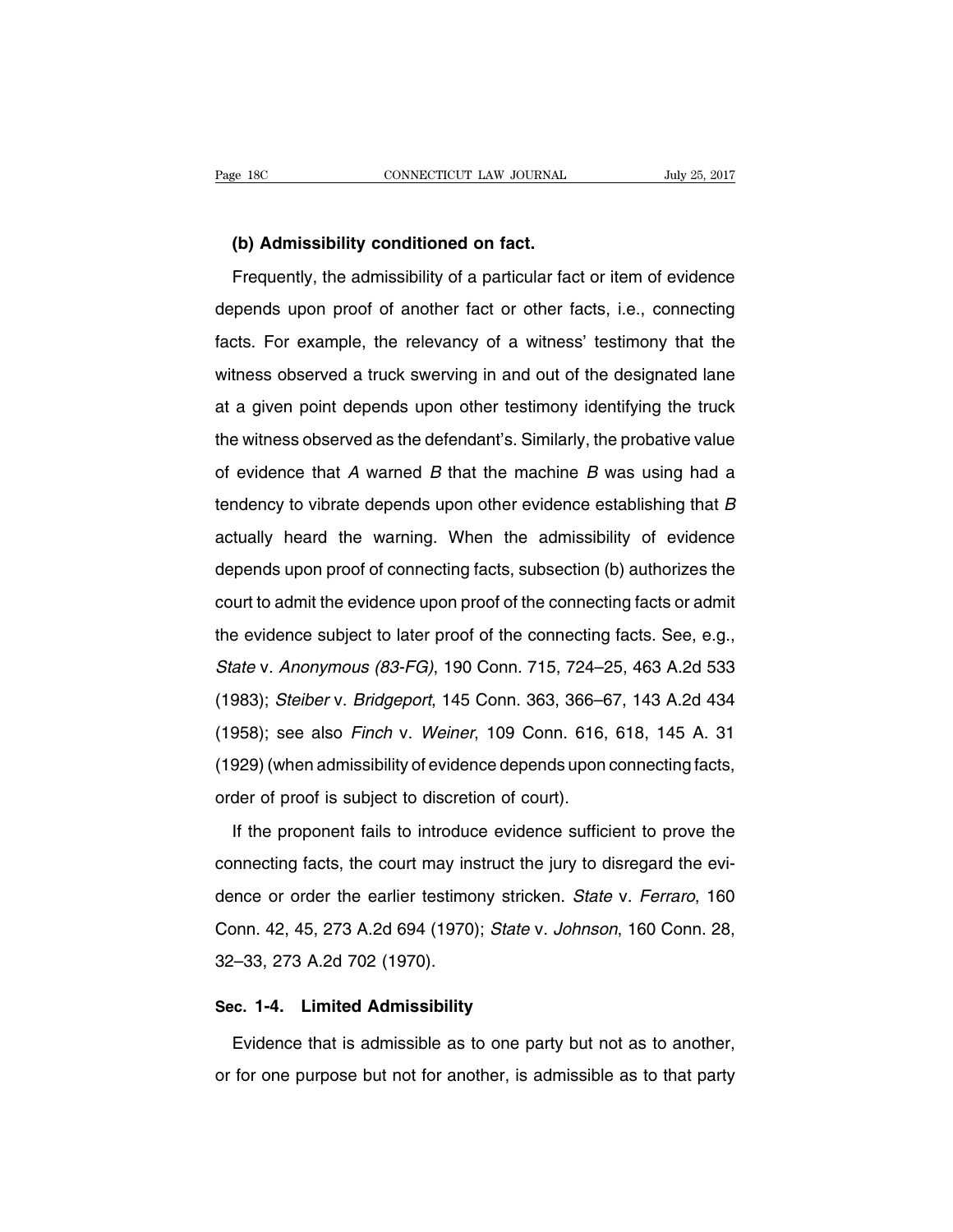or for that purpose. The court may, and upon request shall, restrict the evidence to its proper scope.

#### COMMENTARY

Section 1-4 is consistent with Connecticut law. See Blanchard v. Bridgeport, 190 Conn. 798, 805, 463 A.2d 553 (1983); State v. Tryon, 145 Conn. 304, 309, 142 A.2d 54 (1958).

Absent a party's request for a limiting instruction, upon the admission of evidence, the court is encouraged to instruct the jury on the proper scope of the evidence or inquire whether counsel desires a limiting instruction to be given. See Rokus v. Bridgeport, 191 Conn. 62, 67, 463 A.2d 252 (1983); cf. State v. Cox, 7 Conn. App. 377, 389, 509 A.2d 36 (1986). Nothing precludes a court from excluding evidence offered for a limited purpose or taking other action it deems appropriate when a limiting instruction will not adequately protect the rights of the parties. See Blanchard v. Bridgeport, supra, 190 Conn. 805.

# **Sec. 1-5. Remainder of Statements**

**(a) Contemporaneous introduction by proponent.** When a statement is introduced by a party, the court may, and upon request shall, require the proponent at that time to introduce any other part of the statement, whether or not otherwise admissible, that the court determines, considering the context of the first part of the statement, ought in fairness to be considered contemporaneously with it.

**(b) Introduction by another party.** When a statement is introduced by a party, another party may introduce any other part of the statement, whether or not otherwise admissible, that the court determines, consid-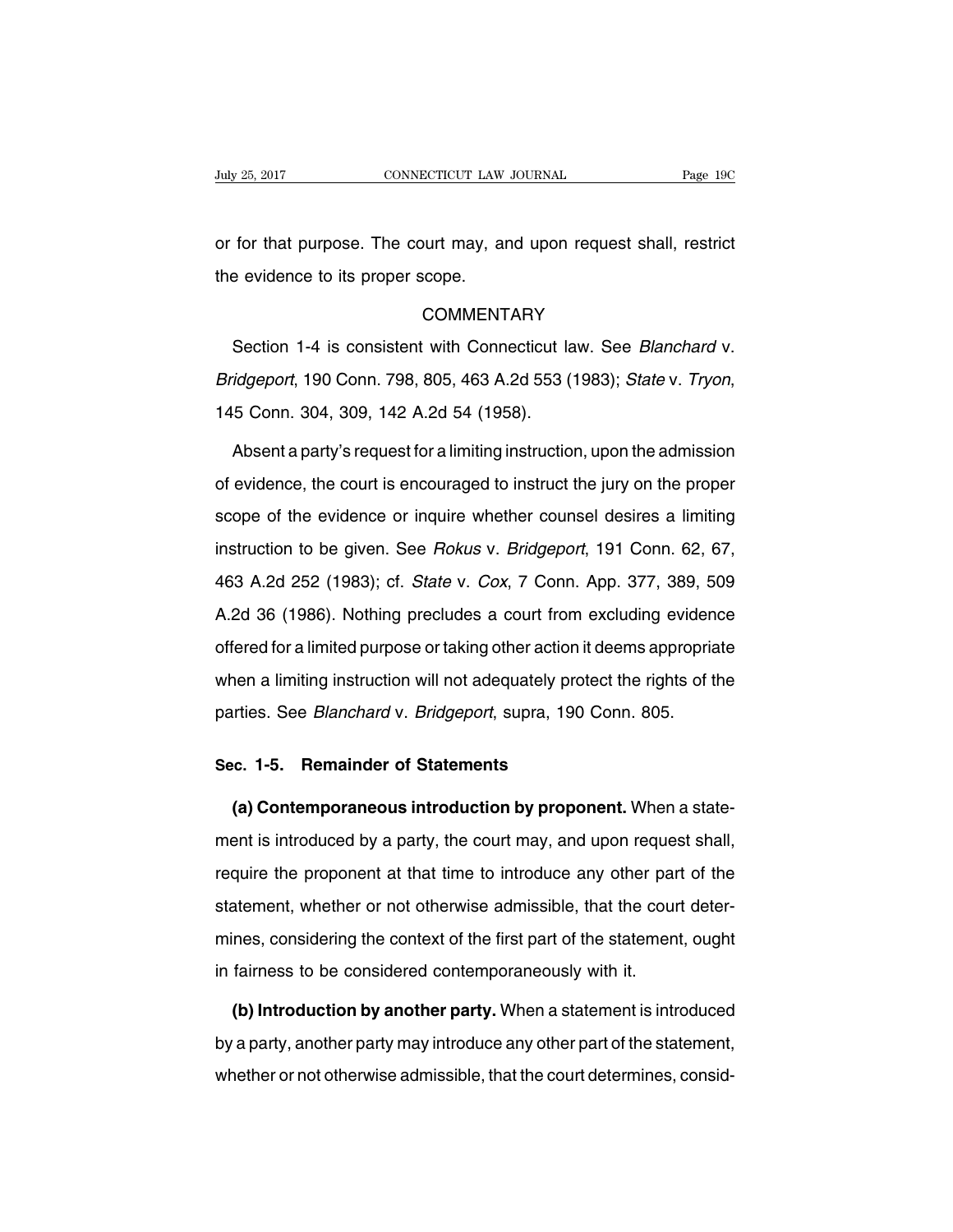ering the context of the first part of the statement, ought in fairness to be considered with it.

#### **COMMENTARY**

#### **(a) Contemporaneous introduction by proponent.**

Subsection (a) recognizes the principle of completeness. Sometimes, one part of a statement may be so related to another that, in fairness, both should be considered contemporaneously. Subsection (a) details the circumstances under which a court may or shall require a proponent of one part of a statement to contemporaneously introduce the other part. See Clark v. Smith, 10 Conn. 1, 5 (1833); Ives v. Bartholomew, 9 Conn. 309, 312–13 (1832); see also Practice Book § 13-31 (a) (5) (depositions); cf. Walter v. Sperry, 86 Conn. 474, 480, 85 A. 739 (1912).

The basis for the rule is that matters taken out of context can create misleading impressions or inaccuracies**[**,**]** and that waiting until later in the trial to clear them up can be ineffectual. **[**See 1 C. McCormick, Evidence (5th Ed. 1999) § 56, pp. 248–49; C. Tait & J. LaPlante, Connecticut Evidence (Sup. 1999) § 8.1.4, p. 151.**]** See State v. Arthur S., 109 Conn. App. 135, 140–41, 950 A.2d 615, cert. denied, 289 Conn. 925, 958 A.2d 153 (2008).

''Statement,'' as used in this subsection, includes written, recorded and oral statements. Because the other part of the statement is introduced for the purpose of placing the first part into context, the other part need not be independently admissible. See State v. Tropiano, 158 Conn. 412, 420, 262 A.2d 147 (1969), cert. denied, 398 U.S. 949, 90 S. Ct. 1866, 26 L. Ed. 2d 288 (1970).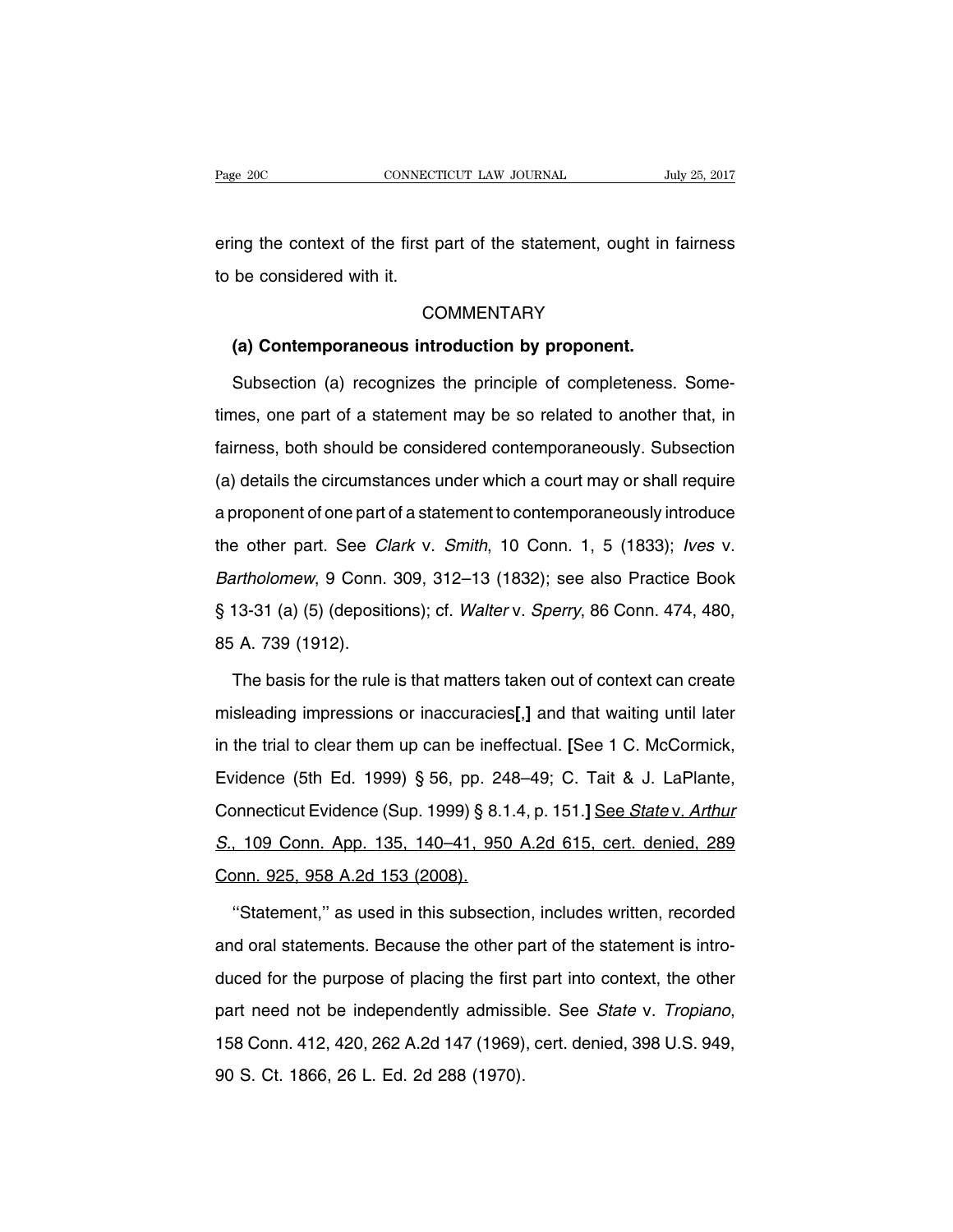## **(b) Introduction by another party.**

Unlike subsection (a), subsection (b) does not involve the contemporaneous introduction of evidence. Rather, it recognizes the right of a party to subsequently introduce another part or the remainder of a statement previously introduced in part by the opposing party under the conditions prescribed in the rule. See State v. Paulino, 223 Conn. 461, 468–69, 613 A.2d 720 (1992); State v. Castonguay, 218 Conn. 486, 496–97, 590 A.2d 901 (1991); Rokus v. Bridgeport, 191 Conn. 62, 69, 463 A.2d 252 (1983); see also Practice Book § 13-31 (a) (5) (depositions).

Although the cases upon which subsection (b) is based deal only with the admissibility of oral conversations or statements, the rule logically extends to written and recorded statements. Thus, like subsection (a), subsection (b)'s use of the word ''statement'' includes oral, written and recorded statements. In addition, because the other part of the statement is introduced under subsection (b) for the purpose of putting the first part into context, the other part need not be independently admissible. See State v. Paulino, supra, 223 Conn. 468–69; State v. Castonguay, supra, 218 Conn. 496; cf. Starzec v. Kida, 183 Conn. 41, 47 n.6, 438 A.2d 1157 (1981).

#### **ARTICLE II—JUDICIAL NOTICE**

#### **Sec. 2-1. Judicial Notice of Adjudicative Facts**

**(a) Scope of section.** This section governs only judicial notice of adjudicative facts.

**(b) Taking of judicial notice.** A court may, but is not required to, take notice of matters of fact, in accordance with subsection (c).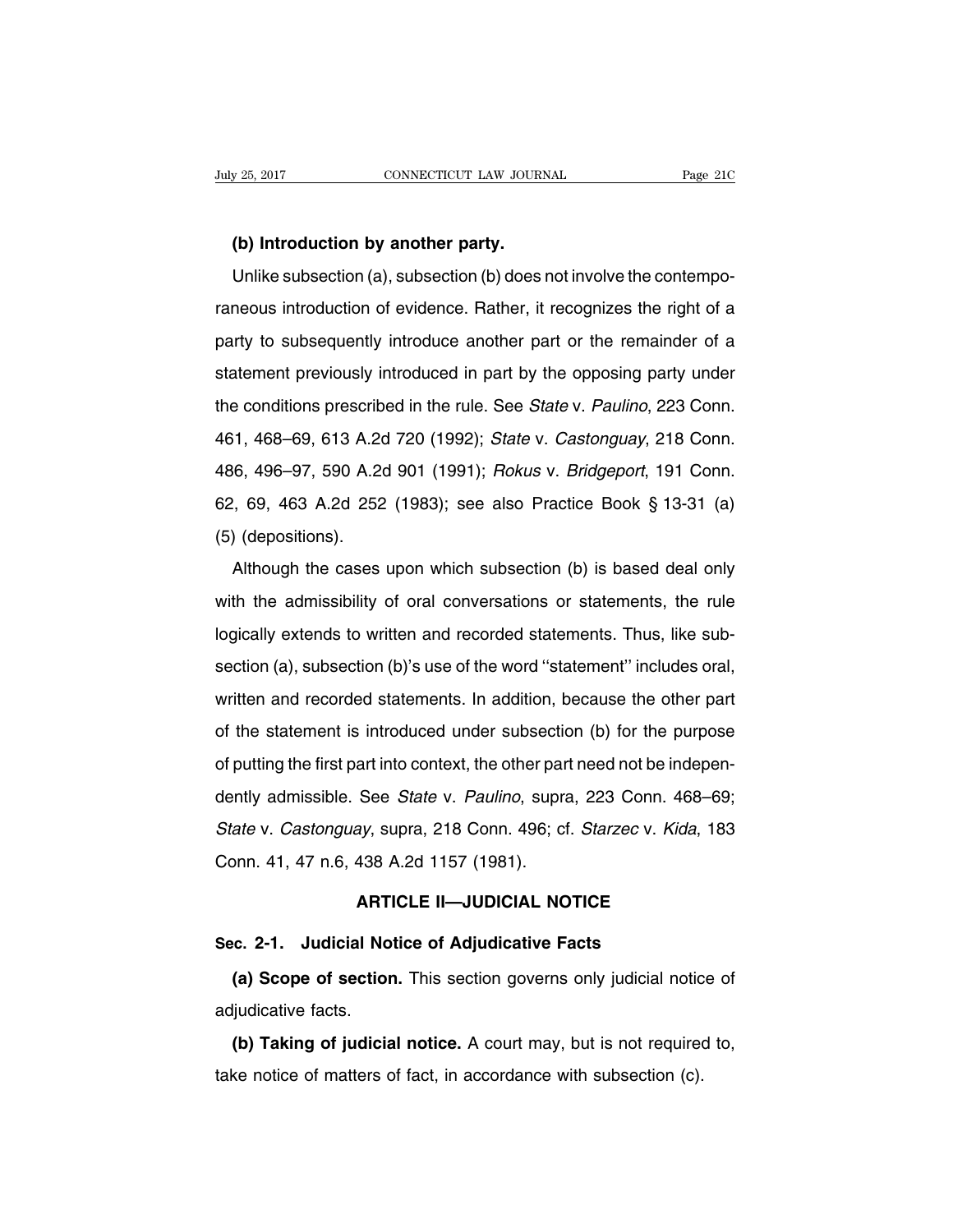**(c) Kinds of facts.** A judicially noticed fact must be one not subject to reasonable dispute in that it is either (1) within the knowledge of people generally in the ordinary course of human experience, or (2) generally accepted as true and capable of ready and unquestionable demonstration.

**(d) Time of taking judicial notice.** Judicial notice may be taken at any stage of the proceeding.

(Amended June 29, 2007, to take effect Jan. 1, 2008.)

#### **COMMENTARY**

#### **(a) Scope of section.**

Section 2-1 addresses the principle of judicial notice, which relieves a party from producing formal evidence to prove a fact. E.g., Beardsley v. Irving, 81 Conn. 489, 491, 71 A. 580 (1909); Federal Deposit Ins. Corp. v. Napert-Boyer Partnership, 40 Conn. App. 434, 441, 671 A.2d 1303 (1996).Section 2-1 deals only with judicial notice of ''adjudicative'' facts. Adjudicative facts are the facts of a particular case or those facts that relate to the activities or events giving rise to the particular controversy. See Moore v. Moore, 173 Conn. 120, 122, 376 A.2d 1085 (1977); K. Davis, ''Judicial Notice,'' 55 Colum. L. Rev. 945, 952 (1955).

This section does not deal with judicial notice of ''legislative'' facts, i.e., facts that do not necessarily concern the parties in a particular case but that courts consider in determining the constitutionality or interpretation of statutes or issues of public policy upon which the application of a common-law rule depends. See Moore v. Moore, supra, 173 Conn. 122; K. Davis, supra, 55 Colum. L. Rev. 952. The Code leaves judicial notice of legislative facts to common law.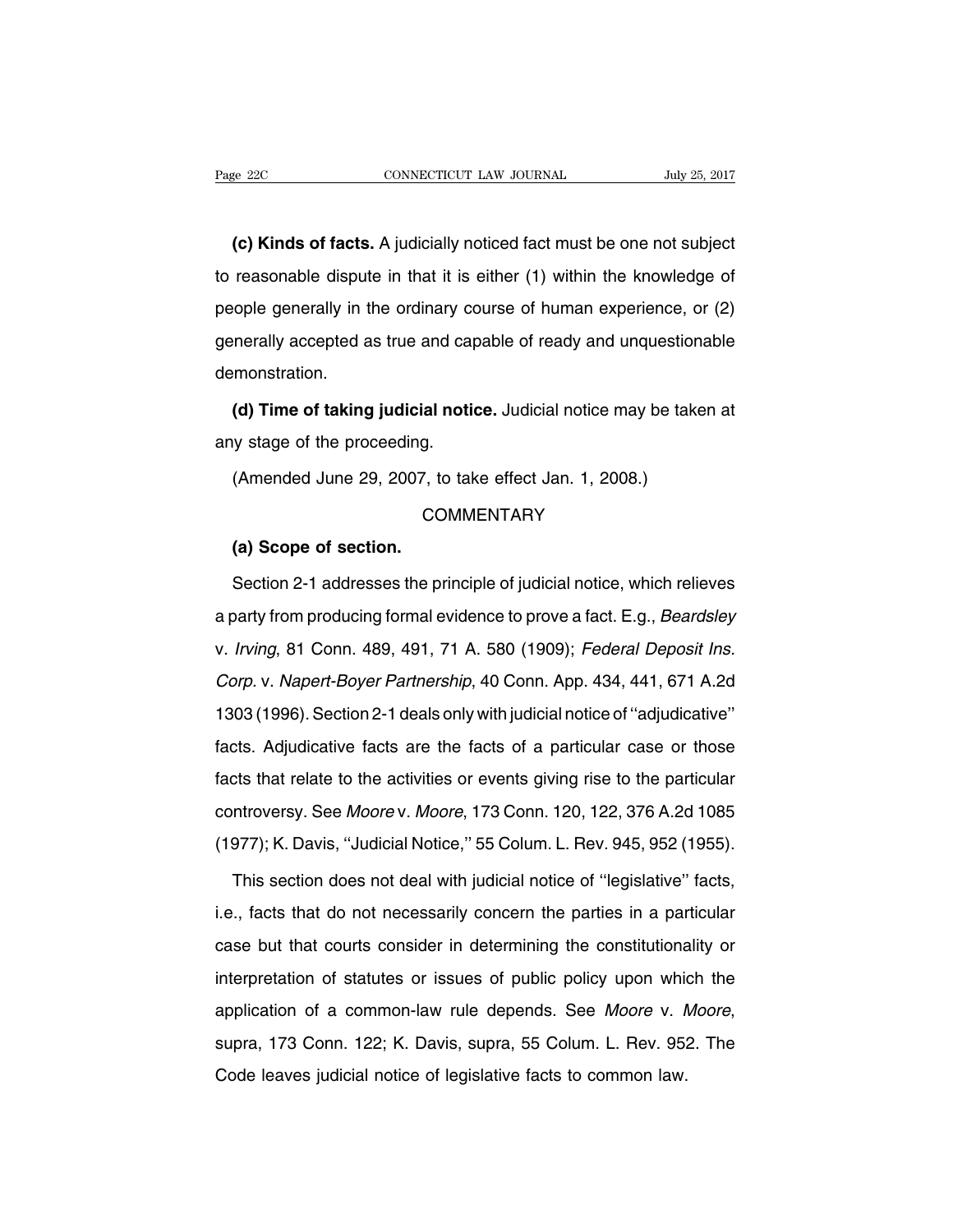#### **(b) Taking of judicial notice.**

Subsection (b) expresses the common-law view that ''[c]ourts are not bound to take judicial notice of matters of fact." DeLuca v. Park Commissioners, 94 Conn. 7, 10, 107 A. 611 (1919).

#### **(c) Kinds of facts.**

Subsection (c) is consistent with common-law principles of judicial notice. See, e.g., West Hartford v. Freedom of Information Commission, 218 Conn. 256, 264, 588 A.2d 1368 (1991); State v. Tomanelli, 153 Conn. 365, 369, 216 A.2d 625 (1966).

Both the fact that raw pork must be cooked thoroughly to kill parasites; see Silverman v. Swift & Co., 141 Conn. 450, 458, 107 A.2d 277 (1954); and the fact that the normal period of human gestation is nine months; Melanson v. Rogers, 38 Conn. Supp. 484, 490–91, 451 A.2d 825 (1982); constitute examples of facts subject to judicial notice under category (1). Examples of category (2) facts include: scientific tests or principles; State v. Tomanelli, supra, 153 Conn. 370–71; geographical data; e.g., Nesko Corp. v. Fontaine, 19 Conn. Supp. 160, 162, 110 A.2d 631 (1954); historical facts; Gannon v. Gannon, 130 Conn. 449, 452, 35 A.2d 204 (1943); and times and dates. E.g., Patterson v. Dempsey, 152 Conn. 431, 435, 207 A.2d 739 (1965).

Within category (2), the court may take judicial notice of the existence, content and legal effect of a court file, or of a specific entry in a court file if that specific entry is brought to the attention of the court, subject to the provisions of Section 2-2. Judicial notice of a court file or a specific entry in a court file does not establish the truth of any fact stated in that court file. The rules governing hearsay and its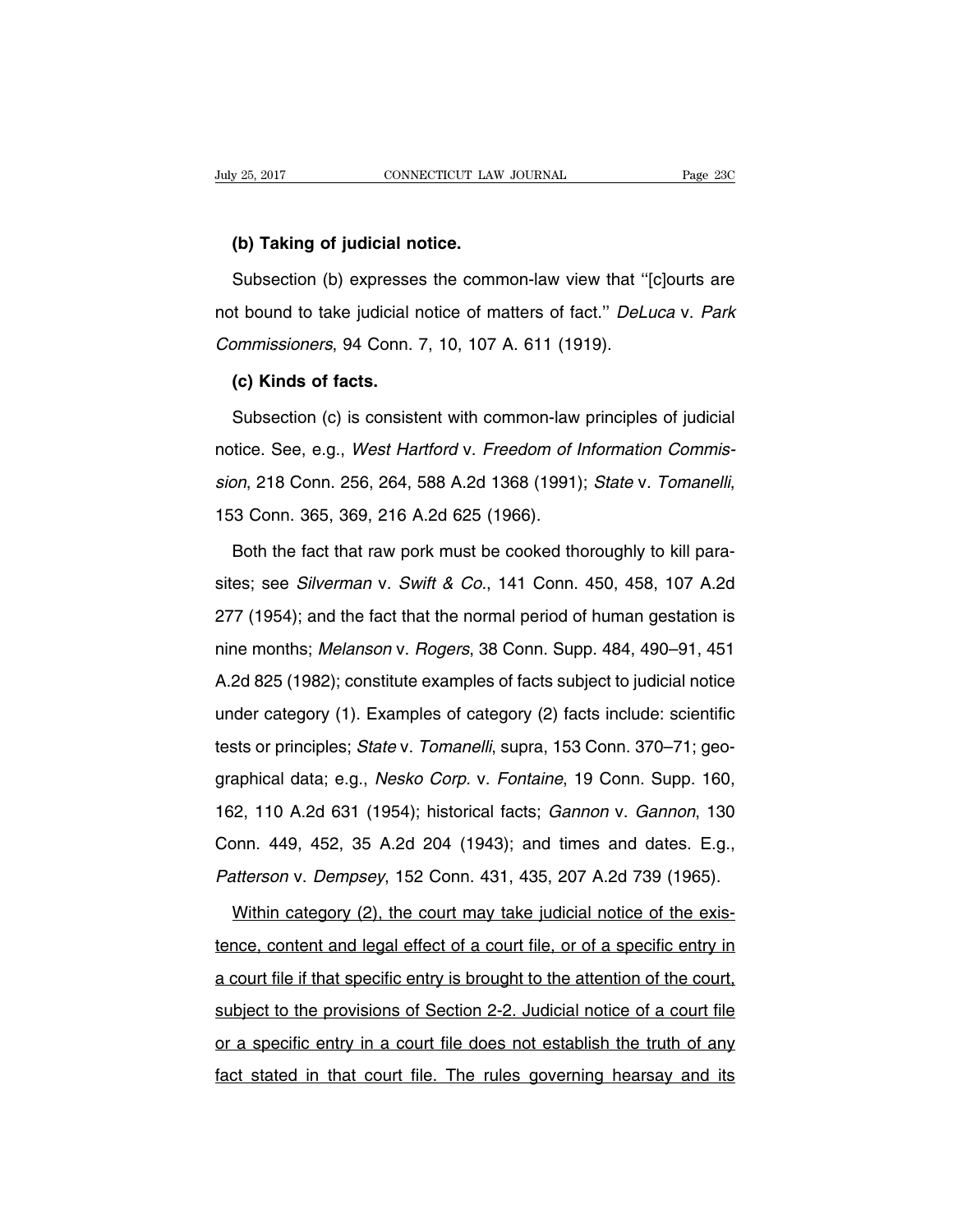exceptions determine the admissibility of court records for the truth of their content. See Fox v. Schaeffer, 131 Conn. 439, 447, 41 A.2d 46 (1944); see also O'Connor v. Larocque, 302 Conn. 562, 568 n.6, 31 A.3d 1 (2011).

# **(d) Time of taking judicial notice.**

Subsection (d) adheres to common-law principles. Drabik v. East Lyme, 234 Conn. 390, 398, 662 A.2d 118 (1995); State v. Allen, 205 Conn. 370, 382, 533 A.2d 559 (1987). **[**Because t**]** The Code **[**is intended to govern the admissibility of evidence in the court, subsection (d)**]** does not govern the taking of judicial notice on appeal.

# **[(e) Instructing jury (provision deleted)**

The 2000 edition of the Code contained a subsection (e), which provided:

**''(e) Instructing jury.** The court shall instruct the jury that it may, but is not required to, accept as conclusive any fact judicially noticed.'' The commentary contained the following text:

#### **''(e) Instructing jury.**

''In accordance with common law, whether the case is civil or criminal, the court shall instruct the jury that it may, but need not, accept the judicially noticed fact as conclusive. See, e.g., State v. Tomanelli, supra, 153 Conn. 369; cf. Fed. R. Evid. 201 (g). Because the jury need not accept the fact as conclusive, other parties may offer evidence in disproof of a fact judicially noticed. State v. Tomanelli, supra, 369; Federal Deposit Ins. Corp. v. Napert-Boyer Partnership, supra, 40 Conn. App. 441.'' This subsection was deleted with the recognition that the Code is not the appropriate repository for jury instructions.**]**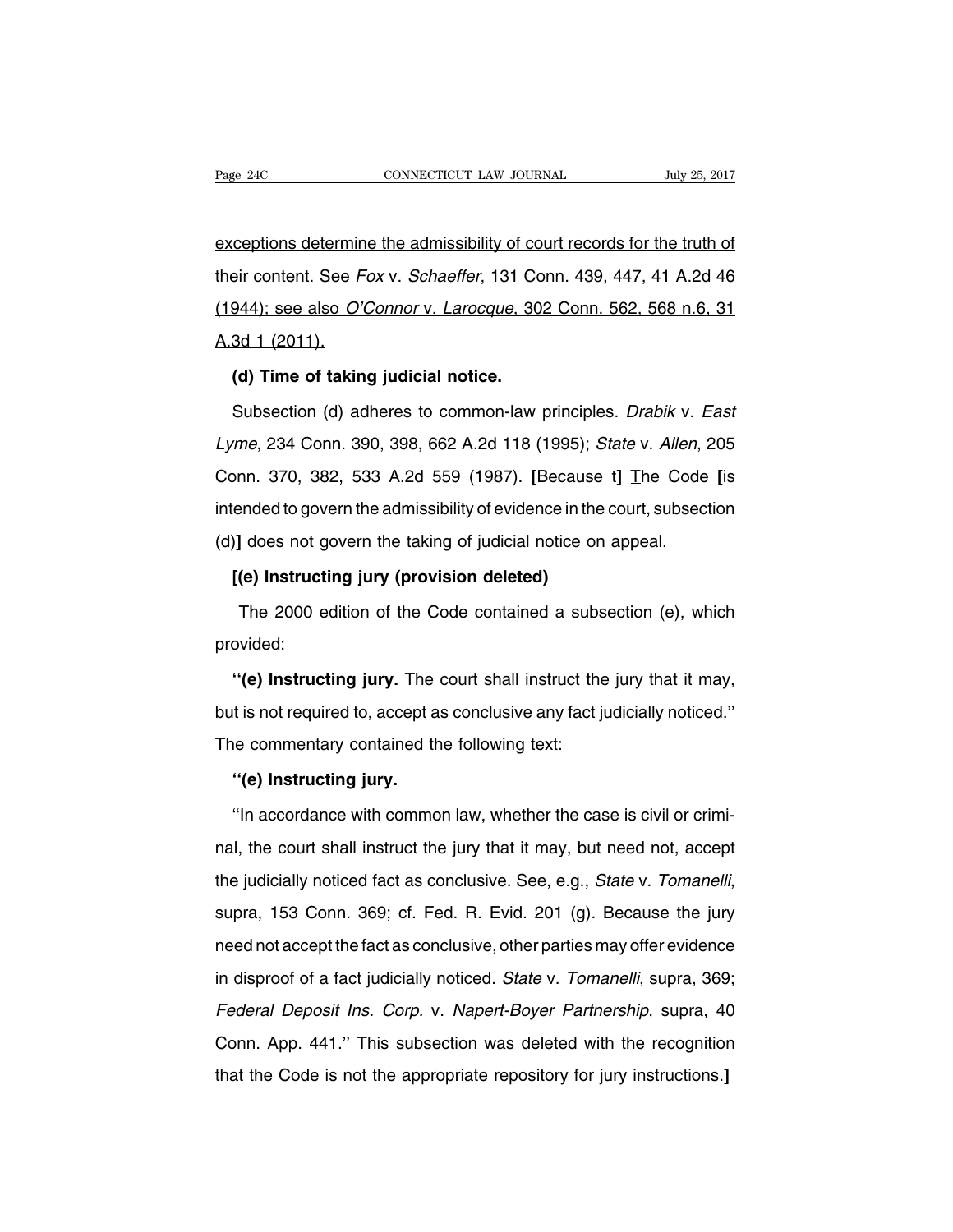#### **Sec. 2-2. Notice and Opportunity To Be Heard**

**(a) Request of party.** A party requesting the court to take judicial notice of a fact shall give timely notice of the request to all other parties. Before the court determines whether to take the requested judicial notice, any party shall have an opportunity to be heard.

**(b) Court's initiative.** The court may take judicial notice without a request of a party to do so. Parties are entitled to receive notice and have an opportunity to be heard for matters susceptible of explanation or contradiction, but not for matters of established fact, the accuracy of which cannot be questioned.

### **COMMENTARY**

#### **(a) Request of party.**

Subsection (a) states what appeared to be the preferred practice at common law. Drabik v. East Lyme, 234 Conn. 390, 398, 662 A.2d 118 (1995); State ex rel. Capurso v. Flis, 144 Conn. 473, 477–78, 133 A.2d 901 (1957); Nichols v. Nichols, 126 Conn. 614, 622, 13 A.2d 591 (1940).

# **(b) Court's initiative.**

The first sentence is consistent with existing Connecticut law. E.g., Connecticut Bank & Trust Co. v. Rivkin, 150 Conn. 618, 622, 192 A.2d 539 (1963). The dichotomous rule in the second sentence represents the common-law view as expressed in Moore v. Moore, 173 Conn. 120, 121–22, 376 A.2d 1085 (1977). Although the court in Moore suggested that "it may be the better practice to give parties an opportunity to be heard'' on the propriety of taking judicial notice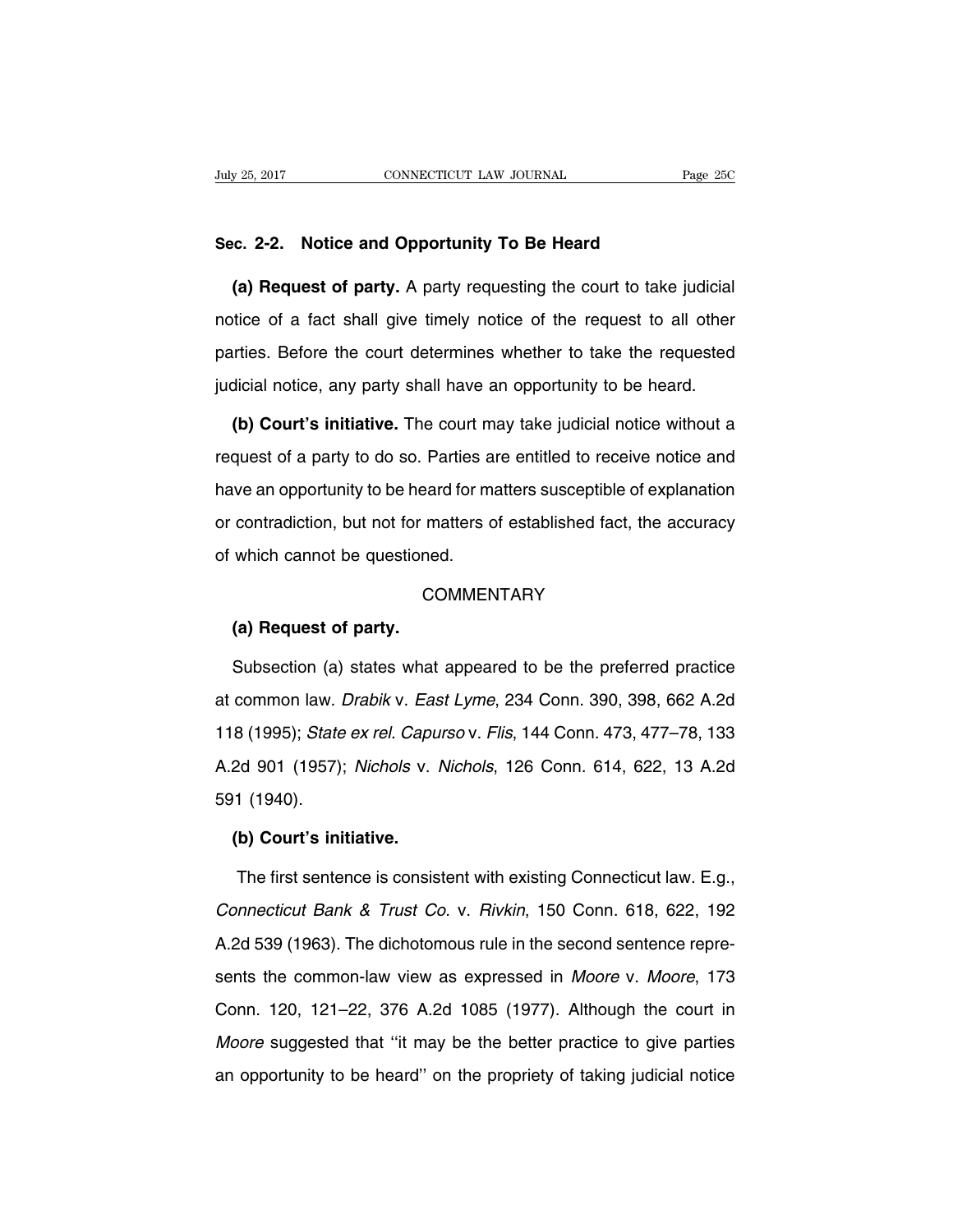of accurate and established facts; id., 122; it did not so require. Accord Guerriero v. Galasso, 144 Conn. 600, 605, 136 A.2d 497 (1957).

## **ARTICLE III—PRESUMPTIONS**

#### **Sec. 3-1. General Rule**

Except as otherwise required by the constitution of the United States, the constitution of this state, the General Statutes or **[**the**]** any Practice Book rule adopted before June 18, 2014, the date on which the Supreme Court adopted the Code, presumptions shall be governed by the principles of the common law as they may be interpreted in the light of reason and experience.

#### **COMMENTARY**

See Section 1-2 (b) and the commentary thereto.

#### **ARTICLE IV—RELEVANCY**

## **Sec. 4-1. Definition of Relevant Evidence**

''Relevant evidence'' means evidence having any tendency to make the existence of any fact that is material to the determination of the proceeding more probable or less probable than it would be without the evidence.

#### **COMMENTARY**

Section 4-1 embodies the two separate components of relevant evidence recognized at common law: (1) probative value; and (2) materiality. State v. Jeffrey, 220 Conn. 698, 709, 601 A.2d 993 (1991); State v. Dabkowski, 199 Conn. 193, 206, 506 A.2d 118 (1986).

Section 4-1 incorporates the requirement of probative value by providing that the proffered evidence must tend ''to make the existence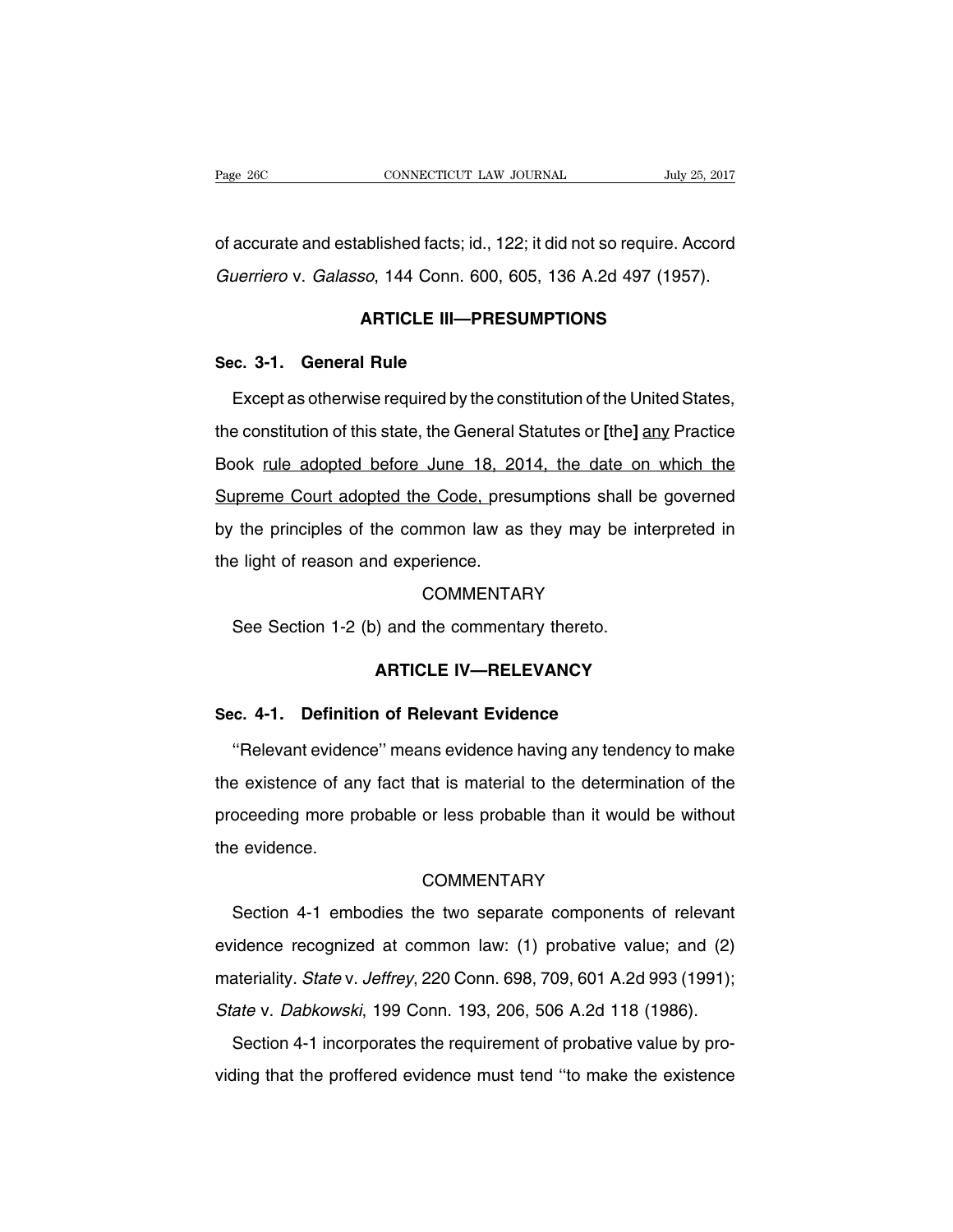of any fact . . . more probable or less probable than it would be without the evidence.'' See, e.g., State v. Prioleau, 235 Conn. 274, 305, 664 A.2d 793 (1995); State v. Briggs, 179 Conn. 328, 332, 426 A.2d 298 (1979), cert. denied, 447 U.S. 912, 100 S. Ct. 3000, 64 L. Ed. 2d 862 (1980). Section 4-1's ''more probable or less probable than it would be without the evidence'' standard of probative worth is consistent with Connecticut law. See, e.g., State v. Rinaldi, 220 Conn. 345, 353, 599 A.2d 1 (1991) (''[t]o be relevant, the evidence need not exclude all other possibilities; it is sufficient if it tends to support the conclusion, even to <sup>a</sup> slight degree'' [emphasis added]); State v. Miller, 202 Conn. 463, 482, 522 A.2d 249 (1987) (''[e]vidence is not inadmissible because it is not conclusive; it is admissible if it has a tendency to support a fact relevant to the issues if only in <sup>a</sup> slight degree'' [emphasis added]). Thus, it is not necessary that the evidence, by itself, conclusively establish the fact for which it is offered or render the fact more probable than not.

Section 4-1 expressly requires materiality as a condition to relevancy in providing that the factual proposition for which the evidence is offered must be ''material to the determination of the proceeding . . . .'' See State v. Marra, 222 Conn. 506, 521, 610 A.2d 1113 (1992); State v. Corchado, 188 Conn. 653, 668, 453 A.2d 427 (1982). The materiality of evidence turns upon what is at issue in the case, which generally will be determined by the pleadings and the applicable substantive law. See Williams Ford, Inc. v. Hartford Courant Co., 232 Conn. 559, 570, 657A.2d 212 (1995).**[**; C. Tait &J**.** LaPlante ConnecticutEvidence (2d Ed. 1988) § 8.1.2, pp. 226–27.**]**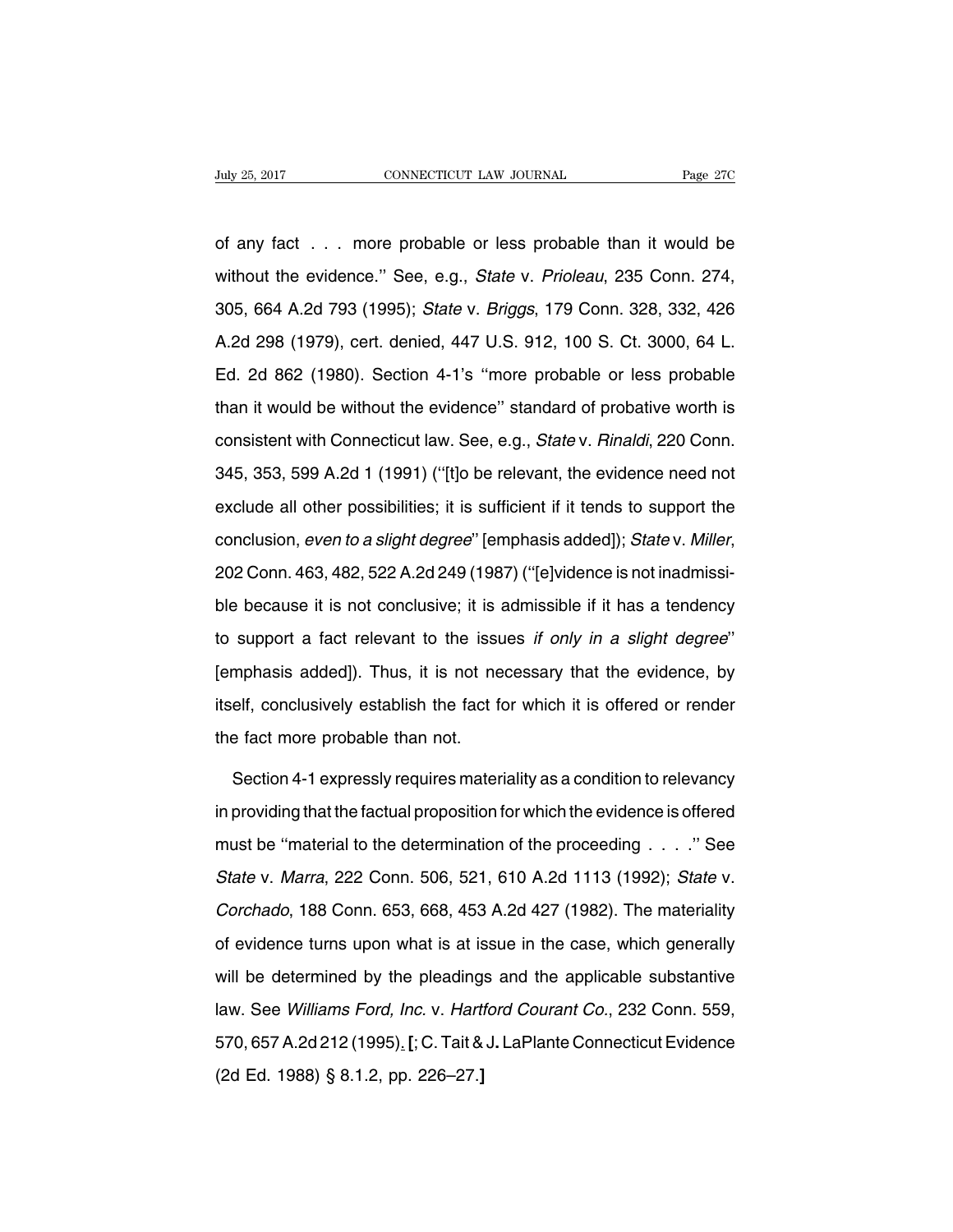# **Sec. 4-2. Relevant Evidence Generally Admissible; Irrelevant Evidence Inadmissible**

All relevant evidence is admissible, except as otherwise provided by the constitution of the United States, the constitution of **[**this state**]** the State of Connecticut, the Code,**[**or**]** the General Statutes or the common law. Evidence that is not relevant is inadmissible.

#### **COMMENTARY**

Section 4-2 recognizes two fundamental common-law principles: (1) all relevant evidence is admissible unless otherwise excluded; e.g., Delmore v. Polinsky, 132 Conn. 28, 31, 42 A.2d 349 (1945); see Federated Dept. Stores, Inc. v. Board of Tax Review, 162 Conn. 77, 82–83, 291 A.2d 715 (1971); and (2) irrelevant evidence is inadmissible. Williams Ford, Inc. v. Hartford Courant Co., 232 Conn. 559, 569, 657 A.2d 212 (1995); see State v. Mastropetre, 175 Conn. 512, 521, 400 A.2d 276 (1978).

Reference in Section 4-2 to the federal and state constitutions includes **[**, by implication,**]** judicially created remedies designed to preserve constitutional rights, such as the **[**fourth amendment**]** exclusionary rule. See State v. Marsala, 216 Conn. 150, 161, 579 A.2d 58 (1990) (construing exclusionary rule under Connecticut constitution).

# **Sec. 4-3. Exclusion of Evidence on Grounds of Prejudice, Confusion or Waste of Time**

Relevant evidence may be excluded if its probative value is outweighed by the danger of unfair prejudice or surprise, confusion of the issues, or misleading the jury, or by considerations of undue delay, waste of time or needless presentation of cumulative evidence.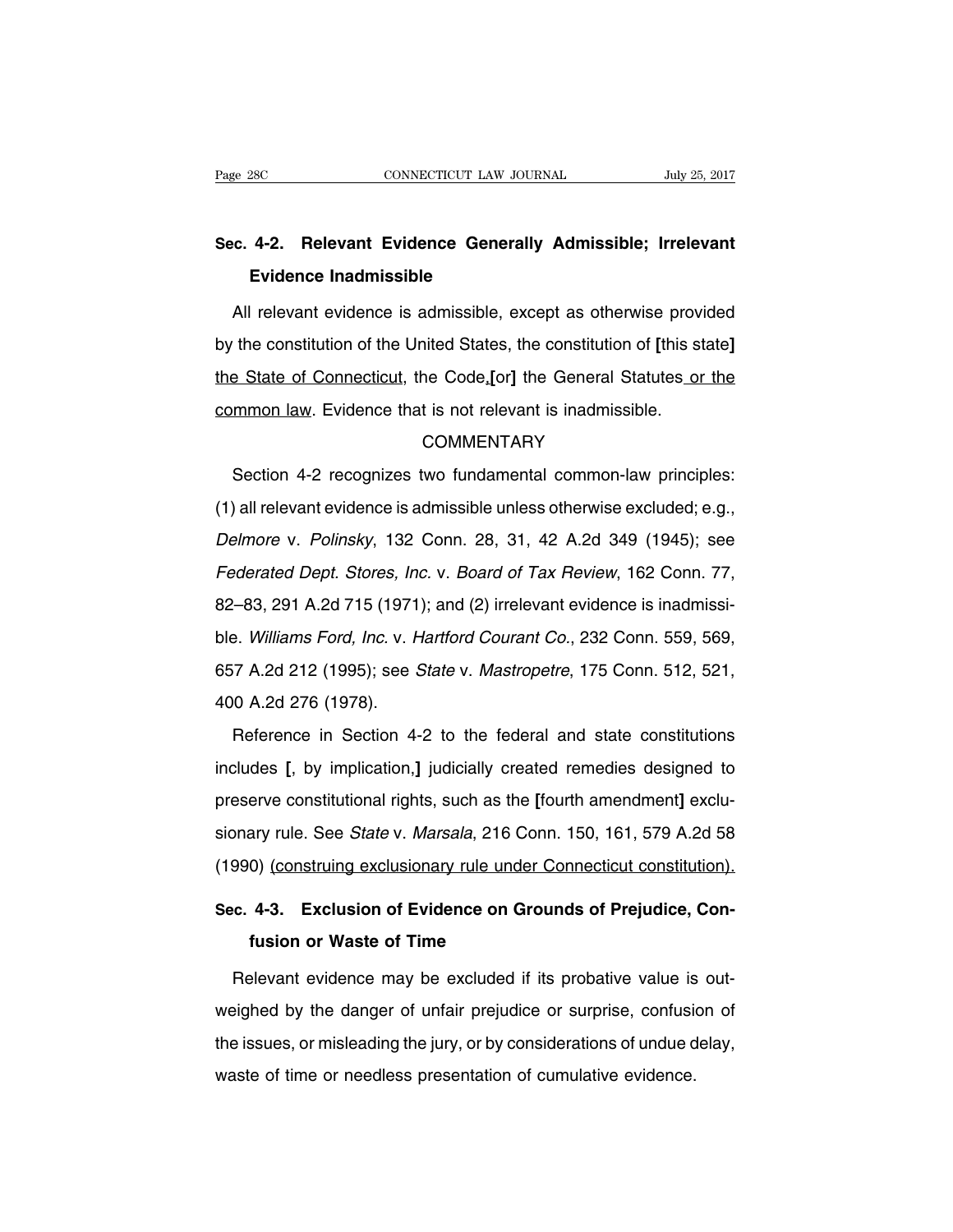## **COMMENTARY**

Section 4-3 establishes a balancing test under which the probative value of proffered evidence is weighed against the harm likely to result from its admission. See, e.g., State v. Rinaldi, 220 Conn. 345, 356, 599 A.2d 1 (1991); Farrell v. St. Vincent's Hospital, 203 Conn. 554, 563, 525A.2d 954 (1987); State v. DeMatteo, 186 Conn. 696, 702–703, 443 A.2d 915 (1982). The task of striking this balance is relegated to the court's discretion. E.g., State v. Paulino, 223 Conn. 461, 477, 613 A.2d 720 (1992).

The discretion of a trial court to exclude relevant evidence on the basis of unfair prejudice is well established. E.g., State v. Higgins, 201 Conn. 462, 469, 518 A.2d 631 (1986). All evidence adverse to an opposing party is inherently prejudicial because it is damaging to that party's case. Berry v. Loiseau, 223 Conn. 786, 806, 614 A.2d 414 (1992); Chouinard v. Marjani, 21 Conn. App. 572, 576, 575 A.2d 238 (1990). For exclusion, however, the prejudice must be ''unfair'' in the sense that it ''unduly arouse[s] the jury's emotions of prejudice, hostility or sympathy''; State v. Wilson, 180 Conn. 481, 490, 429 A.2d 931 (1980); or ''tends to have some adverse effect upon [the party against whom the evidence is offered] beyond tending to prove the fact or issue that justified its admission into evidence.'' State v. Graham, 200 Conn. 9, 12, 509 A.2d 493 (1986), quoting United States v. Figueroa, 618 F.2d 934, 943 (2d Cir. 1980).

Common law recognized unfair surprise as a factor to be weighed against the probative value of the evidence. See, e.g., State v. Higgins, supra, 201 Conn. 469; State v. DeMatteo, supra, 186 Conn. 703.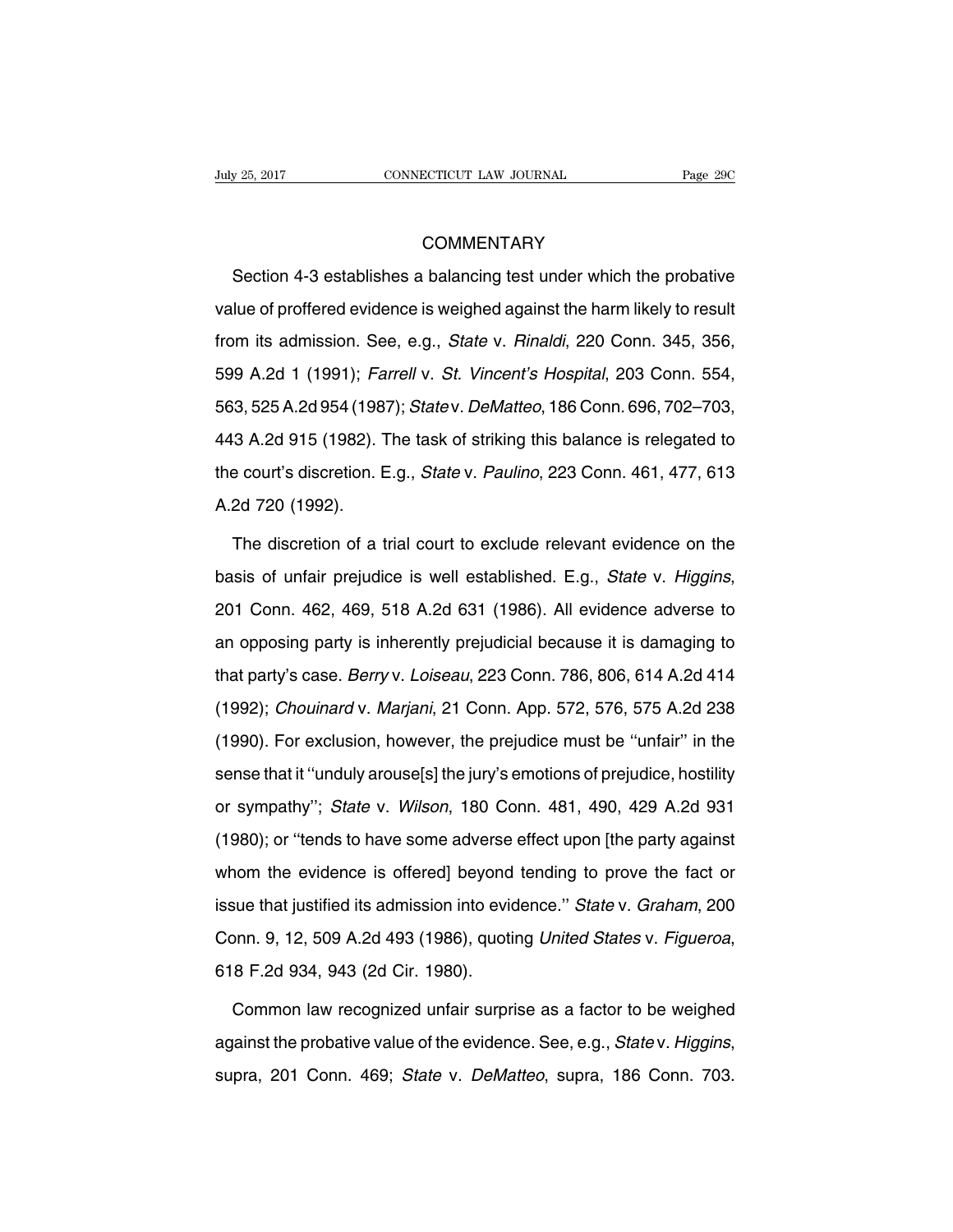When dangers of unfair surprise are claimed to outweigh probative value, nothing precludes the court from fashioning a remedy other than exclusion, e.g., continuance, when that remedy will adequately cure the harm suffered by the opposing party.

Section 4-3 also recognizes the court's authority to exclude relevant evidence when its probative value is outweighed by factors such as confusion of the issues or misleading the jury; Farrell v. St. Vincent's Hospital, supra, 203 Conn. 563; see State v. Gaynor, 182 Conn. 501, 511, 438 A.2d 749 (1980); State v. Sebastian, 81 Conn. 1, 4, 69 A. 1054 (1908); or by considerations of undue delay, waste of time or needless presentation of cumulative evidence. See, e.g., State v. Parris, 219 Conn. 283, 293, 592 A.2d 943 (1991); State v. DeMatteo, supra, 186 Conn. 702–703; Hydro-Centrifugals, Inc. v. Crawford Laundry Co., 110 Conn. 49, 54–55, 147 A. 31 (1929).

# **Sec. 4-4. Character Evidence Not Admissible To Prove Conduct; Exceptions; Methods of Proof; Cross-Examination of a Character Witness**

**(a) Character evidence generally.** Evidence of a trait of character of a person is inadmissible for the purpose of proving that the person acted in conformity with the character trait on a particular occasion, except that the following is admissible:

(1) Character of the accused. Evidence of a specific trait of character of the accused relevant to an element of the crime charged offered by an accused, or by the prosecution to rebut such evidence introduced by the accused.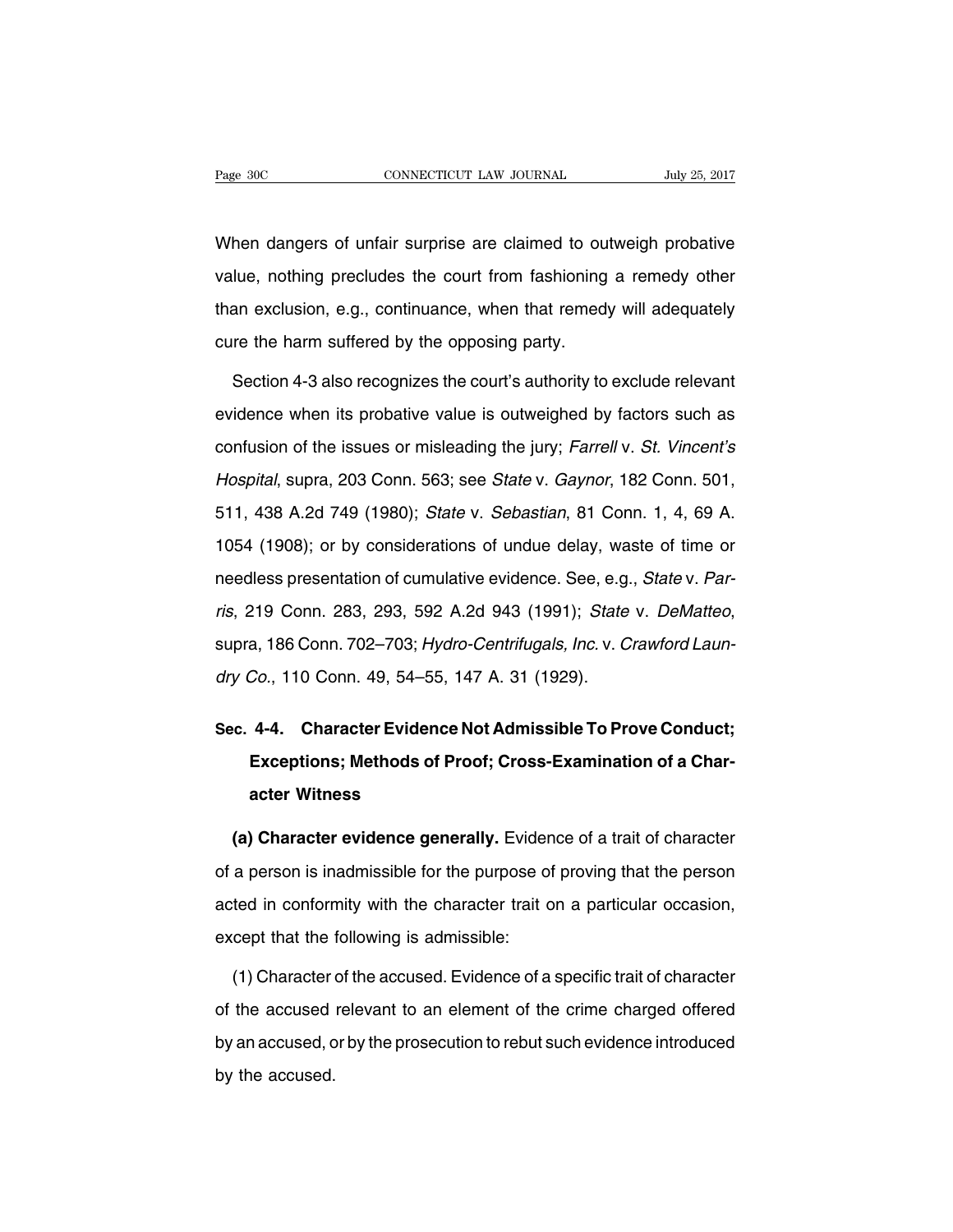(2) Character of the victim in a homicide or criminal assault case. Evidence offered by an accused in a homicide or criminal assault case, after laying a foundation that the accused acted in self-defense, of the violent character of the victim to prove that the victim was the aggressor, or by the prosecution to rebut such evidence introduced by the accused.

(3) Character of a witness for truthfulness or untruthfulness. Evidence of the character of a witness for truthfulness or untruthfulness to impeach or support the credibility of the witness.

#### (4) Character of a person to support a third-party culpability defense.

**(b) Methods of proof.** In all cases in which evidence of a trait of character of a person is admissible to prove that the person acted in conformity with the character trait, proof may be made by testimony as to reputation or in the form of an opinion. In cases in which the accused in a homicide or criminal assault case may introduce evidence of the violent character of the victim, the victim's character may also be proved by evidence of the victim's conviction of a crime of violence.

**(c) Specific instances of conduct on cross-examination of a character witness.** A character witness may be asked, in good faith, on cross-examination about specific instances of conduct relevant to the trait of character to which the witness testified to test the basis of the witness' opinion.

#### **COMMENTARY**

#### **(a) Character evidence generally.**

Subsection (a) adopts the well established principle that evidence of a trait of character generally is inadmissible to show conforming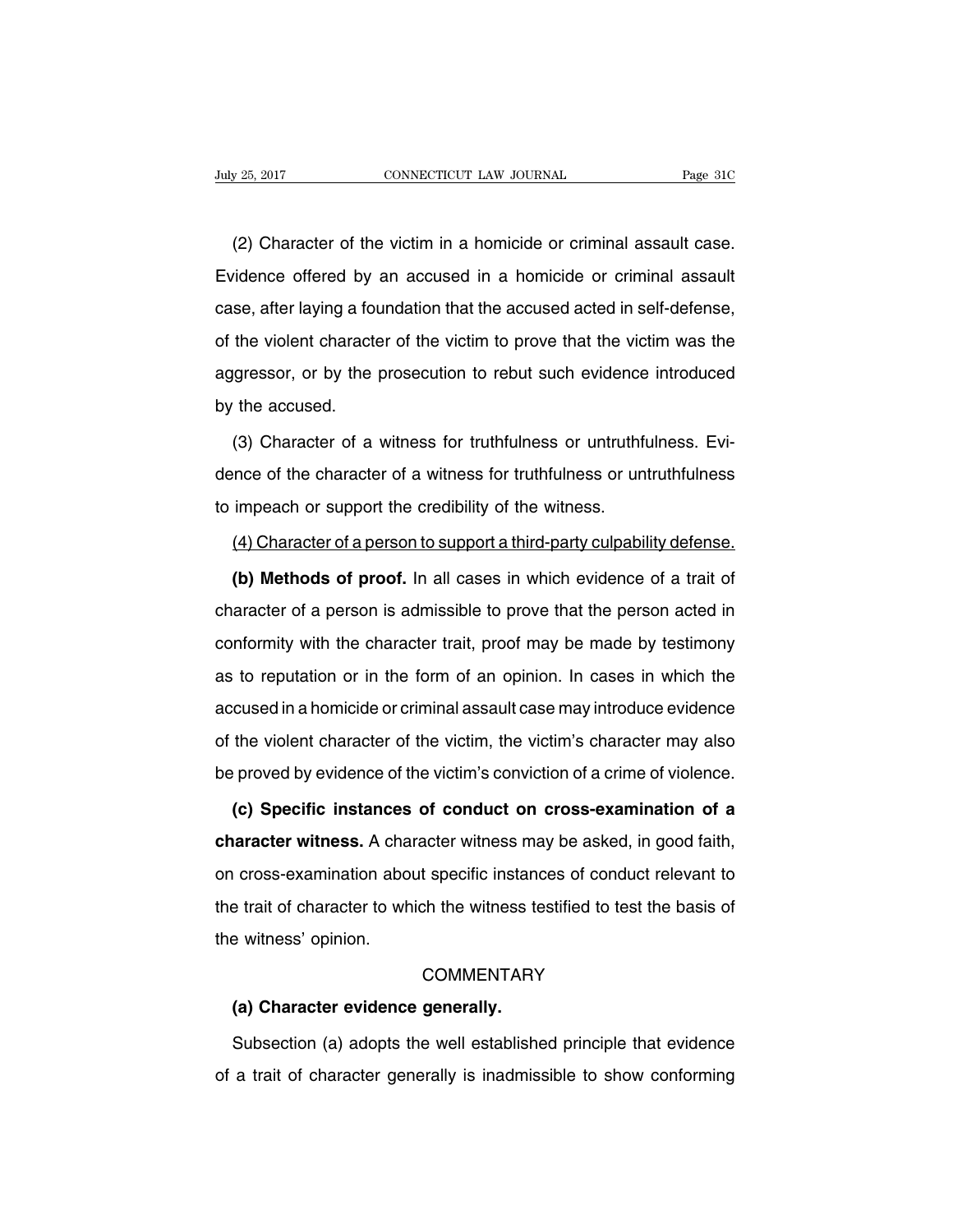conduct. See, e.g., Berry v. Loiseau, 223 Conn. 786, 805, 614 A.2d 414 (1992) (civil cases); State v. Moye, 177 Conn. 487, 500, 418 A.2d 870, vacated on other grounds, 444 U.S. 893, 100 S. Ct. 199, 62 L. Ed. 2d 129 (1979) (criminal cases, character traits of defendant); State v. Miranda, 176 Conn. 107, 109, 405 A.2d 622 (1978) (criminal cases, character traits of victim).

Subsection (a) enumerates **[**three**]** four exceptions to the general rule. Subdivision (1) restates the rule from cases such as State v. Martin, 170 Conn. 161, 163, 365 A.2d 104 (1976). The language in subdivision (1), ''relevant to an element of the crime charged,'' reflects a prerequisite to the introduction of character traits evidence recognized at common law. E.g., State v. Blake, 157 Conn. 99, 103–104, 249 A.2d 232 (1968); State v. Campbell, 93 Conn. 3, 10, 104 A. 653 (1918).

Subdivision (2) restates the rule announced in State v. Miranda, supra, 176 Conn. 109–11, and affirmed in its progeny. See, e.g., State v. Smith, 222 Conn. 1, 17, 608 A.2d 63, cert. denied, 506 U.S. 942, 113 S. Ct. 383, 121 L. Ed. 2d 293 (1992); State v. Gooch, 186 Conn. 17, 21, 438 A.2d 867 (1982). Subdivision (2) limits the admissibility of evidence of the victim's violent character to homicide and assault prosecutions in accordance with Connecticut law. E.g., State v. Carter, 228 Conn. 412, 422–23, 636 A.2d 821 (1994) (homicide cases), overruled on other grounds by Label Systems Corp. v. Aghamohammadi, 270 Conn. 291, 313, 852 A.2d 703 (2004) **[**(homicide cases)**]**; State v. Webley, 17 Conn. App. 200, 206, 551 A.2d 428 (1988) (criminal assault cases); see also State v. Gooch, supra, 21 (assuming without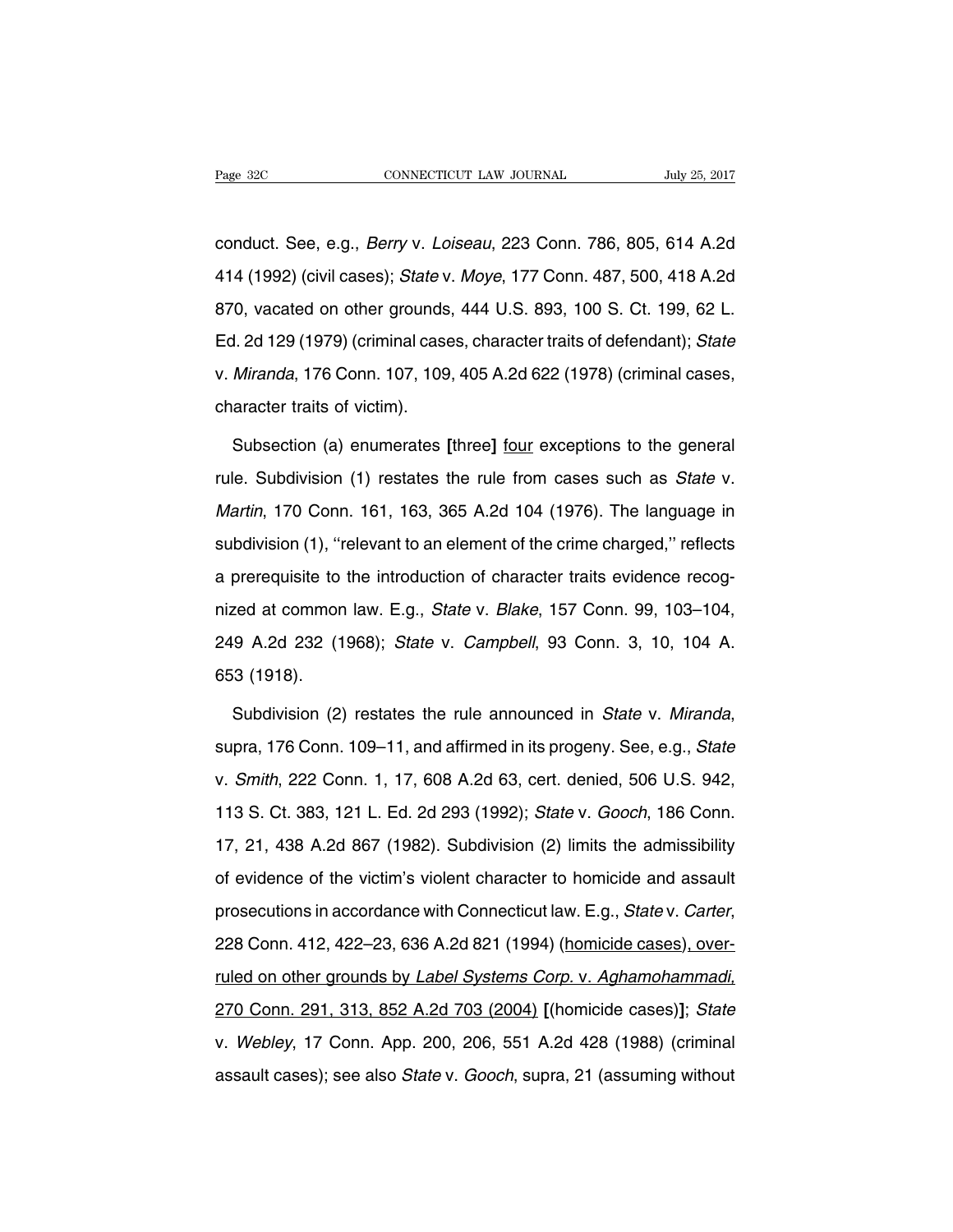deciding that evidence of victim's violent character is admissible in assault prosecutions to prove victim was aggressor).

Subdivision (2) does not address the admissibility of evidence of the victim's violent character offered to prove the accused's state of mind, where the accused's knowledge of the victim's violent character would be necessary. See State v. Smith, supra, 222 Conn. 17; State v. Padula, 106 Conn. 454, 456–57, 138 A. 456 (1927). The admissibility of such evidence is left to common-law development.

Subdivision (3) authorizes the court to admit evidence of a witness' character for untruthfulness or truthfulness to attack or support that witness' credibility. See, e.g., State v. George, 194 Conn. 361, 368, 481 A.2d 1068 (1984), cert. denied, 469 U.S. 1191, 105 S. Ct. 963, 83 L. Ed. 2d 968 (1985). Section 6-6 addresses the admissibility of such evidence and the appropriate methods of proof.

Subdivision (4) concerns proof of third-party culpability. See State v. Hedge, 297 Conn. 621, 648, 1 A.3d 1051 (2010) (once third-party evidence is allowed, evidence introduced by accused could include evidence of third person's character, past criminal convictions or other prior bad acts).

Subsection (a) does not preclude the admissibility of character evidence when a person's character is directly in issue as an element to a charge, claim or defense. See, e.g., Smith v. Hall, 69 Conn. 651, 665, 38 A. 386 (1897). When a person's character or trait of character constitutes an essential element to a charge, claim or defense, Section 4-5 (c) authorizes proof by evidence of specific instances of conduct.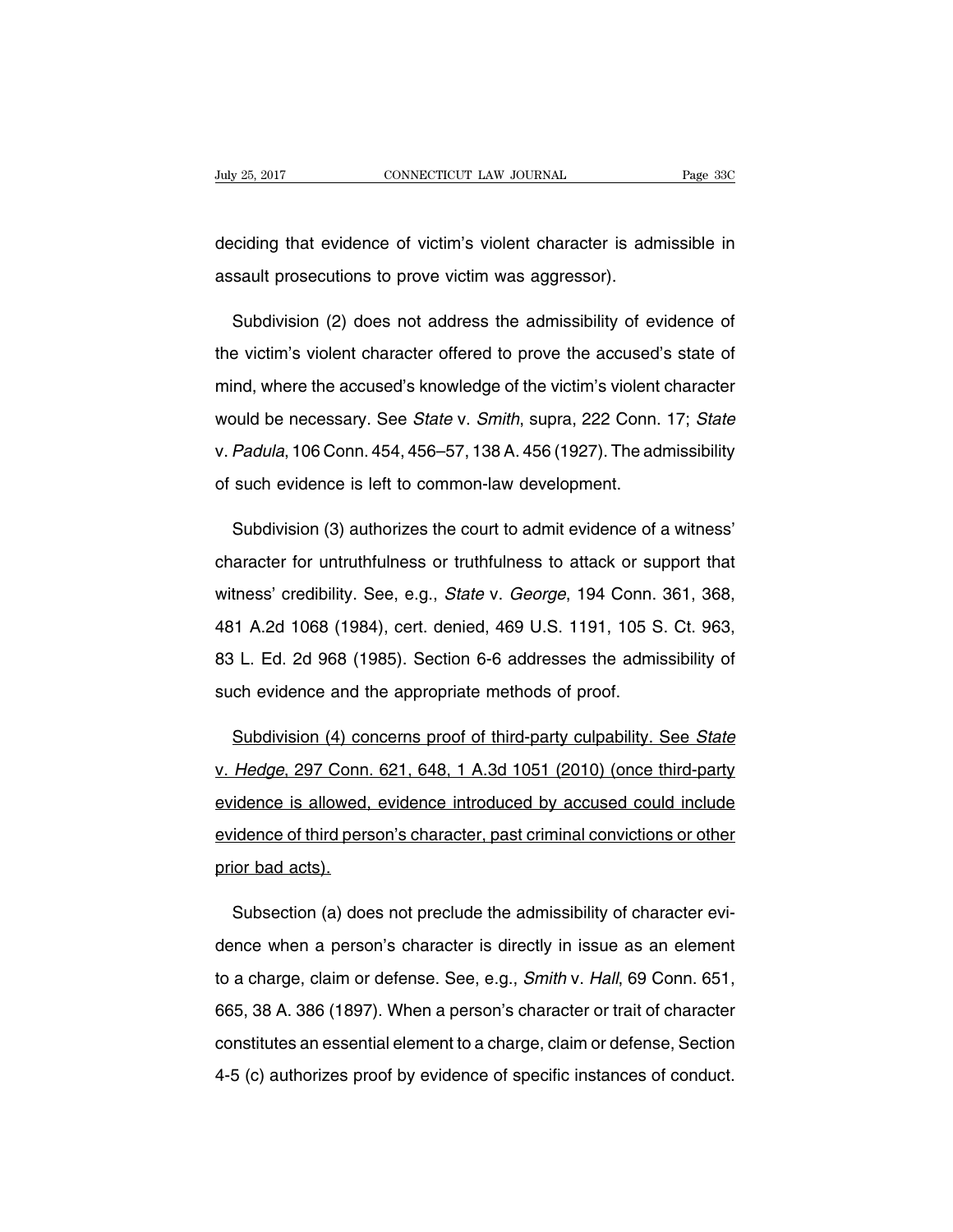Character traits evidence admissible under subsection (a) nevertheless is subject to the relevancy standards and balancing test set forth in Sections 4-1 and 4-3, respectively. See State v. Martin, supra, 170 Conn. 165–66.

#### **(b) Methods of proof.**

Subsection (b) adopts the recognized methods of proving evidence of a trait of character. E.g., State v. Martin, supra, 170 Conn. 163; State v. Blake, supra, 157 Conn. 104–105.

Generally, neither the accused nor the prosecution may prove a character trait by introducing evidence of specific instances of conduct. State v. Gooch, supra, 186 Conn. 21; State v. Miranda, supra, 176 Conn. 112. However, subsection (b) must be read in conjunction with subsection (c), which authorizes, during cross-examination of a character witness, the introduction of specific instances of conduct relevant to the character trait to which the witness testified in order to test the basis of the witness' opinion. See State v. McGraw, 204 Conn. 441, 446–47, 528 A.2d 821 (1987); State v. DeAngelis, 200 Conn. 224, 236–37, 511 A.2d 310 (1986).

Notwithstanding the general exclusion of evidence of specific instances of conduct to prove a person's trait of character, subsection (b) sets forth one narrow exception recognized in State v. Miranda, supra, 176 Conn. 113–14, and its progeny. See State v. Webley, supra, 17 Conn. App. 206 (criminal assault cases). The convictions that form the basis of the evidence introduced under this exception must be convictions for violent acts. State v. Miranda, supra, 114.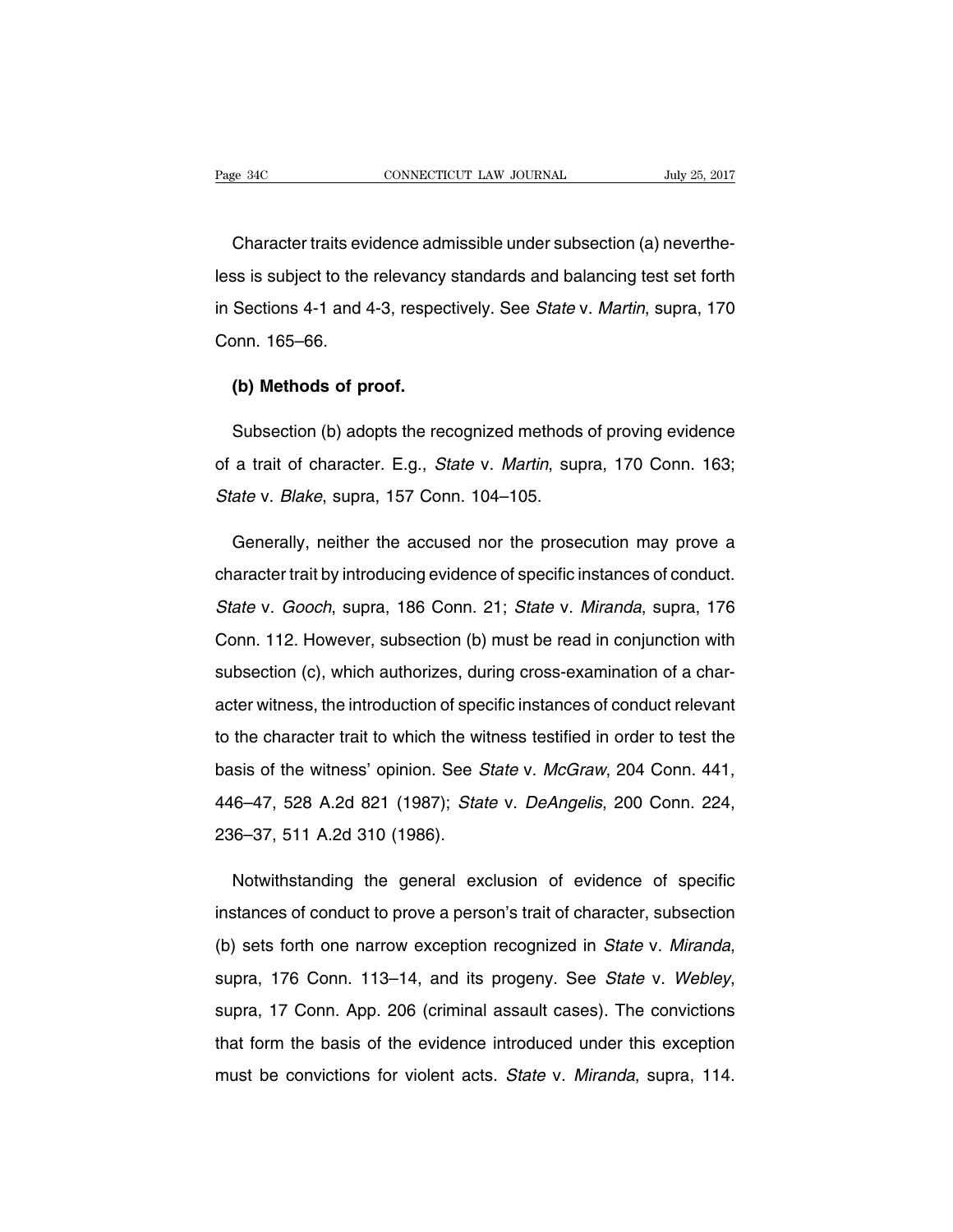Evidence of violent acts not having resulted in conviction is not admissible. *State v. Smith*, supra, 222 Conn. 18.

**(c) Specific instances of conduct on cross-examination of a character witness.**

Subsection (c) is based on the rule set forth in State v. Martin, supra, 170 Conn. 165, which permits the cross-examiner to ask a character witness about relevant instances of conduct to explore the basis of the character witness' direct examination testimony. Accord State v. DeAngelis, supra, 200 Conn. 236–37. The conduct inquired into on cross-examination must relate to the trait that formed the subject of the character witness' testimony on direct. State v. Turcio, 178 Conn. 116, 127, 422 A.2d 749 (1979), cert. denied, 444 U.S. 1013, 100 S. Ct. 661, 62 L. Ed. 2d 642 (1980); State v. Martin, supra, 165–66. Moreover, inquiries must be undertaken in good faith.

A court, in its discretion, may limit or proscribe such inquiries where the probative value of the specific instance evidence is outweighed by unfair prejudice or other competing concerns. State v. Turcio, supra, 178 Conn. 128; see Section 4-3.

Where the term ''victim'' is used in this section and elsewhere in the Code, the term includes an alleged victim in those circumstances in which a person's status as a victim is subject to proof.

# **Sec. 4-5. Evidence of Other Crimes, Wrongs or Acts Generally Inadmissible**

**(a) General Rule.** Evidence of other crimes, wrongs or acts of a person is inadmissible to prove the bad character, propensity, or criminal tendencies of that person except as provided in subsection (b):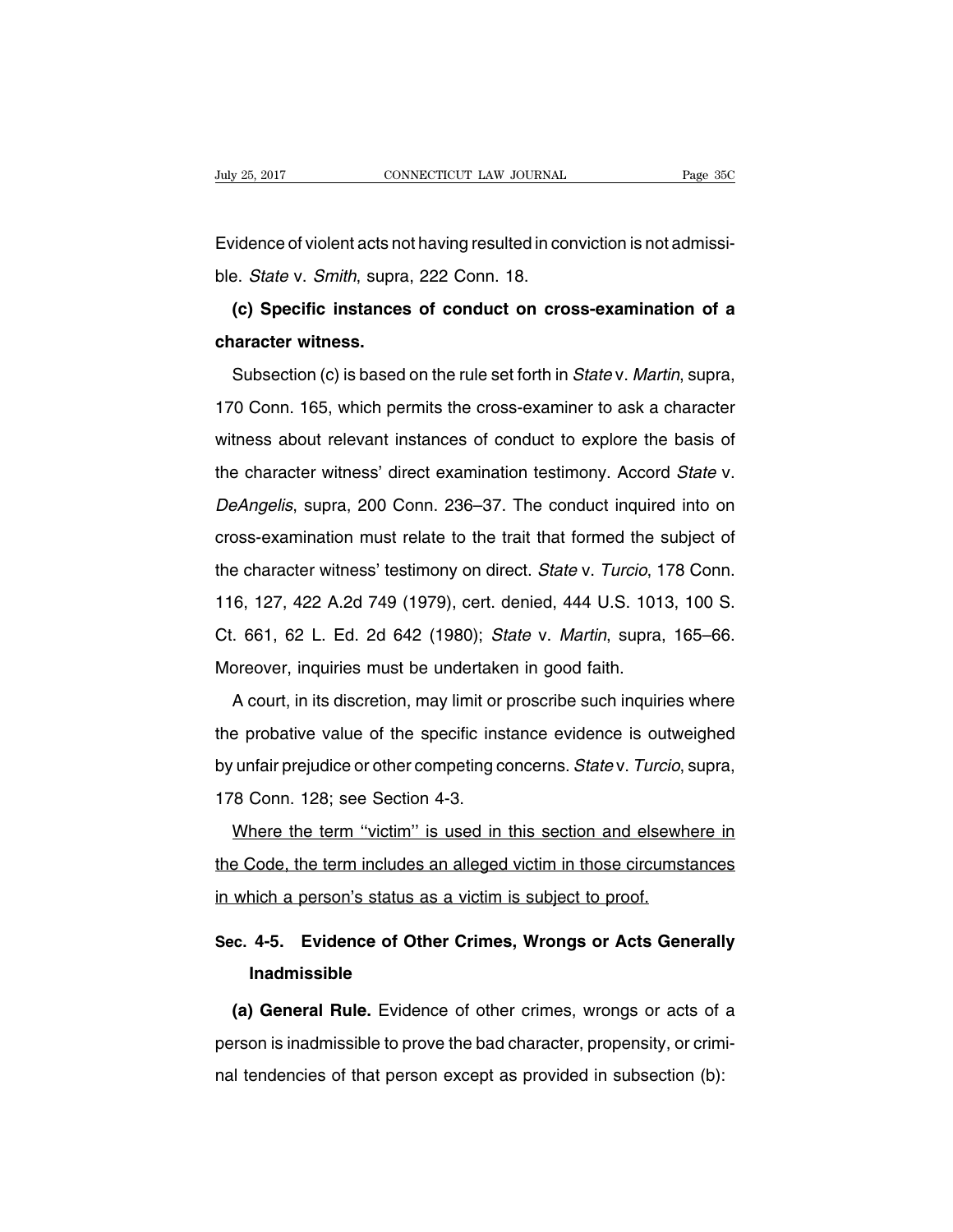**(b) When evidence of other sexual misconduct is admissible to prove propensity.** Evidence of other sexual misconduct is admissible in a criminal case to establish that the defendant had a tendency or a propensity to engage in aberrant and compulsive sexual misconduct if: (1) the case involves aberrant and compulsive sexual misconduct; (2) the trial court finds that the evidence is relevant to a charged offense in that the other sexual misconduct is not too remote in time, was allegedly committed upon a person similar to the alleged victim, and was otherwise similar in nature and circumstances to the aberrant and compulsive sexual misconduct at issue in the case; and (3) the trial court finds that the probative value of the evidence outweighs its prejudicial effect.

**(c) When evidence of other crimes, wrongs or acts is admissible.** Evidence of other crimes, wrongs or acts of a person is admissible for purposes other than those specified in subsection (a), such as to prove intent, identity, malice, motive, common plan or scheme, absence of mistake or accident, knowledge, a system of criminal activity, or an element of the crime, or to corroborate crucial prosecution testimony.

**(d) Specific instances of conduct when character in issue.** In cases in which character or a trait of character of a person in relation to a charge, claim or defense is in issue, proof shall be made by evidence of specific instances of the person's conduct.

(Amended June 20, 2011, to take effect Jan. 1, 2012.)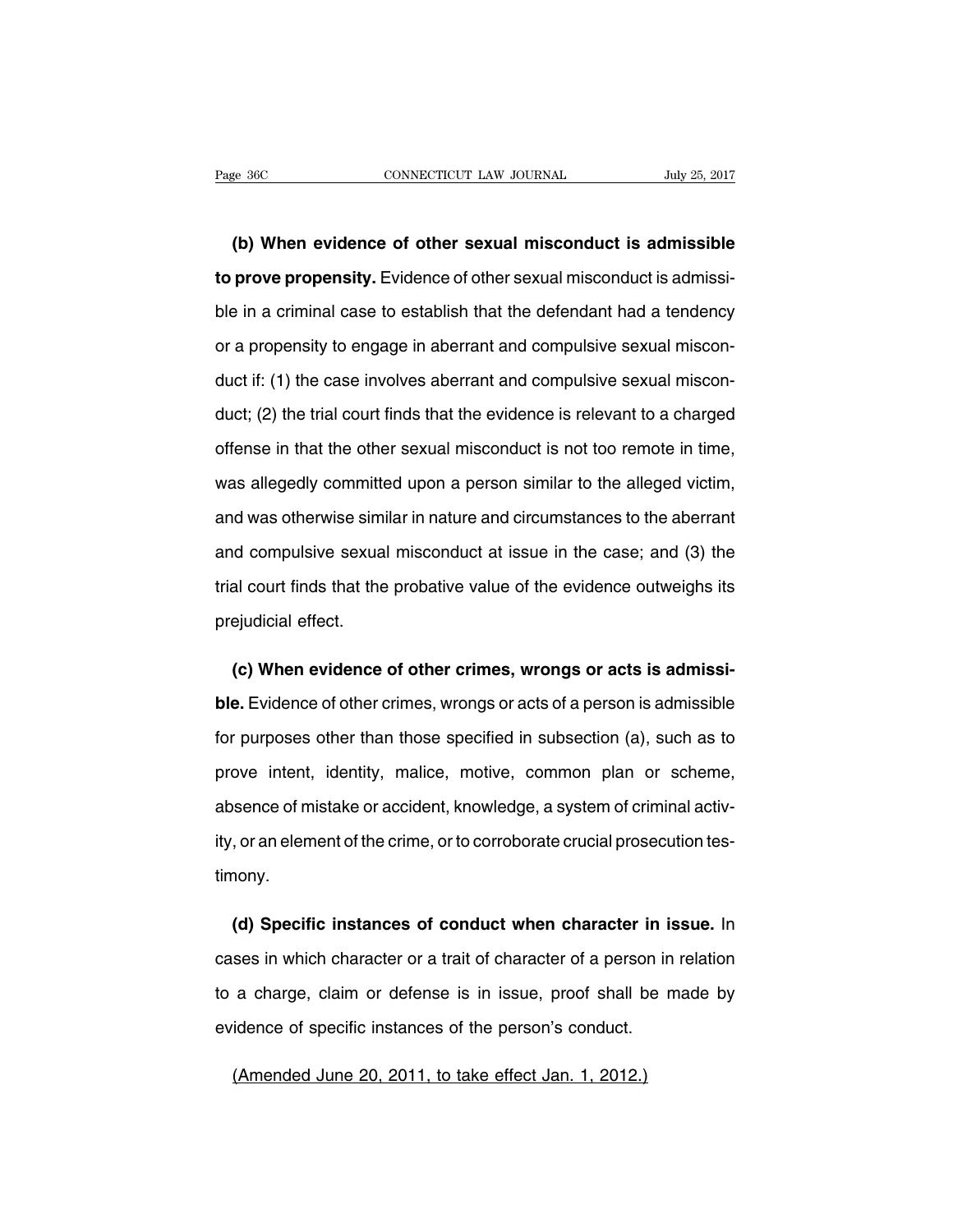## **COMMENTARY**

# **(a) Evidence of other crimes, wrongs or acts generally inadmissible.**

Subsection (a) is consistent with Connecticut common law. E.g., State v. Santiago, 224 Conn. 325, 338, 618 A.2d 32 (1992); State v. Ibraimov, 187 Conn. 348, 352, 446 A.2d 332 (1982). Other crimes, wrongs or acts evidence may be admissible for other purposes as specified in subsections (b) and (c), Section 4-4 (a) (4) and Section 4-5. Cf. State v. Hedge, 297 Conn. 621, 650–52, 1 A.3d 1051 (2010); see Section 4-4 (a) (4), commentary. Although the issue typically arises in the context of a criminal proceeding; see State v. McCarthy, 179 Conn. 1, 22, 425 A.2d 924 (1979); subsection (a)'s exclusion applies in both criminal and civil cases. See, e.g., Russell v. Dean Witter Reynolds, Inc., 200 Conn. 172, 191–92, 510 A.2d 972 (1986).

# **(b) When evidence of other sexual misconduct is admissible to prove propensity.**

Subsection (a) specifically prohibits the use of other crimes, wrongs or acts evidence to prove a person's propensity to engage in the misconduct with which **[**he**]** the defendant has been charged. However, the court may admit evidence of a defendant's uncharged sexual misconduct to prove that the defendant had a tendency or a propensity to engage in aberrant and compulsive sexual behavior**[**;**]**. See State v. DeJesus, 288 Conn. 418, 953 A.2d 45 (2008); State v. Snelgrove, 288 Conn. 742, 954 A.2d 165 (2008); State v. Johnson, 289 Conn. 437, 958 A.2d 713 (2008); see also State v. Smith, 313 Conn. 325, 337–38, 96 A.3d 1238 (2014); State v. George A., 308 Conn. 274, 63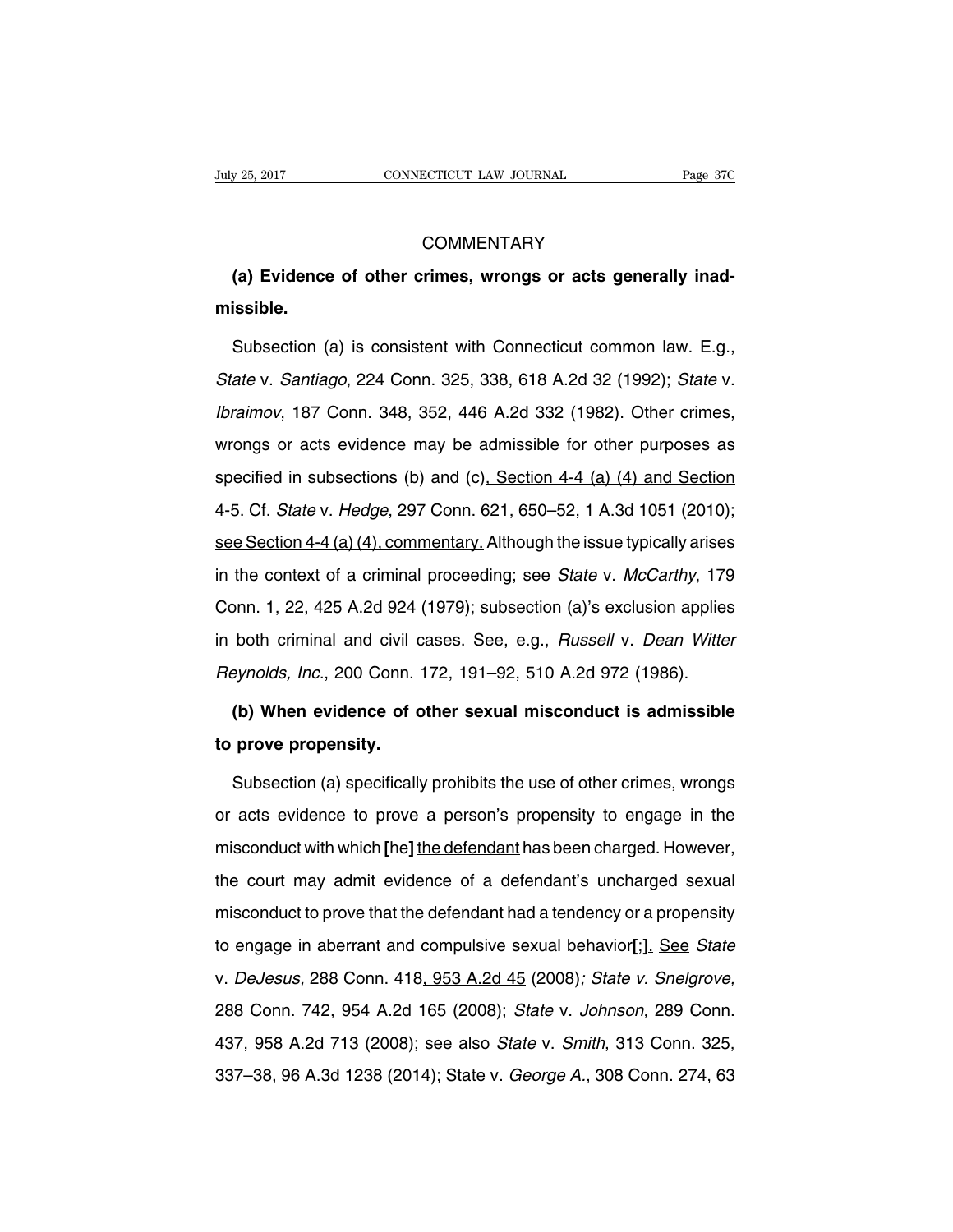A.3d 918 (2013) (evidence of uncharged sexual misconduct committed by defendant against minor victim's mother held admissible); but see State v. Gupta, 297 Conn. 211, 998 A.2d 1085 (2010) (evidence that defendant physician had fondled other patients too dissimilar to be admissible). Although State v. DeJesus involved a sexual assault charge, later, the Supreme Court, in State v. Snelgrove, made it clear that the DeJesus propensity rule is not limited to cases in which the defendant is charged with a sex offense. In State v. Snelgrove, the court stated: ''We conclude that this rationale for the exception to the rule barring propensity evidence applies whenever the evidence establishes that both the prior misconduct and the offense with which the defendant is charged were driven by an aberrant sexual compulsion, regardless of whether the prior misconduct or the conduct at issue resulted in sexual offense charges.'' **[**288 Conn. 760.**]** State v. Snelgrove, supra, 760. The admission of the evidence of a defendant's uncharged sexual misconduct to prove that the defendant had a tendency or a propensity to engage in aberrant and compulsive sexual behavior should be accompanied by an appropriate cautionary instruction limiting the purpose for which it may properly be used. State v. DeJesus, supra, **[**at**]** 474**[**.**]**; State v. George A., supra, 294–95.

**(c) When evidence of other crimes, wrongs or acts is admissible.**

Subsection (a) specifically prohibits the use of other crimes, wrongs or acts evidence to prove a person's bad character or criminal tendencies. Subsection (c) however, authorizes the court, in its discretion,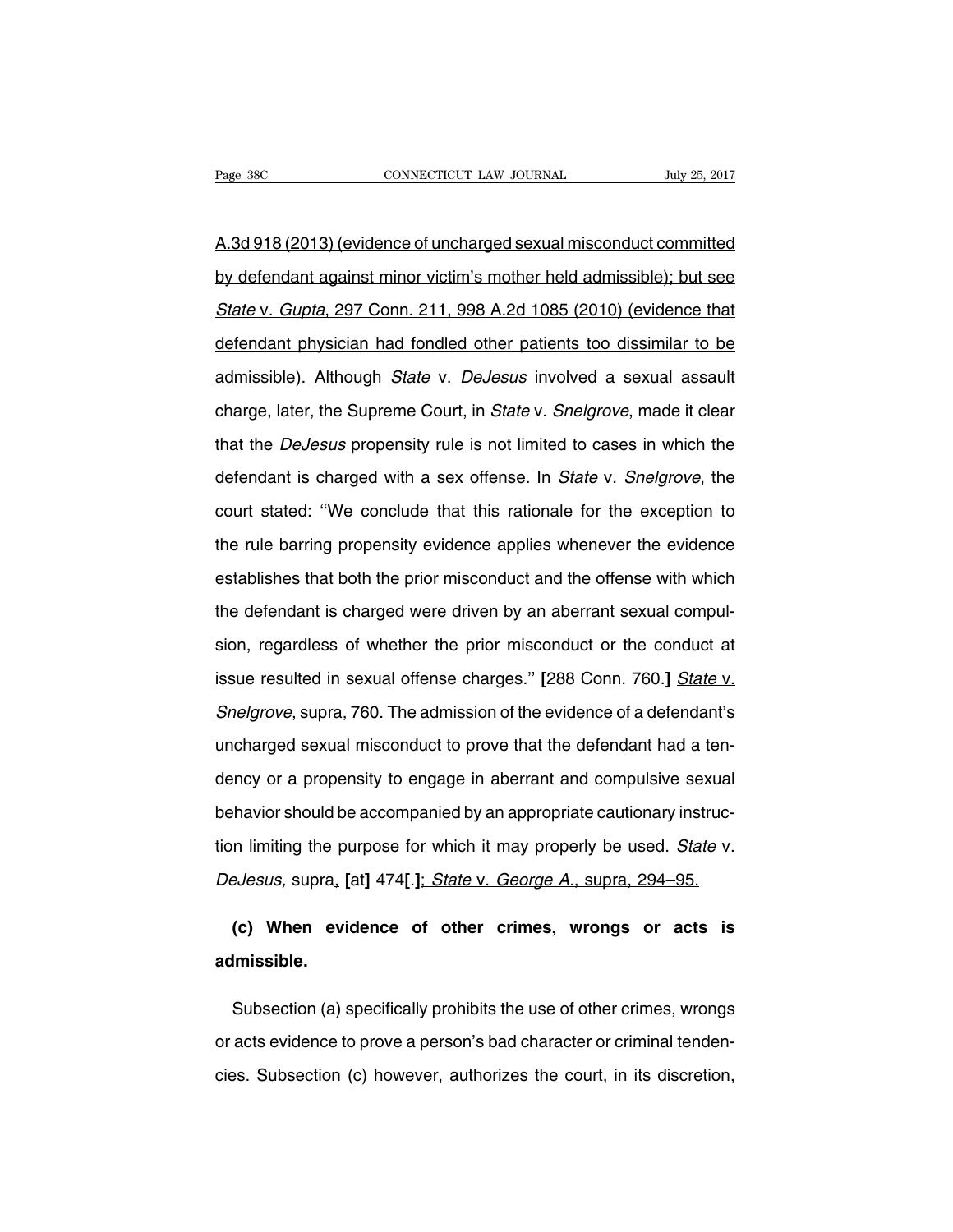to admit other crimes, wrongs or acts evidence for other purposes, such as to prove:

(1) intent; e.g., State v. Lizzi, 199 Conn. 462, 468–69, 508 A.2d 16 (1986);

(2) identity; e.g., State v. Pollitt, 205 Conn. 61, 69, 530 A.2d 155 (1987);

(3) malice; e.g., State v. Barlow, 177 Conn. 391, 393, 418 A.2d 46 (1979);

(4) motive; e.g., State v. James, 211 Conn. 555, 578, 560 A.2d 426 (1989);

(5) a common plan or scheme; e.g., State v. Randolph, 284 Conn. 328, 356, 933 A.2d 1158 (2007); State v. Morowitz, 200 Conn. 440, 442–44, 512 A.2d 175 (1986);

(6) absence of mistake or accident; e.g., State v. Tucker, 181 Conn. 406, 415–16, 435 A.2d 986 (1980);

(7) knowledge; e.g., State v. Fredericks, 149 Conn. 121, 124, 176 A.2d 581 (1961);

(8) a system of criminal activity; e.g., State v. Vessichio, 197 Conn. 644, 664–65, 500 A.2d 1311 (1985), cert. denied, 475 U.S. 1122, 106 S. Ct. 1642, 90 L. Ed. 2d 187 (1986);

(9) an element of the crime charged; e.g., **[**State v. Jenkins, 158 Conn. 149, 152–53, 256 A.2d 223 (1969)**]** State v. Torres, 57 Conn. App. 614, 622–23, 749 A.2d 1210, cert. denied, 253 Conn. 927, 754 A.2d 799 (2000); **[**or**]**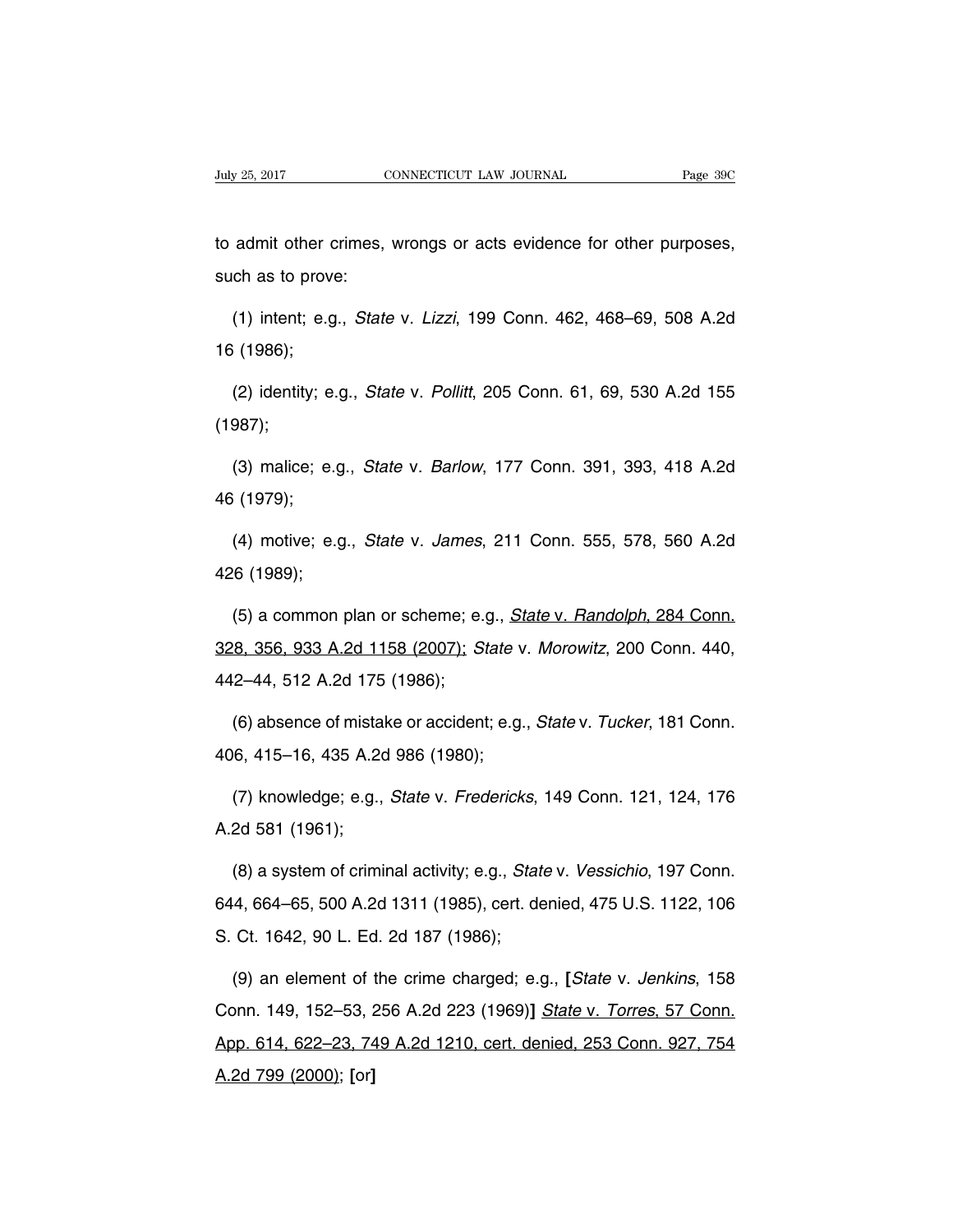(10) to corroborate crucial prosecution testimony; e.g., State v. Mooney, 218 Conn. 85, 126–27, 588 A.2d 145, cert. denied, 502 U.S. 919, 112 S. Ct. 330, 116 L. Ed. 2d 270 (1991);**[**.**]** or

(11) third-party culpability by defendant's proffer of third party's other crimes, wrongs or acts; State v. Hedge, supra, 297 Conn. 650–52.

Admissibility of other crimes, wrongs or acts evidence is contingent on satisfying the relevancy standards and balancing test set forth in Sections 4-1 and 4-3, respectively. For other crimes, wrongs or acts evidence to be admissible, the court must determine that the evidence is probative of one or more of the enumerated purposes for which it is offered**[**,**]** and that its probative value outweighs its prejudicial effect. E.g., State v. Figueroa, 235 Conn. 145, 162, 665 A.2d 63 (1995); State v. Cooper, 227 Conn. 417, 425–28, 630 A.2d 1043 (1993).

The purposes enumerated in subsection (c) for which other crimes, wrongs or acts evidence may be admitted are intended to be illustrative rather than exhaustive. Neither subsection (a) nor subsection (c) precludes a court from recognizing other appropriate purposes for which other crimes, wrongs or acts evidence may be admitted, provided the evidence is not introduced to prove a person's bad character or criminal tendencies, and the probative value of its admission is not outweighed by any of the Section 4-3 balancing factors.

**(d) Specific instances of conduct when character in issue.**

Subsection (d) finds support in Connecticut case law. See State v. Miranda, 176 Conn. 107, 112, 365 A.2d 104 (1978); Norton v. Warner, 9 Conn. 172, 174 (1832).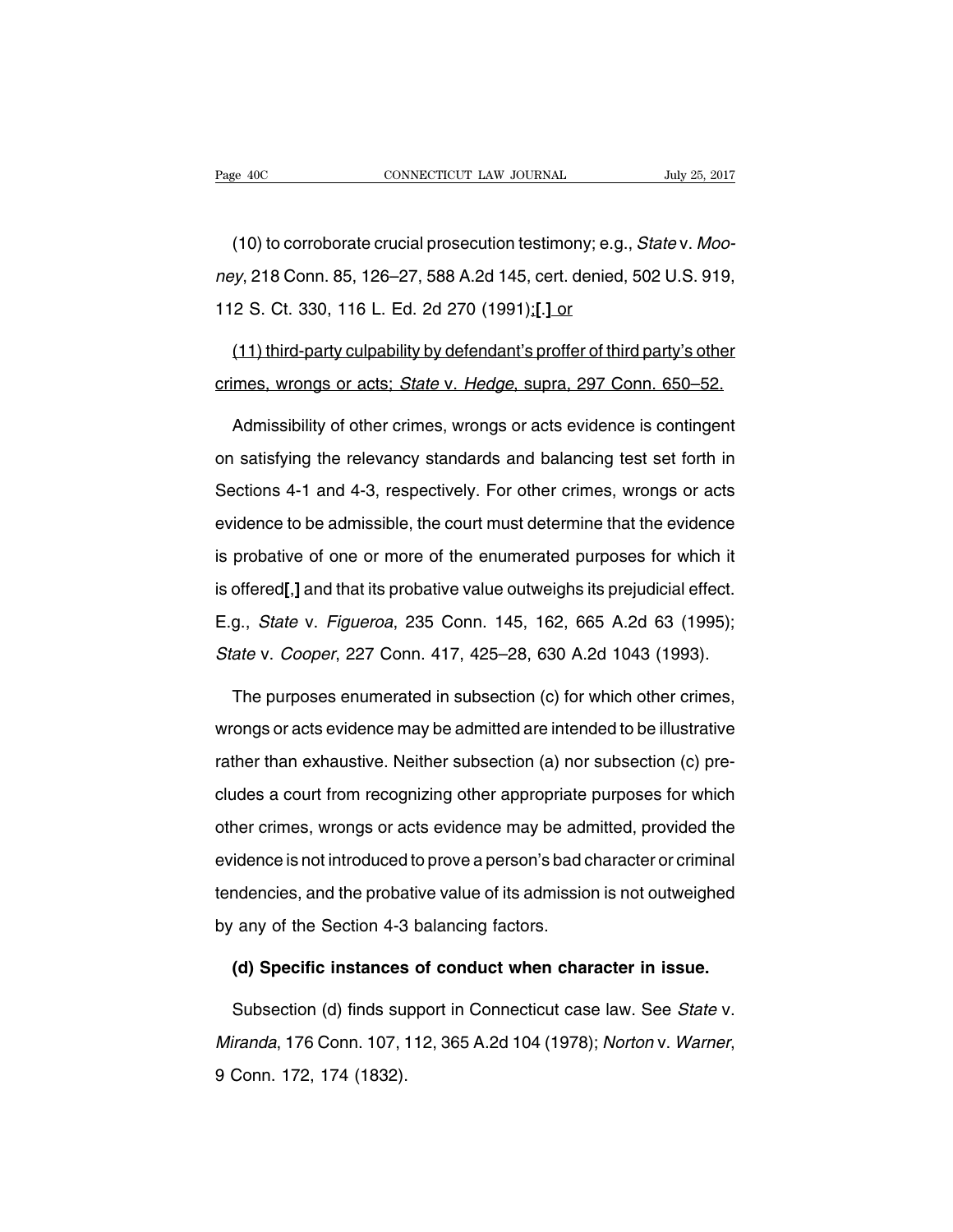#### **Sec. 4-6. Habit; Routine Practice**

Evidence of the habit of a person or the routine practice of an organization is admissible to prove that the conduct of the person or the organization on a particular occasion was in conformity with the habit or routine practice.

# **COMMENTARY**

While Section 4-4 generally precludes the use of evidence of a trait of character to prove conforming behavior, Section 4-6 admits evidence of a person's habit or an organization's routine practice to prove conformity therewith on a particular occasion. See, e.g., *Birk*hamshaw v. Socha, 156 Conn. App. 453, 471, 115 A.3d 1 (2015); Caslowitz v. Roosevelt Mills, Inc., 138 Conn. 121, 125–26, 82 A.2d 808 (1951); State v. Williams, 90 Conn. 126, 130, 96 A. 370 (1916); Moffitt v. Connecticut Co., 86 Conn. 527, 530–31, 86 A. 16 (1913); State v. Hubbard, 32 Conn. App. 178, 185, 628 A.2d 626, cert. denied, 228 Conn. 902, 634 A.2d 296 (1993). The distinction between habit or routine practice and ''trait of character'' is, therefore, dispositive. See State v. Whitford, 260 Conn. 610, 641–42, 799 A.2d 1034 (2002) (victim's violent acts inadmissible as habit evidence to establish defendant's claim of self-defense in criminal assault case). ''Our case law concerning this type of evidence, although sparse, suggests that habit is not relevant to prove willful or deliberate acts." Id., 642.

''Whereas a trait of character entails a generalized description of one's disposition as to a particular trait, such as honesty, peacefulness or carelessness, habit is a person's regular practice of responding to a particular kind of situation with a specific type of conduct. . . .''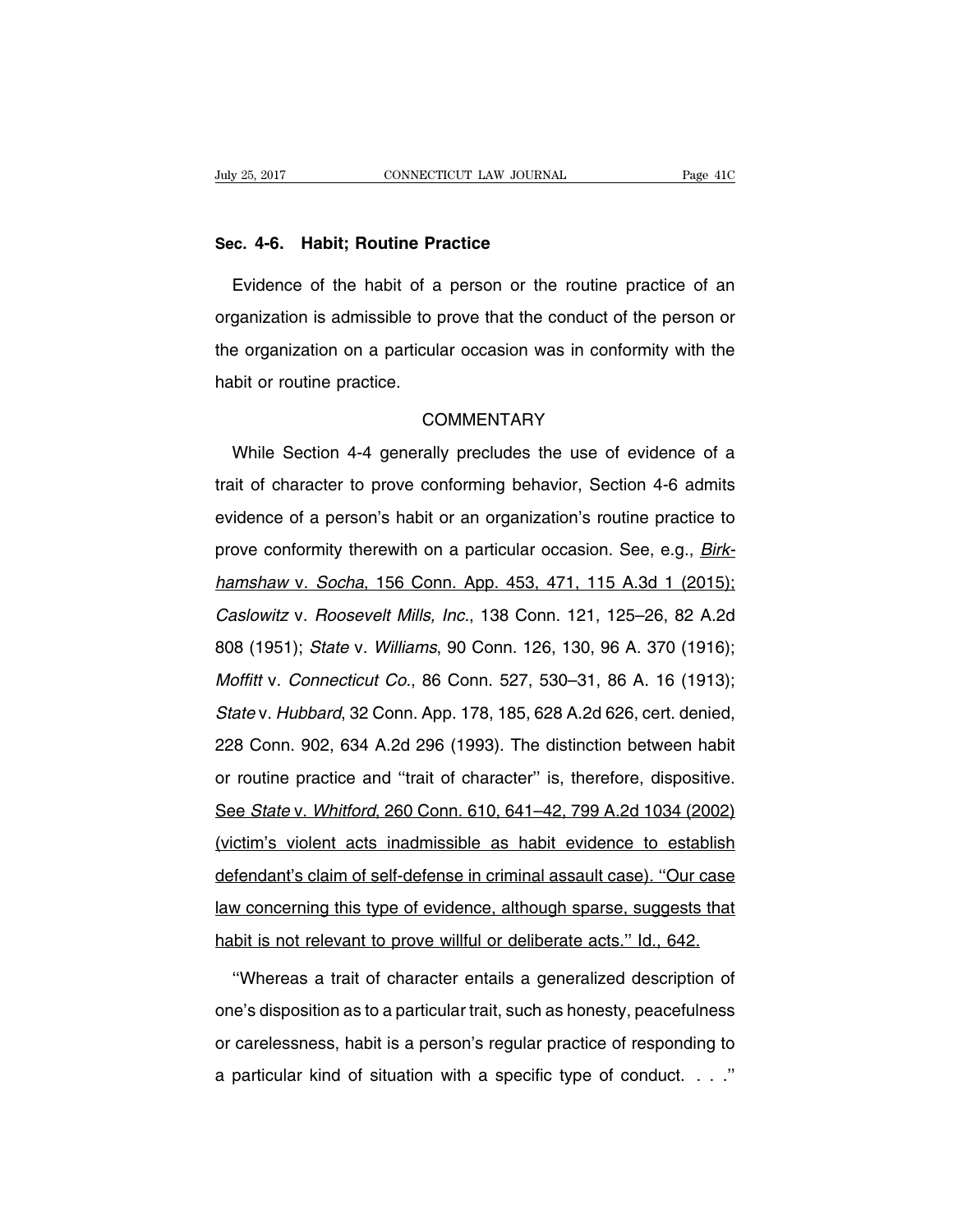(Citations omitted; internal quotation marks omitted.) Birkhamshaw v. Socha, supra, 156 Conn. App. 472 **[**1 C. McCormick, Evidence (5th Ed. 1999) § 195, p. 686; see also C. Tait & J. LaPlante, Connecticut Evidence (2d Ed. 1988) § 8.6.1, p. 252(''[h]abit . . . refer[s] to a course of conduct that is fixed, invariable, unthinking, and generally pertain[s] to a very specific set of repetitive circumstances'').**]**; see State v. Whitford, supra, 260 Conn. 641. "Habit and custom refer to a course of conduct that is fixed, invariable, and unthinking, and generally pertain to a very specific set of repetitive circumstances.'' (Internal quotation marks omitted.) Birkhamshaw v. Socha, supra, 472. ''Testimony as to the habit or practice of doing a certain thing in a certain way is evidence of what actually occurred under similar circumstances or conditions. . . . Evidence of a regular practice permits an inference that the practice was followed on a given occasion.'' (Emphasis in original; internal quotation marks omitted.) Id. Routine practice of an organization sometimes referred to as a business custom or customary practice is equivalent to a habit of an individual for purposes of the foregoing standards. See Maynard v. Sena, 158 Conn. App. 509, 518, 125 A.3d 541, cert. denied, 319 Conn. 910, 123 A.3d 436 (2015).

#### **Sec. 4-7. Subsequent Remedial Measures**

**(a) General rule.** Except as provided in subsection (b), evidence of measures taken after an event, which if taken before the event would have made injury or damage less likely to result, is inadmissible to prove negligence or culpable conduct in connection with the event. Evidence of those measures is admissible when offered to prove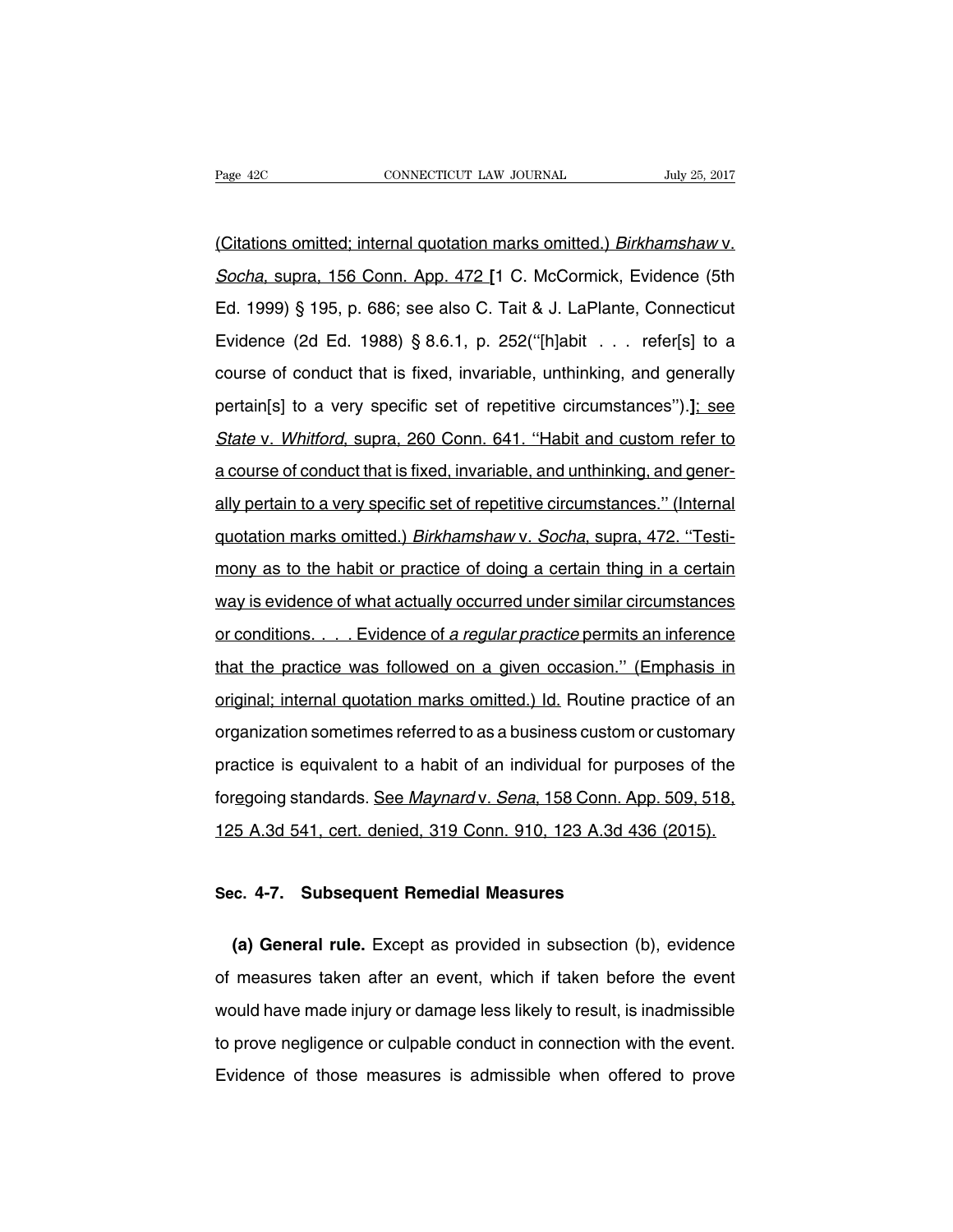controverted issues such as ownership, control or feasibility of precautionary measures.

**(b) Strict product liability of goods.** Where a theory of liability relied on by a party is strict product liability, evidence of such measures taken after an event is admissible.

# **COMMENTARY**

# **(a) General rule**.

Subsection (a) reflects the general rule announced in *Nalley v*. Hartford Carpet Co., 51 Conn. 524, 532 (1884), and its progeny. E.g., Hall v. Burns, 213 Conn. 446, 456–57, 569 A.2d 10 (1990); Rokus v. Bridgeport, 191 Conn. 62, 65, 463 A.2d 252 (1983); Carrington v. Bobb, 121 Conn. 258, 262, 184 A. 591 (1936).

The rationale behind this exclusionary rule is twofold. First, evidence of subsequent remedial measures is of relatively slight probative value on the issue of negligence or culpable conduct at the time of the event. E.g., Hall v. Burns, supra, 213 Conn. 457–59 & n.3; Waterbury v. Waterbury Traction Co., 74 Conn. 152, 169, 50 A. 3 (1901). Second, the rule reflects a social policy of encouraging potential defendants to take corrective measures without fear of having their corrective measures used as evidence against them. Hall v. Burns, supra, 457; see Waterbury v. Waterbury Traction Co., supra, 169.

Evidence of subsequent remedial measures may be admissible for purposes other than proving negligence or culpable conduct. Such evidence is admissible as proof on issues such as ownership, control or feasibility of precautionary measures. See, e.g., Williams v. Milner Hotels Co., 130 Conn. 507, 509–10, 36 A.2d 20 (1944) (control); Quinn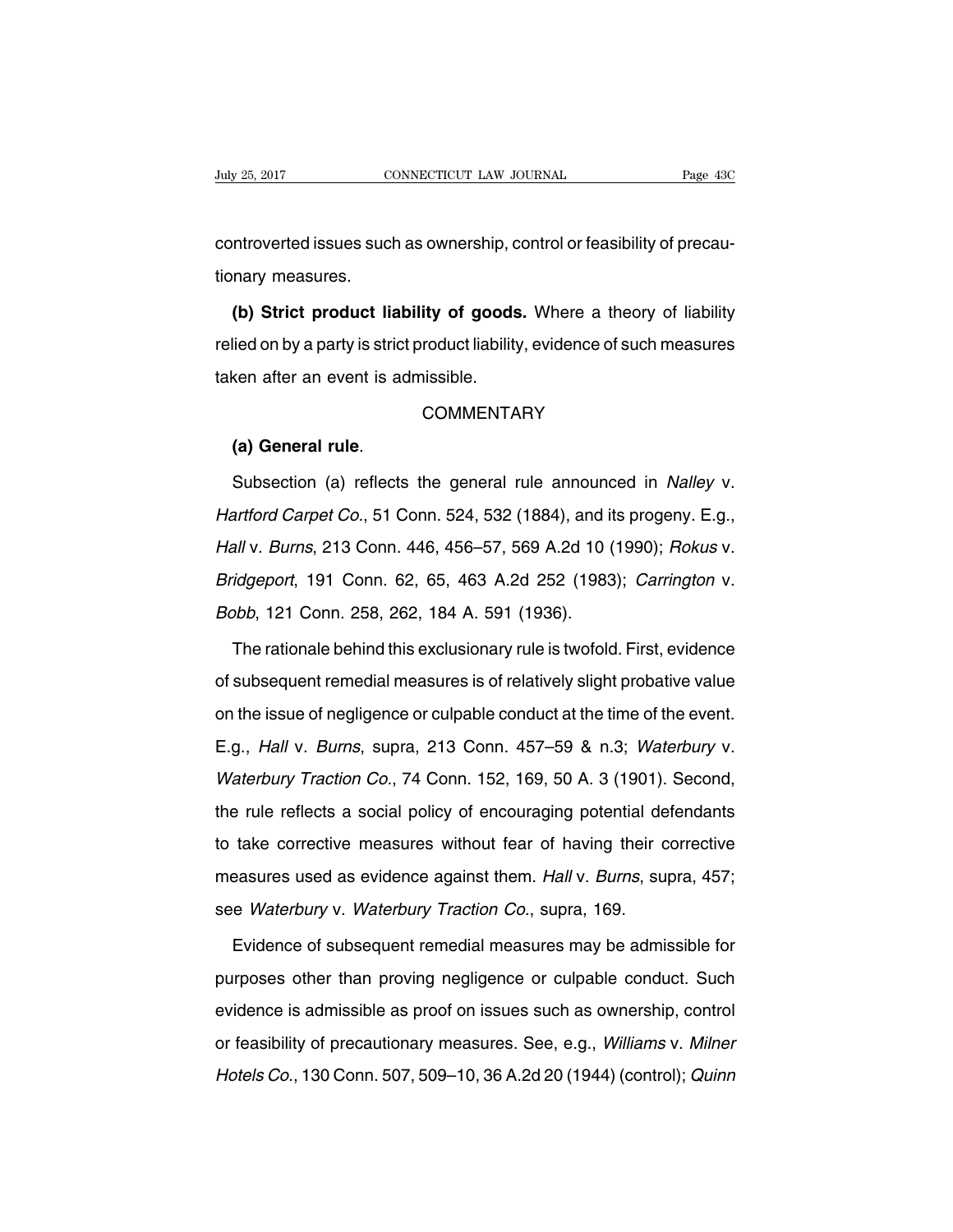v. New York, N.H. & H. R. Co., 56 Conn. 44, 53–54, 12 A. 97 (1887) (feasibility). These issues must be ''controverted,'' however, before evidence of subsequent remedial measures is admissible. See Wright v. Coe & Anderson, Inc., 156 Conn. 145, 155, 239 A.2d 493 (1968); Haffey v. Lemieux, 154 Conn. 185, 193, 224 A.2d 551 (1966).

The list in subsection (a) of other purposes for which evidence of subsequent remedial measures may be offered is meant to be illustrative rather than exhaustive. See Rokus v. Bridgeport, supra, 191 Conn. 66. So long as the evidence is not offered to prove negligence or culpable conduct, it may be admitted subject to the court's discretion. See id., 66–67 (post-accident photograph of accident scene at which subsequent remedial measures had been implemented admissible when photograph was offered solely to show configuration and layout of streets and sidewalks to acquaint jury with accident scene); see **[**also**]** Baldwin v. Norwalk, 96 Conn. 1, 8, 112 A. 660 (1921) (subsequent remedial measures evidence also may be offered for impeachment purposes); see also Duncan v. Mill Management Co. of Greenwich, Inc., 308 Conn. 1, 60 A.3d 222 (2013) (post-accident photograph of subsequent remedial measure improperly admitted for impeachment purposes in absence of balancing probative value against prejudicial effect).

## **(b) Strict product liability of goods.**

Subsection (b) adopts the rule announced in Sanderson v. Steve Snyder Enterprises, Inc., 196 Conn. 134, 146–148, 491 A.2d 389 (1985). In Sanderson, the court stated two reasons for rendering the general exclusionary rule inapplicable in strict product liability cases.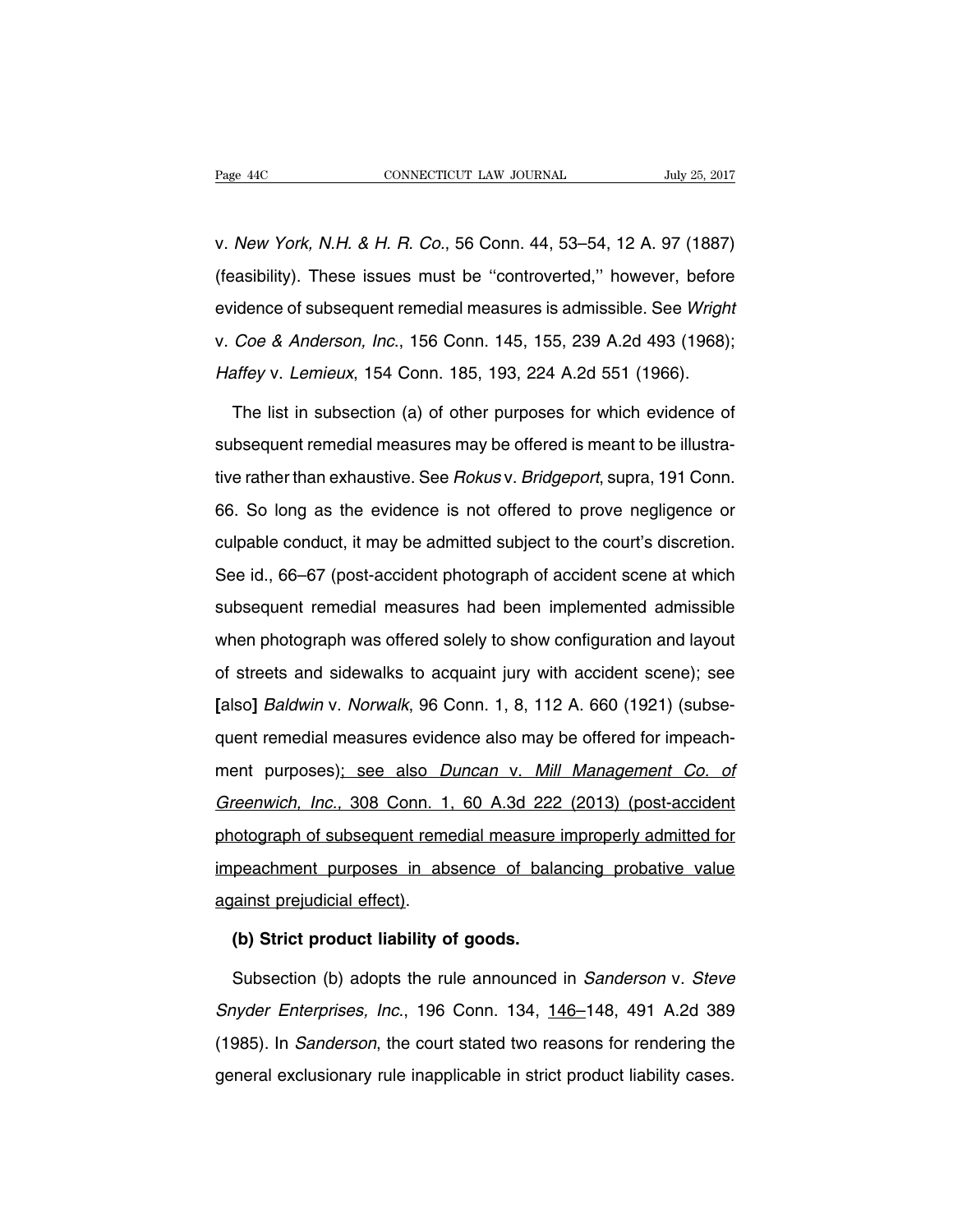First, the court reasoned that the danger of discouraging subsequent corrective measures is not a chief concern in strict product liability cases: ''The contemporary corporate mass producer of goods, the normal products liability defendant, manufactures tens of thousands of units of goods; it is manifestly unrealistic to suggest that such a producer will forego making improvements in its product, and risk innumerable additional lawsuits and the attendant adverse effect upon its public image, simply because evidence of adoption of such improvement may be admitted in an action founded on strict liability . . . ." Id., 146. **[**, quoting Ault v. International Harvester Co., 13 Cal. 3d 113, 120, 528 P.2d 1148, 117 Cal. Rptr. 812 (1974).**]**

Second, it reasoned that because the **[**product's**]** defectiveness of mass produced goods is at issue in a strict product liability case, rather than the producer/defendant's negligence or culpable conduct, the probative value of the evidence is high. Id., 147. **[**Sanderson v. Steve Snyder Enterprises, Inc., supra, 196 Conn. 147. Specifically, subsequent remedial measure evidence in strict product liability cases is probative of the issue of product defectiveness because it gives the fact finder a safer alternative design against which to compare the previous design. Id. Because the evidence is offered for purposes other than to prove negligence or culpable conduct, the policy for exclusion does not exist. See id.**]**

**[**Sanderson leaves open the question whether the rule is limited to cases involving remedial measures taken with respect to mass produced products or whether it extends to all products, regardless of production volume. Because of the uncertainty surrounding the issue,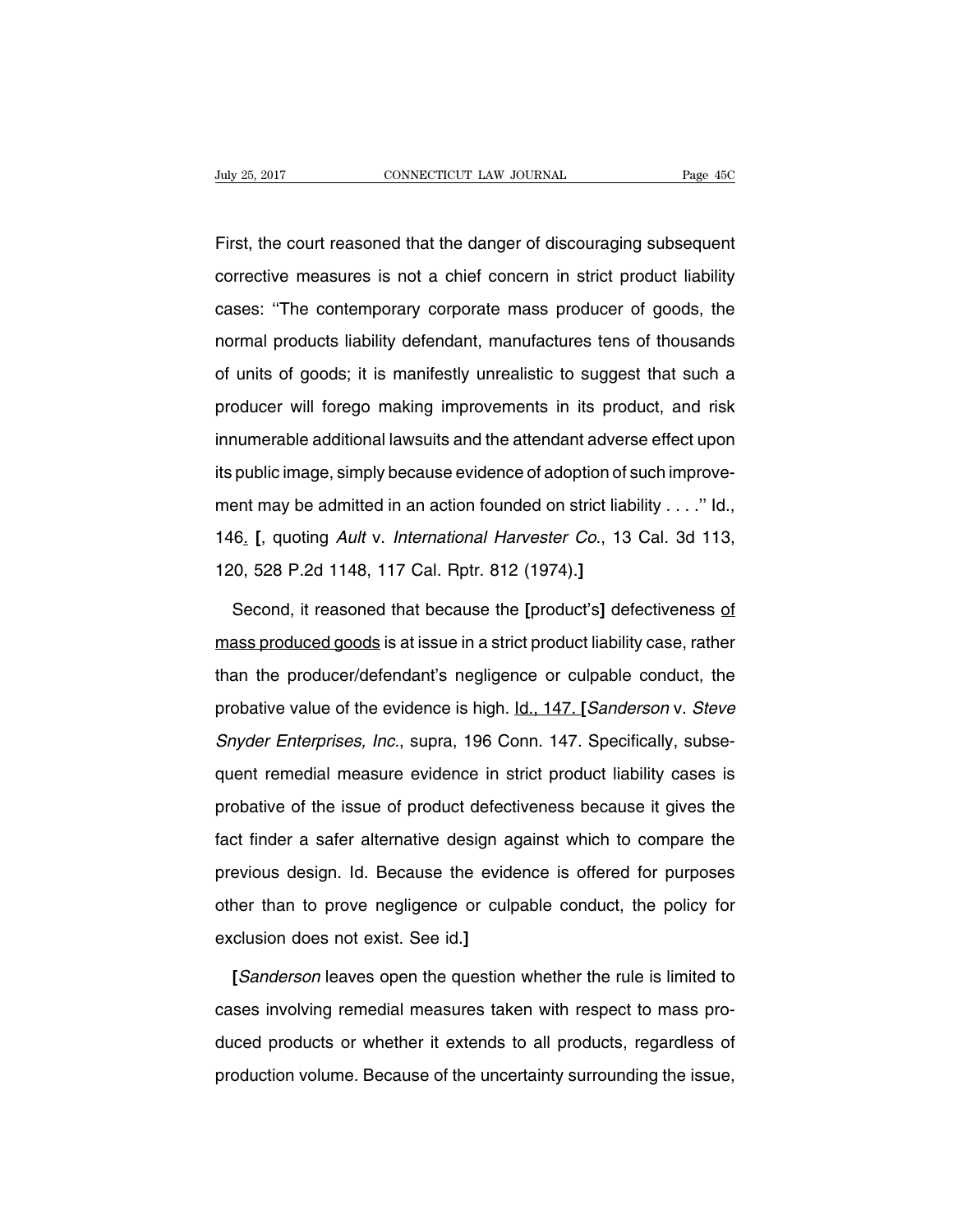subsection (b) takes no position and leaves the issue for commonlaw development.**]**

## **Sec. 4-8. Offers To Compromise**

**(a) General rule.** Evidence of an offer to compromise or settle a disputed claim is inadmissible on the issues of liability and the amount of the claim.

**(b) Exceptions.** This rule does not require the exclusion of:

(1) Evidence that is offered for another purpose, such as proving bias or prejudice of a witness, refuting a contention of undue delay or proving an effort to obstruct a criminal investigation or prosecution, or

(2) statements of fact or admissions of liability made by a party.

## **COMMENTARY**

## **(a) General rule.**

It is well established that evidence of an offer to compromise or settle a disputed claim is inadmissible to prove the validity or invalidity of the claim or its amount. See, e.g., Jutkowitz v. Dept. of Health Services, 220 Conn. 86, 97, 596 A.2d 374 (1991); Simone Corp. v. Connecticut Light & Power Co., 187 Conn. 487, 490, 446 A.2d 1071 (1982); Evans Products Co. v. Clinton Building Supply, Inc., 174 Conn. 512, 517, 391 A.2d 157 (1978); Fowles v. Allen, 64 Conn. 350, 351–52, 30 A. 144 (1894); Stranahan v. East Haddam, 11 Conn. 507, 514 (1836)**[**.**]**; cf. PSE Consulting, Inc. v. Frank Mercede & Sons, Inc., 267 Conn. 279, 332–33, 838 A.2d 135 (2004) (e-mail containing settlement discussion between defendant and third party admissible because Section 4-8 precludes only admission of evidence of settlement between parties at trial, not third parties).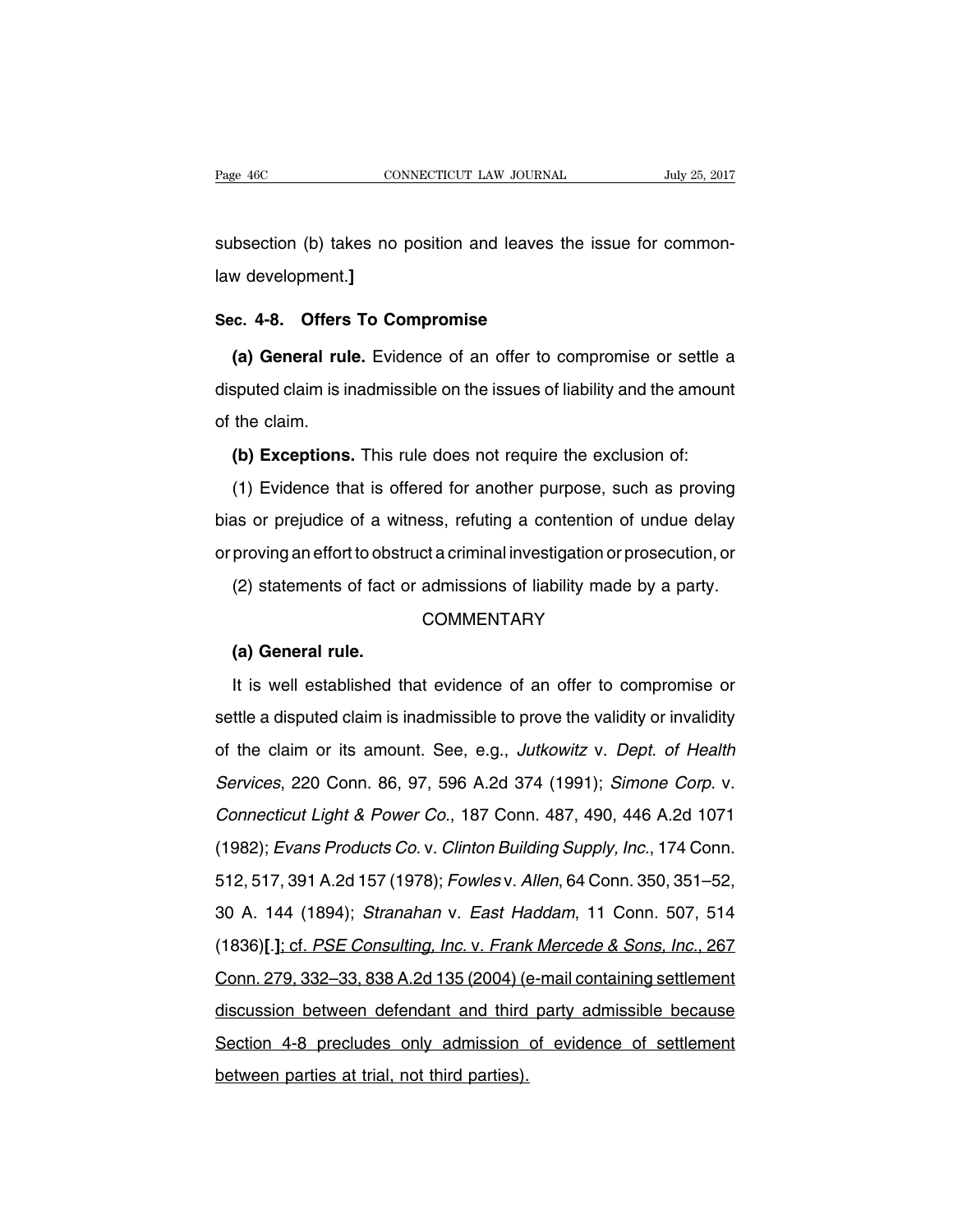The purpose of the rule is twofold. First, an offer to compromise or settle is of slight probative value on the issues of liability or the amount of the claim since a party, by attempting to settle, merely may be buying peace instead of conceding the merits of the disputed claim. Stranahan v. East Haddam, supra, 11 Conn. 514. **[**; 29 Am. Jur. 2d 589, Evidence § 508 (1994).**]**

Second, the rule supports the policy of encouraging parties to pursue settlement negotiations by assuring parties that evidence of settlement offers will not be introduced into evidence to prove liability or a lack thereof if a trial ultimately ensues. See Tomasso Bros., Inc. v. October Twenty-Four, Inc., 221 Conn. 194, 198, 602 A.2d 1011 (1992); Miko v.Commission on Human Rights & Opportunities, 220 Conn. 192, 209, 596 A.2d 396 (1991). **[**; C. Tait & J. LaPlante, Connecticut Evidence (2d Ed. 1988) § 11.5.4 (b), p. 336.**]**

## **(b) Exceptions.**

Subdivision (1) recognizes the admissibility of evidence of settlement offers when introduced for some purpose other than to prove or disprove liability or damages. See State v. Milum, 197 Conn. 602, 613, 500 A.2d 555 (1986) (to show bias and effort to obstruct criminal prosecution). Section 4-8's list of purposes for which such evidence may be introduced is intended to be illustrative rather than exhaustive. See Lynch v. Granby Holdings, Inc., 32 Conn. App. 574, 583–84, 630 A.2d 609 (1993), rev'd on other grounds, 230 Conn. 95, 644 A.2d 325 (1994)(evidence of offerto compromise admissible to show that parties attempted to resolve problem concerning placement of sign when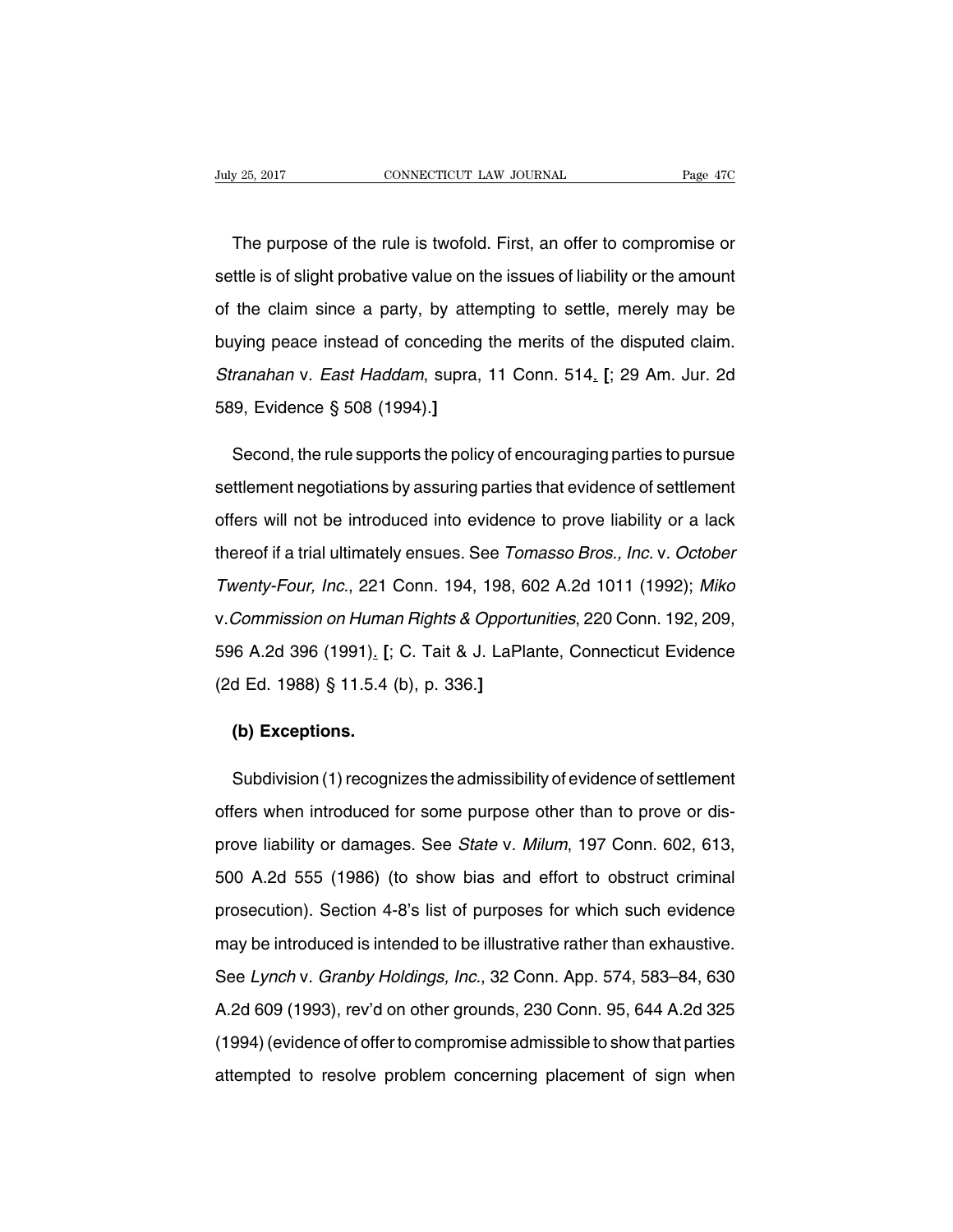trial court instructed jury that evidence did not indicate assumption of liability).

Subdivision (2) preserves the common-law rule permitting admissibility of statements made by a party in the course of settlement negotiations that constitute statements of fact or admissions of liability. See, e.g., Tomasso Bros., Inc. v. October Twenty-Four, Inc., supra, 221 Conn. 198; Hall v. Sera, 112 Conn. 291, 298, 152 A. 148 (1930); Hartford Bridge Co. v. Granger, 4 Conn. 142, 148 (1822). A statement made in the course of settlement negotiations that contains an admission of fact is admissible ''where the statement was intended to state a fact.'' (Internal quotation marks omitted.) Tomasso Bros., Inc. v. October Twenty-Four, Inc., supra, 198, quoting Simone Corp. v. Connecticut Light & Power Co., supra, 187 Conn. 490. However, if the party making the statement merely ''intended to concede a fact hypothetically for the purpose of effecting a compromise''; Tomasso Bros., Inc. v. October Twenty-Four, Inc., supra, 198, quoting Evans Products Co. v. Clinton Building Supply, Inc., supra, 174 Conn. 517; the factual admission is inadmissible as an offer to compromise. See Tomasso Bros., Inc. v. October Twenty-Four, Inc., supra, 198. If, considering the statement and surrounding circumstances, it is unclear whether the statement was intended to further a compromise or as a factual admission, the statement must be excluded. E.g., id., 199; Simone Corp. v. Connecticut Light & Power Co., supra, 490. **[**; C. Tait & J. LaPlante, supra, § 11.5.4 (b), p. 337.**]**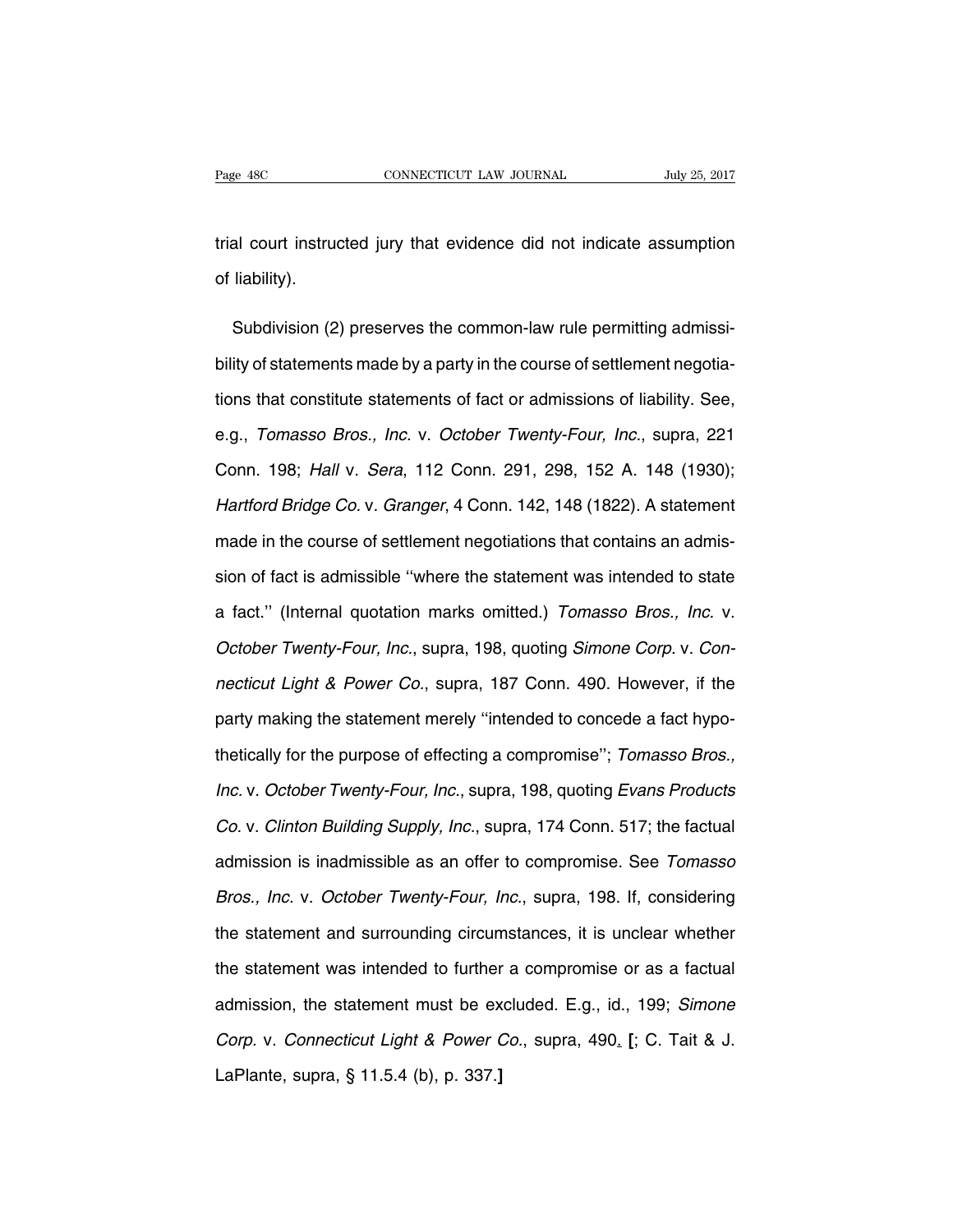# **(New) Sec. 4-8A. Pleas, Plea Discussions, and Related Statements**

**(a) Prohibited Uses.** Evidence of the following shall not be admissible in a civil or criminal case against a person who has entered a plea of guilty or nolo contendere in a criminal case or participated in plea negotiations in such case, whether or not a plea has been entered:

(1) a guilty plea that was later withdrawn or rejected or any statement made in conjunction with such a plea;

(2) a plea of nolo contendere or a guilty plea entered under the Alford doctrine or any statement made in conjunction with such a plea;

(3) a statement made during plea discussions with an attorney for the prosecuting authority if the discussions did not result in a guilty plea or they resulted in a later withdrawn guilty plea.

**(b) Exceptions.** The court may admit a statement described in subsection (a):

(1) in any proceeding in which another statement made during the same plea or plea discussions has been introduced, if, in fairness, the statements ought to be considered together; or

(2) in a criminal proceeding for perjury or false statement, if the defendant made the statement under oath, on the record, and with counsel present.

## **COMMENTARY**

#### **(a) Prohibited Uses.**

Section 4-8A is consistent with Connecticut law. See Lawrence v. Kozlowski, 171 Conn. 705, 711–12 and 711 n.4, 372 A.2d 110 (1976), cert. denied, 431 U.S. 969, 97 S. Ct. 2930, 53 L. Ed. 2d 1066 (1977);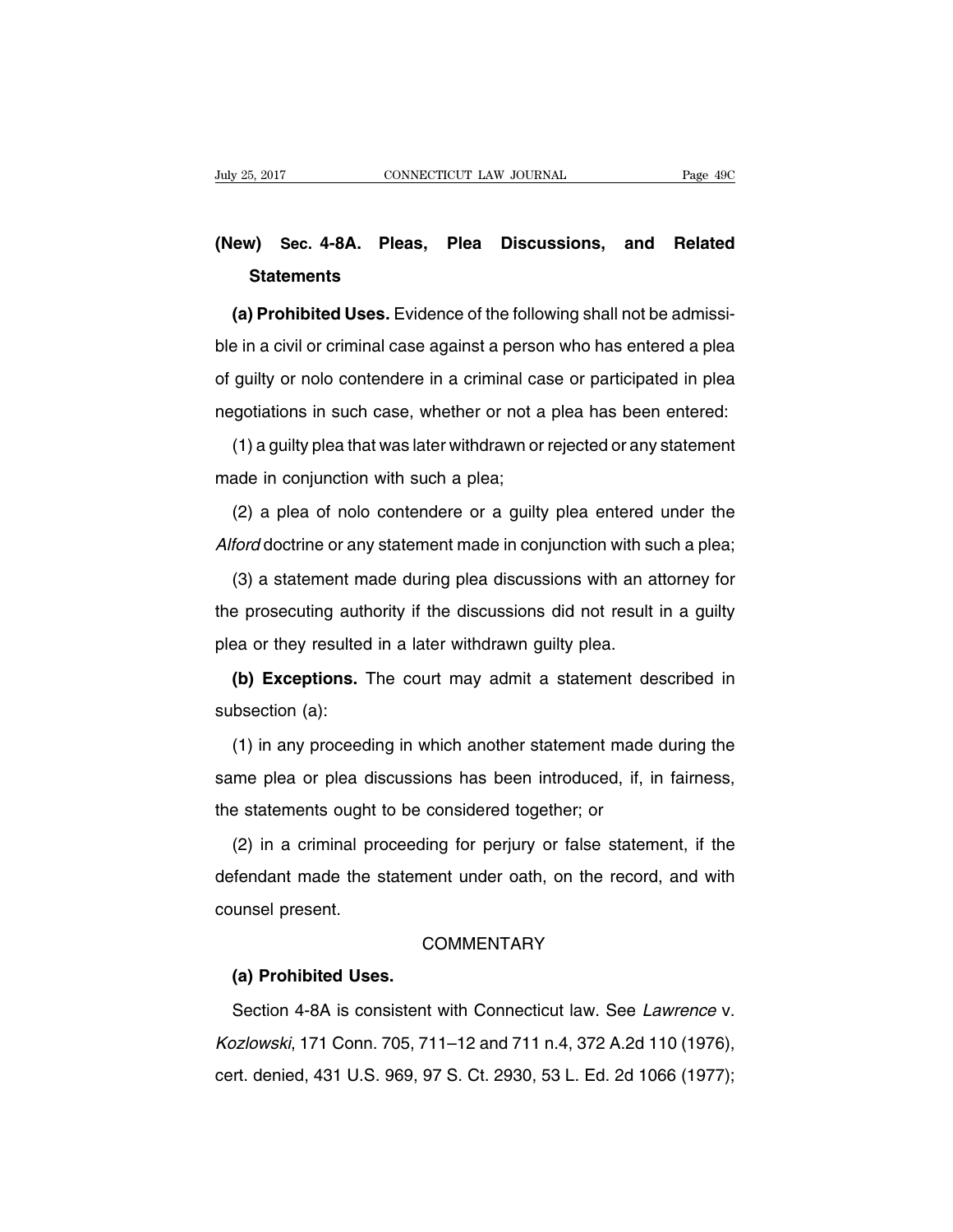see also State v. Gary, 211 Conn. 101, 105–107, 558 A.2d 654 (1989); State v. Ankerman, 81 Conn. App. 503, 514 n.10, 840 A.2d 1182, cert. denied, 270 Conn. 901, 853 A.2d 520, cert. denied, 543 U.S. 944, 125 S. Ct. 372, 160 L. Ed. 2d 256 (2004); State v. Anonymous, 30 Conn. Supp. 181, 182,186, 307 A.2d 785 (1973). This rule is also in accordance with Practice Book § 39-25, which provides for the inadmissibility of rejected pleas of guilty or nolo contendere or pleas which are later withdrawn. See U.S. v. Roberts, 660 F.3d 149, 157 (2d Cir. 2011), cert. denied, 565 U.S 1238, 132 S. Ct. 1640, 182 L. Ed. 2d 239 (2012) (discussion of Fed. R. Evid. 410 and waiver of such rights).

Further, the rule is consistent with Fed. R. Evid. 410. Excluding offers to plead guilty or nolo contendere promotes the disposition of criminal cases by compromise. ''Effective criminal law administration . . . would hardly be possible if a large proportion of the charges were not disposed of by such compromises.'' (Internal quotation marks omitted.) Fed. R. Evid. 410, advisory committee's notes.

In Kercheval v. United States, 274 U.S. 220, 47 S. Ct. 582, 71 L. Ed. 1009 (1927), withdrawn pleas of guilty were held inadmissible in federal prosecutions. The Court stated that ''[w]hen the plea was annulled it ceased to be evidence. . . . As a practical matter, [the withdrawn plea] could not be received as evidence without putting the petitioner in a dilemma utterly inconsistent with the determination of the court awarding him a trial.'' (Citation omitted.) Id., 224.

As the Advisory Committee Notes indicate, rule 410 of the Federal Rules of Evidence ''gives effect to the principal traditional characteristic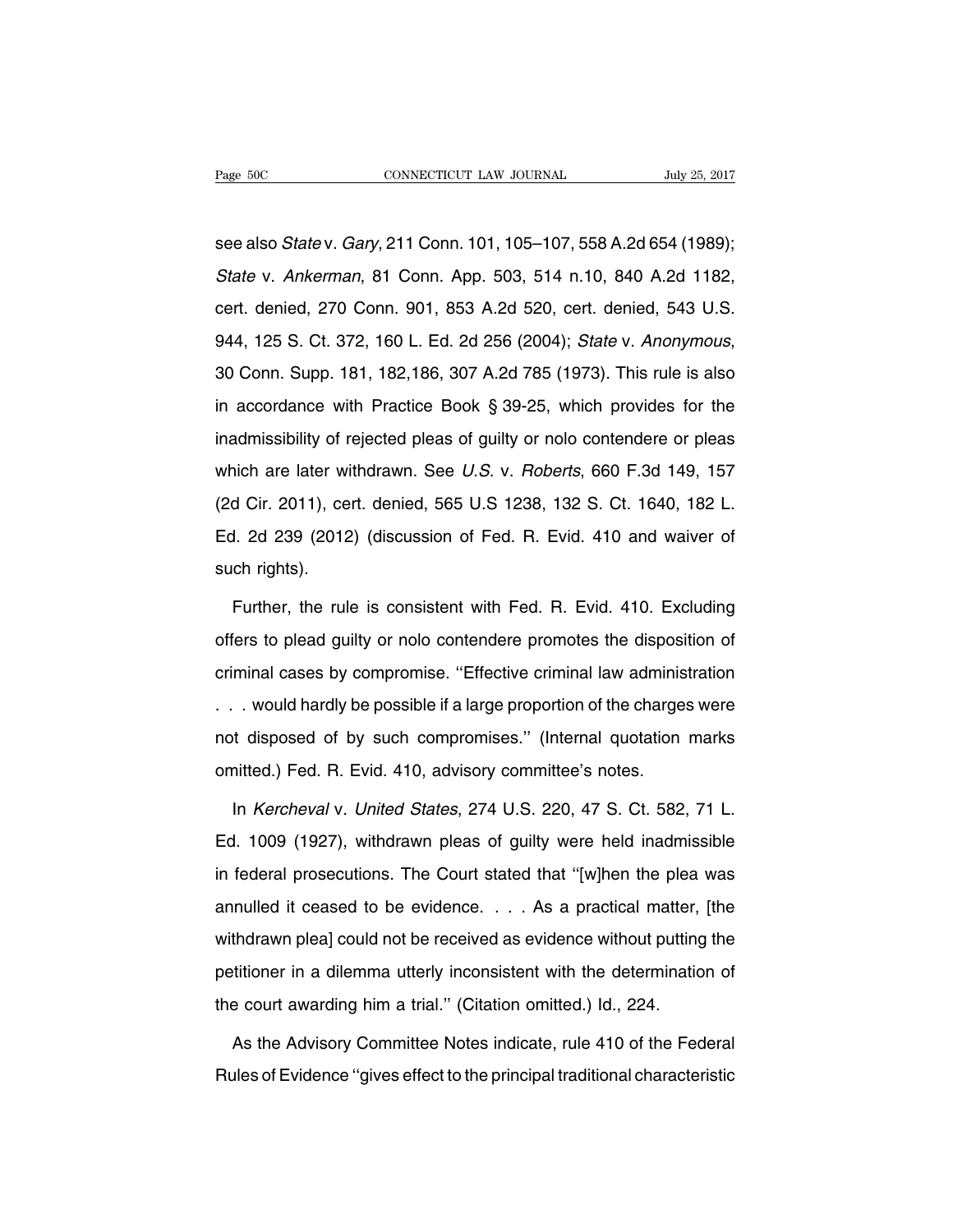of the nolo plea, i.e. avoiding the admission of guilt which is inherent in pleas of guilty. This position . . . recogniz[es] the inconclusive and compromise nature of judgments based on nolo pleas.'' Fed. R. Evid. 410, advisory committee's notes. Similarly, a plea under North Carolina v. Alford, 400 U.S. 25, 37, 91 S. Ct. 160, 27 L. Ed. 2d 162 (1970), is viewed as the functional equivalent of a plea of nolo contendere. See State v. Palmer, 196 Conn. 157, 169 n.3, 491 A.2d 1075 (1985).

A statement made during an Alford plea is not necessarily inadmissible in every situation. See, e.g., State v. Simms, 211 Conn. 1, 7, 557 A.2d 914, cert. denied, 493 U.S. 843, 110 S. Ct. 133, 107 L. Ed. 2d 93 (1989) (admissibility of Alford plea canvass upheld under unique circumstances where witness used Alford plea to strike bargain for himself and later changed position to benefit defendant).

## **(b) Exceptions.**

The rule permits the use of such statements for the limited purposes of subsequent perjury or false statement prosecutions. Cf. State v. Rodriguez, 280 N.J. Super. Ct. App. Div. 590, 598, 656 A.2d 53 (1995) (construing state rule of evidence analogous to Fed. R. Evid. 410); State v. Bennett, 179 W. Va. 464, 469, 370 S.E.2d 120 (1988). Thus, the rule is inapplicable to a statement made in court on the record in the presence of counsel when the statement is offered in a subsequent prosecution of the declarant for perjury or false statement. See Fed. R. Evid. 410, advisory committee's notes.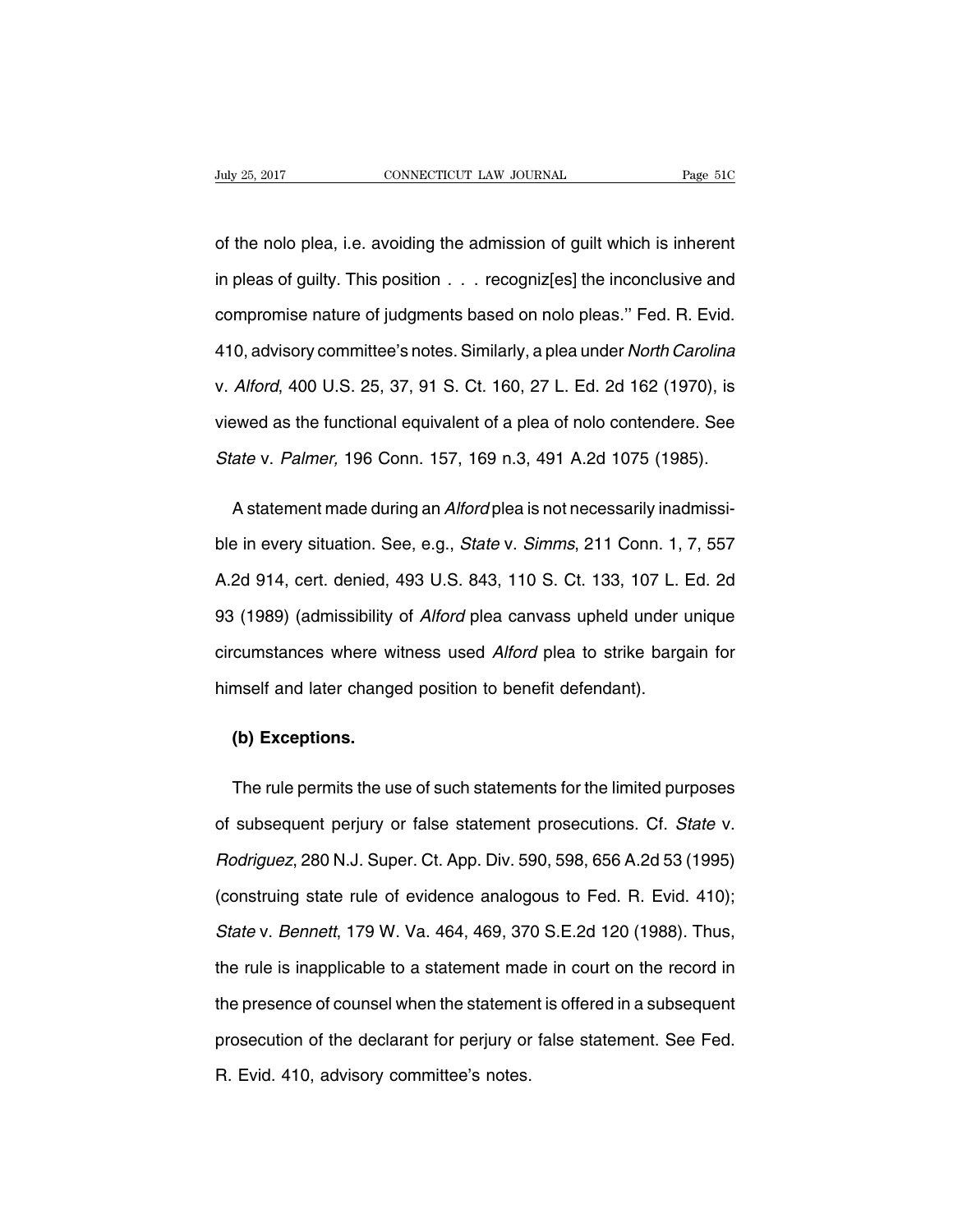#### **Sec. 4-9. Payment of Medical and Similar Expenses**

Evidence of furnishing or offering or promising to pay medical, hospital or similar expenses occasioned by an injury is inadmissible to prove liability for the injury.

## **COMMENTARY**

Section 4-9 is consistent with Connecticut law. Danahy v. Cuneo, 130 Conn. 213, 216, 33 A.2d 132 (1943); see Prosser v. Richman, 133 Conn. 253, 257, 50 A.2d 85 (1946); Sokolowski v. Medi Mart, Inc., 24 Conn. App. 276, 280, 587 A.2d 1056 (1991).

The two considerations upon which Section 4-9 is premised are similar to those underlying Sections 4-7 and 4-8. First, such evidence is of questionable relevancy on the issue of liability because an offer to pay or actual payment of medical or similar expenses may be intended as an ''act of mere benevolence'' rather than an admission of liability. Danahy v. Cuneo, supra, 130 Conn. 216; accord Murphy v. Ossola, 124 Conn. 366, 377, 199 A. 648 (1938). Second, the rule fosters the public policy of encouraging assistance to an injured party by eliminating the possibility that evidence of such assistance could be offered as an admission of liability at trial. See Danahy v. Cuneo, supra, 217.

Section 4-9 covers the situation addressed by General Statutes § 52-184b (c), which provides that evidence of any advance payment for medical bills made by a health care provider or by the insurer of such provider is inadmissible on the issue of liability in any action brought against the health care provider for malpractice in connection with the provision of health care or professional services. Section 4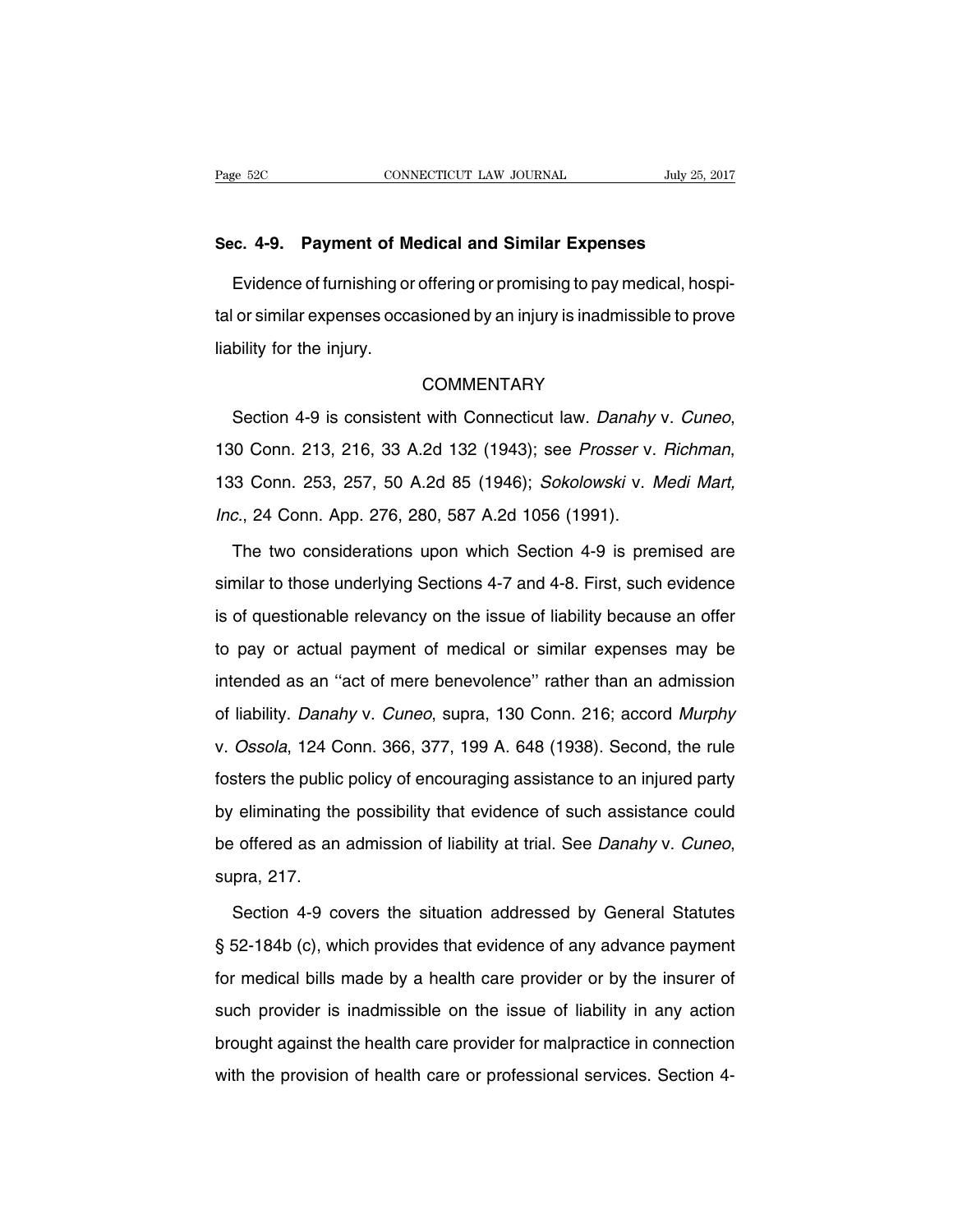9's exclusion goes further by excluding offers or promises to pay in addition to actual payments.

Section 4-9, by its terms, excludes evidence of a promise or offer to pay or a furnishing of medical, hospital or similar expenses, but not admissions of fact accompanying the promise, offer or payment. Furthermore, nothing in Section 4-9 precludes admissibility when such evidence is offered to prove something other than liability for the injury.

Unlike Section 4-8, Section 4-9 does not expressly require the existence of a disputed claim as to liability or damages when the offer or promise to pay, or actual payment, is made, for the exclusion to apply.

# **Sec. 4-10. Liability Insurance**

**(a) General rule.** Evidence that a person was or was not insured against liability is inadmissible upon the issue of whether the person acted negligently or otherwise wrongfully.

**(b) Exception.** This section does not require the exclusion of evidence of insurance against liability when offered for another purpose, such as proof of agency, ownership, or control, or bias or prejudice of a witness.

## **COMMENTARY**

#### **(a) General rule.**

Section 4-10 is consistent with Connecticut law. See, e.g., Magnon v. Glickman, 185 Conn. 234, 242, 440 A.2d 909 (1981); Walker v. New Haven Hotel Co., 95 Conn. 231, 235, 111 A. 59 (1920); Nesbitt v. Mulligan, 11 Conn. App. 348, 358–59, 527 A.2d 1195 (1987).

The exclusion of such evidence is premised on two grounds. First, the evidence is of slight probative value on the issue of fault because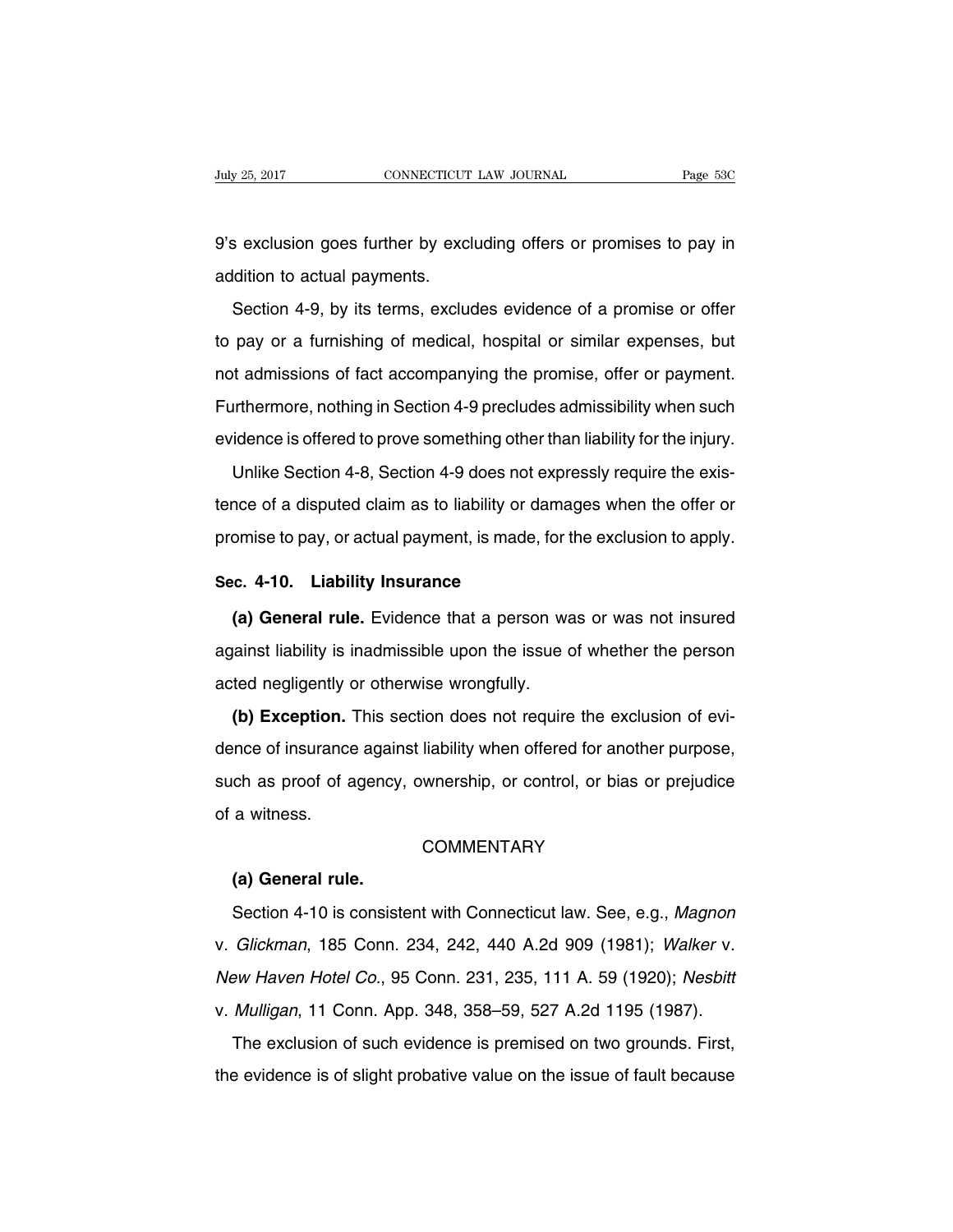the fact that a person does or does not carry liability insurance does not imply that that person is more or less likely to act negligently. Walker v. New Haven Hotel Co., supra, 95 Conn. 235–36. Second, Section 4-10, by excluding evidence of a person's liability coverage or lack thereof, prevents the jury from improperly rendering a decision or award based upon the existence or nonexistence of liability coverage rather than upon the merits of the case. See id., 235.

### **(b) Exception.**

In accordance with common law, Section 4-10 permits evidence of liability coverage or the lack thereof to be admitted if offered for a purpose other than to prove negligent or wrongful conduct. Muraszki v. William L. Clifford, Inc., 129 Conn. 123, 128, 26 A.2d 578 (1942) (to show agency or employment relationship); Nesbitt v. Mulligan, supra, 11 Conn. App. 358–60 (to show motive or bias of witness); see Holbrook v. Casazza, 204 Conn. 336, 355–56, 528 A.2d 774 (1987) (same), cert. denied, 484 U.S. 1006, 108 S. Ct. 699, 98 L. Ed. 2d 651 (1988); see also *Vasquez v. Rocco*, 267 Conn. 59, 68, 836 A.2d 1158 (2003) (evidence of insurance admissible to prove ''substantial connection'' between insurer and witness). The list of purposes for which evidence of insurance coverage may be offered is meant to be illustrative rather than exhaustive.

# **Sec. 4-11. Admissibility of Evidence of Sexual Conduct**

''In any prosecution for sexual assault under sections 53a-70, 53a-70a, and 53a-71 to 53a-73a, inclusive, no evidence of the sexual conduct of the victim may be admissible unless such evidence is (1) offered by the defendant on the issue of whether the defendant was,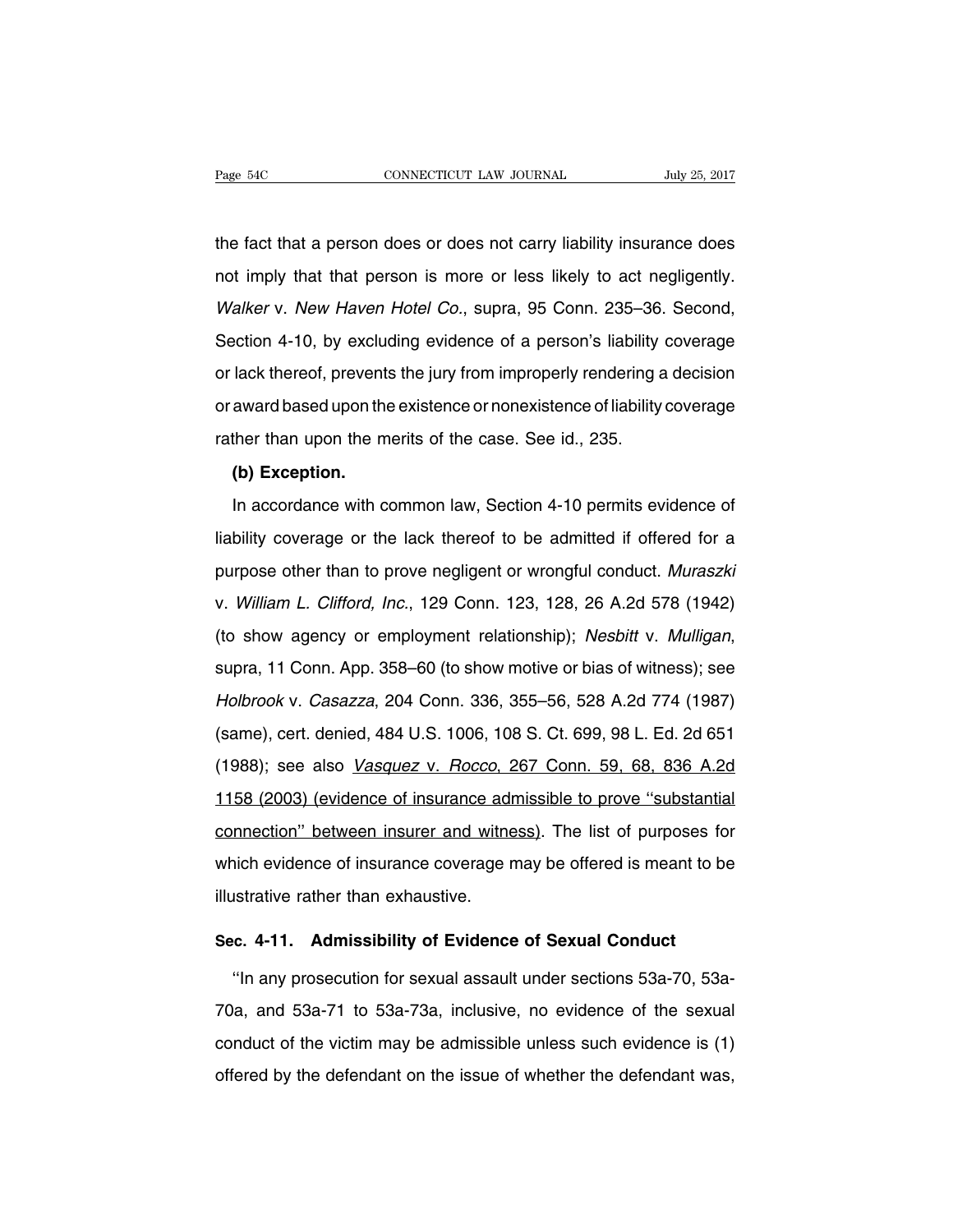with respect to the victim, the source of semen, disease, pregnancy or injury, or (2) offered by the defendant on the issue of credibility of the victim, provided the victim has testified on direct examination as to his or her sexual conduct, or (3) any evidence of sexual conduct with the defendant offered by the defendant on the issue of consent by the victim, when consent is raised as a defense by the defendant, or (4) otherwise so relevant and material to a critical issue in the case that excluding it would violate the defendant's constitutional rights. Such evidence shall be admissible only after **[**a**]** an in camera hearing on a motion to offer such evidence containing an offer of proof. **[**On motion of either party the court may order such hearing held in camera, subject to the provisions of [General Statutes § ] 51-164x.**]** If the proceeding is a trial with a jury, such hearing shall be held in the absence of the jury. If, after  $\underline{a}$  hearing, the court finds that the evidence meets the requirements of this section and that the probative value of the evidence outweighs its prejudicial effect on the victim, the court may grant the motion. The testimony of the defendant during a hearing on a motion to offer evidence under this section may not be used against the defendant during the trial if such motion is denied, except that such testimony may be admissible to impeach the credibility of the defendant if the defendant elects to testify as part of the defense.'' General Statutes § 54-86f (a).

# **COMMENTARY**

Section 4-11 quotes General Statutes § 54-86f (a), which covers the admissibility of evidence of a victim's sexual conduct in prosecutions for sexual assault and includes a procedural framework for admit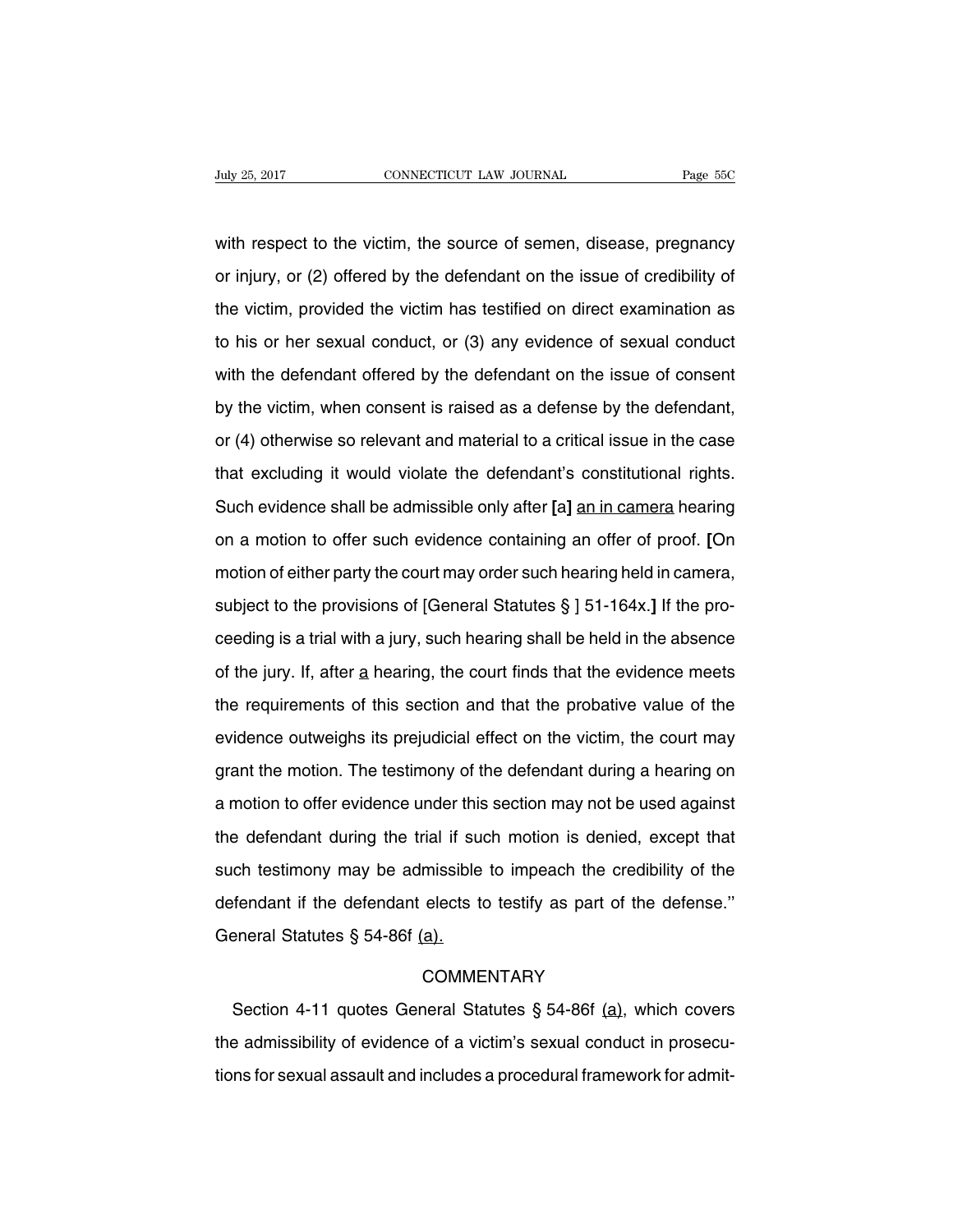ting such evidence. In 2015, § 54-86f was amended by adding subsections (b) through (d). Those subsections address procedural matters, rather than admissibility and, therefore, are not included in Section 4-11. See General Statutes § 54-86f (b) through (d), as amended by No. 15-207, § 2 of the 2015 Public Acts (concerning, inter alia, sealing transcripts and motions filed in association with hearing under § 54-86f and limiting disclosure by defense of state disclosed evidence).

Although Section 4-11, by its terms, is limited to criminal prosecutions for certain enumerated sexual assault offenses, the Supreme Court has applied the exclusionary principles of § 54-86f to prosecutions for risk of injury to a child brought under General Statutes § 53- 21, at least when the prosecution also presents sexual assault charges under one or more of the statutes enumerated in § 54-86f. See State v. Kulmac, 230 Conn. 43, 54, 644 A.2d 887 (1994). The court reasoned that the policies underlying the rape shield statute were equally applicable when allegations of sexual assault and abuse form the basis of both the risk of injury and sexual assault charges. See id., 53–54. Although the Code **[**takes**]** expresses no position on the issue, Section 4-11 does not preclude application of the rape shield statute's general precepts, as a matter of common law, to other situations in which the policies underlying the rape shield statute apply. See State v. Rolon, 257 Conn. 156, 183–85, 777 A.2d 604 (2001) (five part test for determining the admissibility of evidence of child's previous sexual abuse to show alternate source of child's sexual knowledge).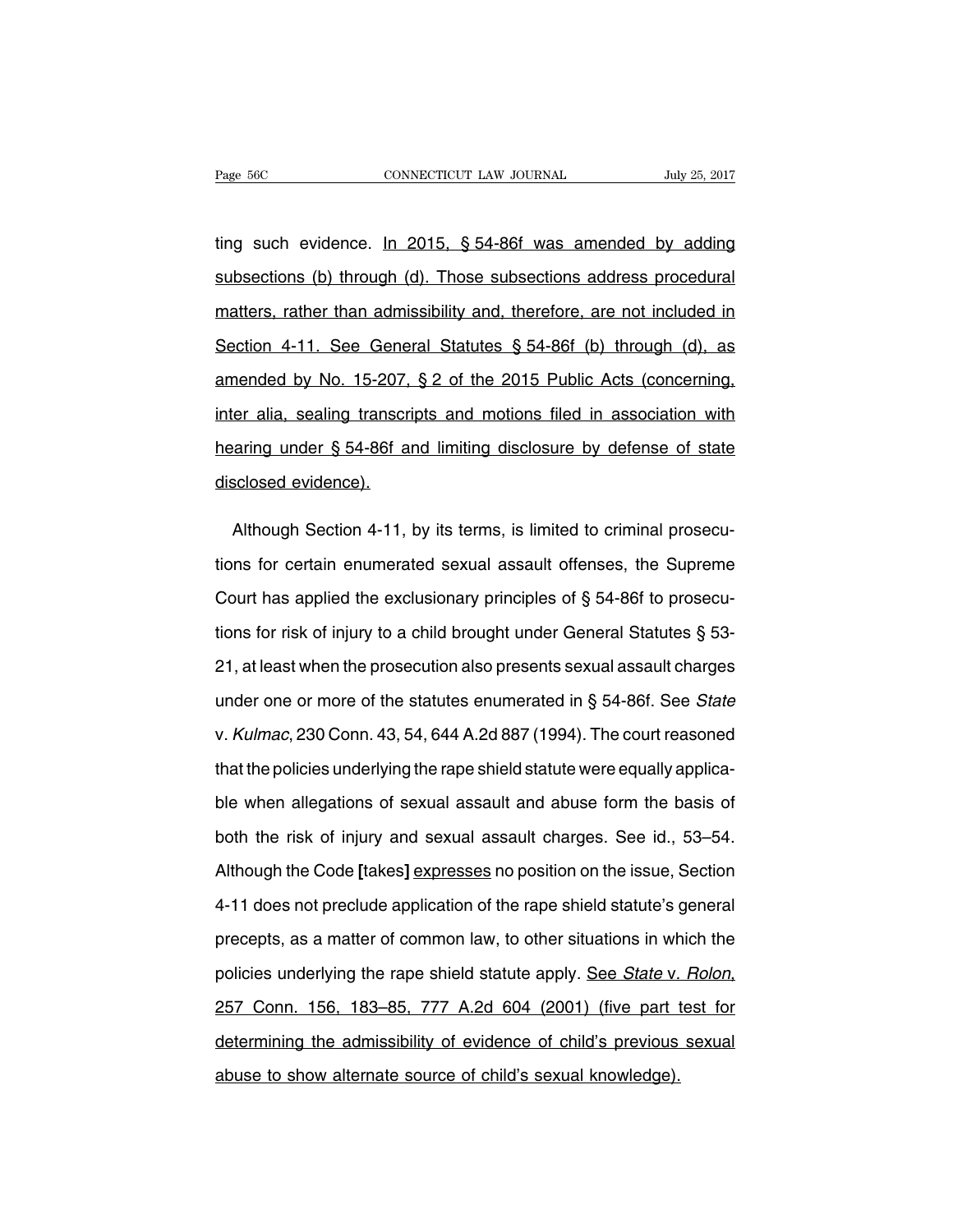# **ARTICLE V—PRIVILEGES**

## **Sec. 5-1. General Rule**

**[**Except as otherwise required by the constitution of the United States, the constitution of this state, the General Statutes or the Practice Book, privileges shall be governed by the principles of the common law**]**.

A person may not be compelled to testify or to produce other evidence that he or she is privileged or obligated by privilege not to divulge by the constitution of the United States, the constitution of Connecticut, relevant federal statutes, the General Statutes, or any Practice Book rule adopted before June 18, 2014, the date on which the Supreme Court adopted the Code.

## **COMMENTARY**

**[**See Section 1-2 (b) and the commentary thereto.**]**

The rules in Article V retain Connecticut law concerning privileges. All constitutional, statutory, and common-law privileges remain in force, subject to change by due course of law.

As the rules of privilege inhibit the fact-finding process, they ''must be applied . . . cautiously and with circumspection. . . ." (Internal quotation marks omitted.) State v. Christian, 267 Conn. 710, 727, 841 A.2d 1158 (2004); see Harrington v. Freedom of Information Commission, 323 Conn. 1, 12–13, 144 A.3d 405 (2016). The person asserting a privilege has the burden of establishing its foundation. See State v. Mark R., 300 Conn. 590, 598, 17 A.3d 1 (2011); PSE Consulting, Inc. v. Frank Mercede & Sons, Inc., 267 Conn. 279, 330, 838 A.2d 135 (2004); State v. Hanna, 150 Conn. 457, 466, 191 A.2d 124 (1963).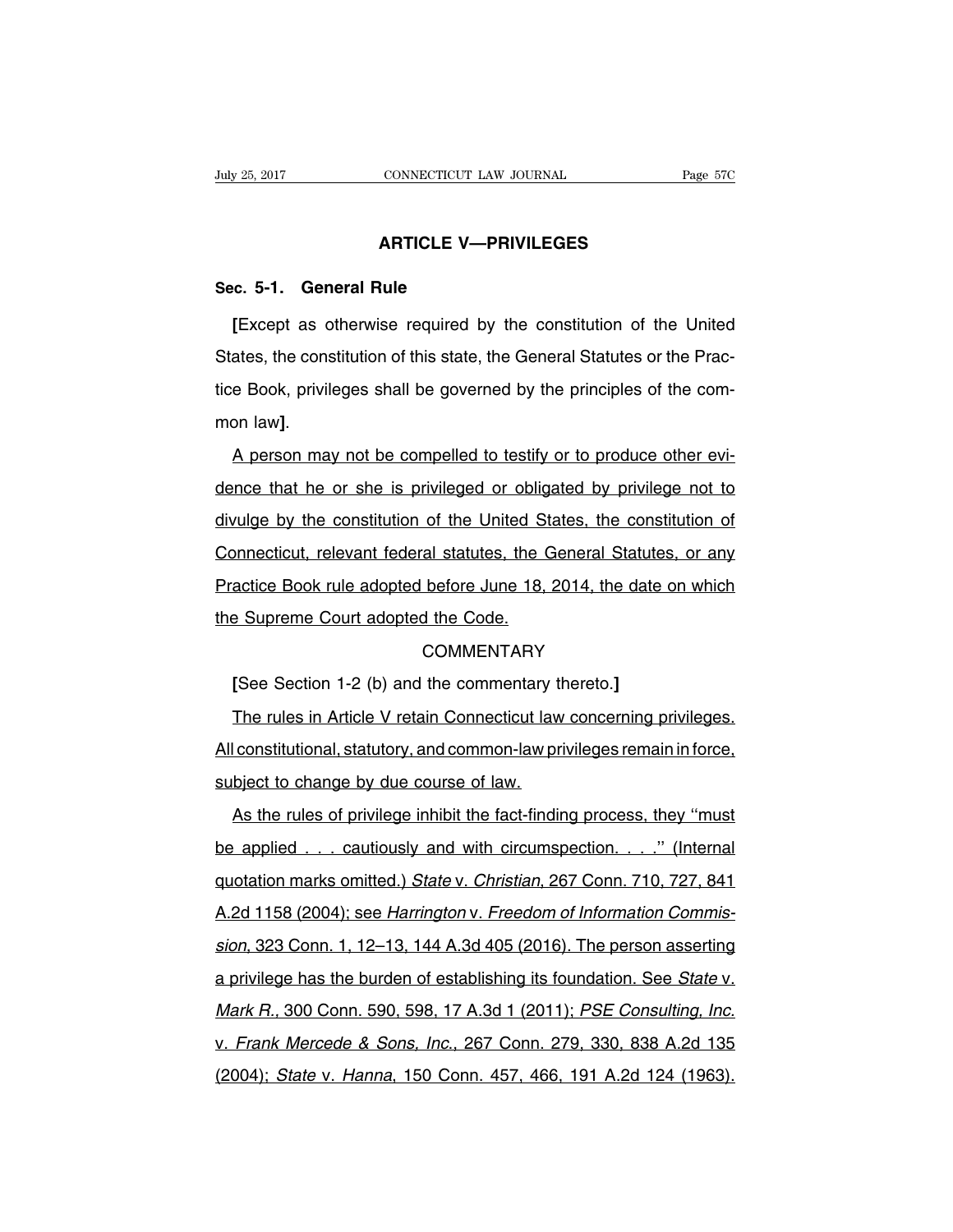Whether a claimed privilege covers particular testimony or other evidence as to which it is asserted is a preliminary question to be determined by the court. Section 1-3 (a). Privileges shall apply at all stages of all proceedings in the court. Section 1-1 (c).

In addition to evidentiary privileges recognized at common law, many privileges have been created or codified by Connecticut statute. The General Statutes and the common law should be reviewed for additional evidentiary privileges. Further, evidentiary privileges and confidential matters can have different meanings and legal effects. See State v. Kemah, 289 Conn. 411, 417 n.7, 957 A.2d 852 (2008); see generally State v. Orr, 291 Conn. 642, 673–74, 969 A.2d 750 (2009) (Palmer, J., concurring). "Evidentiary privileges should be sharply distinguished from information that is protected from public disclosure because the information was obtained under statute or procedure that made it confidential." (Internal quotation marks omitted.) C. Tait & E. Prescott, Tait's Handbook of Connecticut Evidence (5th Ed. 2014) § 5.2, p. 248. What follows is a brief, nonexhaustive description of several privileges that are most commonly invoked and honored in courts of this state.

## **Healthcare Provider Privileges.**

In Connecticut, there is no common-law physician-patient privilege. Rather, a form of physician-patient privilege has been enacted in General Statutes § 52-146o (a). It should be noted that the provisions of § 52-146o apply to civil actions, but not to criminal prosecutions. See State v. Anderson, 74 Conn. App. 633, 653–54, 813 A.2d 1039, cert. denied, 263 Conn. 901, 819 A.2d 837 (2003); see also State v.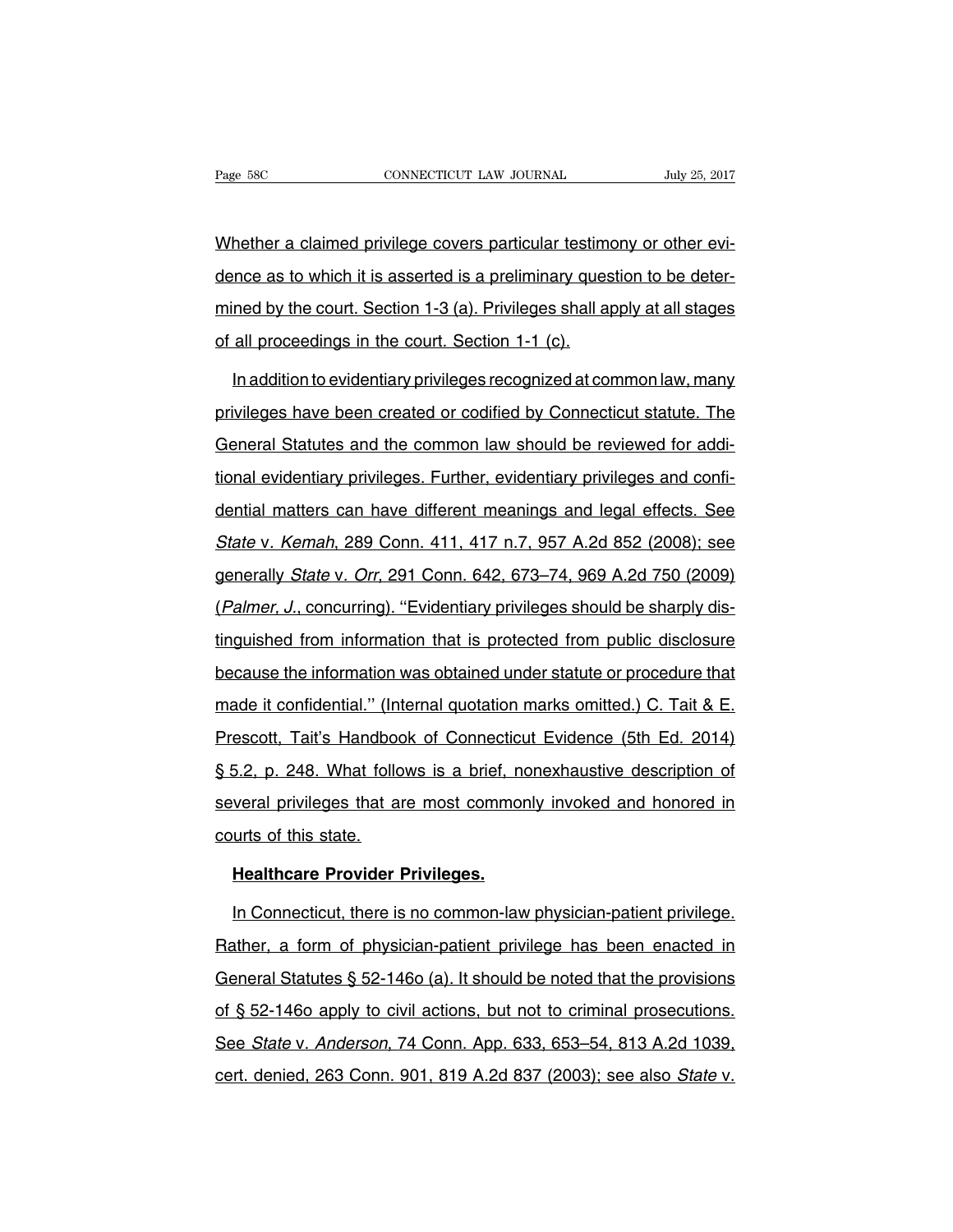# Legrand, 129 Conn. App. 239, 262–63, 20 A.3d 521, cert. denied, 302 Conn. 912, 27 A.3d 371 (2011).

The General Assembly has also enacted analogous privileges for communication with certain other health care providers, counselors or social workers. These include privileges for psychiatrist-patient; General Statutes §§ 52-146d and 52-146e; psychologist-patient; General Statutes § 52-146c (b); domestic violence/sexual assault counselor-victim; General Statutes § 52-146k; see In re Robert H., 199 Conn. 693, 706, 509 A.2d 475 (1986); marital/family therapist communications; General Statutes § 52-146p (b); and licensed professional counselor communications. General Statutes § 52-146s (b). Each of these statutes has their own provisions governing the assertion or the waiver of the privilege and should be consulted.

#### **Privileged Communications Made to Clergy.**

While Connecticut common law does not recognize privileged communications to clergy; State v. Mark R., 300 Conn. 590, 597, 17 A.3d 1 (2011); see generally Cox v. Miller, 296 F.3d 89, 102 (2d Cir. 2002), cert. denied, 537 U.S. 1192, 123 S. Ct. 1273, 154 L. Ed. 2d 1026 (2003); a related privilege has been codified in General Statutes § 52- 146b. That statute protects from disclosure, in any civil or criminal case, or in any administrative or legislative proceeding, confidential communications made to a member of the clergy of any ''religious denomination'' who is accredited by ''the religious body to which he belongs, who is settled in the work of the ministry . . . .'' General Statutes § 52-146b. For such a privilege to apply, the person asserting it must establish that there was a communication, that the communica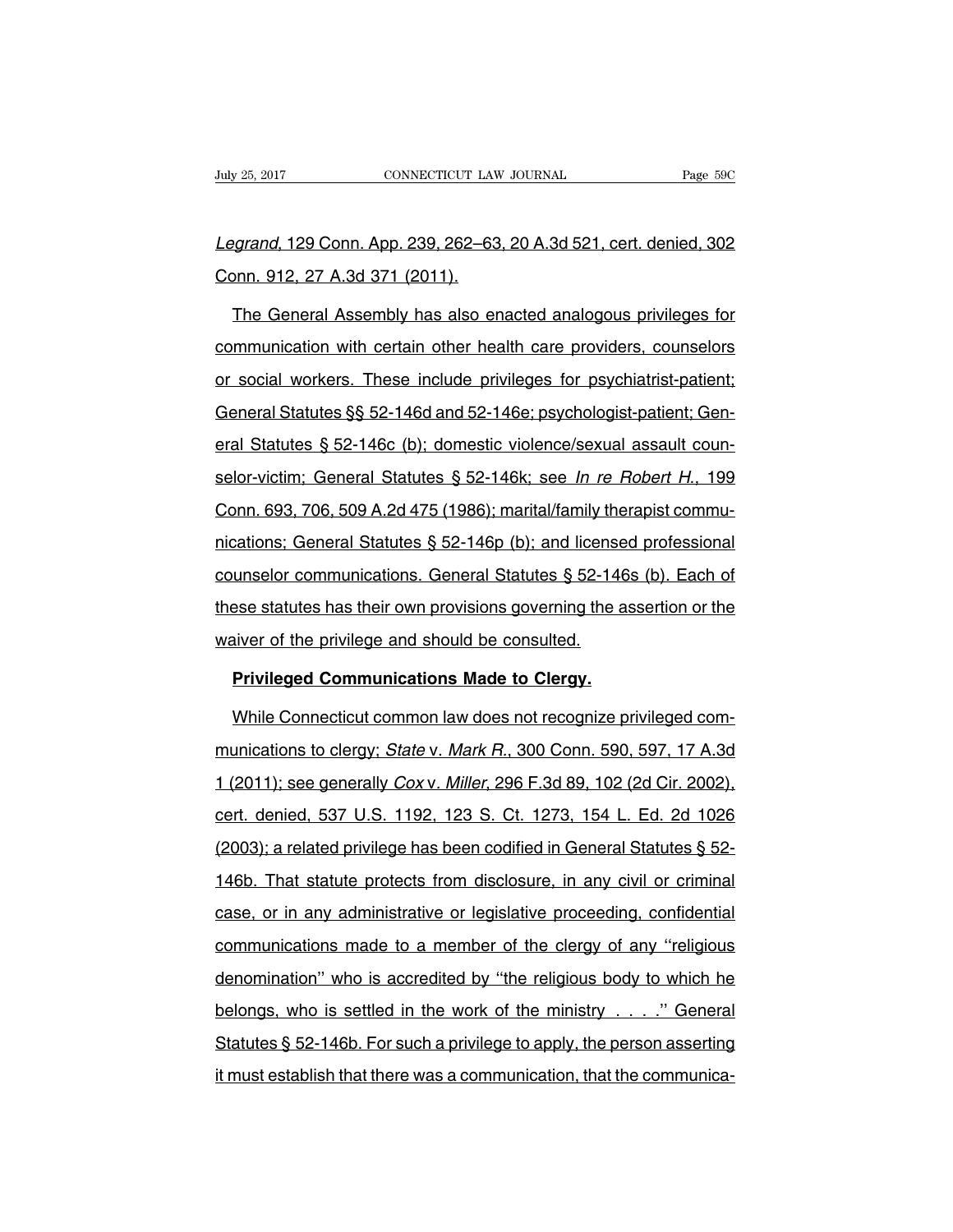tion was confidential, that the communication was made to a member of the clergy within the meaning of § 52-146b, that it was made to the clergy member in his or her professional capacity, that the disclosure was sought as part of a criminal or civil case, and with a showing that the communication was meant to be confidential and that the privilege was not waived. State v. Mark R., supra, 597–98; State v. Rizzo, 266 Conn. 171, 283, 833 A.2d 363 (2003).

## **Privilege against Self-Incrimination.**

The fifth and fourteenth amendments to the constitution of the United States, article first, § 8, of the constitution of Connecticut and General Statutes § § 51-35 (b) and 52-199 all protect a person from being compelled to give potentially incriminating evidence against himself or herself that would expose such person to criminal liability. A criminal defendant cannot be forced to testify as a witness in his or her own case to invoke the privilege. U.S. Const., amends. V, XIV; Conn. Const., art. I, § 8; see General Statutes § 46-137 (b) (juvenile proceedings); see generally C. Tait & E. Prescott, Tait's Handbook of Connecticut Evidence (5th Ed. 2014) § 5.5.2, pp. 251–53.

The privilege against self-incrimination ''not only protects the individual against being involuntarily called as a witness against himself in a criminal prosecution but also privileges him not to answer official questions put to him in any other proceeding, civil or criminal, formal or informal, where the answers might incriminate him in future criminal proceedings.'' (Internal quotation marks omitted.) Olin Corp. v. Castells, 180 Conn. 49, 53, 428 A.2d 319 (1980); see Garrity v. New Jersey, 385 U.S. 493, 87 S. Ct. 616, 17 L. Ed. 2d 562 (1967) (public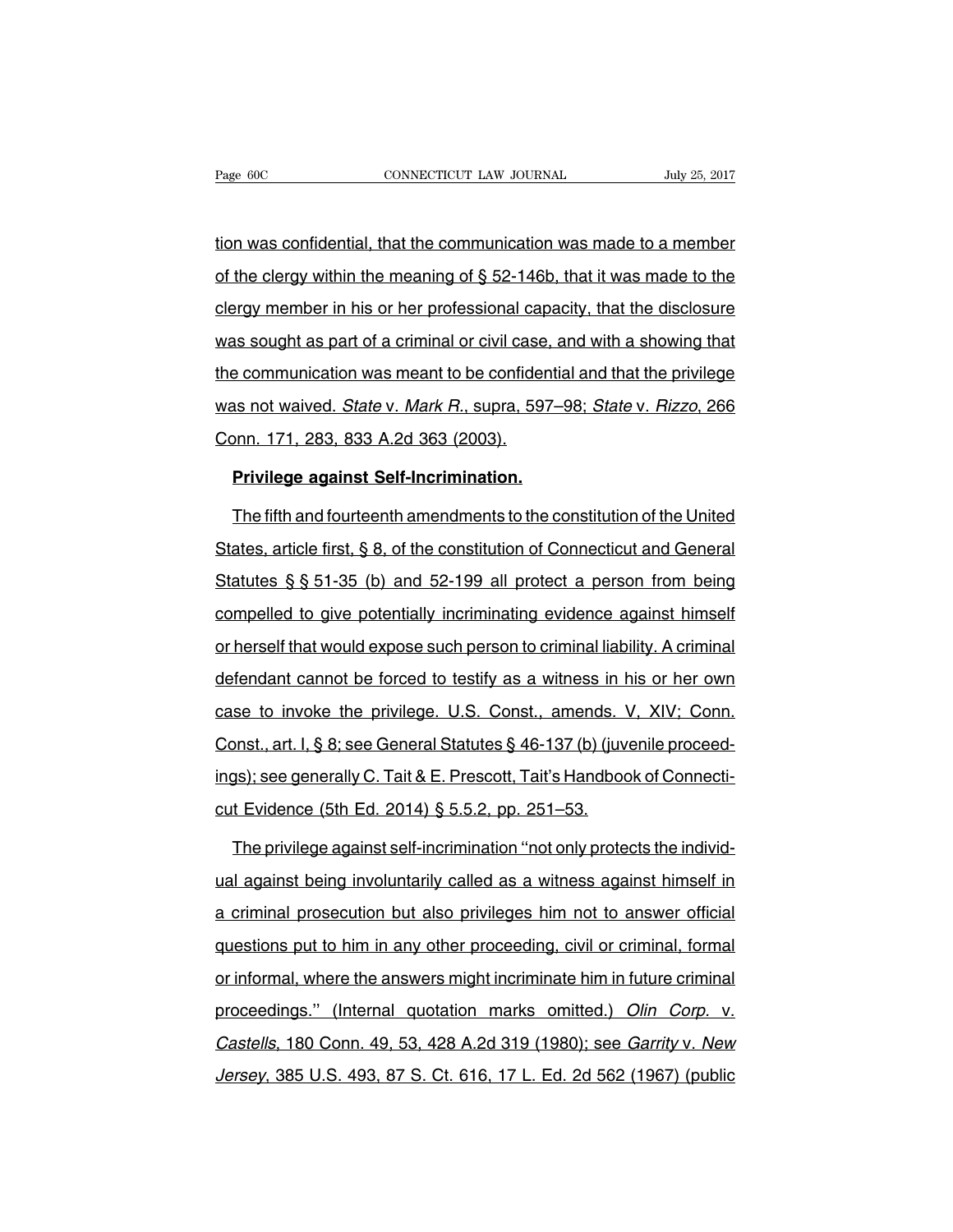employees' self-incriminating statements obtained during investigation by threat of discharge cannot be used against them in subsequent criminal proceeding). The privilege ''extends to answers that would in themselves support a conviction . . . but likewise embraces those which would furnish a link in the chain of evidence needed to prosecute. [I]f the witness, upon interposing his claim, were required to prove the hazard . . . he would be compelled to surrender the very protection which the privilege is designed to guarantee. To sustain the privilege, it need only be evident from the implications of the question, in the setting in which it is . . . asked, that a responsive answer to the question or an explanation of why it cannot be answered might be dangerous because injurious disclosure could result.'' (Internal quotation marks omitted.) Malloy v. Hogan, 378 U.S. 1, 11–12, 84 S. Ct. 1489, 12 L. Ed. 2d 653 (1964).

This privilege, however, protects only natural persons and not corporations. Lieberman v. Reliable Refuse Co., 212 Conn. 661, 672–76, 563 A.2d 1013 (1989). Because the statute embodying the privilege, § 52-199, serves only to codify the common law and constitutional limitations, corporations in Connecticut do not enjoy a privilege against self-incrimination. Id., 672. Corporate officers and agents, however, can claim the privilege against self-incrimination on their own behalf "when summoned to testify or produce documentary material in connection with a suit in which his [or her] corporation is a party.'' Id., 674.

Additionally, while the privilege against self-incrimination is absolute, unless waived, when it is invoked in a civil proceeding, its invocation may have adverse consequences for the person asserting it. See,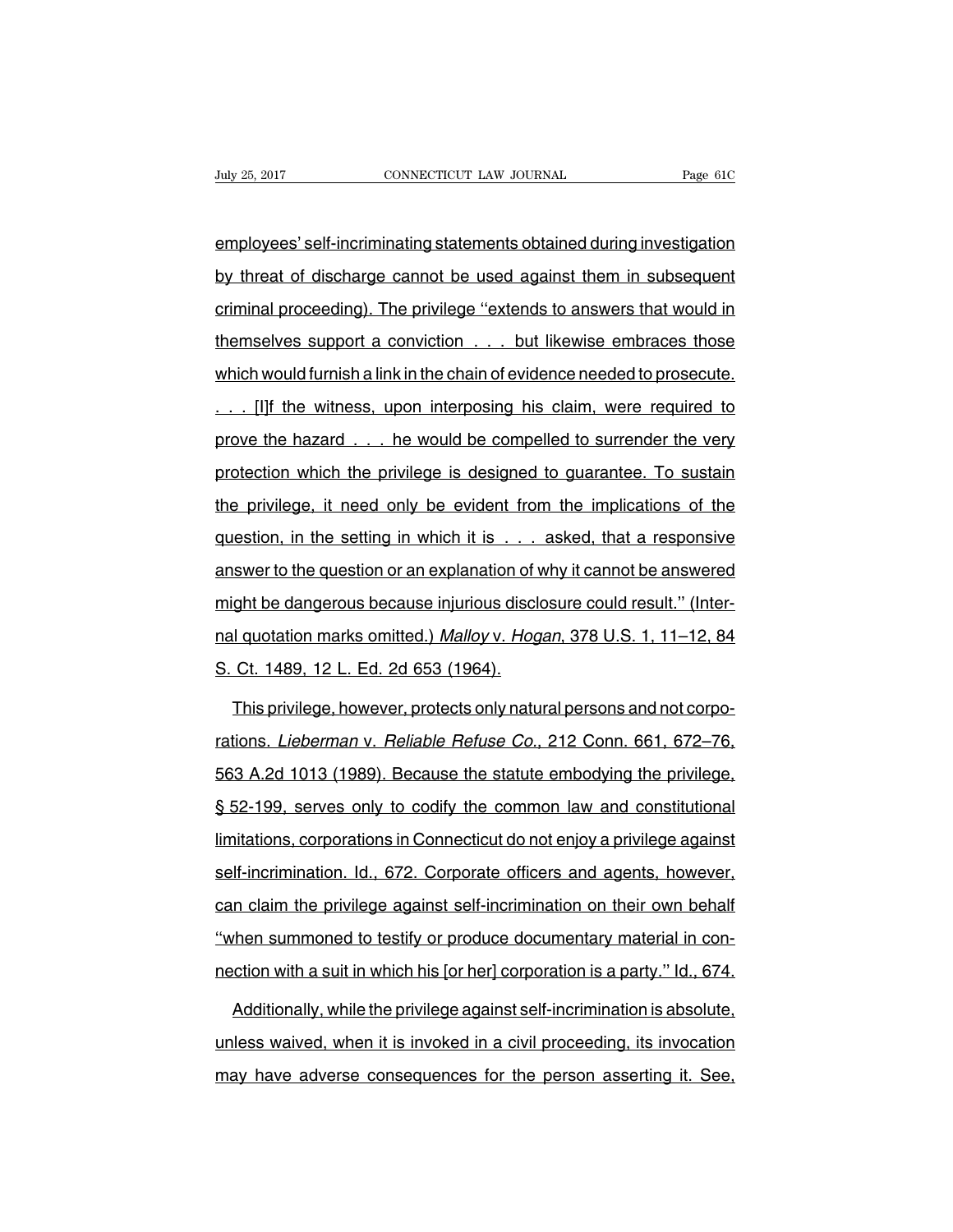e.g., Pavlinko v. Yale-New Haven Hospital, 192 Conn. 138, 470 A.2d 246 (1984) (plaintiff who invokes privilege at deposition in civil action risks dismissal of complaint); Olin Corp. v. Castells, supra, 180 Conn. 53–54 (adverse inference may be drawn against party in civil action when such party invokes privilege); cf. In re Samantha C., 268 Conn. 614, 663, 847 A.2d 883 (2004) (when respondent invokes rule of practice instead of constitutional privilege, adverse inference may be drawn in termination of parental rights proceeding, if prior notice of adverse inference is given); see Greenan v. Greenan, 150 Conn. App. 289, 298 n.8, 91 A.3d 909 (noting exceptions to drawing adverse inference in General Statutes §§ 46b-138a and 52-146k [f]), cert. denied, 314 Conn. 902, 99 A.3d 1167 (2014). This rule is extended to the invocation of the privilege by a nonparty, assuming that the court determines that the ''probative value of admitting the evidence exceeds the prejudice to the party against whom it will be used. .'' Rhode v. Milla, 287 Conn. 731, 738, 949 A.2d 1227 (2008); see Section 4-3. A defendant may always waive this privilege and choose to testify. James v. Commissioner of Correction, 74 Conn. App. 13, 20, 810 A.2d 290 (2002), cert. denied, 262 Conn. 946, 815 A.2d 675 (2003).

### **Settlement, Mediation and Negotiation Privilege.**

Privileges related to specific negotiation and mediation processes are recognized by statute, elsewhere in this Code, and by the rules of practice. See General Statutes § § 52-235d (b) (civil action mediation); 46b-53 (c) (Superior Court family mediation program); 31-96 (mediators appointed by Labor Commission); 46a-84 (e) (mediation and set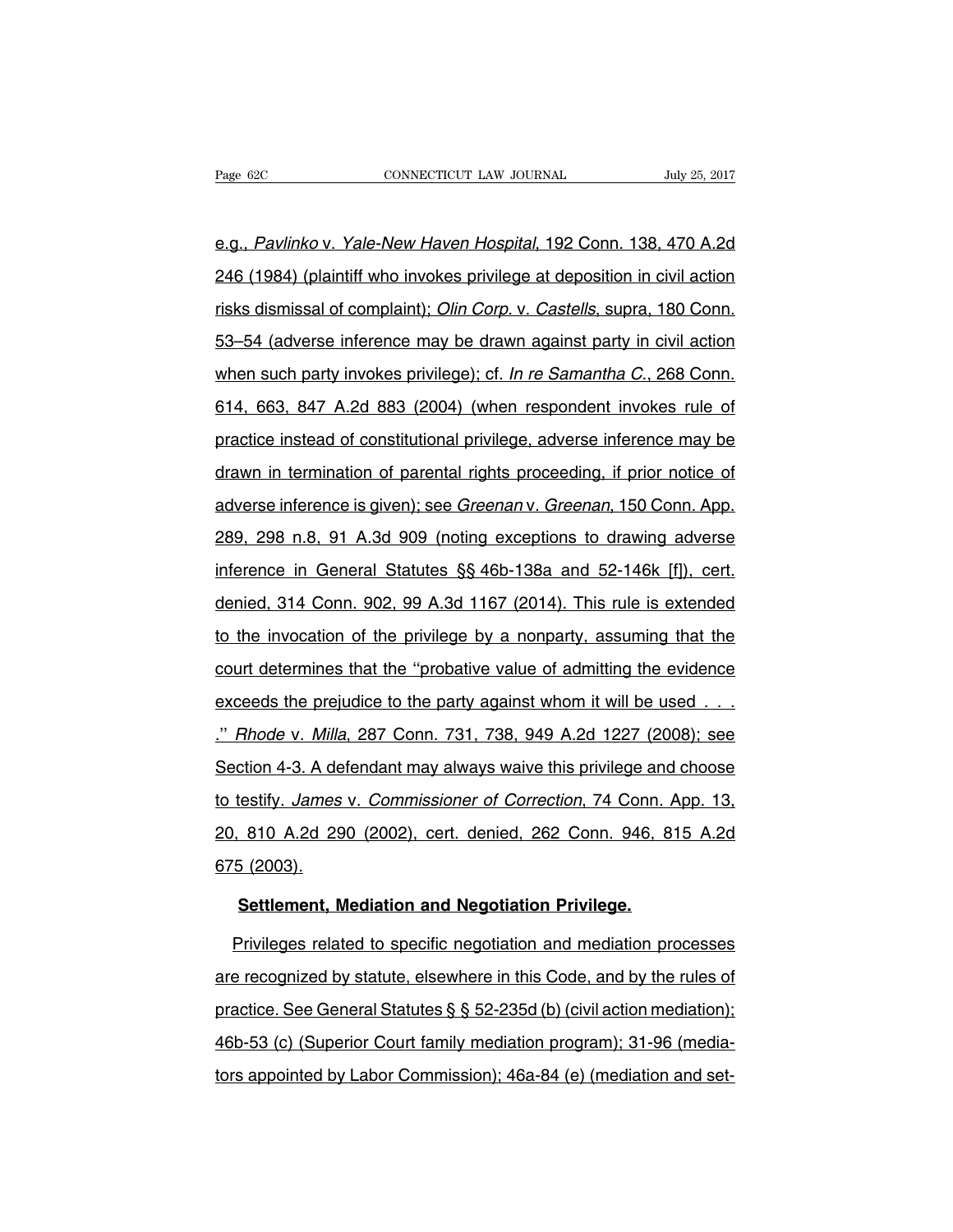tlement efforts involving human rights discrimination claims); Practice Book §§ 11-20A (i), 25-59A (g) and 42-49A (h); see also Section 4- 8; Tomasso Bros., Inc. v. October Twenty-Fourth, Inc., 221 Conn. 194, 198, 602 A.2d 1011 (1992). No evidence of guilty pleas, guilty pleas entered under the Alford doctrine, nolo contendere pleas or statements made in proceedings at which a plea was offered but not accepted by the judicial authority can be received at the trial of that case. Section 4-8A; Practice Book § 39-25. With limited exceptions, no statement made during plea discussions of a criminal case can be admitted at the trial of the case. Section 4-8A.

## **(New) Sec. 5-2. Attorney-Client Privilege**

Communications when made in confidence between a client and an attorney for the purpose of seeking or giving legal advice are privileged.

# **COMMENTARY**

The attorney-client privilege is a privilege protecting confidential communications between an attorney and client for the purpose of seeking or giving legal advice. Blumenthal v. Kimber Mfg. Inc., 265 Conn. 1, 10, 826 A.2d 1088 (2003); Doyle v. Reeves, 112 Conn. 521, 523, 152 A. 882 (1931); Goddard v. Gardner, 28 Conn. 172, 175 (1859). The term ''client'' also includes prospective clients. See Rules of Professional Conduct 1.18. ''Because the application of the attorneyclient privilege tends to prevent the full disclosure of information and the true state of affairs, it is both narrowly applied and strictly construed.'' Harrington v. Freedom of Information Commission, 323 Conn. 1, 12– 13, 144 A.3d 405 (2016); see also PSE Consulting, Inc. v. Frank Mercede & Sons, Inc., 267 Conn. 279, 330, 838 A.2d 135 (2004).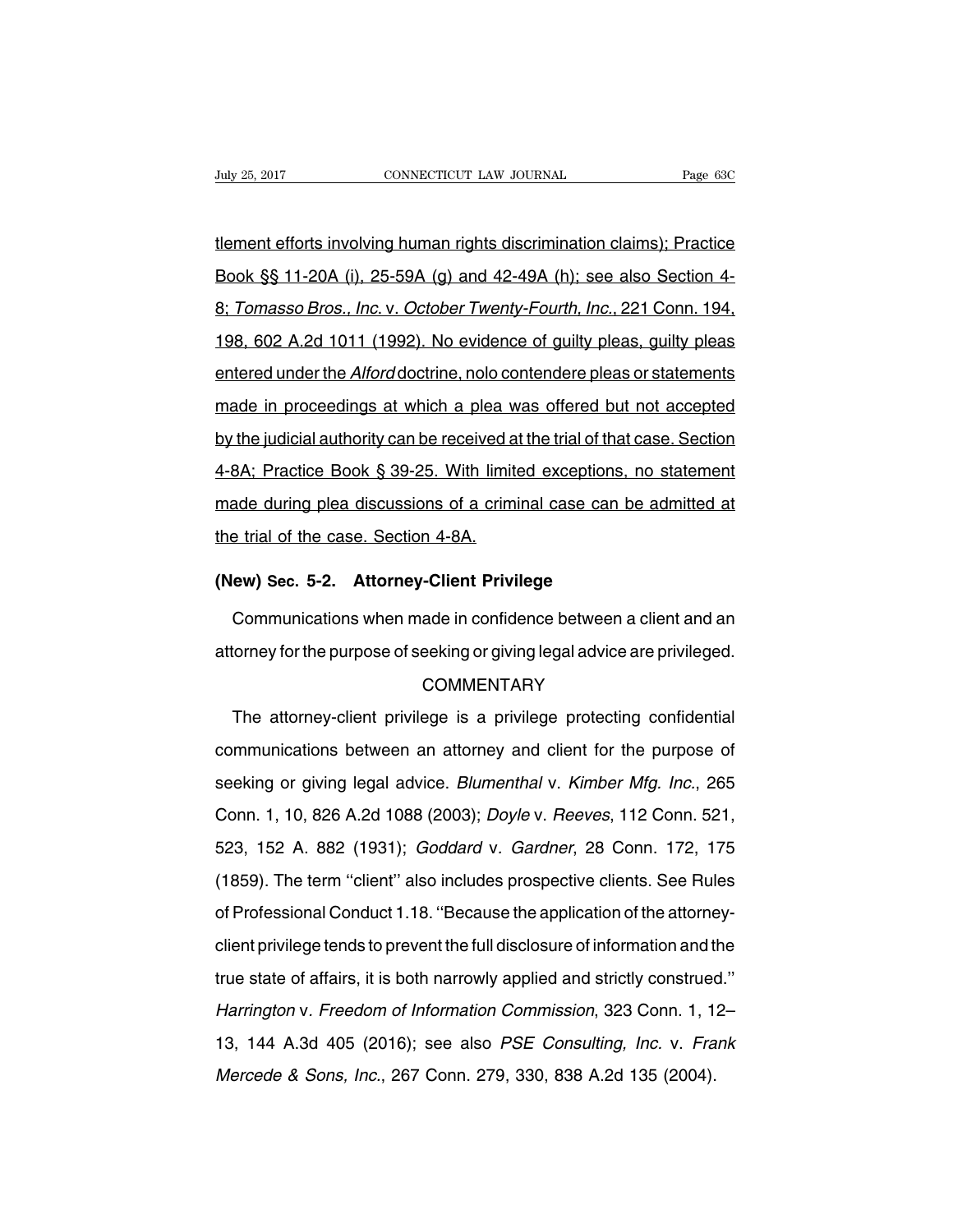The privilege protects both the confidential giving of advice by an attorney and the providing of information to the attorney by the client or the client's agent. Metro Life Ins. Co. v. Aetna Casualty & Surety Co., 249 Conn. 36, 52, 730 A.2d 51 (1999); State v. Cascone, 195 Conn. 183, 186–87, 487 A.2d 186 (1985). To be protected, the communications must be in connection with and necessary for the seeking or giving of legal advice. PSE Consulting, Inc. v. Frank Mercede & Sons, Inc., supra, 267 Conn. 329; Ullman v. State, 230 Conn. 698, 713, 647 A.2d 324 (1994). The privilege belongs to the client and usually can only be waived with the client's consent. See Rules of Professional Conduct 1.6; but see Olson v. Accessory Controls & Equipment Corp., 254 Conn. 145, 171, 757 A.2d 14 (2000) (discussion of crime fraud exception contained in Rule 1.6 of Rules of Professional Conduct).

The privilege does not protect communications made in the presence of or made available to third parties. State v. Burak, 201 Conn. 517, 526, 518 A.2d 639 (1986); State v. Gordon, 197 Conn. 413, 423–24, 504 A.2d 1020 (1985). There are various exceptions to this rule where communications to or in the presence of a third party will be protected by the privilege. This includes: where the third party is deemed to be an agent or employee of the client or attorney who is involved with or necessary to the giving or effectuating of the legal advice; State v. Gordon, supra, 424; communications made to or in the presence of employees of the attorney (paralegals, secretaries, clerks); Goddard v. Gardner, supra, 28 Conn. 175; or experts retained by counsel; State v. Taste, 178 Conn. 626, 628, 424 A.2d 293 (1979); Stanley Works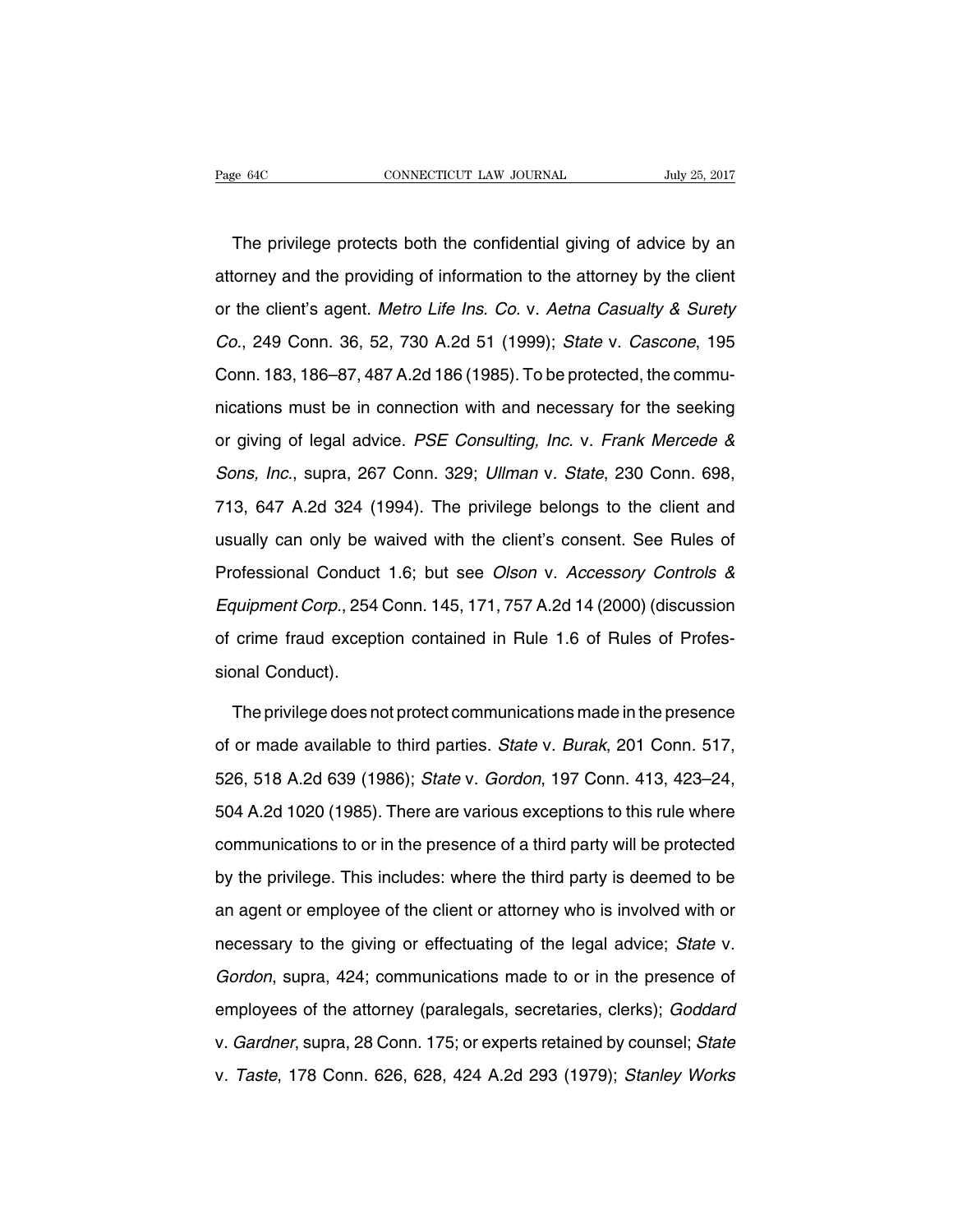v. New Britain Development Agency, 155 Conn. 86, 94–95, 230 A.2d 9 (1967); or certain officers and employees of the client, including inhouse counsel. Shew v. Freedom of Information Commission, 245 Conn. 149, 158 n.11, 714 A.2d 664 (1998). Also, communications made to other clients or counsel who have an established common interest in the prosecution or defense of an action can be protected. State v. Cascone, supra, 195 Conn. 186.

Also, confidential communications with a governmental attorney in connection with civil or criminal cases or legislative and administrative proceedings are privileged. General Statutes § 52-146r. The privilege can be waived when a party specifically pleads reliance on an attorney's advice as an element of a claim or defense, voluntarily testifies regarding portions of the attorney-client communication or specifically places in issue some matter concerning the attorney-client relationship (e.g., claim of malpractice). See Metropolitan Life Ins. Co. v. Aetna Casualty & Surety Co., 249 Conn. 36, 52–53, 730 A.2d 51 (1999); Pierce v. Norton, 82 Conn. 441, 445–47, 74 A. 686 (1909); see also Rules of Professional Conduct 1.6 (d). If the privileged communication is later disclosed to a third party, the privilege is waived unless the disclosure is shown to be inadvertent. See Harp v. King, 266 Conn. 747, 767–70, 835 A.2d 953 (2003).

The common law has long recognized that making of a statement through an interpreter to one's own attorney does not waive or abrogate the attorney-client privilege due to the presence of the interpreter. See State v. Christian, 267 Conn. 710, 749, 841 A.2d 1158 (2004); Olson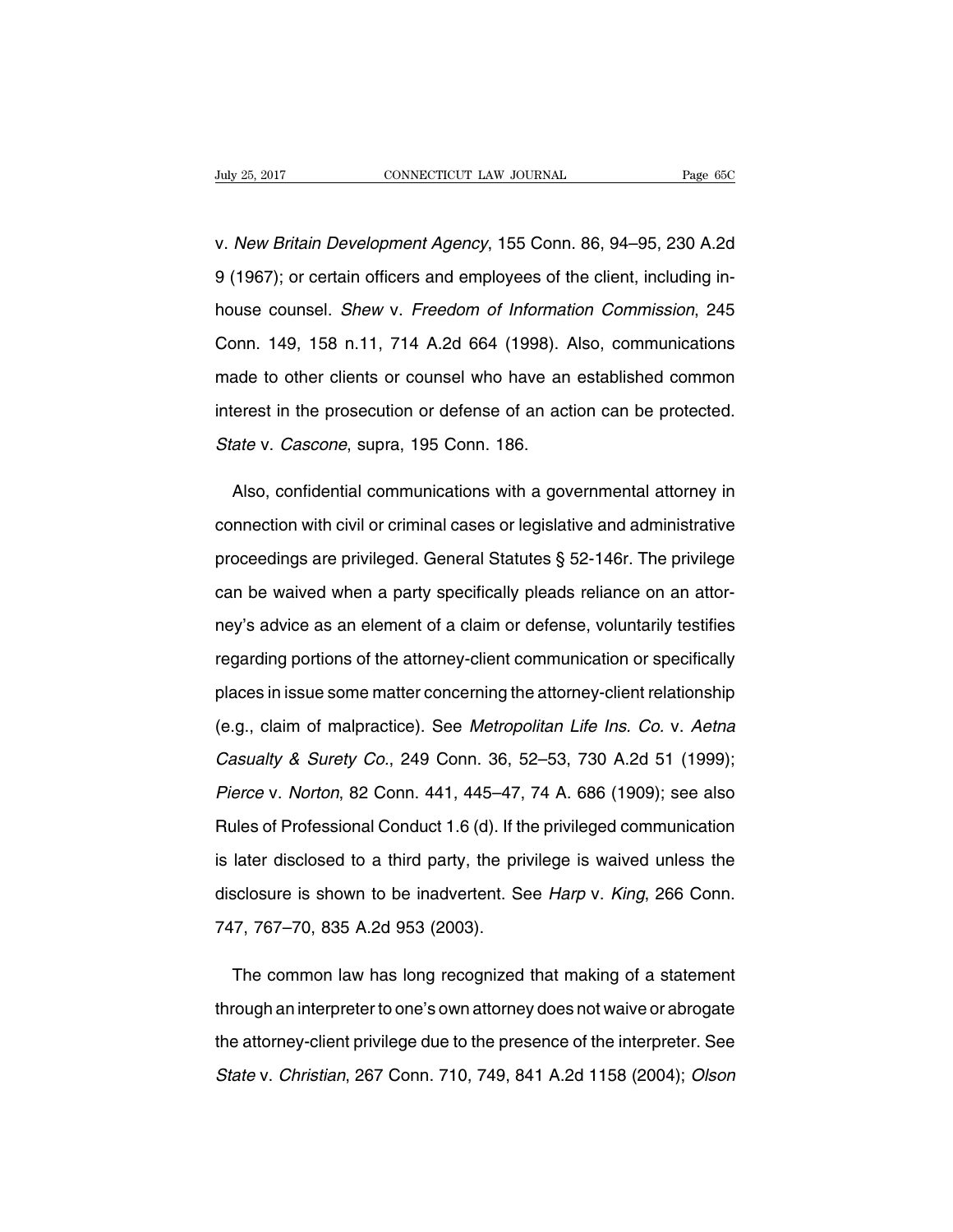v. Accessory Controls & Equipment Corp., supra, 265 Conn. 1; Goddard v. Gardner, supra, 28 Conn. 175–76.

There is nothing in the law that would indicate that this definition of the privilege is not applicable to other common-law or statutory privileges. Thus, whenever a deaf or non-English speaking person communicates through an interpreter to any person under such circumstances that the underlying communication would be privileged, such person should not be compelled to testify as to the communications. Nor should the interpreter be allowed to testify as to the communication unless the privilege has been waived.

### **(New) Sec. 5-3. Marital Privileges**

(a) A person in a criminal proceeding may refuse to testify against his or her lawful spouse unless the criminal proceeding involves criminal conduct jointly undertaken by both spouses or a claim of bodily injury, sexual assault or other violence attempted, committed or threatened against the other spouse or minor child of, or in the custody or care of, either spouse, including risk of injury to such minor child. See General Statutes § 54-84a.

(b) A spouse may not be compelled to testify, or be allowed to testify, if the other spouse objects, about confidential communications made during the marriage unless the confidential communication is in a criminal proceeding involving joint participation in criminal conduct or conspiracy to commit a crime at the time of the communication, or a claim of bodily injury, sexual assault or other violence attempted, committed or threatened against the other spouse or any minor child,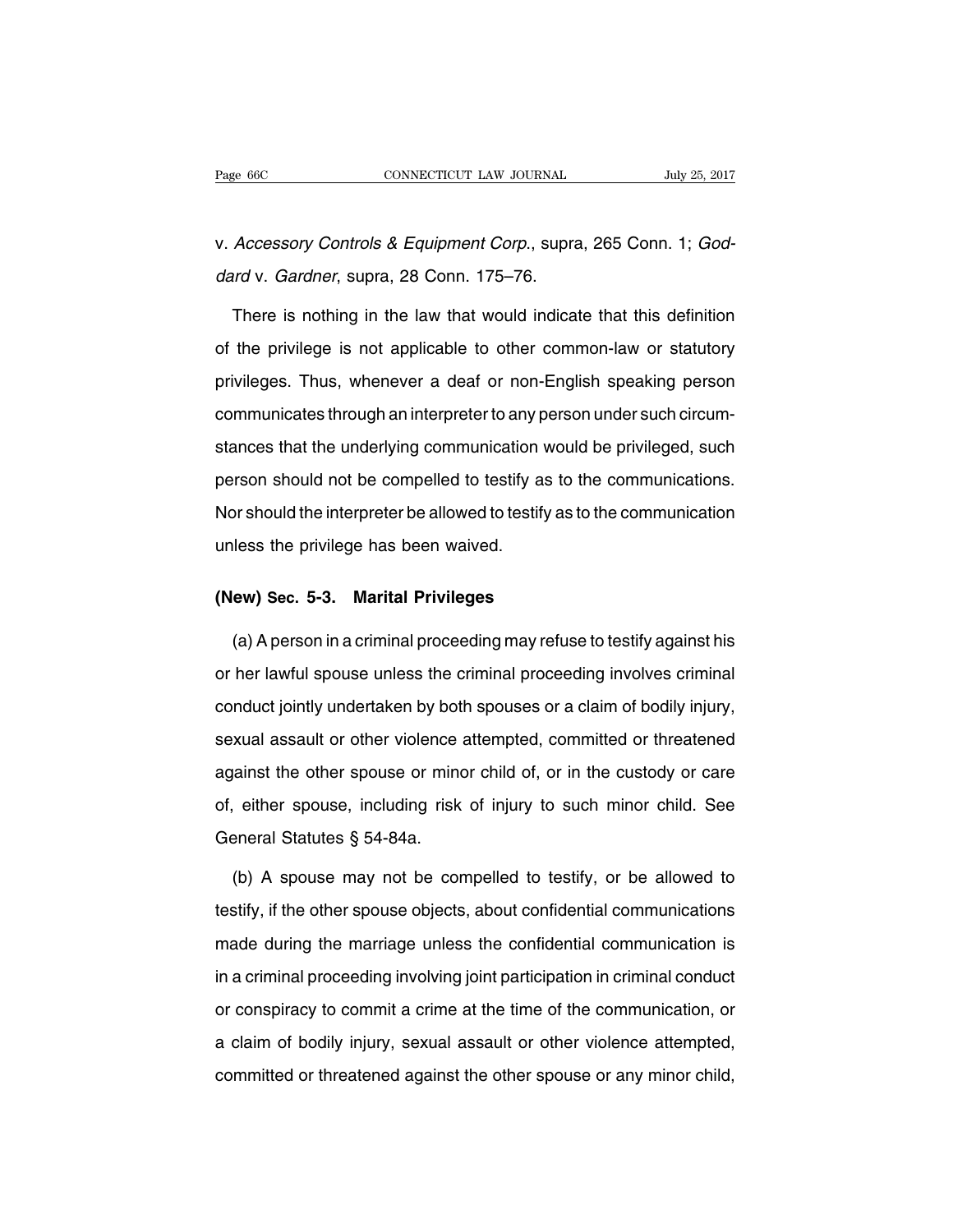of or in the custody or care of, either spouse, including risk of injury to such minor child. See General Statutes § 54-84b.

### **COMMENTARY**

There are two separate, distinct privileges pertaining to one spouse testifying in court against the other spouse: the adverse spousal testimony privilege and the marital communications privilege. Under the adverse spousal testimony privilege, the witness spouse in a criminal prosecution has the privilege to refuse to testify against the other spouse, as long as they are still married at the time of the action. General Statutes § 54-84a; State v. Christian, 267 Conn. 710, 724, 725, 841 A.2d 1158 (2004). The privilege does not apply if the proceeding involves the claims enumerated in § 54-84a (b) (e.g., joint criminal participation, personal violence against spouse or child of either spouse). See also General Statutes § 52-146. The spouse still may invoke other applicable privileges available to any witness (e.g., self-incrimination).

The marital communications privilege ''permits an individual to refuse to testify, and to prevent a spouse or former spouse from testifying, as to any confidential communication made by the individual to the spouse during their marriage.'' State v. Christian, supra, 267 Conn. 725. Section 54-84b of the General Statutes embodies the common-law requirements for recognizing the privilege and adds the requirement that the communication must be ''induced by the affection, confidence, loyalty and integrity of the marital relationship.'' General Statutes § 54-84b (a); (internal quotation marks omitted) State v. Davalloo, 320 Conn. 123, 140, 128 A.3d 492 (2016). Like the adverse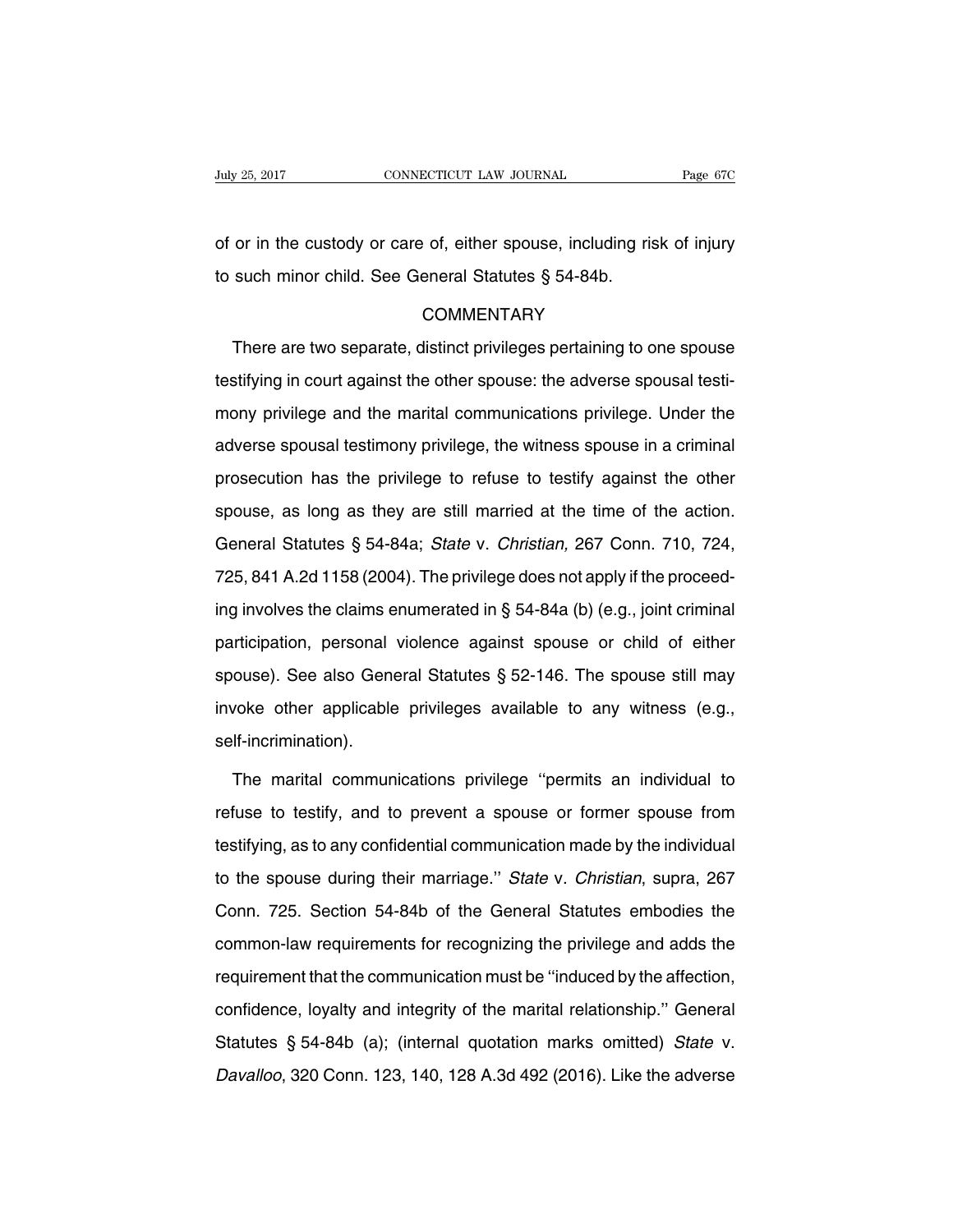spousal testimony privilege, the testimony of the witness spouse may, however, be compelled under the marital communications privilege for any of the reasons enumerated in § 54-84b (c).

While § 54-84b (b) codified and amended the common-law spousal privilege as it relates to criminal prosecutions, the privilege, when invoked in a civil matter, is still defined by common law. See generally State v. Christian, supra, 267 Conn. 728–30; State v. Saia, 172 Conn. 37, 43, 372 A.2d 144 (1976).

## **ARTICLE VI—WITNESSES**

#### **Sec. 6-1. General Rule of Competency**

Except as otherwise provided by the Code, every person is presumed competent to be a witness.

# **COMMENTARY**

Section 6-1 establishes a general presumption of competency subject to exceptions. Cf. State v. Weinberg, 215 Conn. 231, 243–44, 575 A.2d 1003, cert. denied, 498 U.S. 967, 111 S. Ct. 430, 112 L. Ed. 2d 413 (1990). Consequently, a status or attribute of a person that early common law recognized as a per se ground for disqualification; e.g., Lucas v. State, 23 Conn. 18, 19–20 (1854) (wife of accused incompetent to testify in criminal proceeding); State v. Gardner, 1 Root (Conn.) 485, 485 (1793) (person convicted of theft incompetent to testify); is now merely a factor bearing on that person's credibility as a witness. **[**C. Tait & J. LaPlante, Connecticut Evidence (Sup. 1999) § 7.1, p. 83.**]**

Section 6-1 is consistent with the development of state statutory law, which has eliminated several automatic grounds for witness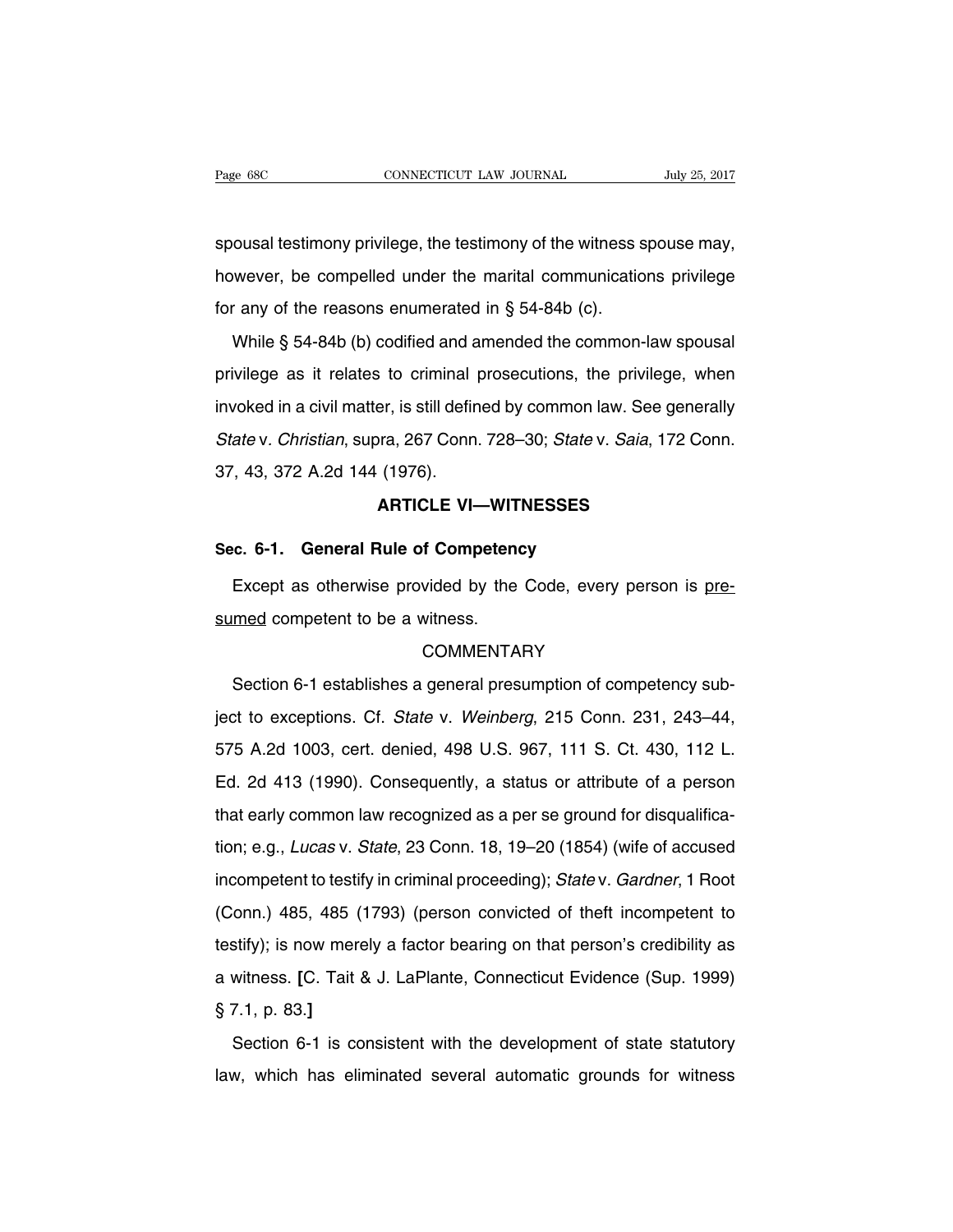incompetency. E.g., General Statutes § 52-145 (no person is disqualified as witness because of his or her interest in outcome of litigation, disbelief in existence of supreme being or prior criminal conviction); General Statutes § 54-84a (one spouse is competent to testify for or against other spouse in criminal proceeding); General Statutes § 54- 86h (no child is automatically incompetent to testify because of age).

The determination of a witness' competency is a preliminary question for the court. E.g., Manning v. Michael, 188 Conn. 607, 610, 452 A.2d 1157 (1982); State v. Brigandi, 186 Conn. 521, 534, 442 A.2d 927 (1982); see Section 1-3 (a).

#### **Sec. 6-2. Oath or Affirmation**

Before testifying, every witness shall be required to declare that the witness will testify truthfully, by oath or affirmation administered in a form calculated to awaken the witness' conscience and impress the witness' mind with the duty to do so.

#### **COMMENTARY**

The rule that every witness must declare that he or she will testify truthfully by oath or affirmation before testifying is well established. State v. Dudicoff, 109 Conn. 711, 721, 145 A. 655 (1929); **[**Cologne v. Westfarms Associates, 197 Conn. 141, 152–53, 496 A.2d 476 (1985);**]** Curtiss v. Strong, 4 Day (Conn.) 51, 55, 56 (1809); see Practice Book § 5-3. Section 6-2 recognizes, in accordance with Connecticut law, that a witness may declare that he or she will testify truthfully by either swearing an oath or affirming that he or she will testify truthfully. General Statutes § 1-23**[**; see also State v. Dudicoff, 109 Conn. 711, 721, 145 A. 655 (1929)**]**.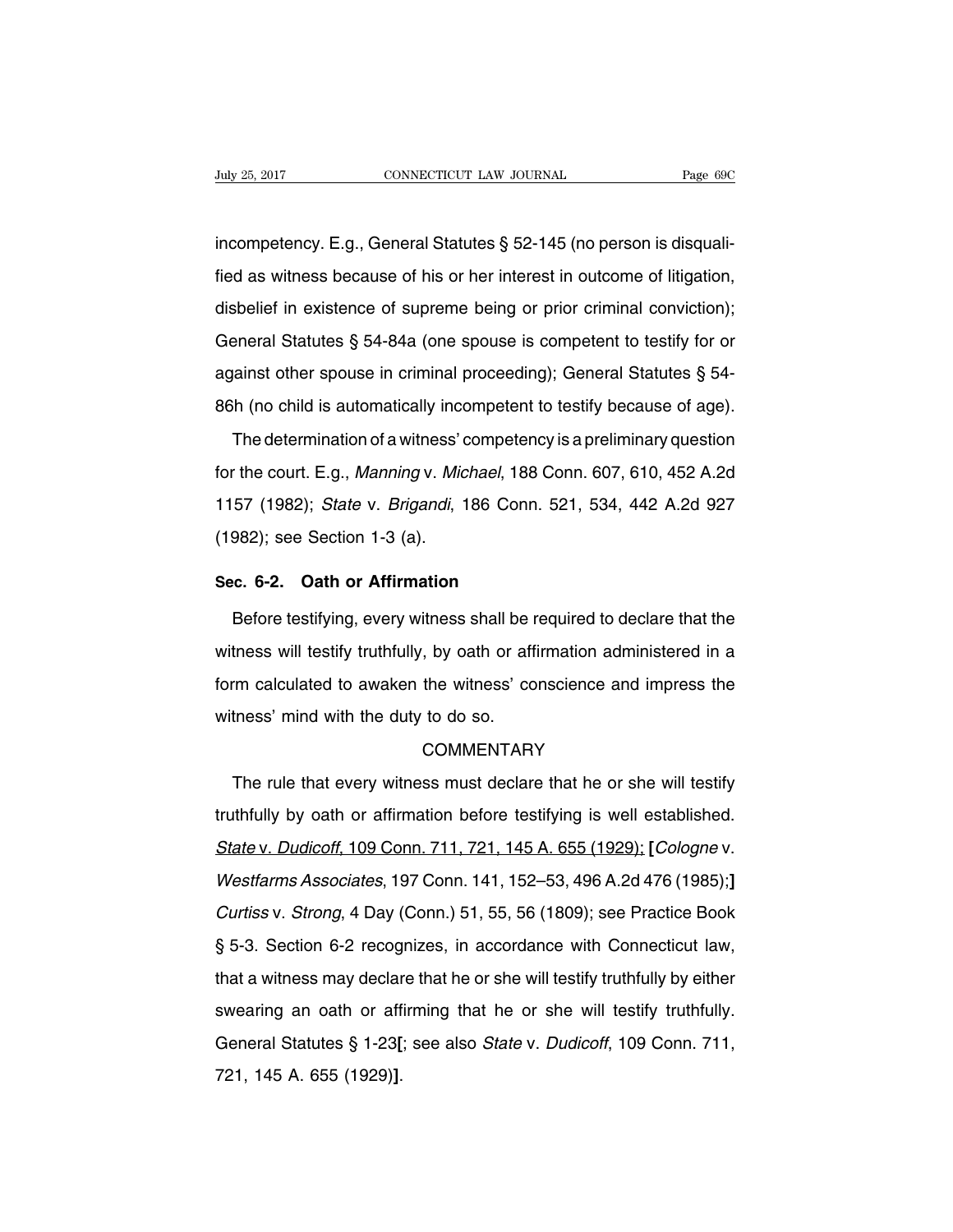The standard forms of oaths and affirmations for witnesses are set forth in General Statutes § 1-25. Section 6-2 recognizes that there will be exceptional circumstances in which the court may need to deviate from the standard forms set forth in § 1-25. See General Statutes § 1- 22. In such circumstances, the oath or affirmation shall conform to the general standards set forth in Section 6-2.

#### **Sec. 6-3. Incompetencies**

**(a) Incapable of understanding the duty to tell the truth.** A person may not testify if the court finds the person incapable of understanding the duty to tell the truth, or if the person refuses to testify truthfully.

**(b) Incapable of sensing, remembering or expressing oneself.** A person may not testify if the court finds the person incapable of receiving correct sensory impressions, or ofremembering such impressions, or of expressing himself or herself concerning the matter so as to be understood by the trier of fact either directly or through interpretation by one who can understand the person.

## **COMMENTARY**

Subsections (a) and (b) collectively state the general grounds for witness incompetency recognized at common law. See, e.g., State v. Paolella, 211 Conn. 672, 689, 561 A.2d 111 (1989); State v. Boulay, 189 Conn. 106, 108–109, 454 A.2d 724 (1983); State v. Siberon, 166 Conn. 455, 457–58, 352 A.2d 285 (1974). Although the cases do not expressly mention subsection (a)'s alternative ground for incompetency, namely, ''if the person refuses to testify truthfully,'' it flows from the requirement found in Section 6-2 that a witness declare by oath or affirmation that he or she will testify truthfully.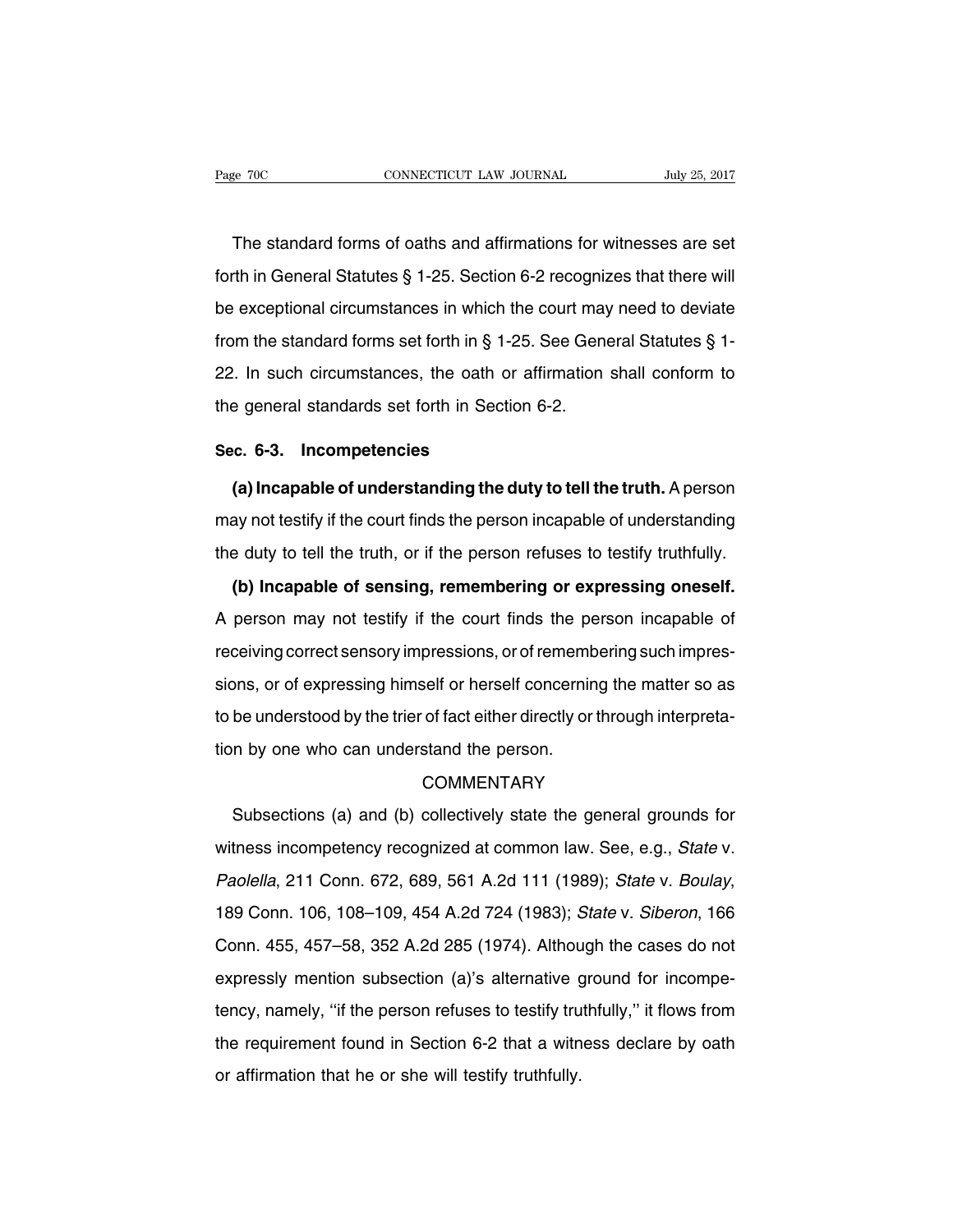The Supreme Court has **[**recently**]** outlined the procedure courts shall follow in determining a witness' competency when one of the Section 6-3 grounds of incompetency is raised. See generally State v. Weinberg, 215 Conn. 231, 242–44, 575 A.2d 1003, cert. denied, 498 U.S. 967, 111 S. Ct. 430, 112 L. Ed. 2d 413 (1990). When a party raises an objection with respect to the competency of a witness, the court, as a threshold matter, shall determine whether the witness is ''minimally credible'': whether the witness is minimally capable of understanding the duty to tell the truth and sensing, remembering and communicating the events to which the witness will testify. See id., 243. If the court determines the witness ''passes the test of minimum credibility . . . the [witness'] testimony is admissible and the weight to be accorded it, in light of the witness' incapacity, is a question for the trier of fact.'' Id., 243–44. Thus, a witness' credibility may still be subject to impeachment on those grounds enumerated in Section 6- 3 notwithstanding the court's finding that the witness is competent to testify.

#### **Sec. 6-4. Who May Impeach**

The credibility of a witness may be impeached by any party, including the party calling the witness, unless the court determines that a party's impeachment of its own witness is primarily for the purpose of introducing otherwise inadmissible evidence.

#### **COMMENTARY**

Section 6-4 reflects the rule announced in State v. Graham, 200 Conn. 9, 17–18, 509 A.2d 493 (1986). In Graham, the Supreme Court abandoned the common-law ''voucher'' rule; id., 17; which provided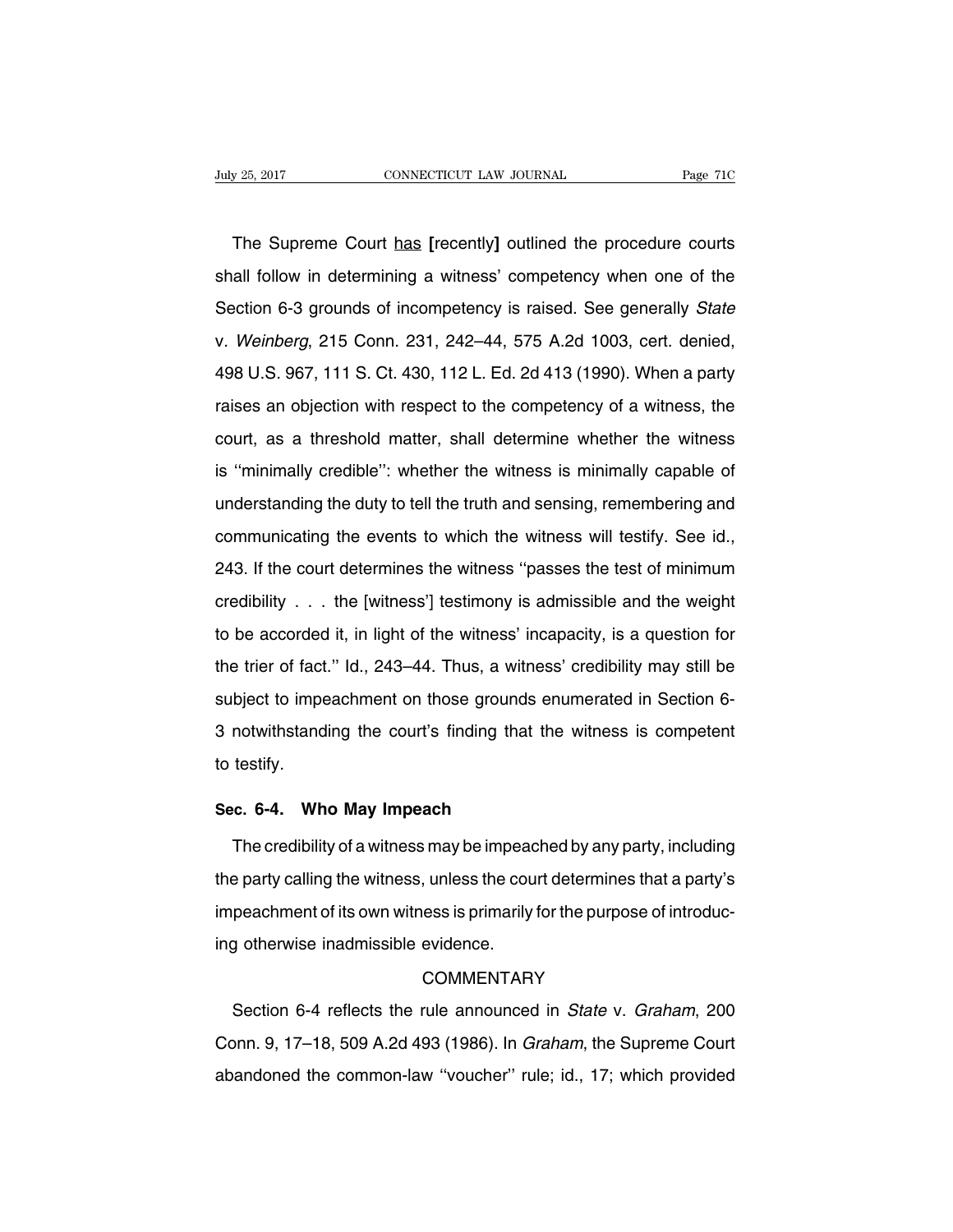that a party could not impeach its own witness except upon a showing of surprise, hostility or adversity, or when the court permitted impeachment in situations in which a witness' in-court testimony was inconsistent with his or her prior out-of-court statements. See, e.g., State v. McCarthy, 197 Conn. 166, 177, 496 A.2d 190 (1985); Schmeltz v. Tracy, 119 Conn. 492, 498, 177 A. 520 (1935).

In Graham and subsequent decisions; e.g., State v. Williams, 204 Conn. 523, 531, 529 A.2d 653 (1987); State v. Jasper, 200 Conn. 30, 34, 508 A.2d 1387 (1986); the court has supplied a two-pronged test for determining whether impeachment serves as a mere subterfuge for introducing substantively inadmissible evidence. A party's impeachment of a witness it calls by using the witness' prior inconsistent statements is improper when: (1) the primary purpose of calling the witness is to impeach the witness; and (2) the party introduces the statement in hope that the jury will use it substantively. E.g., State v. Graham, supra, 200 Conn. 18. The court in Graham instructed trial courts to prohibit impeachment when both prongs are met. Id. Note, however, that if the prior inconsistent statement is substantively admissible under State v. Whelan, 200 Conn. 743, 753, 513 A.2d 86, cert. denied, 479 U.S. 994, 107 S. Ct. 597, 93 L. Ed. 2d 598 (1986); see Section 8-5 (1); or under any other exceptions to the hearsay rule, the limitation on impeachment will not apply because impeachment with the prior inconsistent statement cannot result in introducing otherwise inadmissible evidence. Cf. State v. Whelan, supra, 753 n.8.

Section 6-4 applies to all parties in both criminal and civil cases and applies to all methods of impeachment authorized by the Code.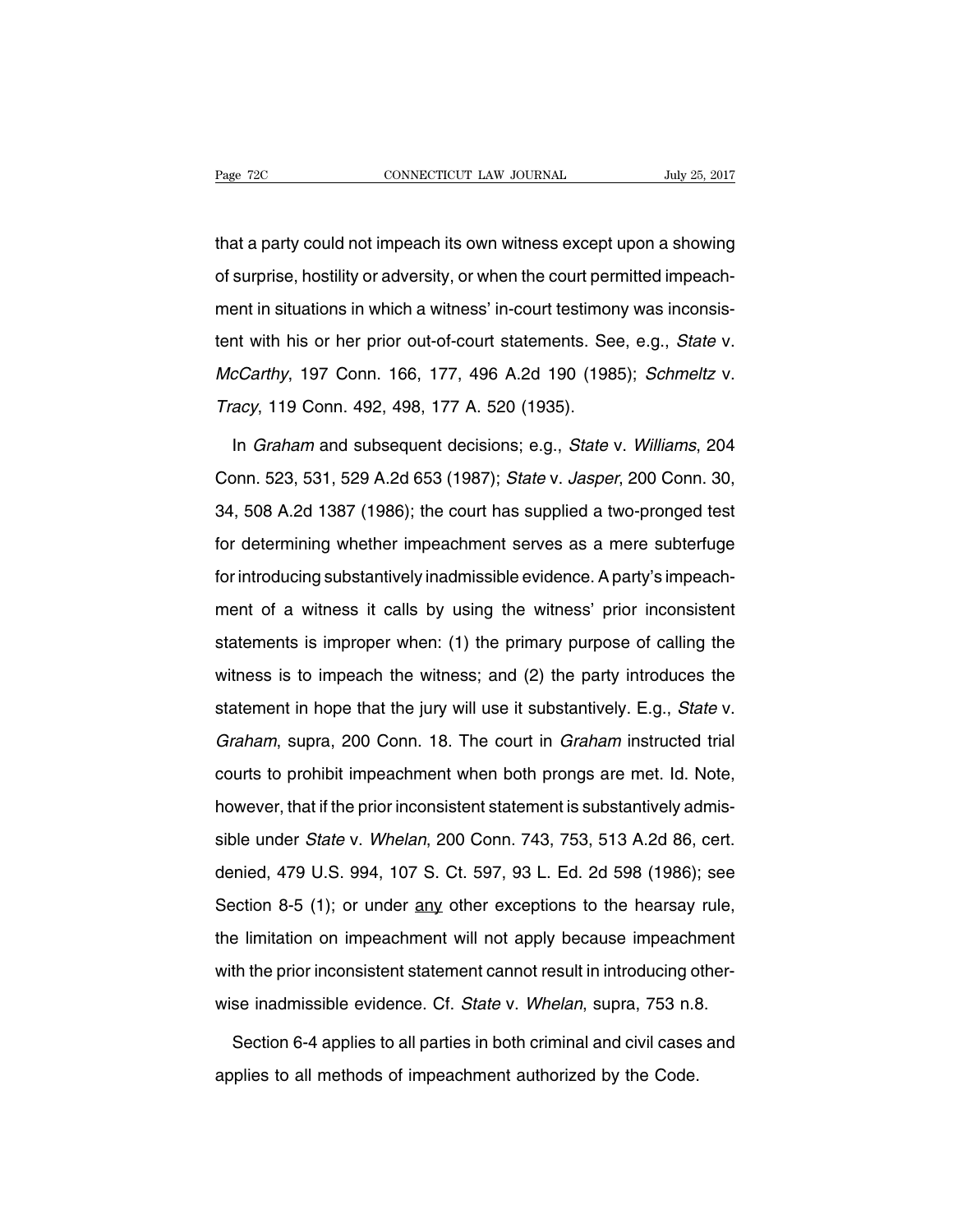#### **Sec. 6-5. Evidence of Bias, Prejudice or Interest**

The credibility of a witness may be impeached by evidence showing bias for, prejudice against, or interest in any person or matter that might cause the witness to testify falsely.

# **COMMENTARY**

Section 6-5 **[**embodies**]** reflects **[**well**]** established law. E.g., State v. Alvarez, 216 Conn. 301, 318–19, 579 A.2d 515 (1990); Fordiani's Petition for Naturalization, 99 Conn. 551, 560–62, 121 A. 796 (1923); see General Statutes § 52-145 (b) (''[a] person's interest in the outcome of [an] action . . . may be shown for the purpose of affecting his [or her] credibility"); see also State v. Bova, 240 Conn. 210, 224–26, 690 A.2d 1370 (1997); State v. Barnes, 232 Conn. 740, 745–47, 657 A.2d 611 (1995).

While a party's inquiry into facts tending to establish a witness' bias, prejudice or interest is generally a matter of right, the scope of examination and extent of proof on these matters are subject to judicial discretion. E.g., State v. Mahmood, 158 Conn. 536, 540, 265 A.2d 83 (1969); see also Section 4-3.

The range of matters potentially giving rise to bias, prejudice or interest is virtually endless. See State v. Cruz, 212 Conn. 351, 360, 562 A.2d 1071 (1989). A witness may be biased by having a friendly feeling toward a person or by favoring a certain position based upon a familial or employment relationship. E.g., State v. Santiago, 224 Conn. 325, 332, 618 A.2d 32 (1992); State v. Asherman, 193 Conn. 695, 719–20, 478 A.2d 227 (1984), cert. denied, 470 U.S. 1050, 105 S. Ct. 1749, 84 L. Ed. 2d 814 (1985). A witness may be prejudiced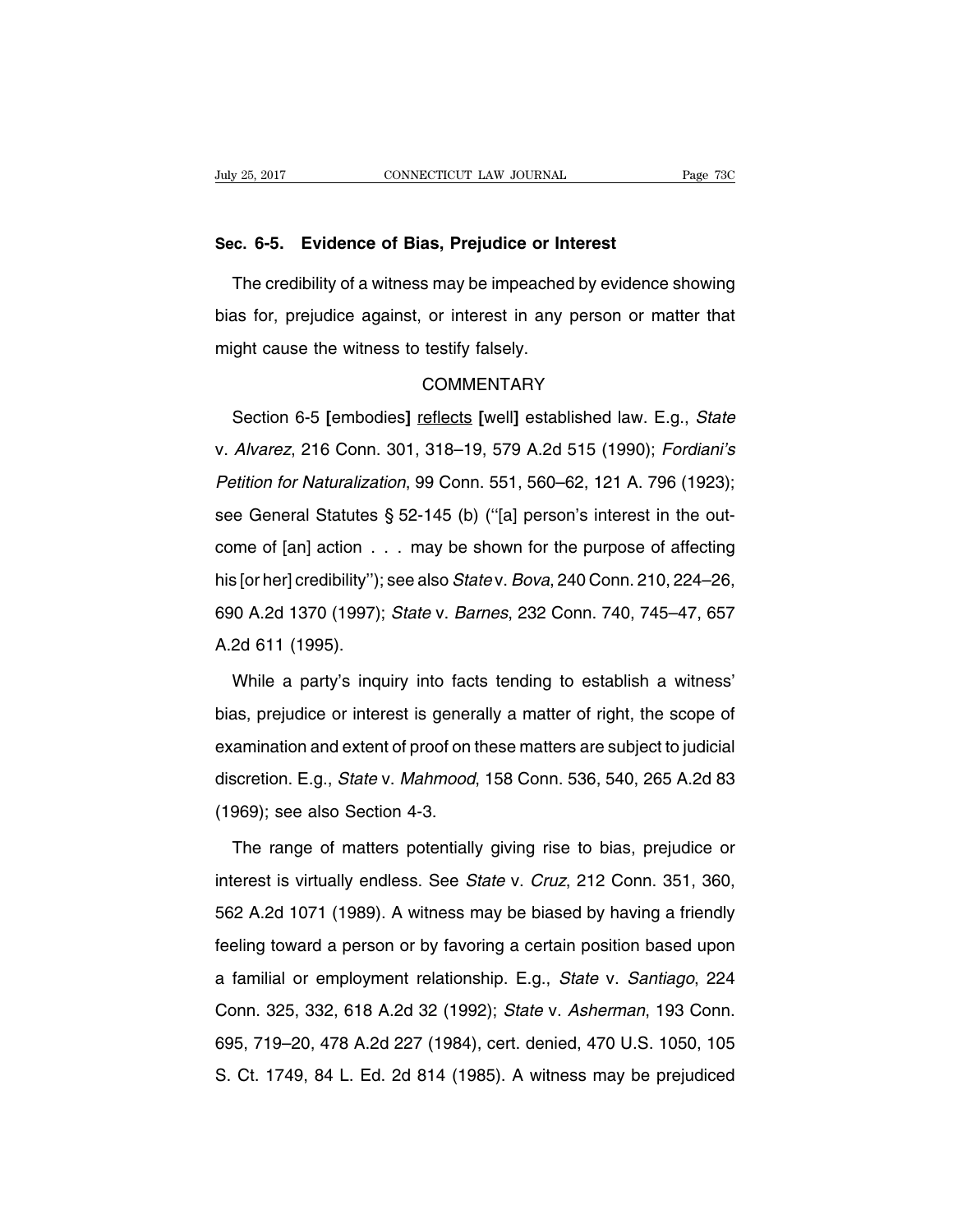against a person or position based upon a prior quarrel with the person against whom the witness testifies; see Beardsley v. Wildman, 41 Conn. 515, 517 (1874); or by virtue of the witness' animus toward a class of persons. Jacek v. Bacote, 135 Conn. 702, 706, 68 A.2d 144 (1949). A witness may have an interest in the outcome of the case independent of any bias or prejudice when, for example, he or she has a financial stake in its outcome; see State v. Colton, 227 Conn. 231, 250–51, 630 A.2d 577 (1993); or when the witness has filed a civil suit arising out of the same events giving rise to the criminal trial at which the witness testifies against the defendant. State v. Arline, 223 Conn. 52, 61, 612 A.2d 755 (1992).

Because evidence tending to show a witness' bias, prejudice or interest is never collateral; e.g., State v. Chance, 236 Conn. 31, 58, 671 A.2d 323 (1996); impeachment of a witness on these matters may be accomplished through the introduction of extrinsic evidence, in addition to examining the witness directly. See, e.g., State v. Bova, supra, 240 Conn. 219; Fairbanks v. State, 143 Conn. 653, 657, 124 A.2d 893 (1956). The scope and extent of proof through the use of extrinsic evidence is subject to the court's discretion, however; State v. Colton, supra, 227 Conn. 249; State v. Shipman, 195 Conn. 160, 163, 486 A.2d 1130 (1985); and whether extrinsic evidence may be admitted to show bias, prejudice or interest without a foundation is also within the court's discretion. E.g., State v. Townsend, 167 Conn. 539, 560, 356 A.2d 125, cert. denied, 423 U.S. 846, 96 S. Ct. 84, 46 L. Ed. 2d 67 (1975); State v. Crowley, 22 Conn. App. 557, 559, 578 A.2d 157, cert. denied, 216 Conn. 816, 580 A.2d 62 (1990).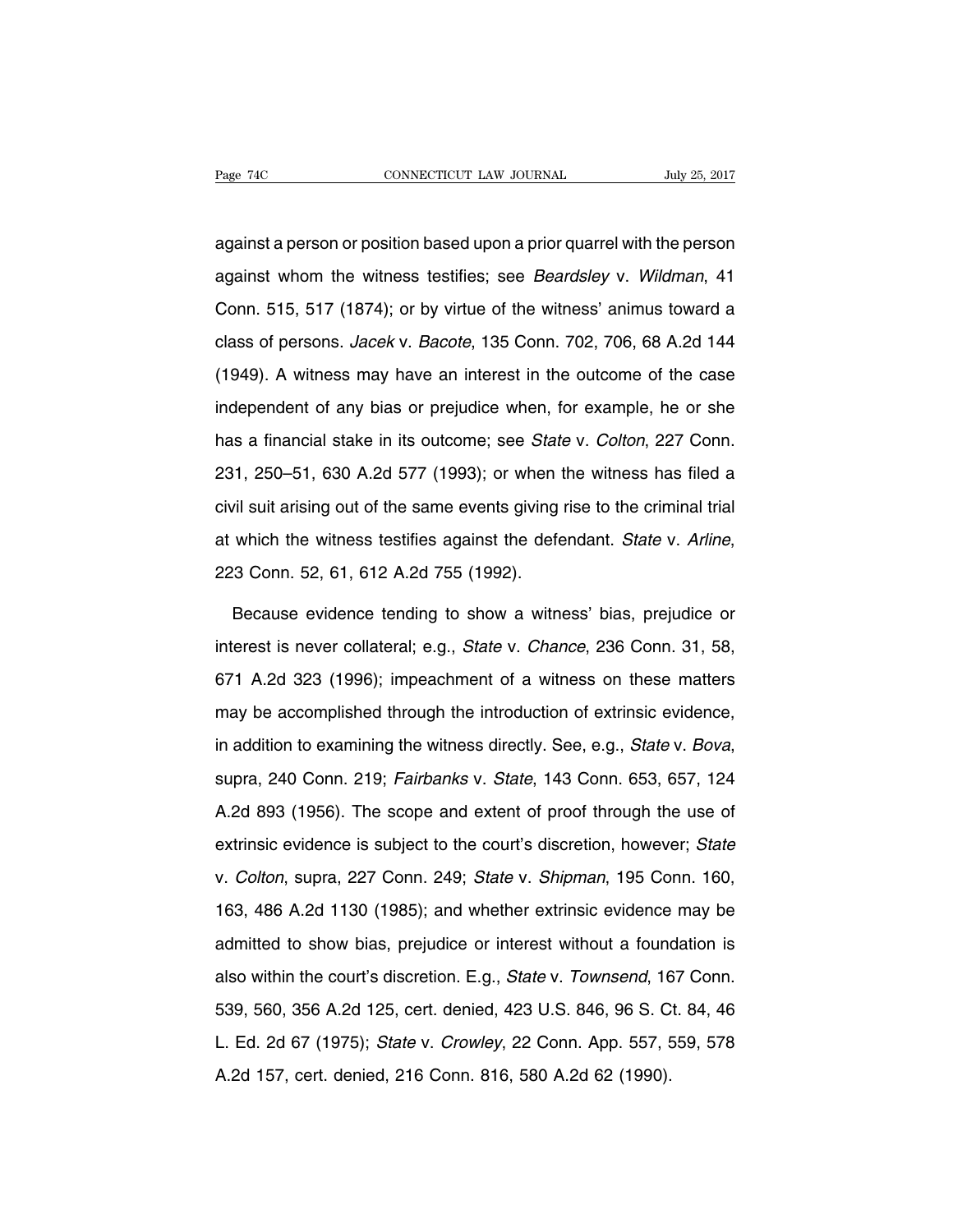The offering party must establish the relevancy of impeachment evidence by laying a proper foundation; State v. Barnes, supra, 232 Conn. 747; which may be established in one of three ways: (1) by making an offer of proof; (2) the record independently may establish the relevance of the proffered evidence; or (3) ''stating a 'good faith belief' that there is an adequate factual basis for [the] inquiry.'' Id.

# **Sec. 6-6. Evidence of Character and Conduct of Witness**

**(a) Opinion and reputation evidence of character.** The credibility of a witness may be impeached or supported by evidence of character for truthfulness or untruthfulness in the form of opinion or reputation. Evidence of truthful character is admissible only after the character of the witness for truthfulness has been impeached.

#### **(b) Specific instances of conduct.**

(1) General rule. A witness may be asked, in good faith, about specific instances of conduct of the witness, if probative of the witness' character for untruthfulness.

(2) Extrinsic evidence. Specific instances of the conduct of a witness, for the purpose of impeaching the witness' credibility under subdivision (1), may not be proved by extrinsic evidence.

**(c) Inquiry of character witness.** A witness who has testified about the character of another witness for truthfulness or untruthfulness may be asked on cross-examination, in good faith, about specific instances of conduct of the other witness if probative of the other witness' character for truthfulness or untruthfulness.

# **COMMENTARY**

Section 4-4 (a) (3) [bars the admission of character evidence when offered to prove that a person acted in conformity therewith, but is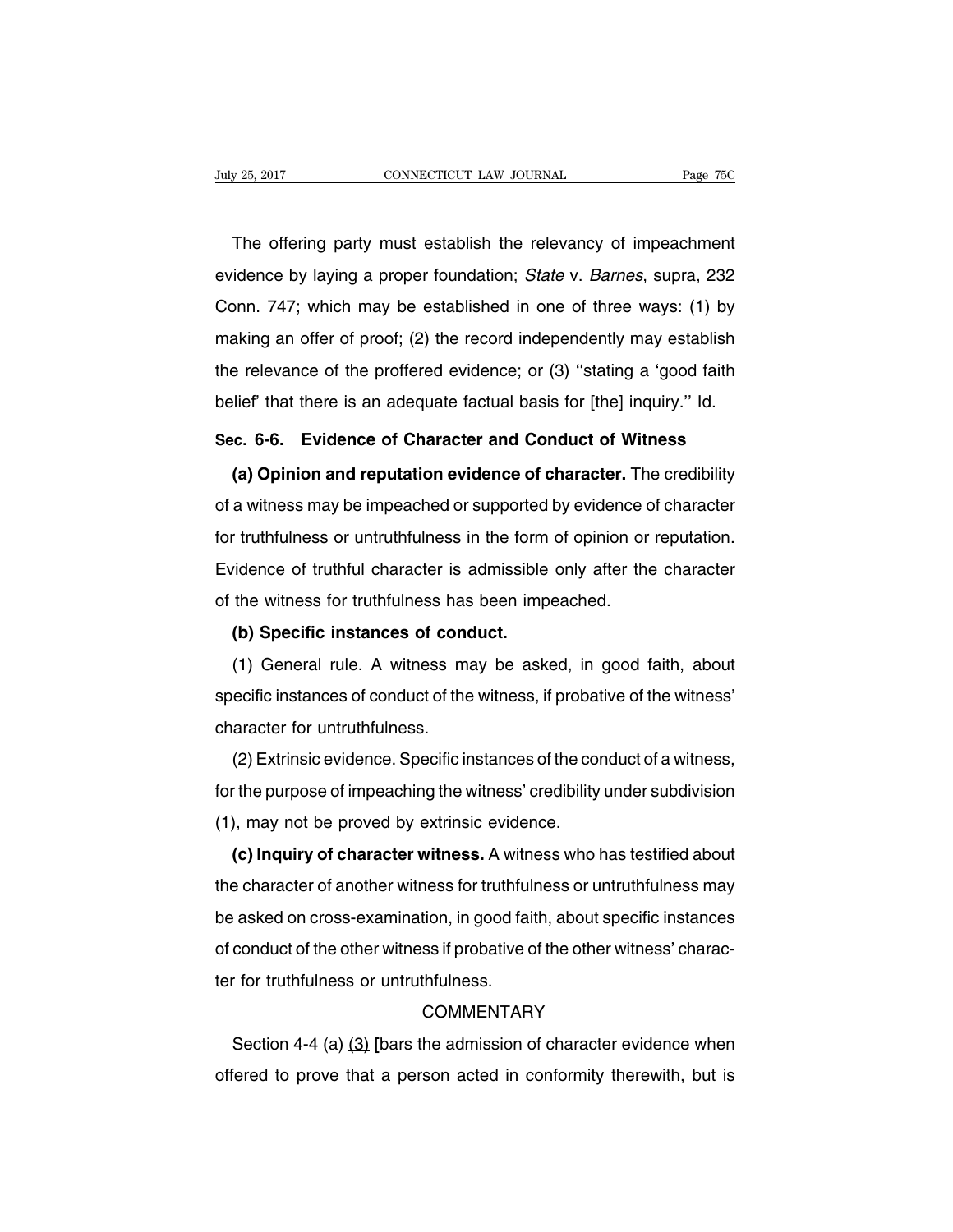subject to exceptions. One exception is evidence bearing on a witness' character for truthfulness or untruthfulness when offered on the issue of credibility. See Section 4-4 (a) (3)**]** provides for the admission of evidence addressing the character of a witness for truthfulness or untruthfulness to support or impeach the credibility of such witness. Section 6-6 **[**regulates the admissibility of such evidence and the means by which such evidence, if admissible, may be introduced**]** addresses when such evidence is admissible and the appropriate methods of proof.

#### **(a) Opinion and reputation evidence of character.**

The first sentence of subsection (a) reflects common law. See, e.g., State v. Gould, 241 Conn. 1, 19, 695 A.2d 1022 (1997); State v. Gelinas, 160 Conn. 366, 367–68, 279 A.2d 552 (1971); State v. Pettersen, 17 Conn. App. 174, 181, 551 A.2d 763 (1988). Evidence admitted under subsection (a) must relate to the witness' character for truthfulness and thus general character evidence is inadmissible. **[**C. Tait & J. LaPlante**,** Connecticut Evidence (2d Ed. 1988) § 7.23.1, p. 205; s**]**See, e.g., Dore v. Babcock, 74 Conn. 425, 429–30, 50 A. 1016 (1902).

The second sentence of subsection (a) also adopts common law. See State v. Ward, 49 Conn. 429, 442 (1881); Rogers v. Moore, 10 Conn. 13, 16–17 (1833); see also State v. Suckley, 26 Conn. App. 65, 72, 597 A.2d 1285 (1991).

A foundation establishing personal contacts with the witness or knowledge of the witness' reputation in the community is a prerequisite to the introduction of opinion or reputation testimony bearing on a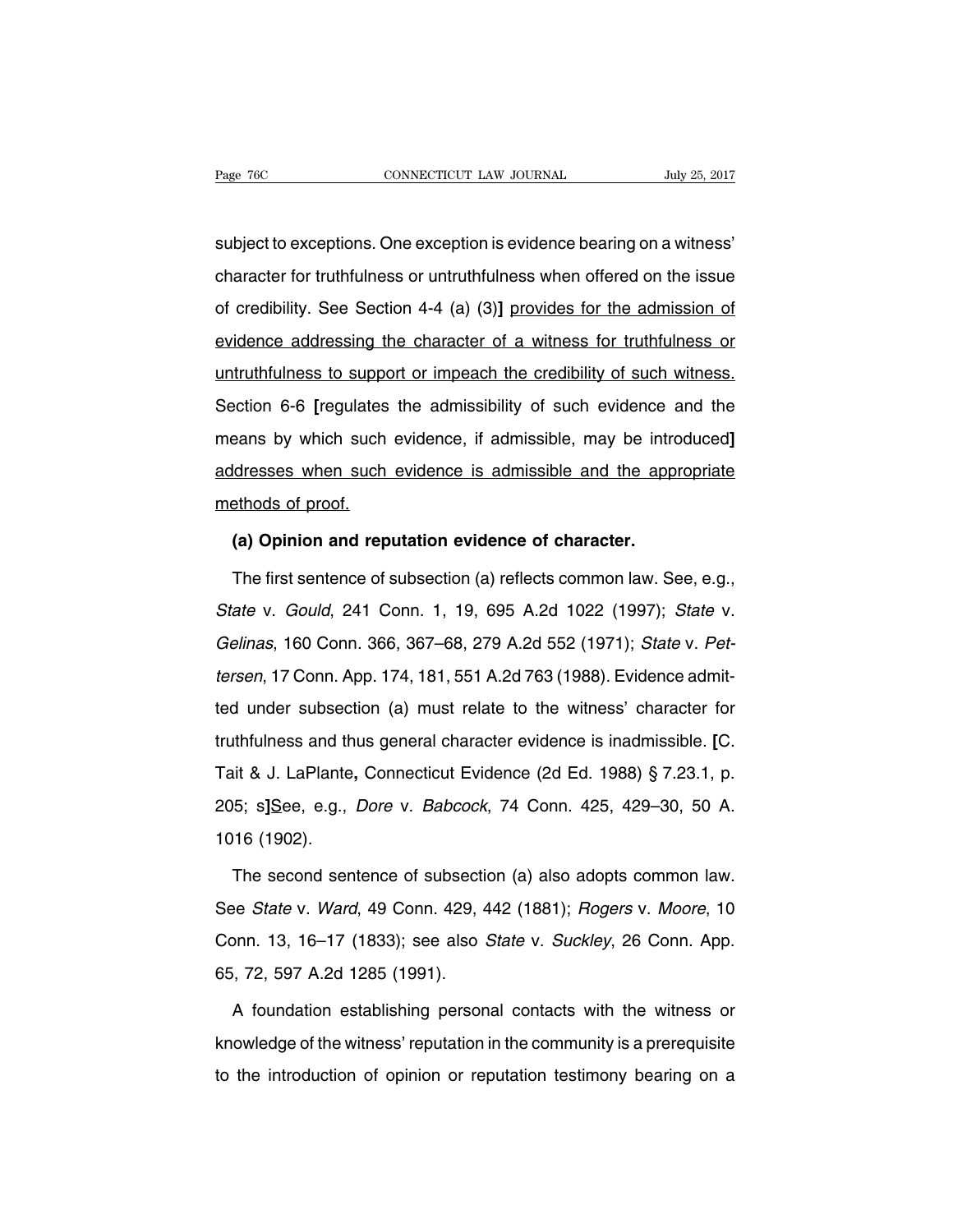witness' character for truthfulness. See, e.g., State v. Gould, supra, 241 Conn. 19–20; State v. George, 194 Conn. 361, 368–69, 481 A.2d 1068 (1984), cert. denied, 469 U.S. 1191, 105 S. Ct. 963, 83 L. Ed. 2d 968 (1985). Whether an adequate foundation has been laid is a matter within the discretion of the court. E.g., State v. Gould, supra, 19; State v. George, supra, 368; see Section 1-3 (a).

#### **(b) Specific instances of conduct.**

Under subdivision (1), a witness may be asked about his or her specific instances of conduct that, while not resulting in criminal conviction, are probative of the witness' character for untruthfulness. See, e.g., State v. Chance, 236 Conn. 31, 60, 671 A.2d 323 (1996); State v. Roma, 199 Conn. 110, 116–17, 513 A.2d 116 (1986); Martyn v. Donlin, 151 Conn. 402, 408, 198 A.2d 700 (1964). Such inquiries must be made in good faith. See State v. Chance, supra, 60; Marsh v. Washburn, 11 Conn. App. 447, 452–53, 528 A.2d 382 (1987). The misconduct evidence sought to be admitted must be probative of the witness' character for untruthfulness, not merely general bad character. E.g., Demers v. State, 209 Conn. 143, 156, 547 A.2d 28 (1988); Vogel v. Sylvester, 148 Conn. 666, 675, 174 A.2d 122 (1961).

Impeachment through the use of specific instance evidence under subdivision (1) is committed to the trial court's discretionary authority. State v. Vitale, 197 Conn. 396, 401, 497 A.2d 956 (1985). The trial court must, however, exercise its discretionary authority by determining whether the specific instance evidence is probative of the witness' character for untruthfulness, and whether its probative value is out-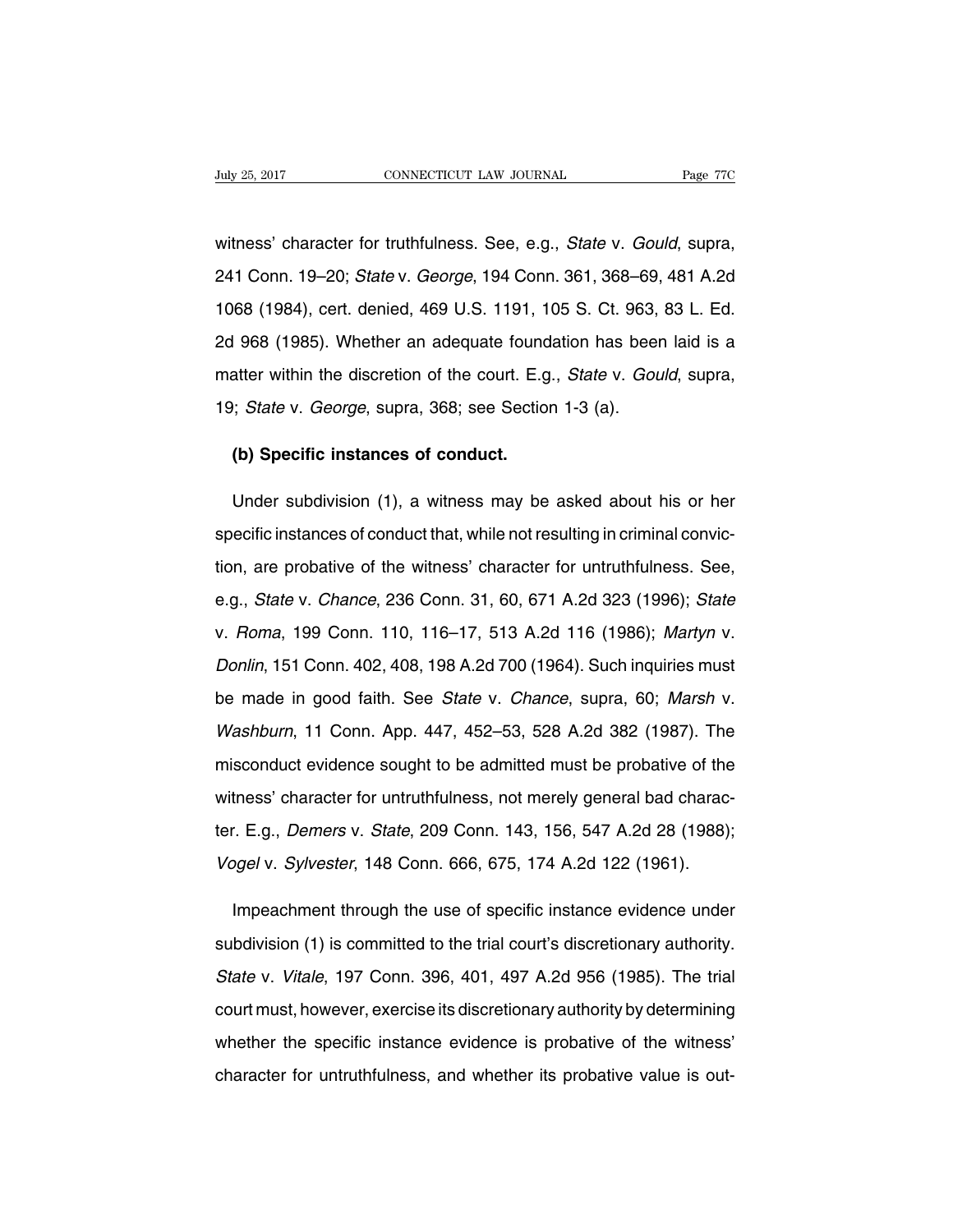weighed by any of the Section 4-3 balancing factors. State v. Martin, 201 Conn. 74, 88–89, 513 A.2d 116 (1986); see Section 4-3.

Inquiry into specific instances of conduct bearing on the witness' character for untruthfulness is not limited to cross-examination; such inquiry may be initiated on direct examination, redirect or recross. See Vogel v. Sylvester, supra, 148 Conn. 675 (direct examination). Although inquiry often will occur during cross-examination, subsection (b) contemplates inquiry on direct or redirect examination when, for example, a calling party impeaches its own witness pursuant to Section 6-4, or anticipates impeachment by explaining the witness' untruthful conduct or portraying it in a favorable light.

Subdivision (1) only covers inquiries into specific instances of conduct bearing on a witness' character for untruthfulness. It does not cover inquiries into conduct relating to a witness' character for truthfulness, inasmuch as prior cases addressing the issue have been limited to the former situation. See, e.g., State v. Dolphin, 195 Conn. 444, 459, 488 A.2d 812 (1985). Nothing in subsection (b) precludes a court, in its discretion, from allowing inquiries into specific instances of conduct reflecting a witness' character for truthfulness when the admissibility of such evidence is not precluded under this or other provisions of the Code.

Subdivision (2) recognizes well settled law. E.g., State v. Chance, supra, 236 Conn. 60; State v. Martin, supra, 201 Conn. 86; Shailer v. Bullock, 78 Conn. 65, 69, 70, 61 A. 65 (1905). The effect of subdivision (2) is that the examiner must introduce the witness' untruthful conduct solely through examination of the witness himself or herself. State v.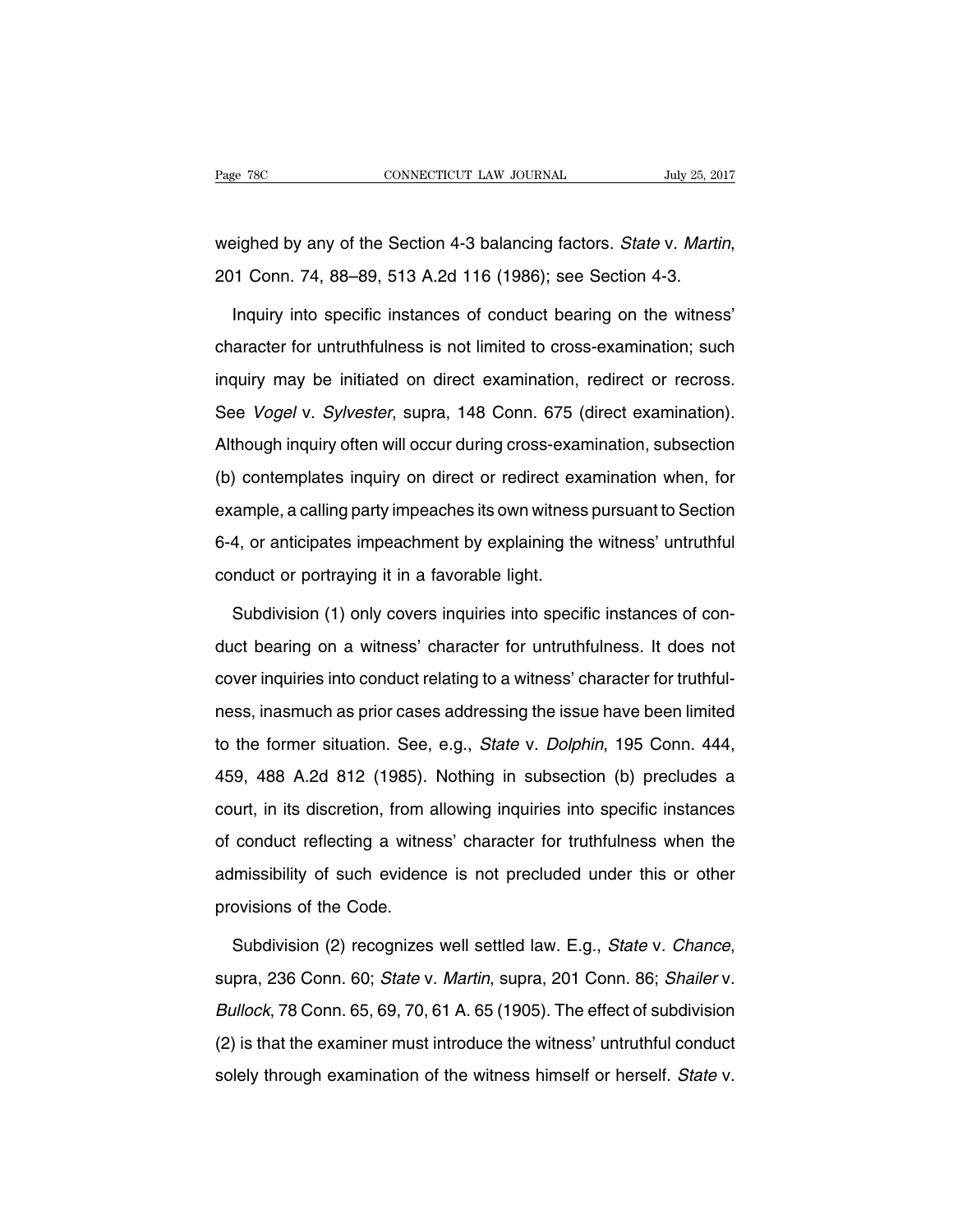Chance, supra, 61; State v. Horton, 8 Conn. App. 376, 380, 513 A.2d 168, cert. denied, 201 Conn. 813, 517 A.2d 631 (1986).

### **(c) Inquiry of character witness.**

Subsection (c) provides a means by which the basis of a character witness' testimony may be explored and is consistent with common law. State v. McGraw, 204 Conn. 441, 446–47, 528 A.2d 821 (1987); see State v. DeAngelis, 200 Conn. 224, 236–37, 511 A.2d 310 (1986); State v. Martin, 170 Conn. 161, 165, 365 A.2d 104 (1976). Subsection (c) is a particularized application of Section 4-4 (c), which authorizes a cross-examiner to ask a character witness about specific instances of conduct that relate to a particular character trait of the person about which the witness previously testified. As with subsection (b), subsection (c) requires that inquiries be made in good faith.

The cross-examiner's function in asking the character witness about the principal witness' truthful or untruthful conduct is not to prove that the conduct did in fact occur; State v. Turcio, 178 Conn. 116, 126, 422 A.2d 749 (1979), cert. denied, 444 U.S. 1013, 100 S. Ct. 661, 62 L. Ed. 2d 642 (1980); or to support or attack the principal witness' character for truthfulness; State v. McGraw, supra, 204 Conn. 447; but to test the soundness of the character witness' testimony ''by ascertaining [the character witness'] good faith, his [or her] source and amount of information and his [or her] accuracy." State v. Martin, supra, 170 Conn. 165.

Because extrinsic evidence of untruthful or truthful conduct is inadmissible to support or attack a witness' character for truthfulness; e.g., State v. McGraw, supra, 204 Conn. 446; questions directed to the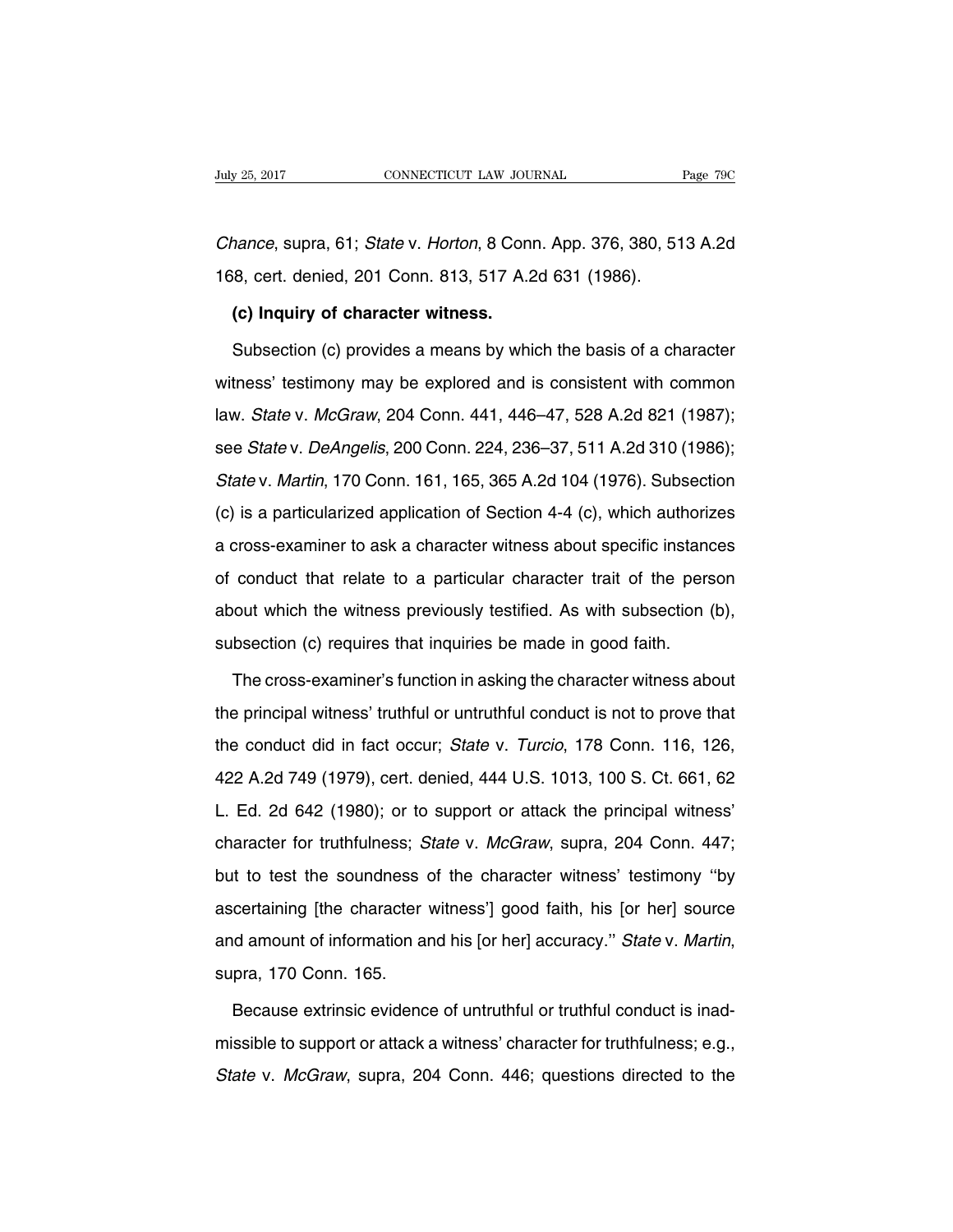character witness on cross-examination concerning the principal witness' conduct should not embrace any details surrounding the conduct. State v. Martin, supra, 170 Conn. 165; accord State v. Turcio, supra, 178 Conn. 126. The accepted practice is to ask the character witness whether he or she knows or has heard of the principal witness' truthful or untruthful conduct. See State v. McGraw, supra, 447. **[**; C. Tait & J. LaPlante, supra, § 8.3.6, pp. 240–41.**]**

# **Sec. 6-7. Evidence of Conviction of Crime**

**(a) General rule.** For the purpose of impeaching the credibility of a witness, evidence that a witness has been convicted of a crime is admissible if the crime was punishable by imprisonment for more than one year. In determining whether to admit evidence of a conviction, the court shall consider:

(1) the extent of the prejudice likely to arise**[**,**]**;

(2) the significance of the particular crime in indicating untruthfulness**[**,**]**; and

(3) the remoteness in time of the conviction.

**(b) Methods of proof.** Evidence that a witness has been convicted of a crime may be introduced by the following methods:

(1) examination of the witness as to the conviction**[**,**]**; or

(2) introduction of a certified copy of the record of conviction into evidence, after the witness has been identified as the person named in the record.

**(c) Matters subject to proof.** If, for purposes of impeaching the credibility of a witness, evidence is introduced that the witness has been convicted of a crime, the court shall limit the evidence to the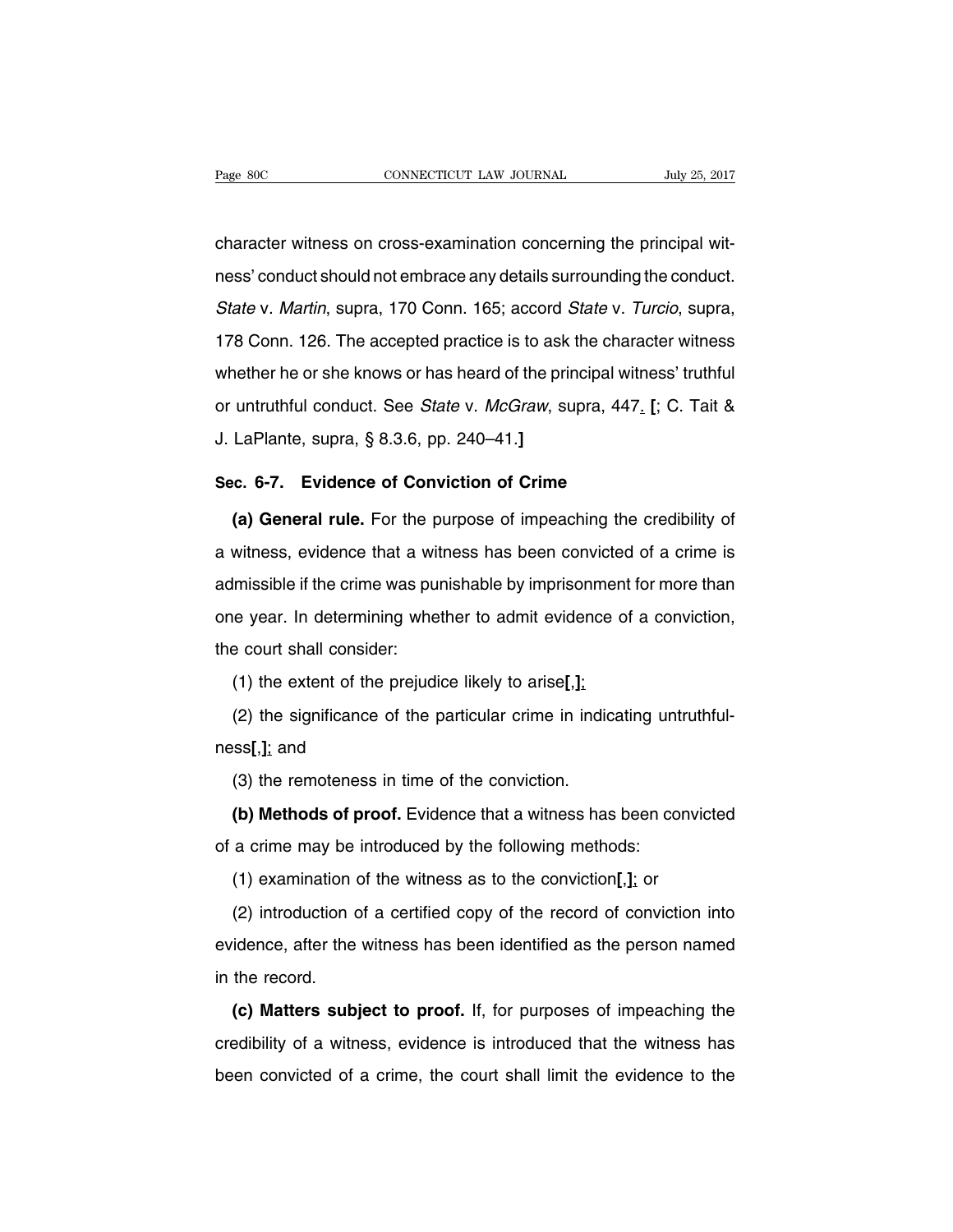name of the crime and when and where the conviction was rendered, except that (1) the court may exclude evidence of the name of the crime and (2) if the witness denies the conviction, the court may permit evidence of the punishment imposed.

**(d) Pendency of appeal.** The pendency of an appeal from a conviction does not render evidence of a conviction inadmissible. Evidence of the pendency of an appeal is admissible.

# **COMMENTARY**

#### **(a) General rule.**

Subsection (a) recognizes the trial court's discretionary authority to admit prior crimes evidence; e.g., **[**State v. Sauris, 227 Conn. 389, 409, 631 A.2d 238 (1993)**]** State v. Skakel, 276 Conn. 633, 738, 888 A.2d 985 (2006); Heating Acceptance Corp. v. Patterson, 152 Conn. 467, 472, 208 A.2d 341 (1965); see General Statutes § 52-145 (b); subject to consideration of the three factors set forth in the rule. State v. Nardini, 187 Conn. 513, 522, 447 A.2d 396 (1982); accord **[**State v. Carter, 228 Conn. 412, 430, 636 A.2d 821 (1994)**]** State v. Skakel, supra, 738; State v. Cooper, 227 Conn. 417, 434–35, 630 A.2d 1043 (1993).

A determination of youthful offender status pursuant to chapter 960a of the General Statutes does not constitute a conviction for purposes of subsection (a). State v. Keiser, 196 Conn. 122, 127–28, 491 A.2d 382 (1985); see General Statutes § 54-76k.

The trial court must balance the probative value of the conviction evidence against its prejudicial impact. State v. Harrell, 199 Conn. 255, 262, 506 A.2d 1041 (1986); see Section 4-3; see also Label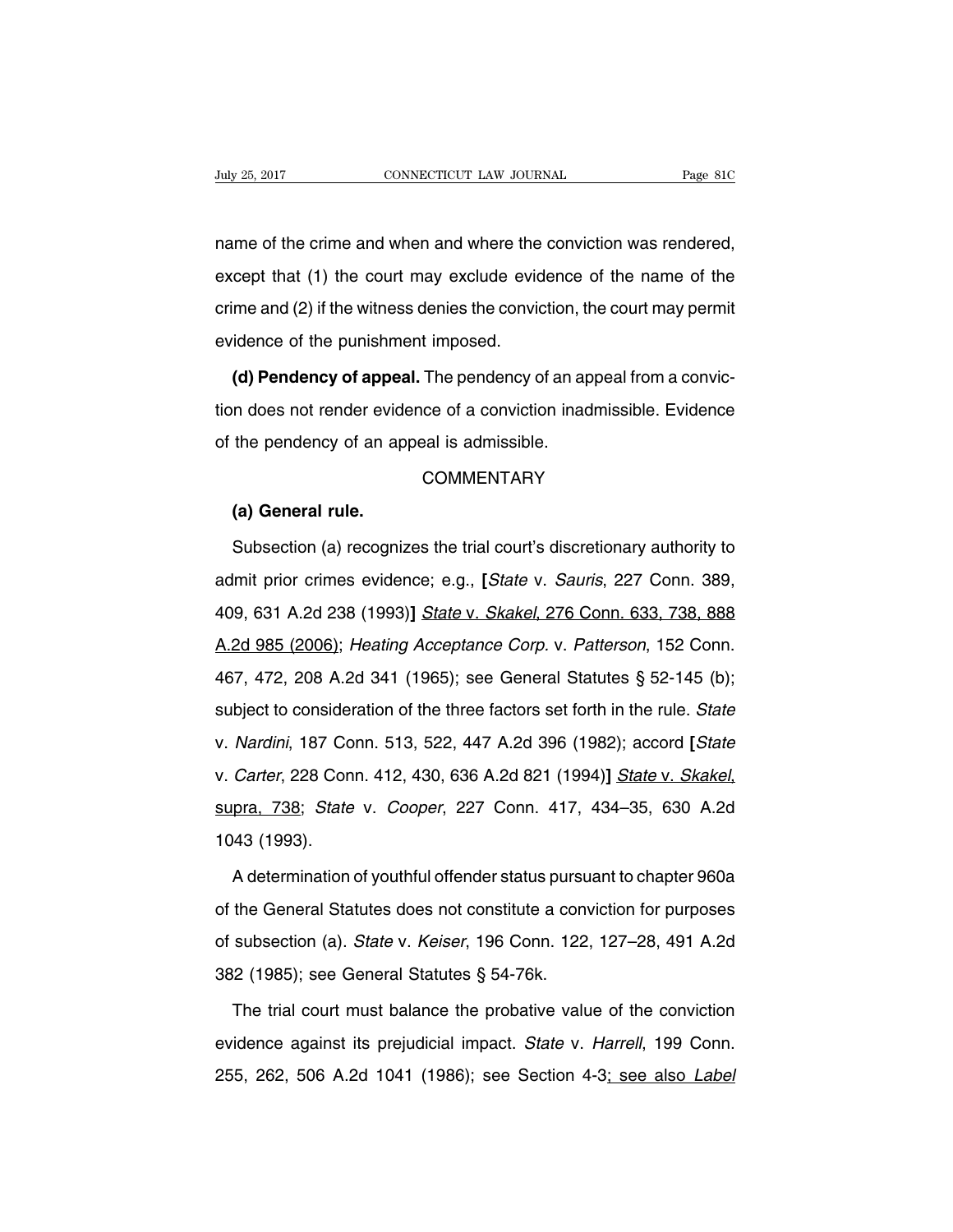Systems, Inc. v. Aghamohammadi, 270 Conn. 291, 313, 852 A.2d 703 (2004) (trial court must weigh ''[1] the potential for the evidence to cause prejudice, [2] its significance to indicate untruthfulness, and [3] its remoteness in time"). The balancing test applies whether the witness against whom the conviction evidence is being offered is the accused or someone other than the accused. See State v. Cooper, supra, 227 Conn. 435; State v. Pinnock, 220 Conn. 765, 780–81, 601 A.2d 521 (1992). The party objecting to the admission of conviction evidence bears the burden of showing the prejudice likely to arise from its admission. E.g., State v. Harrell, supra, 262; State v. Binet, 192 Conn. 618, 624, 473 A.2d 1200 (1984).

The Supreme Court has established no absolute time limit that would bar the admissibility of certain convictions, although it has suggested a ten year limit on admissibility measured from the later of the date of conviction or the date of the witness' release from the confinement imposed for the conviction. **[**State v. Carter, supra, 228 Conn. 431; State v. Sauris, supra, 227 Conn. 409-10] *Label Systems, Inc. v.* Aghamohammadi, supra, 270 Conn. 309; State v. Nardini, supra, 187 Conn. 526. The court has noted, however, that those ''convictions having . . . special significance upon the issue of veracity [may] surmount the standard bar of ten years. . . ." State v. Nardini, supra, 526; accord **[**State v. Carter, supra, 431**]** Label Systems, Inc. v. Aghamohammadi, supra, 309 (''unless a conviction had some special significance to untruthfulness, the fact that it was more than ten years old would most likely preclude its admission under our balancing test' [emphasis in original]). Ultimately, the trial court retains discretion to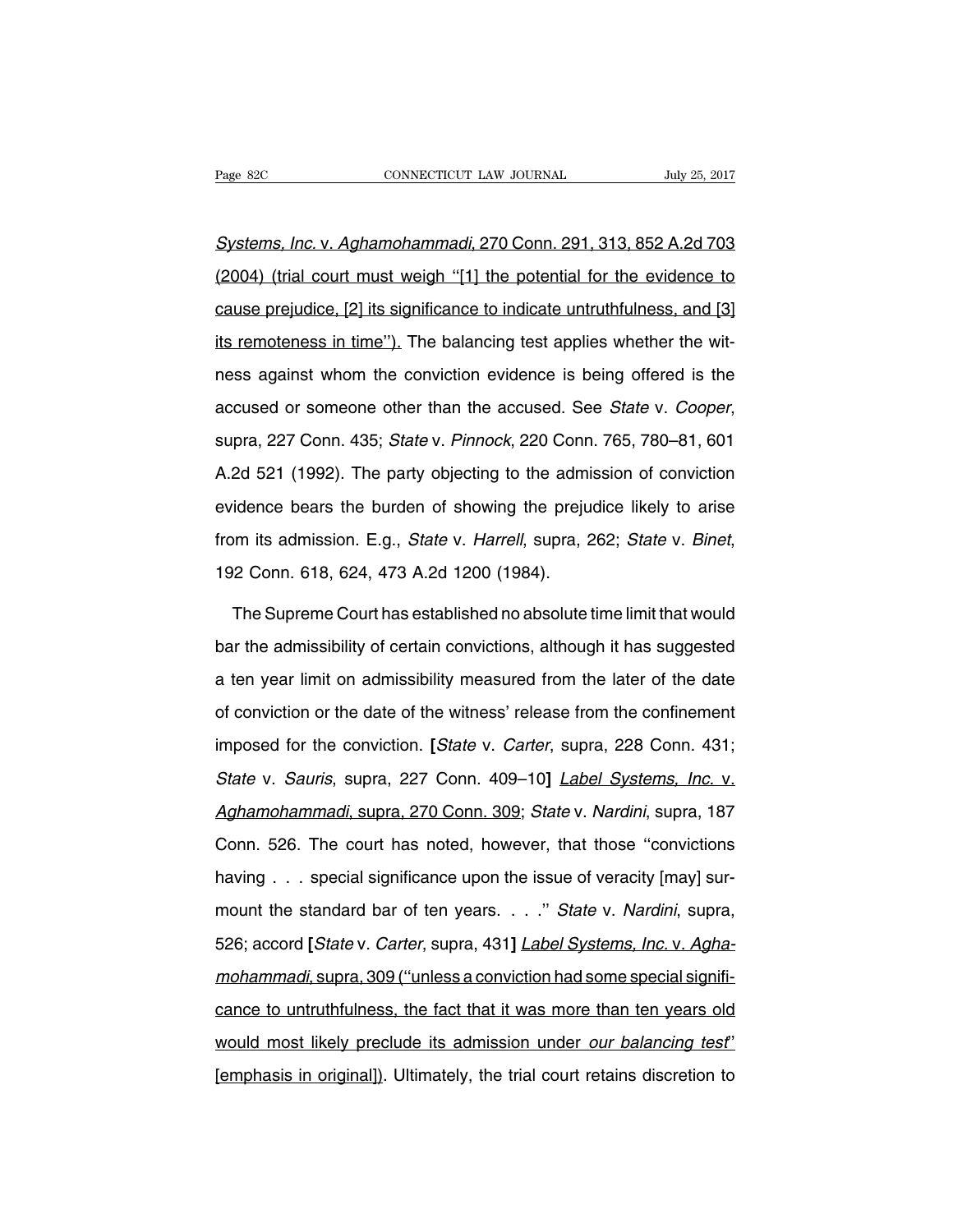determine whether the remoteness of a particular conviction will call for its exclusion. See **[**State v. Sauris, supra, 409**]** Label Systems, Inc. v. Aghamohammadi, supra, 313; State v. Nardini, supra, 526.

A conviction that qualifies under the rule may be admitted to attack credibility, whether the conviction was rendered in this state or another jurisdiction. State v. Perelli, 128 Conn. 172, 180, 21 A.2d 389 (1941); see State v. Grady, 153 Conn. 26, 30, 211 A.2d 674 (1965). When a conviction from a jurisdiction other than Connecticut is used, choice of law principles govern whether, for purposes of the ''more than one year'' requirement, the source of the time limitation derives from the law of the jurisdiction under which the witness was convicted or from an analogous provision in the General Statutes. See State v. Perelli, supra, 180. **[**Thus, the Code takes no position on this issue.**]**

# **(b) Methods of proof.**

Subsection (b) restates the two common-law methods of proving a witness' criminal conviction. E.g., **[**State v. Sauris, supra, 227 Conn. 411;**]** State v. Denby, 198 Conn. 23, 29–30, 501 A.2d 1206 (1985), cert. denied, 475 U.S. 1097, 106 S. Ct. 1497, 89 L. Ed. 2d 898 (1986); State v. English, 132 Conn. 573, 581–82, 46 A.2d 121 (1946). Although these are the traditional methods of proving a witness' criminal conviction, nothing in subsection (b) precludes other methods of proof when resort to the traditional methods prove to be unavailing.

Use of the disjunctive ''or'' is not intended to preclude resort to one method of proof merely because the other method of proof already has been attempted.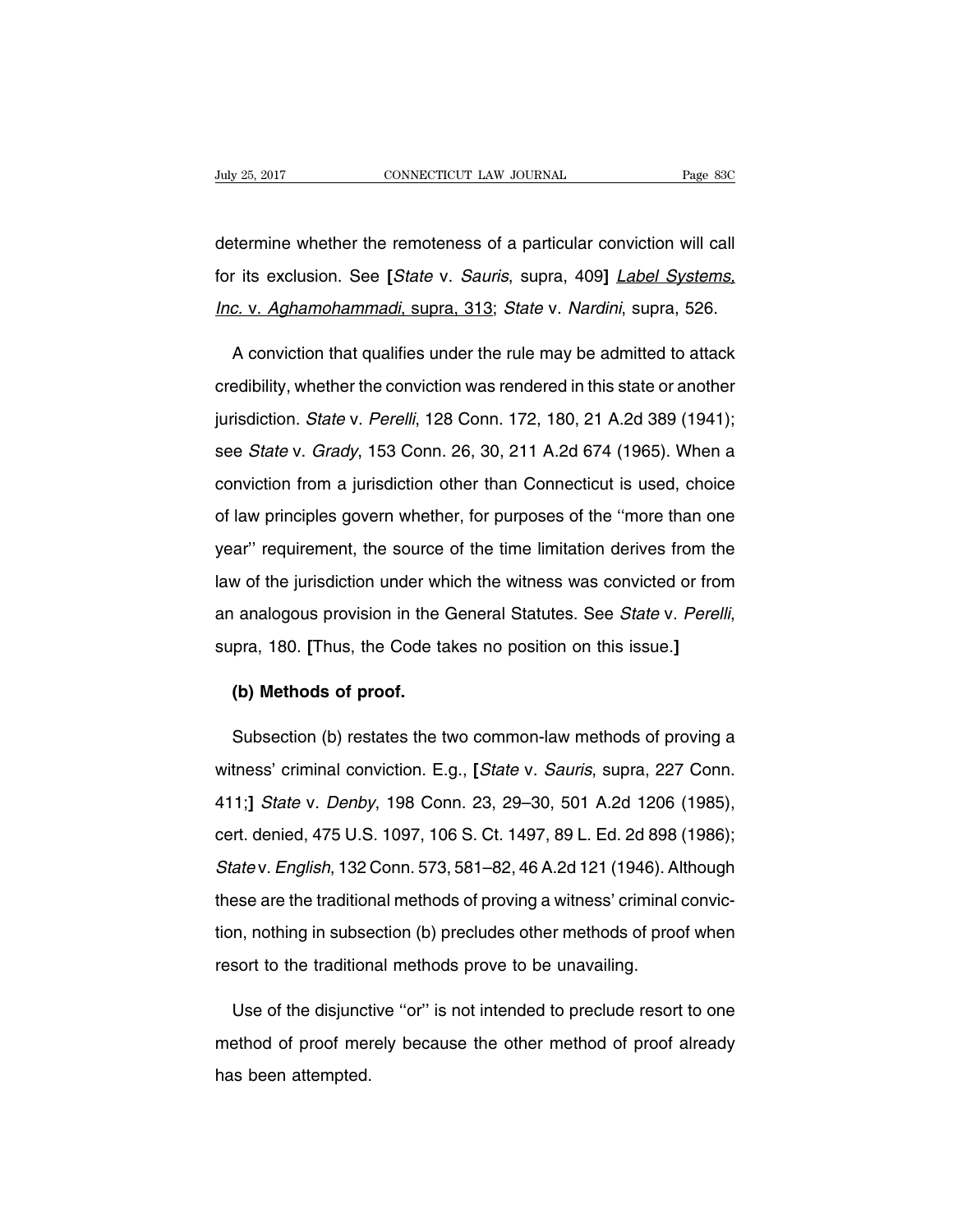#### **(c) Matters subject to proof.**

Subsection (c) is consistent with common law. State v. Robinson, 227 Conn. 711, 736, 631 A.2d 288 (1993) (name of crime and date and place of conviction); State v. Dobson, 221 Conn. 128, 138, 602 A.2d 977 (1992) (date and place of conviction); State v. Pinnock, supra, 220 Conn. 780 (name of crime and date of conviction). Inquiry into other details and circumstances surrounding the crime for which the witness was convicted is impermissible. See State v. Denby, supra, 198 Conn. 30; State v. Marino, 23 Conn. App. 392, 403, 580 A.2d 990, cert. denied, 216 Conn. 818, 580 A.2d 63 (1990).

The rule preserves the court's common-law discretion to limit the matters subject to proof. See, e.g., State v. Dobson, supra, 221 Conn. 138; State v. Pinnock, supra, 220 Conn. 780. The court's discretion to exclude the name of the crime generally has been limited to those situations in which the prior conviction does not reflect directly on veracity. See, e.g., State v. Pinnock, supra, 780, 782. When the court orders the name of the crime excluded, the examiner may refer to the fact that the witness was convicted for the commission of an unspecified crime that was punishable by imprisonment for more than one year. See State v. Dobson, supra, 138; State v. Geyer, supra, 194 Conn. 16.

The rule also reflects the holding in *State v. Robinson*, supra, 227 Conn. 736. If the witness admits the fact of conviction, the punishment or sentence imposed for that conviction is inadmissible. State v. McClain, 23 Conn. App. 83, 87–88, 579 A.2d 564 (1990).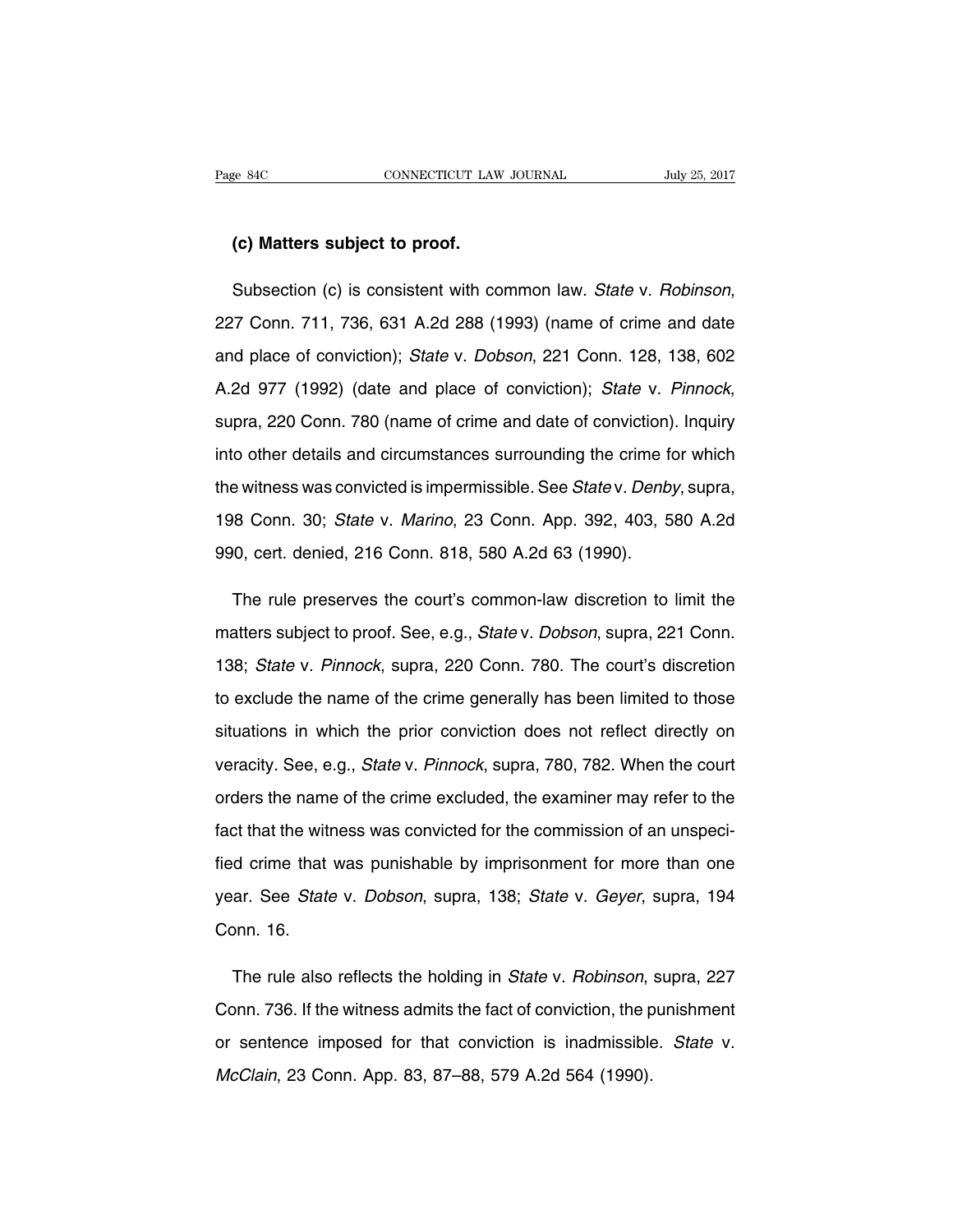#### **(d) Pendency of appeal.**

Subsection (d) restates the rule from cases such as State v. Varszegi, 36 Conn. App. 680, 685–86, 653 A.2d 201 (1995), aff'd on other grounds, 236 Conn. 266, 673 A.2d 90 (1996), and State v. Schroff, 3 Conn. App. 684, 689, 492 A.2d 190 (1985).

# **Sec. 6-8. Scope of Cross-Examination and Subsequent Examinations; Leading Questions**

**(a) Scope of cross-examination and subsequent examinations.** Cross-examination and subsequent examinations shall be limited to the subject matter of the preceding examination and matters affecting the credibility of the witness, except in the discretion of the court.

**(b) Leading questions.** Leading questions shall not be used on the direct or redirect examination of a witness, except that the court may permit leading questions, in its discretion, in circumstances such as, but not limited to, the following:

(1) when a party calls a hostile witness or a witness identified with an adverse party,

(2) when a witness testifies so as to work a surprise or deceit on the examiner,

- (3) when necessary to develop a witness' testimony, or
- (4) when necessary to establish preliminary matters.

# **COMMENTARY**

#### **(a) Scope of cross-examination and subsequent examinations.**

Subsection (a) is in accord with common law. E.g., State v. Ireland, 218 Conn. 447, 452, 590 A.2d 106 (1991) (scope of cross-examination); Mendez v. Dorman, 151 Conn. 193, 198, 195 A.2d 561 (1963)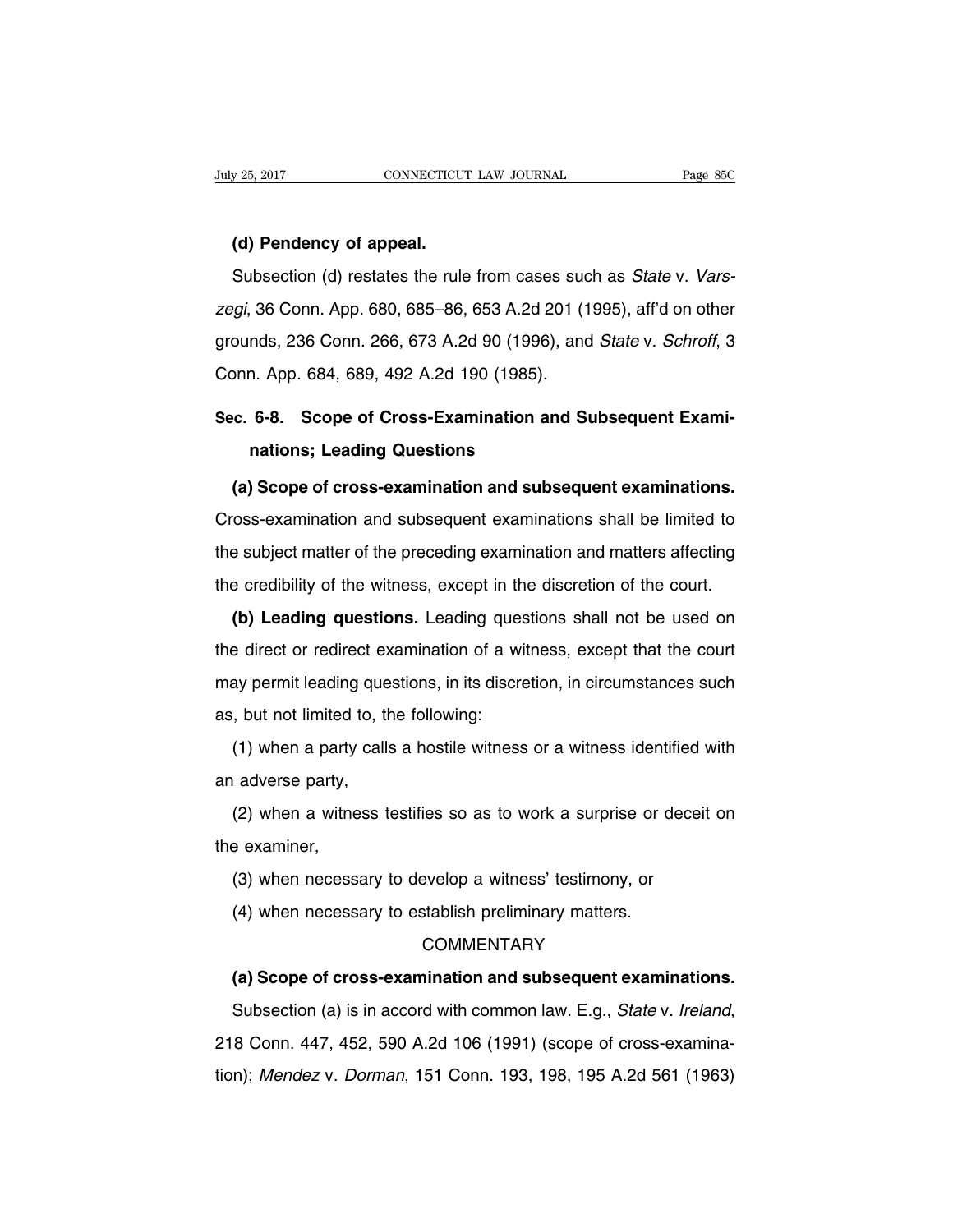(same); see State v. Jones, 205 Conn. 638, 666, 534 A.2d 1199 (1987) (scope of redirect examination); Grievance Committee v. Dacey, 154 Conn. 129, 151–52, 222 A.2d 220 (1966), appeal dismissed, 386 U.S. 683, 87 S. Ct. 1325, 18 L. Ed. 2d 404 (1967) (same). The trial court is vested with discretion in determining whether evidence offered on cross-examination or during a subsequent examination relates to subject matter brought out during the preceding examination. See Canton Motorcar Works, Inc. v. DiMartino, 6 Conn. App. 447, 458, 505 A.2d 1255 (1986); Larensen v. Karp, 1 Conn. App. 228, 230, 470 A.2d 715 (1984).

Subsection (a) recognizes the discretion afforded the trial judge in determining the scope of cross-examination and subsequent examinations. E.g., State v. Prioleau, 235 Conn. 274, 302, 664 A.2d 793 (1995) (cross-examination); see State v. Conrod, 198 Conn. 592, 596, 504 A.2d 494 (1986) (redirect examination). Thus, subsection (a) does not preclude a trial judge from permitting a broader scope of inquiry in certain circumstances, such as when a witness could be substantially inconvenienced by having to testify on two different occasions.

#### **(b) Leading questions.**

Subsection (b) addresses the use of leading questions on direct or redirect examination. A leading question is a question that suggests the answer desired by the examiner in accord with the examiner's view of the facts. E.g., Hulk v. Aishberg, 126 Conn. 360, 363, 11 A.2d 380 (1940); State v. McNally, 39 Conn. App. 419, 423, 665 A.2d 137 (1995). **[**; C. Tait & J. LaPlante, Connecticut Evidence (2d Ed. 1988) § 7.12.1, p. 159.**]**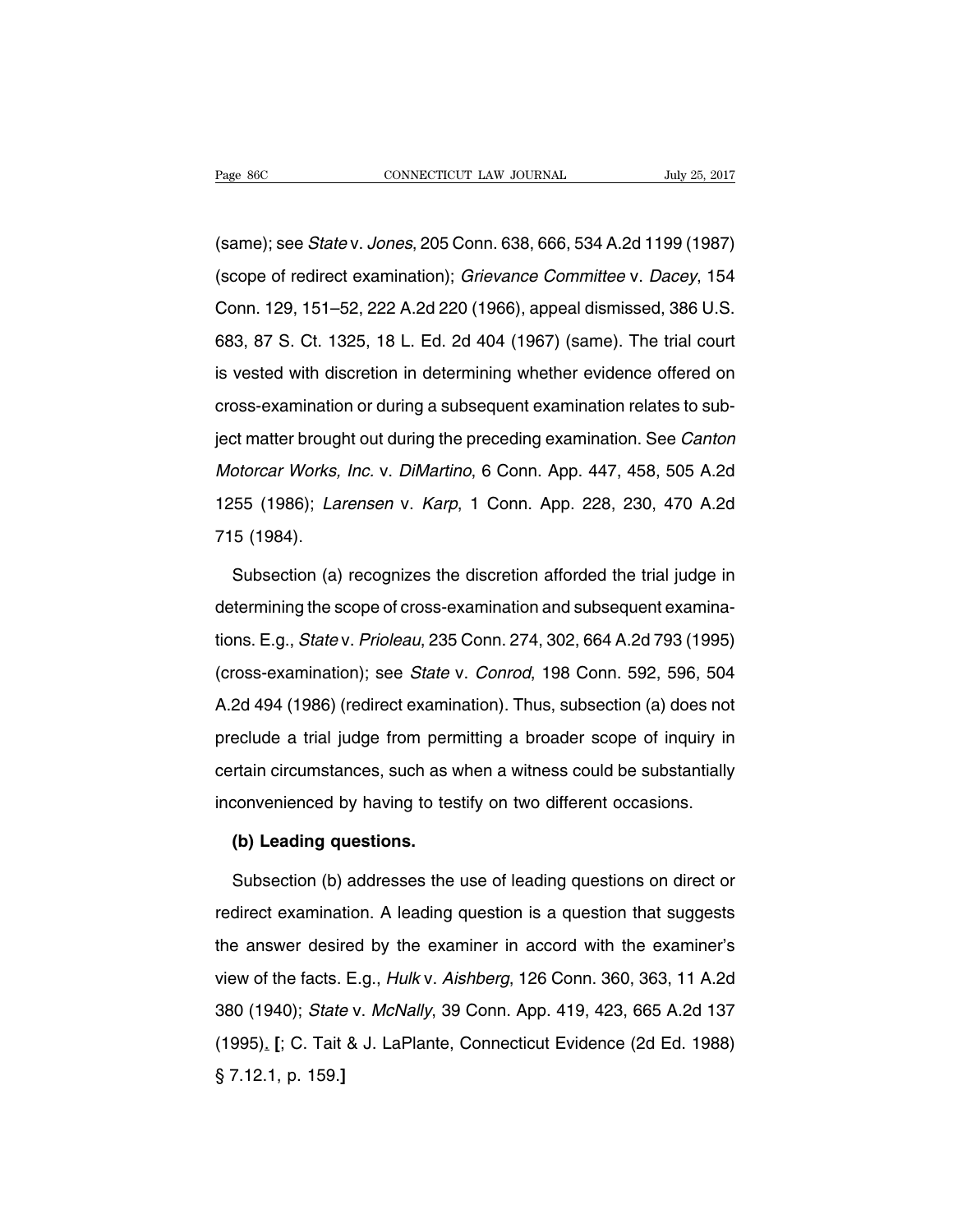Subsection (b) restates the common-law rule. See Mendez v. Dorman, supra, 151 Conn. 198; Bradbury v. South Norwalk, 80 Conn. 298, 302–303, 68 A. 321 (1907). The court is vested with discretion in determining whether leading questions should be permitted on direct or redirect examination. E.g., Hulk v. Aishberg, supra, 126 Conn. 363; State v. Russell, 29 Conn. App. 59, 67, 612 A.2d 471, cert. denied, 224 Conn. 908, 615 A.2d 1049 (1992).

Subsection (b) sets forth illustrative exceptions to the general rule that are discretionary with the court. Exceptions (1) and (2) are well established. Mendez v. Dorman, supra, 151 Conn. 197–98; State v. Stevens, 65 Conn. 93, 98–99, 31 A. 496 (1894); Stratford v. Sanford, 9 Conn. 275, 284 (1832). For purposes of exception (1), ''a witness identified with an adverse party'' also includes the adverse party.

Under exception (3), the court may allow the calling party to put leading questions to a young witness who is apprehensive or reticent; e.g., State v. Salamon, 287 Conn. 509, 559–60, 949 A.2d 1092 (2008) (excessively nervous minor victim of assault); State v. Hydock, 51 Conn. App. 753, 765, 725 A.2d 379 (minor victim who ''evinced fear and hesitancy to testify''), cert. denied, 248 Conn. 929, 733 A.2d 845 (1999); State v. Parsons, 28 Conn. App. 91, 104, 612 A.2d 73, cert. denied, 223 Conn. 920, 614 A.2d 829 (1992); or to a witness who has trouble communicating. **[**, by virtue of either a disability or language deficiency; C. Tait & J. LaPlante, supra, § 7.12.2, p. 161; or**]** See State v. Salamon, supra, 560 (native French speaker with substantial difficulty testifying in English). The court may also allow the calling party to put leading questions to a witness whose recollection is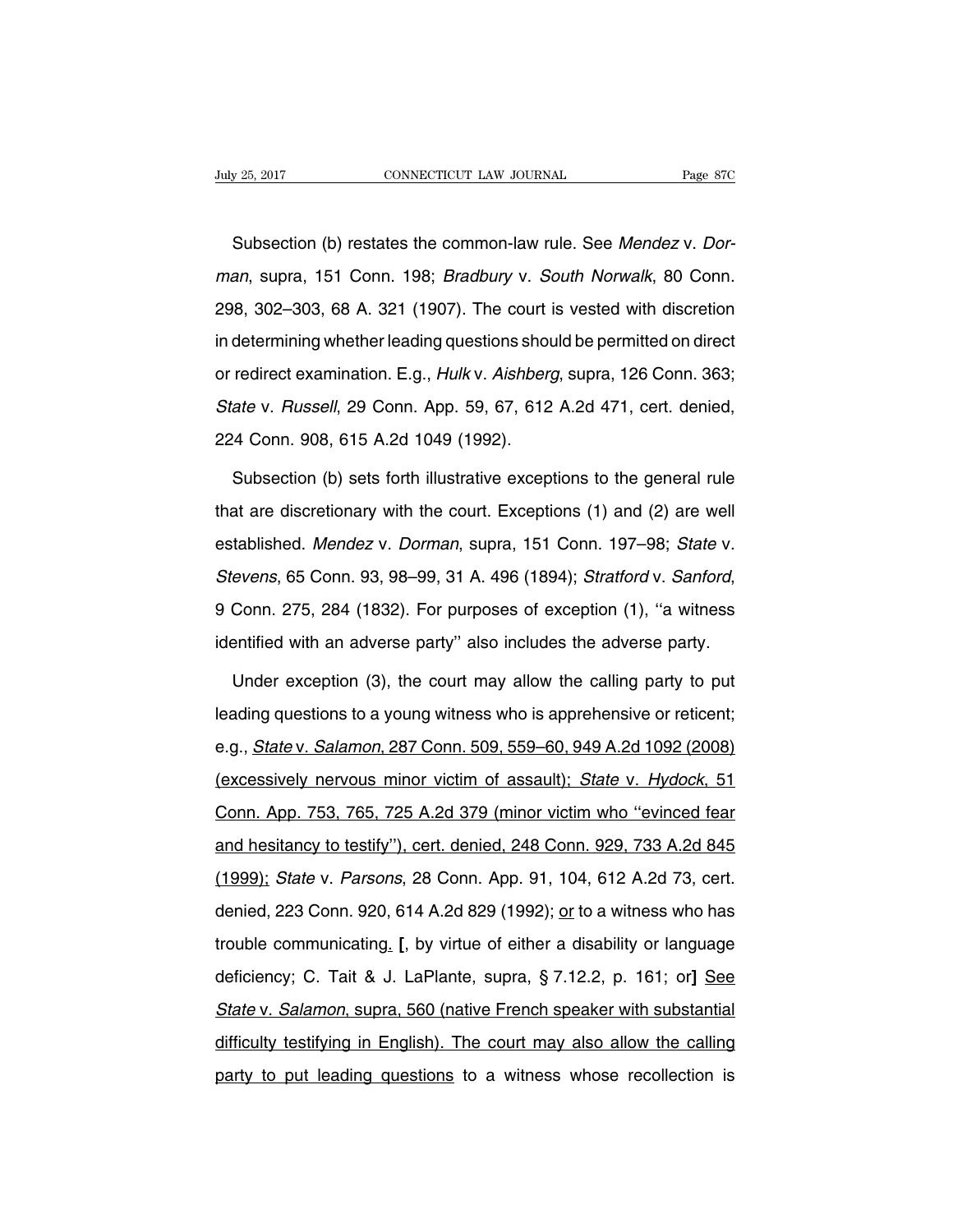exhausted. See State v. Palm, 123 Conn. 666, 675–76, 197 A.2d 168 (1938).

Under exception (4), the court has discretion to allow a calling party to use leading questions to develop preliminary matters in order to expedite the trial. State v. Russell, supra, 29 Conn. App. 68; see State v. Castelli, 92 Conn. 58, 65–66, 101 A.2d 476 (1917).

It is intended that subsection (b) will coexist with General Statutes § 52-178. That statute allows any party in a civil action to call an adverse party, or certain persons identified with an adverse party, to testify as a witness, and to examine that person ''to the same extent as an adverse witness.'' The statute has been interpreted to allow the calling party to elicit testimony from the witness using leading questions. See Fasanelli v. Terzo, 150 Conn. 349, 359, 189 A.2d 500 (1963)**[**.**]**; see also Mendez v. Dorman, supra, 151 Conn. 196–98. **[**To the extent that the facts in a particular case place the examination of a witness within the ambit of § 52-178, the use of leading questions is not discretionary with the court, notwithstanding the provisions of subsection (b).**]**

#### **Sec. 6-9. Object or Writing Used To Refresh Memory**

**(a) While testifying.** Any object or writing may be used by a witness to refresh the witness' memory while testifying. If, while a witness is testifying, an object or writing is used by the witness to refresh the witness' memory, any party may inspect the object or writing and cross-examine the witness on it. Any party may introduce the object or writing in evidence if it is otherwise admissible under the Code.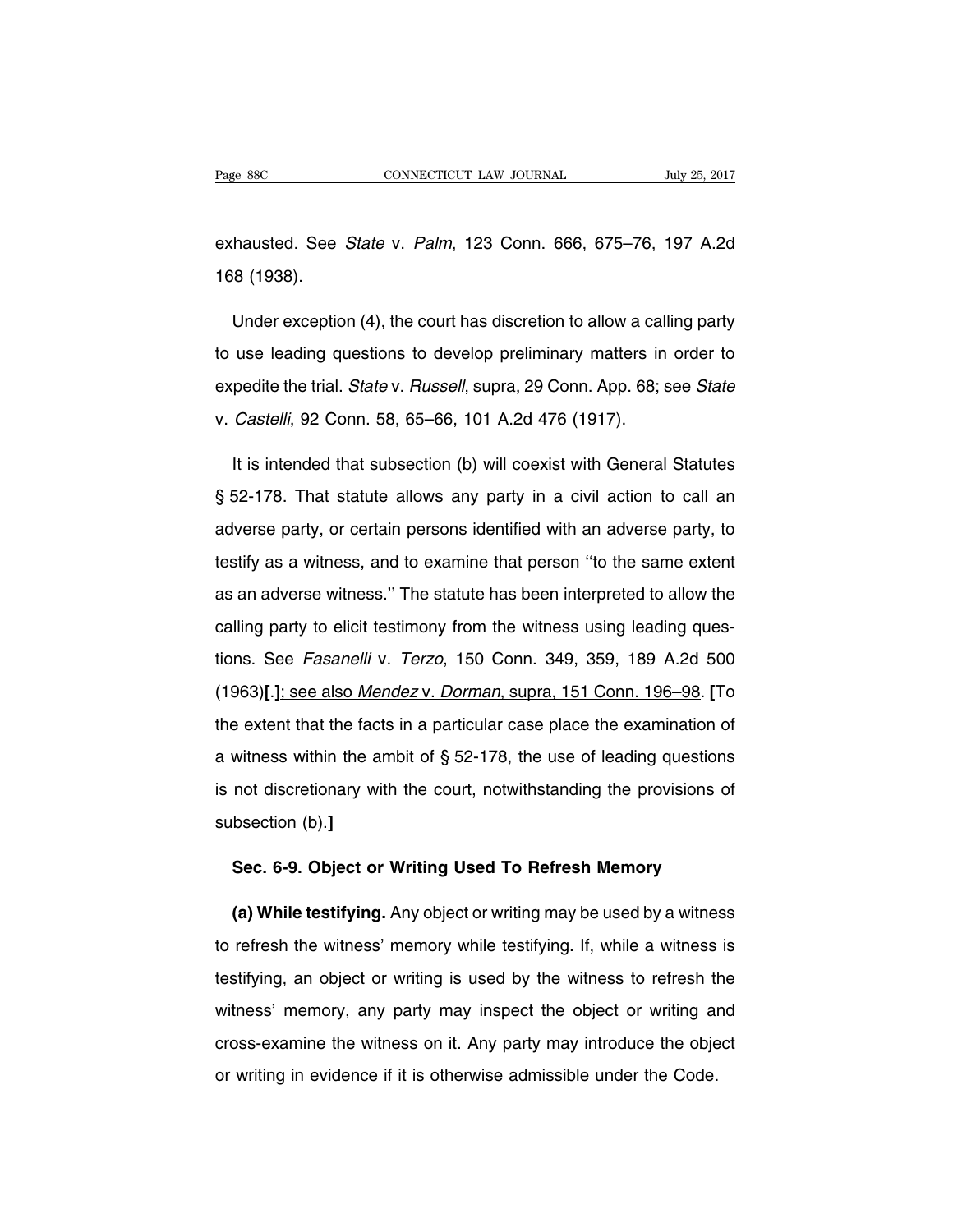**(b) Before testifying.** If a witness, before testifying, uses an object or writing to refresh the witness' memory for the purpose of testifying, the object or writing need not be produced for inspection unless the court, in its discretion, so orders. Any party may introduce the object or writing in evidence if it is otherwise admissible under the Code.

# **COMMENTARY**

#### **(a) While testifying.**

Subsection (a) recognizes the practice of refreshing a witness' recollection while testifying. If, while testifying, a witness has difficulty recalling a fact or event the witness once perceived, the witness may be shown any object or writing, regardless of authorship, time of making or originality, to refresh the witness' memory. See, e.g., State v. Rado, 172 Conn. 74, 79, 372 A.2d 159 (1976), cert. denied, 430 U.S. 918, 97 S. Ct. 1335, 51 L. Ed. 2d 598 (1977); Henowitz v. Rockville Savings Bank, 118 Conn. 527, 529–30, 173 A. 221 (1934); Neff v. Neff, 96 Conn. 273, 278, 114 A. 126 (1921). The object or writing need not be admissible because the witness will testify from his or her refreshed recollection, not from the object or writing that was used to refresh his or her recollection. See Krupp v. Sataline, 151 Conn. 707, 708, 200 A.2d 475 (1964); Neff v. Neff, supra, 279**[**.**]**; see also Doyle v. Kamm, 133 Conn. App. 25, 40, 35 A.3d 308 (2012) (item used to refresh witness' recollection need not be admissible).

The trial court is afforded discretion in controlling the admissibility of refreshed testimony. Specifically, the court is vested with the authority to determine whether the witness' recollection needs to be refreshed, whether the object or writing will refresh the witness' recol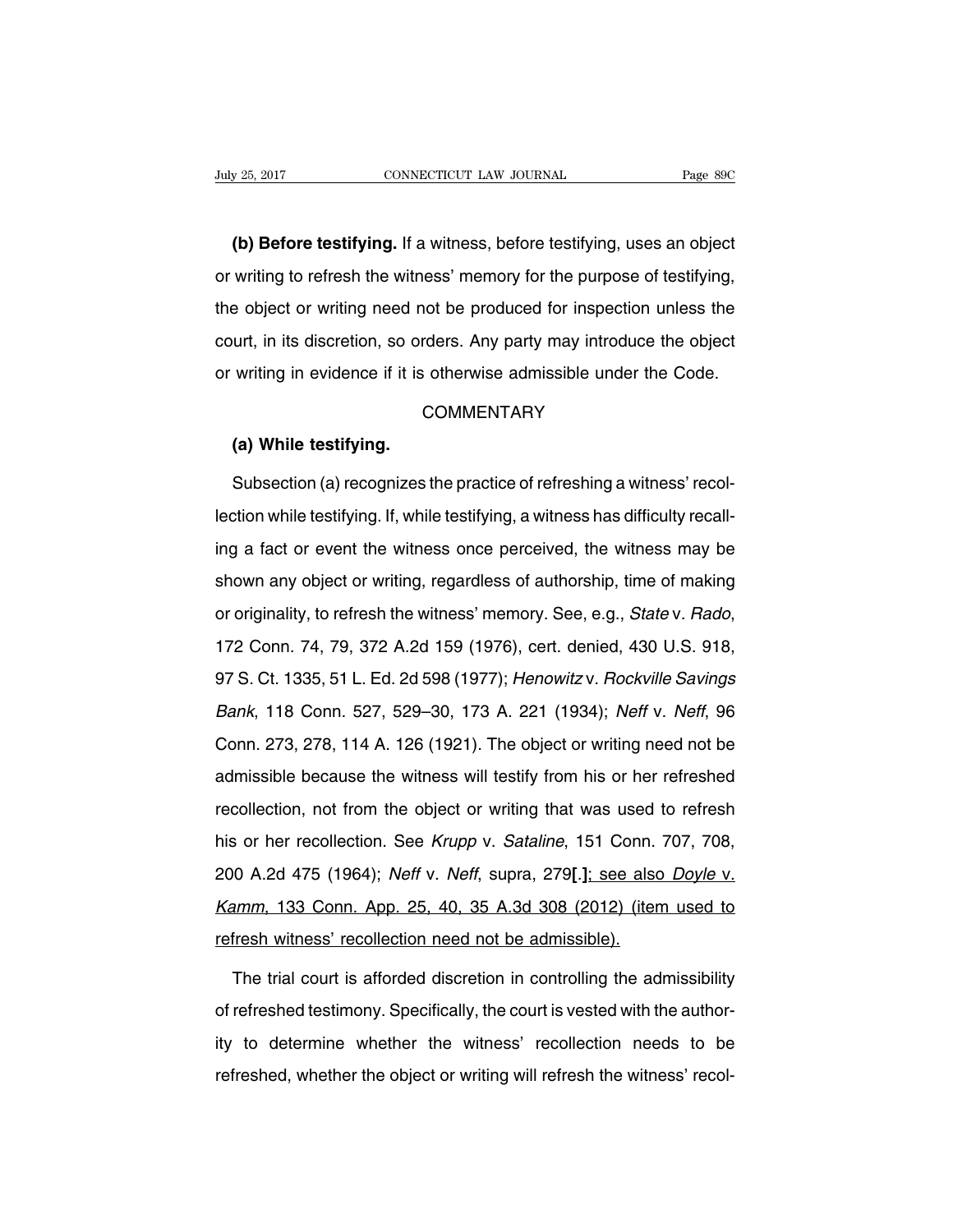lection and whether the witness' recollection has been refreshed. See, e.g., State v. Grimes, 154 Conn. 314, 322, 228 A.2d 141 (1966); see also Section 1-3 (a).

Subsection (a) confers on any party the right to inspect the object or writing used to refresh the witness' recollection while testifying and to cross-examine the witness thereon. E.g., Merrill Lynch, Pierce, Fenner & Smith, Inc. v. Cole, 189 Conn. 518, 526, 457 A.2d 656 (1983); State v. Grimes, supra, 154 Conn. 323; Neff v. Neff, supra, 96 Conn. 280–81. This protection affords the party the opportunity to verify whether the witness' recollection genuinely has been refreshed and, if applicable, to shed light upon any inconsistencies between the writing and the refreshed testimony. See State v. Masse, 24 Conn. Supp. 45, 56, 186 A.2d 553 (1962); 1 C. McCormick, Evidence **[**(5th Ed. 1999) § 9, p. 36**]** (7th Ed. 2013) § 9, pp. 54–56.

Any party may introduce into evidence the object or writing used to stimulate the witness' recollection if the object or writing is otherwise admissible under other provisions of the Code. **[**See C. Tait & J. LaPlante, Connecticut Evidence (2d Ed. 1988) § 7.14.1 (b), p. 166; cf. Erie Preserving Co. v. Miller, 52 Conn. 444, 446 (1885)**]** Cf. Palmer v. Hartford Dredging Co., 73 Conn. 182, 187–88, 47 A. 125 (1900). Section 6-9 does not, however, create an independent exception to the hearsay rule or other exclusionary provisions in the Code. Cf. id. Contrast this rule with Section 8-3 (6), which recognizes a past recollection recorded exception to the hearsay rule.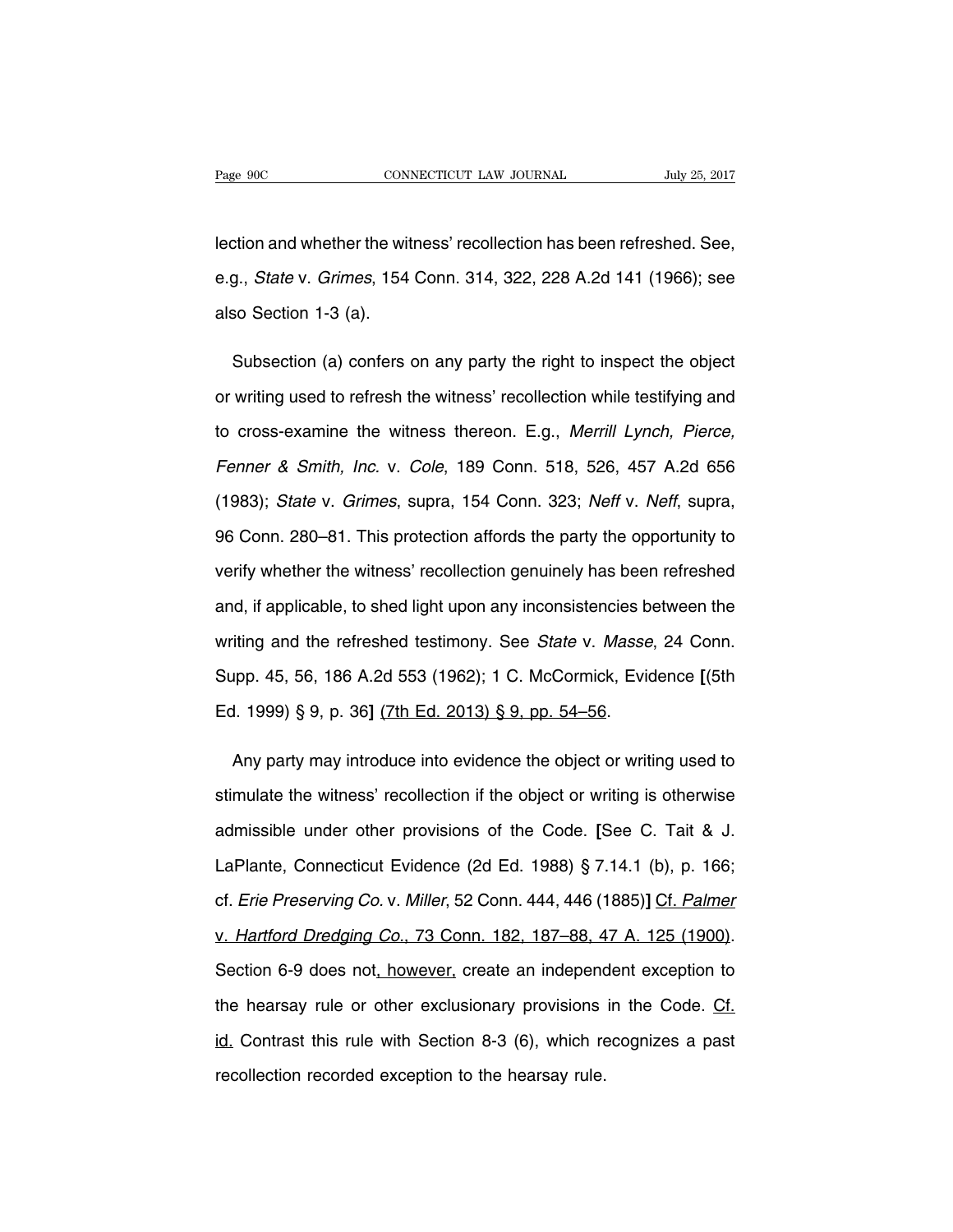### **(b) Before testifying.**

Unlike the situation contemplated in subsection (a), in which the witness uses an object or writing to refresh recollection while testifying, subsection (b) covers the situation in which the witness has used an object or writing before taking the stand to refresh his or her memory for the purpose of testifying at trial. In accordance with common law, subsection (b) establishes a presumption against production of the object or writing for inspection in this situation, but vests the court with discretion to order production. State v. Cosgrove, 181 Conn. 562, 588–89, 436 A.2d 33 (1980); State v. Watson, 165 Conn. 577, 593, 345 A.2d 532 (1973), cert. denied, 416 U.S. 960, 94 S. Ct. 1977, 40 L. Ed. 2d 311 (1974).

Assuming the court exercises its discretion in favor of production, subsection (b) does not contemplate production of all objects or writings used by a witness prior to testifying at trial. Rather, it contemplates production of only those objects or writings a witness uses before testifying to refresh the witness' memory of facts or events the witness previously perceived.

As with subsection (a), subsection (b) authorizes any party to introduce the object or writing in evidence if it is independently admissible under other provisions of the Code.

For purposes of Section 6-9, a writing may include, but is not limited to, communications recorded in any tangible form.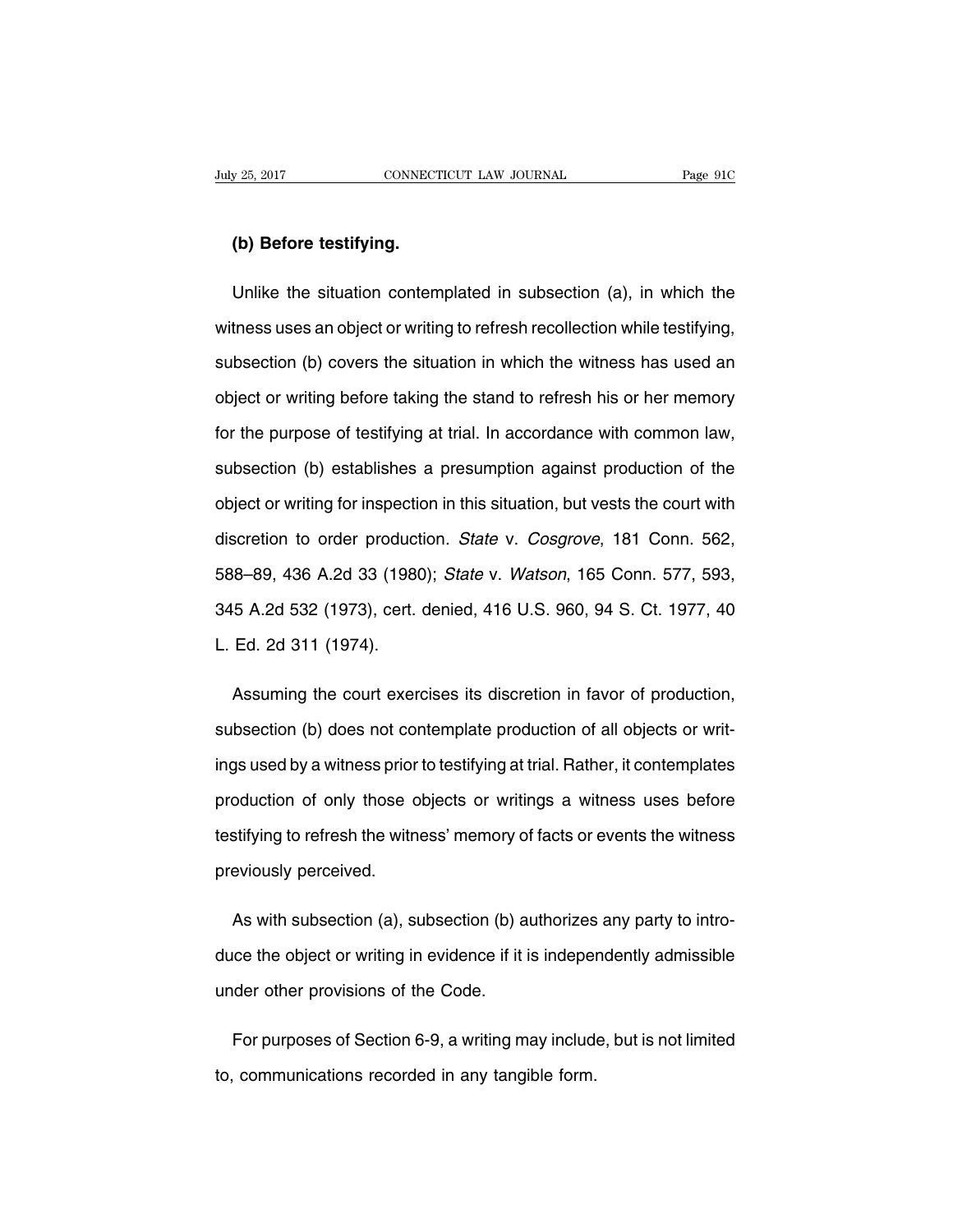#### **Sec. 6-10. Prior Inconsistent Statements of Witnesses**

**(a) Prior inconsistent statements generally.** The credibility of a witness may be impeached by evidence of a prior inconsistent statement made by the witness.

**(b)Examining witness concerning priorinconsistent statement.** In examining a witness concerning a prior inconsistent statement, whether written or not, made by the witness, the statement should be shown to or the contents of the statement disclosed to the witness at that time.

**(c) Extrinsic evidence of prior inconsistent statement of witness.** If a prior inconsistent statement made by a witness is shown to or if the contents of the statement are disclosed to the witness at the time the witness testifies, and if the witness admits to making the statement, extrinsic evidence of the statement is inadmissible, except in the discretion of the court. If a prior inconsistent statement made by a witness is not shown to or if the contents of the statement are not disclosed to the witness at the time the witness testifies, extrinsic evidence of the statement is inadmissible, except in the discretion of the court.

### **COMMENTARY**

#### **(a) Prior inconsistent statements generally.**

Subsection (a) embraces a familiar common-law principle. State v. Avis, 209 Conn. 290, 302, 551 A.2d 26, cert. denied, 489 U.S. 1097, 109 S. Ct. 1570, 103 L. Ed. 2d 937 (1989); G & R Tire Distributors, Inc. v. Allstate Ins. Co., 177 Conn. 58, 60–61, 411 A.2d 31 (1979); Beardsley v. Wildman, 41 Conn. 515, 516 (1874).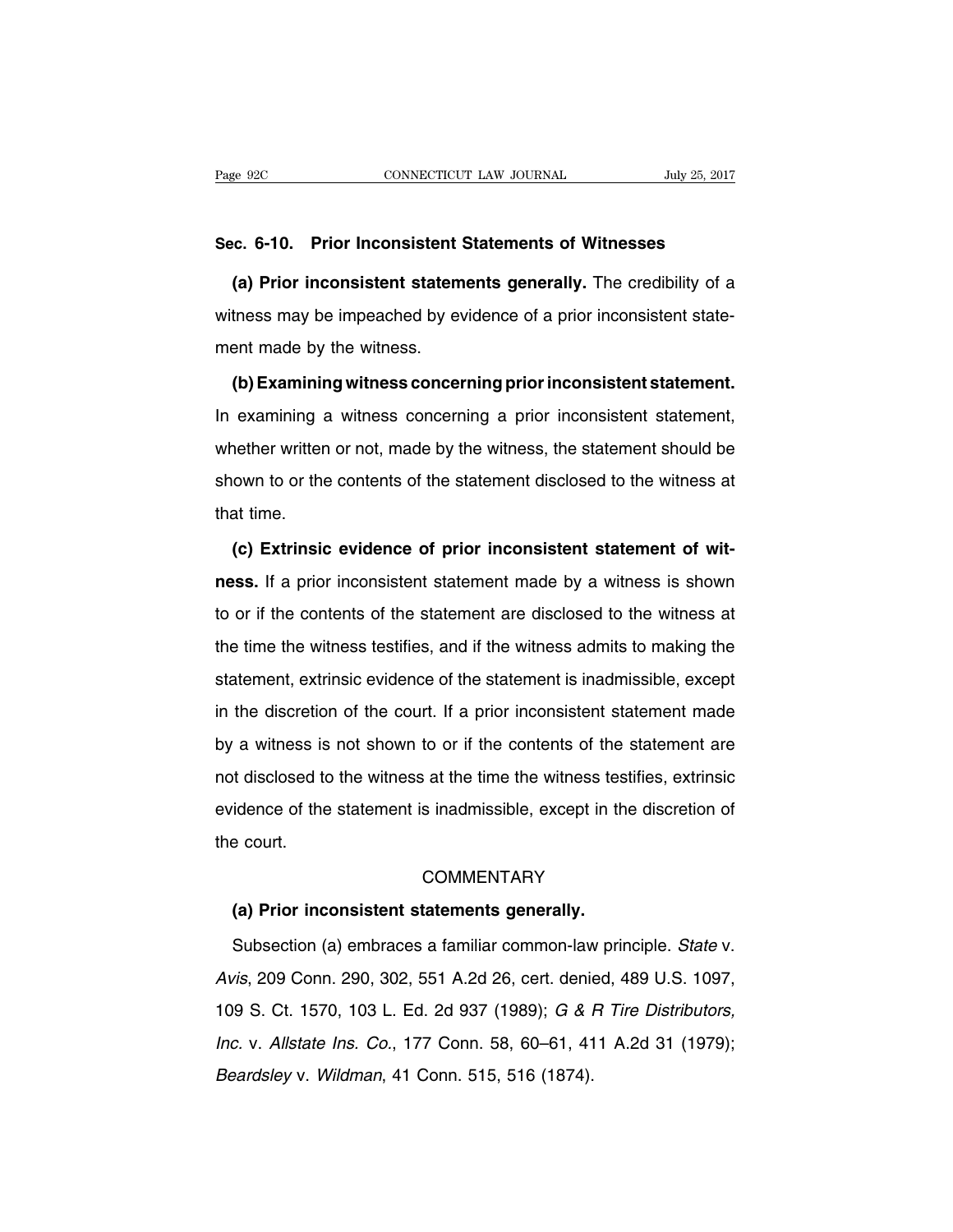Impeachment of a witness' in-court testimony with the witness' prior inconsistent statements is proper only if the prior statements are in fact "inconsistent" with the witness' testimony. E.g., State v. Richardson, 214 Conn. 752, 763, 574 A.2d 182 (1990); State v. Reed, 174 Conn. 287, 302–303, 386 A.2d 243 (1978). A finding of a statement's inconsistency ''is not limited to cases in which diametrically opposed assertions have been made.'' State v. Whelan, 200 Conn. 743, 749 n.4, 513 A.2d 86, cert. denied, 479 U.S. 994, 107 S. Ct. 597, 93 L. Ed. 2d 598 (1986). Inconsistencies can be found in omissions, changes of position, denials of recollection or evasive answers. Id., 748–49 n.4. The determination whether an ''inconsistency'' exists lies within the discretion of the court. State v. Avis, supra, 209 Conn. 302.

The substantive admissibility of prior inconsistent statements is treated elsewhere in the Code. See Section 8-5 (1).

#### **(b)Examining witness concerning priorinconsistent statement.**

Subsection (b) addresses the necessity of laying a foundation as a precondition to examining the witness about his or her prior inconsistent statement. It adopts the rule of State v. Saia, 172 Conn. 37, 46, 372 A.2d 144 (1976). Accord State v. Butler, 207 Conn. 619, 626, 543 A.2d 270 (1988); State v. Williams, 204 Conn. 523, 534, 529 A.2d 653 (1987).

Although Connecticut favors the laying of a foundation; see State v. Saia, supra, 172 Conn. 46; it consistently has maintained that there is ''no inflexible rule regarding the necessity of calling the attention of a witness on cross-examination to [the] alleged prior inconsistent statement before . . . questioning him [or her] on the subject. . . .''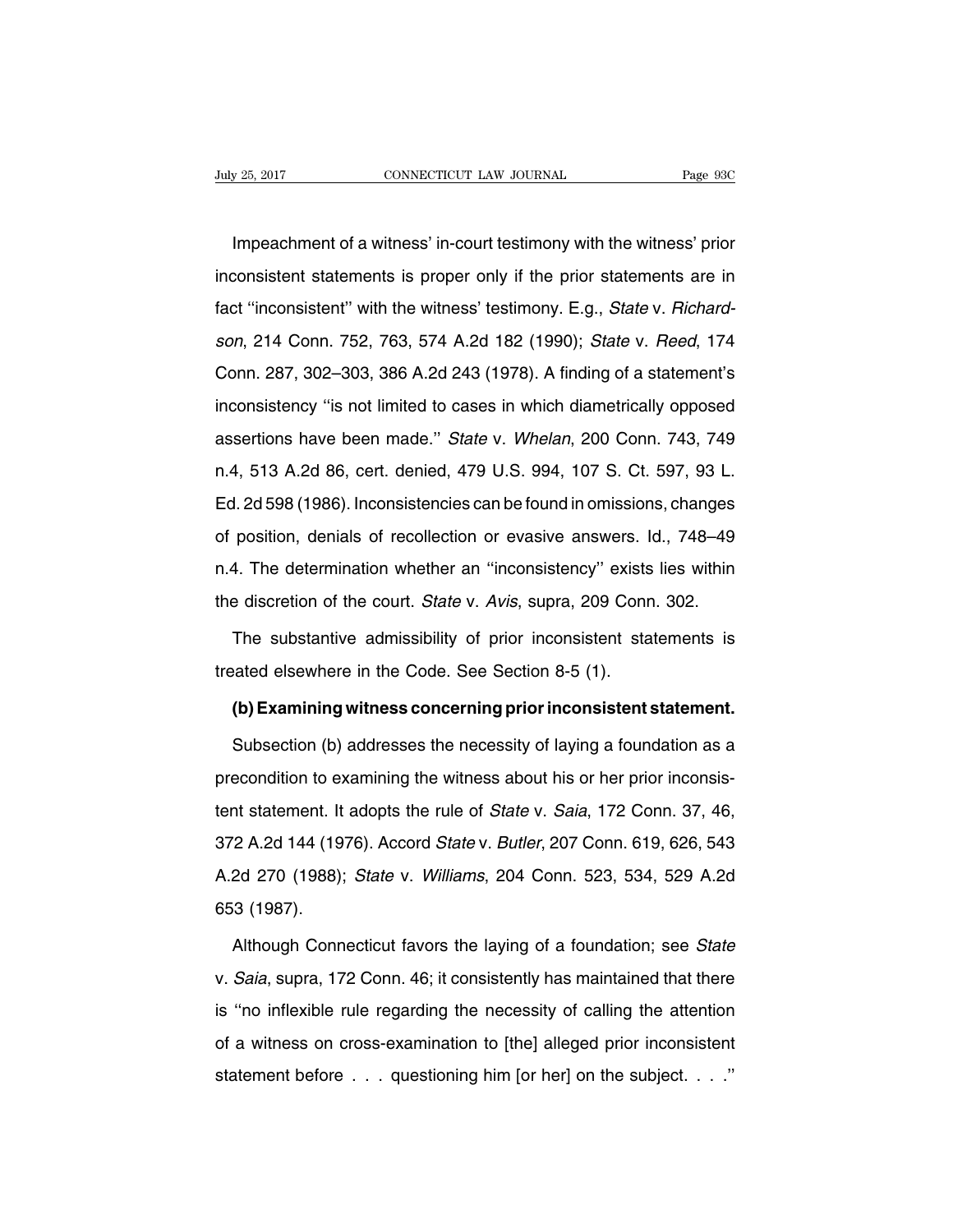Id.; see Adams v. Herald Publishing Co., 82 Conn. 448, 452–53, 74 A. 755 (1909).

**(c) Extrinsic evidence of prior inconsistent statement of witness.**

The first sentence is consistent with common law. See G & R Tire Distributors, Inc. v. Allstate Ins. Co., supra, 177 Conn. 61; see also Barlow Bros. Co. v. Parsons, 73 Conn. 696, 702–703, 49 A. 205 (1901) (finding extrinsic proof of prior inconsistent statement unnecessary when witness admits to making statement); State v. Graham, 21 Conn. App. 688, 704, 575 A.2d 1057 (same), cert. denied, 216 Conn. 805, 577 A.2d 1063 (1990); cf. State v. Butler, supra, 207 Conn. 626 (where witness denies or states that he or she does not recall having made prior statement, extrinsic evidence establishing making of that statement may be admitted). Notwithstanding the general rule, subsection (c) recognizes the court's discretion to admit extrinsic evidence of a witness' prior inconsistent statement even when the examiner lays a foundation and the witness admits making the statement. See G & R Tire Distributors, Inc. v. Allstate Ins. Co., supra, 61.

The second sentence reconciles two interrelated principles: the preference for laying a foundation when examining a witness concerning prior inconsistent statements; see subsection (b); and the discretion afforded the trial court in determining the admissibility of extrinsic evidence of a witness' prior inconsistent statements where no foundation has been laid. State v. Saia, supra, 172 Conn. 46.

Case law forbids the introduction of extrinsic evidence of a witness' prior inconsistent statement when the witness' statement involves a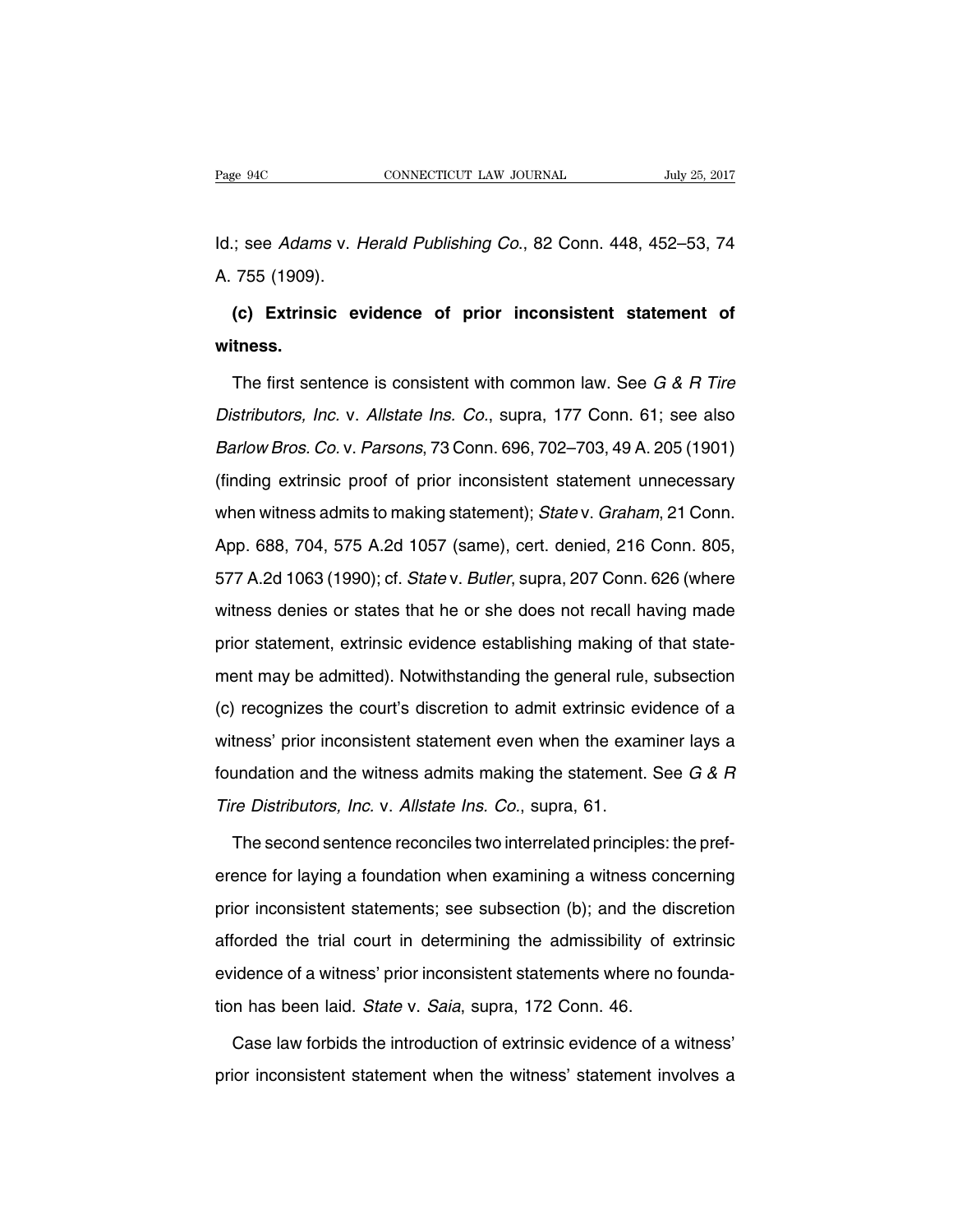collateral matter, i.e., a matter not directly relevant and material to the merits of the case. E.g., State v. Diaz, 237 Conn. 518, 548, 679 A.2d 902 (1996); Johnson v. Palomba Co., 114 Conn. 108, 115–16, 157 A. 902 (1932).

# **Sec. 6-11. Prior Consistent Statements of Witnesses; Constancy of Accusation by a Sexual Assault [Victim] Complainant**

**(a) General rule.** Except as provided in this section, the credibility of a witness may not be supported by evidence of a prior consistent statement made by the witness.

**(b) Prior consistent statement of a witness.** If the credibility of a witness is impeached by (1) a prior inconsistent statement of the witness, (2) a suggestion of bias, interest or improper motive that was not present at the time the witness made the prior consistent statement, or (3) a suggestion of recent contrivance, evidence of a prior consistent statement made by the witness is admissible, in the discretion of the court, to rebut the impeachment.

# **(c) Constancy of accusation by a sexual assault [victim] complainant.**

(1) If the defense impeaches the credibility of a sexual assault complainant regarding any out-of-court complaints or delayed reporting of the alleged sexual assault, the state shall be permitted to call constancy of accusation witnesses. **[**A person to whom a sexual assault victim has reported the alleged assault**]** Such witnesses may testify that the allegation was made and when it was made, provided that the **[**victim**]** complainant has testified to the facts of the alleged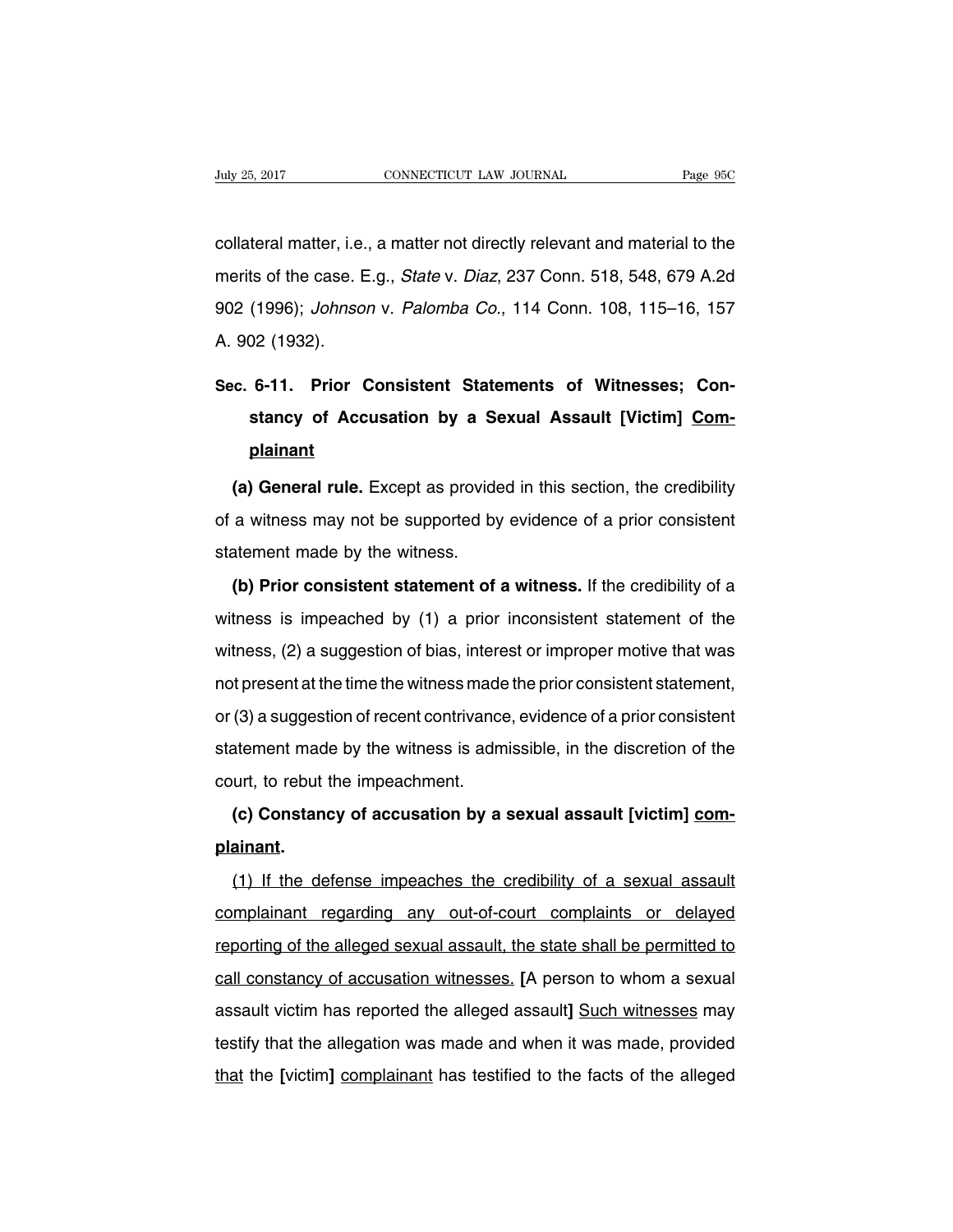assault and to the identity of the person or persons to whom the alleged assault was reported. Any testimony by the witnesses about details of the alleged assault shall be limited to those details necessary to associate the **[**victim's**]** complainant's allegations with the pending charge. The testimony of the witnesses is admissible only **[**to corroborate the victim's testimony and not for substantive purposes**]** with regard to whether the complaint was made and not to corroborate the substance of the complaint.

(2) If the complainant's credibility is not impeached by the defense regarding any out-of-court complaints or delayed reporting of the alleged sexual assault, constancy of accusation testimony shall not be permitted, but, rather, the trial court shall provide appropriate instructions to the jury regarding delayed reporting.

### **COMMENTARY**

#### **(a) General rule.**

Connecticut's rule on the admissibility of prior consistent statements is phrased in terms of a general prohibition subject to exceptions. E.g., State v. Valentine, 240 Conn. 395, 412–13, 692 A.2d 727 (1997); State v. Dolphin, 178 Conn. 564, 568–69, 424 A.2d 266 (1979). Exceptions to the general prohibition are set forth in subsections (b) and (c).

#### **(b) Prior consistent statement of a witness.**

Common law permits the use of a witness' prior statement consistent with the witness' in-court testimony to rehabilitate the witness' credibility after it has been impeached via one of the three forms of impeachment listed in the rule. E.g., State v. Valentine, supra, 240 Conn. 413; State v. Brown, 187 Conn. 602, 607–608, 447 A.2d 734 (1982). The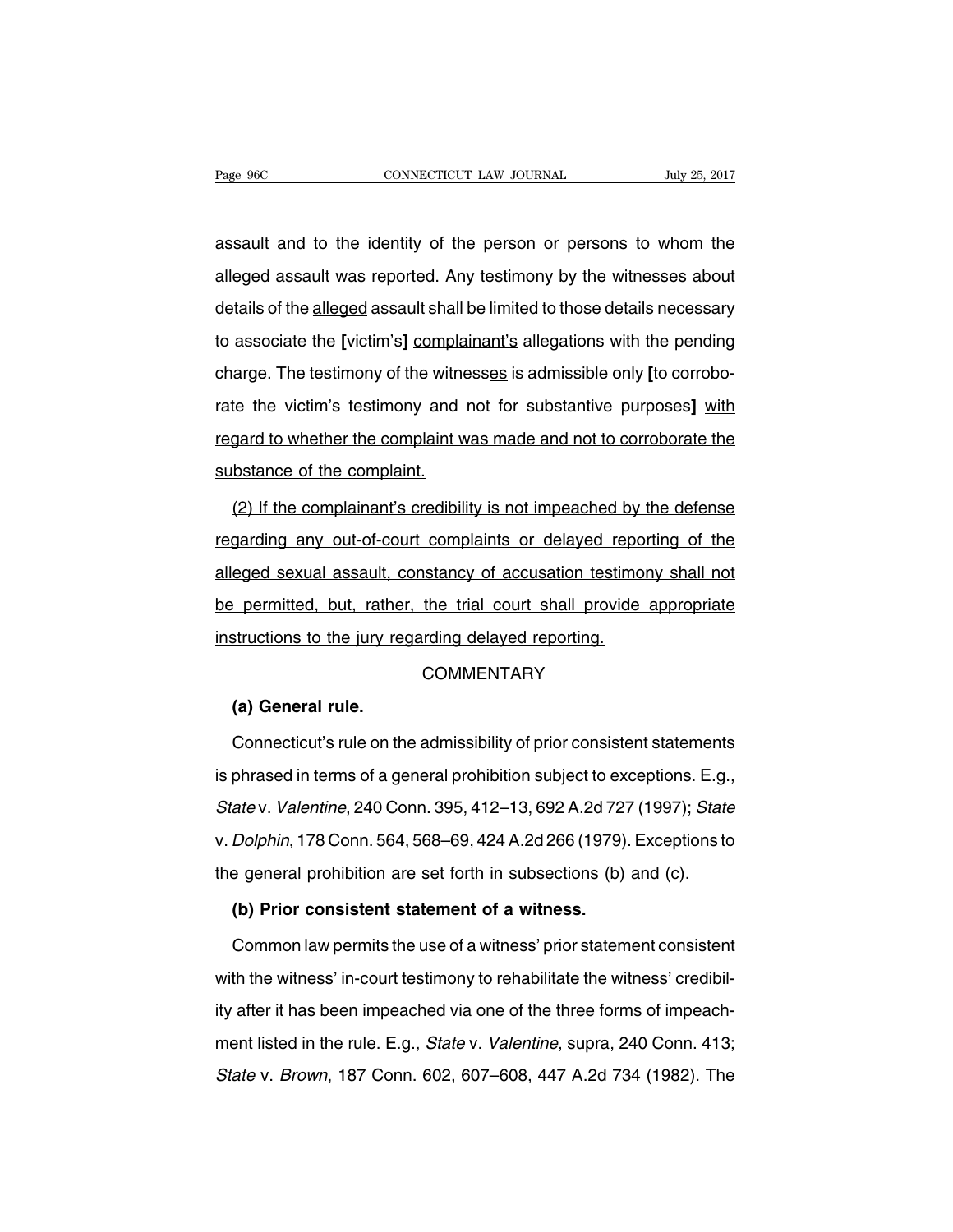cases sometimes list a fourth form of impeachment—a claim of inaccurate memory—under which prior consistent statements could be admitted to repair credibility. E.g., State v. Valentine, supra, 413; State v. Anonymous (83-FG), 190 Conn. 715, 729, 463 A.2d 533 (1983). This form of impeachment is not included because it is subsumed under the ''impeachment by prior inconsistent statements'' category. The only conceivable situation in which a prior consistent statement could be admitted to counter a claim of inaccurate memory involves: (1) impeachment by a prior inconsistent statement made some time after the event when the witness' memory had faded; and (2) support of the witness' in-court testimony by showing a prior consistent statement made shortly after the event when the witness' memory was fresh.

Cf., e.g., Brown v. Rahr, 149 Conn. 743, 743–44, 182 A.2d 629 (1962); Thomas v. Ganezer, 137 Conn. 415, 418–21, 78 A.2d 539 (1951).

Although Connecticut has no per se requirement that the prior consistent statement precede the prior inconsistent statement used to attack the witness' credibility; see State v. McCarthy, 179 Conn. 1, 18, 425 A.2d 924 (1979); the trial court may consider the timing of the prior consistent statement as a factor in assessing its probative value.

Prior consistent statements introduced under subsection (b) are admissible for the limited purpose of repairing credibility and are not substantive evidence. E.g., State v. Brown, supra, 187 Conn. 607; Thomas v. Ganezer, supra, 137 Conn. 421.

In stating that evidence of a witness' prior consistent statement is admissible ''in the discretion of the court,'' Section 6-11 stresses the broad discretion afforded the trial judge in admitting this type of evi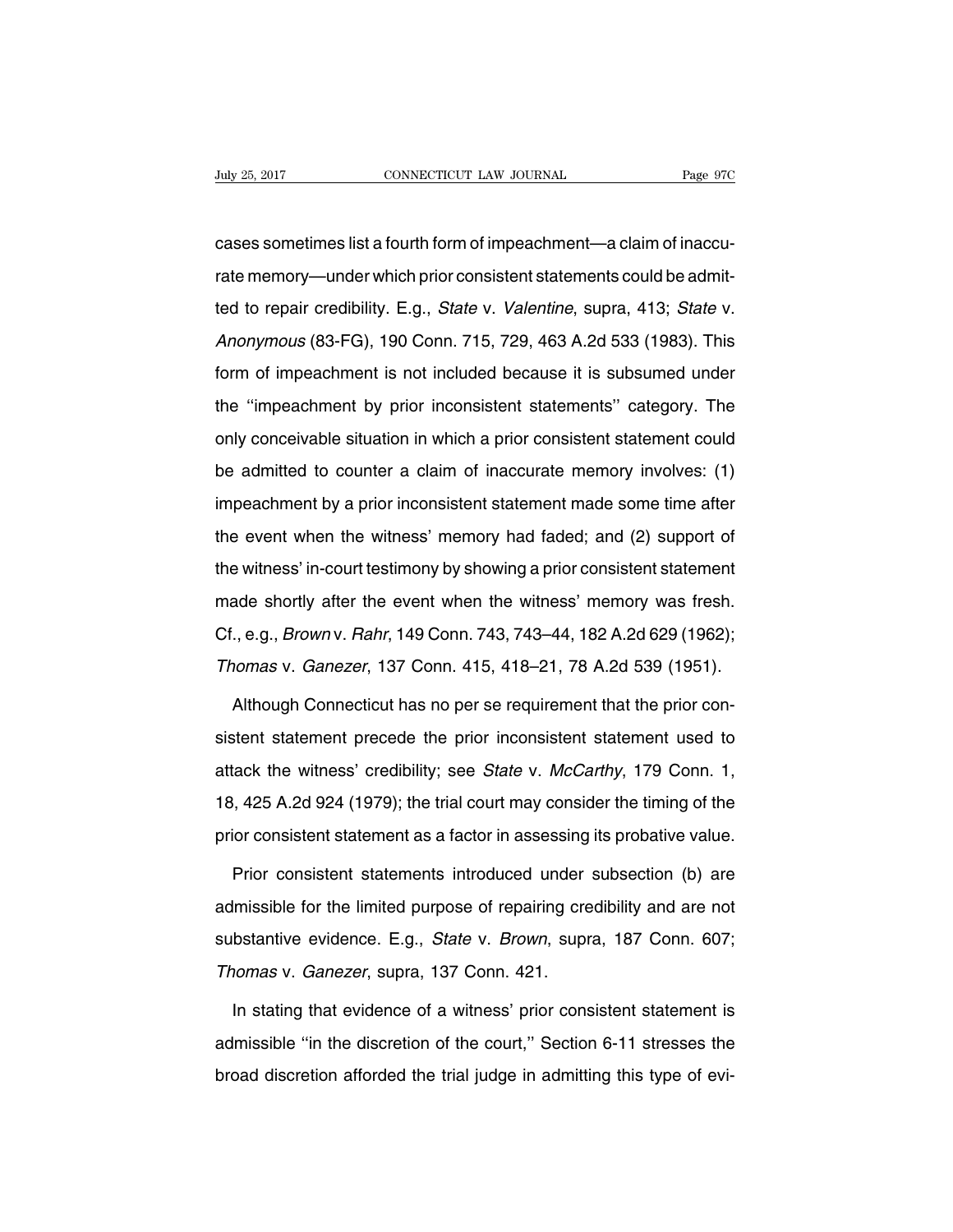dence. See Thomas v. Ganezer, supra, 137 Conn. 420; cf. State v. Mitchell, 169 Conn. 161, 168, 362 A.2d 808 (1975), overruled in part on other grounds by State v. Higgins, 201 Conn. 462, 472, 518 A.2d 631 (1986).

# **(c) Constancy of accusation by a sexual assault [victim] complainant.**

Subsection (c) reflects the supreme court's recent modification of the constancy of accusation rule **[**in State v. Troupe, 237 Conn. 284, 304, 677 A.2d 917 (1996)**]** in State v. Daniel W.E., 322 Conn. 593, 142 A.3d 265 (2016).

Evidence introduced under subsection (c) is admissible **[**for corroborative purposes only] "only for the purpose of negating any inference that, because there was a delay in reporting the offense, the offense did not occur, and, therefore, such evidence may only be used in considering whether the complaint was made, and not to corroborate the substance of the complaint." State v. Daniel W.E., supra, 322 Conn. 616. The admissibility of constancy of accusation testimony under State v. Daniel W.E. is subject to the limitations established in State v. Troupe, 237 Conn. 284, 304, 677 A.2d 917 (1996) (testimony of constancy witness strictly limited to details necessary to associate complaint with pending charge, such as time and place of alleged assault and identity of alleged assailant). See State v. Daniel W.E., supra, 629. Evidence may be introduced substantively only where permitted elsewhere in the Code. E.g., Section 8-3 (2) (spontaneous utterance hearsay exception); see State v. Troupe, supra, 304 n.19.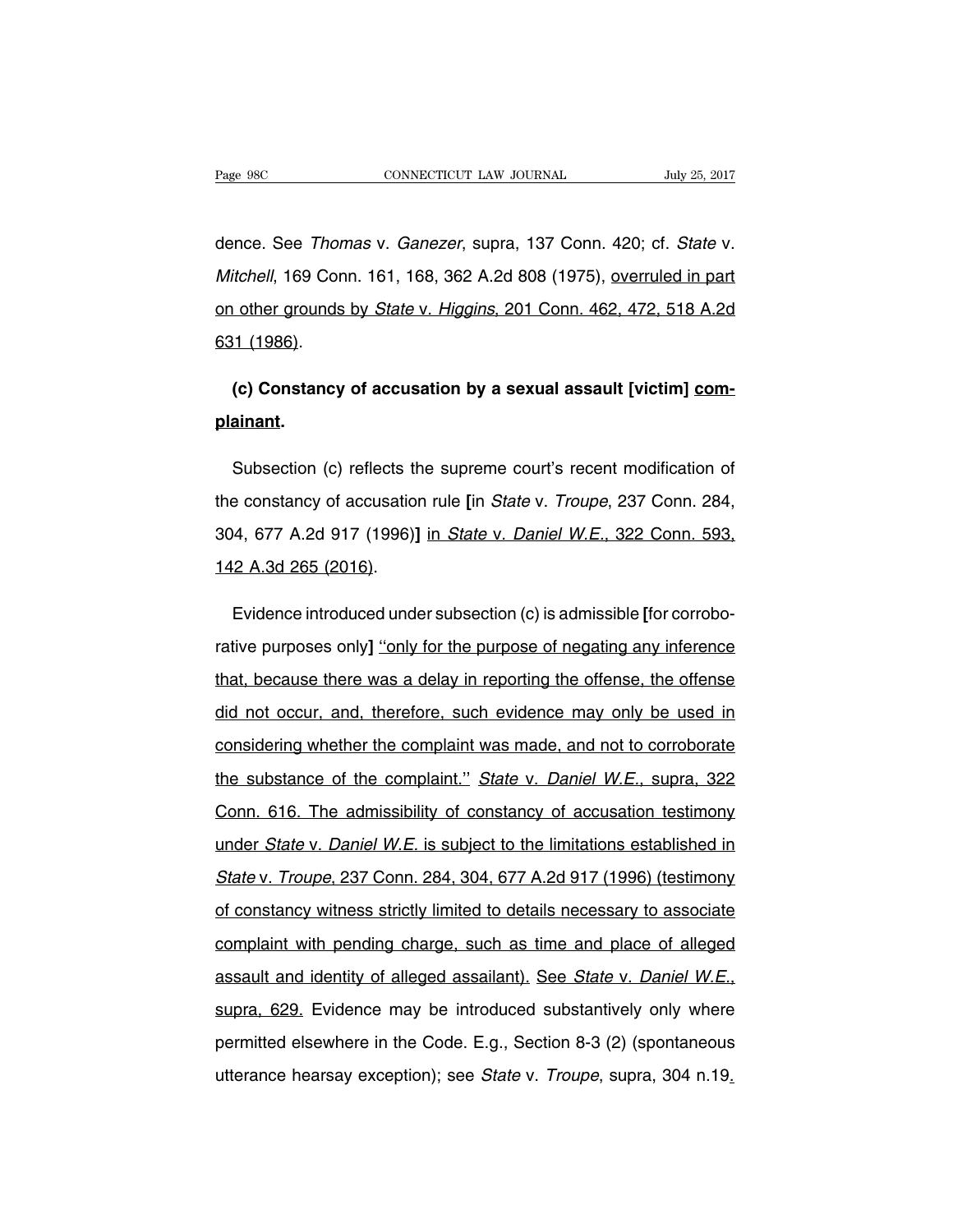**[**Admissibility is contingent on satisfying the relevancy and balancing standards found in Sections 4-1 and 4-3, respectively. See id., 305 & n.20.**]**

Upon request, the court shall give a limiting instruction prior to the admission of constancy of accusation testimony from any of the individuals to whom a complainant had reported the alleged sexual assaults. State v. Salazar, 151 Conn. App. 463, 475–76, 93 A.3d 1192 (2014).

If defense counsel does not challenge the complainant's credibility regarding out-of-court complaints or delayed reporting, constancy evidence is not admissible, but the court shall instruct the jury that: (1) there are many reasons why sexual assault victims may delay officially reporting the offense, and (2) to the extent that the complainant delayed reporting the alleged offense, the delay should not be considered by the jury in evaluating the complainant's credibility. See State v. Daniel W.E., supra, 322 Conn. 629; Connecticut Criminal Jury Instructions § 7.2-1, available at http://www.jud.ct.gov/JI/Criminal/Criminal.pdf.

# **ARTICLE VII—OPINIONS AND EXPERT TESTIMONY**

### **Sec. 7-1. Opinion Testimony by Lay Witnesses**

If a witness is not testifying as an expert, the witness may not testify in the form of an opinion, unless the opinion is rationally based on the perception of the witness and is helpful to a clear understanding of the testimony of the witness or the determination of a fact in issue.

# **COMMENTARY**

Section 7-1 sets forth standards for the admissibility of nonexpert opinion testimony. Section 7-1 is based on the traditional rule that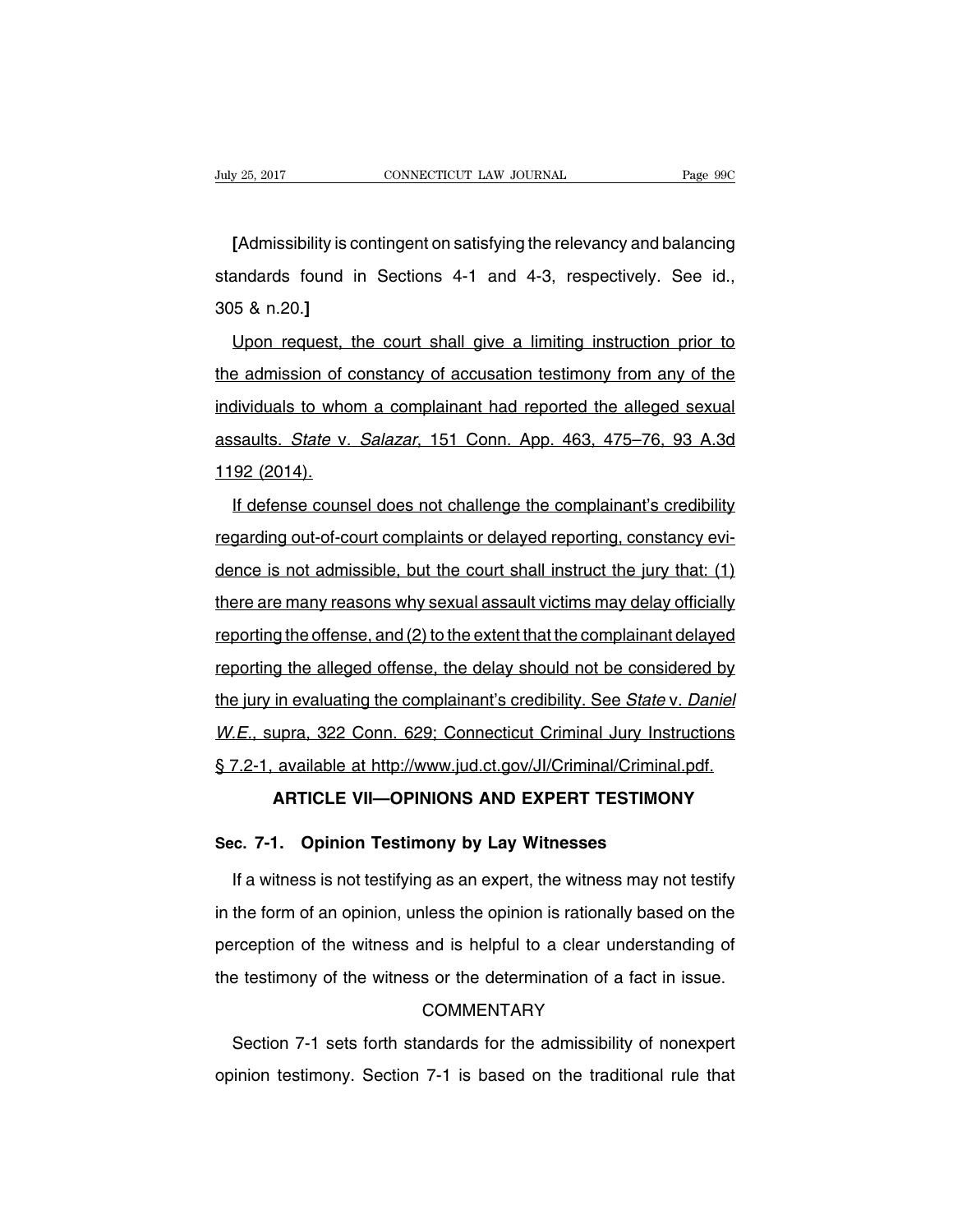witnesses who did not testify as experts generally were required to limit their testimony to an account of the facts and, with but a few exceptions, could not state an opinion or conclusion. E.g., Robinson v. Faulkner, 163 Conn. 365, 371–72, 306 A.2d 857 (1972); Stephanofsky v. Hill, 136 Conn. 379, 382, 71 A.2d 560 (1950); Sydleman v. Beckwith, 43 Conn. 9, 11 (1875). Section 7-1 attempts to preserve the common-law preference for testimony of facts but recognizes there may be situations in which opinion testimony will be more helpful to the fact finder than a rendition of the observed facts only.

In some situations, a witness may not be able to convey sufficiently his or her sensory impressions to the fact finder by a mere report of the facts upon which those impressions were based and, instead, may use language in the form of a summary characterization that is effectively an opinion about his or her observation. **[**For example, a witness' testimony that a person appeared to be frightened or nervous would be much more likely to evoke a vivid impression in the fact finder's mind than a lengthy description of that person's outward manifestations.**]** See State v. McGinnis, 158 Conn. 124, 130–31, 256 A.2d 241 (1969). As a matter of practical necessity, this type of nonexpert opinion testimony may be admitted because the facts upon which the witness' opinion is based ''are so numerous or so complicated as to be incapable of separation, or so evanescent in character [that] they cannot be fully recollected or detailed, or described, or reproduced so as to give the trier the impression they gave the witness . . . .'' Atwood v. Atwood, 84 Conn. 169, 173, 79 A. 59 (1911); accord State v. Spigarolo, 210 Conn. 359, 371, 556 A.2d 112, cert. denied, 493 U.S. 933,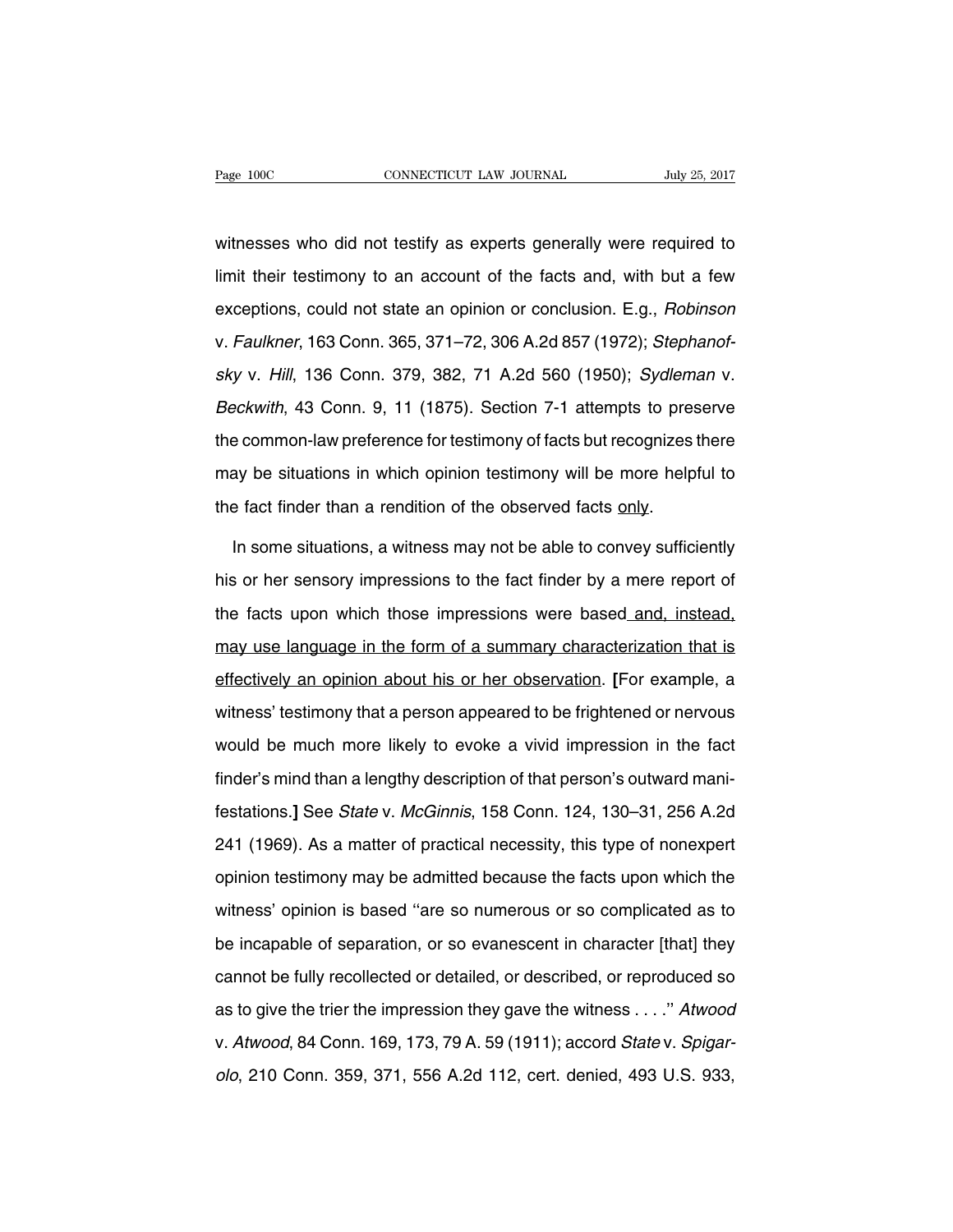# 110 S. Ct. 322, 107 L. Ed. 2d 312 (1989); Stephanofsky v. Hill, supra, 136 Conn. 382; Sydleman v. Beckwith, supra, 43 Conn. 12.

Some of the matters upon which nonexpert opinion testimony has been held admissible include: the market value of property where the witness is the owner of the property; Misisco v. LaMaita, 150 Conn. 680, 684, 192 A.2d 891 (1963); the appearance of persons or things; State v. McGinnis, **[**supra,**]** 158 Conn. 124, 130–31, 256 A.2d 241 (1969); MacLaren v. Bishop, 113 Conn. 312, 313–14, 155 A.2d 210 (1931); sound; Johnson v. Newell, 160 Conn. 269, 277–78, 278 A.2d 776 (1971); the speed of an automobile; Acampora v. Asselin, 179 Conn. 425, 427, 426 A.2d 797 (1980); Stephanofsky v. Hill, supra, 136 Conn. 382–83; physical or mental condition of others**[**.**]**; Atwood v. Atwood, supra, 84 Conn. 172–74; and safety of common outdoor objects, such as a fence, or the state of repair of a road. See Czajkowski v. YMCA of Metropolitan Hartford, Inc., 149 Conn. App. 436, 446–47, 89 A.3d 904 (2014) (citing cases). In other contexts, however, nonexpert opinion testimony has been held inadmissible. See, e.g., Pickel v. Automated Waste Disposal, Inc., 65 Conn. App. 176, 190, 782 A.2d 231 (2001) (trial court properly excluded lay opinion regarding cause of accident).

Whether nonexpert opinion testimony is admissible is a preliminary question for the court. See Section 1-3 (a); see also, e.g., Turbert v. Mather Motors, Inc., 165 Conn. 422, 434, 334 A.2d 903 (1973) (admissibility of nonexpert opinion testimony within court's discretion).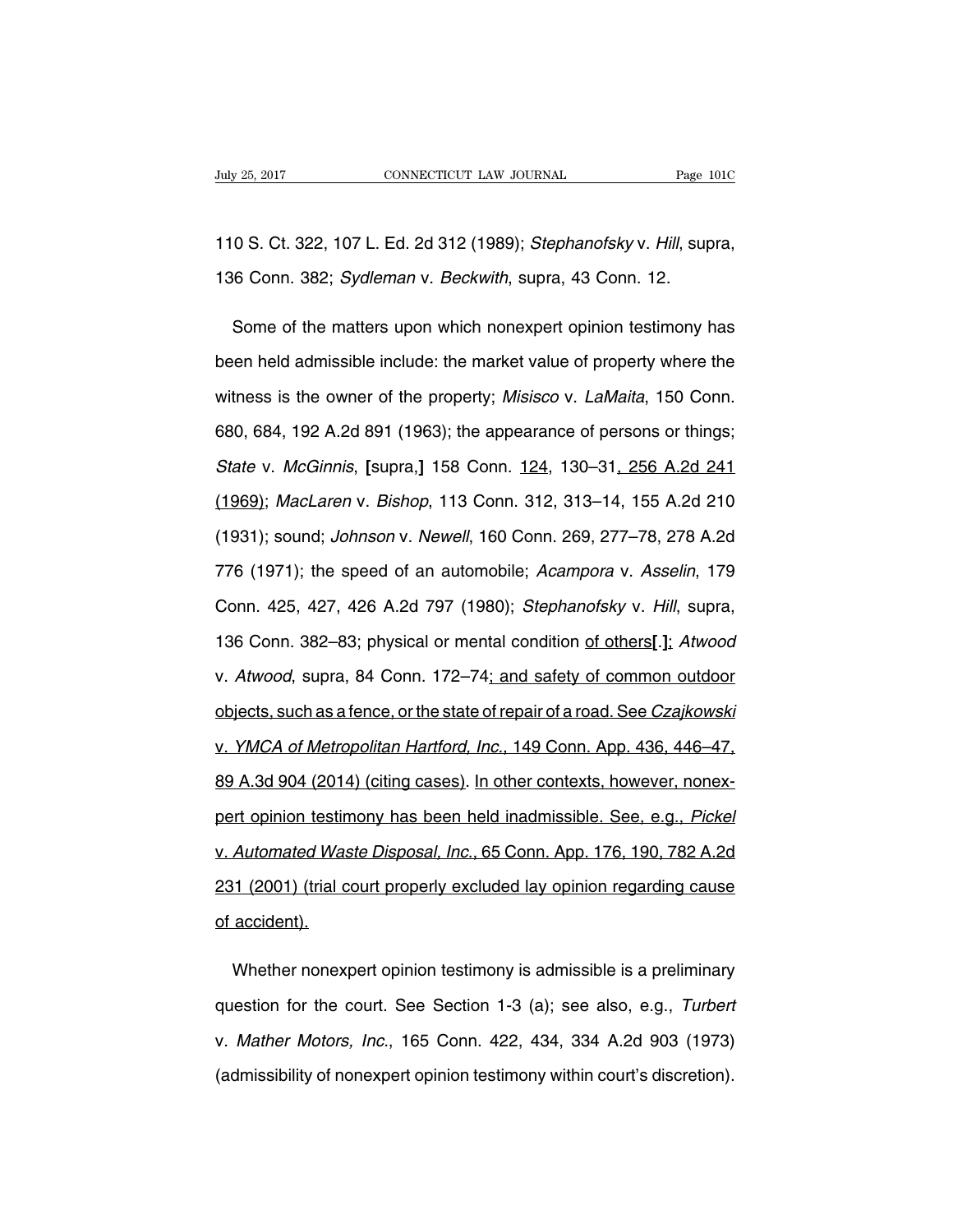#### **Sec. 7-2. Testimony by Experts**

A witness qualified as an expert by knowledge, skill, experience, training, education or otherwise may testify in the form of an opinion or otherwise concerning scientific, technical or other specialized knowledge, if the testimony will assist the trier of fact in understanding the evidence or in determining a fact in issue.

#### **COMMENTARY**

**[**Section 7-2 imposes two conditions on the admissibility of expert testimony. First, the witness must be qualified as an expert. See, e.g., State v. Wilson, 188 Conn. 715, 722, 453 A.2d 765 (1982); see also, e.g., State v. Girolamo, 197 Conn. 201, 215, 496 A.2d 948 (1985) (bases for qualification). Whether a witness is sufficiently qualified to testify as an expert depends on whether, by virtue of the witness' knowledge, skill, experience, etc., his or her testimony will ''assist'' the trier of fact. See Weinstein v. Weinstein, 18 Conn. App. 622, 631, 561 A.2d 443 (1989); see also, e.g., State v. Douglas, 203 Conn. 445, 453, 525 A.2d 101 (1987) (''to be admissible, the proffered expert's knowledge must be directly applicable to the matter specifically in issue''). The sufficiency of an expert witness' qualifications is a preliminary question for the court. E.g., Blanchard v. Bridgeport, 190 Conn. 798, 808, 463 A.2d 553 (1983); see Section 1-3 (a).**]**

**[**Second, the expert witness' testimony must assist the trier of fact in understanding the evidence or determining a fact in issue. See, e.g., State v. Hasan, 205 Conn. 485, 488, 534 A.2d 877 (1987); Schomer v. Shilepsky, 169 Conn. 186, 191–92, 363 A.2d 128 (1975). Crucial to this inquiry is a determination that the scientific, technical or specialized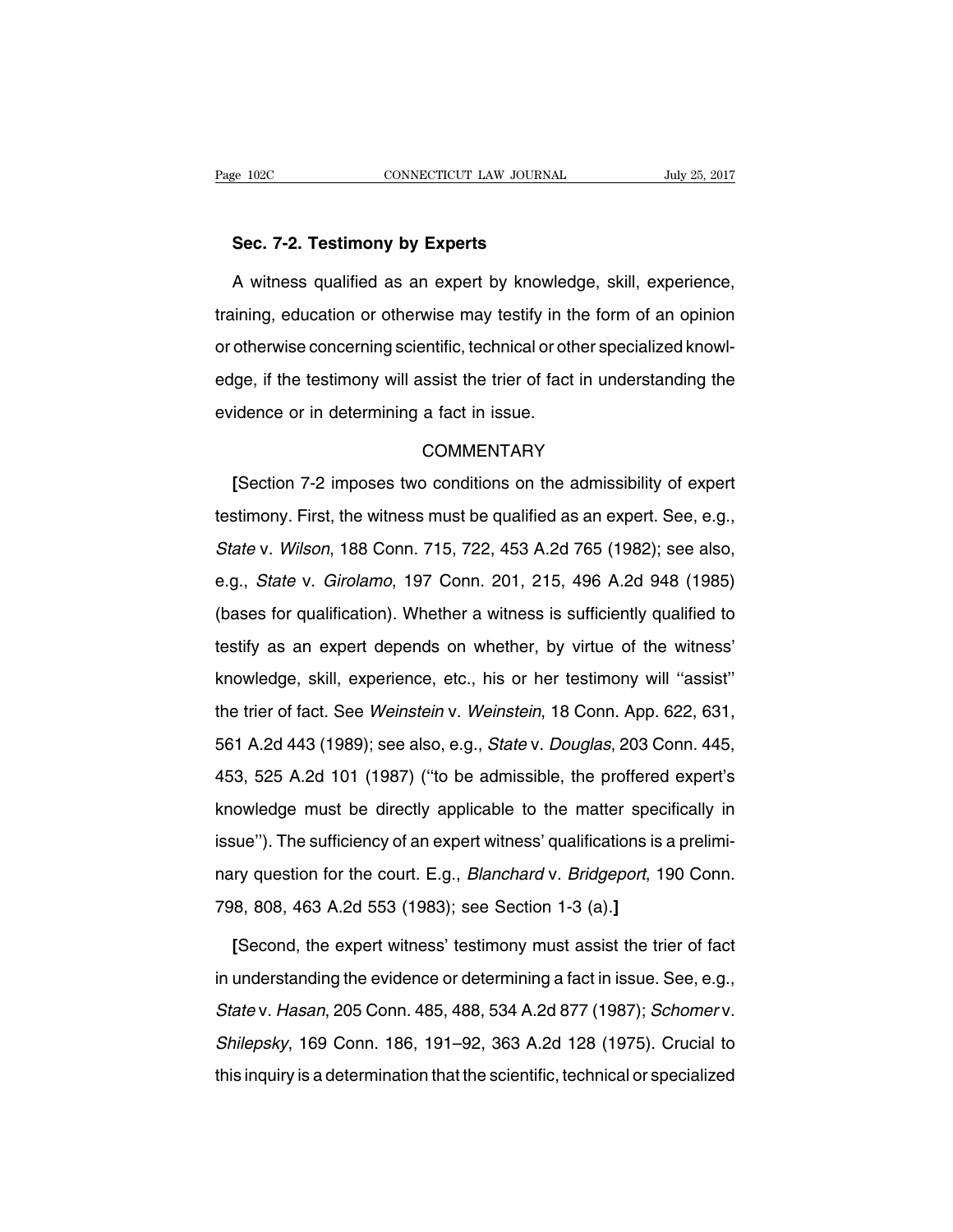knowledge upon which the expert's testimony is based goes beyond the common knowledge and comprehension, i.e., ''beyond the ken,'' of the average juror. See State v. George, 194 Conn. 361, 373, 481 A.2d 1068 (1984), cert. denied, 469 U.S. 1191, 105 S. Ct. 963, 105 L. Ed. 2d 968 (1985); State v. Grayton, 163 Conn. 104, 111, 302 A.2d 246, cert. denied, 409 U.S. 1045, 93 S. Ct. 542, 34 L. Ed. 2d 495 (1972); cf. State v. Kemp, 199 Conn. 473, 476–77, 507 A.2d 1387 (1986).**]**

The subject matter upon which expert witnesses may testify is not limited to the scientific or technical fields, but extends to all areas of specialized knowledge. See State v. Edwards, 325 Conn. 97, 127-28, 156 A.3d 506 (2017) (explaining what qualifies as expert testimony); see, e.g., State v. Correa, 241 Conn. 322, 355, 696 A.2d 944 (1997) (FBI agent **[**may**]** permitted to testify about local cocaine distribution and its connection with violence); State v. Hasan, 205 Conn. 485, 494–95, 534 A.2d 877 (1987) (podiatrist permitted to testify about physical match between shoe and defendant's foot).

Section 7-2 requires a party offering expert testimony, in any form, to show that the witness is qualified and that the testimony will be of assistance to the trier of fact. A three part test is used to determine whether these requirements are met. See, e.g., Sullivan v. Metro-North Commuter R. Co., 292 Conn. 150, 158–59, 971 A.2d 676 (2009). First, the expert must possess knowledge, skill, experience, training, education or some other source of learning directly applicable to a matter in issue. See, e.g., Weaver v. McKnight, 313 Conn. 393, 406– 409, 97 A.3d 920 (2014); State v. Borrelli, 227 Conn. 153, 166–67, 629 A.2d 1105 (1993), State v. Girolamo, 197 Conn. 201, 214–15,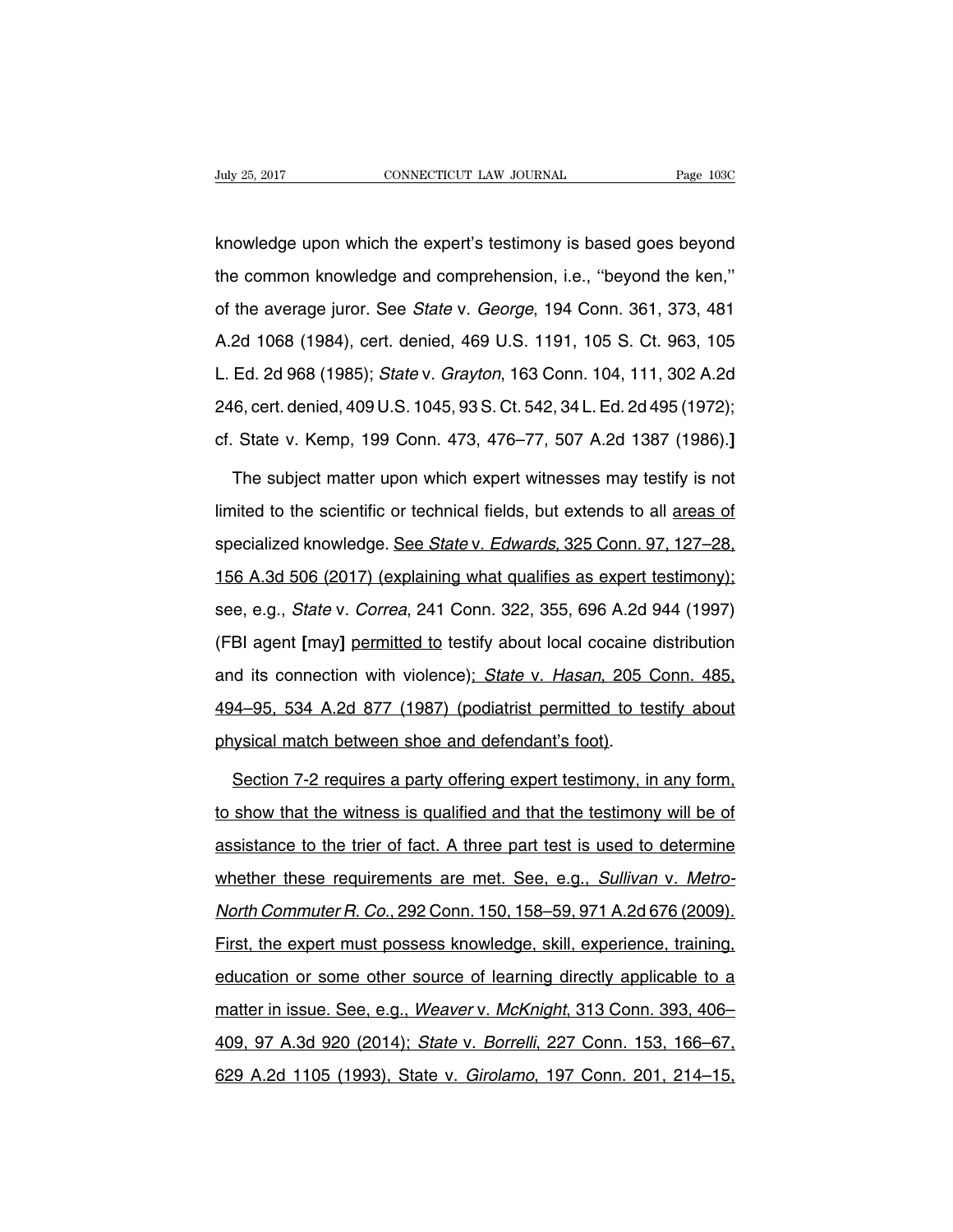496 A.2d 948 (1985). Second, the witness' skill or knowledge must not be common to the average person. See, e.g., State v. Guilbert, 306 Conn. 218, 234–42, 49 A.3d 705 (2012); State v. Borrelli, supra, 167–172. Third, the testimony must be helpful to the fact finder in considering the issues. See, e.g., State v. Hasan, supra, 205 Conn. 494 (''[t]he value of [the witness'] expertise lay in its assistance to the jury in reviewing and evaluating the evidence"). The inquiry is often summarized in the following terms: "The true test of the admissibility of [expert] testimony is not whether the subject matter is common or uncommon, or whether many persons or few have some knowledge of the matter; but it is whether the witnesses offered as experts have any peculiar knowledge or experience, not common to the world, which renders their opinions founded on such knowledge or experience any aid to the court or jury in determining the questions at issue.'' (Internal quotation marks omitted.) Going v. Pagani, 172 Conn. 29, 35, 372 A.2d 516 (1976).

The case law imposes an additional admissibility requirement with respect to some—but not all—types of scientific expert testimony. **[**In**]** This additional requirement derives from State v. Porter, 241 Conn. 57, 698 A.2d 739 (1997), cert. denied, 523 U.S. 1058, 118 S. Ct. 1384, 140 L. Ed. 2d 645 (1998), which **[**the state Supreme Court directed**]** directs trial judges, in **[**admitting**]** considering the admission of certain types of scientific **[**evidence**]** expert testimony, to serve a gatekeeper function in determining whether such evidence will assist the trier of fact. Id., 73. **[**In**]** Porter **[**, the court opted for**]** adopted an approach similar to that taken by the United States Supreme Court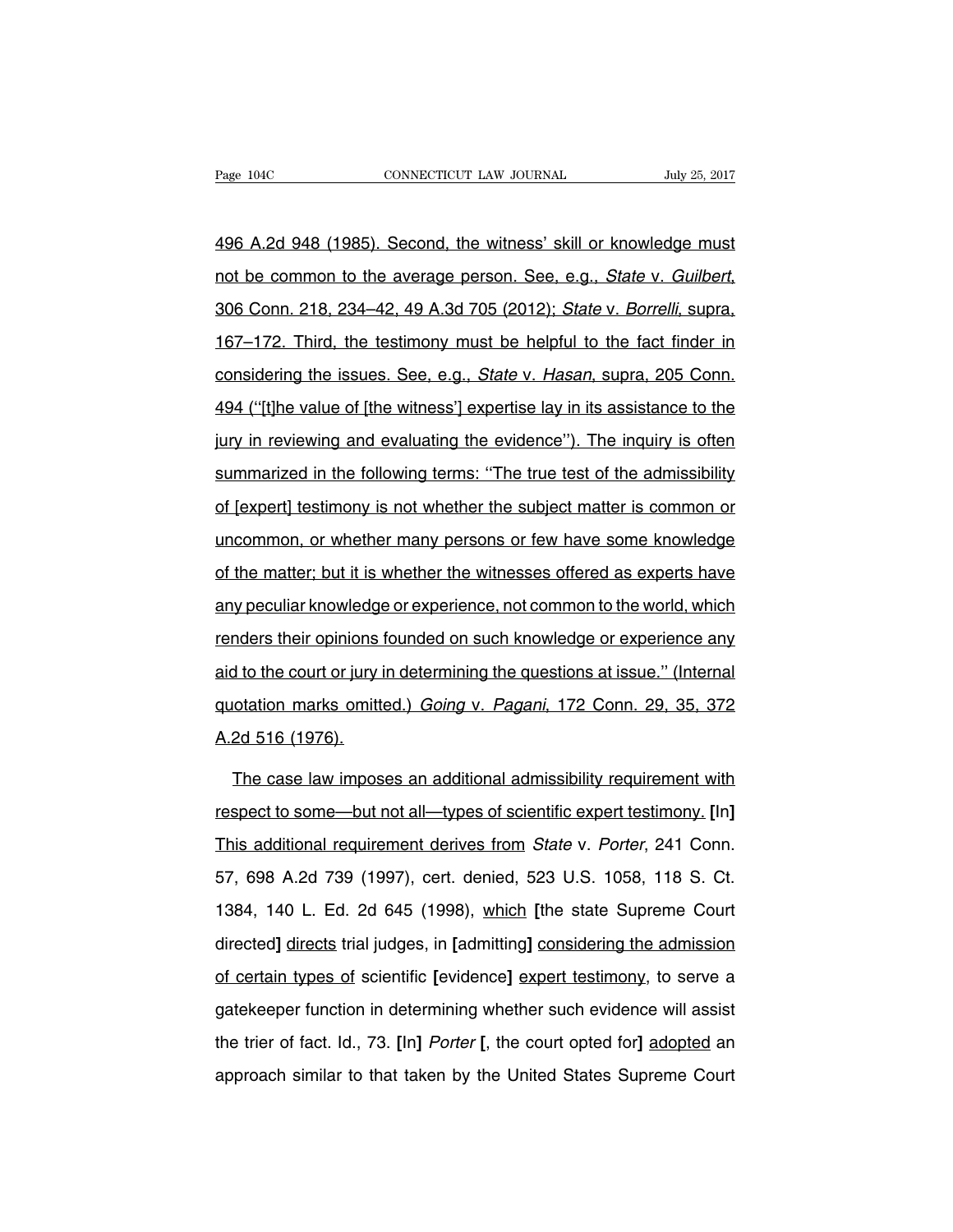in construing the **[**relevant**]** analogous federal rule of evidence in Daubert v. Merrell Dow Pharmaceuticals, Inc., 509 U.S. 579, 113 S. Ct. 2786, 125 L. Ed. 2d 469 (1993). State v. Porter, supra, 61, 68. For scientific expert testimony subject to Porter, the three part test discussed above is supplemented by a fourth threshold requirement. Id., 81; see Maher v. Quest Diagnostics, Inc., 269 Conn.154, 168, 847 A.2d 978 (2004); Weaver v. McKnight, supra, 313 Conn. 414–15. **[**In accordance with Porter**]** This fourth requirement itself has two parts. State v. Porter, supra, 63–64; see, e.g., Weaver v. McKnight, supra, 413–14.**[**, t**]** The **[**trial judge**]** proffering party first must **[**determine**]** establish that the **[**proffered**]** scientific **[**evidence**]** expert testimony is reliable. **[**Id.,**]** State v. Porter, supra, 64. Scientific **[**evidence**]** expert testimony is reliable if the underlying reasoning or methodology **[**underlying the evidence**]** is scientifically valid. Id. **[**In addition to reliability, the trial judge also must determine that the proffered scientific evidence is relevant, meaning that the reasoning or methodology underlying the scientific theory or technique in question properly can be applied to the facts in issue. Id. In**]** The Porter **[**the court listed**]** decision identifies several factors that should be considered by a trial judge **[**should consider in deciding**]** to help decide whether scientific **[**evidence**]** expert testimony is reliable. Id., 84–86. This list of factors is not exclusive; id., 84; and the operation of each factor varies depending on the specific context in each case. Id., 86–87. The second part of the Porter analysis requires the trial judge to determine that the proffered scientific evidence is relevant to the case at hand, meaning that the reasoning or methodology underlying the scientific theory or technique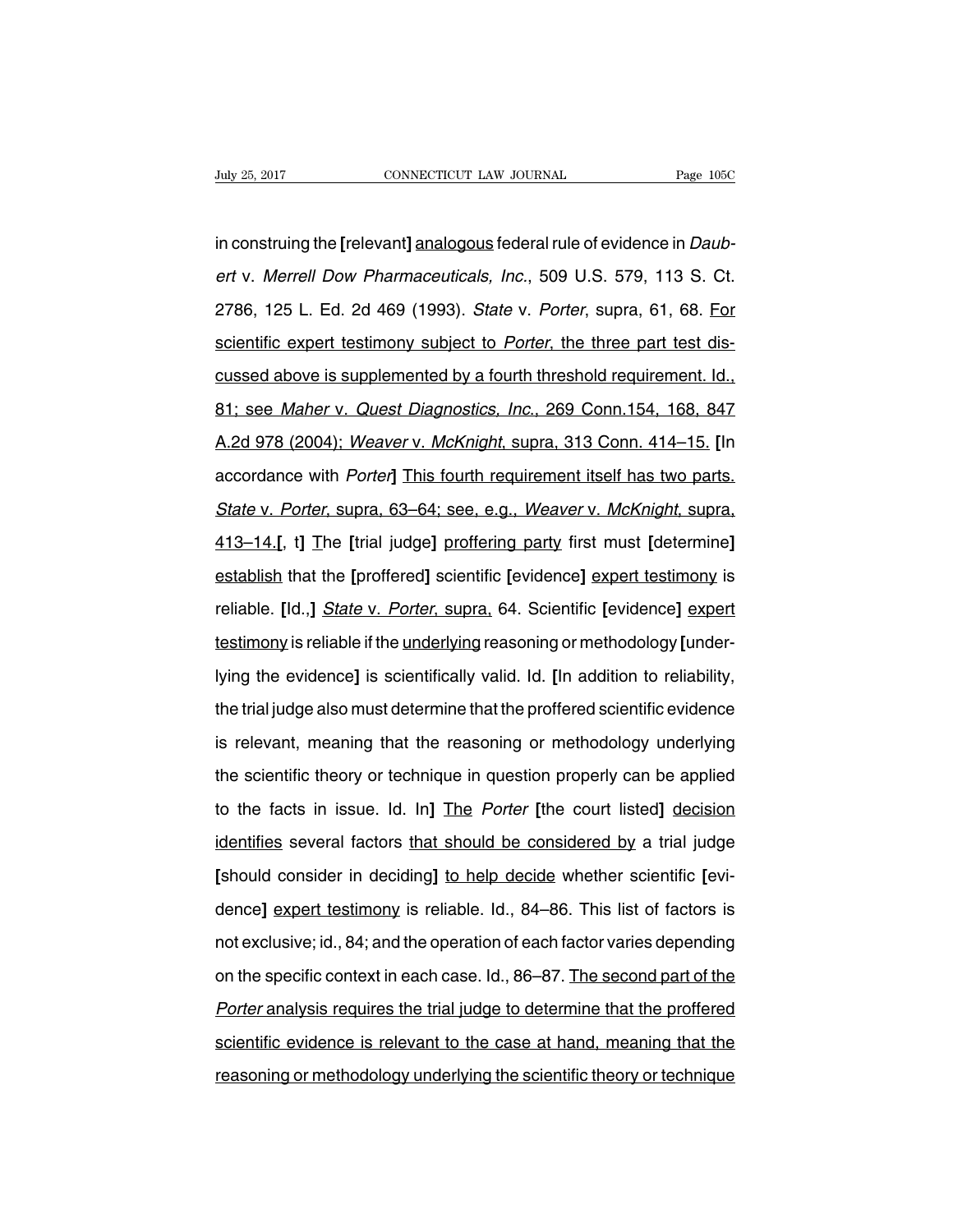in question properly can be applied to the facts in issue. Id. ''In other words, proposed scientific testimony must be demonstrably relevant to the facts of the particular case in which it is offered, and not simply valid in the abstract." Id., 65; see Weaver v. McKnight, supra, 414. This is sometimes called the "fit requirement" of Porter. State v. Guilbert, supra, 306 Conn. 232; see State v. Porter, supra, 83. The relevance and prejudice analysis under Article IV of the Code also remains fully applicable to scientific expert testimony. See State v. Kelly, 256 Conn. 23, 74–76, 770 A.2d 908 (2001).

The Porter analysis applies only to certain types of scientific expert testimony. State v. Reid, 254 Conn. 540, 546, 757 A.2d 482 (2000); see Maher v. Quest Diagnostics, Inc., supra, 269 Conn. 170 n.22 (''certain types of evidence, although ostensibly rooted in scientific principles and presented by expert witnesses with scientific training, are not 'scientific' for the purposes of our admissibility standard for scientific evidence, either before or after *Porter*"). The cases have articulated two categories of scientific expert testimony that are not subject to the additional analysis required under *Porter*. The first category reflects the fact that ''some scientific principles have become so well established [in the scientific community] that an explicit Daubert analysis is not necessary for admission of evidence thereunder.'' State v. Porter, supra, 241 Conn. 85 n.30 (''a very few scientific principles are so firmly established as to have attained the status of scientific law, such as the laws of thermodynamics'' [internal quotation marks omitted]); see State v. Kirsch, 263 Conn. 390, 402–403, 820 A.2d 236 (2003). The second type of scientific expert testimony exempt from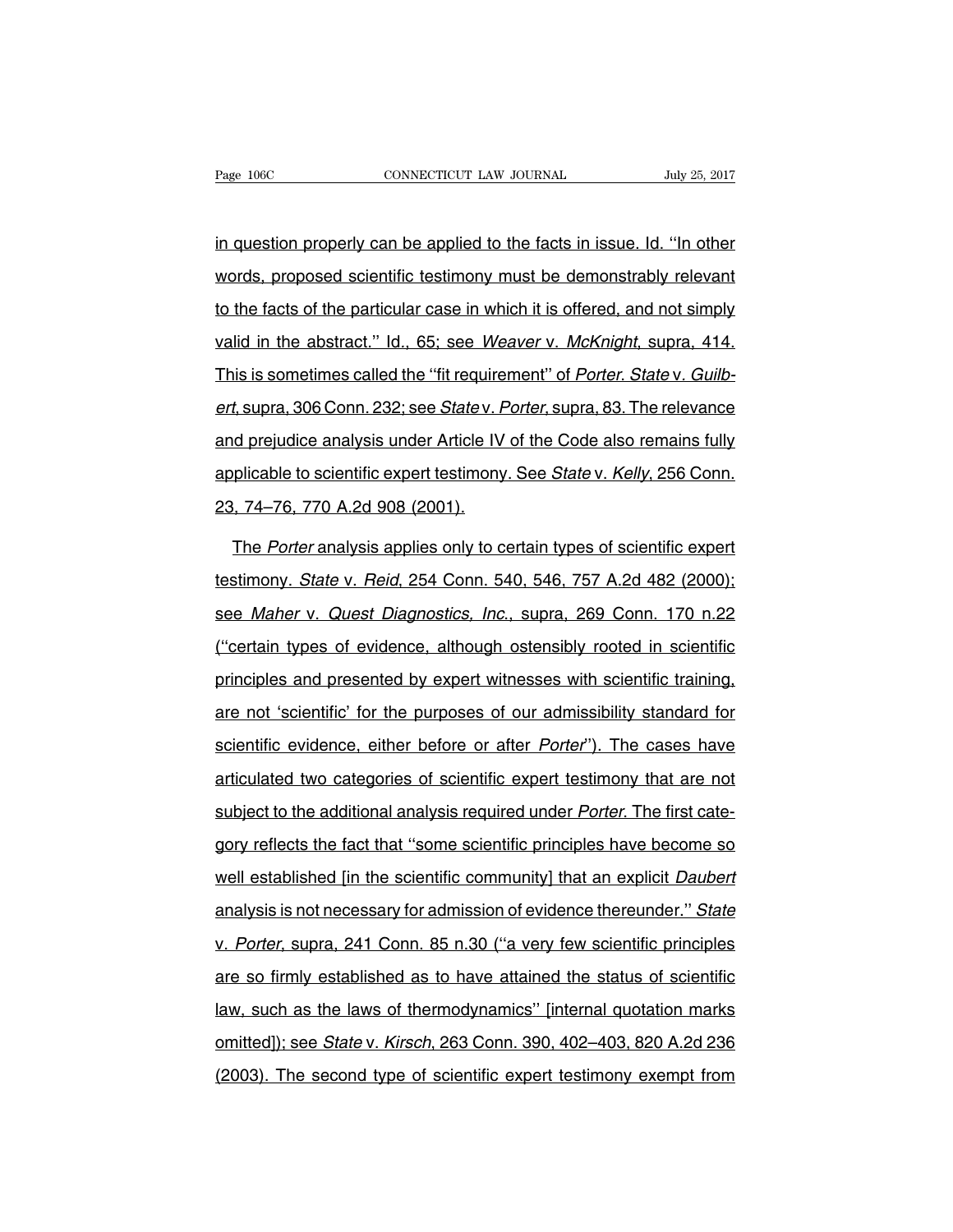the Porter analysis is evidence that leaves the jury "in a position to weigh the probative value of the [expert] testimony without abandoning common sense and sacrificing independent judgment to the expert's assertions based on his special skill or knowledge." State v. Hasan, supra, 205 Conn. 491; see State v. Reid, supra, 546–47. This exception recognizes that certain expert testimony, though scientific in nature, may be presented in a manner, or involve a subject matter, such that its admission does not risk supplanting the role of ''lay jurors awed by an aura of mystic infallibility surrounding scientific techniques, experts and the fancy devices employed." (Internal quotation marks omitted.) State v. Hasan, supra, 490.

**[**Subsequent to both Daubert and Porter, t**]**The United States Supreme Court **[**decided that, with respect to Fed. R. Evid. 702,**]** has held that the trial judge's gatekeeping function under Fed. R. Evid. 702 applies not only to testimony based on scientific knowledge, but also to testimony based on technical and other specialized knowledge, and that the trial judge may consider one or more of the Daubert factors if doing so will aid in determining the reliability of the testimony. Kumho Tire Co., Ltd. v. Carmichael, 526 U.S. 137, 147–49, 119 S. Ct. 1167, 143 L. Ed. 2d 238 (1999). The Code takes no position on **[**such**]** an application of Porter to testimony based on technical and other specialized knowledge. Thus, Section 7- 2 should not be read either as including or precluding the Kumho Tire rule. See State v. West, 274 Conn. 605, 638 n.37, 877 A.2d 787, cert. denied, 546 U.S. 1049, 126 S. Ct. 775, 163 L. Ed. 2d 601 (2005) (declining to decide issue).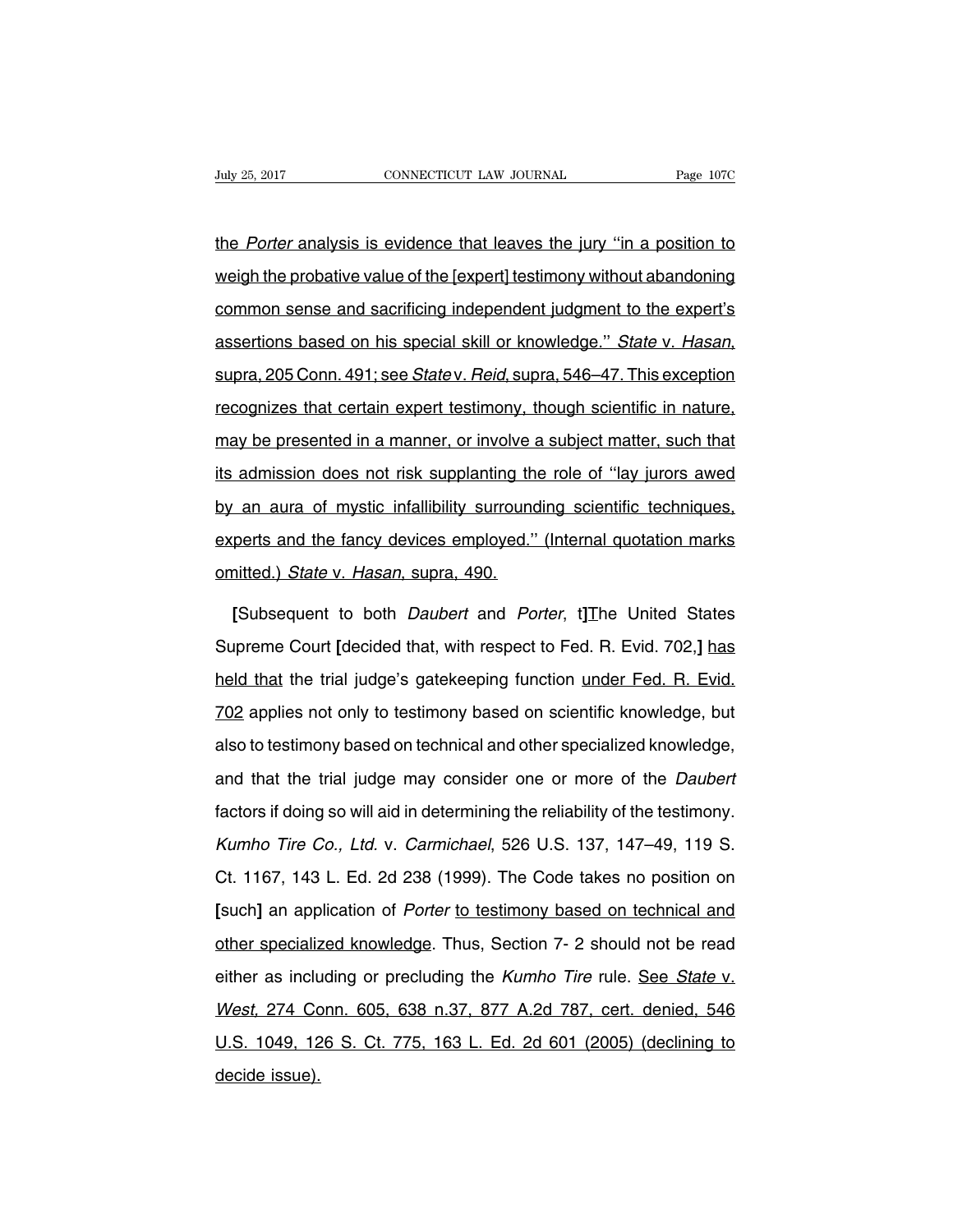In cases involving claims of professional negligence or other issues beyond the field of the ordinary knowledge and experience of judges or jurors, expert testimony may be required to establish one or more elements of a claim. See, e.g., Boone v. William W. Backus Hospital, 272 Conn. 551, 567, 864 A.2d 1 (2005) (medical malpractice); Davis v. Margolis, 215 Conn. 408, 415–16, 576 A.2d 489 (1990) (legal malpractice); see Doe v. Hartford Roman Catholic Diocesan Corp., 317 Conn. 357, 377–78, 119 A.2d 462 (2015) (holding that expert testimony not required to assess risk of relapse of alcoholic priest, known to defendant as child molester, whose tendencies were exacerbated by alcohol ); LePage v. Home, 262 Conn. 116, 125–26, 809 A.2d 505 (2002) (expert testimony required in case involving consideration of risk factors for sudden infant death syndrome).

## **Sec. 7-3. Opinion on Ultimate Issue**

**(a) General rule.** Testimony in the form of an opinion is inadmissible if it embraces an ultimate issue to be decided by the trier of fact, except that, other than as provided in subsection (b), an expert witness may give an opinion that embraces an ultimate issue where the trier of fact needs expert assistance in deciding the issue.

**(b) Mental state or condition of defendant in a criminal case.** ''No expert witness testifying with respect to the mental state or condition of a defendant in a criminal case may state an opinion or inference as to whether the defendant did or did not have the mental state or condition constituting an element of the crime charged or of a defense thereto, except that such expert witness may state his diagnosis of the mental state or condition of the defendant. The ultimate issue as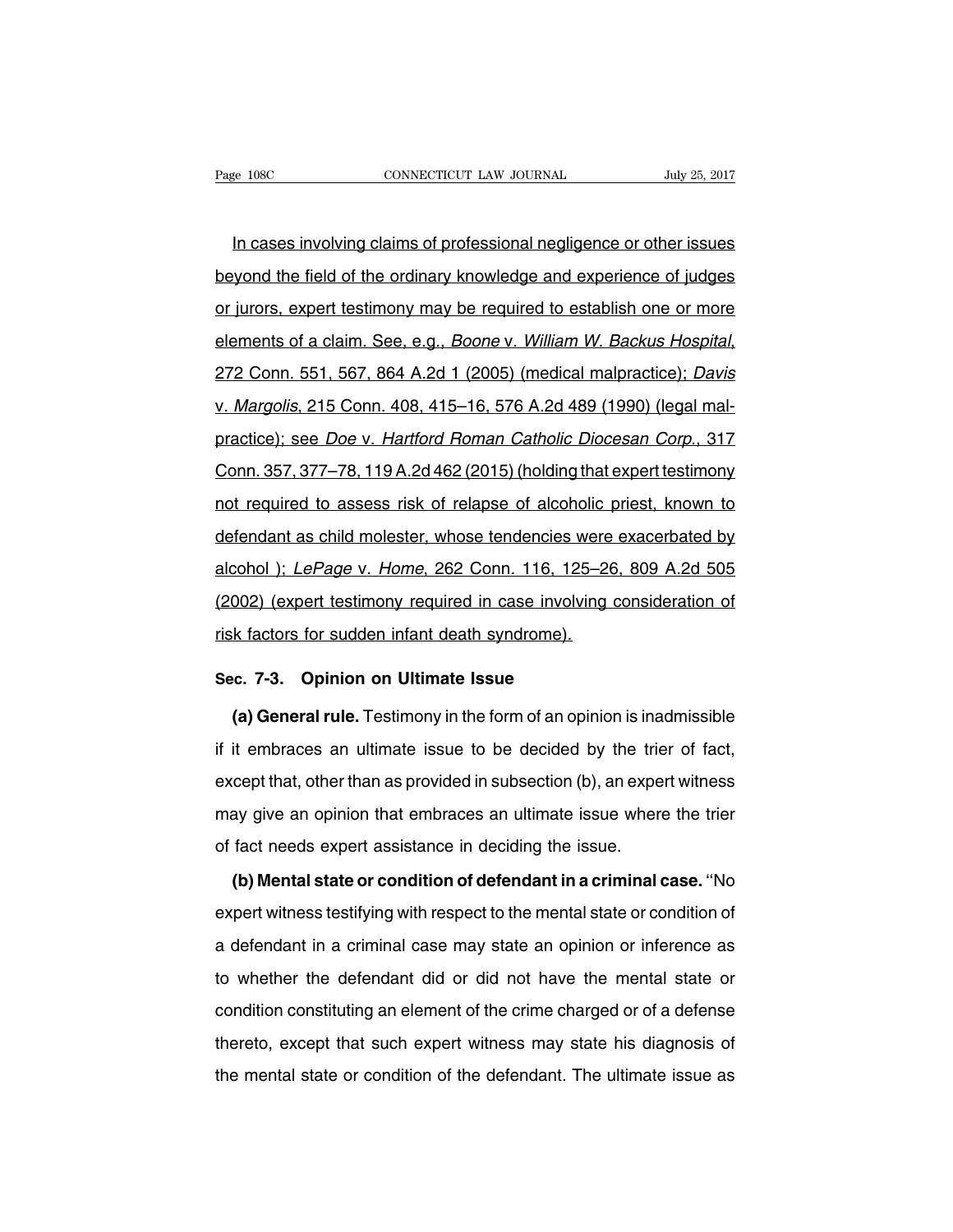to whether the defendant was criminally responsible for the crime charged is a matter for the trier of fact alone.'' General Statutes § 54-86i.

#### **COMMENTARY**

#### **(a) General rule.**

An ultimate issue is one that cannot ''reasonably be separated from the essence of the matter to be decided [by the trier of fact].'' (Internal quotation marks omitted.) State v. Finan, 275 Conn. 60, 66, 881 A.2d 187 (2005). The common-law rule concerning the admissibility of a witness' opinion on the ultimate issue is phrased in terms of a general prohibition subject to numerous exceptions. E.g., State v. Spigarolo, 210 Conn. 353, 37**[**2**]**3, 556 A.2d 112, cert. denied, 493 U.S. 933, 110 S. Ct. 322, 107 L. Ed. 2d 312 (1989); State v. Vilalastra, 207 Conn. 35, 41, 540 A.2d 42 (1988).Subsection (a) adopts the general barto the admission of nonexpert and expert opinion testimony that embraces an ultimate issue.

Subsection (a)**[**, however,**]** recognizes an exception to the general rule for expert witnesses in circumstances where the jury needs expert assistance in deciding the ultimate issue. A common example is cases involving claims of professional negligence. See, e.g., Pisel v. Stamford Hospital, 180 Conn. 314, 328–29, 430 A.2d 1 (1980). Where there is particular concern about invading the province of the fact finder, courts may allow the expert to testify regarding common behavioral characteristics of certain types of individuals; State v. Vilalastra, supra, 207 Conn. 41–43 (behavior of drug dealers); but will prohibit the expert from opining as to whether a particular individual exhibited that behav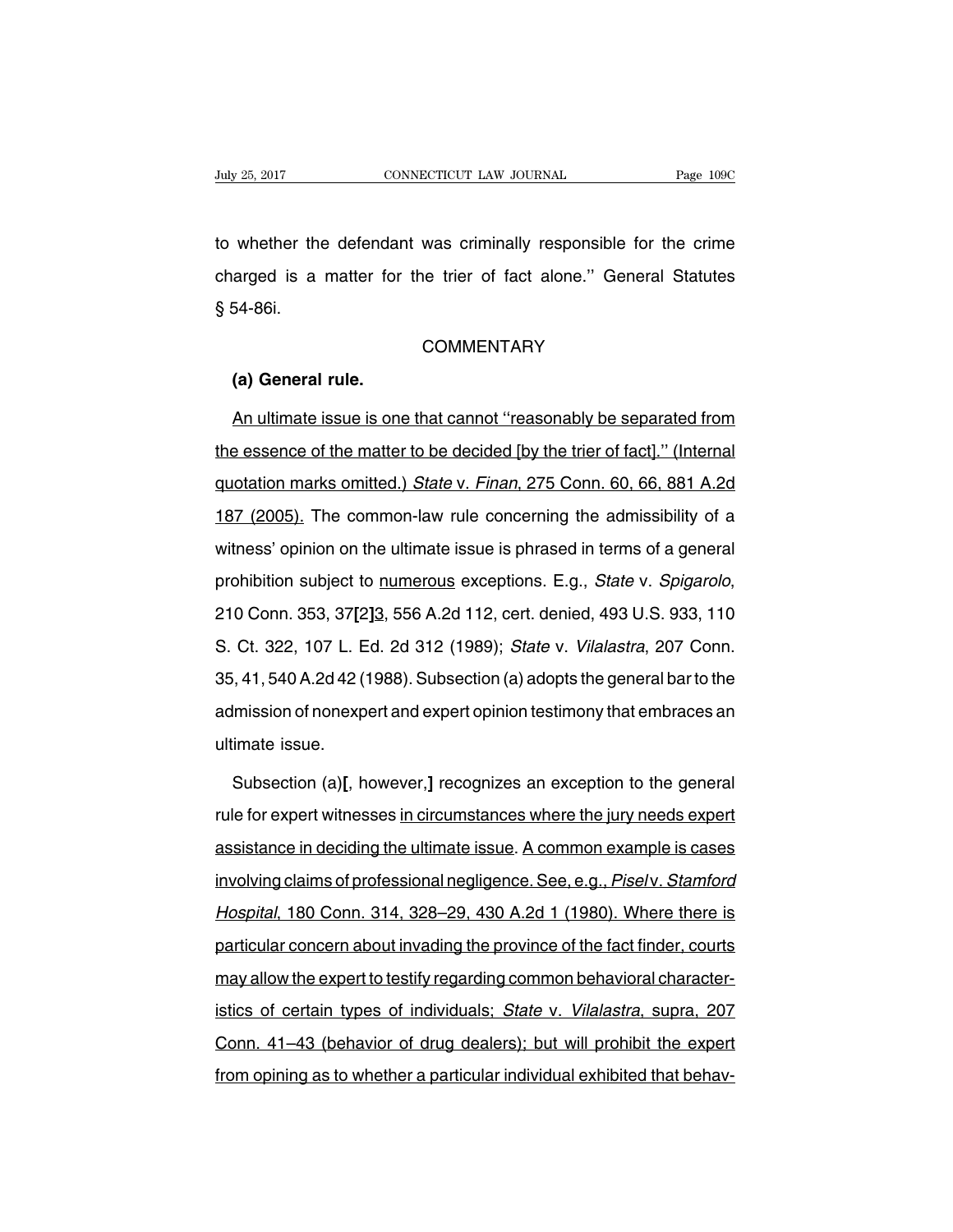ior. See, e.g., State v. Taylor G., 315 Conn. 734, 762–63, 110 A.3d 338 (2015) (behavior of child victim of sexual abuse). **[**See, e.g., State v. Rodgers, 207 Conn. 646, 652, 542 A.2d 1136 (1988); State v. Vilalastra, supra, 207 Conn. 41–43; State v. Johnson, 140 Conn. 560, 562–63, 102 A.2d 359 (1954); cf. Pisel v. Stamford Hospital, 180 Conn. 314, 328–29, 430 A.2d 1 (1980). This exception for expert opinion embracing an ultimate issue is subject to the limitations set forth in subsection (b).**]** Expert opinion on the ultimate issue **[**otherwise**]** admissible under subsection (a) **[**nevertheless**]** also must satisfy the **[**general**]** admissibility requirements **[**for the admissibility of**]**, applicable to all expert **[**opinion**]** testimony, set forth in Sections 7-2 and 7-4.

**[**The cases have sometimes used the term ''ultimate issue'' imprecisely. One example is State v. Spigarolo, supra, 210 Conn. 372–74, in which the court appeared to relax the general restriction on the admissibility of nonexpert opinion testimony that embraces an ultimate issue. At issue was whether a non-expert witness could render an opinion on whether the testimony of a child sexual assault victim would be less candid if the victim were required to testify in the presence of the accused. Id., 370–71. The court identified this issue as an ''ultimate issue'' for purposes of the case. See generally id., 372–74.**]**

**[**In drafting the Code, however, the issue in Spigarolo was deemed an important factual issue, not an ultimate one. Thus, Spigarolo was regarded as a case properly analyzed under Section 7-1. To the extent that Spigarolo recognized an exception to the inadmissibility of nonexpert opinion testimony that embraces an ultimate issue, it is rejected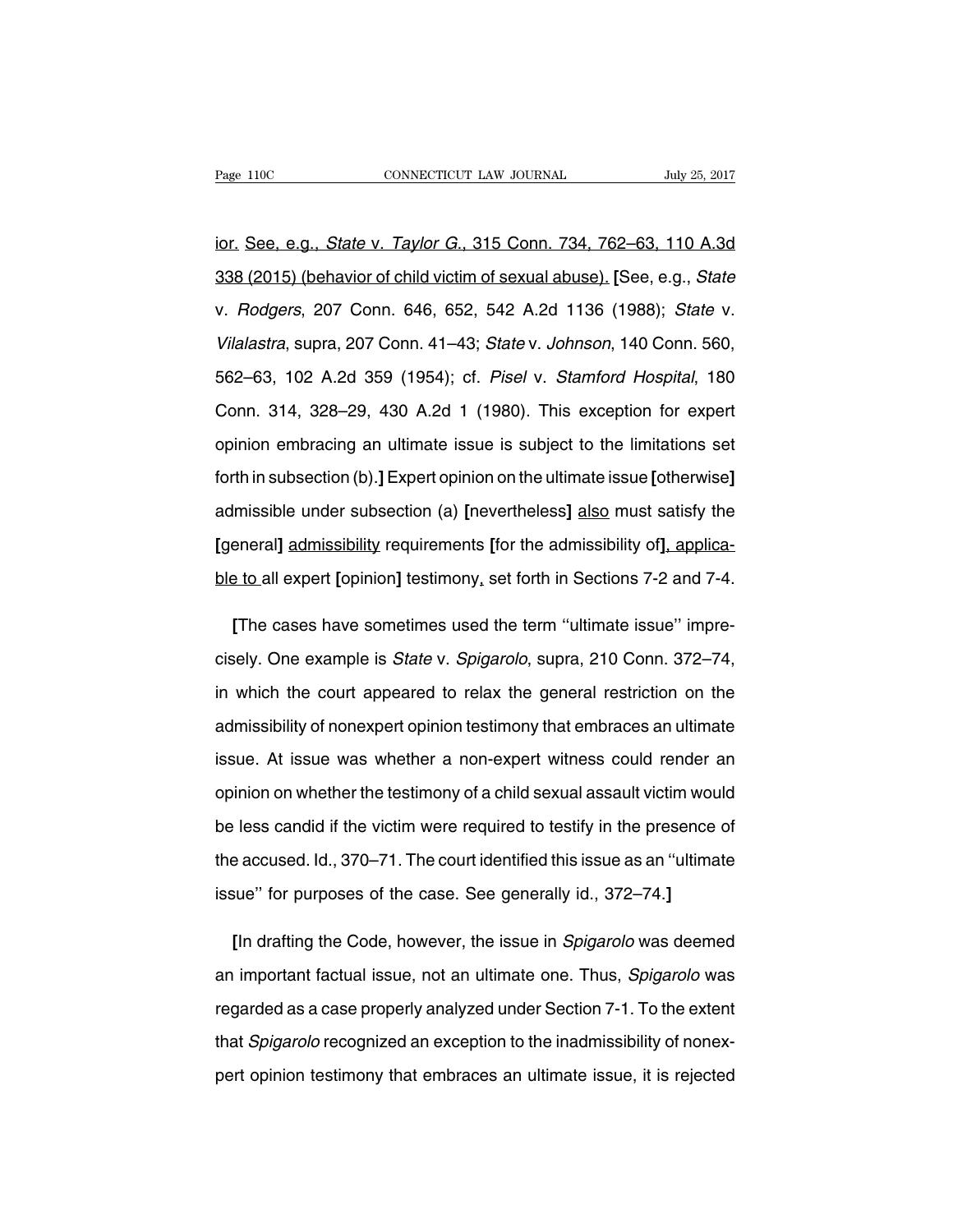in favor of a complete ban on the admissibility of such testimony. See, e.g., LaFrance v. LaFrance, 127 Conn. 149, 155, 14 A.2d 739 (1940).**]**

## **(b) Mental state or condition of defendant in a criminal case.**

**[**The term ''opinion or inference'' appears in subsection (b) by virtue of the verbatim incorporation of the language of General Statutes § 54- 86i.**]** Subsection (b), including its use of the term ''opinion or inference,'' is taken verbatim from General Statutes § 54-86i. The Code **[**draws no distinction**]** attributes no significance to the difference between the term "opinion or inference," as used in subsection (b), and the term ''opinion'' or ''opinions,'' without the accompanying ''or inference'' language **[**, the latter term appearing**]** used in other provisions of Article VII of the Code.

# **Sec. 7-4. Opinion Testimony by Experts; Bases of Opinion Testimony by Experts; Hypothetical Questions**

**(a) Opinion testimony by experts.** An expert may testify in the form of an opinion and give reasons therefor, provided sufficient facts are shown as the foundation for the expert's opinion.

**(b) Bases of opinion testimony by experts.** The facts in the particular case upon which an expert bases an opinion may be those perceived by or made known to the expert at or before the proceeding. The facts need not be admissible in evidence if of a type customarily relied on by experts in the particular field in forming opinions on the subject. The facts relied on pursuant to this subsection are not substantive evidence, unless otherwise admissible as such evidence.

**(c) Hypothetical questions.** An expert may give an opinion in response to a hypothetical question provided that the hypothetical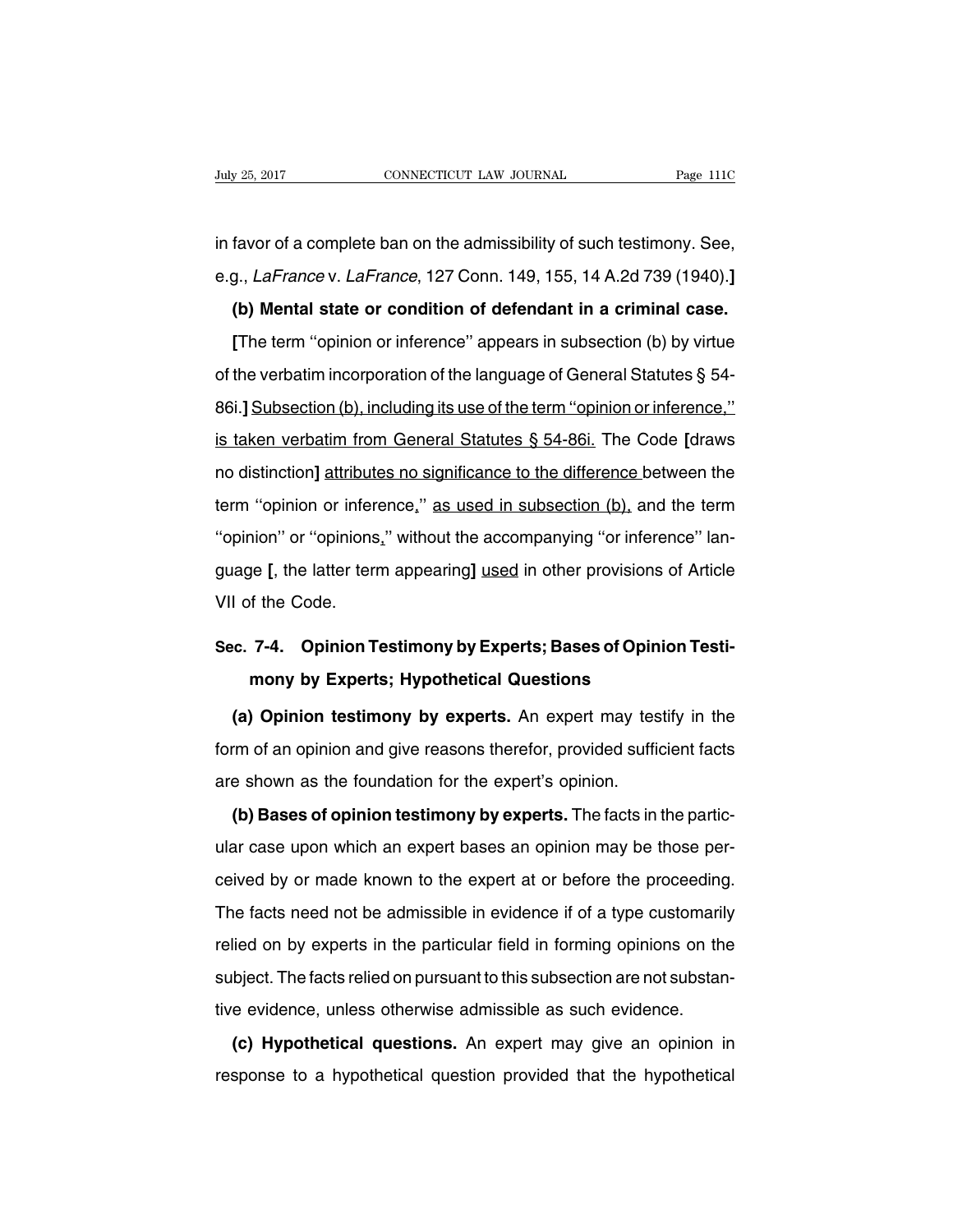question: (1) presents the facts in such a manner that they bear a true and fair relationship to each other and to the evidence in the case**[**,**]**; (2) is not worded so as to mislead or confuse the jury**[**,**]**; and (3) is not so lacking in the essential facts as to be without value in the decision of the case. A hypothetical question need not contain all of the facts in evidence.

#### **COMMENTARY**

#### **(a) Opinion testimony by experts.**

Connecticut case law requires disclosure of the ''factual basis'' underlying an expert witness' opinion before the expert witness may render that opinion. See Borkowski v. Borkowski, 228 Conn. 729, 742, 638 A.2d 1060 (1994); State v. John, 210 Conn. 652, 677, 557 A.2d 93, cert. denied, 493 U.S. 824, 110 S. Ct. 84, 107 L. Ed. 2d 50 (1989); State v. Asherman, 193 Conn. 695, 716, 478 A.2d 227 (1984), cert. denied, 470 U.S. 1050, 105 S. Ct. 1749, 84 L. Ed. 2d 814 (1985); see also Practice Book § 13-4 (b) (1); Going v. Pagani, 172 Conn. 29, 34, 372 A.2d 516 (1976). Subsection (a) incorporates this principle by requiring **[**that sufficient facts on which the expert's opinion is based be shown as the foundation for the opinion**]** the party offering the evidence to show that the expert's opinion rests upon an adequate factual foundation. This requirement applies whether the expert's opinion is based on personal knowledge or secondhand facts made known to the expert at or before trial. E.g., State v. John, supra, 676–78 (secondhand data customarily relied on by other experts); Going v. Pagani, supra, 32 (firsthand observation); Floyd v. Fruit Industries,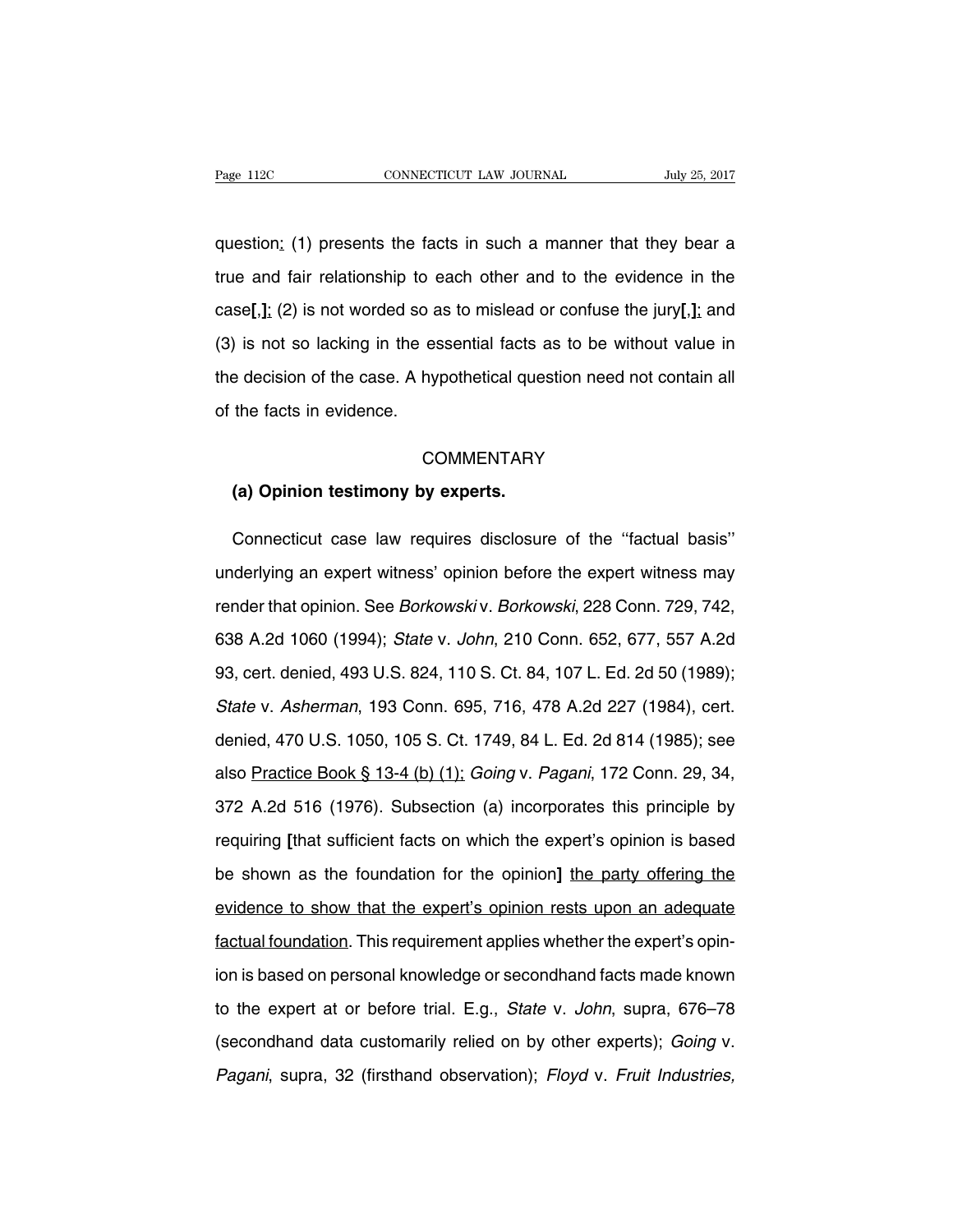Inc., 144 Conn. 659, 666, 136 A.2d 918 (1957) (secondhand facts made known to expert through use of hypothetical question).

Subsection (a) contemplates that disclosure of the ''foundational'' facts will, in most cases, occur during the examination undertaken by the party calling the expert and before the expert states his or her opinion. The requirement of preliminary disclosure, however, is subject to the trial court's discretionary authority to admit evidence upon proof of connecting facts**[**,**]** or subject to later proof of connecting facts. Section 1-3 (b); see *Schaefer & Co. v. Ely*, 84 Conn. 501, 509, 80 A. 775 (1911). Nothing in subsection (a) precludes further exploration into the factual basis for the expert's opinion during cross-examination of the expert. Whether sufficient facts are shown as the foundation for the expert's opinion is a preliminary question to be decided by the trial court. Liskiewicz v. LeBlanc, 5 Conn. App. 136, 141, 497 A.2d 86 (1985); see Section 1-3 (a).

The admissibility of expert testimony rendered by a physician whether a treating or nontreating physician—is governed by the same evidentiary standard **[**governing**]** applied to the testimony of expert witnesses generally. George v. Ericson, 250 Conn. 312, 317, 736 A.2d 889 (1999), overruling Brown v. Blauvelt, 152 Conn. 272, 274, 205 A.2d 773 (1964).

## **(b) Bases of opinion testimony by experts.**

Subsection (b) allows an expert witness to base his or her opinion on ''facts'' derived from one or more of three possible sources. First, the expert's opinion may be based on facts "perceived by" the expert **[**''perceived''**]** at or before trial, in other words, facts the expert observes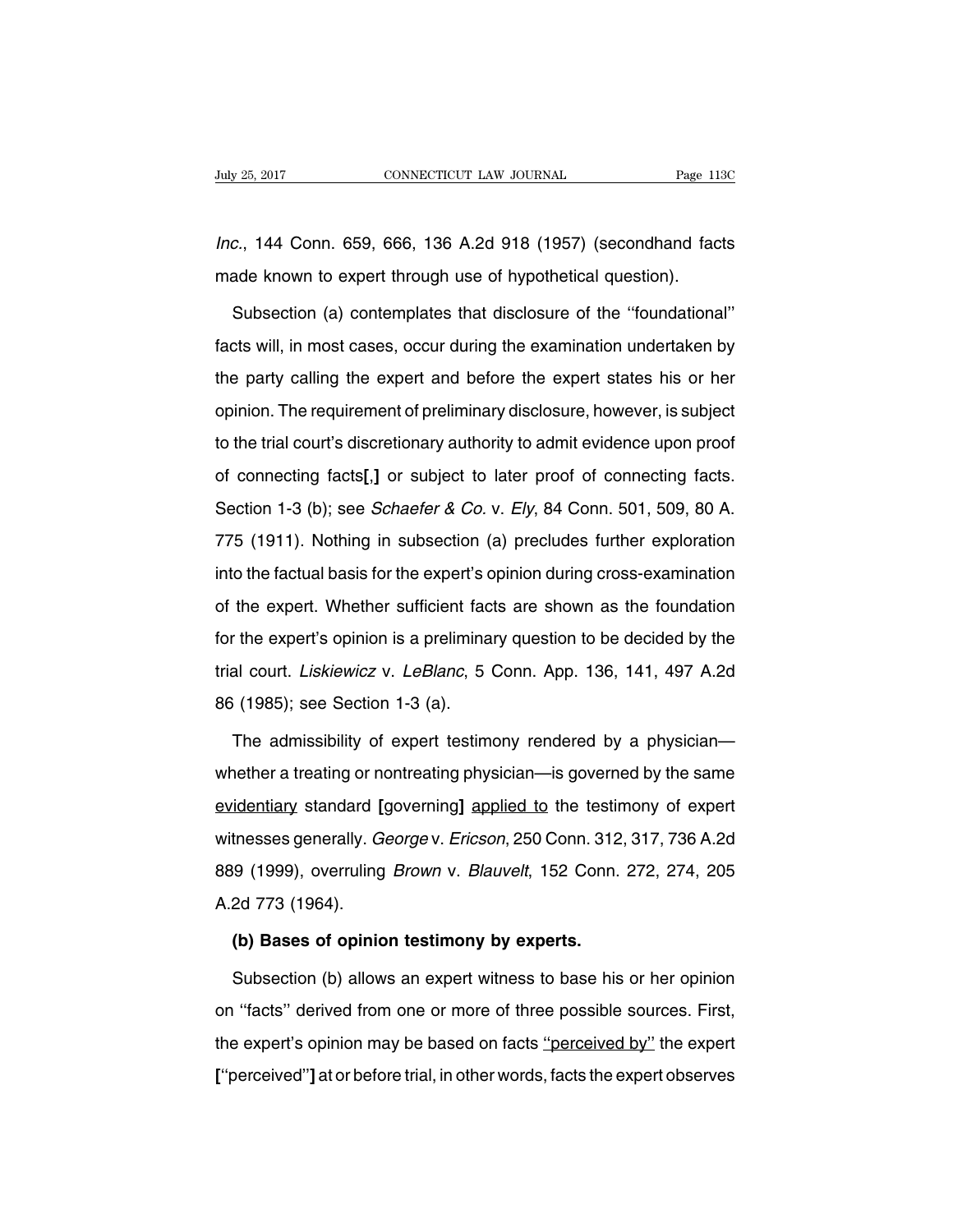firsthand. E.g., State v. Conroy, 194 Conn. 623, 628–29, 484 A.2d 448 (1984); Donch v. Kardos, 149 Conn. 196, 201, 177 A.2d 801 (1962); Wilhelm v. Czuczka, 19 Conn. App. 36, 42, 561 A.2d 146 (1989). For example, a treating physician often will base an expert opinion on observations made by the physician **[**made**]** while examining the patient. See generally State v. McClary, 207 Conn. 233, 236-38, 541 A.2d 96 (1988).

Second, the expert's opinion may be based on facts ''made known'' to the expert at trial. This **[**second variety**]** category includes facts learned by the expert **[**learns of when the expert attends**]** while attending the trial and listen**[**s**]**ing to the testimony of other witnesses prior to rendering his or her own opinion. See DiBiase v. Garnsey, 106 Conn. 86, 89, 136 A. 871 (1927). It also includes facts presented to the expert in the form of a hypothetical question. See, e.g., Keeney v. L & S Construction, 226 Conn. 205, 213, 626 A.2d 1299 (1993); State v. Auclair, 33 Conn. Supp. 704, 713, 368 A.2d 235 (1976).

Finally, the expert's opinion may be based on facts, of which the expert has no firsthand knowledge, made known to the expert before trial **[**and of which the expert has no firsthand knowledge**]**, regardless of the admissibility of those facts themselves. See, e.g., State v. Gonzalez, 206 Conn. 391, 408, 538 A.2d 210 (1988) (expert's opinion based on autopsy report of another medical examiner); State v. Cosgrove, 181 Conn. 562, 584, 436 A.2d 33 (1981) (expert's opinion derived from reports that included observations of other toxicologists).

Although **[**facts derived from**]** the factual basis for expert opinions resting on the first two sources of information **[**—**]** (i.e., facts gleaned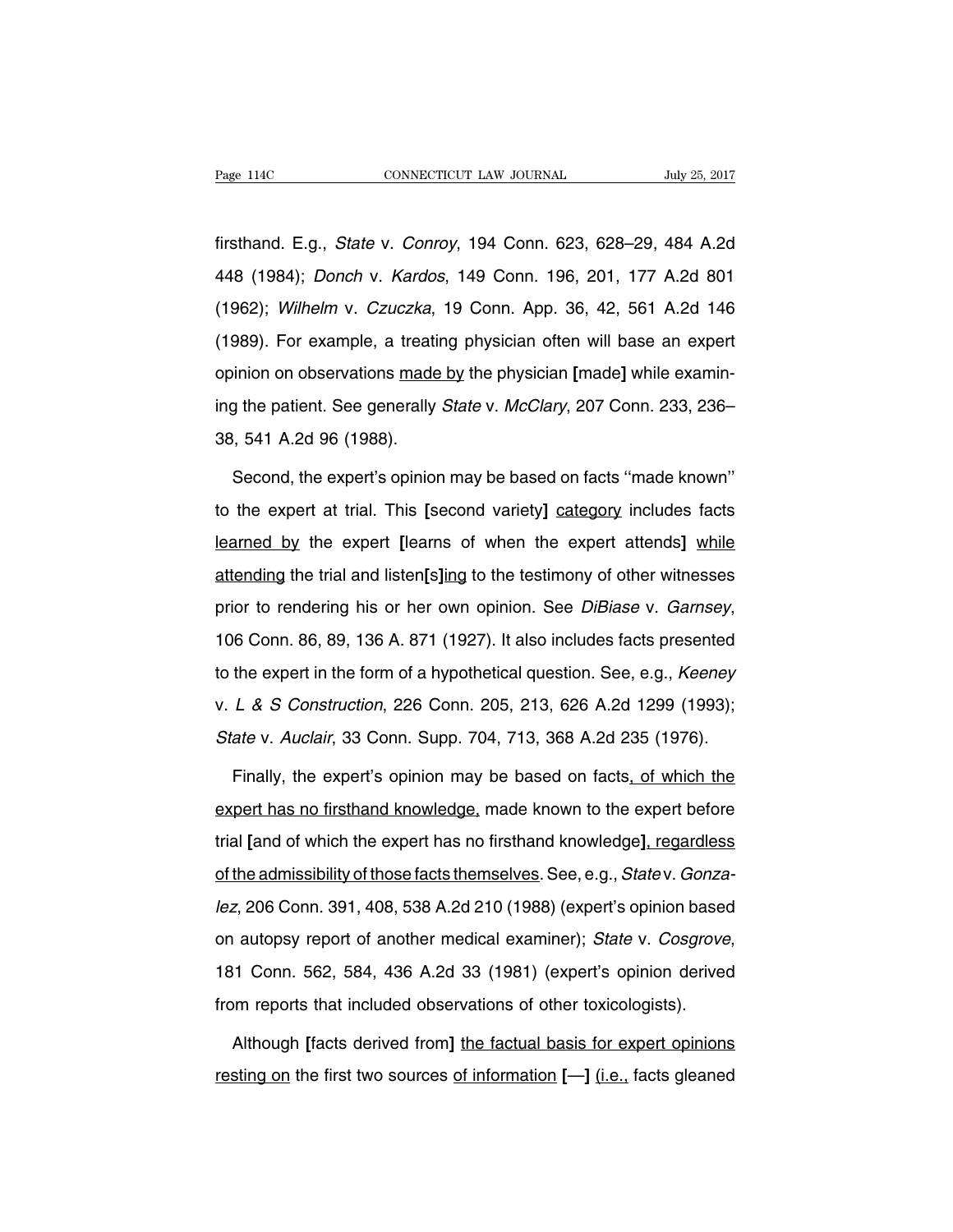from firsthand observation **[**and**]** or facts made known to the expert at trial**[**—often will be admissible and admitted in evidence**]**) normally do not encounter obstacles to admissibility, case law is inconsistent **[**as**]** with respect to the admissibility of expert opinion **[**when**]** based on facts **[**made known to the expert before trial and of**]** in the last category (i.e., facts themselves inadmissible at trial and as to which the expert has no firsthand knowledge). In accordance with the modern trend in Connecticut, subsection (b) provides that **[**the facts upon which an expert bases his or her**]** an expert may offer an opinion **[**need not be**]** based on facts that are not themselves admissible if those facts are of a type customarily relied on by experts in the particular field in forming their opinions. E.g., George v. Ericson, supra, 250 Conn. 324–25; State v. Gonzalez, supra, 206 Conn. 408; State v. Cuvelier, 175 Conn. 100, 107–108, 436A.2d 33 (1978).**[**For purposes of subsection (b), inadmissible ''facts'' upon which experts customarily rely in forming opinions can be derived**]** Facts of this nature may come from sources such as conversations, informal opinions, written reports and data compilations. Whether **[**inadmissible**]** these facts are of a type customarily relied on by experts in forming opinions is a preliminary question to be decided by the trial court. See Section 1-3 (a).

In a criminal case, when an expert opinion is based on facts not in evidence, the court and parties should be aware of constitutional concerns. See State v. Singh, 59 Conn. App. 638, 652, 757 A.2d 1175 (2000) (opinion based on information provided by others does not violate confrontation clause if expert is available for cross-examination concerning nature and reasonableness of reliance), rev'd on other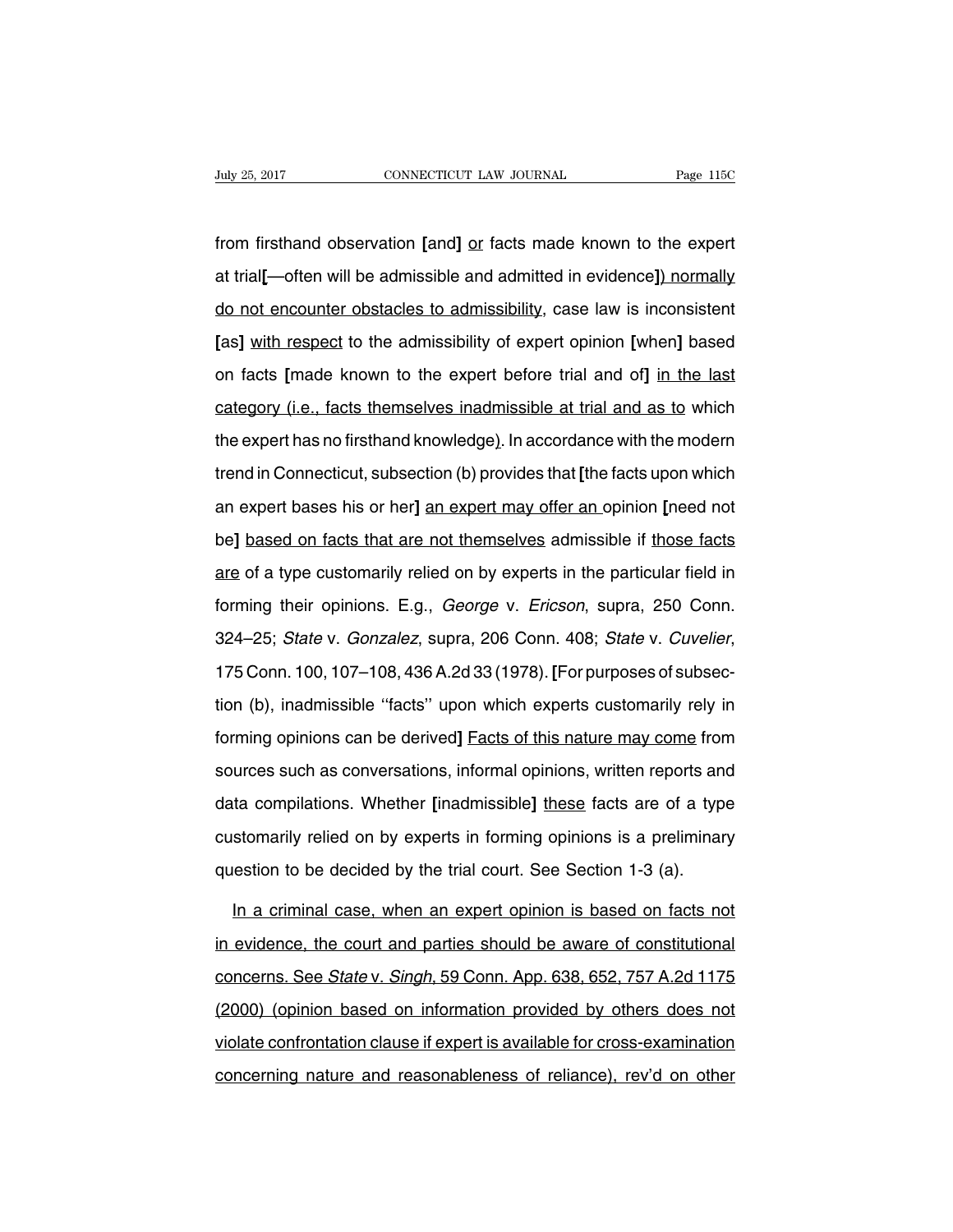grounds, 259 Conn. 693, 793 A.2d 226 (2002); cf. In re Barbara J., 215 Conn. 31, 43–44, 574 A.2d 203 (1990) (termination of parental rights). This added requirement, which is not included in subsection (b) as an independent prerequisite under the Code, has been mentioned in dicta in civil cases as well. See R.I. Pools, Inc. v. Paramount Concrete, Inc., 149 Conn. App. 839, 849, 89 A.3d 993 (''expert may give an opinion based on sources not in themselves admissible in evidence, provided [1] the facts or data not in evidence are of a type reasonably relied on by experts in the particular field, and [2] the expert is available for cross-examination concerning his or her opinion'' [internal quotation marks omitted]), cert. denied, 312 Conn. 920, 94 A.3d 1200 (2014); Birkhamshaw v. Socha, 156 Conn. App. 453, 484, 115 A.3d 1, cert. denied, 317 Conn. 913, 116 A.3d 812 (2015).

Subsection (b) expressly **[**forbids**]** states that the facts **[**upon which the expert based his or her opinion to be admitted for their truth**]** forming the basis of the expert opinion are not thereby made admissible as substantive evidence (i.e., for their truth) unless otherwise **[**substantively**]** admissible as such under other provisions of the Code. See Milliun v. New Milford Hospital, 310 Conn. 711, 726–28, 80 A.3d 887 (2013). Thus, subsection (b) does not constitute an exception to the hearsay rule or any other exclusionary provision of the Code. However, because subsection (a) requires disclosure of a sufficient factual basis for the expert's opinion, and because the cross-examiner often will want to explore the expert's factual basis further, subsection (b) does not preclude the trial court, in its discretion, from admitting the underlying facts relied on by the expert for the limited purpose of explaining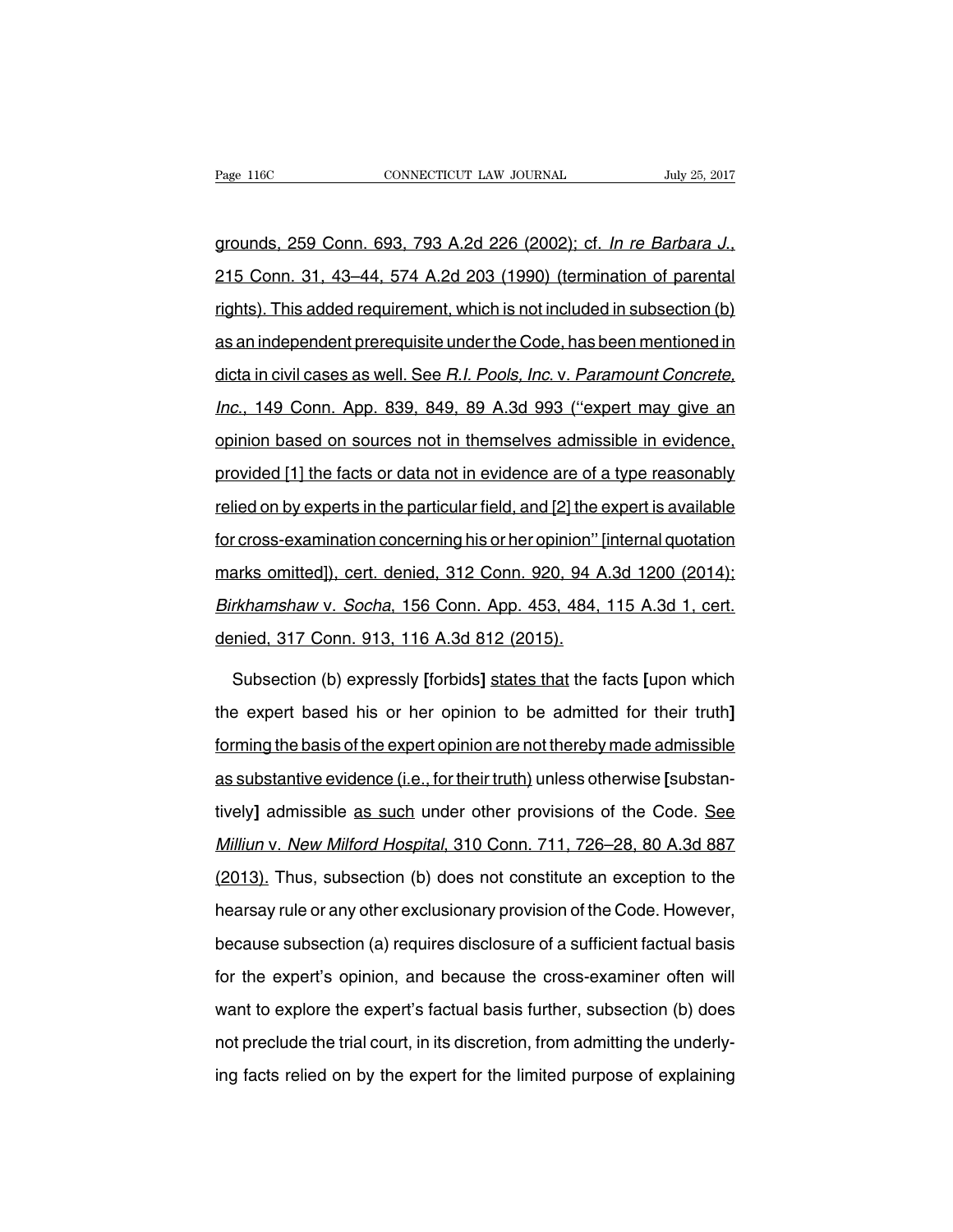the factual basis for the expert's opinion. **[**See, e.g., 2 C. McCormick, Evidence (5th Ed. 1999) § 324.3, p. 356.**]** DeNunzio v. DeNunzio, 151 Conn. App. 403, 413, 95 A.3d 557, (2014), aff'd on other grounds, 320 Conn. 178, 128 A.3d 901 (2016).

## **(c) Hypothetical questions.**

Subsection (c) embraces the common-law rule concerning the admissibility of a hypothetical question and, necessarily, the admissibility of the ensuing expert's opinion in response to the hypothetical question. Floyd v. Fruit Industries, Inc., supra, 144 Conn. 666; accord Shelnitz v. Greenberg, 200 Conn. 58, 77, 509 A.2d 1023 (1986); Schwartz v. Westport, 170 Conn. 223, 225, 365 A.2d 1151 (1976). In accordance with case law, subsection (c) recognizes that the hypothetical question must contain the essential facts of the case; see State v. Gaynor, 182 Conn. 501, 509–10, 438 A.2d 739 (1980); see also Keeney v. L & S Construction, supra, 226 Conn. 213 (''the stated assumptions on which a hypothetical question is based must be the essential facts established by the evidence''); but need not contain all the facts in evidence. E.g., Donch v. Kardos, supra, 149 Conn. 201; Stephanofsky v. Hill, 136 Conn. 379, 384, 71 A.2d 560 (1950).

Subsection (c) states the rule concerning the framing of hypothetical questions on direct examination. See, e.g., Schwartz v. Westport, supra, 170 Conn. 224–25. The rules governing the framing of hypothetical questions on direct examination and for the purpose of introducing substantive evidence are applied with increased liberality when the hypothetical question is framed on cross-examination and for the purpose of impeaching and testing the accuracy of the expert's opinion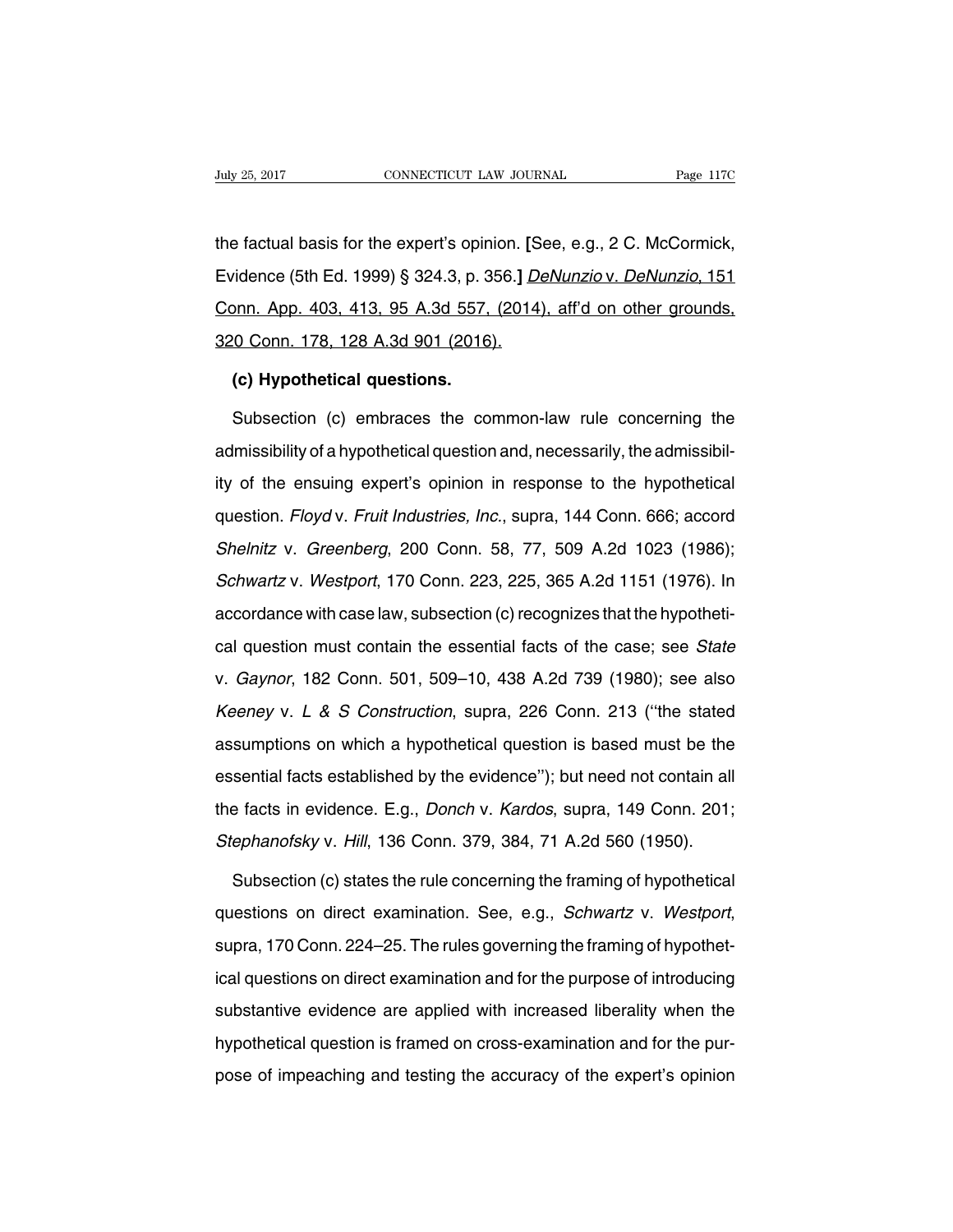testimony given on direct examination. See, e.g., State v. Gaynor, supra, 182 Conn. 510–11; Kirchner v. Yale University, 150 Conn. 623, 629, 192 A.2d 641 (1963); Livingstone v. New Haven, 125 Conn. 123, 127–28, 3 A.2d 836 (1939); Rice v. Dowling, 23 Conn. App. 460, 465, 581 A.2d 1061 (1990), cert. denied, 217 Conn. 805, 584 A.2d 1190 (1991). Common law shall continue to govern the use of hypothetical questions on cross-examination.

## **ARTICLE VIII—HEARSAY**

### **Sec. 8-1. Definitions**

As used in this Article:

(1) ''Statement'' means (A) an oral or written assertion or (B) nonverbal conduct of a person, if it is intended by the person as an assertion.

(2) ''Declarant'' means a person who makes a statement.

(3) ''Hearsay'' means a statement, other than one made by the declarant while testifying at the proceeding, offered in evidence to establish the truth of the matter asserted.

## **COMMENTARY**

## **(1) ''Statement''**

The definition of ''statement'' takes on significance when read in conjunction with the definition of ''hearsay'' in subdivision (3). The definition of ''statement'' includes both oral and written assertions; see Rompe v. King, 185 Conn. 426, 428, 441 A.2d 114 (1981); Cherniske v. Jajer, 171 Conn. 372, 376, 370 A.2d 981 (1976); and nonverbal conduct of a person intended as an assertion. State v. King, 249 Conn. 645, 670, 735 A.2d 267 (1999) (person nodding or shaking head in response to question is form of nonverbal conduct intended as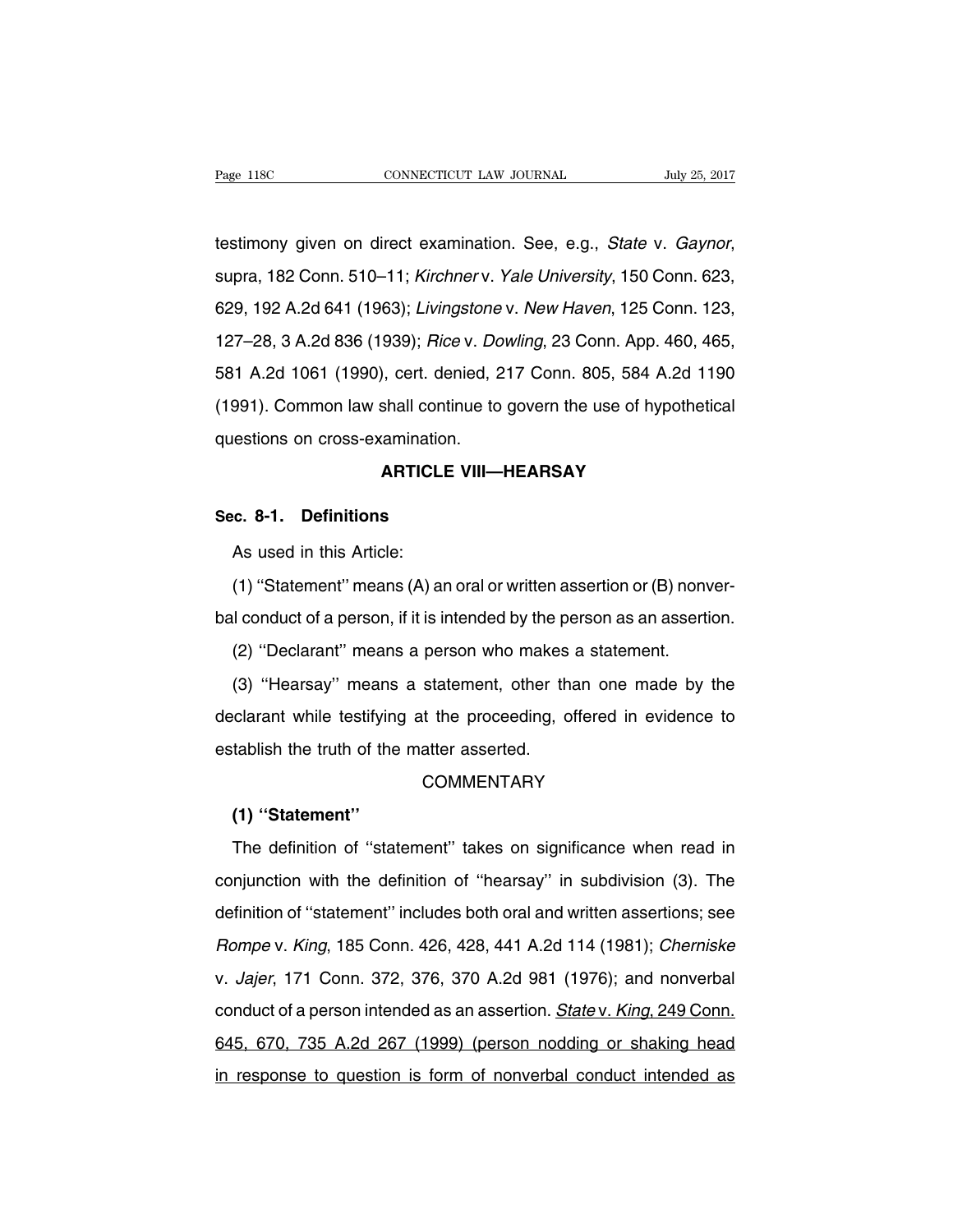assertion);State v. Blades, 225 Conn. 609, 632, 626 A.2d 273 (1993); Heritage Village Master Assn., Inc. v. Heritage Village Water Co., 30 Conn. App. 693, 702, 622 A.2d 578 (1993)**[**; see also C. Tait & J. LaPlante, Connecticut Evidence (2d Ed. 1988) § 11.2, p. 319 (person nodding or shaking head in response to question is form of nonverbal conduct intended as assertion)**]**. The effect of this definition is to exclude from the hearsay rule's purview nonassertive verbalizations and nonassertive, nonverbal conduct. See State v. Hull, 210 Conn. 481, 498–99, 556 A.2d 154 (1989) (''[i]f the statement is not an assertion . . . it is not hearsay'' [internal quotation marks omitted]); State v. Thomas, 205 Conn. 279, 285, 533 A.2d 553 (1987) (''[n]onassertive conduct such as running to hide, or shaking and trembling, is not hearsay'').

The definition of ''statement'' in Section 8-1 is used solely in conjunction with the definition of hearsay and the operation of the hearsay rule and its exceptions. See generally Art. VIII of the Code. The definition does not apply in other contexts or affect definitions of ''statement'' in other provisions of the General Statutes or Practice Book. See, e.g., General Statutes § 53-441 (a); Practice Book §§ 13-1 and 40-15.

## **(2) ''Declarant''**

The definition of ''declarant'' is consistent with the longstanding common-law recognition of that term. See, e.g., State v. Jarzbek, 204 Conn. 683, 696 n.7, 529 A.2d 1245 (1987), cert. denied, 484 U.S. 1061, 108 S. Ct. 1017, 98 L. Ed. 2d 982 (1988); State v. Barlow, 177 Conn. 391, 396, 418 A.2d 46 (1979). Numerous courts have held that data generated by a computer solely as a product of a computerized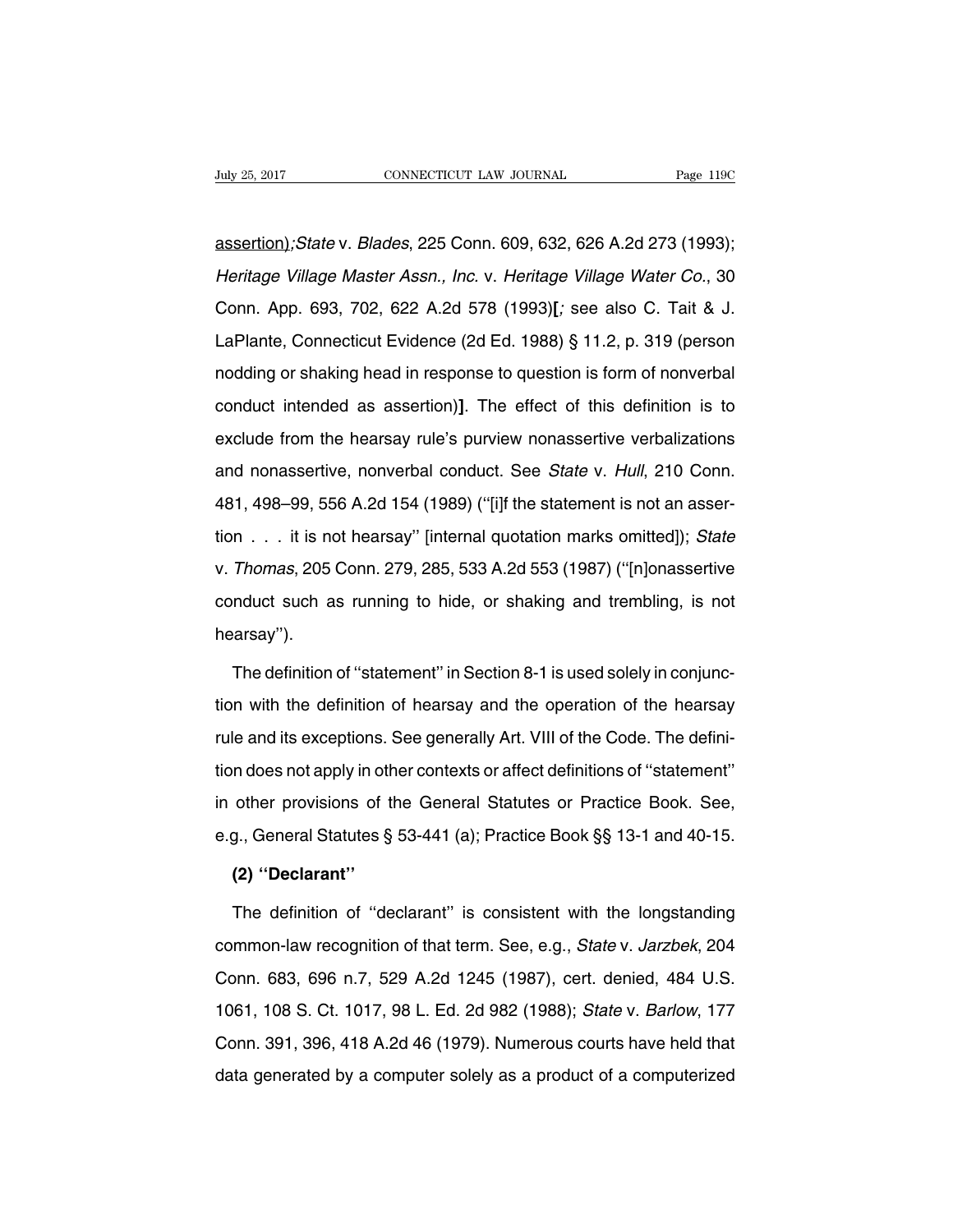system or process are not made by a ''declarant'' and, therefore, not hearsay. See State v. Buckland, 313 Conn. 205, 216-221, 96 A.3d 1163 (2014) (agreeing with federal cases holding that ''raw data'' generated by breath test machine is not hearsay because machine is not declarant), cert. denied, U.S., 135 S. Ct. 992, 190 L. Ed. 2d 837 (2015); State v. Gojcaj, 151 Conn. App. 183, 195, 200–202, 92 A.3d 1056 **[**(2014)**]** (holding that there was no declarant making computer-generated log, which was created automatically to record date and time whenever any person entered passcode to activate or deactivate security system), cert. denied, 314 Conn. 924, 100 A.3d 854 (2014); see also Lorraine v. Markel American Ins. Co., 241 F.R.D. 534, 564–65 (D. Md. 2007) (making same point, using fax ''header'' as example). In certain forms, this type of computer-generated information is known as ''metadata.'' The term ''metadata'' has been defined as ''data about data''; (internal quotation marks omitted) Lorraine v. Markel American Ins. Co., supra, 547; and refers to computer-generated information describing the history, tracking or management of electronically stored information. See id. Gojcaj recognized that a party seeking to introduce computer-generated data and records, even if not hearsay, must establish that the computer system reliably and accurately produces records or data of the type that is being offered. State v. Gojcaj, supra, 202 n.12.

#### **(3) ''Hearsay''**

Subdivision (3)'s definition of ''hearsay'' finds support in the cases. E.g., State v. Crafts, 226 Conn. 237, 253, 627 A.2d 877 (1993); State v. Esposito, 223 Conn. 299, 315, 613 A.2d 242 (1992); Obermeier v.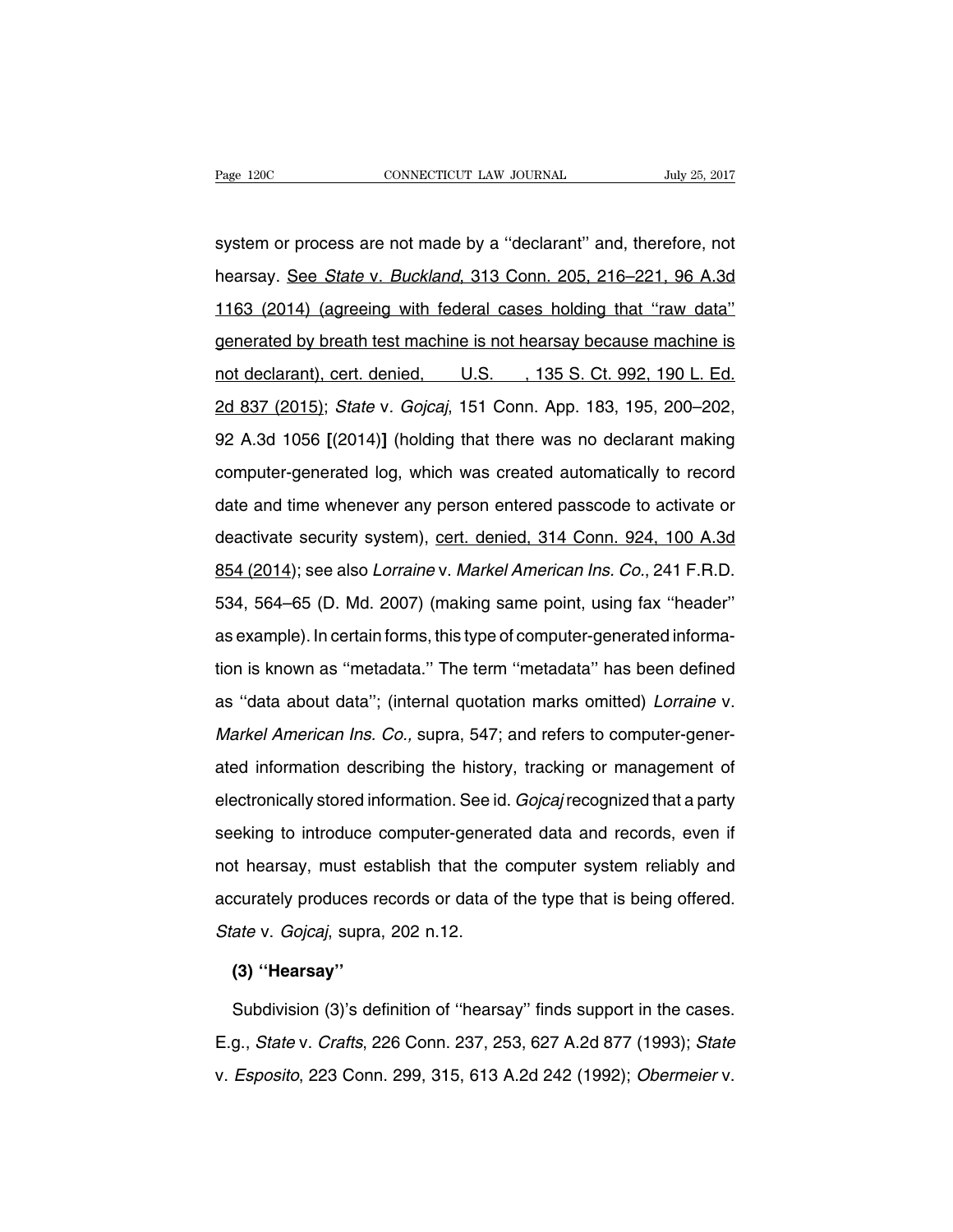Nielsen, 158 Conn. 8, 11, 255 A.2d 819 (1969). The purpose for which the statement is offered is crucial; if it is offered for a purpose other than to establish the truth of the matter asserted, the statement is not hearsay. E.g., State v. Esposito, supra, 315; State v. Hull, supra, 210 Conn. 498–99; State v. Ober, 24 Conn. App. 347, 357, 588 A.2d 1080, cert. denied, 219 Conn. 909, 593 A.2d 134, cert. denied, 502 U.S. 915, 112 S. Ct. 319, 116 L. Ed. 2d 26 (1991).

#### (Amended May 20, 2015, to take effect August 1, 2015.)

#### **Sec. 8-2. Hearsay Rule**

**(a) General Rule.** Hearsay is inadmissible, except as provided in the Code, the General Statutes or **[**the**]** any Practice Book rule adopted before June 18, 2014, the date on which the Supreme Court adopted the Code.

**(b) Testimonial Statements and Constitutional Right of Confrontation.** In criminal cases, hearsay statements which might otherwise be admissible under one of the exceptions in this Article may be inadmissible if the admission of such statements is in violation of the constitutional right of confrontation.

## **COMMENTARY**

## **(a) General Rule.**

Section 8-2 is consistent with common law. See State v. Oquendo, 223 Conn. 635, 664, 613 A.2d 1300 (1992); State v. Acquin, 187 Conn. 647, 680, 448 A.2d 163 (1982), cert. denied, 463 U.S. 1229, 103 S. Ct. 3570, 77 L. Ed. 2d 1411 (1983), overruled in part on other grounds by Davis v. United States, 512 U.S. 452, 114 S. Ct. 2350,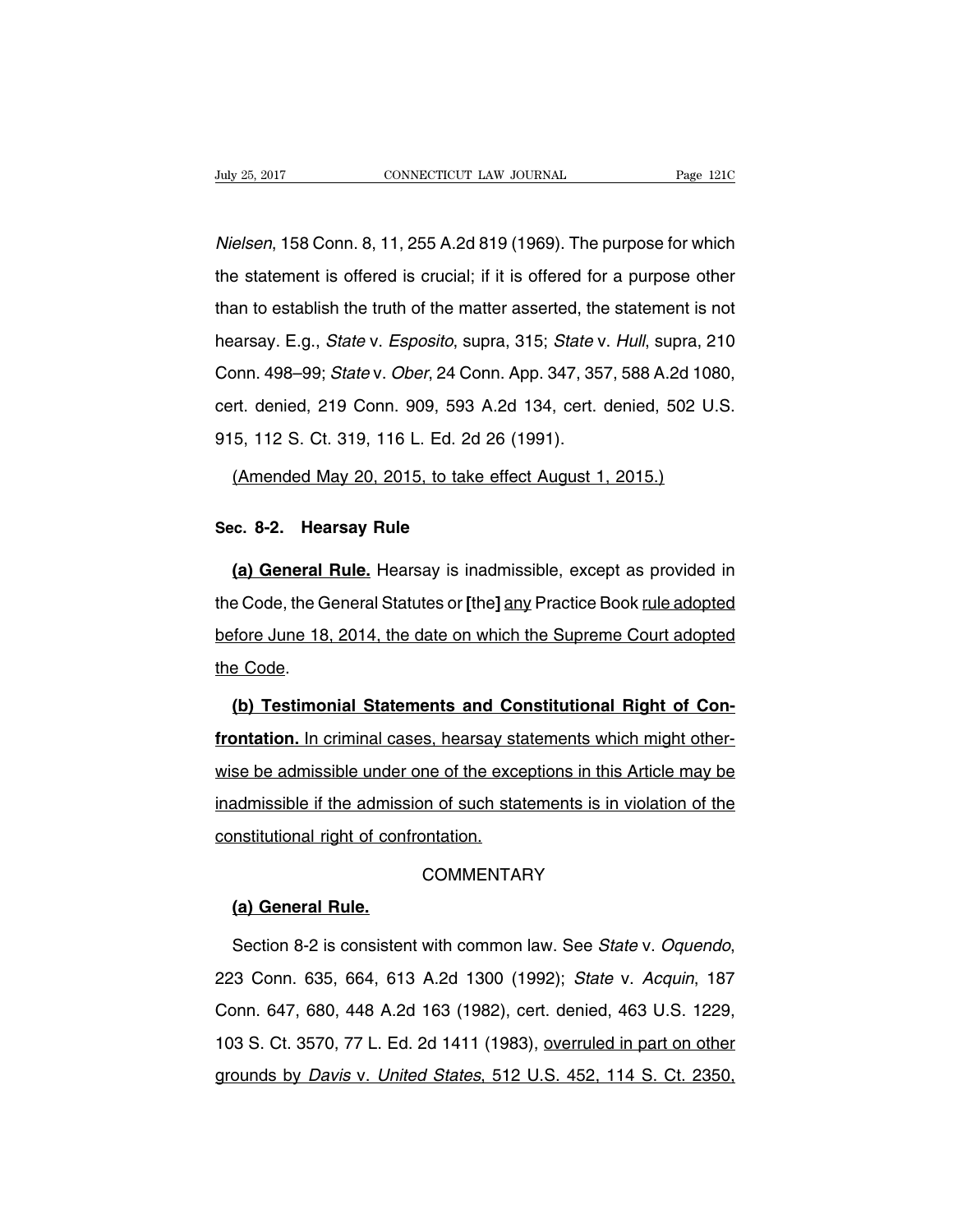# 129 L. Ed. 2d 362 (1994); General Motors Acceptance Corp. v. Capitol Garage Inc., 154 Conn. 593, 597, 227 A.2d 548 (1967).

In a few instances, the Practice Book contains rules of evidence that may ostensibly conflict with Code provisions. The Supreme Court has resolved any such conflicts either through decisional law or by formally adopting certain hearsay exceptions embodied in the rules of practice, adopted before June 18, 2014, the date on which the Court adopted the Code. See, e.g., Practice Book §§ 13-31 (a) (2) (depositions of certain health care providers admissible, availability immaterial); 13-31 (a) (3) (deposition of party or officer, director, managing agent or employee on behalf of corporation, partnership or government agency, admissible when used by adverse party for any purpose); 13-31 (a) (4) (deposition admissible, inter alia, if witness is thirty miles or more from place of trial); 25-60 (c) (reports of evaluation or study in family matters prepared under Practice Book §§ 25-60A and 25-61, admissible if author subject to cross-examination); 35a-9 (reports in dispositional phase of child neglect proceedings admissible, if author subject to cross-examination); see also Hibbard v. Hibbard, 139 Conn. App. 10, 15, 55 A.3d 301 (2012) (report and hearsay statements contained therein admissible under Practice Book § 25- 60).

**(b) Testimonial Statements and Constitutional Right of Confrontation.**

This subsection reflects the federal constitutional principle announced in Crawford v. Washington, 541 U.S. 36, 68–69, 124 S. Ct. 1354, 158 L. Ed. 2d 177 (2004), which holds that testimonial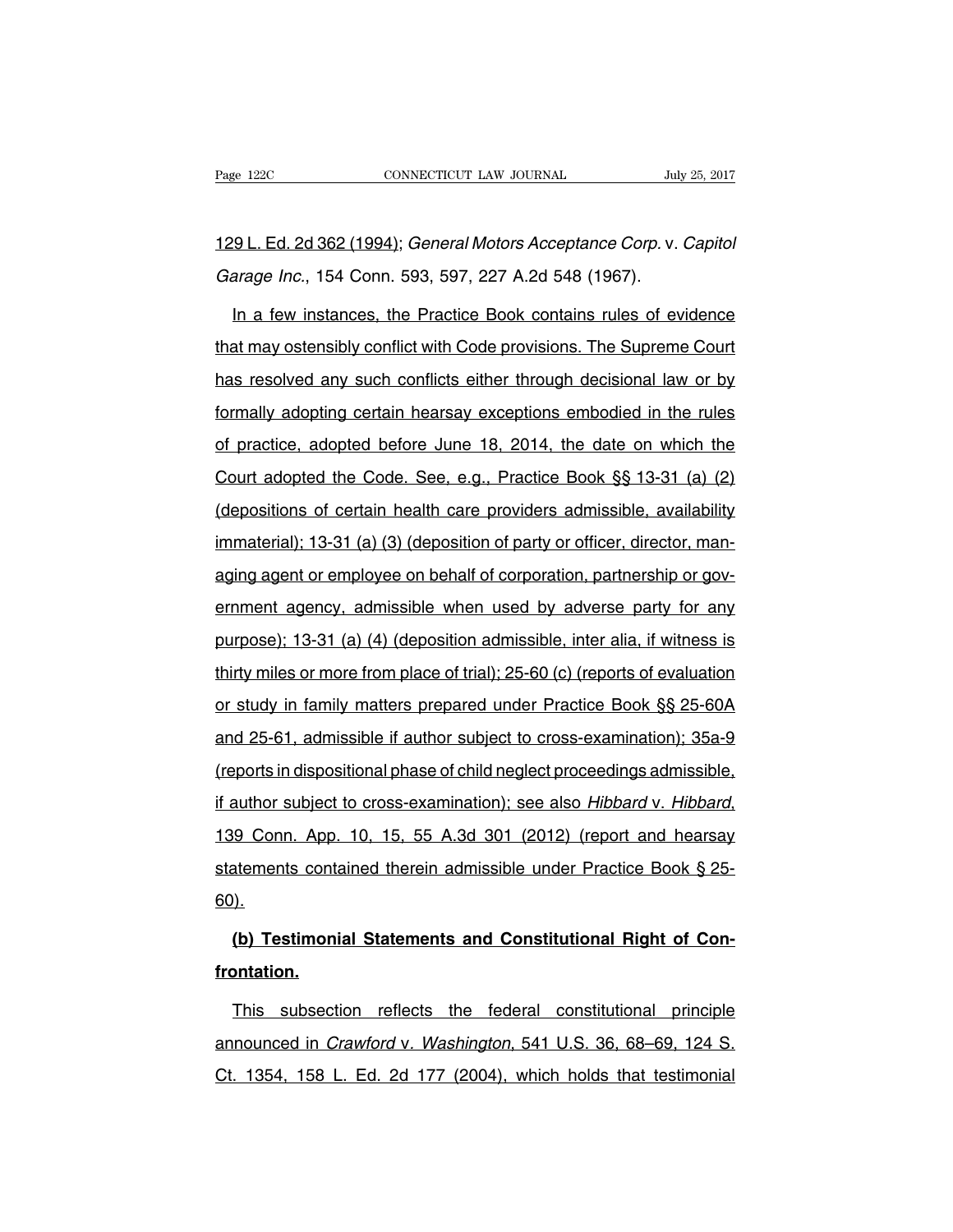hearsay statements may be admitted as evidence against an accused at a criminal trial only when: (1) the declarant does not testify and (2) the defendant has had a prior opportunity to cross-examine the declarant. See U.S. Const., amend. VI; Conn. Const., art. I, § 8.

# **Sec. 8-3. Hearsay Exceptions: Availability of Declarant Immaterial**

The following are not excluded by the hearsay rule, even though the declarant is available as a witness:

**(1) Statement by a party opponent.** A statement that is being offered against a party and is (A) the party's own statement, in either an individual or a representative capacity, (B) a statement that the party has adopted or approved, (C) a statement by a person authorized by the party to make a statement concerning the subject, (D) a statement by the party's agent, servant or employee, concerning a matter within the scope of the agency or employment, and made during the existence of the relationship;  $(E)$  a statement by a coconspirator of a party while the conspiracy is ongoing and in furtherance of the conspiracy,  $[(E)]$   $(E)$  in an action for a debt for which the party was surety, a statement by the party's principal relating to the principal's obligations, or **[**(F)**]** (G) a statement made by a predecessor in title of the party, provided the declarant and the party are sufficiently in privity that the statement of the declarant would affect the party's interest in the property in question.

The hearsay statement itself may not be considered to establish the declarant's authority under (C), the existence or scope of the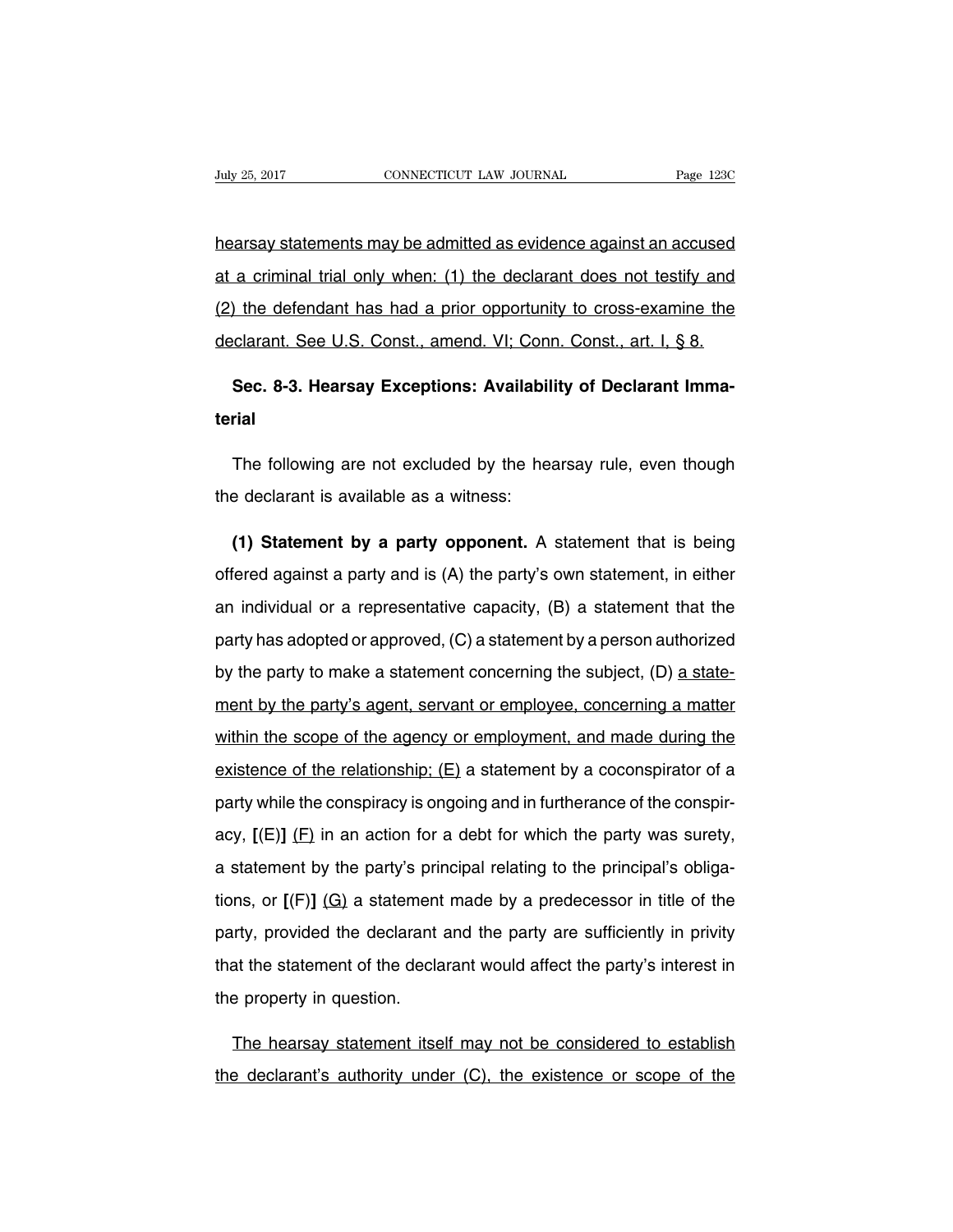relationship under (D), or the existence of the conspiracy or participation in it under (E).

**(2) Spontaneous utterance.** A statement relating to a startling event or condition made while the declarant was under the stress of excitement caused by the event or condition.

**(3) Statement of then existing physical condition.** A statement of the declarant's then-existing physical condition provided that the statement is a natural expression of the condition and is not a statement of memory or belief to prove the fact remembered or believed.

**(4) Statement of then-existing mental or emotional condition.** A statement of the declarant's then-existing mental or emotional condition, including a statement indicating a present intention to do a particular act in the immediate future, provided that the statement is a natural expression of the condition and is not a statement of memory or belief to prove the fact remembered or believed.

**(5) Statement for purposes of obtaining medical diagnosis or treatment.** A statement made for purposes of obtaining a medical diagnosis or treatment and describing medical history, or past or present symptoms, pain, or sensations, or the inception or general character of the cause or external source thereof, insofar as reasonably pertinent to the medical diagnosis or treatment.

**(6) Recorded recollection.** A memorandum or record concerning an event about which a witness once had knowledge but now has insufficient recollection to enable the witness to testify fully and accurately, shown to have been made or adopted by the witness at or about the time of the event recorded and to reflect that knowledge correctly.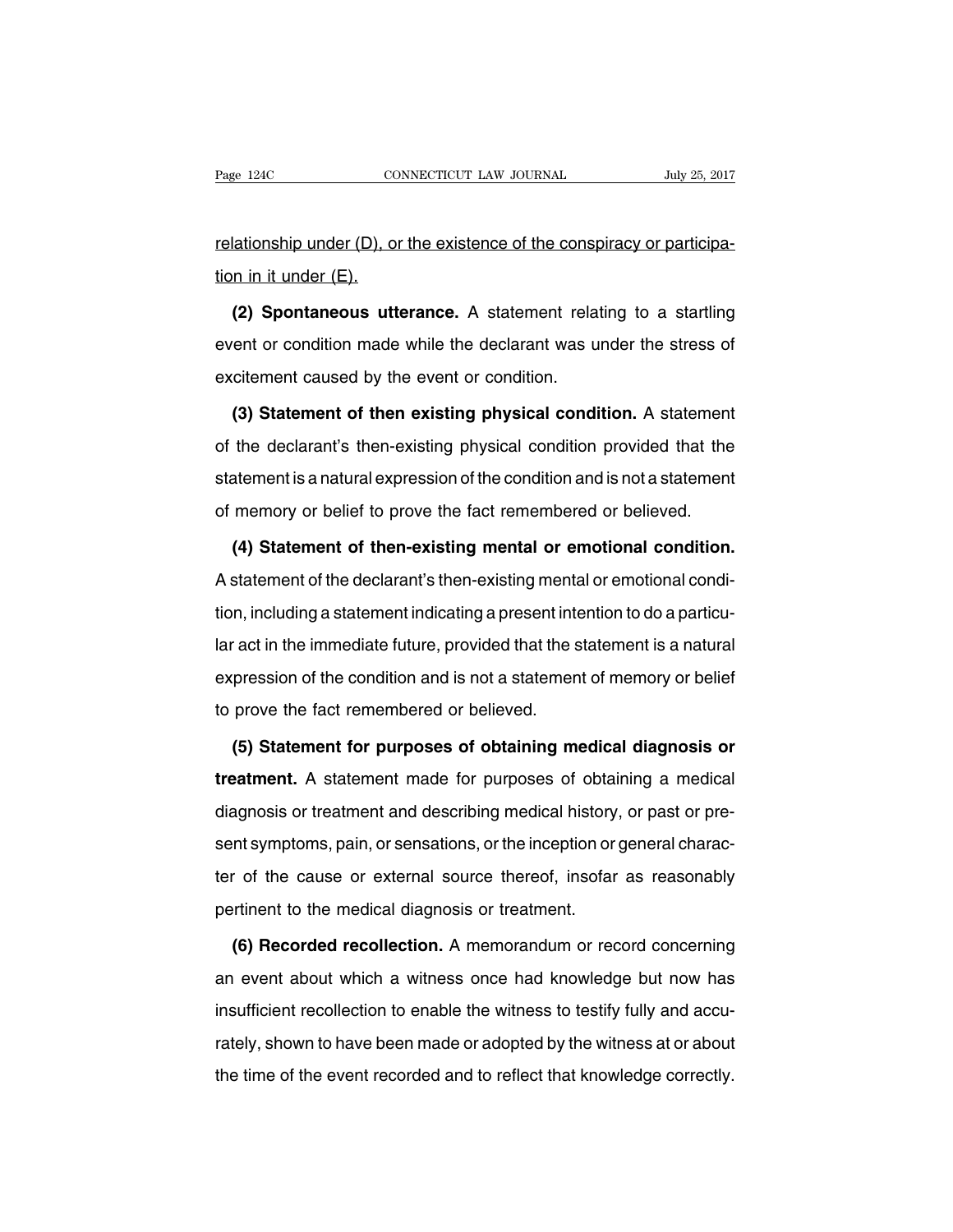**(7) Public records and reports.** Records, reports, statements or data compilations, in any form, of public offices or agencies, provided (A) the record, report, statement or data compilation was made by a public official under a duty to make it, (B) the record, report, statement or data compilation was made in the course of his or her official duties, and (C) the official or someone with a duty to transmit information to the official had personal knowledge of the matters contained in the record, report, statement or data compilation.

**(8) Statement in learned treatises.** To the extent called to the attention of an expert witness on cross-examination or relied on by the expert witness in direct examination, a statement contained in a published treatise, periodical or pamphlet on a subject of history, medicine, or other science or art, recognized as a standard authority in the field by the witness, other expert witness or judicial notice.

**(9) Statement in ancient documents.** A statement in a document in existence for more than thirty years if it is produced from proper custody and otherwise free from suspicion.

**(10) Published compilations.** Market quotations, tabulations, lists, directories or other published compilations, that are recognized authority on the subject, or are otherwise trustworthy.

**(11) Statement in family bible.** A statement of fact concerning personal or family history contained in a family bible.

**(12) Personal identification.** Testimony by a witness of his or her own name or age.

(Amended June 29, 2007, to take effect Jan. 1, 2008; amended May 20, 2015, to take effect August 1, 2015.)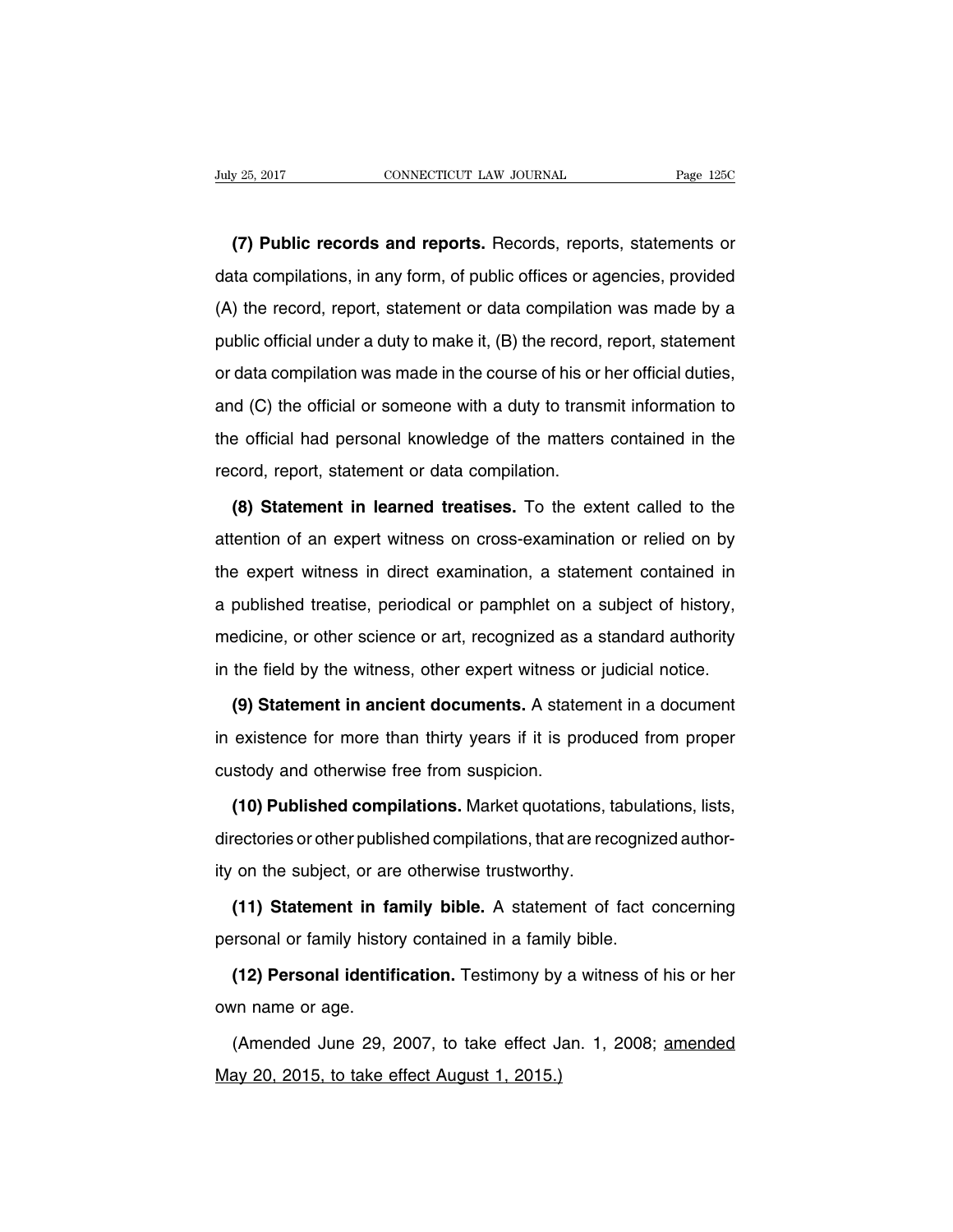## **COMMENTARY**

## **(1) Statement by party opponent.**

Section 8-3 (1) sets forth six categories of party opponent admissions that were excepted from the hearsay rule at common law **[**:**]** and adds one more category which has been adopted in the Federal Rules of Evidence and a majority of other states.

(A) The first category excepts from the hearsay rule a party's own statement when offered against him or her. E.g., In re Zoarski, 227 Conn. 784, 796, 632 A.2d 1114 (1993); State v. Woodson, 227 Conn. 1, 15, 629 A.2d 386 (1993). Under Section 8-3 (1) (A), a statement is admissible against its maker, whether he or she was acting in an individual or representative capacity when the statement was made. **[**Although there apparently are no Connecticut cases that support extending the exception to statements made by and offered against those serving in a representative capacity, t**]**The rule is in accord with the modern trend. E.g., Fed. R. Evid. 801 (d) (2) (A). **[**Connecticut excepts party admissions from the usual requirement that**]** A party statement is admissible under Section 8-3 (1), regardless of whether the person making the statement **[**have**]** has personal knowledge of the facts stated therein. Dreir v. Upjohn Co., 196 Conn. 242, 249, 492 A.2d 164 (1985). If the statement at issue was made by the party opponent in a deposition, the statement is admissible in accordance with Practice Book § 13-31 (a) (3). That provision permits an adverse party to use at trial, for any purpose, the deposition of a party, or a person who at the time of the deposition was an officer, director, or managing agent of a party, or a person designated under Practice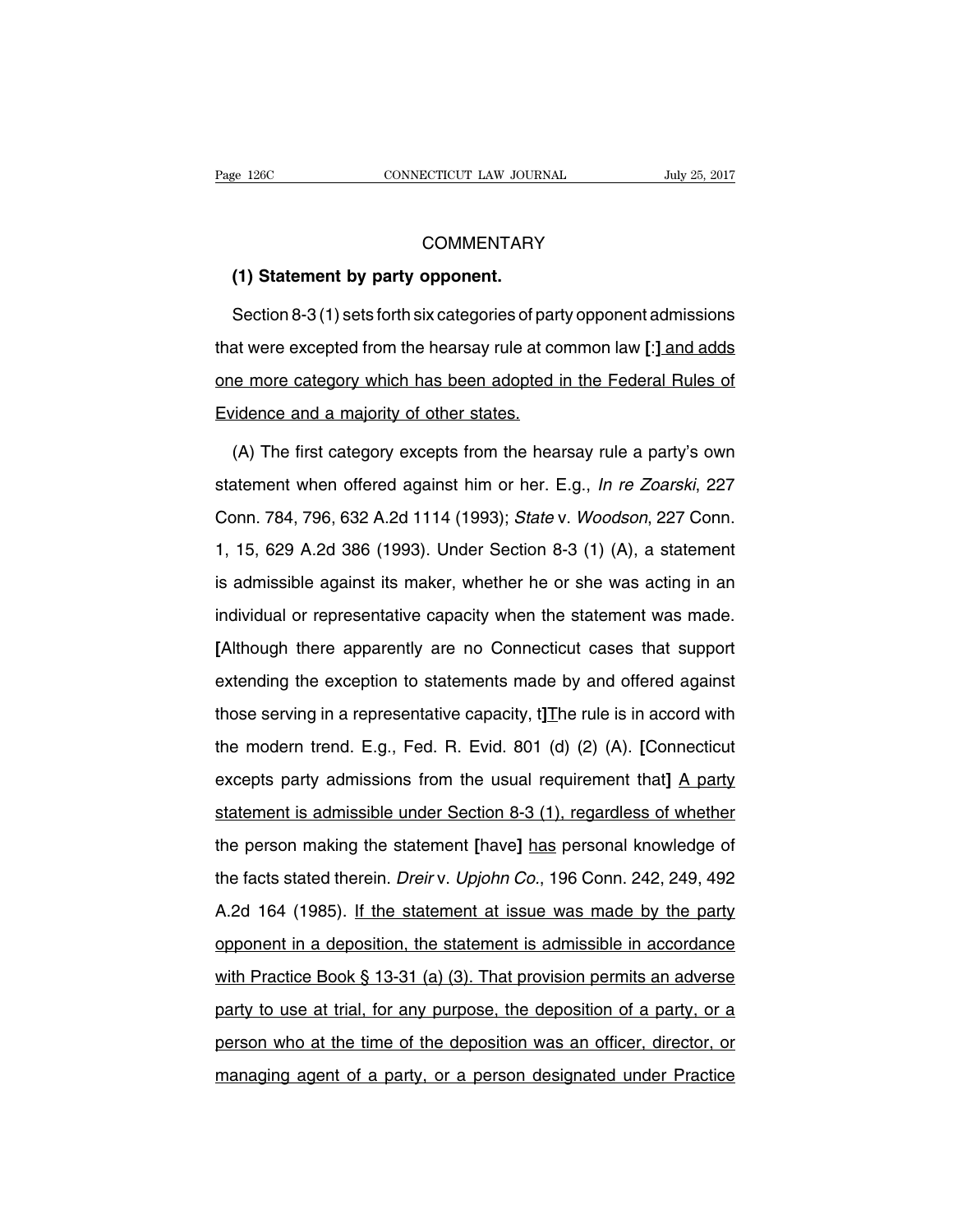Book § 13-27 (h) to testify on behalf of a public or private corporation, partnership, association or government agency. This rule of practice was deemed "analogous" to Section 8-3 (1) in Gateway Co. v. DiNoia, 232 Conn. 223, 238 n.11, 654 A.2d 342 (1995) (construing Practice Book § 248 [1] [c], predecessor to Practice Book § 13-31 [a] [3]).

(B) The second category recognizes the common-law hearsay exception for "adoptive admissions." See, e.g., State v. John, 210 Conn. 652, 682–83, 557 A.2d 93, cert. denied, 493 U.S. 824, 110 S. Ct. 84, 107 L. Ed. 2d 50 (1989); Falker v. Samperi, 190 Conn. 412, 426, 461 A.2d 681 (1983). Because adoption or approval may be implicit; see, e.g., State v. Moye, 199 Conn. 389, 393–94, 507 A.2d 1001 (1986); the common-law hearsay exception for tacit admissions, under which silence or a failure to respond to another person's statement may constitute an admission; e.g., State v. Morrill, 197 Conn. 507, 535, 498 A.2d 76 (1985); Obermeier v. Nielsen, 158 Conn. 8, 11–12, 255 A.2d 819 (1969); is carried forward in Section 8-3 (1) (B). The admissibility of tacit admissions in criminal cases is subject to the evidentiary limitations on the use of an accused's postarrest silence; see State v. Ferrone, 97 Conn. 258, 266, 116 A. 336 (1922); and the constitutional limitations on the use of the accused's post-Miranda warning silence. Doyle v. Ohio, 426 U.S. 610, 617–19, 96 S. Ct. 2240, 49 L. Ed. 2d 91 (1976); see, e.g., State v. Zeko, 177 Conn. 545, 554, 418 A.2d 917 (1977).

(C) The third category restates the common-law hearsay exception for ''authorized admissions.'' See, e.g., Presta v. Monnier, 145 Conn. 694, 699, 146 A.2d 404 (1958); Collins v. Lewis, 111 Conn. 299,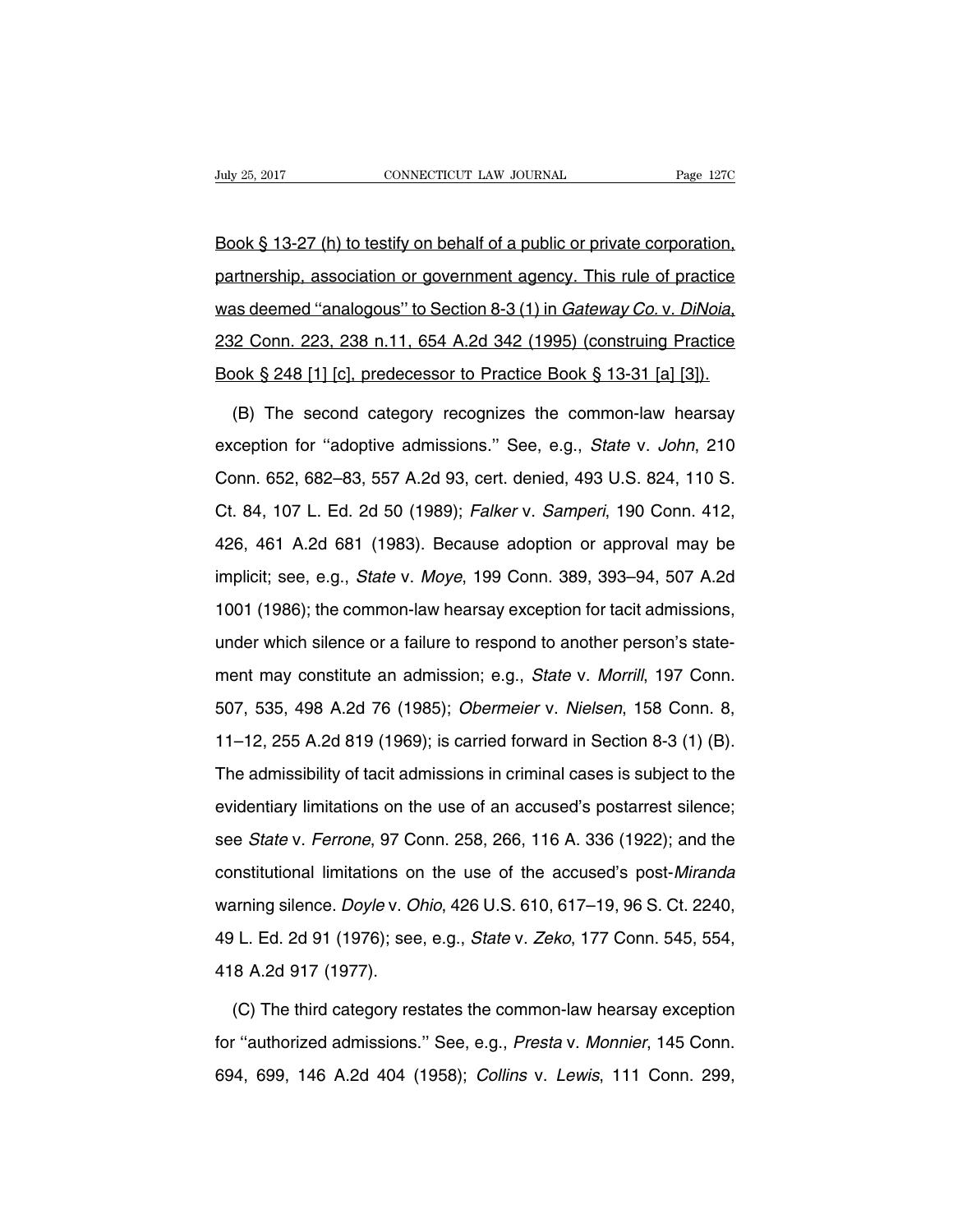305–306, 149A. 668 (1930). Forthis exception to apply,**[**T**]**the speaker must have **[**speaking**]** actual or apparent authority to speak concerning the subject upon which he or she speaks in the declaration at issue; a mere agency relationship (e.g., employer-employee), without more, is not enough to confer **[**speaking**]** such authority. E.g., Liebman v. Society of Our Lady of Mount St. Carmel, Inc., 151 Conn. 582, 586, 200 A.2d 721 (1964); Munson v. United Technologies Corp., 28 Conn. App. 184, 188, 609 A.2d 1066, cert. denied, 200 Conn. 805, 510 A.2d 192 (1992); cf. Graham v. Wilkins, 145 Conn. 34, 40–41, 138 A.2d 705 (1958); Haywood v. Hamm, 77 Conn. 158, 159, 58 A. 695 (1904). The proponent need not, however, show that the speaker was authorized to make the particular statement sought to be introduced. The existence of **[**speaking**]** authority to speak for the principal is to be determined by reference to the substantive law of agency. See, e.g., Ackerman v. Sobol Family Partnership, LLP, 298 Conn. 495, 508–12, 4 A.3d 288 (2010) (applying principles of agency law to conclude that attorney had authority to bind client to settlement). Although not expressly mentioned in the exception, the Code in no way abrogates the common-law rule that speaking authority must be established without reference to the purported agent's out-of-court statements, save when those statements are independently admissible. See Section 1-1 (d) **[**(1)**]** (2). See generally Robles v. Lavin, 176 Conn. 281, 284, 407 A.2d 957 (1978). **[**Because partners are considered agents of the partnership for the purpose of its business; General Statutes § 34-322 (1); a partner's declarations in furtherance of partnership business ordinarily are admissible against the partnership under Sec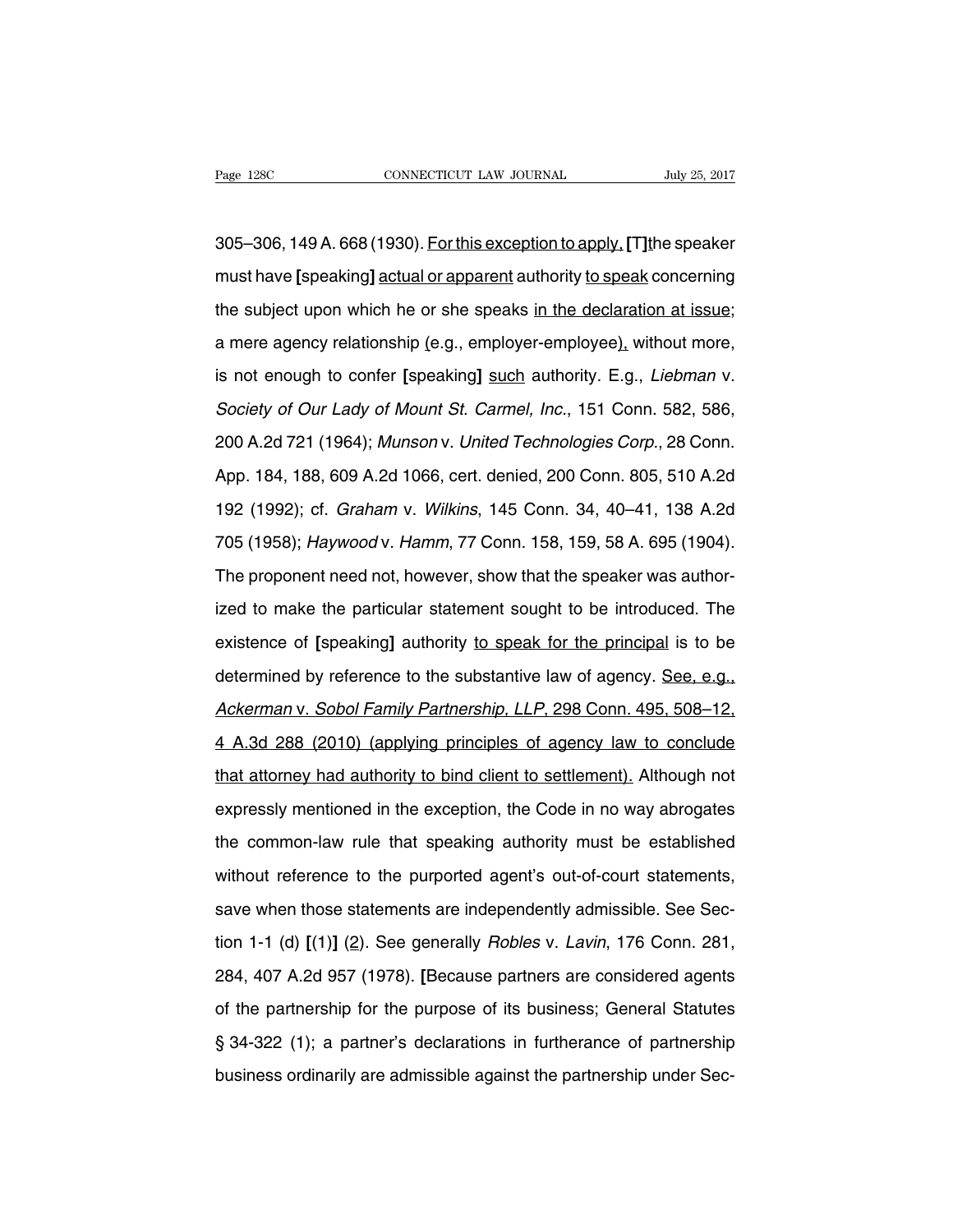tion 8-3 (1) (C) principles. See 2 C. McCormick, Evidence (5th Ed. 1999) § 259, p. 156; cf. Munson v. Wickwire, 21 Conn. 513, 517 (1852).**]**

(D) The fourth category encompasses the exception set forth in Fed. R. Evid. 801 (d) (2) and adopted in a majority of state jurisdictions. The notes of the federal advisory committee on the 1972 proposed rules express ''dissatisfaction'' with the traditional rule requiring proof that the agent had actual authority to make the offered statement on behalf of the principal. The advisory committee notes cite to a ''substantial trend [which] favors admitting statements relating to a matter within the scope of the agency or employment. Grayson v. Williams, 256 F.2d 61 (10<sup>th</sup> Cir. 1958); Koninklijke Luchtvaart Maatschappij N.V. KLM Royal Dutch Airlines v. Tuller, 110 U.S. App. D.C. 282, 292 F.2d 775, 784 [(D.C. Cir.), cert. denied, 368 U.S. 921, 82 S. Ct. 243, 7 L. Ed 2d 136] (1961); Martin v. Savage Truck Lines, Inc., 121 F. Supp. 417 (D.D.C. 1954), and numerous state court decisions collected in 4 Wigmore, 1964 Supp., 66–73 . . . . " Fed. R. Evid. 801 (d) (2) (D) advisory committee note. This trend has continued since then. See, e.g., B & K Rentals & Sales Co. v. Universal Leaf Tobacco Co., 324 Md. 147, 158, 596 A.2d 640 (1991) (adopting federal approach and observing ''[t]he authorities, both courts and commentators, have almost universally condemned the strict common law rule in favor of the  $\ldots$  rule set forth in [Fed. R. Evid. 801 (d) (2)]"). Id., 645. Connecticut now adopts the modern rule as well and, in doing so, overrules the line of cases adhering to the common law by requiring proof that the declarant was authorized to speak on behalf of the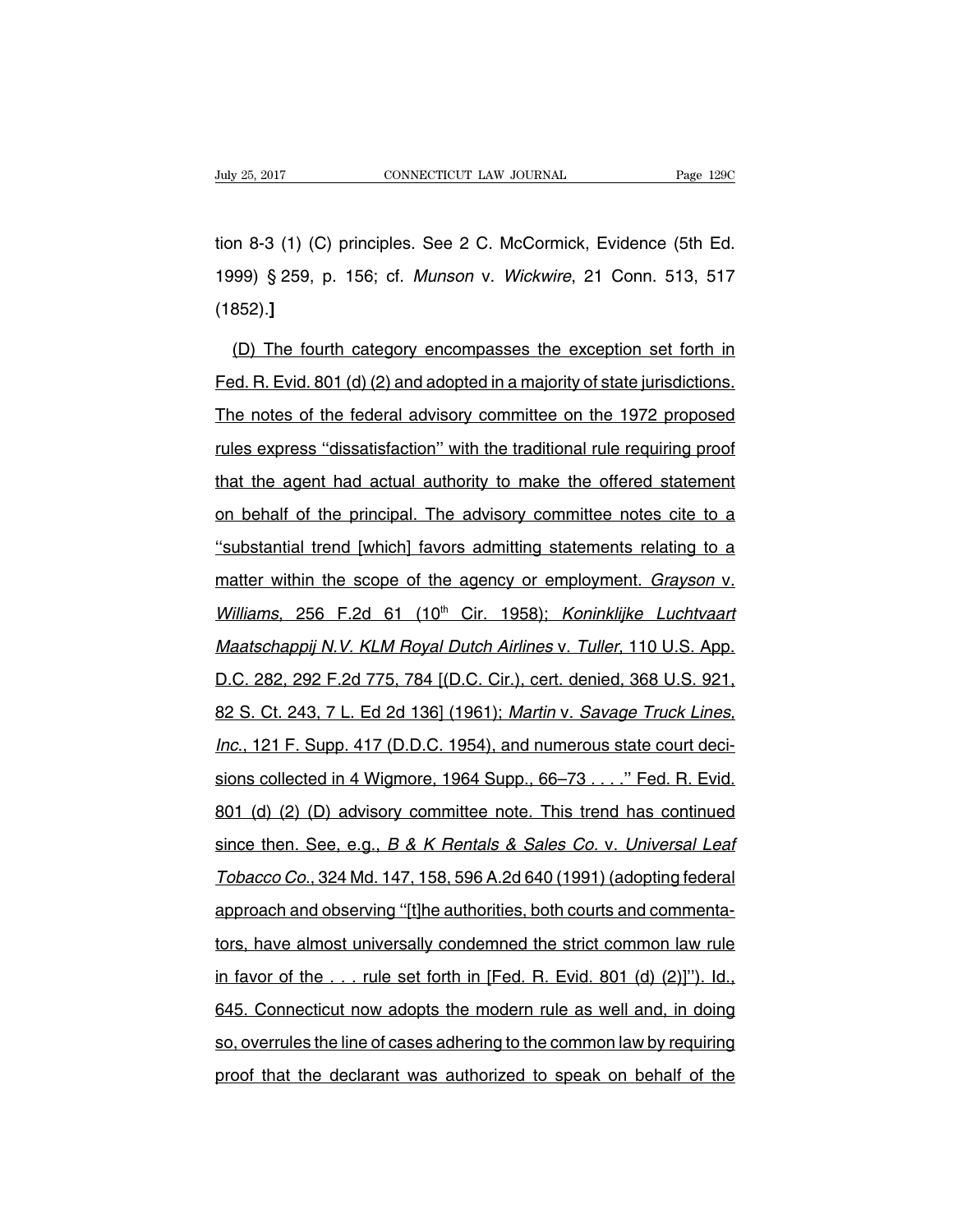employer or principal. See Cascella v. Jay James Camera Shop, Inc., 147 Conn. 337, 341, 160 A.2d 899 (1960); Wade v. Yale University, 129 Conn. 615, 617, 30\_A.2d 545 (1943).

**[**(D)**]** (E) The **[**fourth**]** fifth category encompasses the hearsay exception for statements of coconspirators. E.g., *State v. Peeler*, 267 Conn. 611, 628–34, 841 A.2d 181 (2004); State v. Couture, 218 Conn. 309, 322, 589 A.2d 343 (1991); State v. Pelletier, 209 Conn. 564, 577, 552 A.2d 805 (1989); see also State v. Vessichio, 197 Conn. 644, 654–55, 500 A.2d 1311 (1985) (additional foundational elements include existence of conspiracy and participation therein by both declarant and party against whom statement is offered), cert. denied, 475 U.S. 1122, 106 S. Ct. 1642, 90 L. Ed. 2d 187 (1986). The exception is applicable in civil and criminal cases alike. See Cooke v. Weed, 90 Conn. 544, 548, 97 A. 765 (1916). The proponent must prove the foundational elements by a preponderance of the evidence and independently of the hearsay statements sought to be introduced. State v. Carpenter, 275 Conn. 785, 838, 882 A.2d 604 (2005), cert. denied, 547 U.S. 1025, 126 S. Ct. 1578, 164 L. Ed. 2d 309 (2006); State v. Vessichio, supra, 655; State v. Haggood, 36 Conn. App. 753, 767, 653 A.2d 216, cert. denied, 233 Conn. 904, 657 A.2d 644 (1995).

**[**(E)**]** (F) The **[**fifth**]** sixth category of party opponent admissions is derived from Agricultural Ins. Co. v. Keeler, 44 Conn. 161, 162-64 (1876). **[**See generally C. Tait & J. LaPlante, Connecticut Evidence (2d Ed. 1988) § 11.5.6 (d), p. 347; 4 J. Wigmore, Evidence (4th Ed. 1972) § 1077.**]**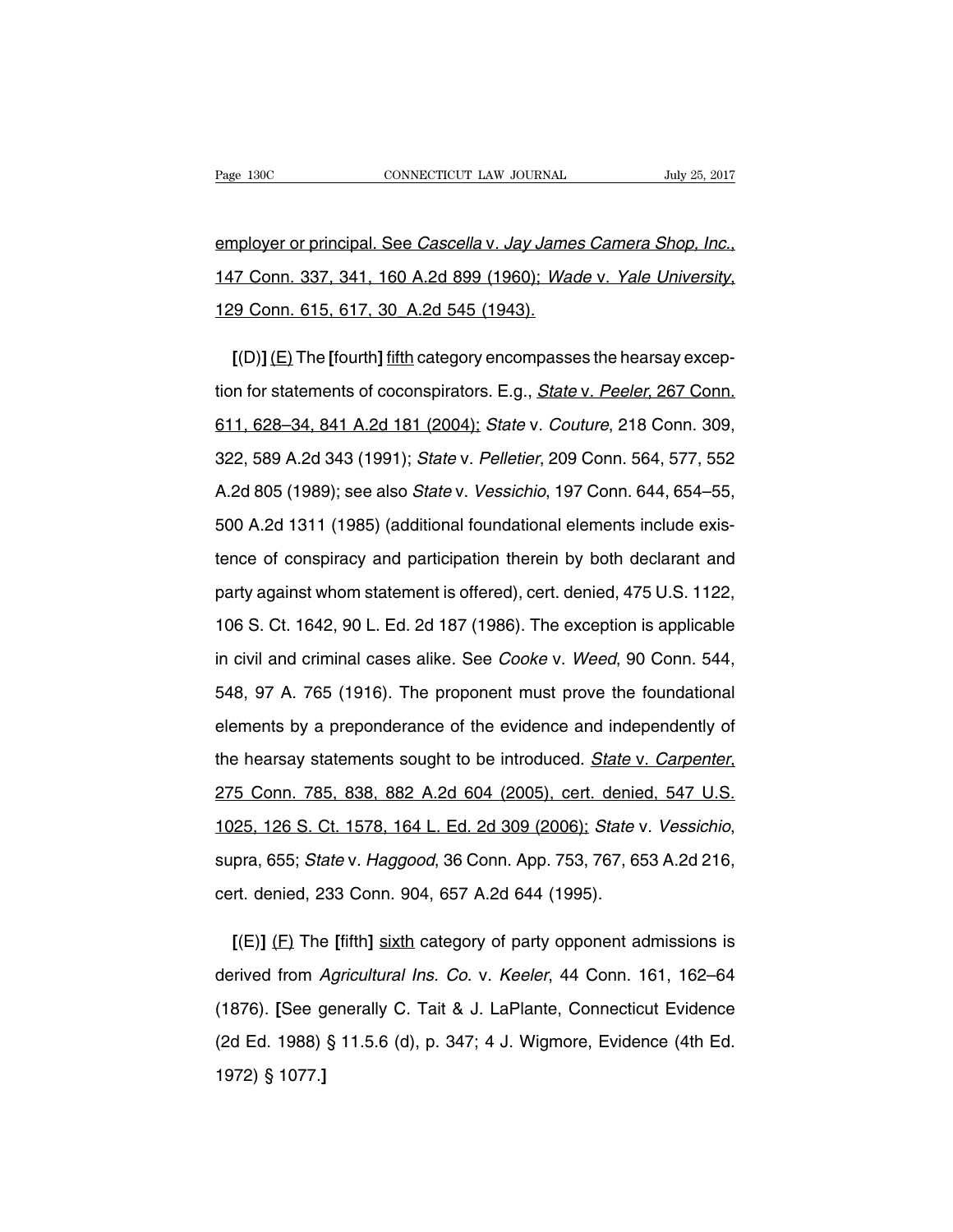**[**(F)**]** (G) The final category incorporates the common-law hearsay exception applied in Pierce v. Roberts, 57 Conn. 31, 40–41, 17 A. 275 (1889), and Ramsbottom v. Phelps, 18 Conn. 278, 285 (1847).

#### **(2) Spontaneous utterance.**

The hearsay exception for spontaneous utterances is well established. See, e.g., State v. Stange, 212 Conn. 612, 616–17, 563 A.2d 681 (1989); Cascella v. Jay James Camera Shop, Inc., 147 Conn. 337, 341–42, 160 A.2d 899 (1960); Perry v. Haritos, 100 Conn. 476, 483–84, 124 A. 44 (1924). Although the language of Section 8-3 (2) **[**states the exception in terms different from that of the case law on which the exception is based**]** is not identical to the language used in pre-Code cases to describe the exception; cf. State v. Stange, supra, 616–17; Rockhill v. White Line Bus Co., 109 Conn. 706, 709, 145 A. 504 (1929); Perry v. Haritos, supra, 484; State v. Guess, 44 Conn. App. 790, 803, 692 A.2d 849 (1997), aff'd, 244 Conn. 761, 751 A.2d 643 (1998); the **[**rule**]** provision **[**assumes incorporation of**]** incorporates the **[**case law**]** same principles **[**underlying the exception**]**. See, e.g., State v. Kirby, 280 Conn. 361, 374–77, 908 A.2d 506 (2006).

The event or condition triggering the utterance must be sufficiently startling, so ''as to produce nervous excitement in the declarant and render [the declarant's] utterances spontaneous and unreflective.'' State v. Rinaldi, 220 Conn. 345, 359, 599 A.2d 1 (1991) **[**, quoting C. Tait & J. LaPlante, § 11.11.2, pp. 373–74; accord 2 C. McCormick, supra, § 272, p. 204**]**.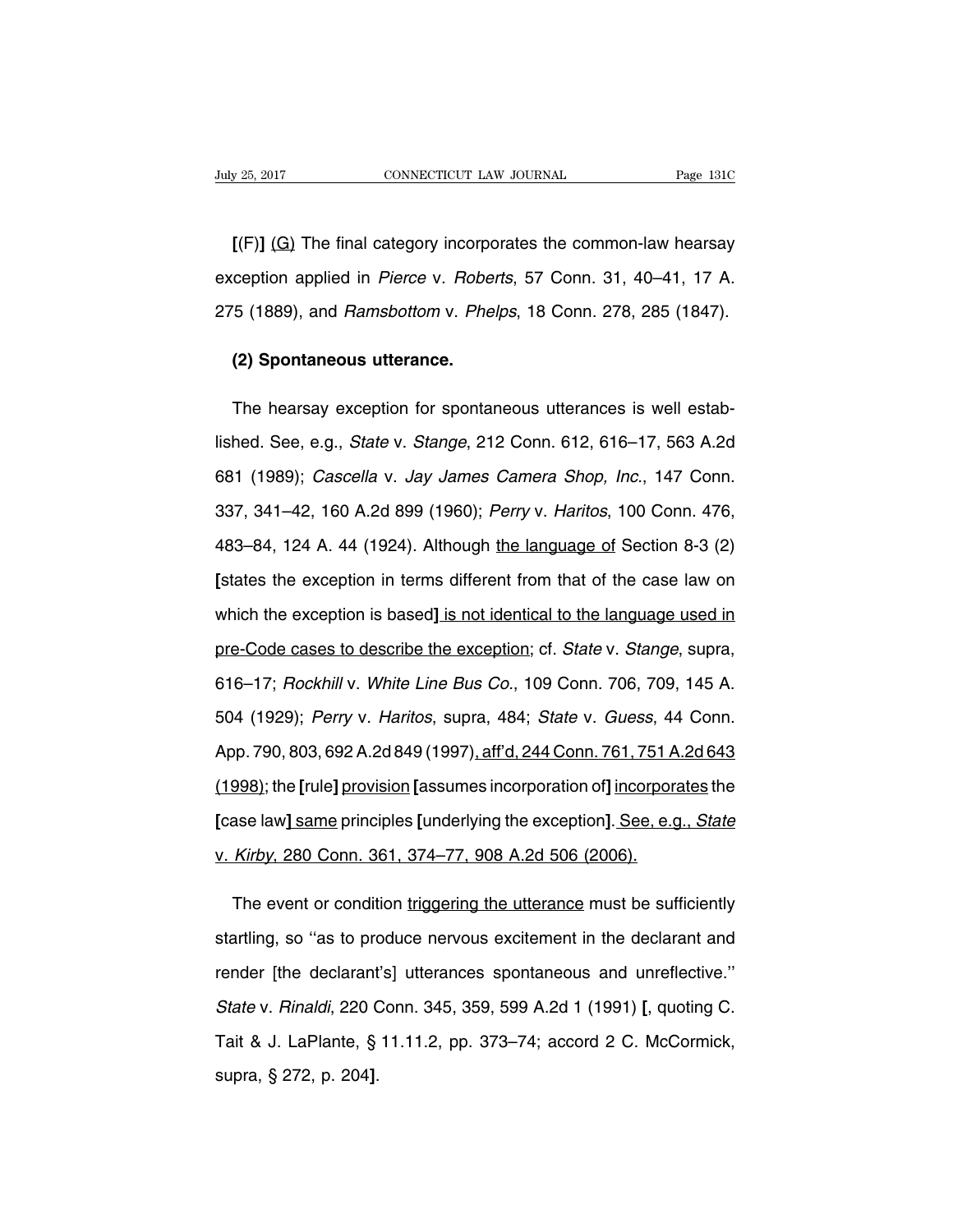#### **(3) Statement of then-existing physical condition.**

Section 8-3 (3) embraces the hearsay exception for statements of then-existing physical condition. Martin v. Sherwood, 74 Conn. 475, 481–82, 51 A. 526 (1902); State v. Dart, 29 Conn. 153, 155 (1860); see McCarrick v. Kealy, 70 Conn. 642, 645, 40 A. 603 (1898).

The exception is limited to statements of then-existing physical condition, whereby the declarant describes how the declarant feels **[**as**]** at the time the declarant **[**speaks**]** makes the hearsay statement. Statements concerning past physical condition; Martin v. Sherwood, supra, 74 Conn. 482; State v. Dart, supra, 29 Conn. 155; or the events leading up to or the cause of a present condition; McCarrick v. Kealy, supra, 70 Conn. 645; are not admissible under this exception. Cf. Section 8- 3 (5) (exception for statements made to physician for purpose of obtaining medical treatment or advice and describing past or present bodily condition or cause thereof).

## **(4) Statement of then-existing mental or emotional condition.**

Section 8-3 (4) embodies what is frequently referred to as the ''stateof-mind" exception to the hearsay rule. See, e.g., State v. Periere, 186 Conn. 599, 605–606, 442 A.2d 1345 (1982).

The exception allows the admission of a declarant's statement describing his or her then-existing mental or emotional condition when the declarant's mental or emotional condition is a **[**factual**]** relevant issue in the case. E.g., *State v. Perkins*, 271 Conn. 218, 256–259, 856 A.2d 917 (2004) (defendant's state-of-mind at time of hearsay statement not relevant to any issue in case); State v. Periere, supra, 186 Conn. 606–607 (relevant to show declarant's fear)**[**; Kearney v.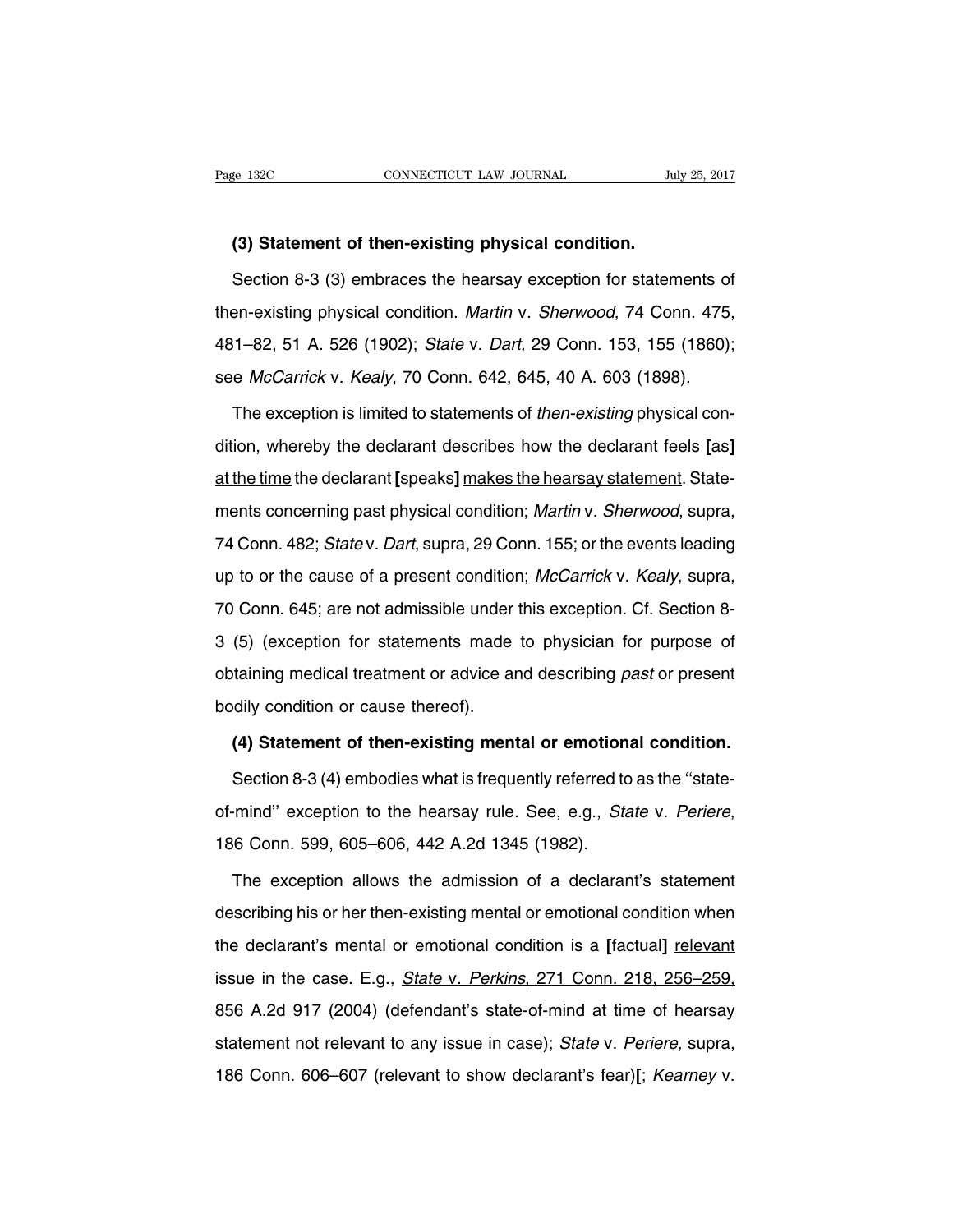Farrell, 28 Conn. 317, 320–21 (1859) (to show declarant's ''mental feeling'')**]**. Only statements describing then-existing mental or emotional condition, i.e., that existing when the statement is made, are admissible.

The exception also covers a declarant's statement of present intention to perform a subsequent act as an inference that the subsequent act actually occurred. E.g., State v. Rinaldi, 220 Conn. 345, 358 n.7, 599 A.2d 1 (1991); State v. Santangelo, 205 Conn. 578, 592, 534 A.2d 1175 (1987); State v. Journey, 115 Conn. 344, 351, 161 A.2d 515 (1932). The inference drawn from the statement of present intention that the act actually occurred is a matter of relevancy rather than a hearsay concern.

When a statement describes the declarant's intention to do a future act in concert with another person, e.g., ''I am going to meet Ralph at the store at ten,'' the case law does not prohibit admissibility. See State v. Santangelo, supra, 205 Conn. 592. But the declaration can be admitted only to prove the declarant's subsequent conduct, not to show what the other person ultimately did. State v. Perelli, 125 Conn. 321, 325, 5 A.2d 705 (1939). Thus, in the example above, the declarant's statement could be used to infer that the declarant actually did go to meet Ralph at the store at ten, but not to show that Ralph went to the store at ten to meet the declarant.

Placement of Section 8-3 (4) in the ''availability of the declarant immaterial'' category of hearsay exceptions confirms that the admissibility of statements of present intention to show future acts is not conditioned on any requirement that the declarant be unavailable. See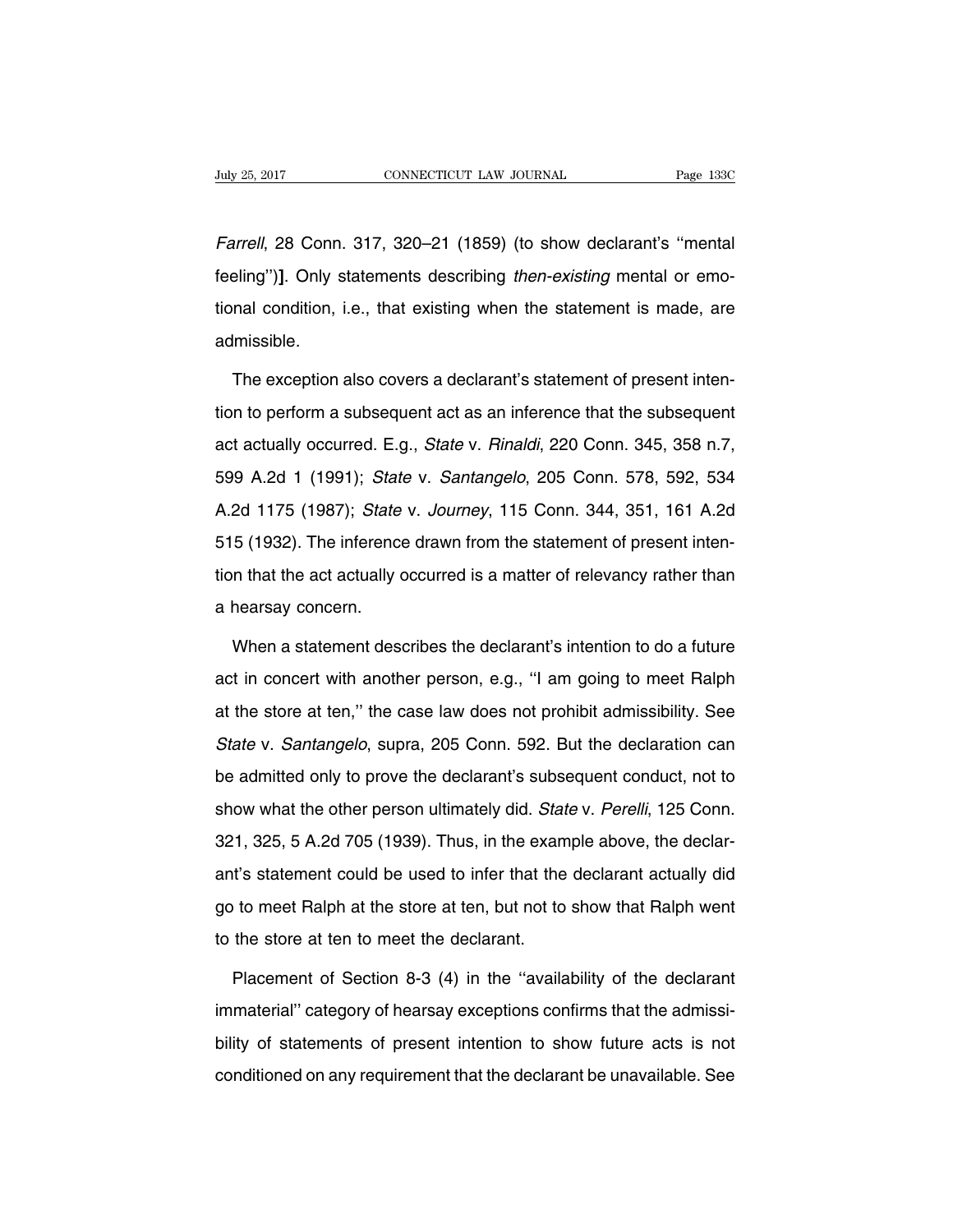State v. Santangelo, supra, 205 Conn. 592 (dictum suggesting that declarant's unavailability is precondition to admissibility).

While statements of present intention looking forward to the doing of some future act are admissible under the exception, backwardlooking statements of memory or belief offered to prove the act or event remembered or believed are inadmissible. See Wade v. Yale University, 129 Conn. 615, 618–19, 30 A.2d 545 (1943). But see State v. Santangelo, supra, 205 Conn. 592–93. As the advisory committee note to the corresponding federal rule suggests, ''[t]he exclusion of 'statements of memory or belief to prove the fact remembered or believed' is necessary to avoid the virtual destruction of the hearsay rule which would otherwise result from allowing state of mind, provable by a hearsay statement, to serve as the basis for an inference of the happening of the event which produced the state of mind.'' Fed. R. Evid. 803 (3) advisory committee note, citing Shepard v. United States, 290 U.S. 96, 54 S. Ct. 22, 78 L. Ed. 196 (1933). For cases dealing with the admissibility of statements of memory or belief in will cases, see Spencer's Appeal, 77 Conn. 638, 643, 60 A. 289 (1905); Vivian Appeal, 74 Conn. 257, 260–62, 50 A. 797 (1901); Comstock v. Hadlyme Ecclesiastical Society, 8 Conn. 254, 263–64 (1830). Cf. Babcock v. Johnson, 127 Conn. 643, 644, 19 A.2d 416 (1941) (statements admissible only as circumstantial evidence of state of mind and not for truth of matter asserted); In re Johnson's Will, 40 Conn. 587, 588 (1873) (same).

# **(5) Statement for purposes of obtaining medical diagnosis or treatment.**

Statements made in furtherance of obtaining a medical diagnosis or treatment are excepted from the hearsay rule. E.g., State v. DePas-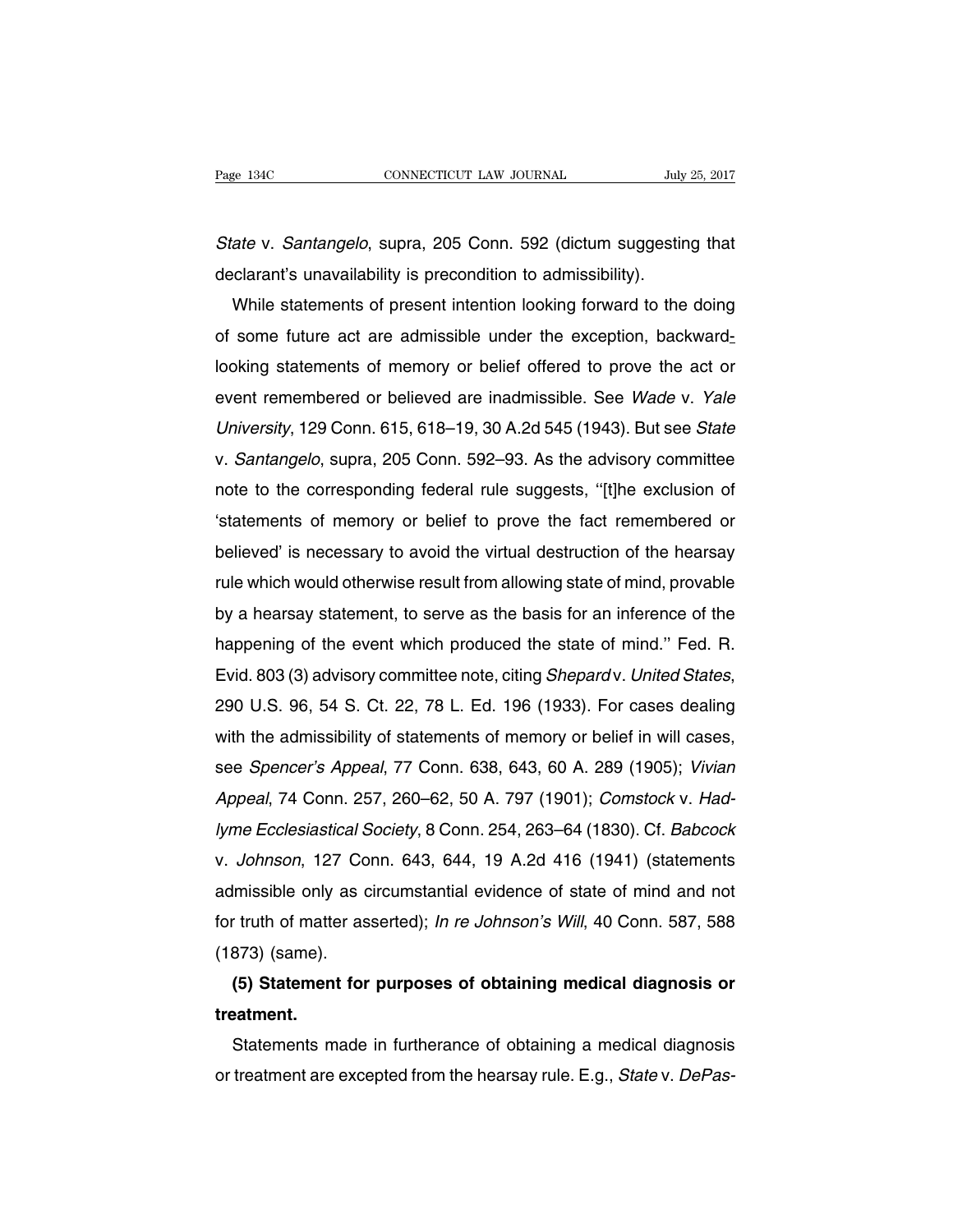tino, 228 Conn. 552, 565, 638 A.2d 578 (1994). This is true even if diagnosis or treatment is not the primary purpose of the medical examination or the principal motivation for the statement; State v. Griswold, 160 Conn. App. 528, 553, 557, 127 A.3d 189 (statements made during forensic interview in child sexual abuse context), cert. denied, 320 Conn. 907, 128 A.3d 952 (2015); as long as the statement is "reasonably pertinent" to obtaining diagnosis or treatment. Id.

It is intended that the term ''medical'' be read broadly so that the exception would cover statements made for the purpose of obtaining diagnosis or treatment for both somatic and psychological maladies and conditions. See State v. Wood, 208 Conn. 125, 133–34, 545 A.2d 1026, cert. denied, 488 U.S. 895, 109 S. Ct. 235, 102 L. Ed. 2d 225 (1988).

Statements concerning the cause of an injury or condition traditionally were inadmissible under the exception. See Smith v. Hausdorf, 92 Conn. 579, 582, 103 A. 939 (1918). **[**Recent**]** Subsequent cases recognize that, in some instances, causation may be pertinent to medical diagnosis or treatment. See State v. Daniels, 13 Conn. App. 133, 135, 534 A.2d 1253 (1987); cf. State v. DePastino, supra, 228 Conn. 565. Section 8-3 (5), thus, excepts from the hearsay rule statements describing ''the inception or general character of the cause or external source'' of an injury or condition when reasonably pertinent to medical diagnosis or treatment.

Statements as to causation that include the identity of the person responsible for the injury or condition ordinarily are neither relevant to nor in furtherance of the patient's medical treatment. State v. DePas-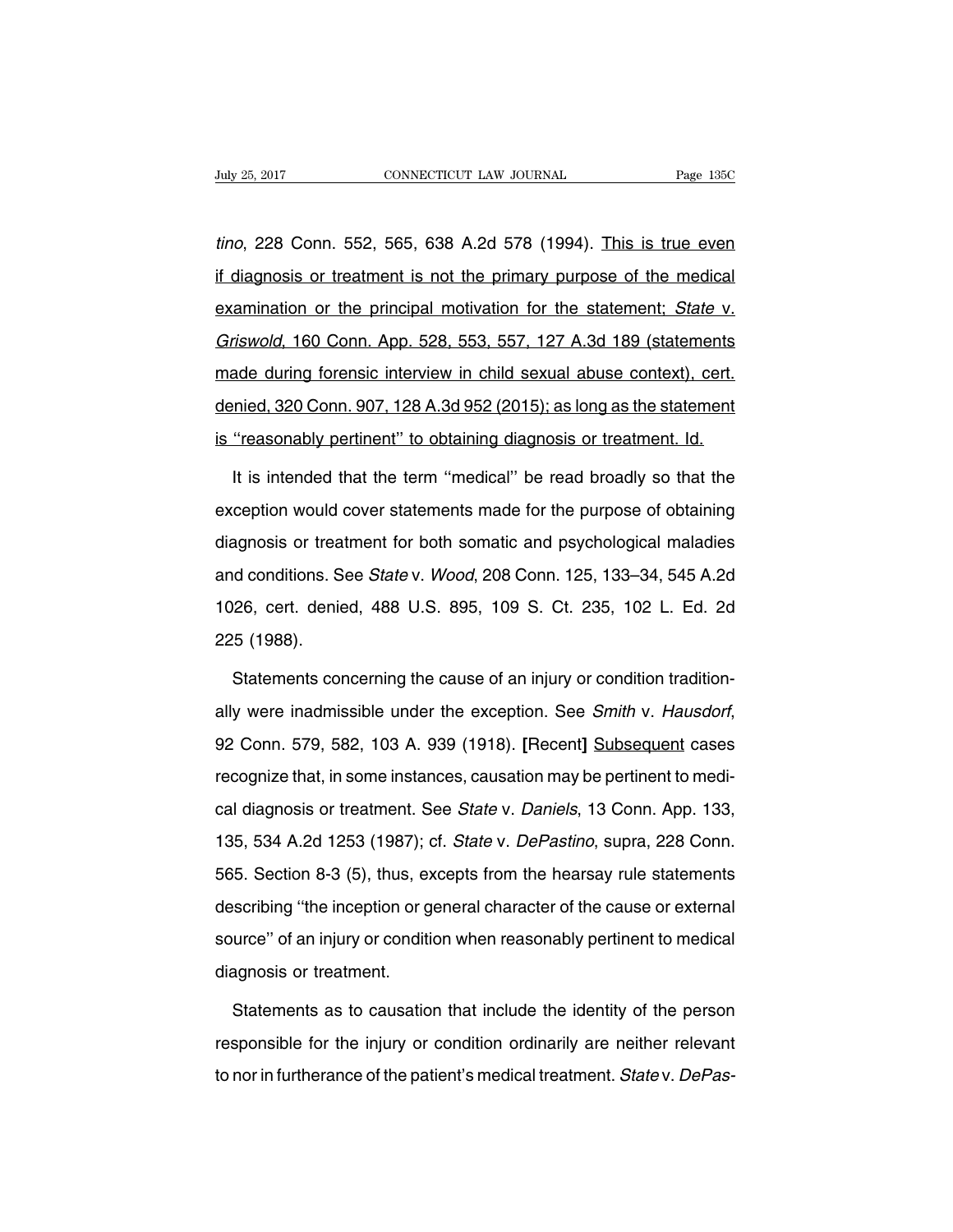tino, supra, 228 Conn. 565; State v. Dollinger, 20 Conn. App. 530, 534, 568 A.2d 1058, cert. denied, 215 Conn. 805, 574 A.2d 220 (1990). Both the Supreme and Appellate Courts have recognized an exception to this principle in cases of domestic child abuse. State v. DePastino, supra, 565; State v. Dollinger, supra, 534–35; State v. Maldonado, 13 Conn. App. 368, 372–74, 536 A.2d 600, cert. denied, 207 Conn. 808, 541 A.2d 1239 (1988)**[**; see C. Tait & J. LaPlante, supra, (Sup. 1999) § 11.12.3, p. 233**]**. The courts reason that ''[i]n cases of sexual abuse in the home, hearsay statements made in the course of medical treatment which reveal the identity of the abuser, are reasonably pertinent to treatment and are admissible. . . . If the sexual abuser is a member of the child victim's immediate household, it is reasonable for a physician to ascertain the identity of the abuser to prevent recurrences and to facilitate the treatment of psychological and physical injuries.'' (Citation omitted; internal quotation marks omitted.) State v. Dollinger, supra, 535, quoting State v. Maldonado, supra, 374; accord State v. DePastino, supra, 565. In 2001, this reasoning was extended to apply the exception to adult victims of sexual abuse as well. State v. Kelly, 256 Conn. 23, 45, 770 A.2d 908 (2001). ''In any sexual assault, the identity of the perpetrator undoubtedly is relevant to the physician to facilitate the treatment of psychological and physical injuries.'' (Emphasis added; internal quotation marks omitted.) Id.

Traditionally, the exception seemingly required that the statement be made to a physician. See, e.g., Wilson v. Granby, 47 Conn. 59, 76 (1879). Statements qualifying under Section 8-3 (5), however, may be those made not only to a physician, but to other persons involved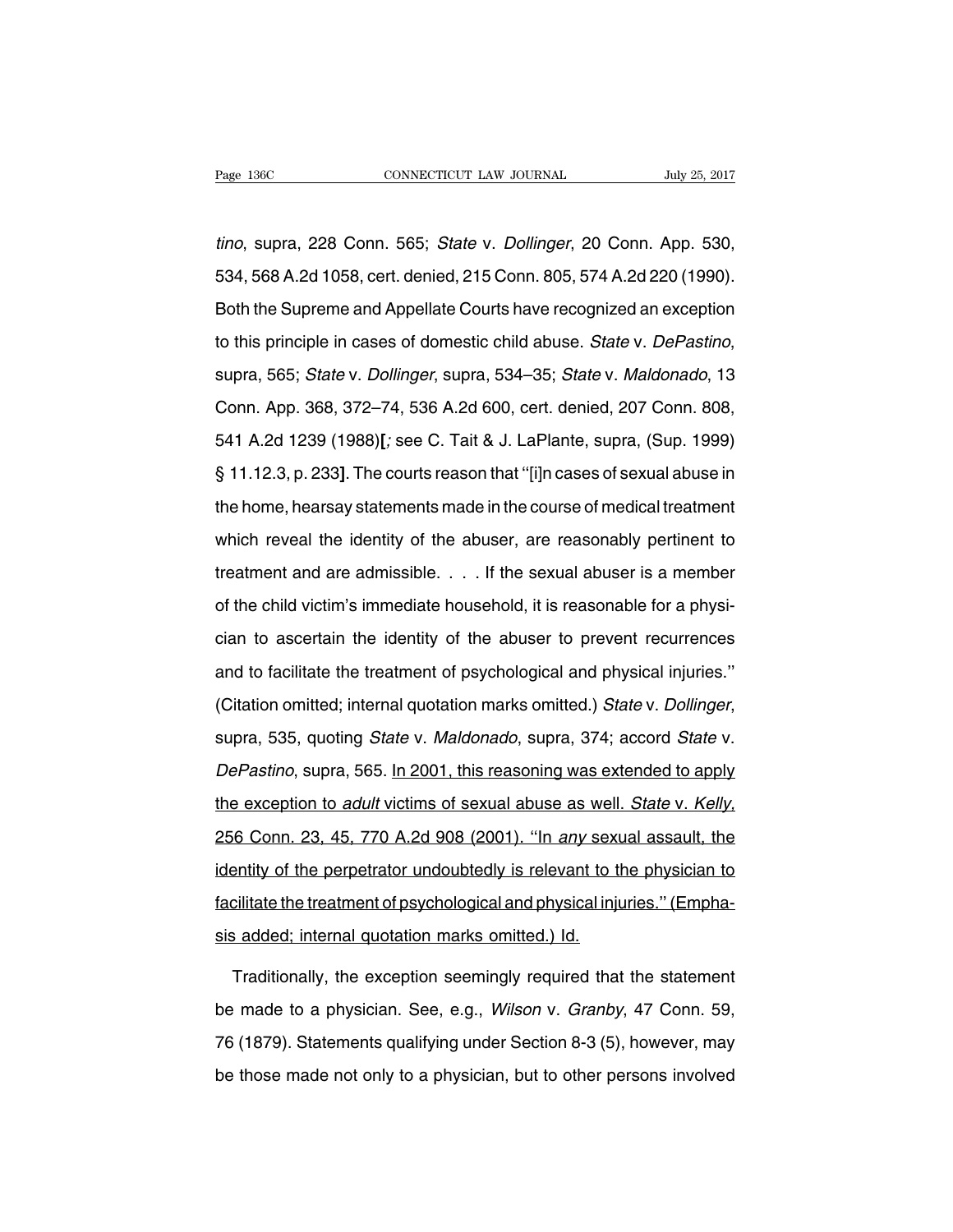in the treatment of the patient, such as a nurse, a paramedic, an interpreter or even a family member. This approach is in accord with the modern trend. See State v. Maldonado, supra, 13 Conn. App. 369, 374 n.3 (statement by child abuse victim who spoke only Spanish made to Spanish speaking hospital security guard enlisted by treating physician as translator).

Common-law cases address the admissibility of statements made only by the patient. E.g., Gilmore v. American Tube & Stamping Co., 79 Conn. 498, 504, 66 A. 4 (1907). Section 8-3 (5) does not, by its terms, restrict statements admissible under the exception to those made by the patient. For example, if a parent were to bring his or her unconscious child into an emergency room, statements made by the parent to a health care provider for the purpose of obtaining treatment and pertinent to that treatment fall within the scope of the exception.

Early common law distinguished between statements made to physicians consulted for the purpose of treatment and statements made to physicians consulted solely for the purpose of **[**qualifying**]** testifying as an expert witness **[**to testify at trial**]**. Statements made to these socalled ''nontreating'' physicians were not accorded substantive effect. See, e.g., Zawisza v. Quality Name Plate, Inc., 149 Conn. 115, 119, 176 A.2d 578 (1961); Rowland v. Phila., Wilm. & Baltimore R. Co., 63 Conn. 415, 418–19, 28 A. 102 (1893). This distinction was **[**virtually**]** eliminated by the court in *George v. Ericson*, 250 Conn. 312, 324–25, 736 A.2d 889 (1999), which held that nontreating physician could rely on such statements. The distinction between admission only as foundation for the expert's opinion and admission for all purposes was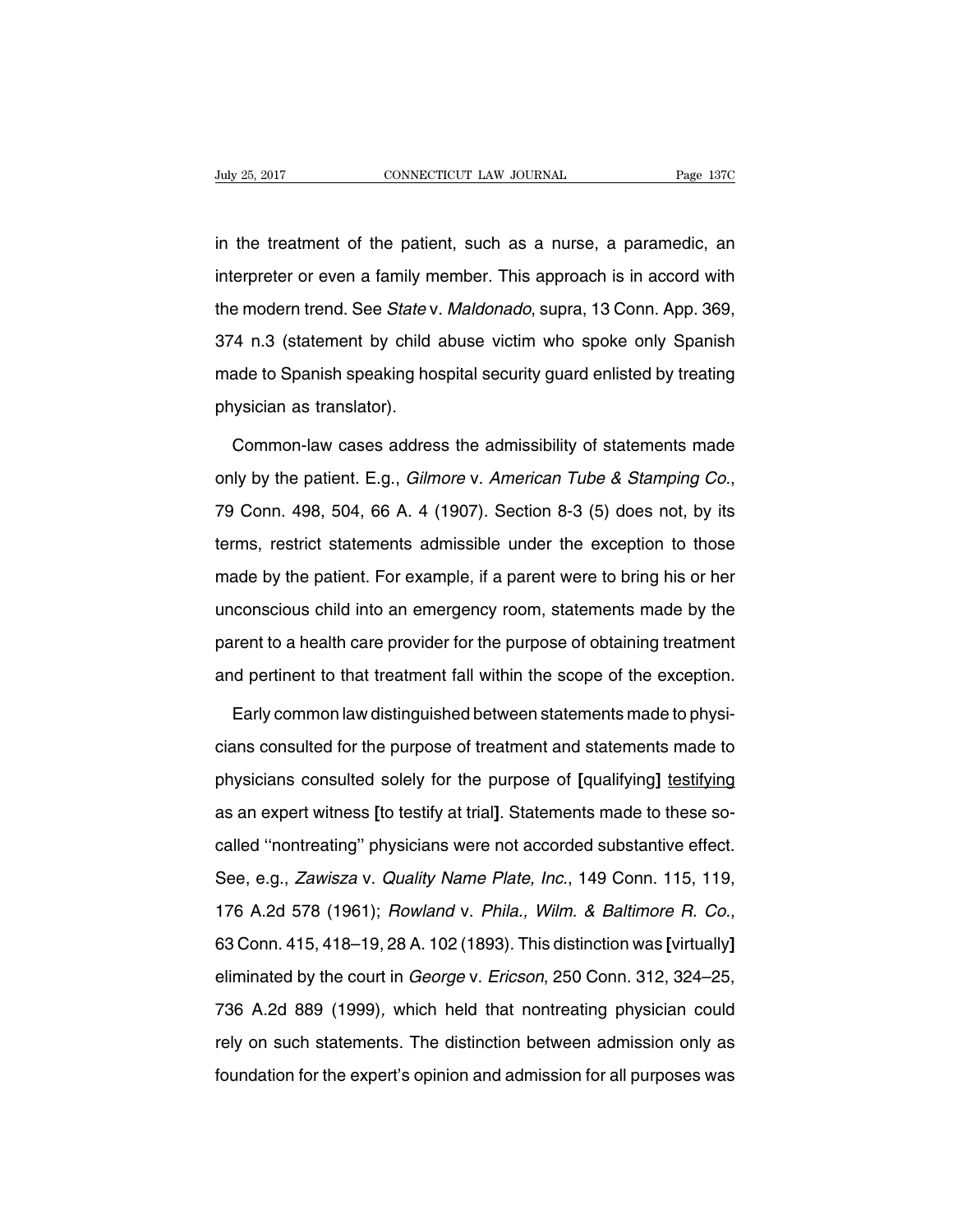considered too inconsequential to maintain. Accordingly, the word ''diagnosis'' was added to, and the phrase ''advice pertaining thereto'' was deleted from, the phrase ''medical treatment or advice pertaining thereto'' in Section 8-3 (5) of the 2000 edition of the Code.

## **(6) Recorded recollection.**

The hearsay exception for past recollection recorded requires four foundational requirements. First, the witness must have had personal knowledge of the event recorded in the memorandum or record. Papas v. Aetna Ins. Co., 111 Conn. 415, 420, 150 A. 310 (1930); Jackiewicz v. United Illuminating Co., 106 Conn. 302, 309, 138 A. 147 (1927); Neff v. Neff, 96 Conn. 273, 278, 114 A. 126 (1921).

Second, the witness' present recollection must be insufficient to enable the witness to testify fully and accurately about the event recorded. State v. Boucino, 199 Conn. 207, 230, 506 A.2d 125 (1986). The rule thus does not require the witness' memory to be totally exhausted. See id. Earlier cases to the contrary, such as Katsonas v. W.M. Sutherland Building & Contracting Co., 104 Conn. 54, 69, 132 A. 553 (1926), apparently have been rejected. See State v. Boucino, supra, 230. ''Insufficient recollection'' may be established by demonstrating that an attempt to refresh the witness' recollection pursuant to Section 6-9 (a) was unsuccessful. See Katsonas v. W.M. Sutherland Building & Contracting Co., supra, 69.

Third, the memorandum or record must have been made or adopted by the witness "at or about the time" the event was recorded. Gigliotti v. United Illuminating Co., 151 Conn. 114, 124, 193 A.2d 718 (1963);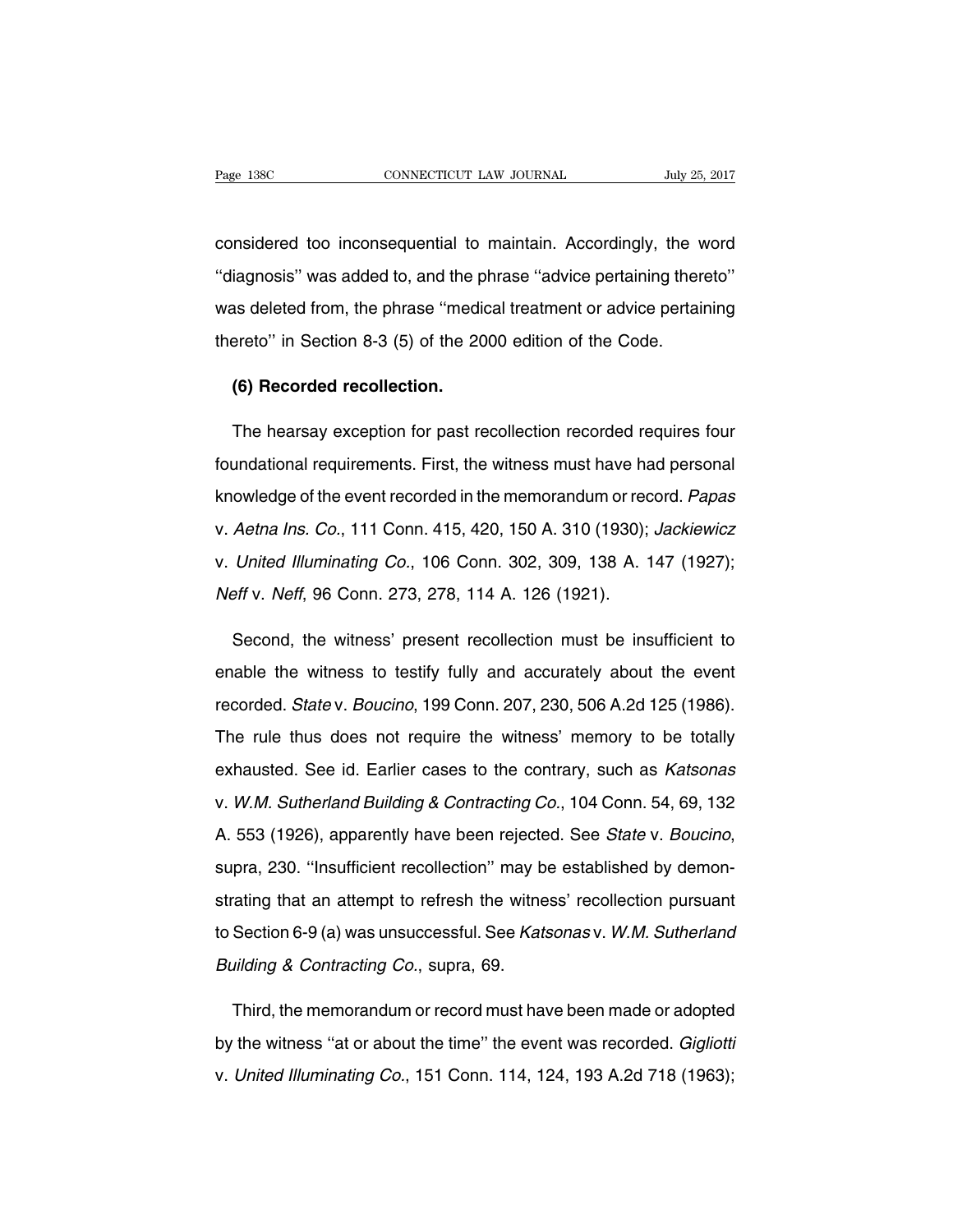Neff v. Neff, supra, 96 Conn. 278; State v. Day, 12 Conn. App. 129, 134, 529 A.2d 1333 (1987).

Finally, the memorandum or record must accurately reflect **[**correctly**]** the witness' knowledge of the event as it existed at the time of the memorandum's or record's making or adoption. See State v. Vennard, 159 Conn. 385, 397, 270 A.2d 837 (1970), cert. denied, 400 U.S. 1011, 91 S. Ct. 576, 27 L. Ed. 2d 625 (1971), overruled on other grounds by State v. Ferrell, 191 Conn. 37, 43 n.6, 463 A.2d 573 (1983) ; Capone v. Sloan, 149 Conn. 538, 543, 182 A.2d 414 (1962); Hawken v. Dailey, 85 Conn. 16, 19, 81 A. 1053 (1911); State v. Juan V., 109 Conn. App. 431, 441 n.9, 951 A.2d 651 (''[p]roving the record was accurate when made is an essential element of this exception''), cert. denied, 289 Conn. 931, 958 A.2d 161 (2008).

A memorandum or record admissible under the exception may be read into evidence and received as an exhibit. Katsonas v. W.M. Sutherland Building & Contracting Co., supra, 104 Conn. 69; see Neff v. Neff, supra, 96 Conn. 278–79. Because a memorandum or record introduced under the exception is being offered to prove its contents, the original must be produced pursuant to Section 10-1, unless its production is excused. See Sections 10-3 through 10-6; cf. Neff v. Neff, supra, 278.

Multiple person involvement in recordation and observation of the event recorded is contemplated by the exception. For example, A reports to  $B$  an event  $A$  has just observed.  $B$  immediately writes down what A reported to him. A then examines the writing and adopts it as accurate close to the time of its making. A is now testifying and has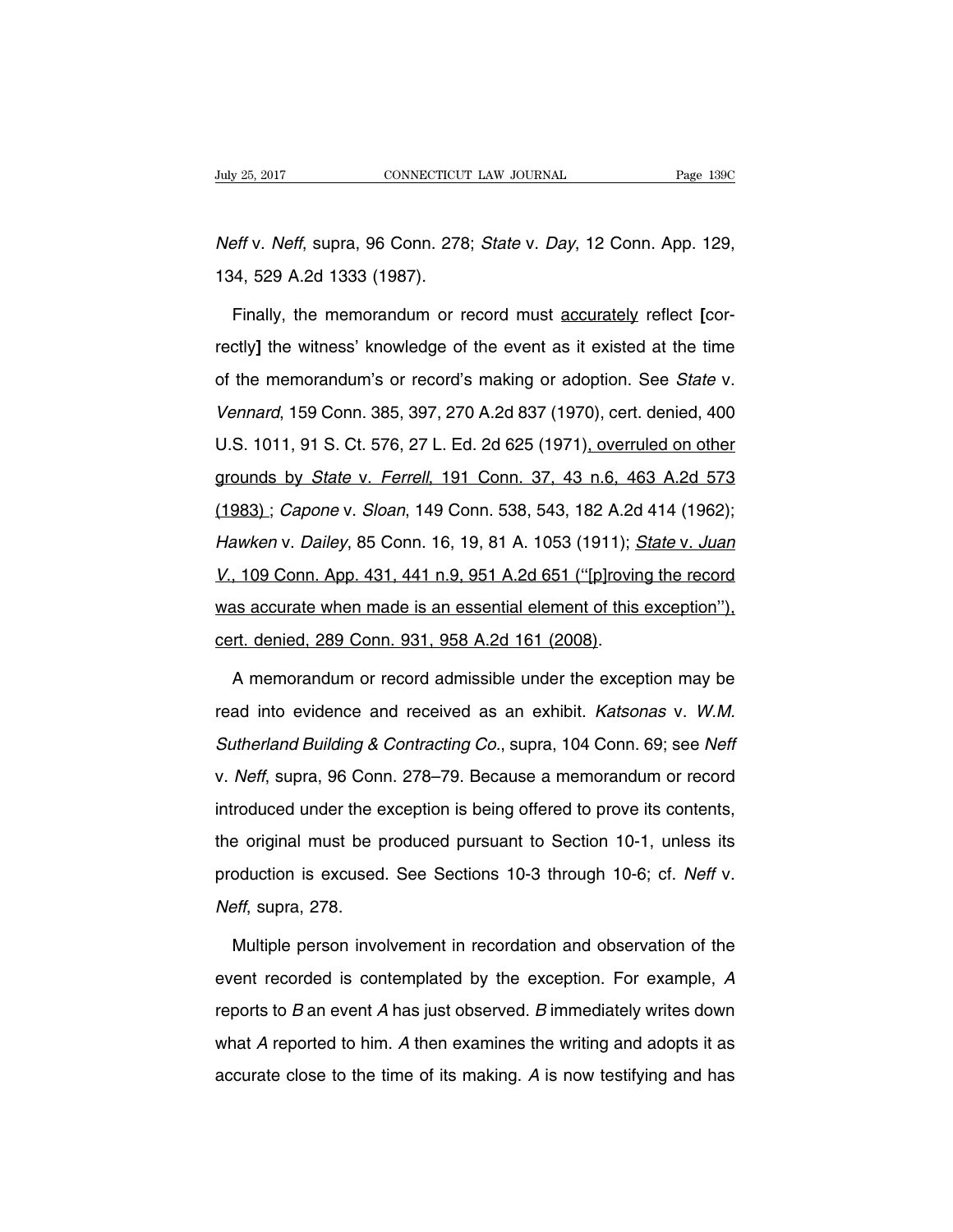forgotten the event. A may independently establish the foundational requirements for the admission of the writing under Section 8-3 (6). Cf. **[**C. Tait & J. LaPlante, supra, § 11.21, p. 408, citing**]** Curtis v. Bradley, 65 Conn. 99, 31 A. 591 (1894).

The past recollection recorded exception to the hearsay rule is to be distinguished from the procedure for refreshing recollection, which is covered in Section 6-9.

### **(7) Public records and reports.**

Section 8-3 (7) sets forth a hearsay exception for certain public records and reports. The exception is derived primarily from common law although public records and reports remain the subject of numerous statutes. See, e.g., General Statutes §§ 12-39bb, 19a-412.

Although Connecticut has neither precisely nor consistently defined the elements comprising the common-law public records exception to the hearsay rule; cf. Hing Wan Wong v. Liquor Control Commission, 160 Conn. 1, 9, 273 A.2d 709 (1970), cert. denied, 401 U.S. 938, 91 S. Ct. 931, 28 L. Ed. 2d 218 (1971); Section 8-3 (7) gleans from case law three distinct requirements for substantive admissibility. Proviso (A) is found in cases such as Hing Wan Wong v. Liquor Control Commission, supra, 9, Russo v. Metropolitan Life Ins. Co., 125 Conn. 132, 139, 3 A.2d 844 (1939), and Ezzo v. Geremiah, 107 Conn. 670, 679–80, 142 A. 461 (1928). Proviso (B) comes from cases such as Gett v. Isaacson, 98 Conn. 539, 543–44, 120 A. 156 (1923), and Enfield v. Ellington, 67 Conn. 459, 462, 34 A. 818 (1896). Proviso (C) is derived from Heritage Village Master Assn., Inc. v. Heritage Village Water Co., 30 Conn. App. 693, 701, 622 A.2d 578 (1993), and from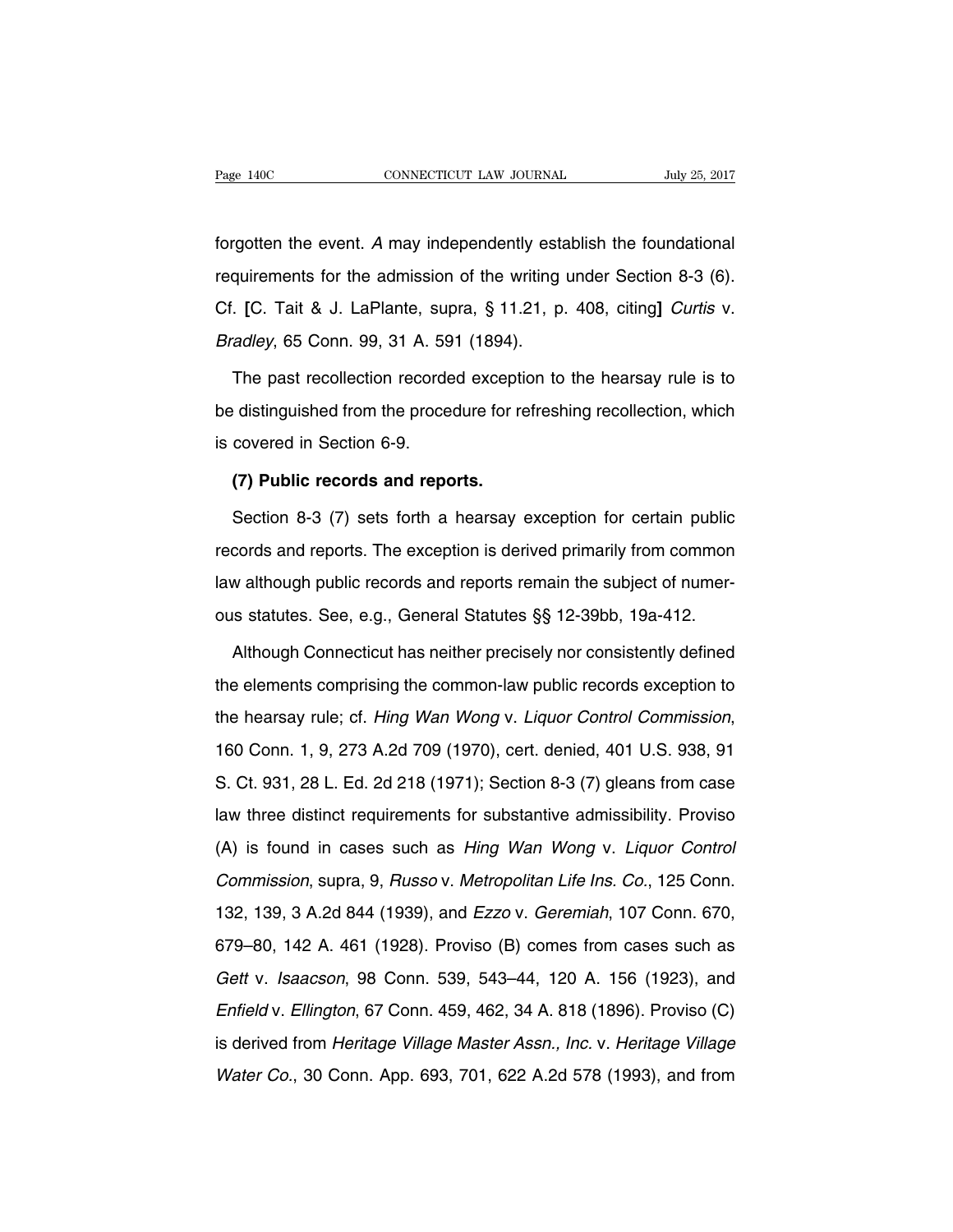cases in which public records had been admitted under the business records exception. See, e.g., State v. Palozie, 165 Conn. 288, 294–95, 334 A.2d 458 (1973); Mucci v. LeMonte, 157 Conn. 566, 569, 254 A.2d 879 (1969).

The ''duty'' under which public officials act, as contemplated by proviso (A), often is one imposed by statute. See, e.g., Lawrence v. Kozlowski, 171 Conn. 705, 717–18, 372 A.2d 110 (1976), cert. denied, 431 U.S. 969, 97S. Ct. 2930, 53 L.Ed. 2d 1066 (1977); Hing Wan Wong v. Liquor Control Commission, supra, 160 Conn. 8–10. Nevertheless, Section 8-3 (7) does not preclude the recognition of other sources of duties.

Proviso (C) anticipates the likelihood that more than one individual may be involved in the making of the public record. By analogy to the personal knowledge requirement imposed in the business records context; e.g., In re Barbara J., 215 Conn. 31, 40, 574 A.2d 203 (1990); proviso (C) demands that the public record be made upon the personal knowledge of either the public official who made the record or someone, such as a subordinate, whose duty it was to relay that information to the public official. See, e.g., State v. Palozie, supra, 165 Conn. 294–95 (public record introduced under business records exception).

#### **(8) Statement in learned treatises.**

Exception (8) explicitly permits the substantive use of statements contained in published treatises, periodicals or pamphlets on direct examination or cross-examination under the circumstances prescribed in the rule. In the case of a journal article, the requirement that the treatise is recognized as a ''standard authority in the field''; (internal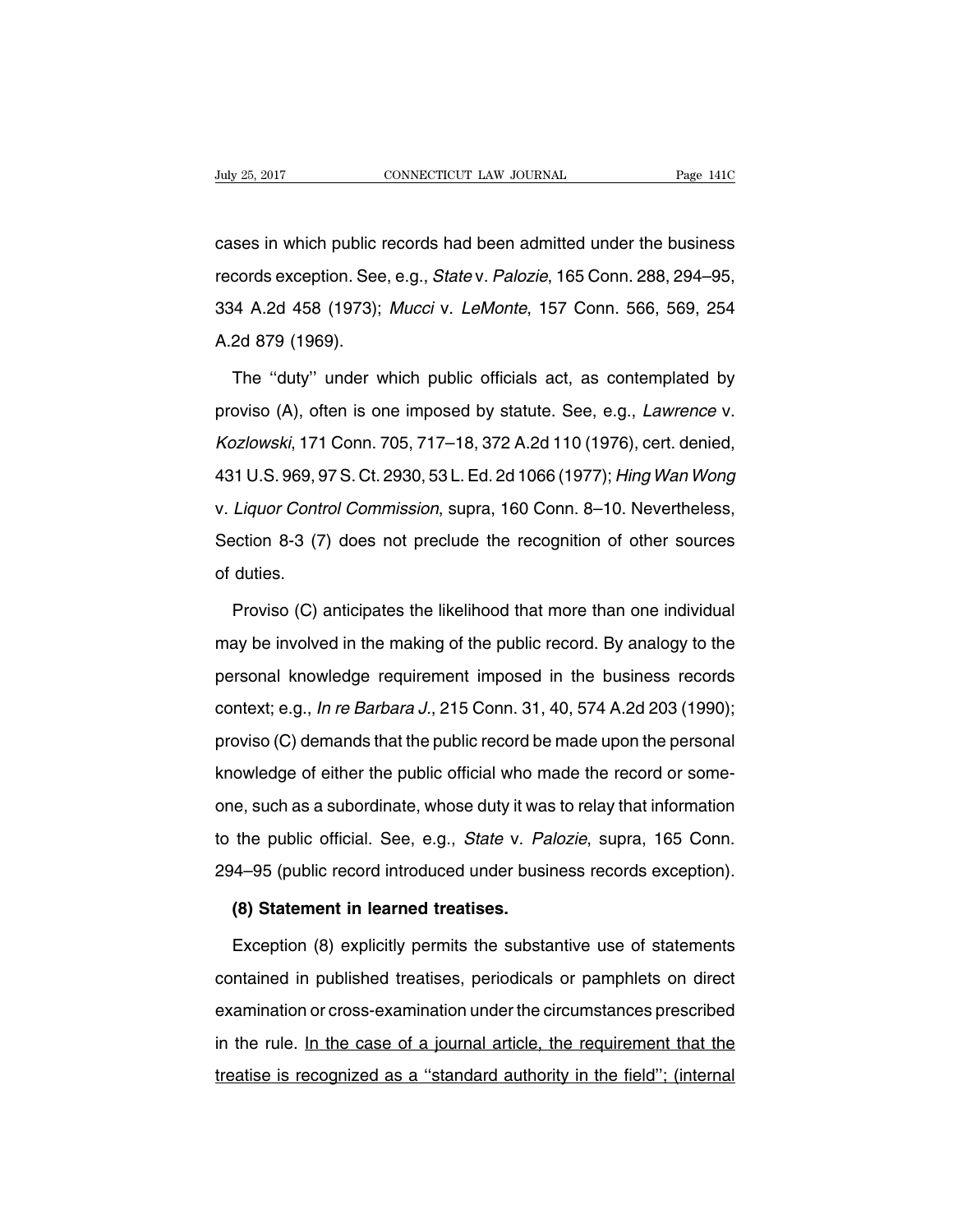quotation marks omitted) Filippelli v. Saint Mary's Hospital, 319 Conn. 113, 136, 124 A.3d 501 (2015); generally requires proof that the specific article at issue is so recognized. See id., 137–38; Musorofiti v. Vlcek, 65 Conn. App. 365, 382–83, 783 A.2d 36, cert. denied, 258 Conn. 938, 786 A.2d 426 (2001). There may be situations, however, in which a journal is so highly regarded that a presumption of authoritativeness will arise with respect to an article selected for publication in that journal without any additional showing. See Filippelli v. Saint Mary's Hospital, supra, 138.

Although most of the earlier decisions concerned the use of medical treatises; e.g., Cross v. Huttenlocher, 185 Conn. 390, 395, 440 A.2d 952 (1981); Perez v. Mount Sinai Hospital, 7 Conn. App. 514, 520, 509 A.2d 552 (1986); Section 8-3 (8), by its terms, is not limited to that one subject matter or format. Ames v. Sears, Roebuck & Co., 8 Conn. App. 642, 650–51, 514 A.2d 352 (1986) (published technical papers on design and operation of riding lawnmowers), cert. denied, 201 Conn. 809, 515 A.2d 378 (1986).

Connecticut allows the jury to receive the treatise, or portion thereof, as a full exhibit. Cross v. Huttenlocher, supra, 185 Conn. 395–96; see State v. Gupta, 297 Conn. 211, 239, 998 A.2d 1085 (2010). If admitted, the excerpts from the published work may be read into evidence or received as an exhibit, as the court permits. See **[**id.**]** Cross v. Huttenlocher, supra, 395–96; see also Filippelli v. Saint Mary's Hospital, supra, 319 Conn. 139–41 (trial court has discretion to require redaction so that only portion of article admitted as full exhibit).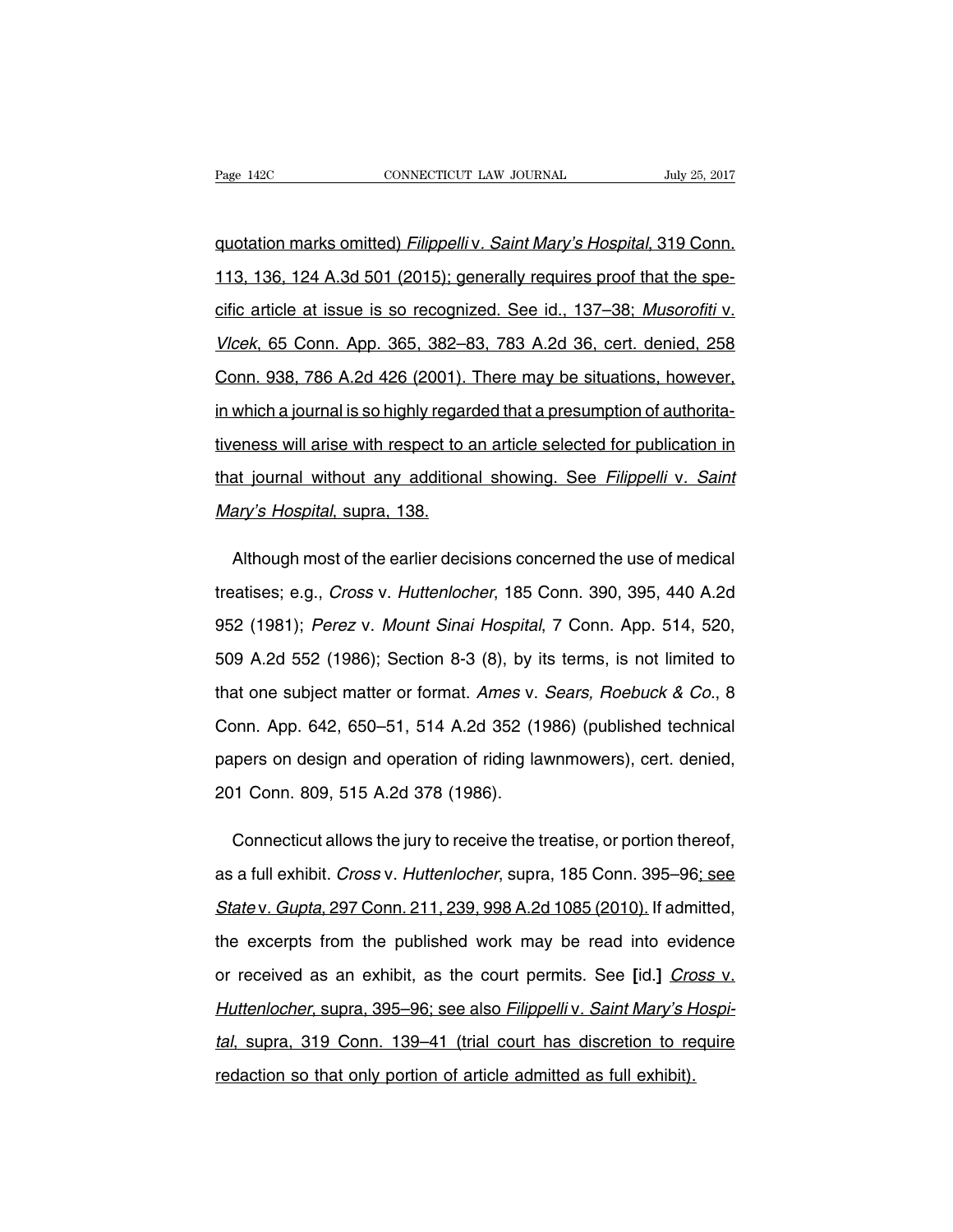#### **(9) Statement in ancient documents.**

The hearsay exception for statements in ancient documents is well established. Jarboe v. Home Bank & Trust Co., 91 Conn. 265, 270–71, 99 A. 563 (1917); New York, N.H. & H. R. Co. v. Cella, 88 Conn. 515, 520, 91 A. 972 (1914); see Clark v. Drska, 1 Conn. App. 481, 489, 473 A.2d 325 (1984).

The exception, by its terms, applies to all kinds of documents, including documents produced by electronic means, and electronically stored information, and is not limited to documents affecting an interest in property. See Petroman v. Anderson, 105 Conn. 366, 369–70, 135 A. 391 (1926) (ancient map introduced under exception)**[**; C. Tait & J. LaPlante, supra, § 11.18, p. 405**]**.

''[M]ore than thirty years'' means any instant of time beyond the point in time at which the document has been in existence for thirty years.

#### **(10) Published compilations.**

Connecticut cases have recognized an exception to the hearsay rule—or at least have assumed an exception exists for these items. Henry v. Kopf, 104 Conn. 73, 80–81, 131 A. 412 (1925) (market reports); see State v. Pambianchi, 139 Conn. 543, 548, 95 A.2d 695 (1953) (compilation of used automobile prices); Donoghue v. Smith, 114 Conn. 64, 66, 157 A. 415 (1931) (mortality tables).

#### **(11) Statement in family bible.**

Connecticut has recognized, at least in dictum, an exception to the hearsay rule for factual statements concerning personal or family history contained in family bibles. See Eva v. Gough, 93 Conn. 38, 46, 104 A. 238 (1918).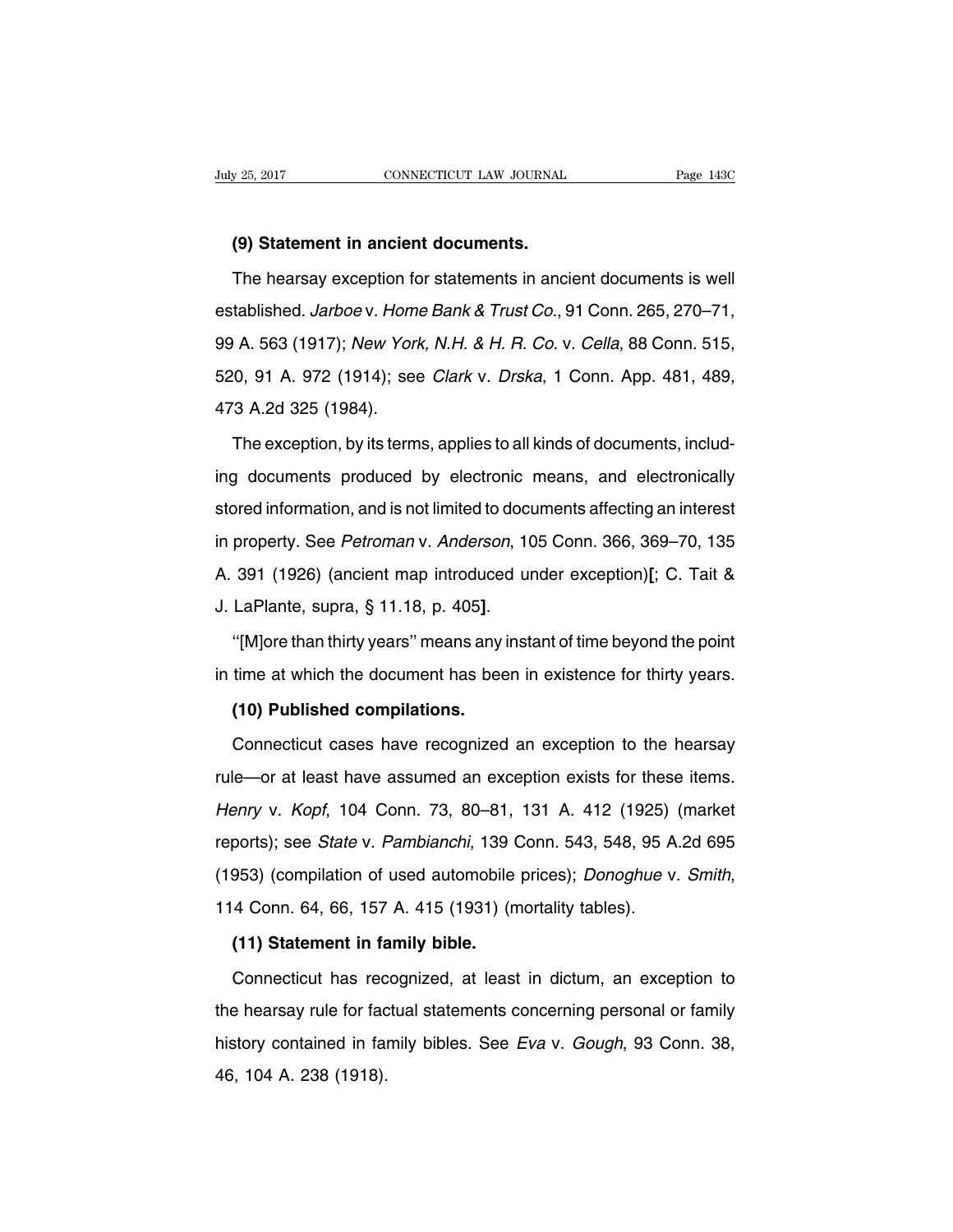#### **(12) Personal identification.**

A witness' in-court statement of his or her own name or age is admissible, even though knowledge of this information often is based on hearsay. Blanchard v. Bridgeport, 190 Conn. 798, 806, 463 A.2d 553 (1983) (name); Toletti v. Bidizcki, 118 Conn. 531, 534, 173 A. 223 (1934) (name), overruled on other grounds by Petrillo v. Maiuri, 138 Conn. 557, 563, 86 A.2d 869 (1952); State v. Hyatt, 9 Conn. App. 426, 429, 519 A.2d 612 (1987) (age); see Creer v. Active Auto Exchange, Inc., 99 Conn. 266, 276, 121 A. 888 (1923) (age). **[**It is unclear whether case law supports the admissibility of a declarant's out-of-court statement concerning his or her own name or age when offered independently of existing hearsay exceptions, such as the exception for statements made by a party opponent.**]**

**Please Note: The bracketed titles of the subsections in Section 8-4 are part of the original text of the Code. For this particular rule, the brackets do not indicate an intention to delete material.**

# **Sec. 8-4. Admissibility of Business Entries and Photographic Copies: Availability of Declarant Immaterial**

**''(a) [Business records admissible.]** Any writing orrecord, whether in the form of an entry in a book or otherwise, made as a memorandum or record of any act, transaction, occurrence or event, shall be admissible as evidence of the act, transaction, occurrence or event, if the trial judge finds that it was made in the regular course of any business, and that it was the regular course of the business to make the writing or record at the time of the act, transaction, occurrence or event or within a reasonable time thereafter.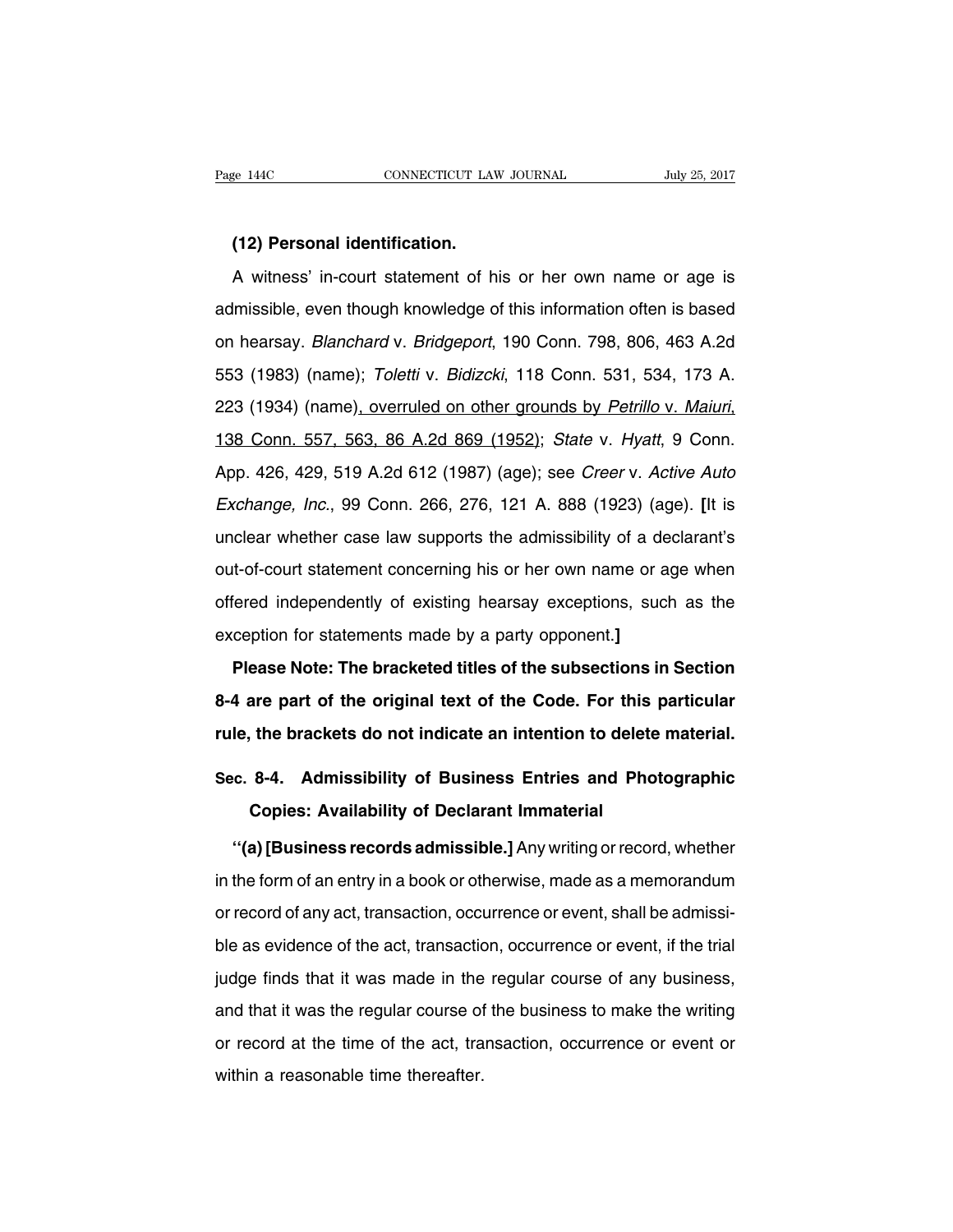**''(b) [Witness need not be available.]** The writing or record shall not be rendered inadmissible by (1) a party's failure to produce as witnesses the person or persons who made the writing or record, or who have personal knowledge of the act, transaction, occurrence or event recorded or (2) the party's failure to show that such persons are unavailable as witnesses. Either of such facts and all other circumstances of the making of the writing or record, including lack of personal knowledge by the entrant or maker, may be shown to affect the weight of the evidence, but not to affect its admissibility.

**''(c) [Reproductions admissible.]** Except as provided in the Freedom of Information Act, as defined in [General Statutes § ] 1-200, if any person in the regular course of business has kept or recorded any memorandum, writing, entry, print, representation or combination thereof, of any act, transaction, occurrence or event, and in the regular course of business has caused any or all of them to be recorded, copied or reproduced by any photographic, photostatic, microfilm, microcard, miniature photographic or other process which accurately reproduces or forms a durable medium for so reproducing the original, the original may be destroyed in the regular course of business unless its preservation is otherwise required by statute. The reproduction, when satisfactorily identified, shall be as admissible in evidence as the original in any judicial or administrative proceeding, whether the original is in existence or not, and an enlargement or facsimile of the reproduction shall be likewise admissible in evidence if the original reproduction is in existence and available for inspection under direction of court. The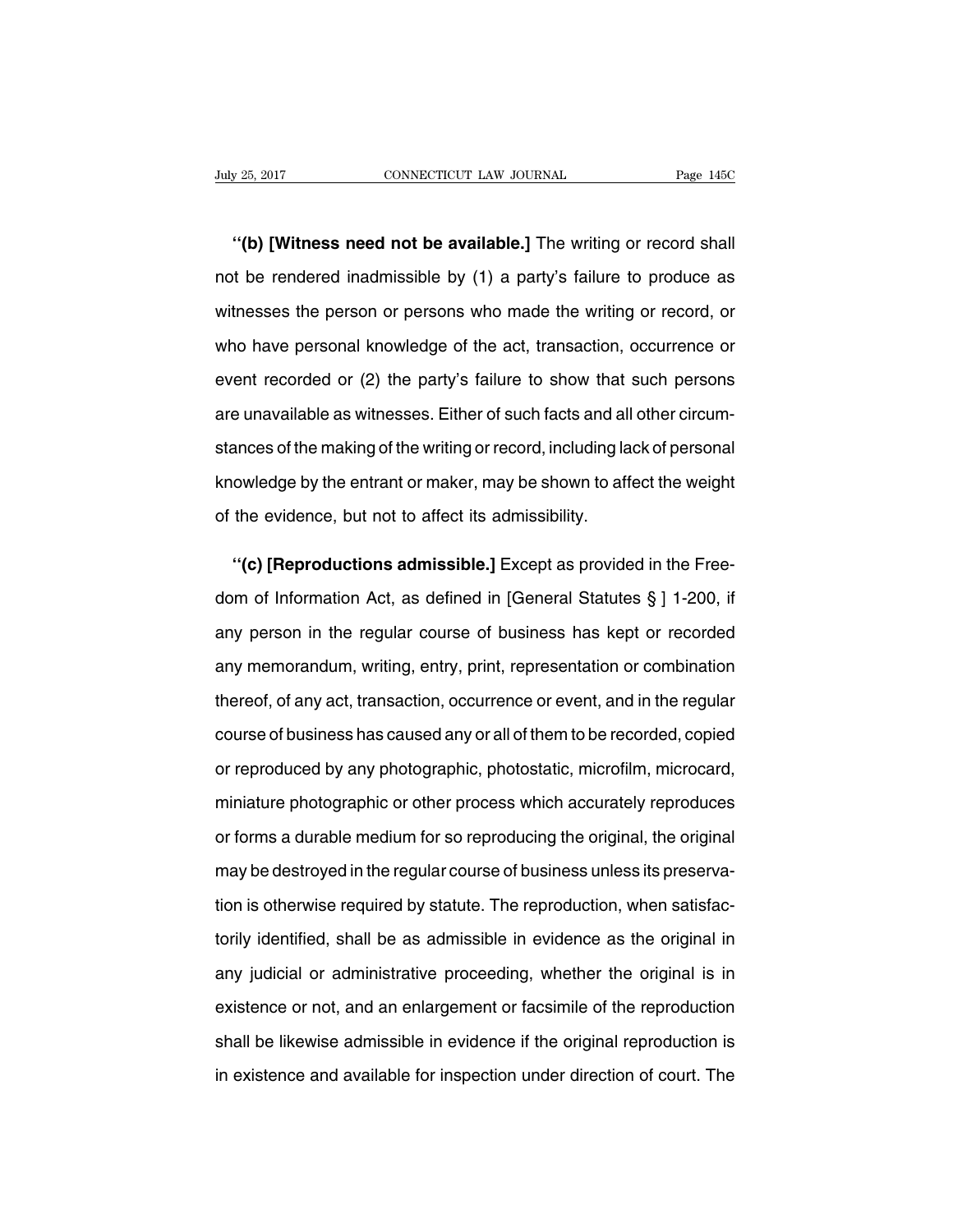introduction of a reproduced record, enlargement or facsimile shall not preclude admission of the original.

**''(d) [Definition.]** The term 'business' shall include business, profession, occupation and calling of every kind.'' General Statutes § 52-180.

# **COMMENTARY**

Section 8-4 sets forth what is commonly known as the business records or business entries exception to the hearsay rule. Section 8- 4 quotes General Statutes § 52-180, which embraces modified versions of the 1927 Model Act for Proof of Business Transactions and the Photographic Copies of Business and Public Records as Evidence Act.

Subsection (a) describes the foundational elements a court must find for a business record to qualify under the exception. E.g., River Dock & Pile, Inc. v. O & G Industries, Inc., 219 Conn. 787, 793–94, 595 A.2d 839 (1991); Emhart Industries, Inc. v. Amalgamated Local Union 376, U.A.W., 190 Conn. 371, 383–84, 461 A.2d 442 (1983). The Supreme Court has interpreted § 52-180 to embrace an additional foundational requirement not found in the express terms of the exception: that the source of the information recorded be the entrant's own observations or the observations of an informant who had a business duty to furnish the information to the entrant. E.g., In re Barbara J., 215 Conn. 31, 40, 574 A.2d 203 (1990); State v. Milner, 206 Conn. 512, 521, 539 A.2d 80 (1988); Mucci v. LeMonte, 157 Conn. 566, 569, 254 A.2d 879 (1969). If this requirement is not met, ''it adds another level of hearsay [to the document] which necessitates a separate exception to the hearsay rule. . . . " (Internal quotation marks omitted.)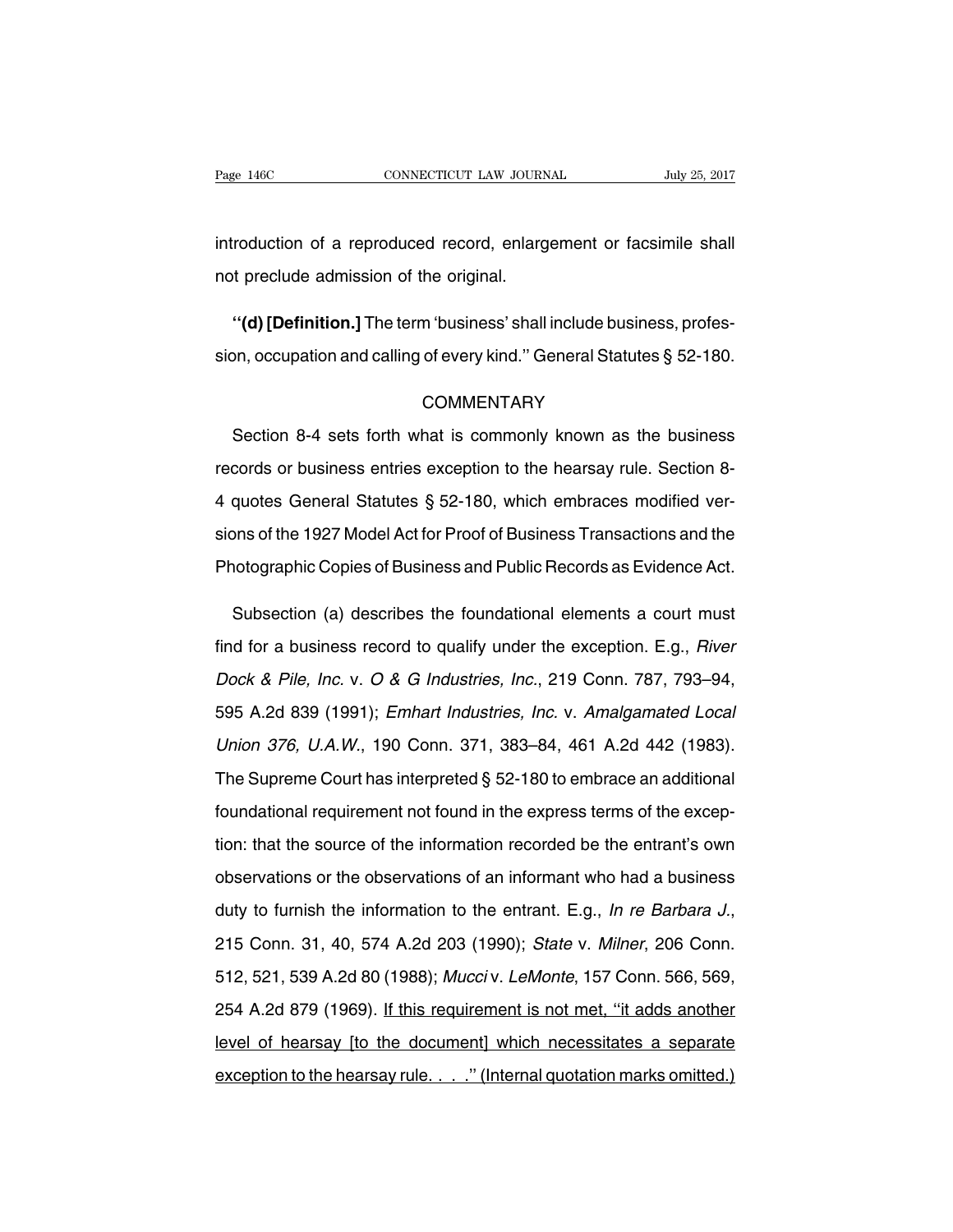# State v. George J., 280 Conn. 551, 593–94, 910 A.2d. 931 (2006), cert. denied, 549 U.S. 1326, 127 S. Ct. 1919, 167 L. Ed. 2d 573 (2007).

Business records increasingly are created, stored or produced by computer. Section 8-4 is applicable to electronically stored information, and, properly authenticated, such records are admissible if the elements of Section 8-4 (a) have been met. See Federal Deposit Ins. Corp. v. Carabetta, 55 Conn. App. 369, 376-77, 739 A.2d 301, cert. denied, 251 Conn. 927, 742 A.2d 362 (1999). In addition to satisfying the standard requirements of the business record exception to the hearsay rule, a proponent offering computerized business records will be required to establish that the computer system reliably and accurately produces records or data of the type that is being offered. See generally Connecticut Light & Power Co. v. Gilmore, 289 Conn. 88, 116–18, 956 A.2d 1145 (2008) (computer printout and letter containing results of electricity meter testing); American Oil Co. v. Valenti, 179 Conn. 349, 360–61, 426 A.2d 305 (1979) (computer records of loan account); Silicon Valley Bank v. Miracle Faith World Outreach, Inc., 140 Conn. App. 827, 836–37, 60 A.3d 343 (computer screenshots of loan transaction history), cert. denied, 308 Conn. 930, 64 A.3d 119 (2013); see also State v. Polanco, 69 Conn. App. 169, 186, 797 A.2d 523 (2002) (proponent of computer generated business records required to establish the accuracy and reliability of computer system). **[**Depending on the circumstances, t**]**The court may also require evidence establishing that the **[**system adequately protects the integrity of the records**]** circumstances surrounding the creation and maintenance of the records adequately ensures their trustworthiness and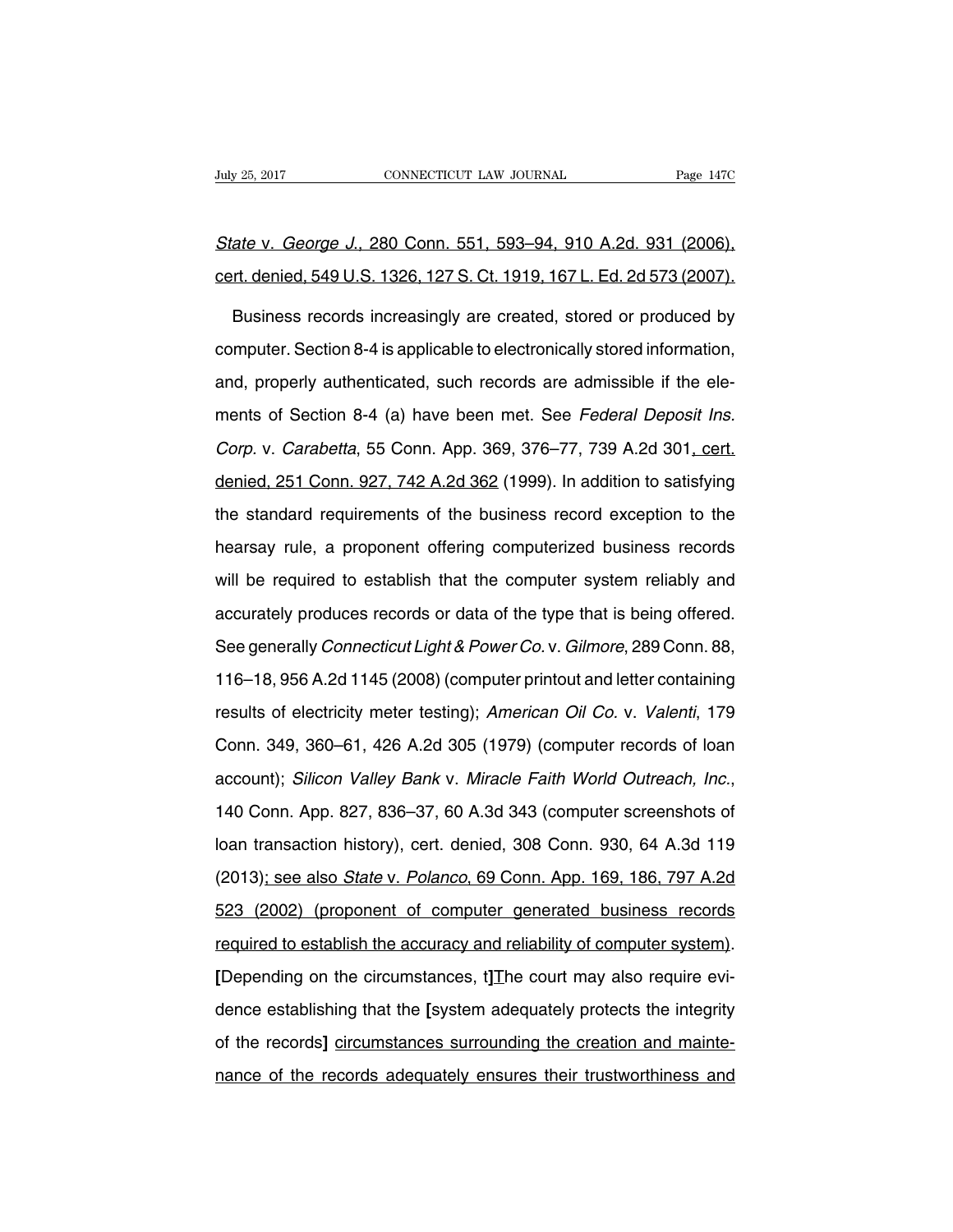reliability. See Emigrant Mortgage Co. v. D'Agostino, 94 Conn. App. 793, 809–812, 896 A.2d 814, cert. denied, 278 Conn. 919, 901 A.2d 43 (2006).

Computer printouts created in anticipation of litigation are admissible under the business records exception if the underlying computerbased data is produced in the regular course of business and satisfies the requirements of General Statutes § 52-180. See Ninth RMA Partners, L.P. v. Krass, 57 Conn. App. 1, 10–12, 746 A.2d 826, cert. denied, 253 Conn. 918, 755 A.2d 215 (2000).

(Amended May 20, 2015, to take effect August 1, 2015.)

# **Sec. 8-5. Hearsay Exceptions: Declarant Must Be Available**

The following are not excluded by the hearsay rule, provided the declarant is available for cross-examination at trial:

**(1) Prior inconsistent statement.** A prior inconsistent statement of a witness, provided (A) the statement is in writing or otherwise recorded by audiotape, videotape or some other equally reliable medium, (B) the writing or recording is duly authenticated as that of the witness, and (C) the witness has personal knowledge of the contents of the statement.

**(2) Identification of a person.** The identification of a person made by a declarant prior to trial where the identification is reliable.

(Amended June 29, 2007, to take effect Jan. 1, 2008)

# **COMMENTARY**

#### **(1) Prior inconsistent statement.**

Section 8-5 (1) incorporates the rule of State v. Whelan, 200 Conn. 743, 753, 513 A.2d 86, cert. denied, 479 U.S. 994, 107 S. Ct. 597,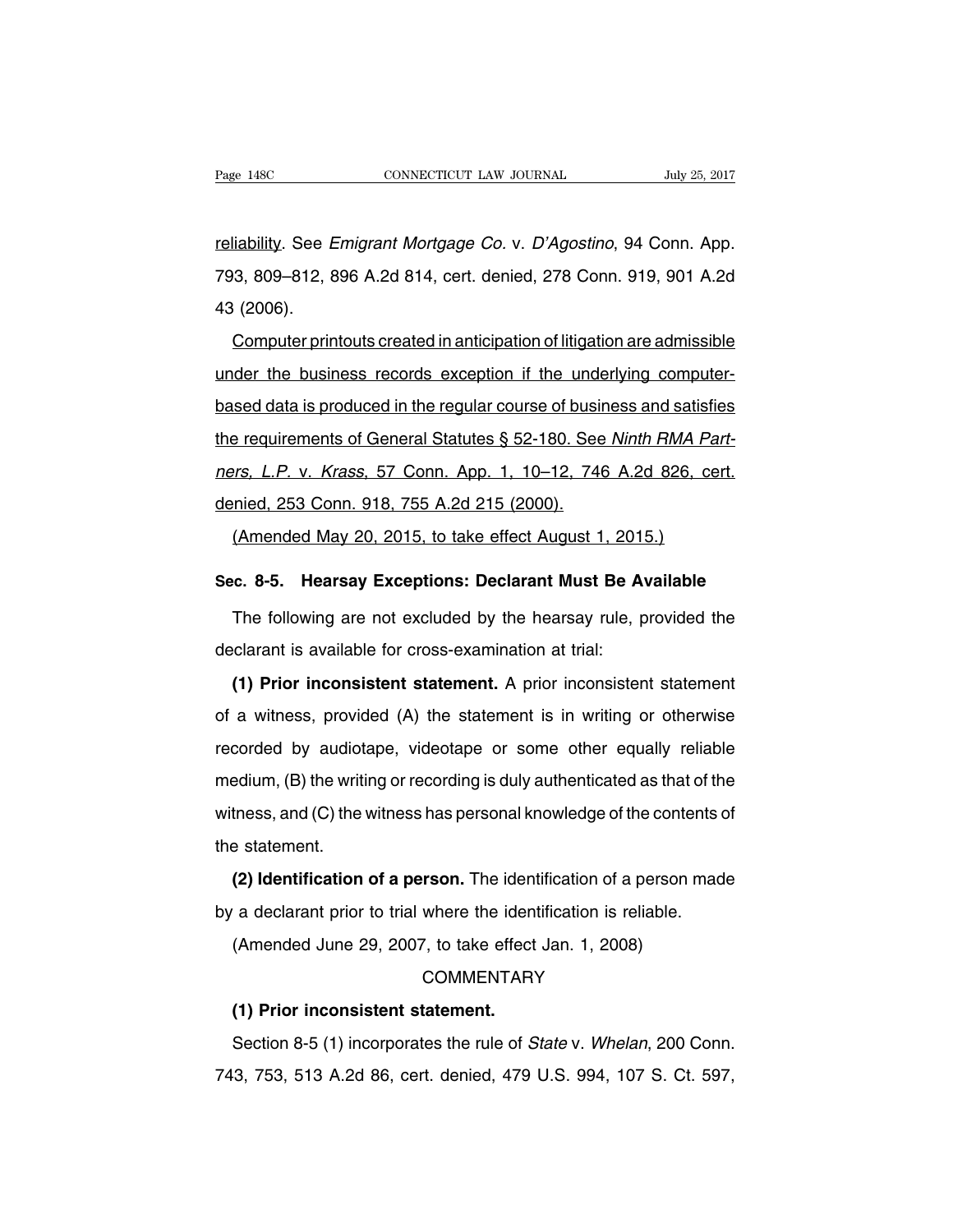93 L. Ed. 2d 598 (1986), and later developments and clarifications. State v. Simpson, 286 Conn. 634, 641–42, 945 A.2d 449 (2008)**[**.**]**; **[**E.**]**e.g., State v. Hopkins, 222 Conn. 117, 126, 609 A.2d 236 (1992) (prior inconsistent statement must be made under circumstances assuring reliability, which is to be determined on case-by-case basis); State v. Holloway, 209 Conn. 636, 649, 553 A.2d 166 (tape-recorded statement admissible under Whelan), cert. denied, 490 U.S. 1071, 109 S. Ct. 2078, 104 L. Ed. 2d 643 (1989); State v. Luis F., 85 Conn. App. 264, 271, 856 A.2d 522 (2004) (videotaped statement admissible); see also *State* v. *Woodson*, 227 Conn. 1, 21, 629 A.2d 386 (1993) (signature of witness unnecessary when tape-recorded statement offered under Whelan).

Use of the word ''witness'' in Section 8-5 (1) assumes that the declarant has testified at the proceeding in question, as required by the Whelan rule.

As to the requirements of authentication, see Section 9-1 of the Code.

### **(2) Identifications of a person.**

Section 8-5 (2) incorporates the hearsay exception recognized in State v. McClendon, 199 Conn. 5, 11, 505 A.2d 685 (1986), and reaffirmed in subsequent cases. See State v. Outlaw, 216 Conn. 492, 497–98, 582 A.2d 751 (1990); State v. Townsend, 206 Conn. 621, 624, 539 A.2d 114 (1988); State v. Weidenhof, 205 Conn. 262, 274, 533 A.2d 545 (1987). Although this hearsay exception appears to have been the subject of criminal cases exclusively, Section 8-5 (2) is not so limited, and applies in civil cases as well.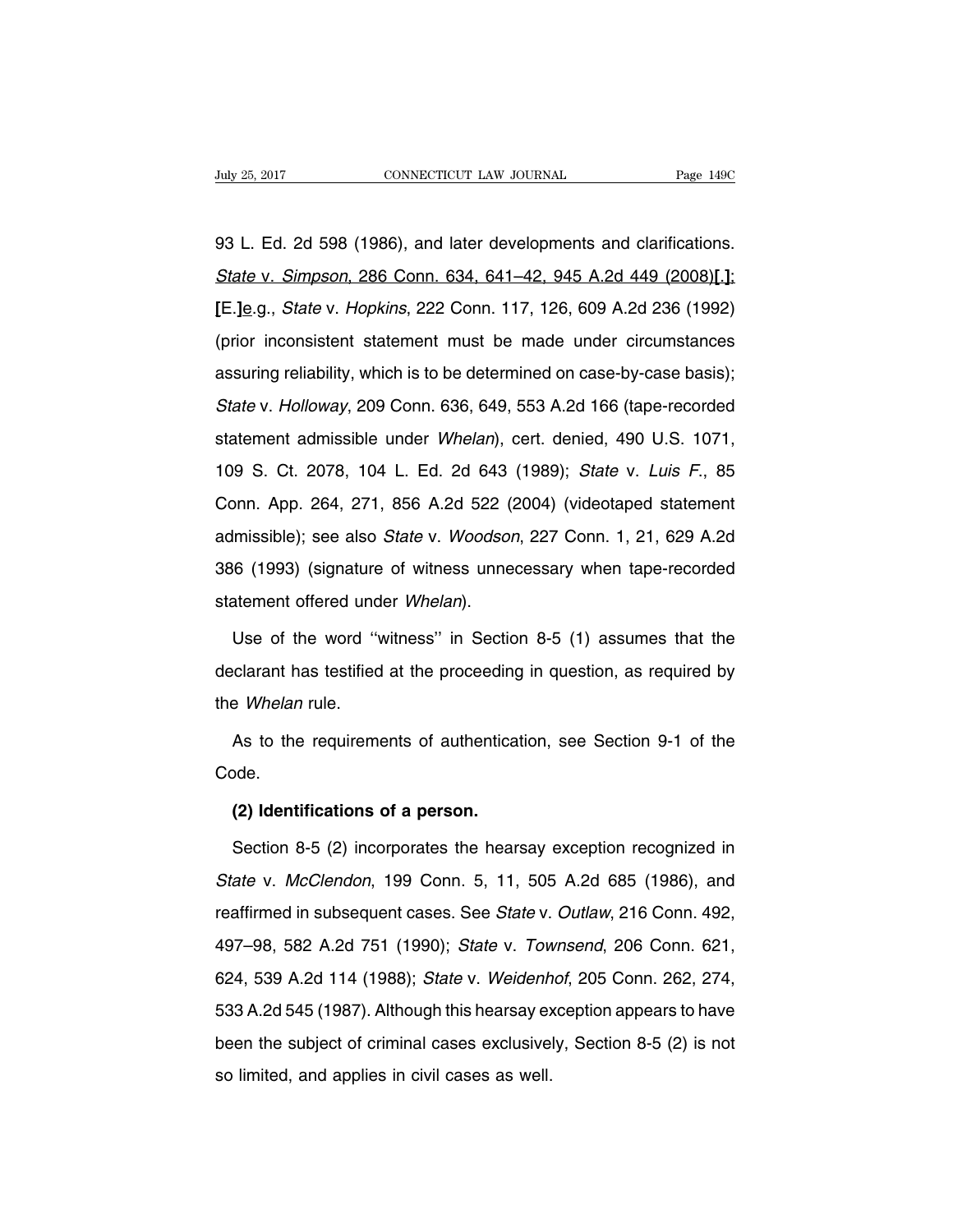Either the declarant or another witness present when the declarant makes the identification, such as a police officer, can testify at trial as to the identification. Compare State v. McClendon, supra, 199 Conn. 8 (declarants testified at trial about their prior out-of-court identifications) with State v. Weidenhof, supra, 205 Conn. 274 (police officer who showed declarant photographic array was called as witness at trial to testify concerning declarant's prior out-of-court identification). Even when it is another witness who testifies as to the declarant's identification, the declarant must be available for cross-examination at trial for the identification to be admissible. But cf. State v. Outlaw, supra, 216 Conn. 498 (dictum suggesting that declarant must be available for cross-examination either at trial or at prior proceeding in which outof-court identification is offered).

Constitutional infirmities in the admission of first-time identifications, whether pretrial or in-court, **[**identifications**]** are the subject of separate inquiries and constitute independent grounds for exclusion. See, e.g., State v. Dickson, 322 Conn. 410, 423–31, 141 A.3d 810 (2016); see also id., 445–47 (requiring state to seek permission from trial court prior to presenting first time in-court identification and establishing that trial court may grant permission only if no factual dispute as to identity of perpetrator or ability of eyewitness to identify defendant). **[**State v. White, 229 Conn. 125, 161, 640 A.2d 572 (1994); State v. Lee, 177 Conn. 335, 339, 417 A.2d 354 (1979).**]**

General Statutes § 54-1p prescribes numerous rules regarding eyewitness identification procedures used by law enforcement. The statute is silent on the remedy for noncompliance. See State v. Grant, 154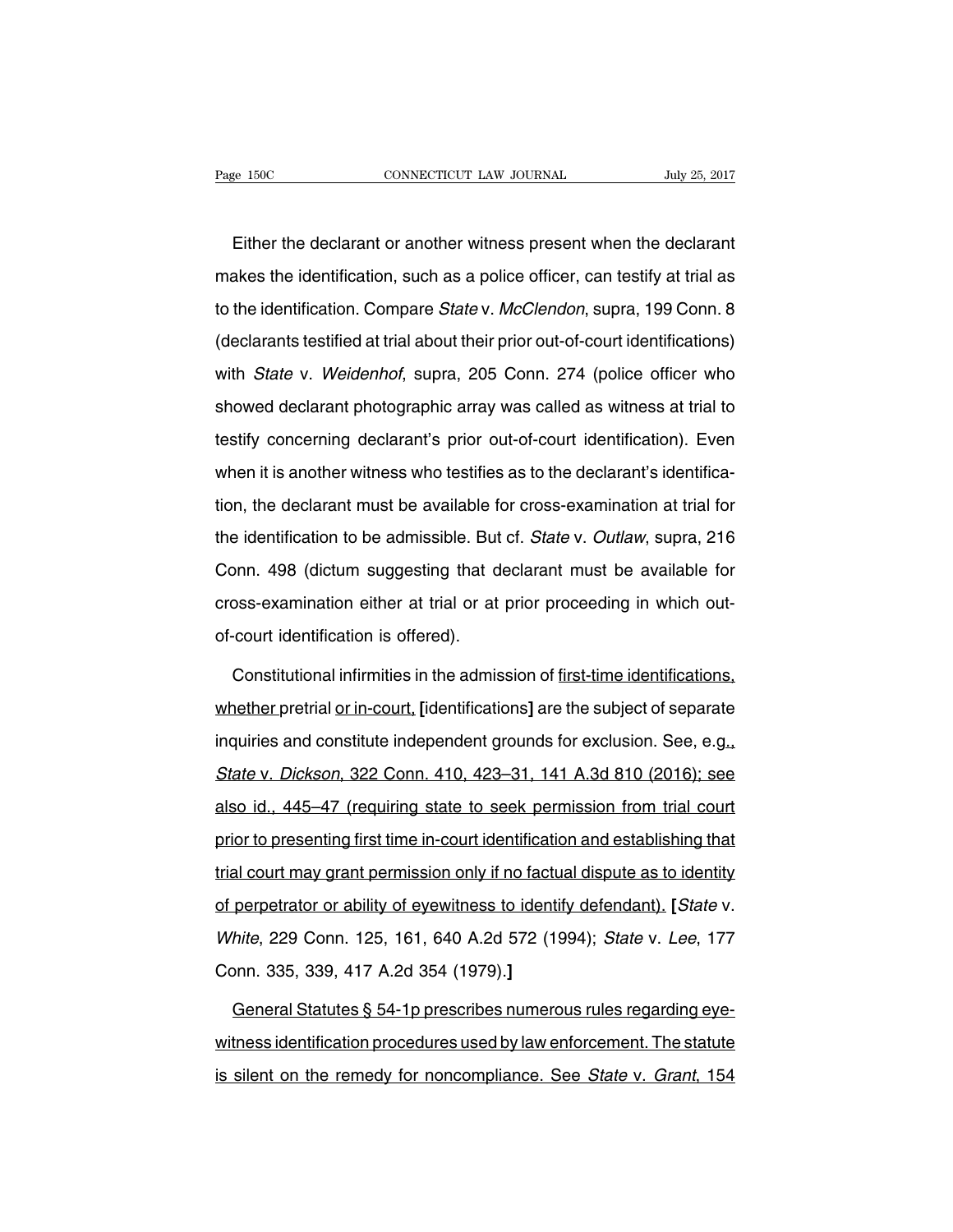Conn. App. 293, 312 n.10, 112 A.3d 175 (2014) (procedures in § 54- 1p are ''best practices'' and ''not constitutionally mandated''), cert. denied, 315 Conn. 928, 109 A.3d 923 (2015); see also State v. Guilbert, 306 Conn. 218, 49 A.3d 705 (2012); State v. Ledbetter, 275 Conn. 534, 881 A.2d 290 (2005), cert. denied, 547 U.S. 1082, 126 S. Ct. 1798, 164 L. Ed. 2d 537 (2006).

#### **Sec. 8-6. Hearsay Exceptions: Declarant Must Be Unavailable**

The following are not excluded by the hearsay rule if the declarant is unavailable as a witness:

**(1) Former testimony.** Testimony given as a witness at another hearing of the same or a different proceeding, provided (A) the issues in the former hearing are the same or substantially similar to those in the hearing in which the testimony is being offered, and (B) the party against whom the testimony is now offered had an opportunity to develop the testimony in the former hearing.

**(2) Dying declaration.** In a prosecution in which the death of the declarant is the subject of the charge, a statement made by the declarant, while the declarant was conscious of his or her impending death, concerning the cause of or the circumstances surrounding the death.

**(3) Statement against civil interest.** A trust-worthy statement that, at the time of its making, was against the declarant's pecuniary or proprietary interest, or that so far tended to subject the declarant to civil liability that a reasonable person in the declarant's position would not have made the statement unless the person believed it to be true. In determining the trustworthiness of such a statement the court shall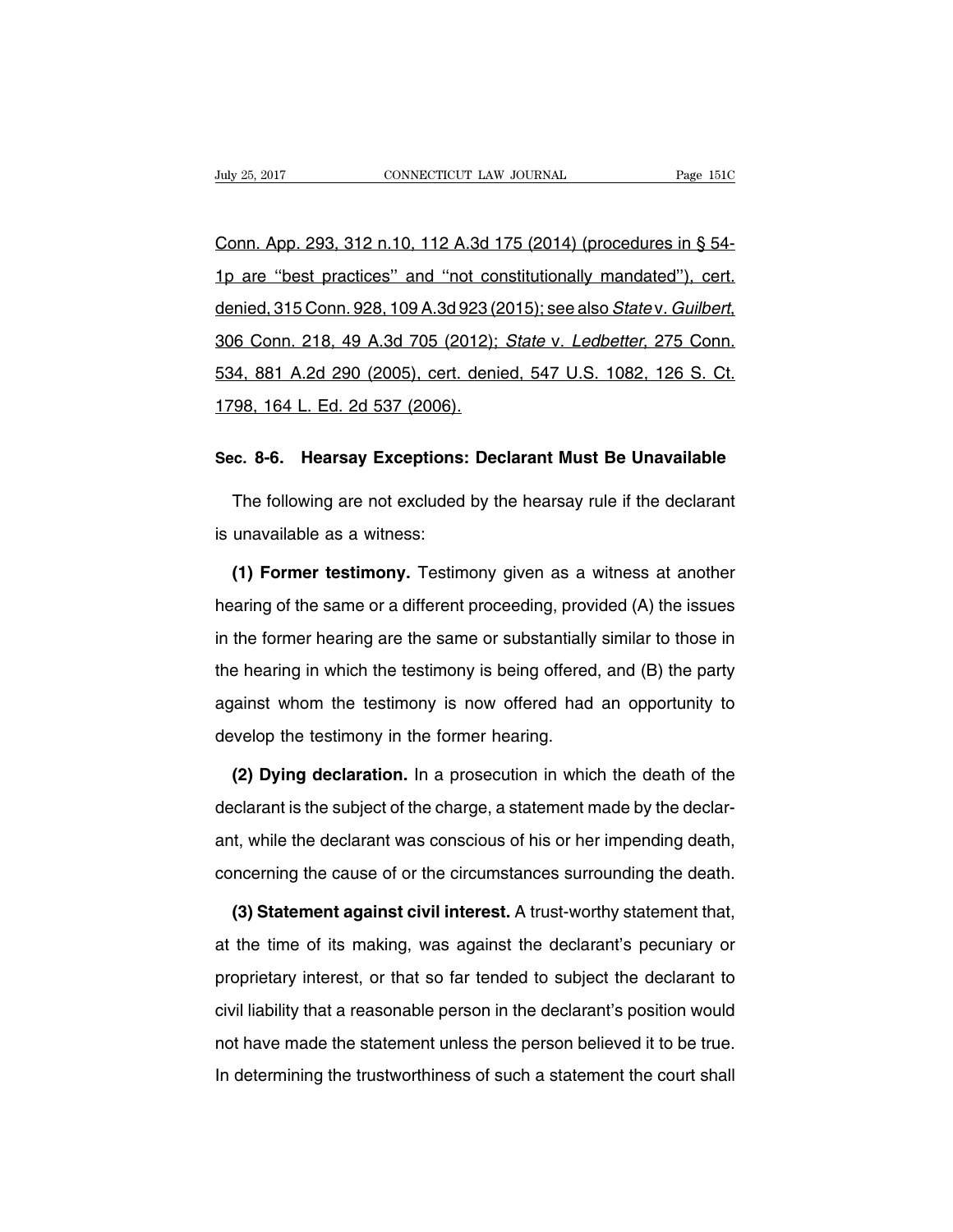consider whether safeguards reasonably equivalent to the oath taken by a witness and the test of cross-examination exist.

**(4) Statement against penal interest.** A trustworthy statement against penal interest that, at the time of its making, so far tended to subject the declarant to criminal liability that a reasonable person in the declarant's position would not have made the statement unless the person believed it to be true. In determining the trustworthiness of a statement against penal interest, the court shall consider (A) the time the statement was made and the person to whom the statement was made, (B) the existence of corroborating evidence in the case, and (C) the extent to which the statement was against the declarant's penal interest.

**(5) Statement concerning ancient private boundaries.** A statement, made before the controversy arose, as to the location of ancient private boundaries if the declarant had peculiar means of knowing the boundary and had no interest to misrepresent the truth in making the statement.

**(6) Reputation of a past generation.** Reputation of a past generation concerning facts of public or general interest or affecting public or private rights as to ancient rights of which the declarant is presumed or shown to have had competent knowledge and which matters are incapable of proof in the ordinary way by available witnesses.

**(7) Statement of pedigree and family relationships.** A statement concerning pedigree and family relationships, provided (A) the statement was made before the controversy arose, (B) the declarant had no interest to misrepresent in making the statement, and (C) the declarant,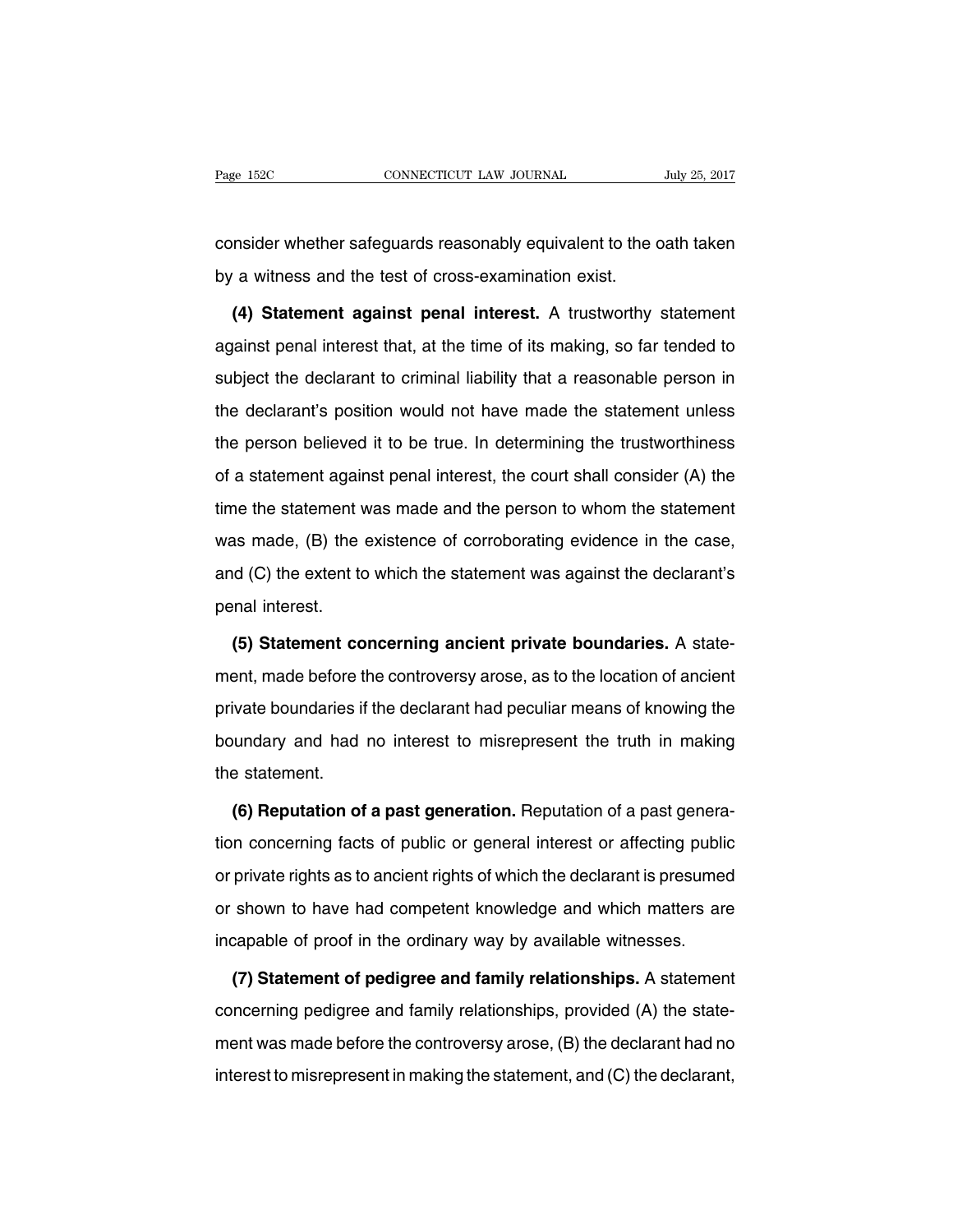because of a close relationship with the family to which the statement relates, had special knowledge of the subject matter of the statement.

**(8) Forfeiture by wrongdoing.** A statement offered against a party who has engaged in wrongdoing that was intended to, and did, procure the unavailability of the declarant as a witness.

(Amended June 29, 2007, to take effect Jan. 1, 2008)

# **COMMENTARY**

The **[**common thread running through**]** fundamental threshold requirement of all Section 8-6 hearsay exceptions is **[**the requirement**]** that the declarant be unavailable as a witness. At common law, the definition of unavailability has varied with the **[**individual**]** particular hearsay exception at issue. For example, the Supreme Court has recognized death as the only form of unavailability for the dying declaration and ancient private boundary hearsay exceptions. See, e.g., Rompe v.King, 185 Conn. 426, 429, 441A.2d 114 (1981) (boundaries); State v. Manganella, 113 Conn. 209, 215–16, 155 A. 74 (1931) (dying declarations). **[**But i]In State v. Frye, 182 Conn. 476, 481–82, 438 A.2d 735 (1980), the court adopted the federal rule's uniform definition of unavailability set forth in Fed. R. Evid. 804 (a), though only for the limited purpose of determining unavailability for the statement against penal interest exception**[**; id., 481–82; thereby recognizing other forms of unavailability such as testimonial privilege and lack of memory. See Fed. R. Evid. 804 (a); s**]**.See also State v. Schiappa, 248 Conn. 132, 14**[**2**]**1–45, 728 A.2d 466 (1999). **[**The court has yet to determine whether the definition of unavailability recognized in *Frye* applies to other hearsay exceptions requiring the unavailability of the declarant.**]**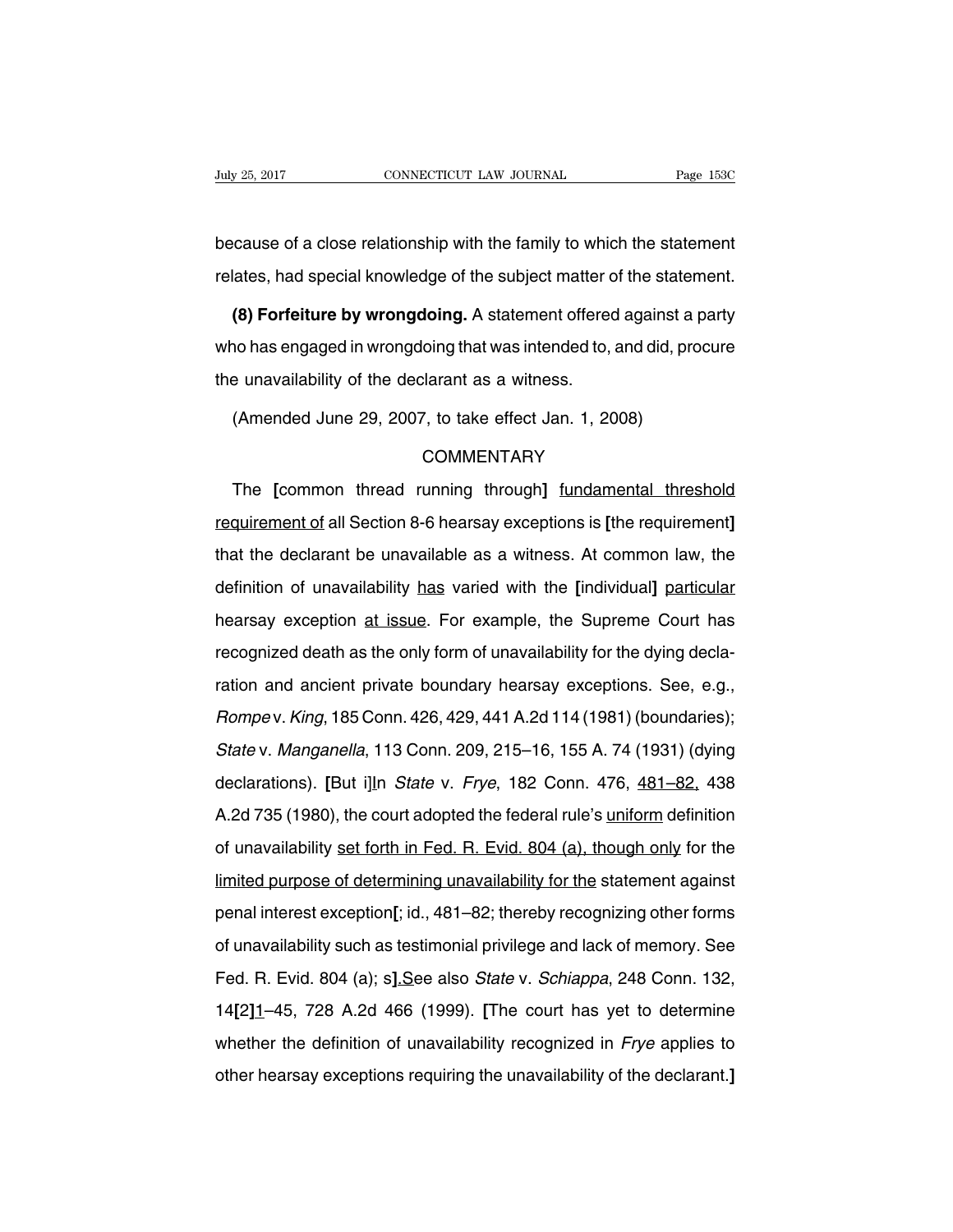The Rule 804 (a) definition has also been applied to determine unavailability for purposes of the former testimony exception covered by Section 8-6 (1). See State v. Lapointe, 237 Conn. 694, 736–38, 678 A.2d 942, cert. denied, 519 U.S. 994, 117 S. Ct. 484, 136 L. Ed. 2d 378 (1996); State v. Wright, 107 Conn. App. 85, 89–90, 943 A.2d 1159, cert. denied, 287 Conn. 914, 950 A.2d 1291 (2008).

**[**In keeping with the common law,**]** At this point, however, Section 8-6 **[**eschews a**]** contains no uniform definition of unavailability. **[**Reference should be made to common-law cases addressing the particular hearsay exception.**]**

The proponent of evidence offered under Section 8-6 carries the burden of proving the declarant's unavailability. E.g., State v. Aillon, 202 Conn. 385, 390 (1987); State v. Rivera, 220 Conn. 408, 411, 599 A.2d 1060 (1991). To satisfy this burden, the proponent must show that a good faith, genuine effort was made to procure the declarant's attendance by process or other reasonable means. ''[S]ubstantial diligence" is required; State v. Lopez, 239 Conn. 56, 75, 681 A.2d 950 (1996); but the proponent is not required to do ''everything conceivable'' to secure the witness' presence. (Internal quotation marks omitted.) State v. Wright, supra, 107 Conn. App. 89–90.

With respect to deposition testimony, Practice Book § 13-31 (a) (4) expands the scope of Section 8-6 by permitting the admissibility of depositions in certain circumstances where the deponent is deemed unavailable for purposes of that rule. Among other things, the rule covers situations where a deponent is dead, at a greater distance than thirty miles from the trial or hearing, out of state until the trial or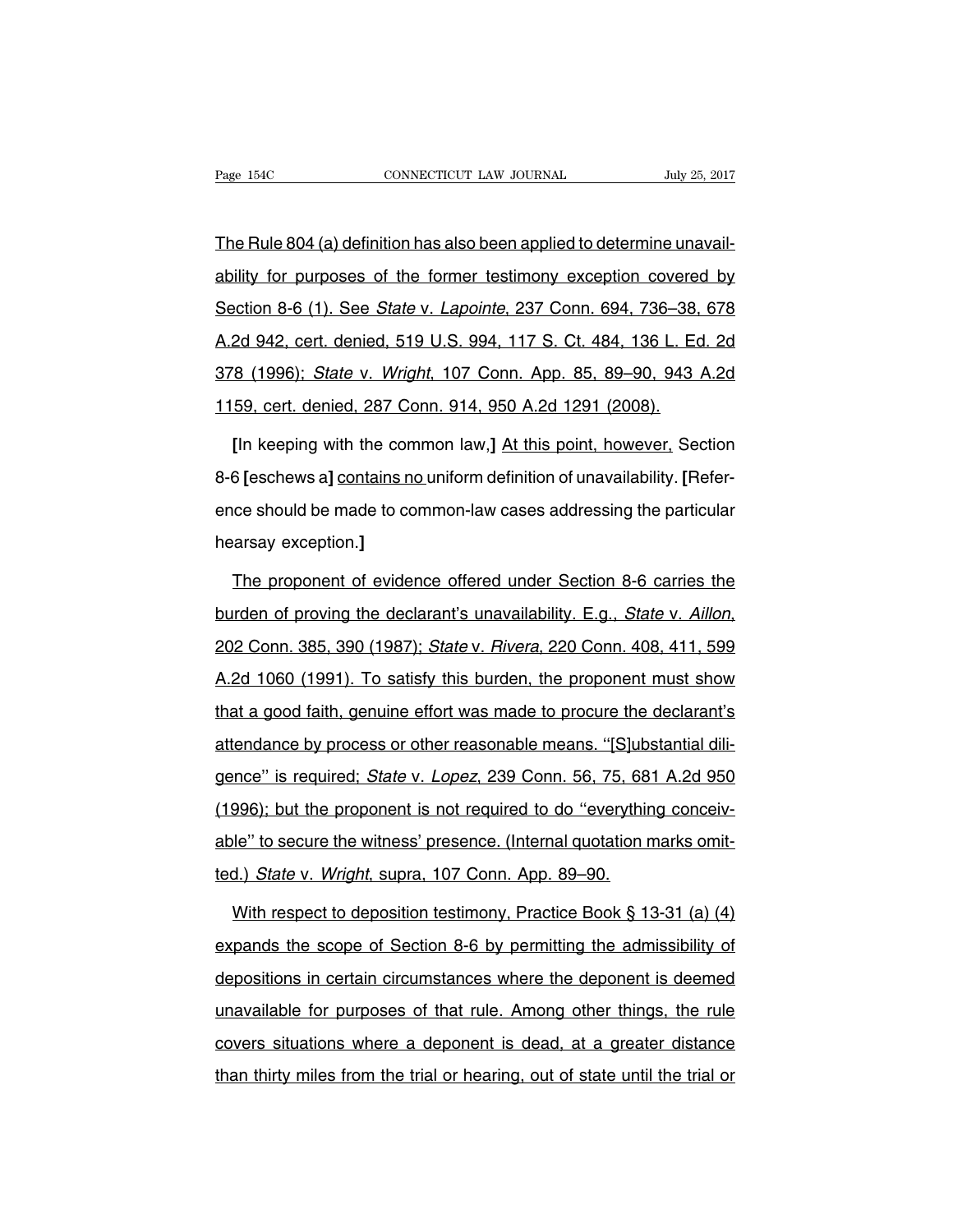hearing terminates, or unable to attend due to age, illness, infirmity, or imprisonment; where the party offering the deposition is unable to procure the attendance of the deponent by subpoena; or under exceptional circumstances in the interest of justice. See Gateway Co. v. DiNoia, 232 Conn. 223, 238 n.11, 654 A.2d 342 (1995) (observing that Practice Book § 248 [d], now § 13-31 [a], ''broadens the rules of evidence by permitting otherwise inadmissible evidence to be admitted''). See Section 8-2 (a) and the commentary thereto regarding situations where the Code contains provisions that may have conflicted with the Practice Book.

Numerous statutes also provide for the admissibility of former deposition or trial testimony under specified circumstances. See General Statutes §§ 52-149a, 52-152 (a), 52-159, and 52-160.

## **(1) Former testimony.**

Connecticut cases recognize the admissibility of a witness' former testimony as an exception to the hearsay rule when the witness subsequently becomes unavailable. E.g., State v. Parker, 161 Conn. 500, 504, 289 A.2d 894 (1971); Atwood v. Atwood, 86 Conn. 579, 584, 86 A. 29 (1913); State v. Malone, 40 Conn. App. 470, 475–78, 671 A.2d 1321, cert. denied, 237 Conn. 904, 674 A.2d 1332 (1996).

In addition to showing unavailability; e.g., Crochiere v. Board of Education, 227 Conn. 333, 356, 630 A.2d 1027 (1993); State v. Aillon, supra, 202 Conn. 391**[**, 521 A.2d 555 (1991)**]**; the proponent must establish two foundational elements. First, the proponent must show that the issues in the proceeding in which the witness testified and the proceeding in which the witness' former testimony is offered are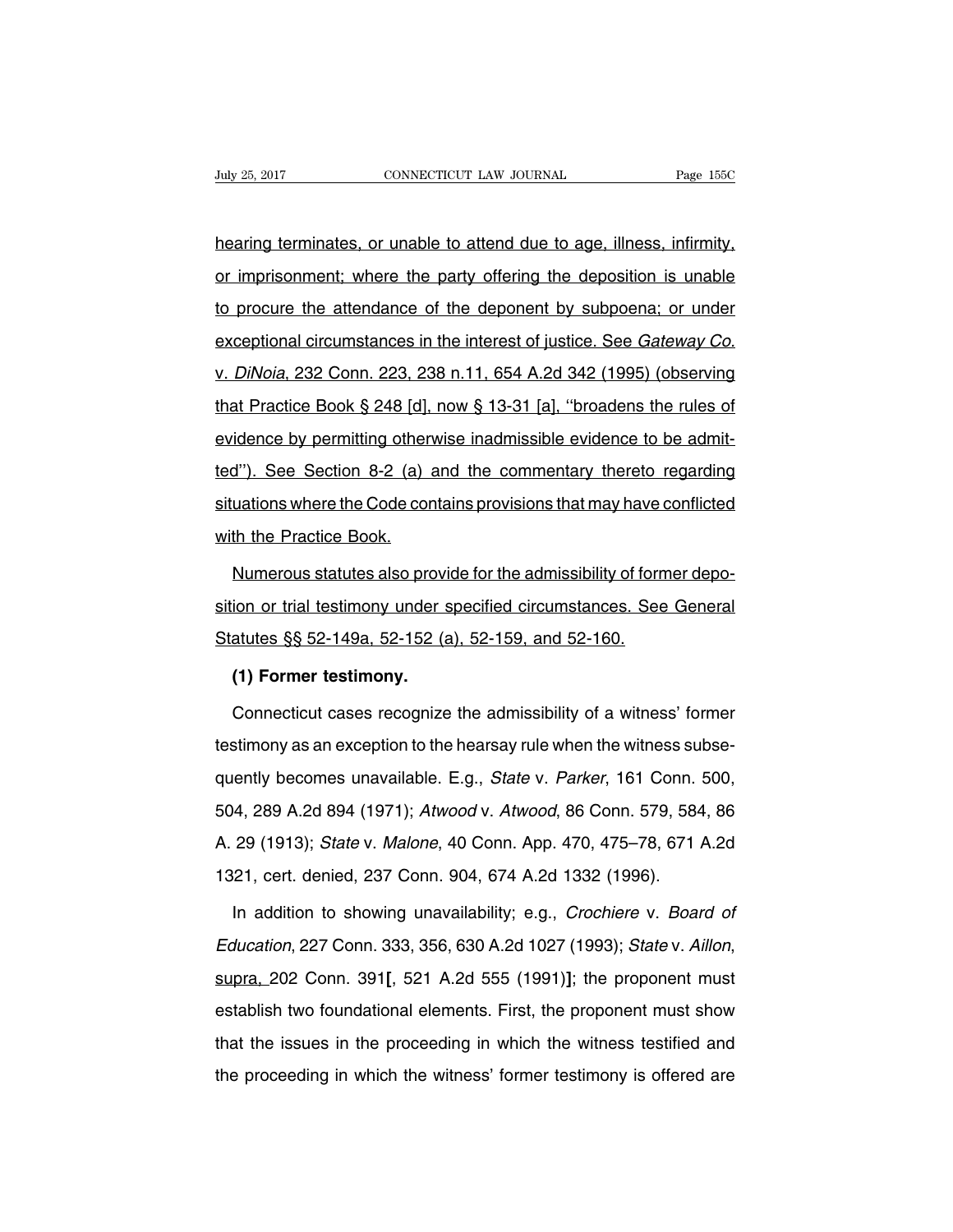the same or substantially similar. E.g., State v. Parker, supra, 161 Conn. 504; In re Durant, 80 Conn. 140, 152, 67 A. 497 (1907); Perez v. D & L Tractor Trailer School, 117 Conn. App. 680, 690, 981 A.2d 497 (2009), cert. denied, 294 Conn. 923, 985 A.2d 1062 (2010). The similarity of issues is required primarily as a means of ensuring that the party against whom the former testimony is offered had a motive and interest to adequately examine the witness in the former proceeding. See Atwood v. Atwood, supra, 86 Conn. 584.

Second, the proponent must show that the party against whom the former testimony is offered had an opportunity to develop the testimony in the former proceeding. E.g., State v. Parker, supra, 161 Conn. 504; Lane v. Brainerd, 30 Conn. 565, 579 (1862). This second foundational requirement simply requires the opportunity to develop the witness' testimony; the use made of that opportunity is irrelevant to a determination of admissibility. See State v. Parker, supra, 504; State v. Crump, 43 Conn. App. 252, 264, 683 A.2d 402, cert. denied, 239 Conn. 941, 684 A.2d 712 (1996).

The common law generally stated this second foundational element in terms of an opportunity for cross-examination; e.g., State v. Weinrib, 140 Conn. 247, 252, 99 A.2d 145 (1953); probably because the cases involved the introduction of former testimony against the party against whom it previously was offered. Section 8-6 (1), however, supposes development of a witness' testimony through direct or redirect examination, in addition to cross-examination; cf. Lane v. Brainerd, supra, 30 Conn. 579; thus recognizing the possibility of former testimony being offered against its original proponent. The rules allowing a party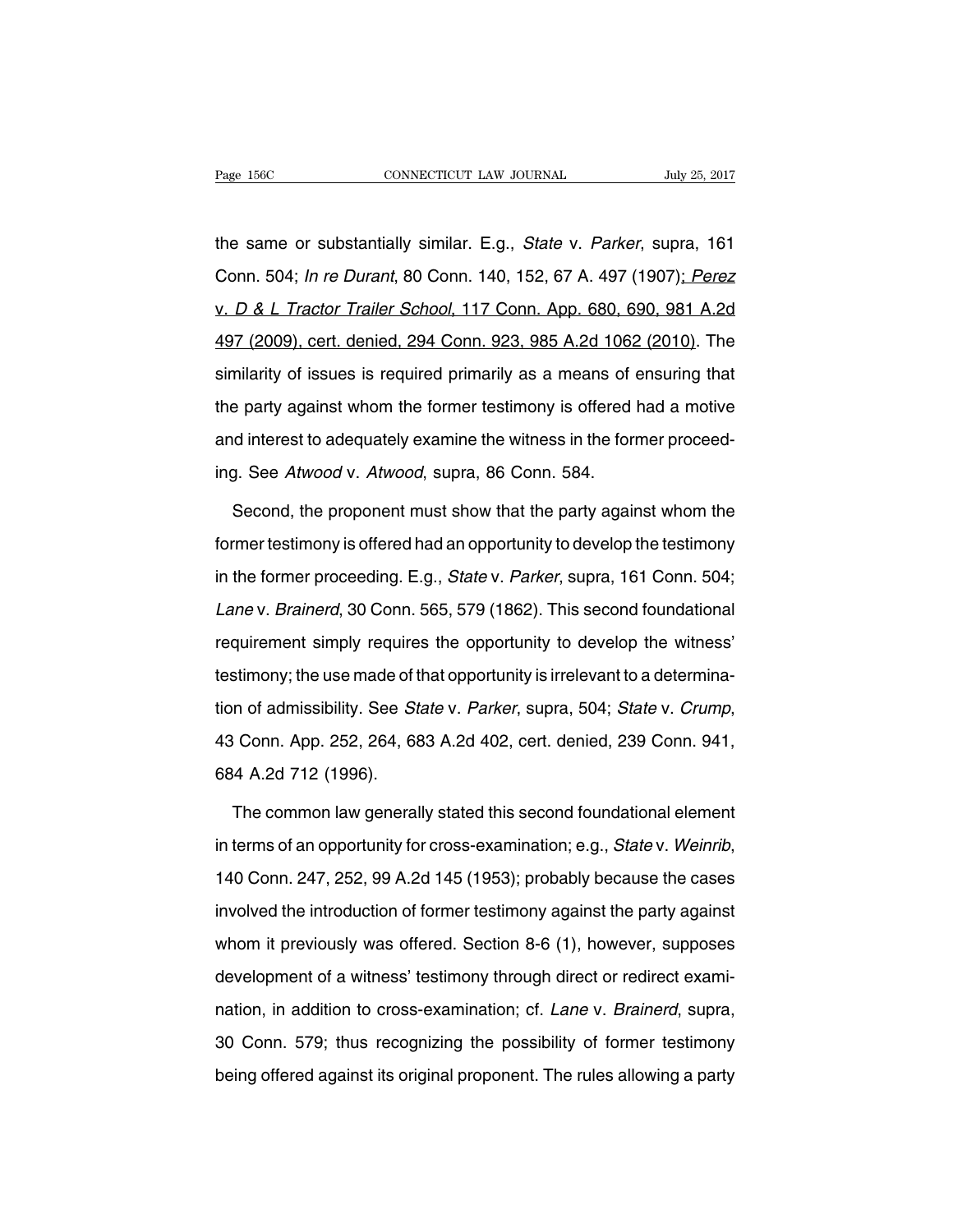to impeach its own witness; Section 6-4; and authorizing leading questions during direct or redirect examination of hostile or forgetful witnesses, for example; Section 6-8 (b); provide added justification for this approach.

Section 8-6 (1), **[**in harmony**]** consistent with the modern trend, abandons the traditional requirement of mutuality, i.e., that the identity of the parties in the former and current proceedings be the same; see Atwood v. Atwood, supra, 86 Conn. 584; Lane v. Brainerd, supra, 30 Conn. 579; in favor of requiring merely that the party against whom the former testimony is offered have had an opportunity to develop the witness' testimony in the former proceeding. See **[**5 J. Wigmore, Evidence (4th Ed. 1974) § 1388, p. 111; cf.**]** In re Durant, supra, 80 Conn. 152.

## **(2) Dying declaration.**

Section 8-6 (2) recognizes Connecticut's common-law dying declaration hearsay exception. E.g., State v. Onofrio, 179 Conn. 23, 43-44, 425 A.2d 560 (1979); State v. Manganella, 113 Conn. 209, 215–16, 155 A. 74 (1931); State v. Smith, 49 Conn. 376, 379 (1881). The exception is limited to criminal prosecutions for homicide. See, e.g., State v. Yochelman, 107 Conn. 148, 154–55, 139 A. 632 (1927); Daily v. New York & New Haven R. Co., 32 Conn. 356, 358 (1865). Furthermore, by demanding that ''the death of the declarant [be] the subject of the charge," Section 8-6 (2) retains the requirement that the declarant be the victim of the homicide that serves as the basis for the prosecution in which the statement is offered. See, e.g., State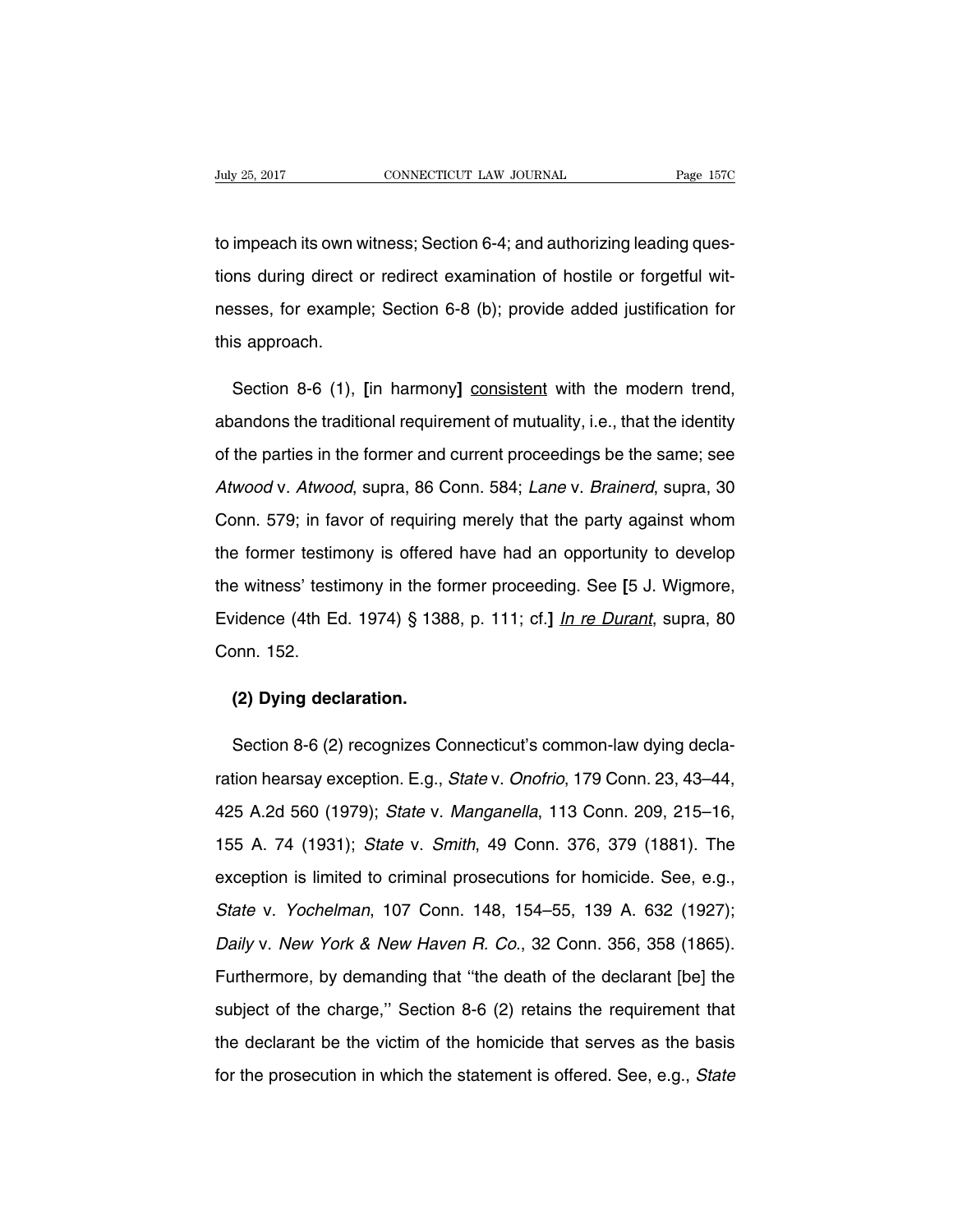v. Yochelman, supra, 155; Daily v. New York & New Haven R. Co., supra, 358**[**;see also C. Tait & J. LaPlante, supra, § 11.7.2, p. 353**]**.

Section 8-6 (2), in accordance with common law, limits the exception to statements concerning the cause of or circumstances surrounding what the declarant considered to be his or her impending death. State v. Onofrio, supra, 179 Conn. 43–44; see State v. Smith, supra, 49 Conn. 379. A declarant is ''conscious of his or her impending death'' within the meaning of the rule when the declarant believes that his or her death is imminent and abandons all hope of recovery. See State v. Onofrio, supra, 44; State v. Cronin, 64 Conn. 293, 304, 29 A. 536 (1894). This belief may be established by reference to the declarant's own statements or circumstantial evidence such as the administration of last rites, a physician's prognosis made known to the declarant or the severity of the declarant's wounds. State v. Onofrio, supra, 44–45; State v. Swift, 57 Conn. 496, 505–506, 18 A. 664 (1888); In re Jose M., 30 Conn. App. 381, 393, 620 A.2d 804, cert. denied, 225 Conn. 921, 625 A.2d 821 (1993). Dying declarations in the form of an opinion are subject to the limitations on lay opinion testimony set forth in Section 7-1. See State v. Manganella, supra, 113 Conn. 216.

#### **(3) Statement against civil interest.**

Section 8-6 (3) restates the rule from Ferguson v. Smazer, 151 Conn. 226, 232–34, 196 A.2d 432 (1963).

## **(4) Statement against penal interest.**

In State v. DeFreitas, 179 Conn. 431, 449–52, 426 A.2d 799 (1980), the Supreme Court recognized a hearsay exception for statements against penal interest, abandoning the traditional rule rendering such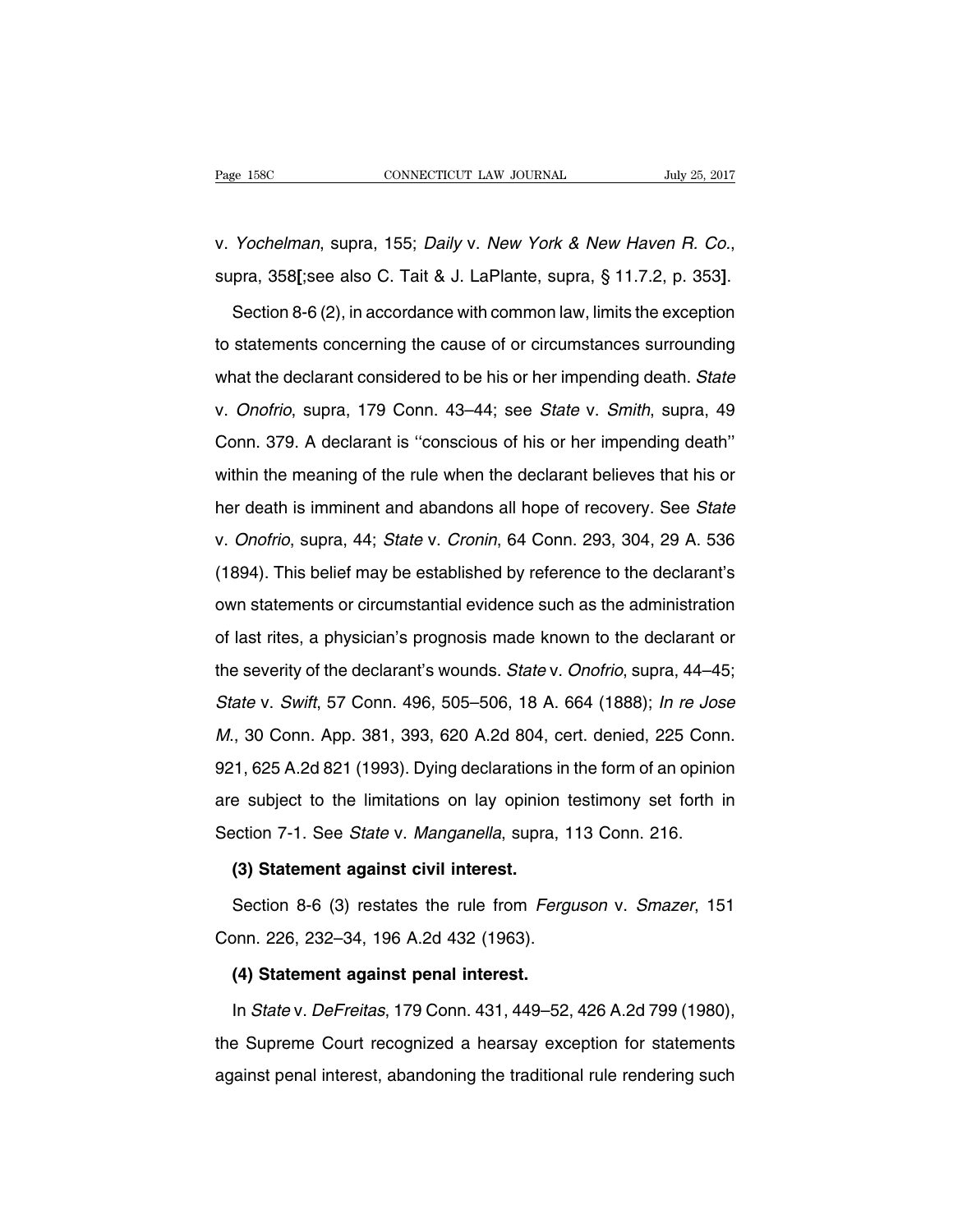statements inadmissible. See, e.g., State v. Stallings, 154 Conn. 272, 287, 224 A.2d 718 (1966). Section 8-6 (4) embodies the hearsay exception recognized in *DeFreitas* and affirmed in its progeny. E.g., State v. Lopez, 239 Conn. 56, 70–71, 681 A.2d 950 (1996); State v. Mayette, 204 Conn. 571, 576–77, 529 A.2d 673 (1987). The exception applies in both criminal and civil cases. See Reilly v. DiBianco, 6 Conn. App. 556, 563–64, 507 A.2d 106, cert. denied, 200 Conn. 804, 510 A.2d 193 (1986).

Recognizing the possible unreliability of this type of evidence, admissibility is conditioned on the statement's trustworthiness. E.g., State v. Hernandez, 204 Conn. 377, 390, 528 A.2d 794 (1987). Section 8- 6 (4) sets forth three factors a court shall consider in determining a statement's trustworthiness, factors well entrenched in the commonlaw analysis. E.g., State v. Rivera, 221 Conn. 58, 69, 602 A.2d 571 (1992). Although the cases often cite a fourth factor, namely, the availability of the declarant as a witness; e.g., State v. Lopez, supra, 239 Conn. 71; State v. Rosado, 218 Conn. 239, 244, 588 A.2d 1066 (1991); this factor has been eliminated because the unavailability of the declarant is always required, and, thus, the factor does nothing to change the equation from case to case. Cf. State v. Gold, 180 Conn. 619, 637, 431 A.2d 501 (''application of the fourth factor, availability of the declarant as a witness, does not bolster the reliability of the [statement] inasmuch as [the declarant] was unavailable at the time of trial''), cert. denied, 449 U.S. 920, 101 S. Ct. 320, 66 L. Ed. 2d 148 (1980).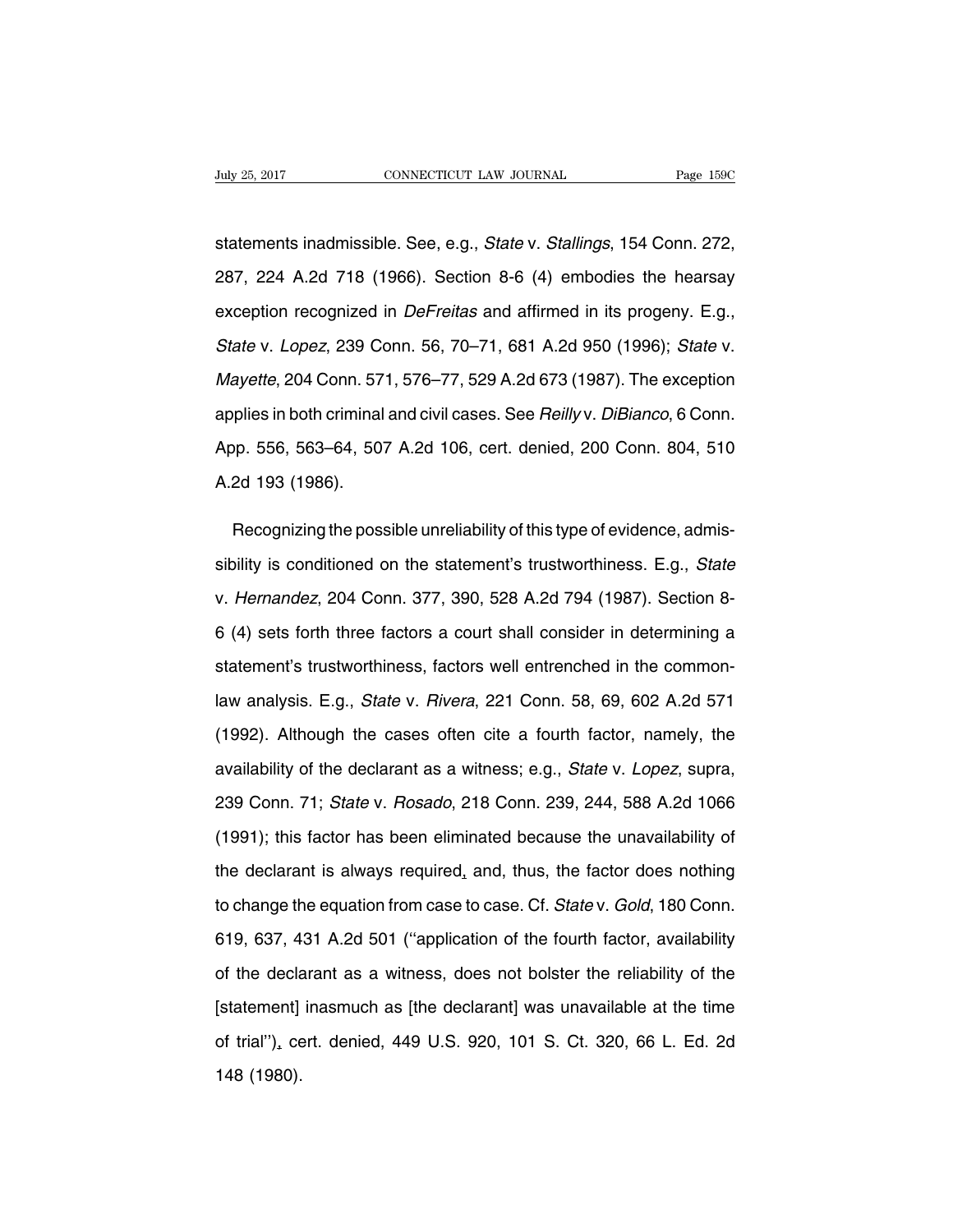Section 8-6 (4) preserves the common-law definition of ''against penal interest'' in providing that the statement be one that ''so far tend[s] to subject the declarant to criminal liability that a reasonable person in the declarant's position would not have made the statement unless the person believed it to be true.'' Thus, statements other than outright confessions of guilt may qualify under the exception as well. State v. Bryant, 202 Conn. 676, 695, 523 A.2d 451 (1987); State v. Savage, 34 Conn. App. 166, 172, 640 A.2d 637, cert. denied, 229 Conn. 922, 642 A.2d 1216 (1994). A statement is not made against the declarant's penal interest if made at a time when the declarant had already been convicted and sentenced for the conduct that is the subject of the statement. *State v. Collins*, 147 Conn. App. 584, 590–91, 82 A.3d 1208, cert. denied, 311 Conn. 929, 86 A.3d 1057 (2014).

The usual scenario involves the defendant's use of a statement that implicates the declarant**[**,**]** but exculpates the defendant. Connecticut case law, however, makes no distinction between statements that inculpate the declarant but exculpate the defendant, and statements that inculpate both the declarant and the defendant. Connecticut law supports the admissibility of this so-called ''dual-inculpatory'' statement, provided that corroborating circumstances clearly indicate its trustworthiness. State v. Camacho, 282 Conn. 328, 359–62, 924 A.2d 99 (2007); State v. Schiappa, supra, 248 Conn. 154–55.

When a narrative contains both disserving statements and collateral, self-serving or neutral statements, the Connecticut rule admits the entire narrative, letting the ''trier of fact assess its evidentiary quality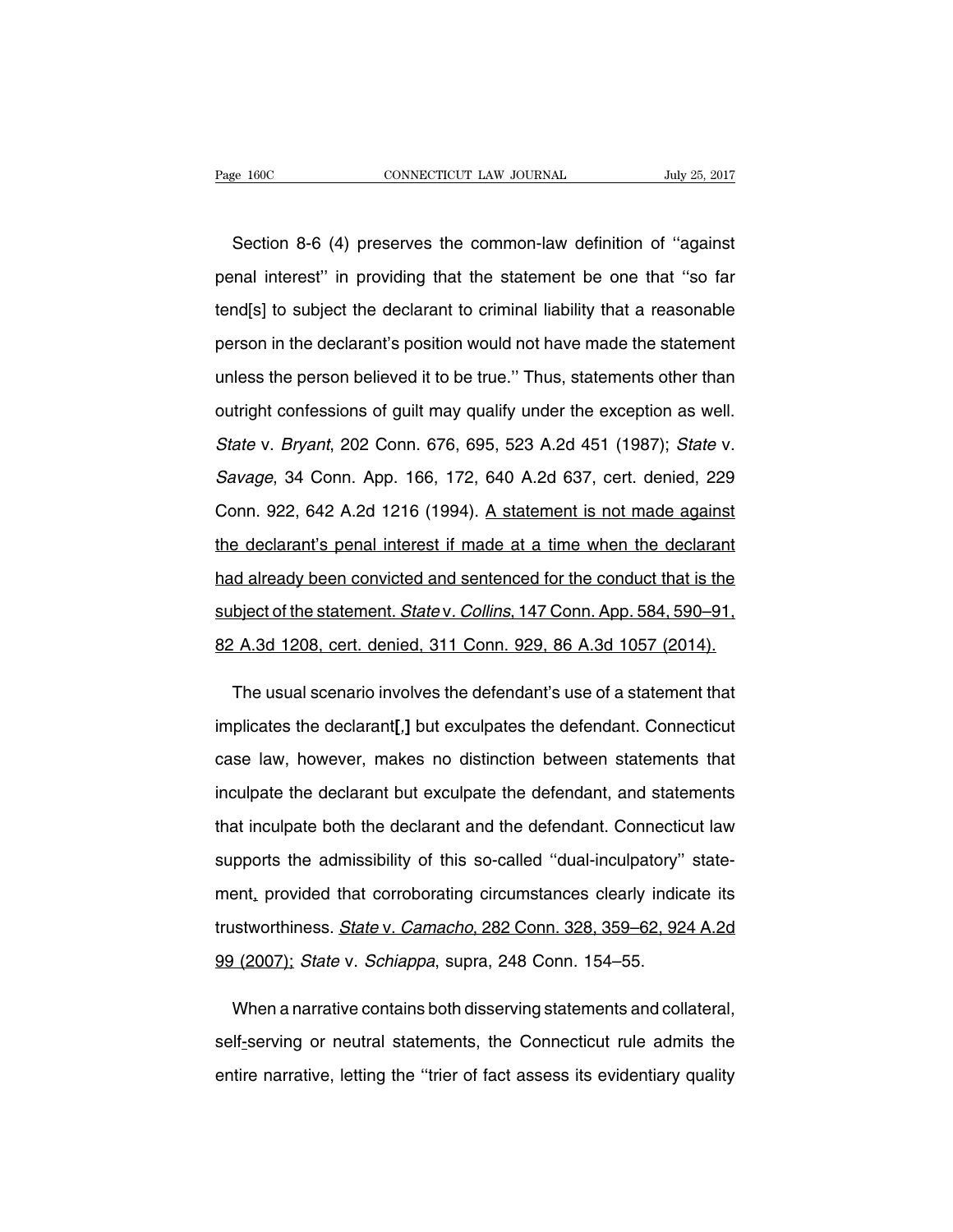in the complete context.'' State v. Bryant, supra, 202 Conn. 697; accord State v. Savage, supra, 34 Conn. App. 173–74.

Connecticut has adopted the Federal Rule's definition of unavailability, as set forth in Fed. R. Evid. 804 (a), for determining a declarant's unavailability under this exception. State v. Frye, 182 Conn. 476, 481–82 & n.3, 438 A.2d 735 (1980); accord State v. Schiappa, supra, 248 Conn. 141–42.

## **(5) Statement concerning ancient private boundaries.**

Section 8-6 (5) reflects the common law concerning private boundaries. See Porter v. Warner, 2 Root (Conn.) 22, 23 (1793). Section 8-6 (5) captures the exception in its current form. Wildwood Associates, Ltd. v. Esposito, 211 Conn. 36, 44, 557 A.2d 1241 (1989); DiMaggio v. Cannon, 165 Conn. 19, 22–23, 327 A.2d 561 (1973); Koennicke v. Maiorano, 43 Conn. App. 1, 13, 682 A.2d 1046 (1996).

''Unavailability,'' for purposes of this hearsay exception, is limited to the declarant's death. See Wildwood Associates, Ltd. v. Esposito, supra, 211 Conn. 44; Rompe v. King, 185 Conn. 426, 429, 441 A.2d 114 (1981)**[**; C. Tait & J. LaPlante, supra, § 11.10.2, p. 371**]**.

The requirement that the declarant have ''peculiar means of knowing the boundary'' is part of the broader common-law requirement that the declarant qualify as a witness as if he were testifying at trial. E.g., Wildwood Associates, Ltd. v. Esposito, supra, 211 Conn. 44; Putnam, Coffin & Burr, Inc. v. Halpern, 154 Conn. 507, 514, 227 A.2d 83 (1967). It is intended that this general requirement remain in effect, even though not expressed in the text of the exception. Thus, statements otherwise qualifying for admission under the text of Section 8-6 (5),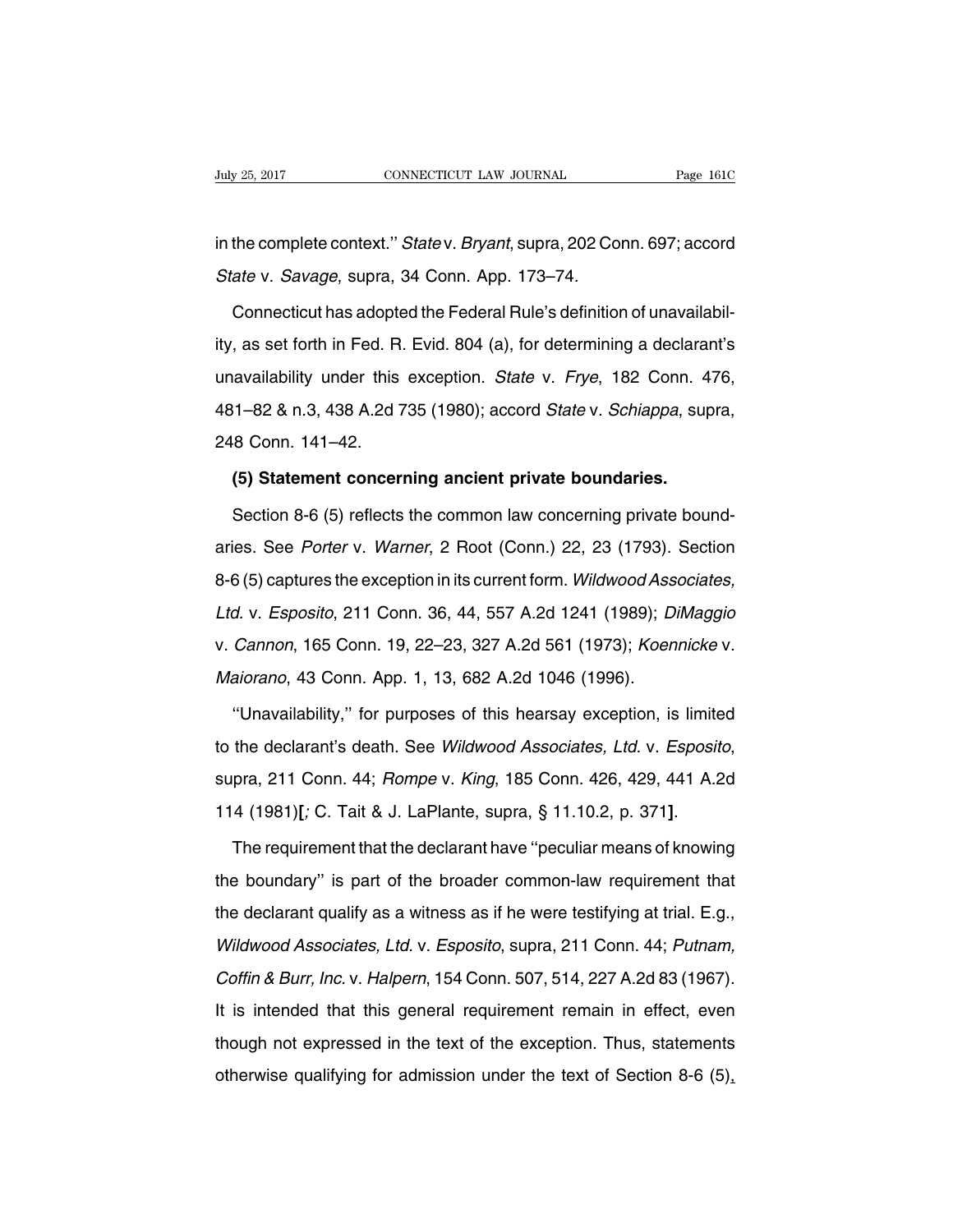nevertheless, may be excluded if the court finds that the declarant would not qualify as a witness had he testified in court.

Although the cases generally speak of ''ancient'' private boundaries; e.g., Wildwood Associates, Ltd. v. Esposito, supra, 211 Conn. 44; Putnam, Coffin & Burr, Inc. v. Halpern, supra, 154 Conn. 514; but see, e.g., DiMaggio v. Cannon, supra, 165 Conn. 22–23; no case actually defines ''ancient'' or decides what limitation that term places, if any, on the admission of evidence under this exception.

### **(6) Reputation of a past generation.**

Section 8-6 (6) recognizes the common-law hearsay exception for reputation, or what commonly was referred to as ''traditionary'' evidence, to prove public and private boundaries or facts of public or general interest. E.g., Hartford v. Maslen, 76 Conn. 599, 615, 57 A. 740 (1904); Wooster v. Butler, 13 Conn. 309, 316 (1839). **[**See generally C. Tait & J. LaPlante, supra, § 11.17.**]**

Section 8-6 (6) retains both the common-law requirement that the reputation be that of a past generation; Kempf v. Wooster, 99 Conn. 418, 422, 121 A. 881 (1923); Dawson v. Orange, 78 Conn. 96, 108, 61 A. 101 (1905); and the common-law requirement of antiquity. See Hartford v. Maslen, supra, 76 Conn. 616.

Because the hearsay exception for reputation or traditionary evidence was disfavored at common law; id., 615; Section 8-6 (6) is not intended to expand the limited application of this common-law exception.

## **(7) Statement of pedigree and family relationships.**

Out-of-court declarations describing pedigree and family relationships have long been excepted from the hearsay rule. Ferguson v.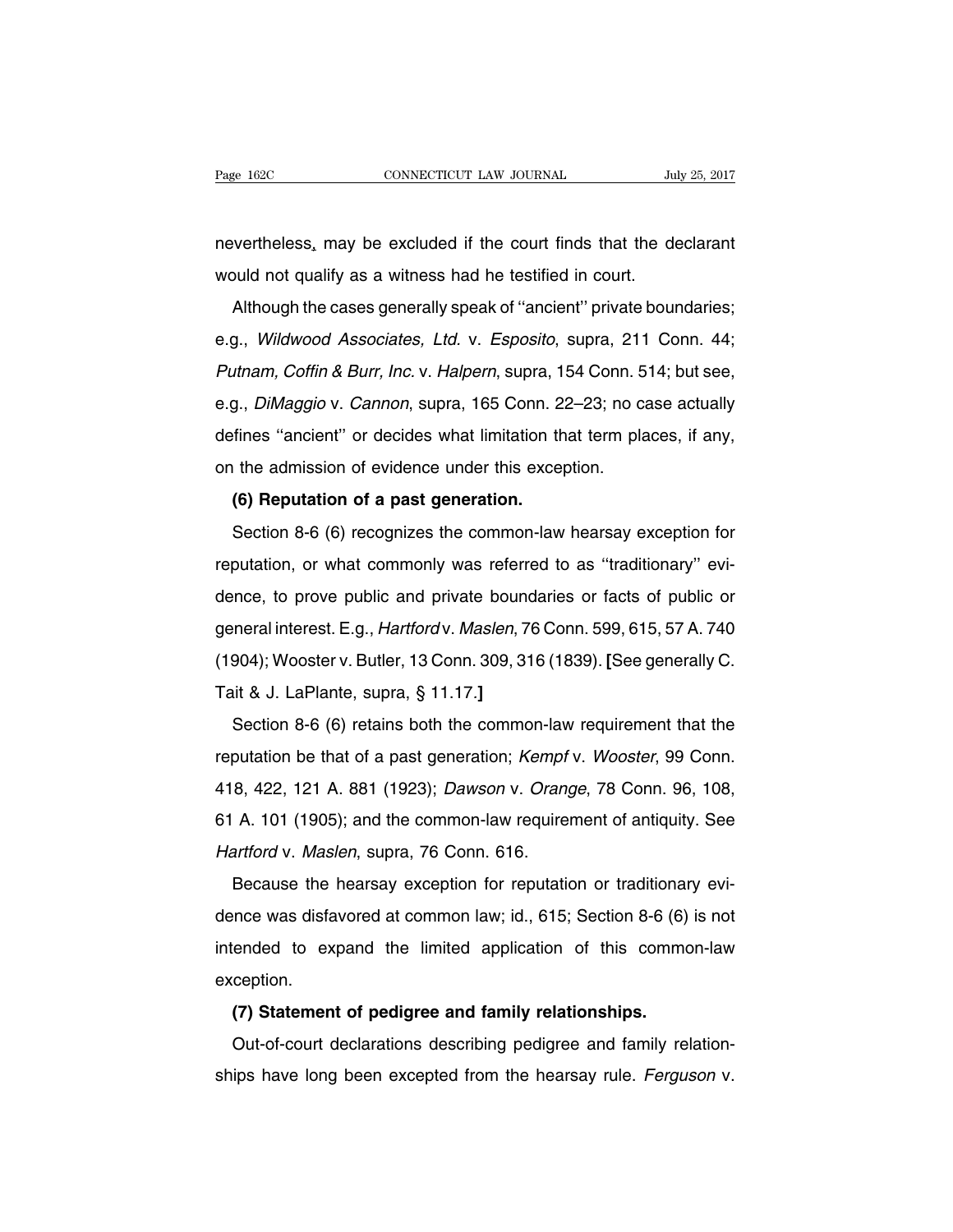Smazer, 151 Conn. 226, 230–31, 196 A.2d 432 (1963); Shea v. Hyde, 107 Conn. 287, 289, 140 A. 486 (1928); Chapman v. Chapman, 2 Conn. 347, 349 (1817). Statements admissible under the exception include not only those concerning genealogy, but those revealing facts about birth, death, marriage and the like. See Chapman v. Chapman, supra, 349.

Dicta in cases suggest that forms of unavailability besides death may qualify a declarant's statement for admission under this exception. See Carter v. Girasuolo, 34 Conn. Supp. 507, 511, 373 A.2d 560 (1976); cf. Ferguson v. Smazer, supra, 151 Conn. 230 n.2.

The declarant's relationship to the family or person to whom the hearsay statement refers must be established independently of the statement. Ferguson v. Smazer, supra, 151 Conn. 231.

## **(8) Forfeiture by wrongdoing.**

This provision has roots extending far back in English and American common law. See, e.g., Lord Morley's Case, 6 Howell State Trials 769, 770–71 (H.L. 1666); Reynolds v. United States, 98 U.S. 145, 158–59, 25 L. Ed. 244 (1878). ''The rule has its foundation in the maxim that no one shall be permitted to take advantage of his own wrong. . . ." Reynolds v. United States, supra, 159; see also State v. Henry, 76 Conn. App. 515, 534–39, 820 A.2d 1076, cert. denied, 264 Conn. 908, 826 A.2d 178 (2003). Section 8-6 (8) represents a departure from Rule 804 (b) (6) of the Federal Rules of Evidence, which provides a hearsay exception for statements by unavailable witnesses where the party against whom the statement is offered ''engaged or acquiesced in wrongdoing that was intended to, and did,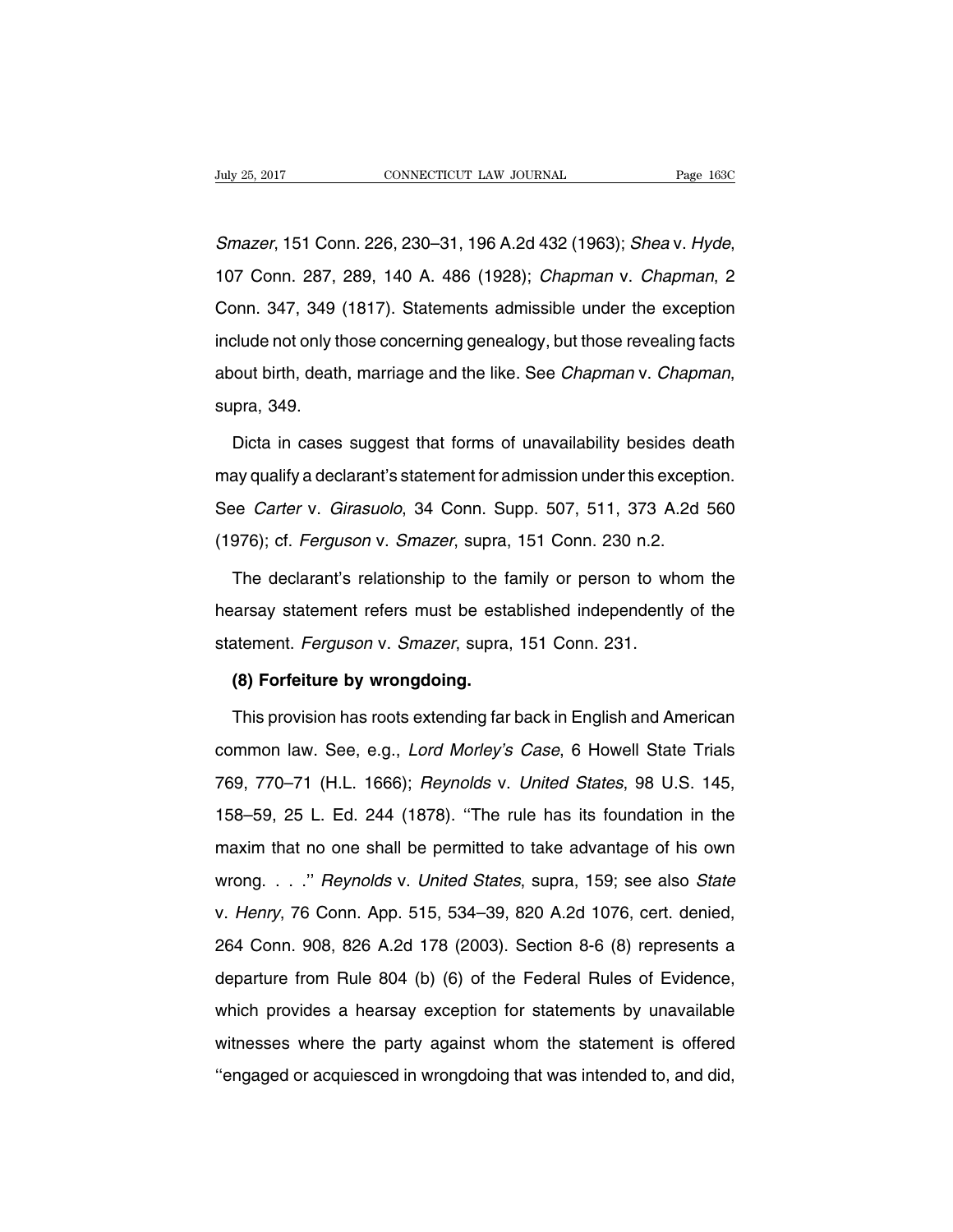procure the unavailability of the declarant as a witness.'' Section 8-6 (8) requires more than mere acquiescence.

The preponderance of evidence standard should be employed in determining whether a defendant has procured the unavailability of a witness for purposes of this exception. See State v. Thompson, 305 Conn. 412, 425, 45 A.3d 605 (2012), cert. denied, U.S. , 133 S. Ct. 988, 184 L. Ed. 2d 767 (2013). A defendant who wrongfully procures the unavailability of a witness forfeits any confrontation clause claims with respect to statements made by that witness. See id., 422–23.

#### **Sec. 8-7. Hearsay within Hearsay**

Hearsay within hearsay is admissible only if each part of the combined statements is independently admissible under a hearsay exception.

## **COMMENTARY**

Section 8-7 applies to situations in which a hearsay statement contains within it another level of hearsay, forming what is frequently referred to as ''[h]earsay within hearsay. . . .'' (Internal quotation marks omitted.) Dinan v. Marchand, 279 Conn. 558, 571, 903 A.2d 201 (2006). The rule finds support in the case law. See State v. Williams, 231 Conn. 235, 249, 645 A.2d 999 (1994); State v. Buster, 224 Conn. 546, 560 n.8, 620 A.2d 110 (1993).

Section 8-7 in no way abrogates the court's discretion to exclude hearsay within hearsay otherwise admissible when its probative value is outweighed by its prejudicial effect arising from the unreliability sometimes found in multiple levels of hearsay. See Section 4-3; cf.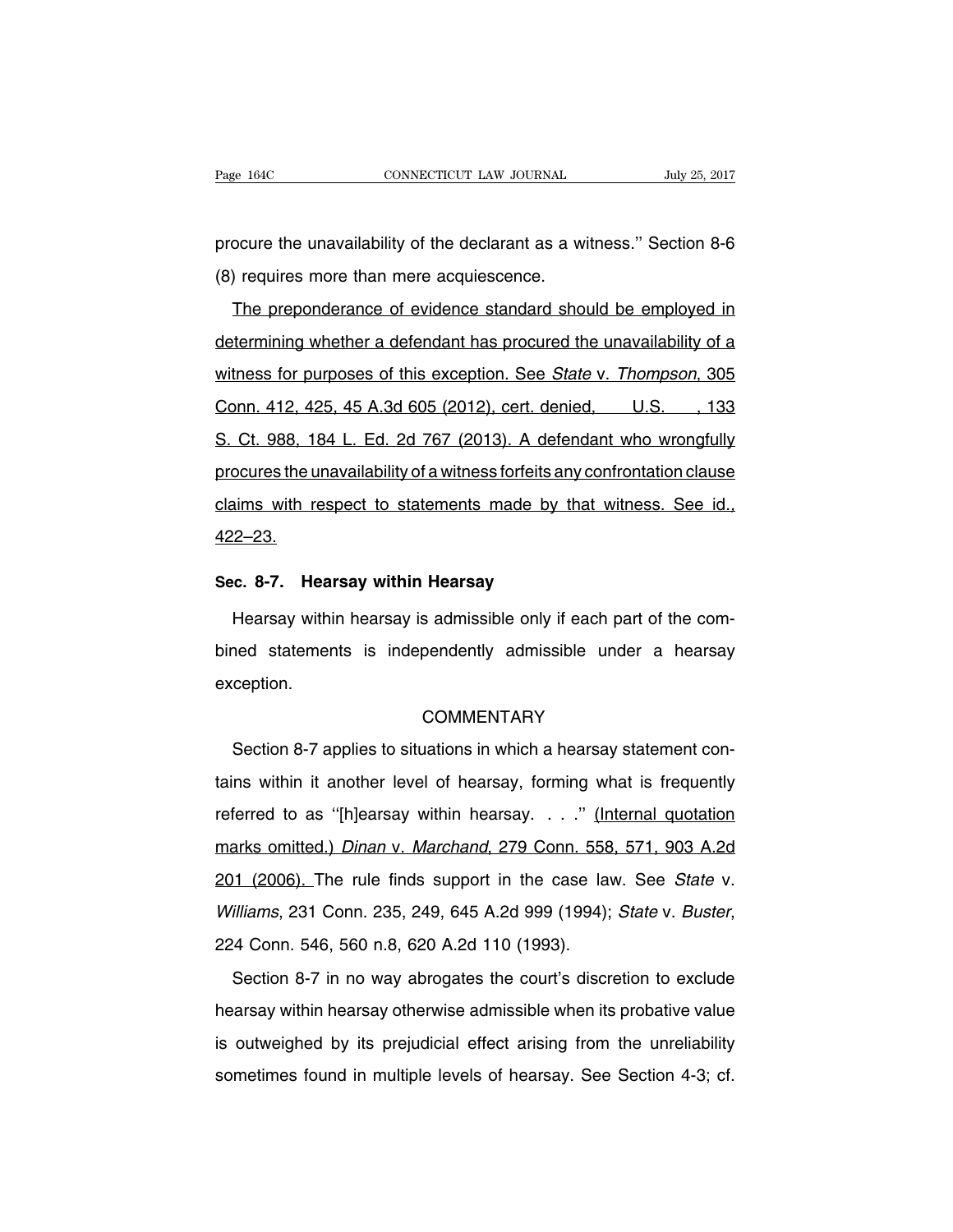State v. Green, 16 Conn. App. 390, 399–400, 547 A.2d 916, cert. denied, 210 Conn. 802, 553 A.2d 616 (1988). As the levels of hearsay increase, so should the potential for exclusion under Section 4-3.

A familiar example of hearsay within hearsay is the writing, which qualifies under the business records exception; see Section 8-4; and which contains information derived from individuals under no business duty to provide information. See, e.g., O'Shea v. Mignone, 35 Conn. App. 828, 831–32, 647A.2d 37 (1994)(police officer's report containing hearsay statement of bystander). The informant's statements independently must fall within another hearsay exception for the writing to be admissible. See State v. Sharpe, 195 Conn. 651, 663–64, 491 A.2d 345 (1985); State v. Palozie, 165 Conn. 288, 294–95, 334 A.2d 468 (1973); see also State v. Torelli, 103 Conn. App. 646, 659–62, 931 A.2d 337 (2007) (statement to 911 operator by motorist observing defendant admissible as spontaneous utterance contained in business record).

#### **Sec. 8-8. Impeaching and Supporting Credibility of Declarant**

When hearsay has been admitted in evidence, the credibility of the declarant may be impeached, and if impeached may be supported, by any evidence that would be admissible for those purposes if the declarant had testified as a witness. Evidence of a statement of the declarant made at any time, inconsistent with the declarant's hearsay statement, need not be shown to or the contents of the statement disclosed to the declarant.

# **COMMENTARY**

The weight a fact finder gives a witness' in-court testimony often depends on the witness' credibility. So too can a declarant's credibility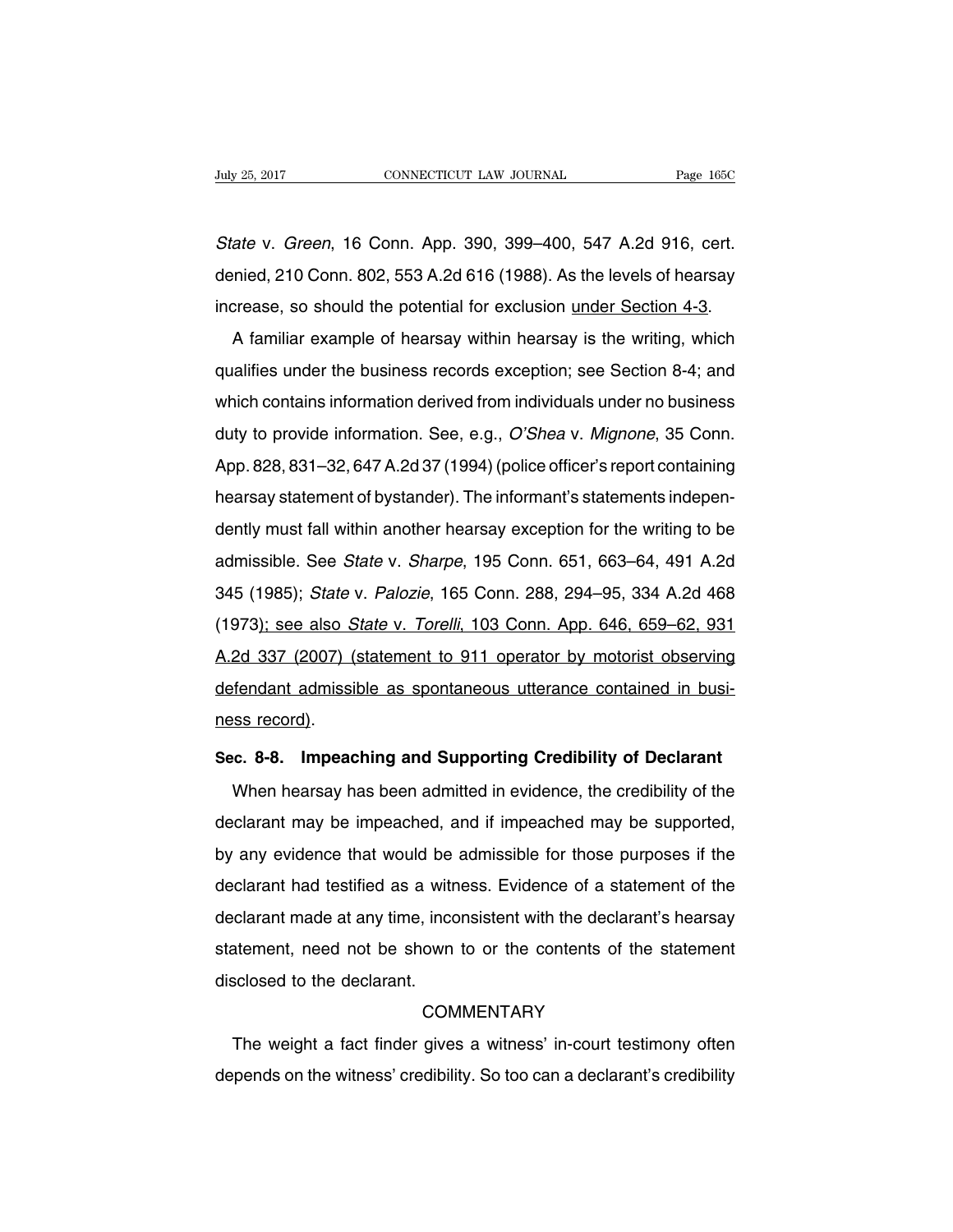affect the weight accorded that declarant's hearsay statement admitted at trial. Consequently, Section 8-8 permits the credibility of a declarant, whose hearsay statement has been admitted in evidence, to be attacked or supported as if the declarant had taken the stand and testified. **[**No Connecticut case law directly supports this rule.**]** See State v. Calabrese, 279 Conn. 393, 409–10, 902 A.2d 1044 (2006) (evidence tending to show bias, prejudice or interest); State v. Mills, 80 Conn. App. 662, 667–68, 837 A.2d 808 (2003) (evidence of prior criminal convictions), cert. denied, 268 Conn. 914, 847 A.2d 311 (2004); **[**But see**]** cf. State v. Torres, 210 Conn. 631, 640, 556 A.2d 1013 (1989) **[**(impeachment of hearsay declarant's probable cause hearing testimony, which was admitted at trial, achieved through introduction of declarant's inconsistent statements);cf.**]**;State v. Onofrio, 179 Conn. 23, 35, 425 A.2d 560 (1979); State v. Segar, 96 Conn. 428, 440–43, 114 A. 389 (1921). **[**Nevertheless, given the breadth of hearsay exceptions available to litigants; see Sections 8-3 through 8-6; and the corresponding amount of hearsay evidence ultimately admitted at trial, Section 8-8 is seen as a logical and fair extension of the evidentiary rules governing the impeachment and rehabilitation of in-court witnesses.**]**

Treating the hearsay declarant the same as an in-court witness would seem to pose a problem when impeachment by inconsistent statements is employed. Section 6-10 (b) provides that when examining a witness about a prior inconsistent statement, ''the statement should be shown . . . or [its] contents . . . disclosed to the witness at that time.'' **[**The hearsay declarant often will not be a witness, or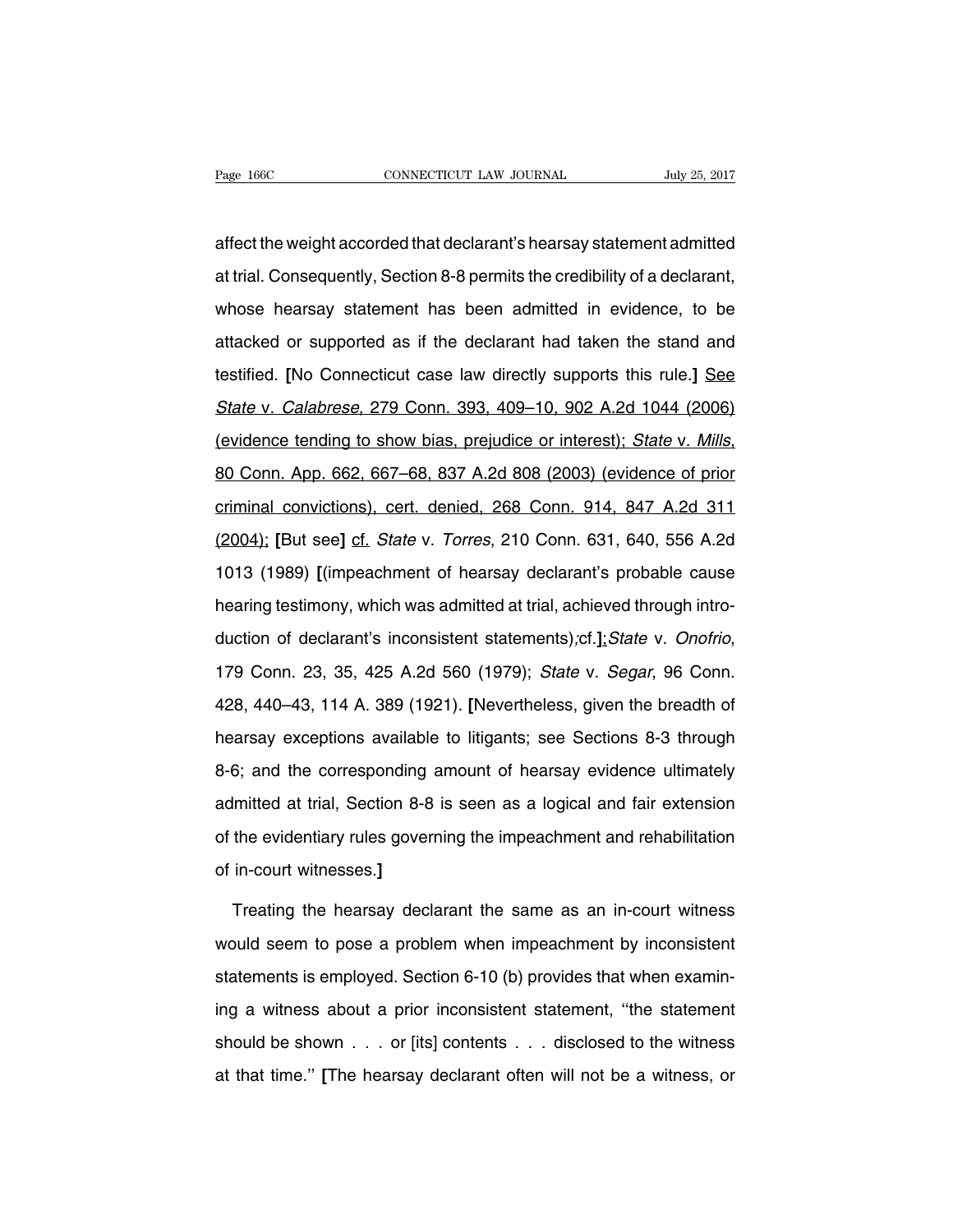at least, on the stand when the hearsay statement is offered and thus s**]**Showing or disclosing the contents of the inconsistent statement to the declarant will usually be **[**infeasible, if not**]** impossible or impracticable because the declarant may not be a witness at trial (or may not be on the witness stand at the time the hearsay statement is offered). **[**Thus, t**]**The second sentence in Section 8-8 relieves the examiner from complying with **[**the common-law rule; see**]** Section 6-10 (b).**[**; that gives the court discretion to exclude the inconsistent statement when the examiner fails to lay a foundation by failing to first show the statement or disclose its contents to the witness. E.g., State v. Butler, 207 Conn. 619, 626, 543 A.2d 270 (1988). The effect is to remove that discretion in the Section 8-8 context.**]**

By using the terminology "[e]vidence of a statement . . . made at any time"; (emphasis added); Section 8-8 recognizes the possibility that impeachment of a hearsay declarant may involve the use of a subsequent inconsistent statement**[**s—when the**]** (i.e., an inconsistent statement **[**is**]** made after the hearsay declaration statement to be impeached)**[**—rather than the more common use of prior inconsistent statements**]**. See generally State v. Torres, supra, 210 Conn. 635–40 (statements made subsequent to and inconsistent with probable cause hearing testimony, which was admitted at trial, were used to impeach hearsay declarant).

## **Sec. 8-9. Residual Exception**

A statement that is not admissible under any of the foregoing exceptions is admissible if the court determines that (1) there is a reasonable necessity for the admission of the statement, and (2) the statement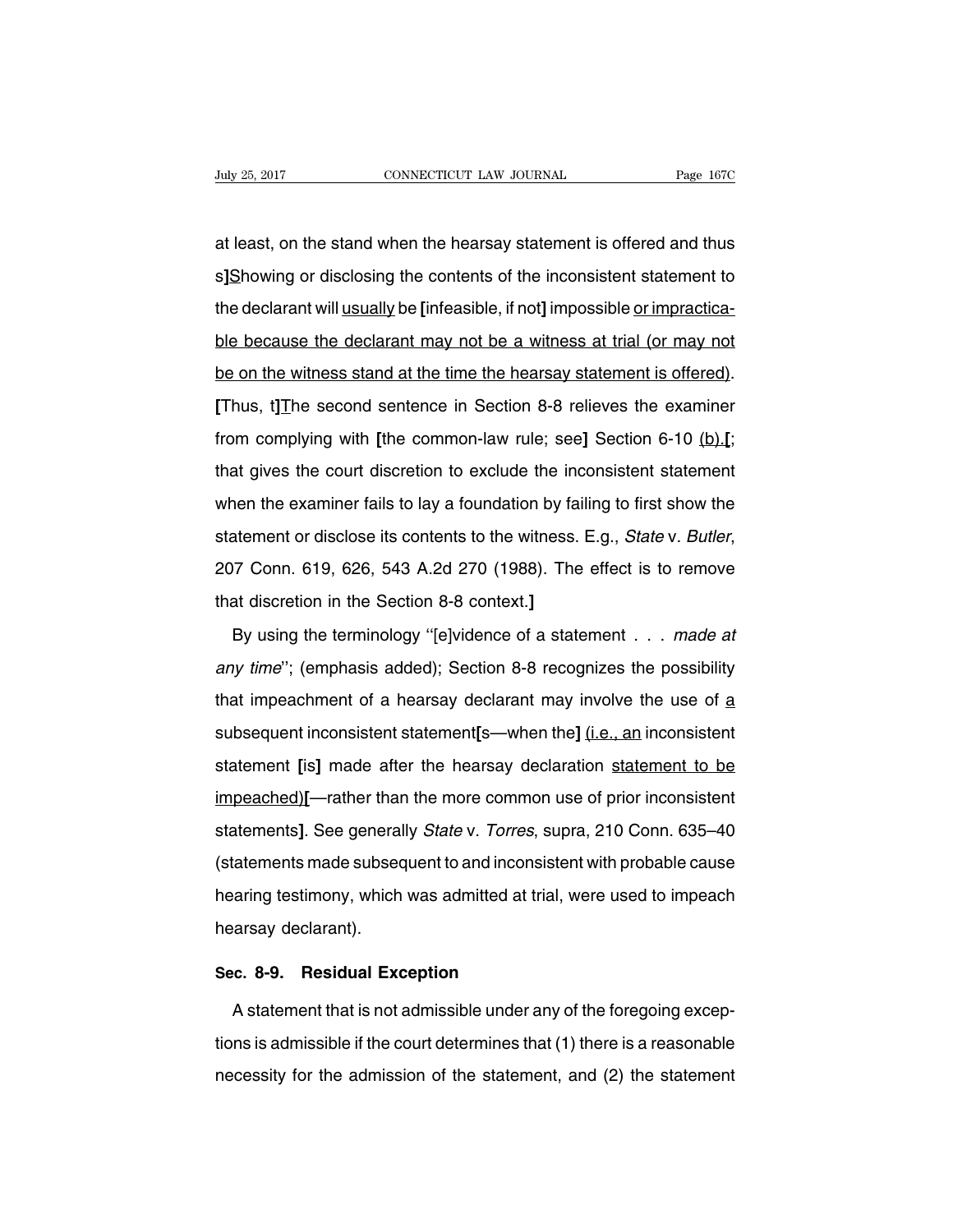is supported by equivalent guarantees of trustworthiness and reliability that are essential to other evidence admitted under traditional exceptions to the hearsay rule.

#### **COMMENTARY**

Section 8-9 recognizes that the Code's enumerated hearsay exceptions will not cover every situation in which an extrajudicial statement may be deemed reliable and essential enough to justify its admission. In the spirit of the Code's purpose, as stated in Section 1-2 (a), of promoting ''the growth and development of the law of evidence,'' Section 8-9 provides the court with discretion to admit, under limited circumstances; see State v. Dollinger, 20 Conn. App. 530, 540, 568 A.2d 1058, cert. denied, 215 Conn. 805, 574 A.2d 220 (1990); a hearsay statement not admissible under other exceptions enumerated in the Code. Section 8-9 sets forth what is commonly known as the residual or catch-all exception to the hearsay rule. E.g., Doe v. Hartford Roman Catholic Diocesan Corp., 317 Conn. 357, 390–95, 119 A.3d 462 (2015). The exception traces its roots to cases such as State v. Sharpe, 195 Conn. 651, 664, 491 A.2d 345 (1985), and of more recent vintage, State v. Oquendo, 223 Conn. 635, 664, 613 A.2d 1300 (1992). See also Goodno v. Hotchkiss, 88 Conn. 655, 669, 92 A. 419 (1914) (necessity and trustworthiness are hallmarks underlying exceptions to hearsay rule).

''Reasonable necessity'' is established by showing that ''unless the hearsay statement is admitted, the facts it contains may be lost, either because the declarant is dead or otherwise unavailable, or because the assertion is of such a nature that evidence of the same value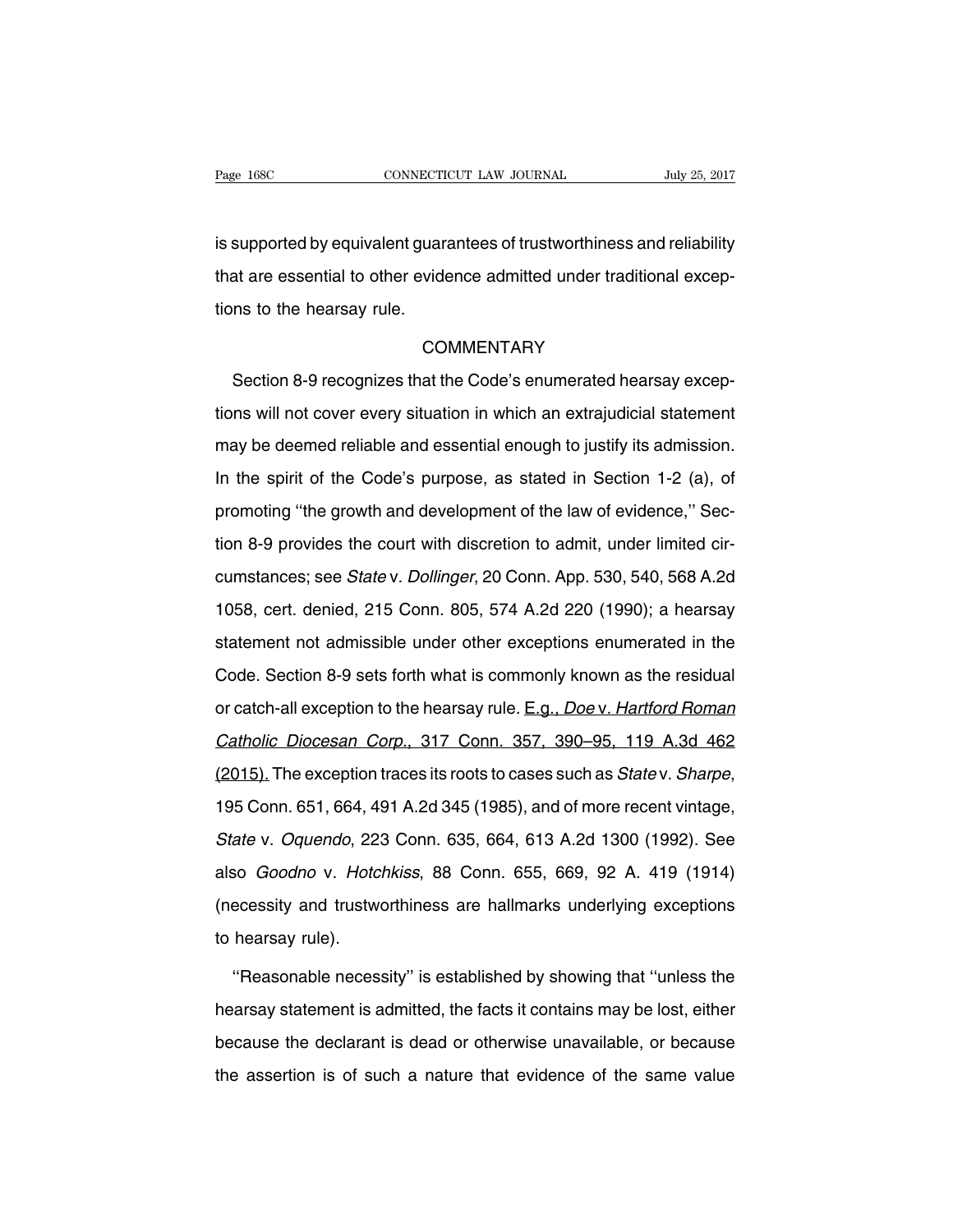cannot be obtained from the same or other sources.'' State v. Sharpe, supra, 195 Conn. 665; accord State v. Alvarez, 216 Conn. 301, 307 n.3, 579 A.2d 515 (1990); In re Jason S., 9 Conn. App. 98, 106, 516 A.2d 1352 (1986). A minor child may be deemed unavailable under this exception upon competent proof that the child will suffer psychological harm from testifying. See In re Tayler F., 296 Conn. 524, 544, 995 A.2d 611 (2010).

In determining whether the statement is supported by guarantees of trustworthiness and reliability, Connecticut courts have considered factors such as the length of time between the event to which the statement relates and the making of the statement; e.g., State v. Outlaw, 216 Conn. 492, 499, 582 A.2d 751 (1990); the declarant's motive to tell the truth or falsify; e.g., State v. Oquendo, supra, 223 Conn. 667; and the declarant's availability for cross-examination at trial. E.g., id., 668; O'Shea v. Mignone, 35 Conn. App. 828, 838, 647 A.2d 37, cert. denied, 231 Conn. 938, 651 A.2d 263 (1994).

Section 8-9 takes no position on whether a statement that comes close but fails to satisfy a hearsay exception enumerated in the Code nevertheless can be admitted under the residual exception. Connecticut courts so far have **[**not addressed definitively**]** not taken a uniform approach to the ''near miss'' problem**[**, although some cases would seem to sanction the practice of applying the residual exception to near misses**]**. **[**See**]** Compare State v. Dollinger, supra, 20 Conn. App. 537–42 (admissibility of statement rejected under spontaneous utterance exception; see Section 8-3 [2]; but upheld under residual exception) with Eubanks v. Commissioner of Correction, 166 Conn.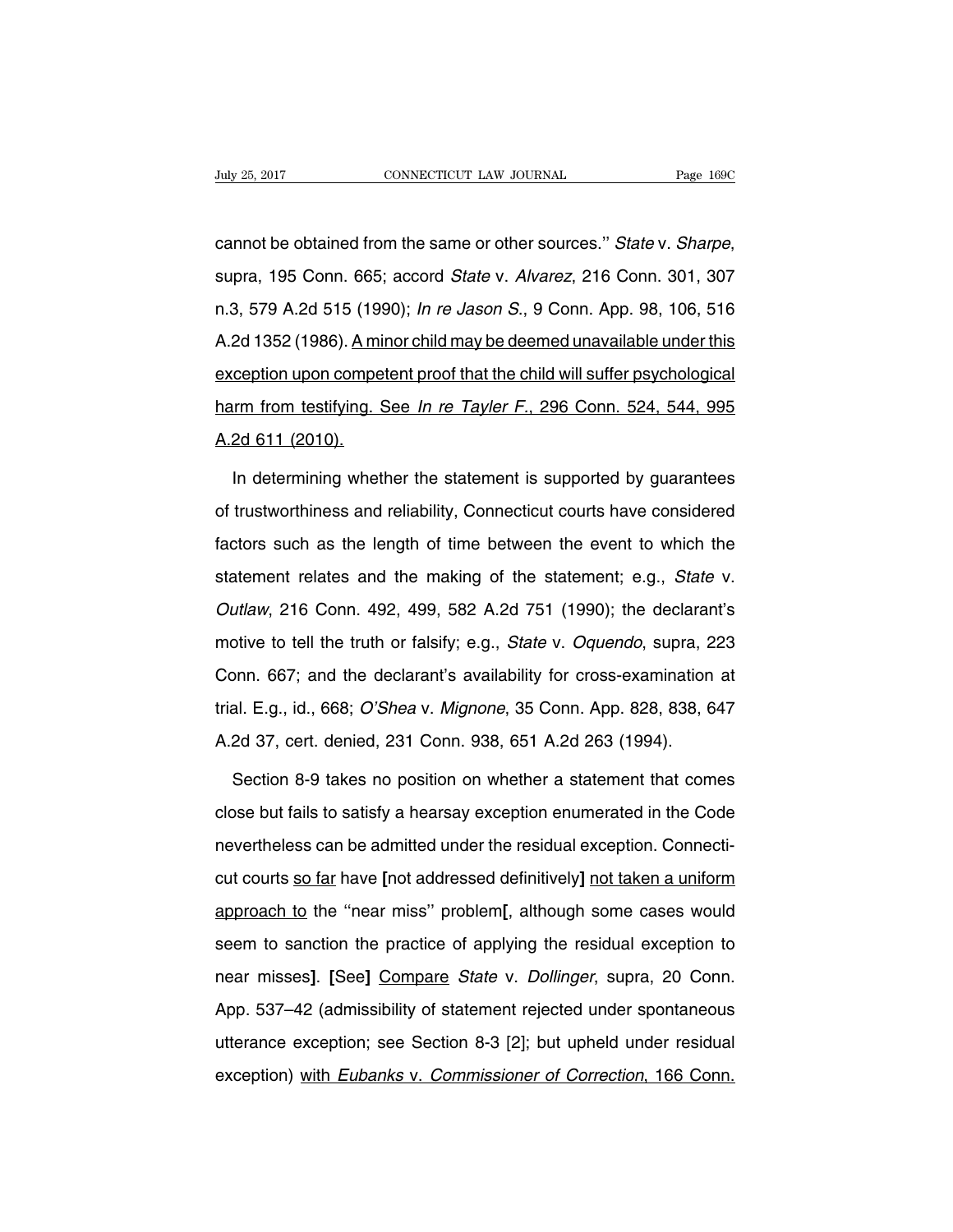App. 1, 15 and 15 n.12, 140 A.3d 402 (2016) (suggesting that residual exception would be unavailable to hearsay statement deemed inadmissible under Whelan exception; see Section 8-5 [1]); cf., e.g., State v. Outlaw, supra, 216 Conn. 497–500 (admissibility of statement rejected under hearsay exception for extrajudicial identifications; see Section 8-5 [2]; then analyzed and rejected under residual exception).

#### **Sec. 8-10. Hearsay Exception: Tender Years**

''**[**Admissibility in criminal and juvenile proceedings of statement by child under thirteen relating to sexual offense or offense involving physical abuse against child.**]** (a) Notwithstanding any other rule of evidence or provision of law, a statement by a child under thirteen years of age relating to a sexual offense committed against that child**,** or an offense involving physical abuse committed against that child by a person or persons who had authority or apparent authority over the child, shall be admissible in a criminal or juvenile proceeding if: (1) The court finds, in a hearing conducted outside the presence of the jury, if any, that the circumstances of the statement, including its timing and content, provide particularized guarantees of its trustworthiness, (2) the statement was not made in preparation for a legal proceeding, (3) the proponent of the statement makes known to the adverse party an intention to offer the statement and the particulars of the statement including the content of the statement, the approximate time, date and location of the statement, the person to whom the statement was made and the circumstances surrounding the statement that indicate its trustworthiness, at such time as to provide the adverse party with a fair opportunity to prepare to meet it, and (4) either (A)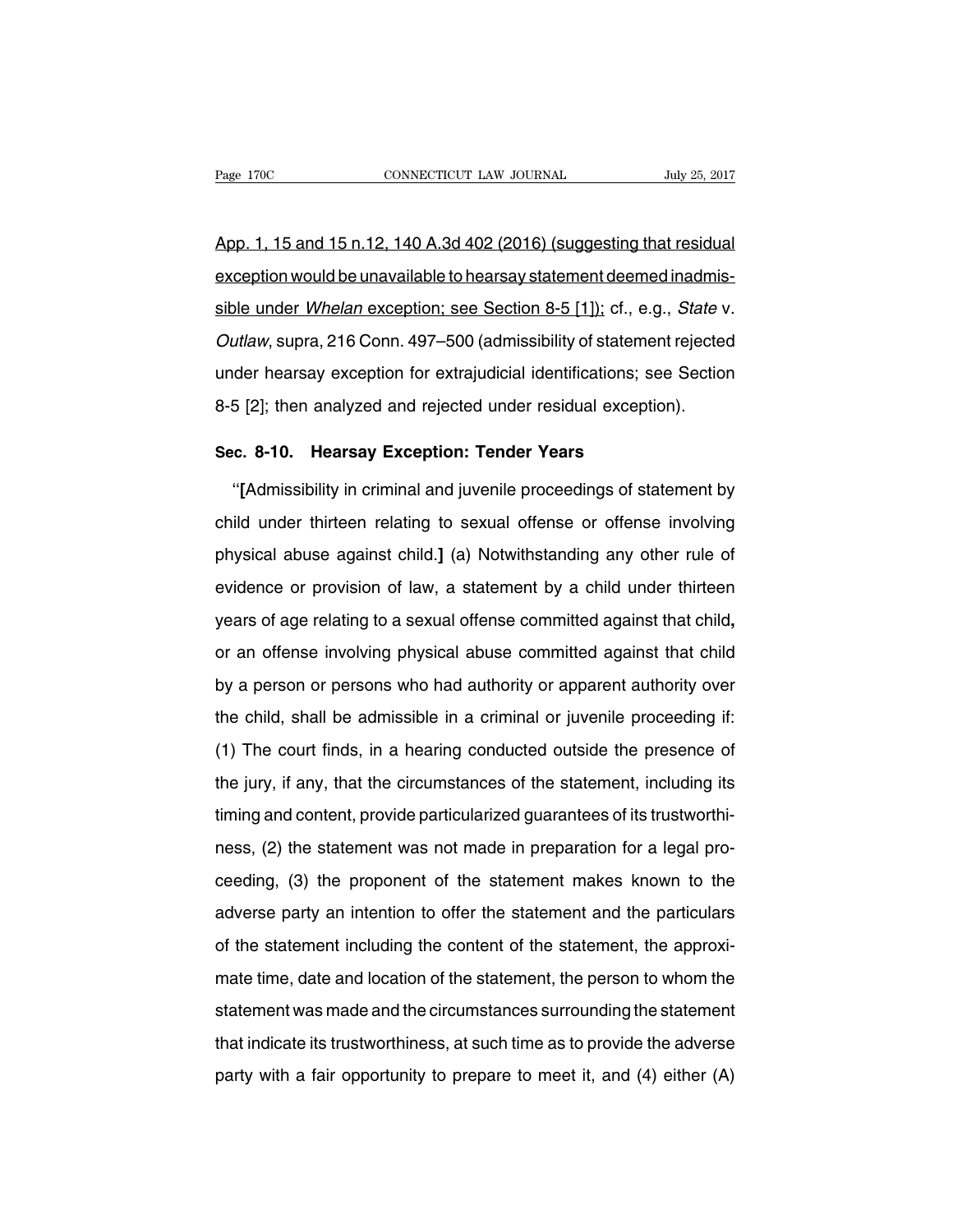the child testifies and is subject to cross-examination at the proceeding, or (B) the child is unavailable as a witness and (i) there is independent nontestimonial corroborative evidence of the alleged act, and (ii) the statement was made prior to the defendant's arrest or institution of juvenile proceedings in connection with the act described in the statement.

"(b) Nothing in this section shall be construed to (1) prevent the admission of any statement under another hearsay exception, (2) allow broader definitions in other hearsay exceptions for statements made by children under thirteen years of age at the time of the statement concerning any alleged act described in subsection (a) of this section than is done for other declarants, or (3) allow the admission pursuant to the residual hearsay exception of a statement described in subsection (a) of this section.'' General Statutes § 54-86l.

(Adopted June 30, 2008, to take effect Jan. 1, 2009; amended June 21, 2010, to take effect Jan. 1, 2011.)

## **COMMENTARY**

This section, which parallels General Statutes § 54-86l, addresses the unique and limited area of statements made by children concerning alleged acts of sexual assault or other sexual misconduct against the child, or other alleged acts of physical abuse against the child by a parent, guardian or other person with like authority over the child at the time of the alleged act. Subsection (a) sets forth the factors that must be applied in considering the admissibility of such a statement. See State v. Maguire, 310 Conn. 535, 565, 78 A.3d 828 (2013); State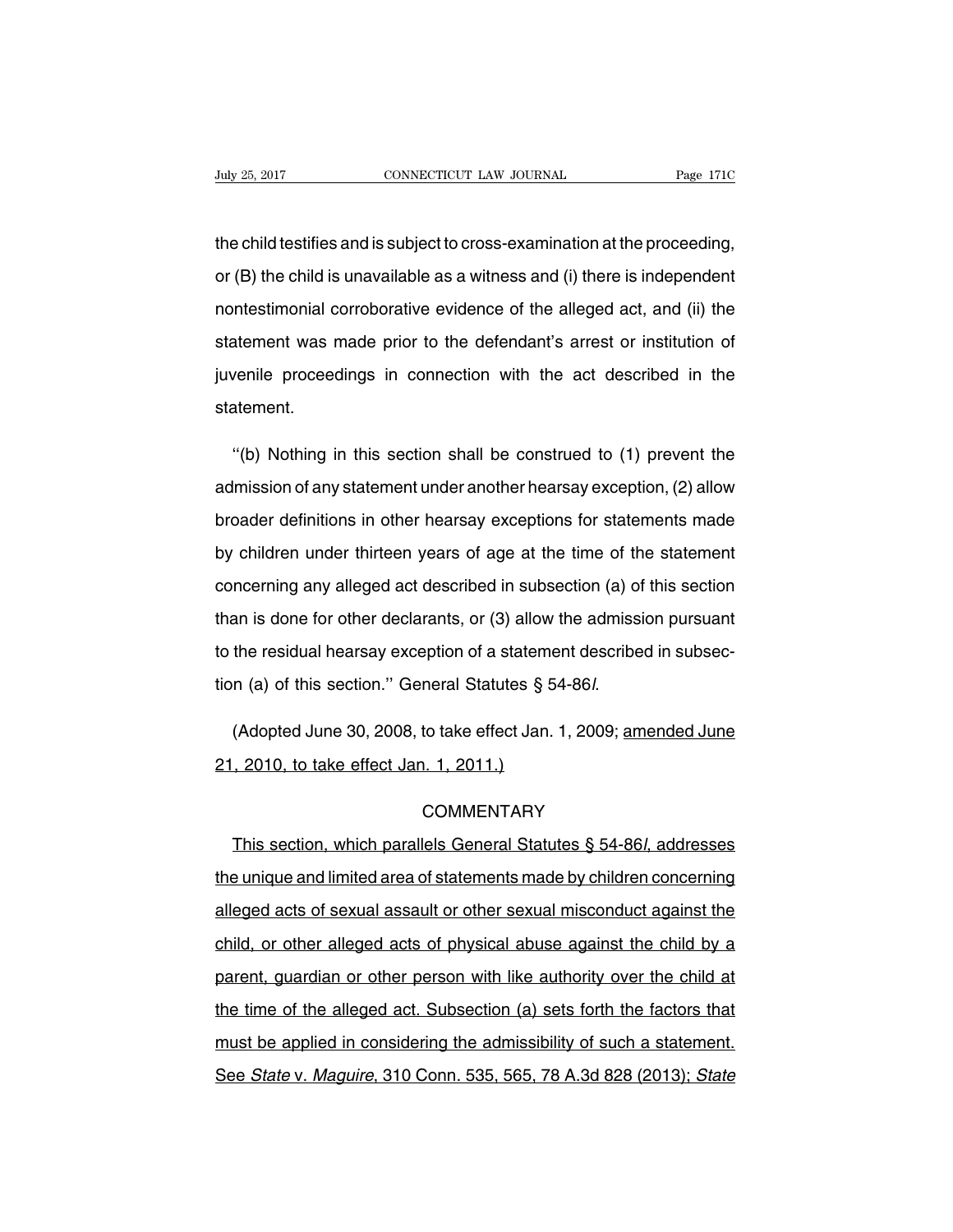# v. Griswold, 160 Conn. App. 528, 537–50, 127 A.3d 189, cert. denied, 320 Conn. 907, 128 A.3d 952 (2015).

**[**The section was amended to harmonize it with the general statutes. As amended, and to be consistent with the 2009 amendment to General Statutes § 54-86l, it no longer explicitly provides that the crossexamination of the child may be by video telecommunication or by submitting to a recorded video deposition for that purpose; it does not require the proponent to provide the adverse party a copy of the statement in writing or in whatever other medium the original statement is in and is intended to be proffered in; and, it does not provide a good cause exception to the obligation to provide the adverse party with advance notice sufficient to permit the adverse party to prepare to meet the statement. These changes do not limit the discretion of the court to impose such requirements.**]**

# **ARTICLE IX—AUTHENTICATION**

## **Sec. 9-1. Requirement of Authentication**

**(a) Requirement of authentication.** The requirement of authentication as a condition precedent to admissibility is satisfied by evidence sufficient to support a finding that the offered evidence is what its proponent claims it to be.

**(b) Self-authentication.** Extrinsic evidence of authenticity as a condition precedent to admissibility is not required if the offered evidence is self-authenticating in accordance with applicable law.

### **COMMENTARY**

#### **(a) Requirement of authentication.**

Before an item of evidence may be admitted, there must be a preliminary showing of its genuineness, i.e., that the proffered item of evi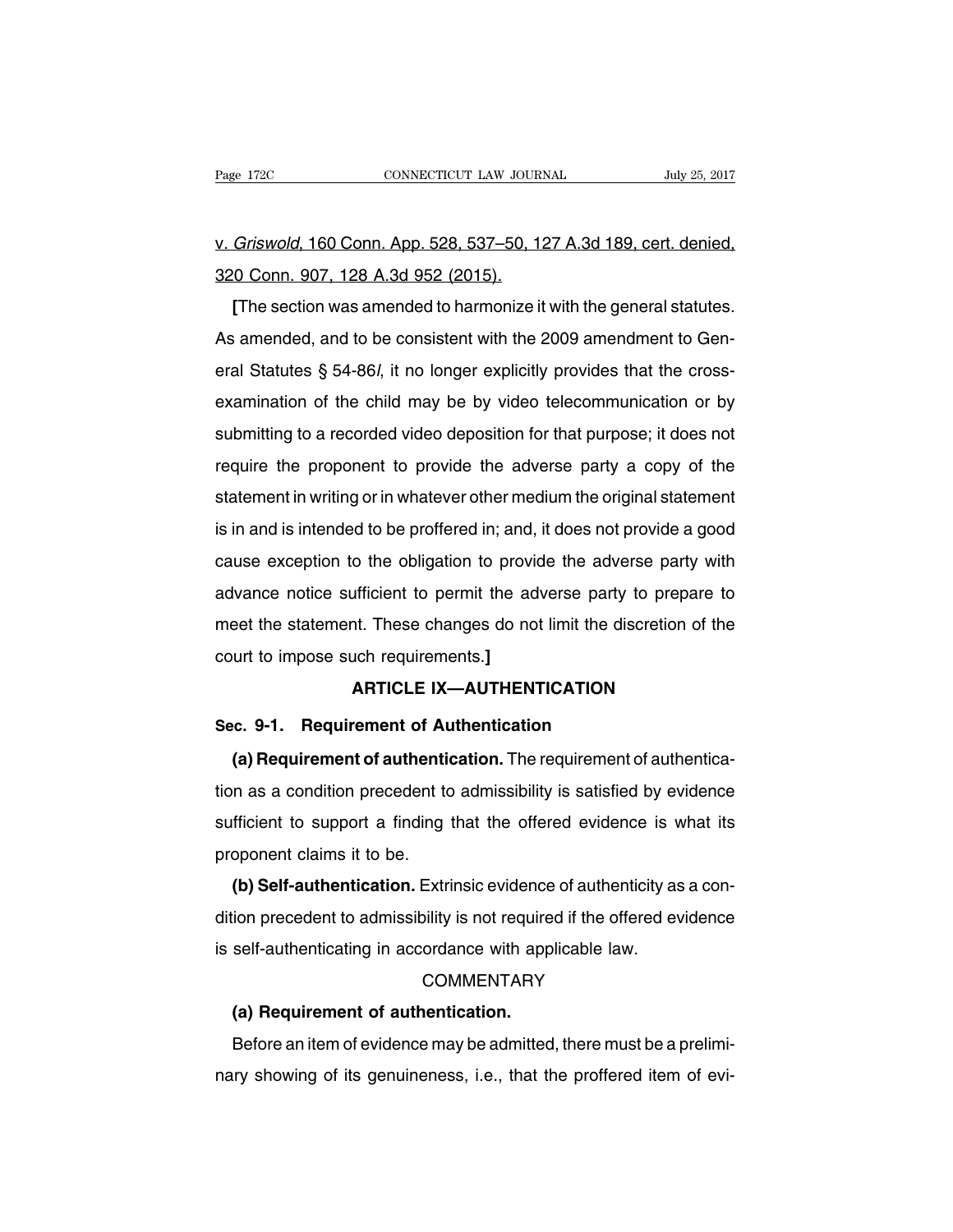dence is what its proponent claims it to be. The requirement of authentication applies to all types of evidence, including writings, sound recordings, electronically stored information, real evidence such as a weapon used in the commission of a crime, demonstrative evidence such as a photograph depicting an accident scene, and the like. E.g., State v. Bruno, 236 Conn. 514, 551, 673 A.2d 1117 (1996) (real evidence); Shulman v. Shulman, 150 Conn. 651, 657, 193 A.2d 525 (1963) (documentary evidence); State v. Lorain, 141 Conn. 694, 700–701, 109 A.2d 504 (1954) (sound recordings); Hurlburt v. Bussemey, 101 Conn. 406, 414, 126 A. 273 (1924) (demonstrative evidence). The category of evidence known as electronically stored information can take various forms. It includes, by way of example only, e-mails, Internet website postings, text messages and ''chat room'' content, computer-stored records, **[**and**]** data, metadata and computer generated or enhanced animations and simulations. As with any other form of evidence, a party may use any appropriate method, or combination of methods, described in this Commentary, or any other proof to demonstrate that the proffer is what the proponent claims it to be, to authenticate any particular item of electronically stored information. Lorraine v. Markel American Ins. Co., 241 F.R.D. 534, 545–46 (D. Md. 2007).

The proponent need only advance ''evidence sufficient to support a finding'' that the proffered evidence is what it is claimed to be. Once this prima facie showing is made, the evidence may be admitted and the ultimate determination of authenticity rests with the fact finder. See, e.g., State v. Bruno, supra, 236 Conn. 551–53; Neil v. Miller, 2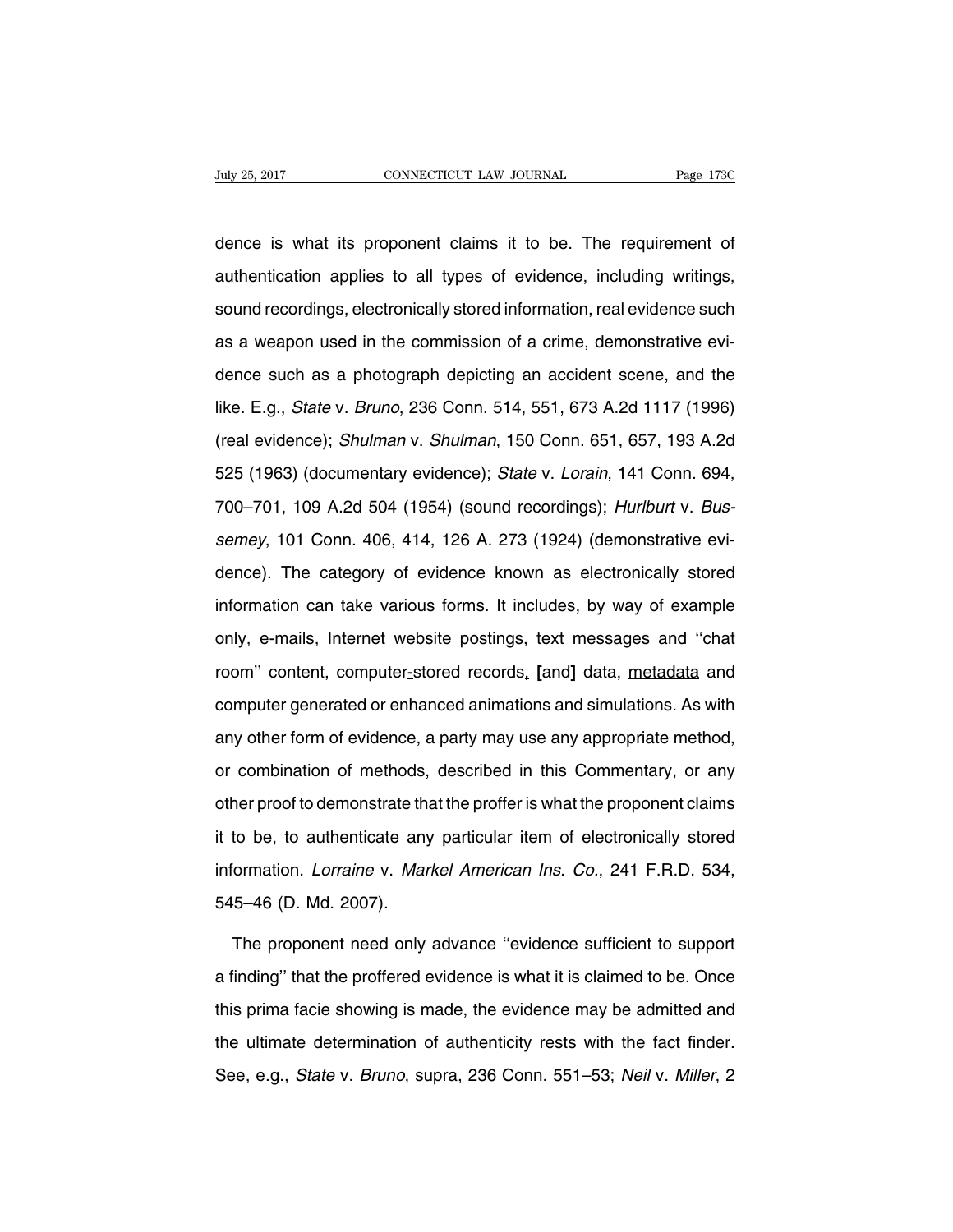Root (Conn.) 117, 118 (1794); see also Shulman v. Shulman, supra, 150 Conn. 657. Consequently, compliance with Section 9-1 (a) does not automatically guarantee that the fact finder will accept the proffered evidence as genuine. The opposing party may still offer evidence to discredit the proponent's prima facie showing. Shulman v. Shulman, supra, 659–60.

Evidence may be authenticated in a variety of ways. They include, but are not limited to, the following:

(1) A witness with personal knowledge may testify that the offered evidence is what its proponent claims it to be. See, e.g., State v. Conroy, 194 Conn. 623, 625–26, 484 A.2d 448 (1984) (establishing chain of custody); Pepe v. Aceto, 119 Conn. 282, 287–88, 175 A. 775 (1934) (authenticating documents); Booker v. Stern, 19 Conn. App. 322, 333, 563 A.2d 305 (1989) (authenticating photographs); Lorraine v. Markel American Ins. Co., supra, 241 F.R.D. 544–45 (electronically stored information);

(2) A person with sufficient familiarity with the handwriting of another person may give an opinion concerning the genuineness of that other person's purported writing or signature. E.g., Lyon v. Lyman, 9 Conn. 55, 59 (1831);

(3) **[**The trier of fact or an expert witness can authenticate a**]** A contested item of evidence may be authenticated by comparing it with a preauthenticated specimen**[**s**]**. See, e.g., State v. Ralls, 167 Conn. 408, 417, 356 A.2d 147 (1974) (fingerprints, experts), overruled on other grounds by State v. Rutan, 194 Conn. 438, 441, 479 A.2d 1209 (1984); Tyler v. Todd, 36 Conn. 218, 222 (1869) (handwriting, experts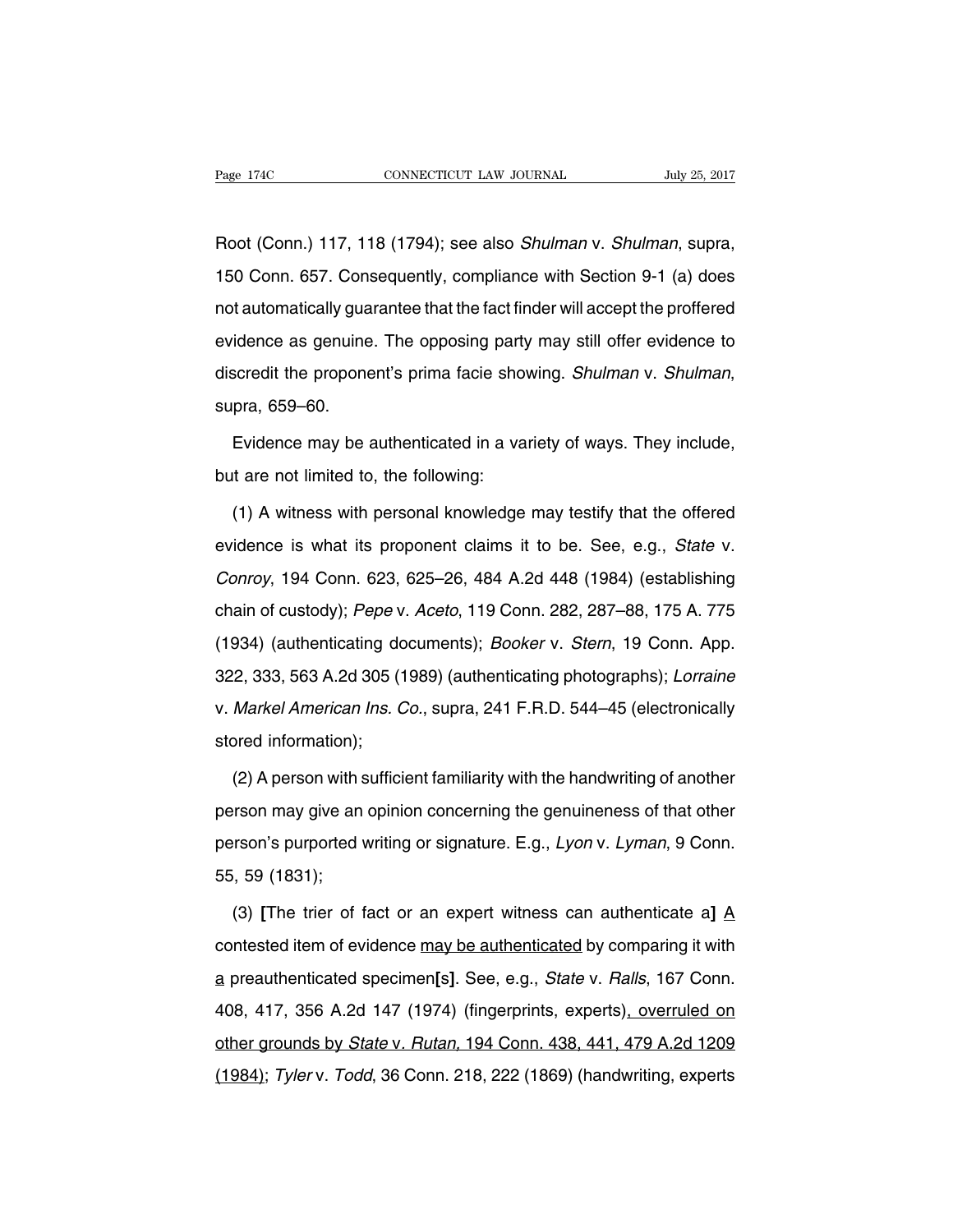or triers of fact); Lorraine v. Markel American Ins. Co., supra, 241 F.R.D. 546 (electronically stored information);

(4) The distinctive characteristics of an object, writing or other communication, when considered in conjunction with the surrounding circumstances, may provide sufficient circumstantial evidence of authenticity. See International Brotherhood of Electrical Workers Local 35 v. Commission on Civil Rights, 140 Conn. 537, 547, 102 A.2d 366 (1953) (telephone conversations); 2 C. McCormick, Evidence **[**(5th Ed. 1999) § 225, p. 50] (7<sup>th</sup> Ed. 2013) § 224, pp. 94–96 ("reply letter" doctrine, under which letter B is authenticated merely by reference to its content and circumstances suggesting it was in reply to earlier letter A and sent by addressee of letter A); C. Tait & E. Prescott, Tait's Handbook of Connecticut Evidence (5th Ed. 2014) § 9.7, pp. 694–95 (same); Lorraine v. Markel American Ins. Co., supra, 241 F.R.D. 546–48 (electronically stored information); see also State v. Jackson, 150 Conn. App. 323, 332–35, 90 A.3d 1031 (unsigned letter), cert. denied, 312 Conn. 919, 94 A.3d 641 (2014); State v. John L., 85 Conn. App. 291, 302, 856 A.2d 1032 (computer-stored letters), cert. denied, 272 Conn. 903, 863 A.2d 695 (2004).

(5) Any person having sufficient familiarity with another person's voice, whether acquired from hearing the person's voice firsthand or through mechanical or electronic means, can identify that person's voice or authenticate a conversation in which the person participated. See State v. Jonas, 169 Conn. 566, 576–77, 363 A.2d 1378 (1975), cert. denied, 424 U.S. 923, 96 S. Ct. 1132, 47 L. Ed. 2d 331 (1976);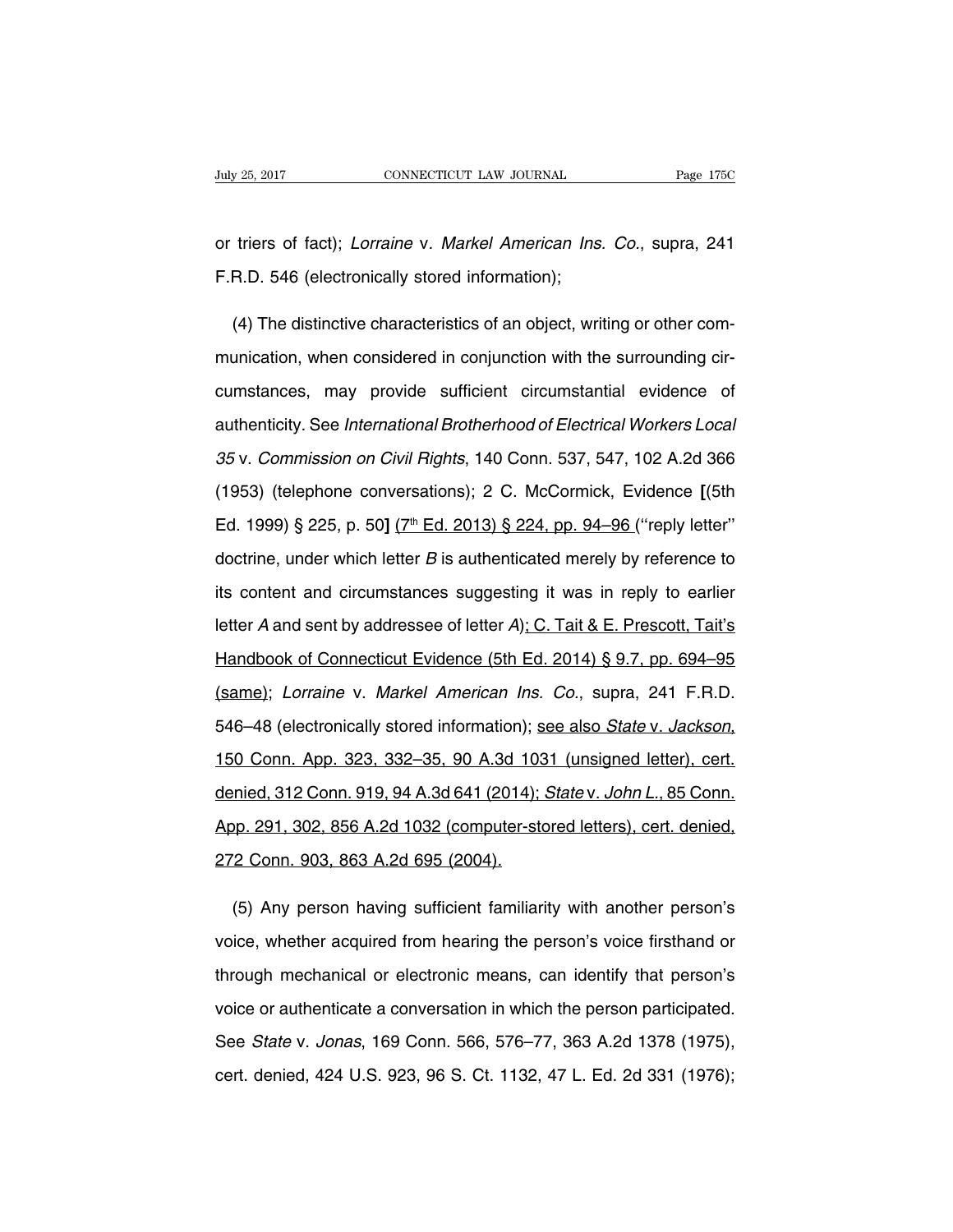State v. Marsala, 43 Conn. App. 527, 531, 684 A.2d 1199 (1996), cert. denied, 239 Conn. 957, 688 A.2d 329 (1997);

(6) Evidence describing a process or a system used to produce a result and showing that the process or system produces an accurate result. This method of authentication, modeled on rule 901 (b) (9) of the Federal Rules of Evidence, was used **[**by the Connecticut Supreme Court**]** in State v. Swinton, 268 Conn. 781, 811–13, 847 A.2d 921 (2004), to establish the standard used to determine the admissibility of computer simulations or animations. The particular requirements applied in Swinton were ''fairly stringent''; id., 818; because that case involved relatively sophisticated computer enhancements using specialized software. In other cases when a proponent seeks to use this method to authenticate electronically stored information, the nature of the evidence establishing the accuracy of the system or process may be less demanding. See U-Haul International, Inc. v. Lubermens Mutual Casualty Co., 576 F.3d 1040, 1045 (9th Cir. 2009) (authentication of computer generated summaries of payments of insurance claims by manager familiar with process of how summaries were made held to be adequate); see also State v. Melendez, 291 Conn. 693, 709–710, 970 A.2d 64 (2009) (admission of unmodified footage of drug transaction on DVD not subject to heightened Swinton standard)**[**.**]**; cf. State v. Shah, 134 Conn. App. 581, 39 A.3d 1165 (2012) (chat room transcripts not computer generated evidence and therefore not subject to heightened Swinton standard).

(7) Outgoing telephone calls may be authenticated by proof that: (1) the caller properly placed the telephone call; and (2) the answering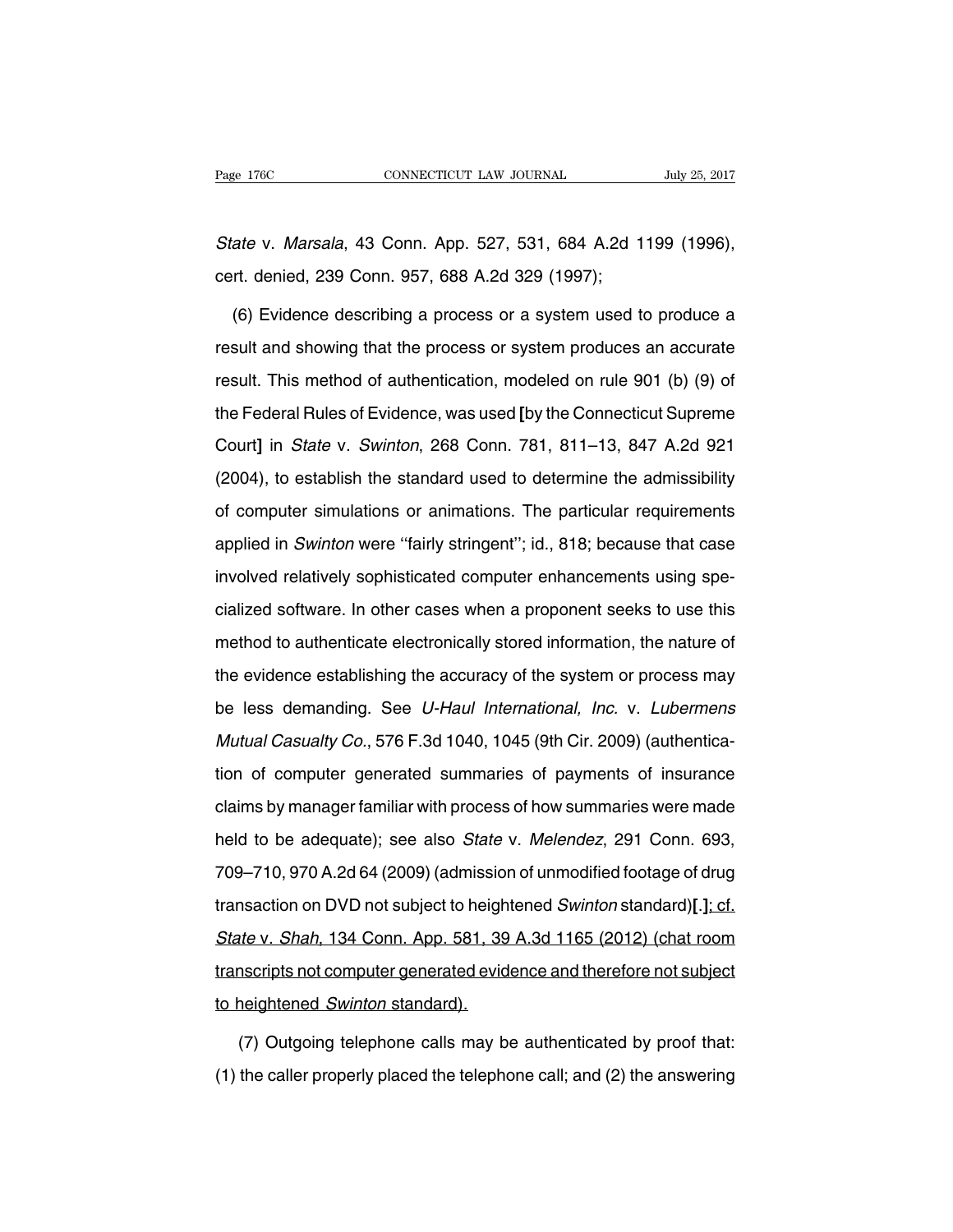party identified himself or herself as the person to whom the conversation is to be linked. Hartford National Bank & Trust Co. v. DiFazio, 6 Conn. App. 576, 585, 506 A.2d 1069, cert. denied, 200 Conn. 805, 510 A.2d 192 (1986);

(8) Stipulations or admissions prior to or during trial provide two other means of authentication. See Stanton v. Grigley, 177 Conn. 558, 559, 418 A.2d 923 (1979); see also Practice Book §§ 13-22 through 13-24 (in requests for admission); Practice Book § 14-13 (4) (at pretrial session);

(9) Sections 9-2 and 9-3 (authentication of ancient documents and public records, respectively), provide additional methods of authentication.

## **(b) Self-authentication.**

Both case law and statutes identify certain kinds of writings or documents as self-authenticating. A self-authenticating document's genuineness is taken as sufficiently established without resort to extrinsic evidence, such as a witness' foundational testimony. **[**See 2 C. McCormick, supra, § 228, p. 57**]** State v. Howell, 98 Conn. App. 369, 379–80, 908 A.2d 1145 (2006). Subsection (b) continues the principle of selfauthentication, but leaves the particular instances under which selfauthentication is permitted to the dictates of common law and the General Statutes.

Self-authentication in no way precludes the opponent from coming forward with evidence contesting authenticity; see Atlantic Industrial Bank v. Centonze, 130 Conn. 18, 19, 31 A.2d 392 (1943); Griswold v. Pitcairn, 2 Conn. 85, 91 (1816); as the fact finder ultimately decides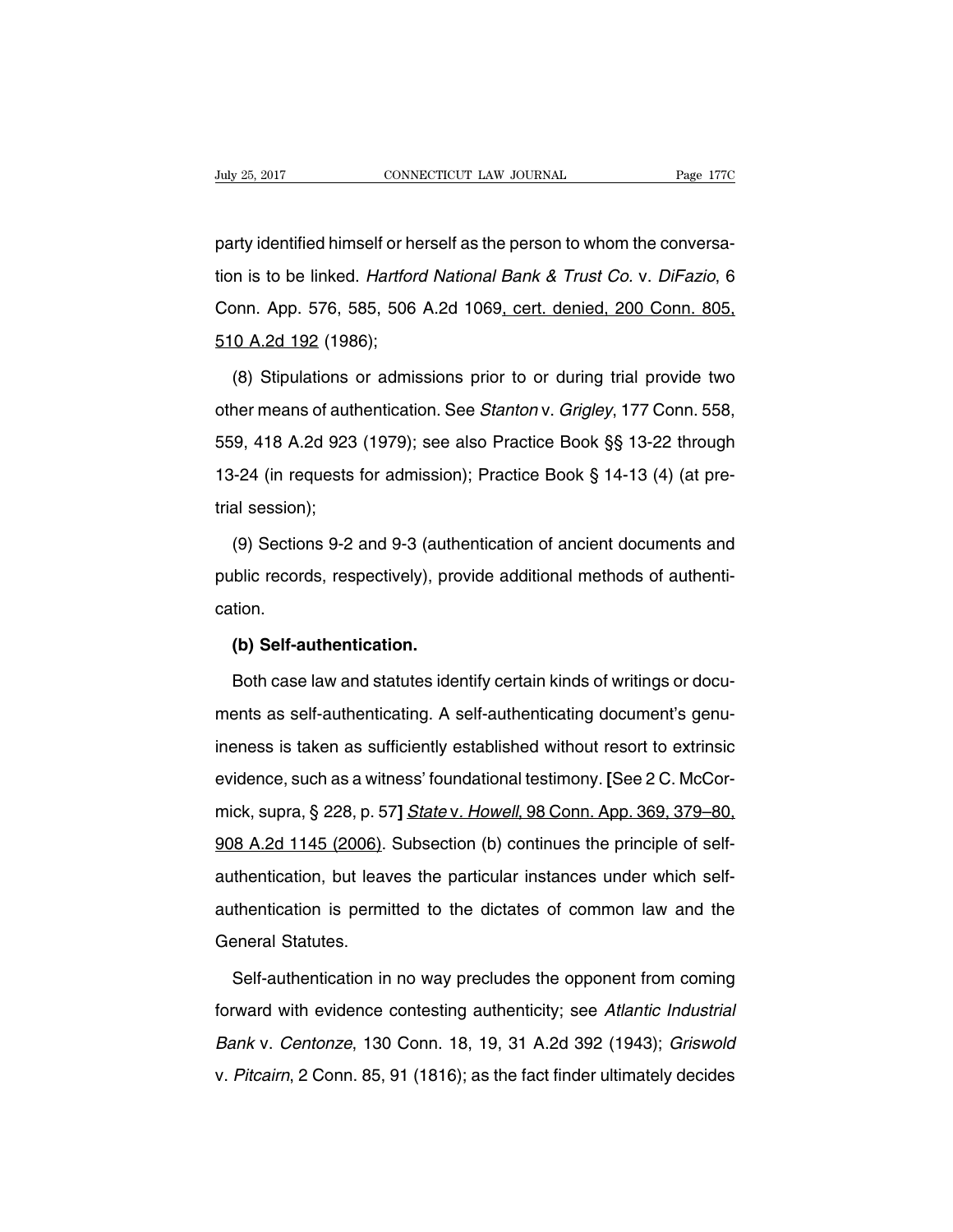whether a writing or document is authentic. In addition, self-authenticating evidence remains vulnerable to exclusion or admissibility for limited purposes under other provisions of the Code or the General Statutes.

Common-law examples of self-authenticating writings or documents include:

(1) writings or documents carrying the impression of certain official seals. E.g., Atlantic Industrial Bank v. Centonze, supra, 130 Conn. 19–20; Barber v. International Co. of Mexico, 73 Conn. 587, 602, 603, 48 A. 758 (1901); Griswold v. Pitcairn, supra, 2 Conn. 90–91; and

(2) marriage certificates signed by the person officiating the ceremony. E.g., Northrop v. Knowles, 52 Conn. 522, 525–26, 2 A. 395 (1885).

Familiar statutory examples of self-authenticating writings or documents include:

(1) acknowledgments made or taken in accordance with the Uniform Acknowledgment Act, General Statutes §§ 1-28 through 1-41; see General Statutes § 1-36; and the Uniform Recognition of Acknowledgments Act, General Statutes §§ 1- 57 through 1-65; see General Statutes § 1-58;

(2) copies of records or documents required by law to be filed with the secretary of state and certified in accordance with General Statutes § 3-98;

(3) birth certificates certified in accordance with General Statutes § 7-55;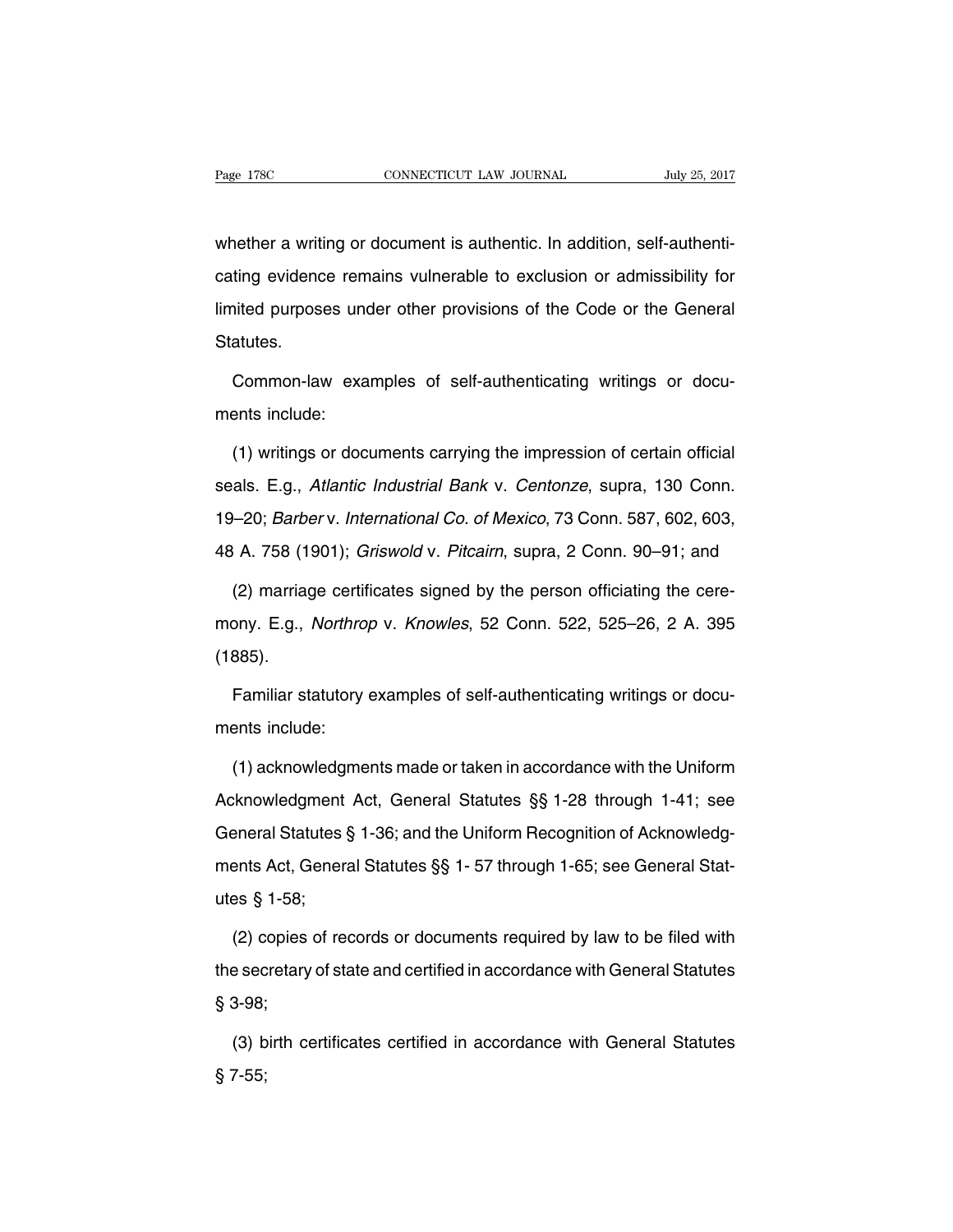(4) certain third-party documents authorized or required by an existing contract and subject to the Uniform Commercial Code; General Statutes § **[**42a-1-202**]** 42a-1-307; see also General Statutes § 42a-8-114 (2) (signatures on certain negotiable instruments);

(5) marriage certificates issued pursuant to General Statutes § 46b-34; see General Statutes § 46b-35; and

(6) copies of certificates filed by a corporation with the secretary of the state in accordance with law and certified in accordance with General Statutes § 52-167.

It should be noted that the foregoing examples do not constitute an exhaustive list of self-authenticating writings or documents. Of course, writings or documents that do not qualify under subsection (b) may be authenticated under the principles announced in subsection (a) or elsewhere in Article IX of the Code.

(Amended May 20, 2015, to take effect August 1, 2015.)

## **Sec. 9-2. Authentication of Ancient Documents**

The requirement of authentication as a condition precedent to admitting a document in any form into evidence shall be satisfied upon proof that the document (A) has been in existence for more than thirty years, (B) was produced from proper custody, and (C) is otherwise free from suspicion.

### **COMMENTARY**

Section 9-2 embraces the common-law ancient document rule. See, e.g., Jarboe v. Home Bank & Trust Co., 91 Conn. 265, 269, 99 A. 563 (1917). Documents that satisfy the foundational requirements are authenticated without more. See id., 270. Thus, Section 9-2 dispenses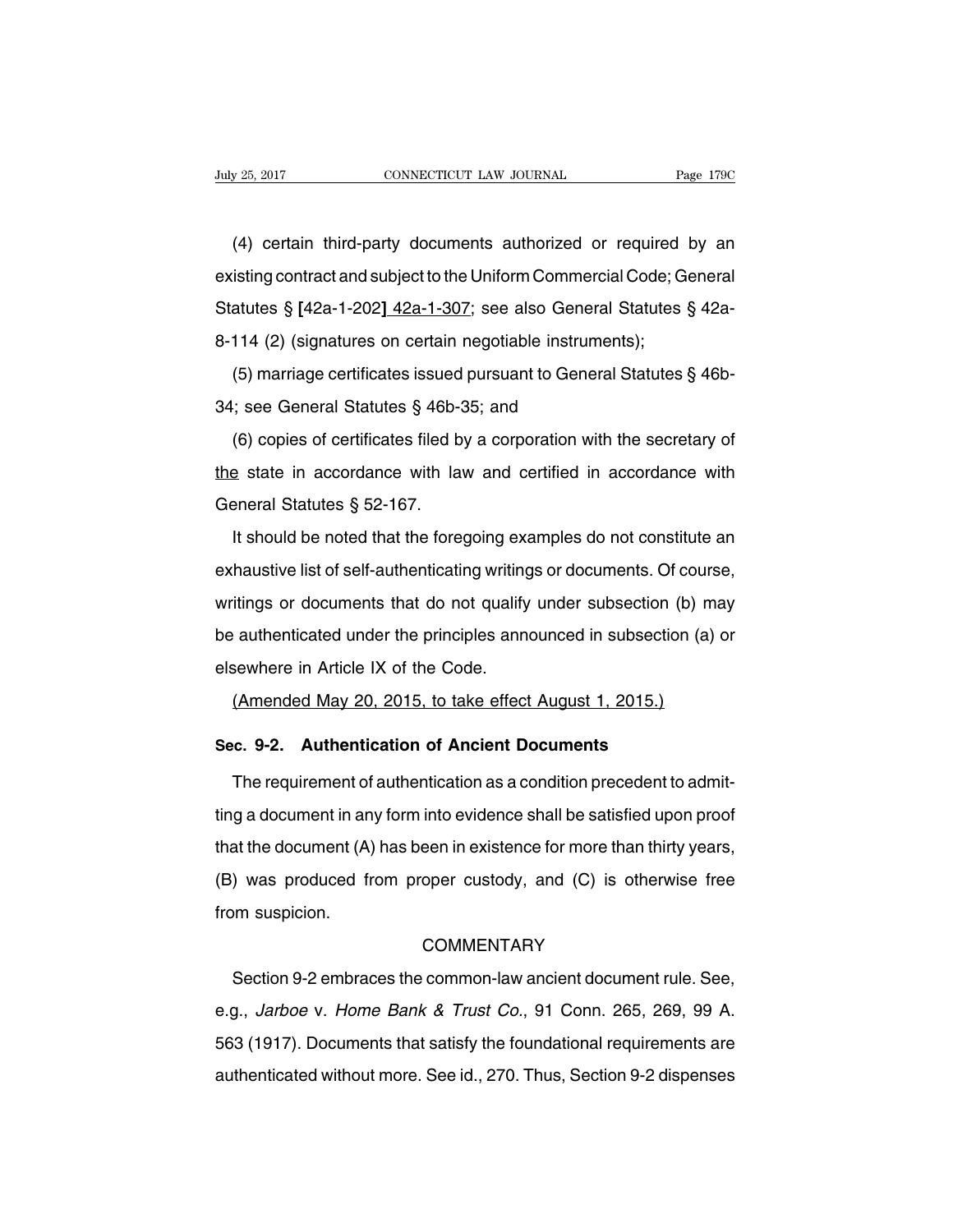with any requirement that the document's proponent produce attesting witnesses. Borden v. Westport, 112 Conn. 152, 161, 151 A. 512 (1930); Jarboe v. Home Bank & Trust Co., supra, 269, 270.

Although common-law application of the rule mainly involved dispositive instruments, such as wills and deeds; e.g., Jarboe v. Home Bank & Trust Co., supra, 91 Conn. 269 (will); Borden v. Westport, supra, 112 Conn. 161 (deed); but see, e.g., Petro-man v. Anderson, 105 Conn. 366, 369–70, 135 A. 391 (1926) (ancient map); the current rule applies to all documents, in any form, including those stored electronically.

Ancient documents are the subject of a hearsay exception with foundational requirements identical to those found in Section 9-2. See Section 8-3 (9).

# **Sec. 9-3. Authentication of Public Records**

The requirement of authentication as a condition precedent to admitting into evidence a record, report, statement or data compilation, in any form, is satisfied by evidence that (A) the record, report, statement or data compilation authorized by law to be recorded or filed in a public office has been recorded or filed in that public office, **[**or**]** (B) the record, report, statement or data compilation, purporting to be a public record, report, statement or data compilation, is from the public office where items of this nature are maintained, or (C) the record, report, statement or data compilation, purporting to be a public record, report, statement or data compilation, is made available in electronic form by a public authority.

(Amended May 20, 2015, to take effect August 1, 2015.)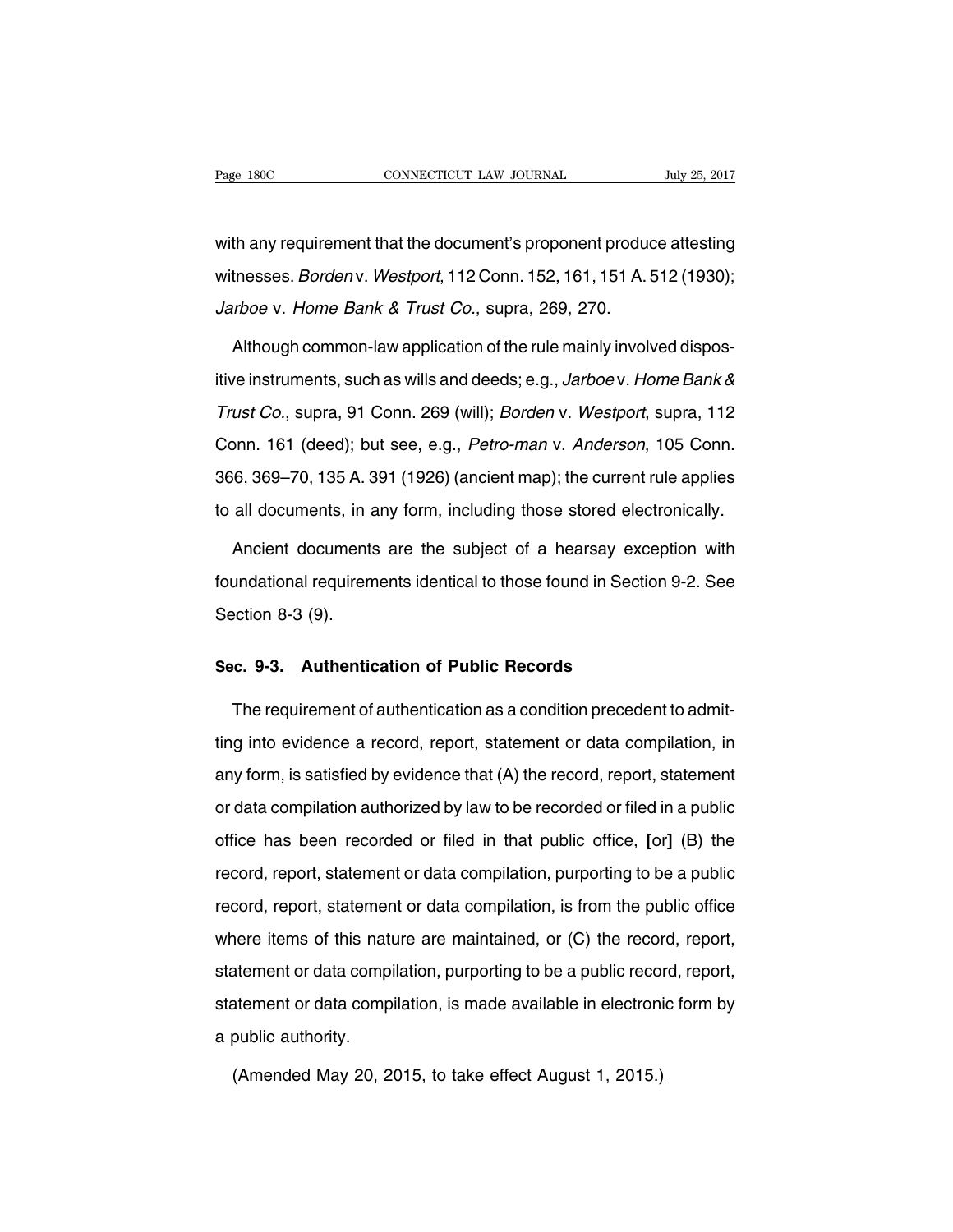# **COMMENTARY**

**[**The law in Connecticut with respect to the authentication of public records without a public official's certification or official seal is unclear. Cf., e.g., Whalen v. Gleason, 81 Conn. 638, 644, 71 A. 908 (1909); Barber v. International Co. of Mexico, 73 Conn. 587, 602, 48 A. 758 (1901). Nevertheless, i**]**It generally is recognized that **[**such**]** a public record may be authenticated simply by showing that the record purports to be a public record and comes from the custody of the proper public office. **[**2 C. McCormick, Evidence (5th Ed. 1999) § 224, p. 47; C. Tait & J. LaPlante, Connecticut Evidence **(**2d Ed. 1988) § 10.4.3, p. 294; 7 J. Wigmore, Evidence (4th Ed. 1978) § 2159, pp. 775–76.**]** See State v. Calderon, 82 Conn. App. 315, 322, 844 A.2d 866, cert. denied, 270 Conn. 905, 853 A.2d 523, cert. denied, 543 U.S. 982, 125 S. Ct. 487, 160 L. Ed. 2d 361 (2004); Whalen v. Gleeson, 81 Conn. 638, 644, 71 A. 908 (1909); Barber v. International Co. of Mexico, 73 Conn. 587, 602, 48 A. 758 (1901). Thus, although certified copies of most public records are ''self-authenticating'' in accordance with other provisions of the General Statutes; see, e.g., General Statutes § 7-55 (birth certificates); certification is not the exclusive means by which to authenticate a public record. The rule extends the commonlaw principle to public records, including electronically stored information.

Proviso (A) assumes that documents authorized by law to be recorded or filed in a public office e.g., tax returns, wills or deeds are public records for purposes of authentication. Cf. Kelsey v. Hanmer, 18 Conn. 310, 319 (1847) (deed). Proviso (B) covers reports, records,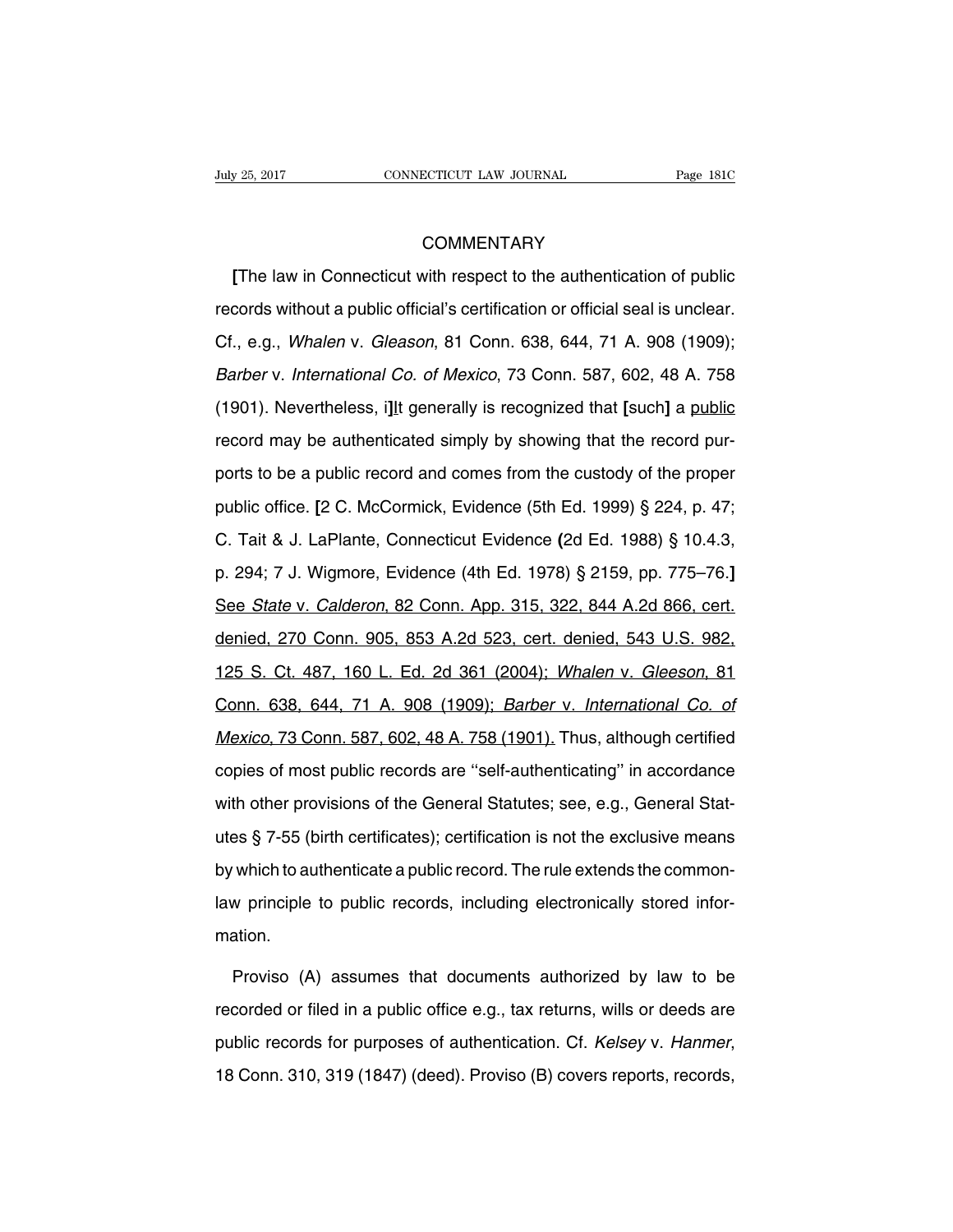statements or data compilations prepared and maintained by the public official or public office, whether local, state, federal or foreign.

## **Sec. 9-4. Subscribing Witness' Testimony**

If a document is required by law to be attested to by witnesses to its execution, at least one subscribing witness must be called to authenticate the document. If no attesting witness is available, the document then may be authenticated in the same manner as any other document. Documents that are authenticated under Section 9- 2 need not be authenticated by an attesting witness.

## **COMMENTARY**

Certain documents, such as wills and deeds, are required by law to be attested to by witnesses. See General Statutes § 45a-251 (wills); § 47-5 (deeds). At common law, the proponent, in order to authenticate such a document, must have called at least one of the attesting witnesses or satisfactorily have explained the absence of all of the attesting witnesses.

Thereafter, the proponent could authenticate the document through the testimony of nonattesting witnesses. **[**2 C. McCormick, Evidence (5th Ed. 1999) § 220, p. 40; C. Tait &J. LaPlante, Connecticut Evidence (2d Ed. 1988) § 10.3.1, p. 290;**]**. **[**s**]**See e.g., Loewenberg v. Wallace, 147 Conn. 689, 696, 166 A.2d 150 (1960); Kelsey v. Hanmer, 18 Conn. 311, 317–18 (1847).

The rule requiring attesting witnesses to be produced or accounted for applies only when proving the fact of valid execution, i.e., genuineness, not when proving other things such as the document's delivery or contents. 4 J. Wigmore, Evidence (4th Ed. 1972) § 1293, pp. 709–10.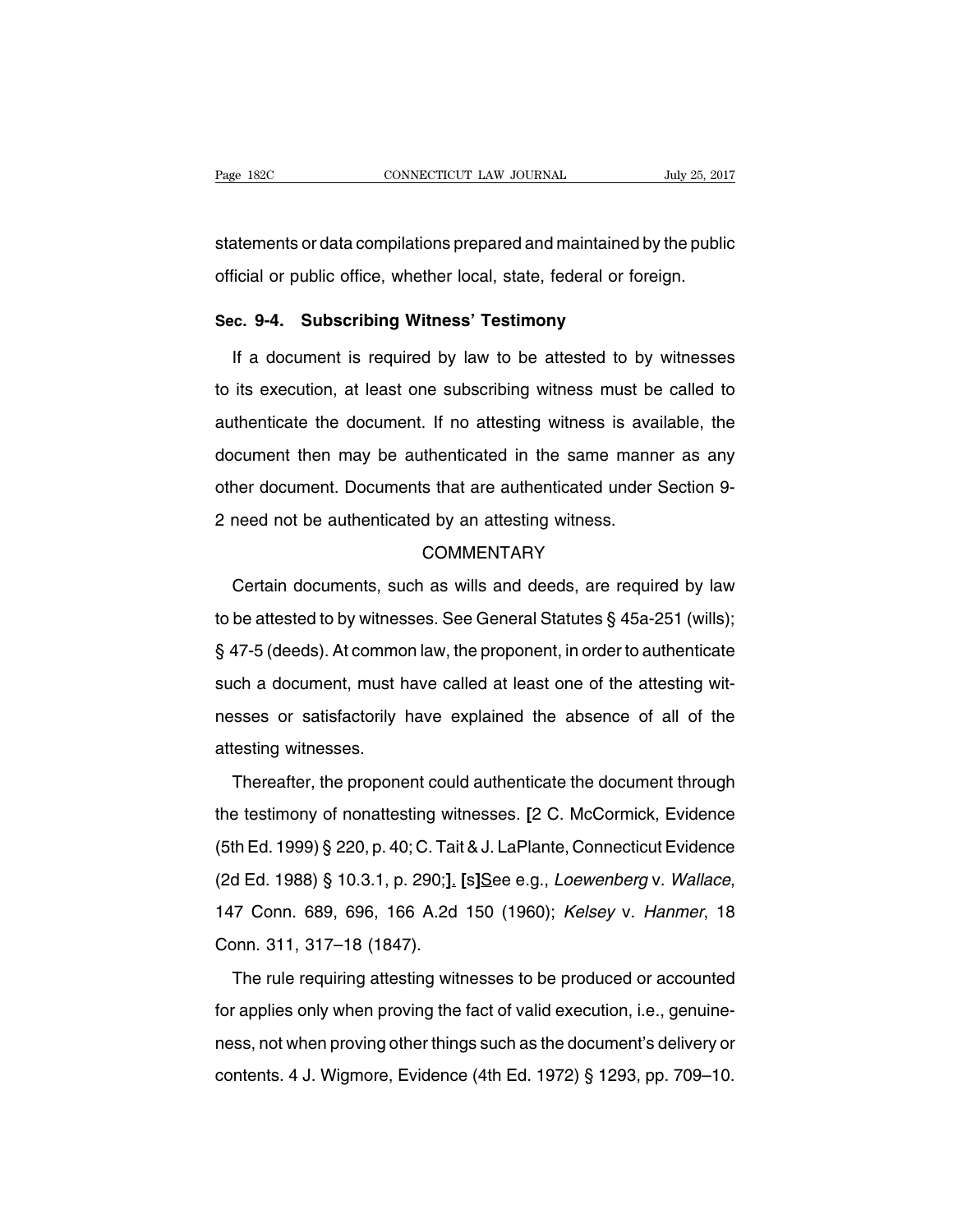Section 9-4 exempts ancient documents from the general rule on the theory that the genuineness of a document more than thirty years old is established simply by showing proper custody and suspicionless appearance; see Section 9-2; without more. **[**4 J. Wigmore, supra, § 1312, p. 742; s**]**See, e.g., Borden v. Westport, 112 Conn. 152, 161, 151 A. 512 (1930); Jarboe v. Home Bank & Trust Co., 91 Conn. 265, 269, 99 A. 563 (1917).

Dicta in two Connecticut cases suggest that it is unnecessary to call subscribing witnesses or explain their absence when the document at issue is only collaterally involved in the case. Great Hill Lake, Inc. v. Caswell, 126 Conn. 364, 369, 11 A.2d 396 (1940); see Pepe v. Aceto, 119 Conn. 282, 287–88, 175 A. 775 (1934). **[**; 4 J. Wigmore, supra, § 1291, p. 705.**]** Another case suggests the same exemption for certified copies of recorded deeds. See Loewenberg v. Wallace, supra, 147 Conn. 696. Although these exemptions, unlike the one for ancient documents, were not included in the text of the rule, they are intended to survive adoption of Section 9-4.

# **ARTICLE X—CONTENTS OF WRITINGS, RECORDINGS AND PHOTOGRAPHS**

# **Sec. 10-1. General Rule**

To prove the content of a writing, recording or photograph, the original writing, recording or photograph must be admitted in evidence, except as otherwise provided by the Code, the General Statutes or **[**the**]** any Practice Book rule adopted before June 18, 2014, the date on which the Supreme Court adopted the Code. An original of electronically stored information includes evidence in the form of a printout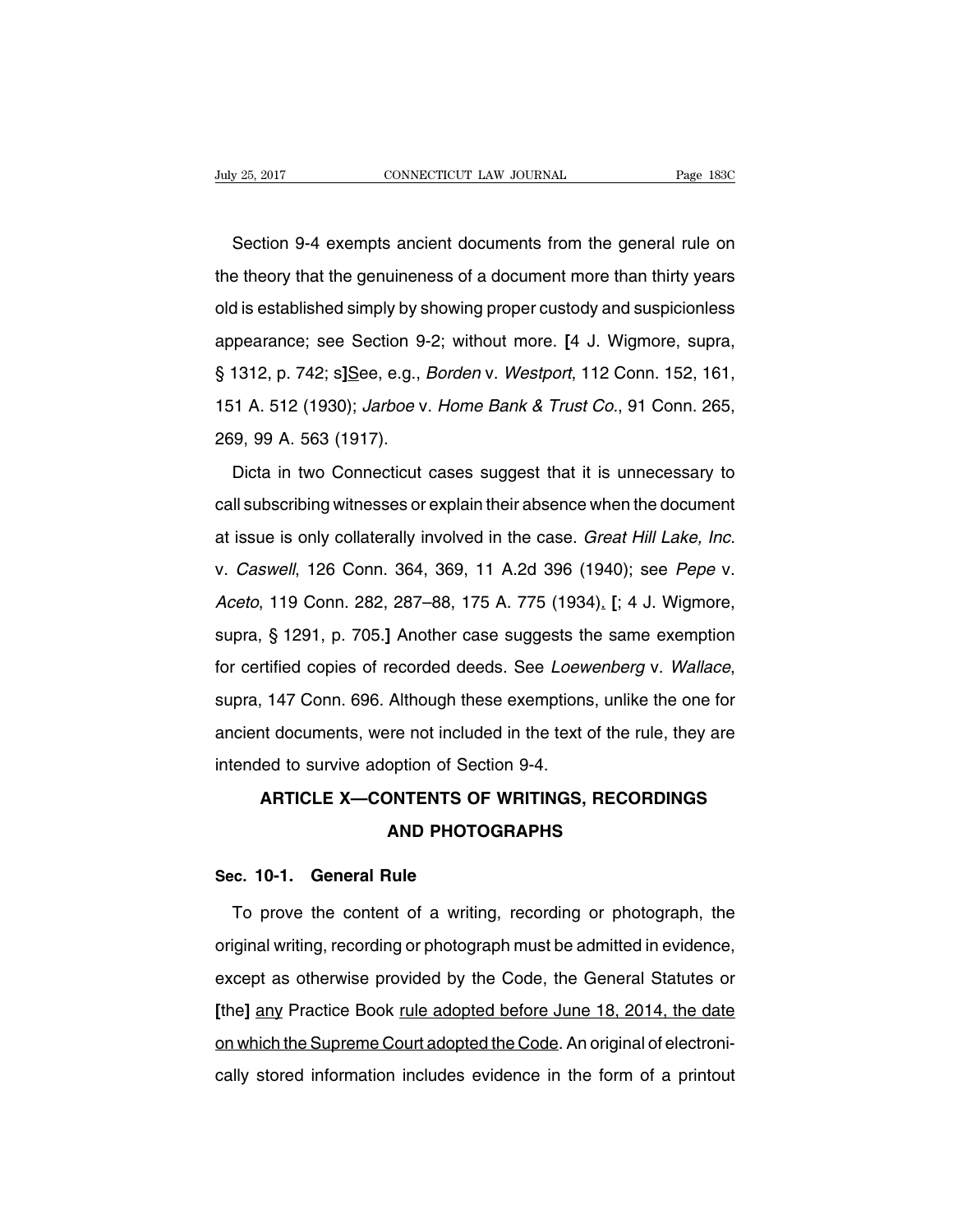or other output, readable by sight or otherwise shown to reflect the data accurately.

#### (Amended May 20, 2015, to take effect August 1, 2015.)

#### COMMENTARY

Section 10-1 adopts Connecticut's best evidence rule. The rule embraces two interrelated concepts. First, the proponent must produce the original of a writing, as defined in Section 1-2 (c), recording or photograph when attempting to prove the contents thereof, unless production is excused. E.g., Shelnitz v. Greenberg, 200 Conn. 58, 78, 509 A.2d 1023 (1986). Second, to prove the contents of the proffer, the original must be admitted in evidence. Thus, for example, the contents of a document cannot be proved by the testimony of a witness referring to the document while testifying.

The cases generally have restricted the best evidence rule to writings or documents. See Brookfield v. Candlewood Shores Estates, Inc., 201 Conn. 1, 11, 513 A.2d 1218 (1986). In extending the rule to recordings and photographs, Section 10-1 recognizes the growing reliance on modern technologies for the recording and storage of information.

Section 10-1 applies only when the proponent seeks to prove contents. E.g., Hotchkiss v. Hotchkiss, 143 Conn. 443, 447, 123 A.2d 174 (1956) (proving terms of contract); cf. Dyer v. Smith, 12 Conn. 384, 391 (1837) (proving fact about writing, such as its existence or delivery, is not proving contents).

The fact that a written record or recording of a transaction or event is made does not mean that the transaction or event must be proved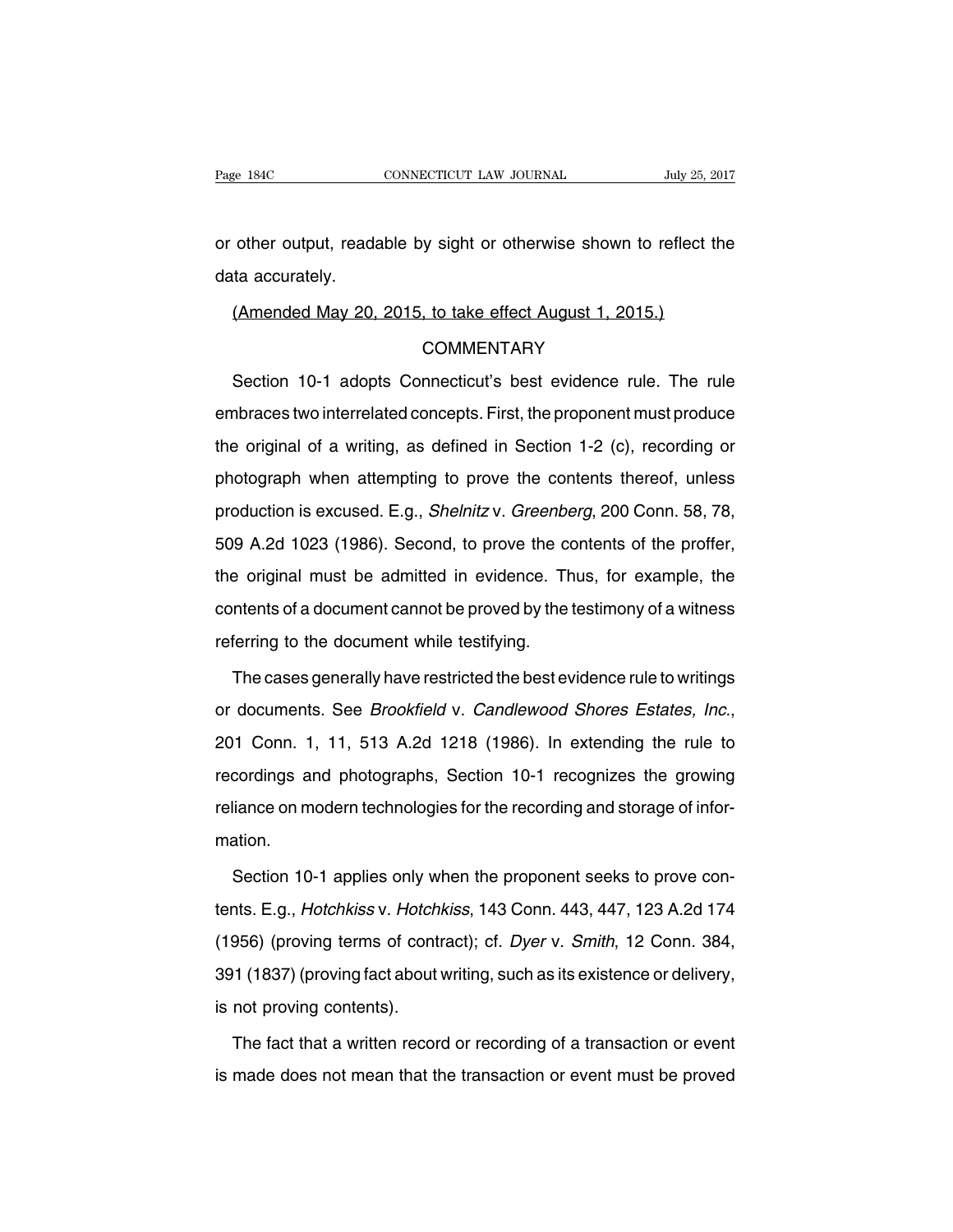by production of the written record or recording. When the transaction or event itself rather than the contents of the written record or recording is sought to be proved, the best evidence rule has no application. E.g., State v. Moynahan, 164 Conn. 560, 583, 325 A.2d 199, cert. denied, 414 U.S. 976, 94 S. Ct. 291, 38 L. Ed. 2d 219 (1973); State v. Tomanelli, 153 Conn. 365, 374, 216 A.2d 625 (1966).

What constitutes an ''original'' will be clear in most situations. ''Duplicate originals,'' such as a contract executed in duplicate, that are intended by the contracting parties to have the same effect as the original, qualify as originals under the rule. **[**2 C. McCormick, Evidence (5th Ed. 1999) § 236, p. 73–74; C. Tait & J. LaPlante, Connecticut Evidence (2d Ed. 1988) § 10.10, p. 305; c**]** Cf. Lorch v. Page, 97 Conn. 66, 69, 115 A. 681 (1921); Colburn's Appeal, 74 Conn. 463, 467, 51 A. 139 (1902).

The definition of ''original'' explicitly includes printouts or other forms of electronically stored information that are readable. The proponent must show only that the printed or readable version is an accurate (i.e., unaltered and unmodified) depiction of the electronically stored information. See Lorraine v. Markel American Ins. Co., 241 F.R.D. 534, 577–78 (D. Md. 2007) (under federal rules, original of information stored in computer is ''readable display of the information on the computer screen, the hard drive or other source where it is stored, as well as any printout or output that may be read, so long as it accurately reflects the data''). **[**A printout generated for litigation purposes may nevertheless be admissible if the computer stored information otherwise comports with the business entry rule.**]** Although a printout or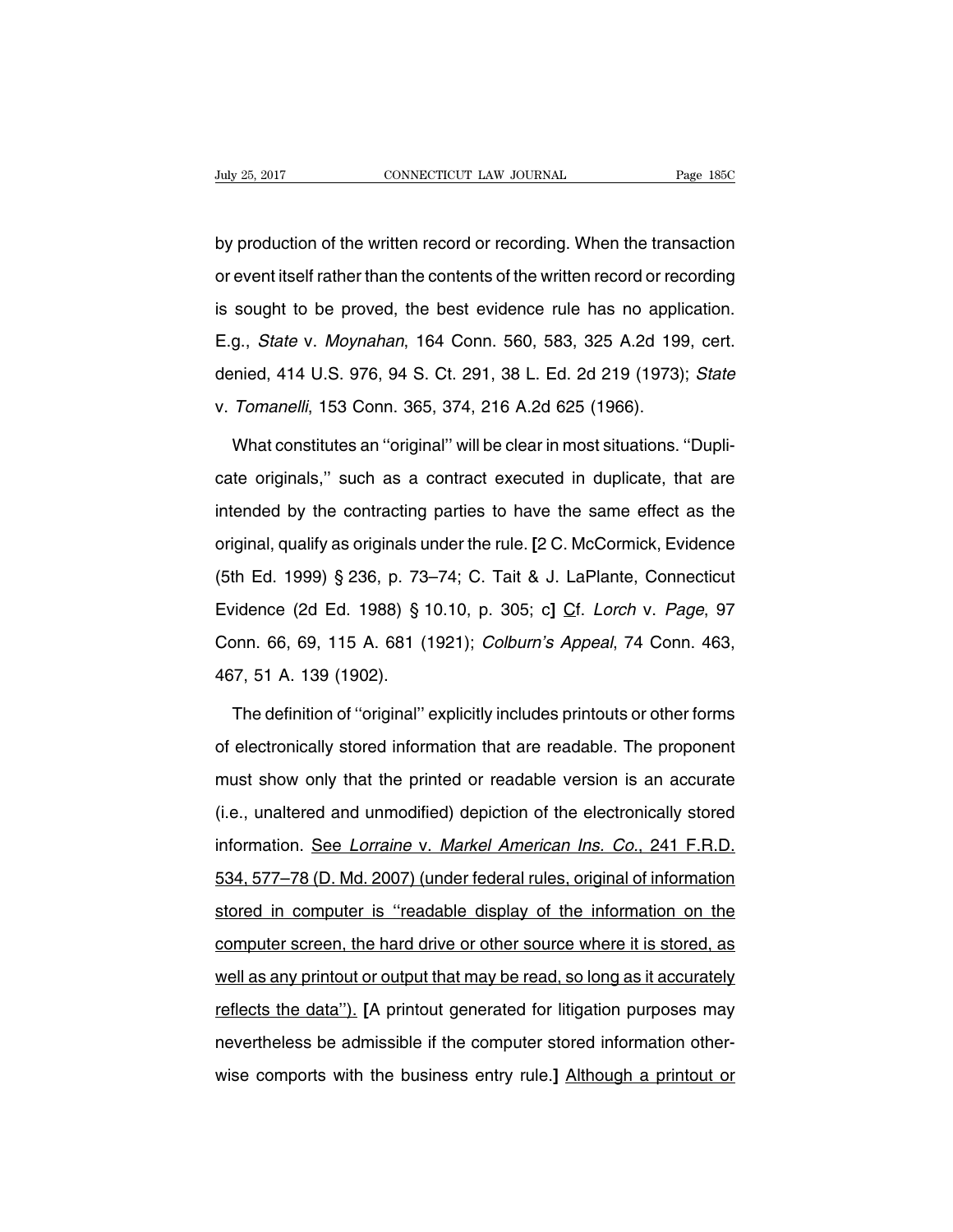other physical manifestation of computer data is considered the original for purposes of the best evidence rule, the underlying data itself is significant for assessing admissibility under exceptions to the hearsay rule. See Ninth RMA Partners, L.P. v. Krass, 57 Conn. App. 1, 10–11, 746 A.2d 826, cert. denied, 253 Conn. 918, 755 A.2d 215 (2000) (business entry exception to hearsay); see also Federal Deposit Ins. Corp. v. Carabetta, 55 Conn. App. 384, 398–99, 739 A.2d 311, cert. denied, 251 Conn. 928, 742 A.2d 362 (1999) (same).

The second sentence in Section 10-1 is modeled on rule 1001 of the Federal Rules of Evidence and on parallel provisions of numerous states' rules from around the country.

## **Sec. 10-2. Admissibility of Copies**

A copy of a writing, recording or photograph, is admissible to the same extent as an original unless (A) a genuine question is raised as to the authenticity of the original or the accuracy of the copy, or (B) under the circumstances it would be unfair to admit the copy in lieu of the original.

# **COMMENTARY**

By permitting a copy of an original writing, recording or photograph to be admitted without requiring the proponent to account for the original, Section 10-2 represents a departure from common law. See, e.g., British American Ins. Co. v. Wilson, 77 Conn. 559, 564, 60 A. 293 (1905). Nevertheless, in light of the reliability of modern reproduction devices, this section recognizes that a copy derived therefrom often will serve equally as well as the original when proof of its contents is required.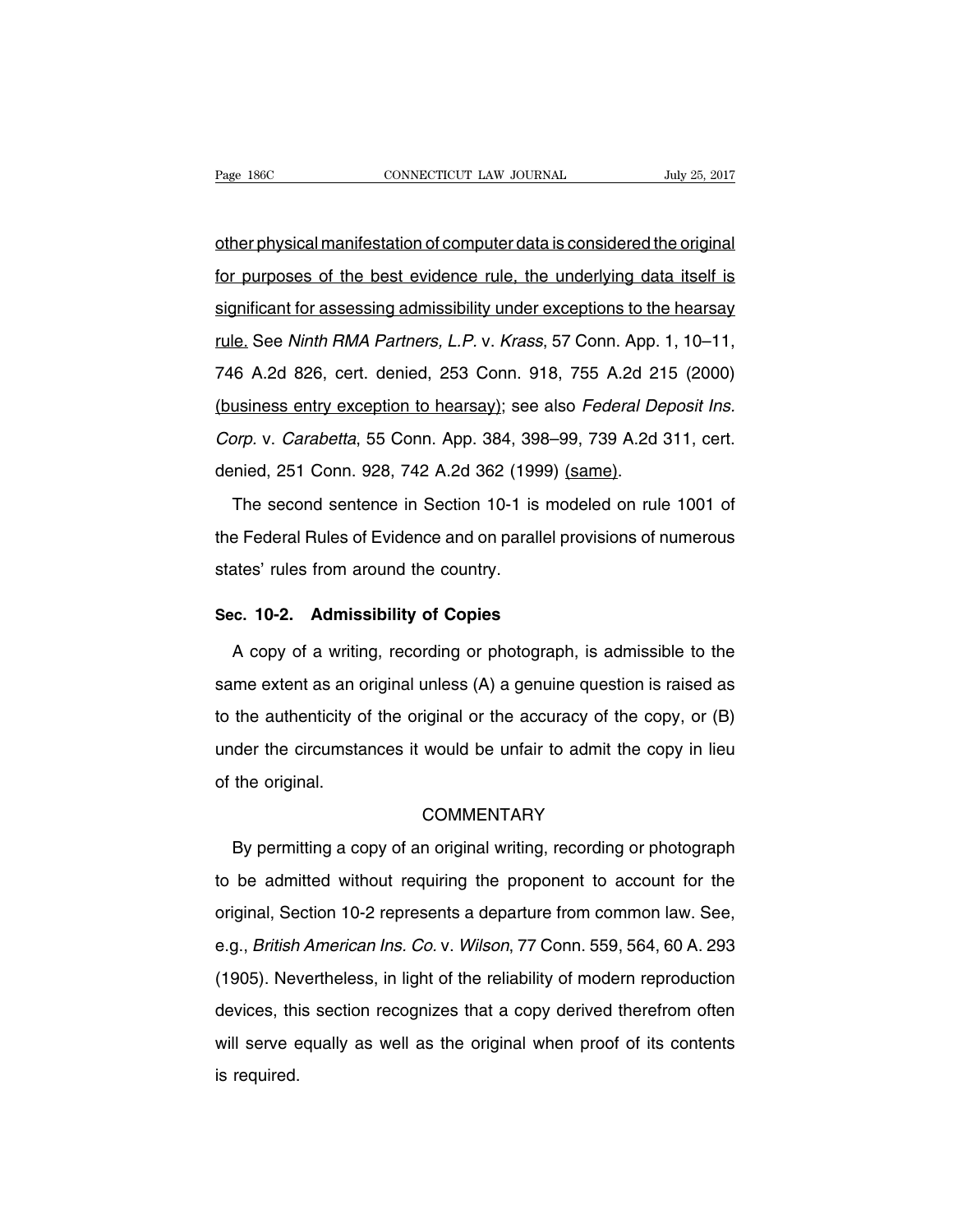''[C]opy,'' as used in Section 10-2, should be distinguished from a ''duplicate original,'' such as a carbon copy of a contract, which the executing or issuing party intends to have the same effect as the original. See commentary to Section 10-1.

# **Sec. 10-3. Admissibility of Other Evidence of Contents**

The original of a writing, recording or photograph is not required, and other evidence of the contents of such writing, recording or photograph is admissible if:

**(1) Originals lost or destroyed.** All originals are lost or have been destroyed, unless the proponent destroyed or otherwise failed to produce the originals for the purpose of avoiding production of an original; or

**(2) Original not obtainable.** No original can be obtained by any reasonably available judicial process or procedure; or

**(3) Original in possession of opponent.** At a time when an original was under the control of the party against whom it is offered, that party was put on notice, by the pleadings or otherwise, that the contents would be a subject of proof at the proceeding, and that party does not produce the original at the proceeding; or

**(4) Collateral matters.** The contents relate to a collateral matter.

## **COMMENTARY**

The best evidence rule evolved as a rule of preference rather than one of exclusion. E.g., Brookfield v. Candlewood Shores Estates, Inc., 201 Conn. 1, 12, 513 A.2d 1218 (1986). If the proponent adequately explains the failure to produce the original, ''secondary'' evidence of its contents then may be admitted. Section 10-3 describes the situations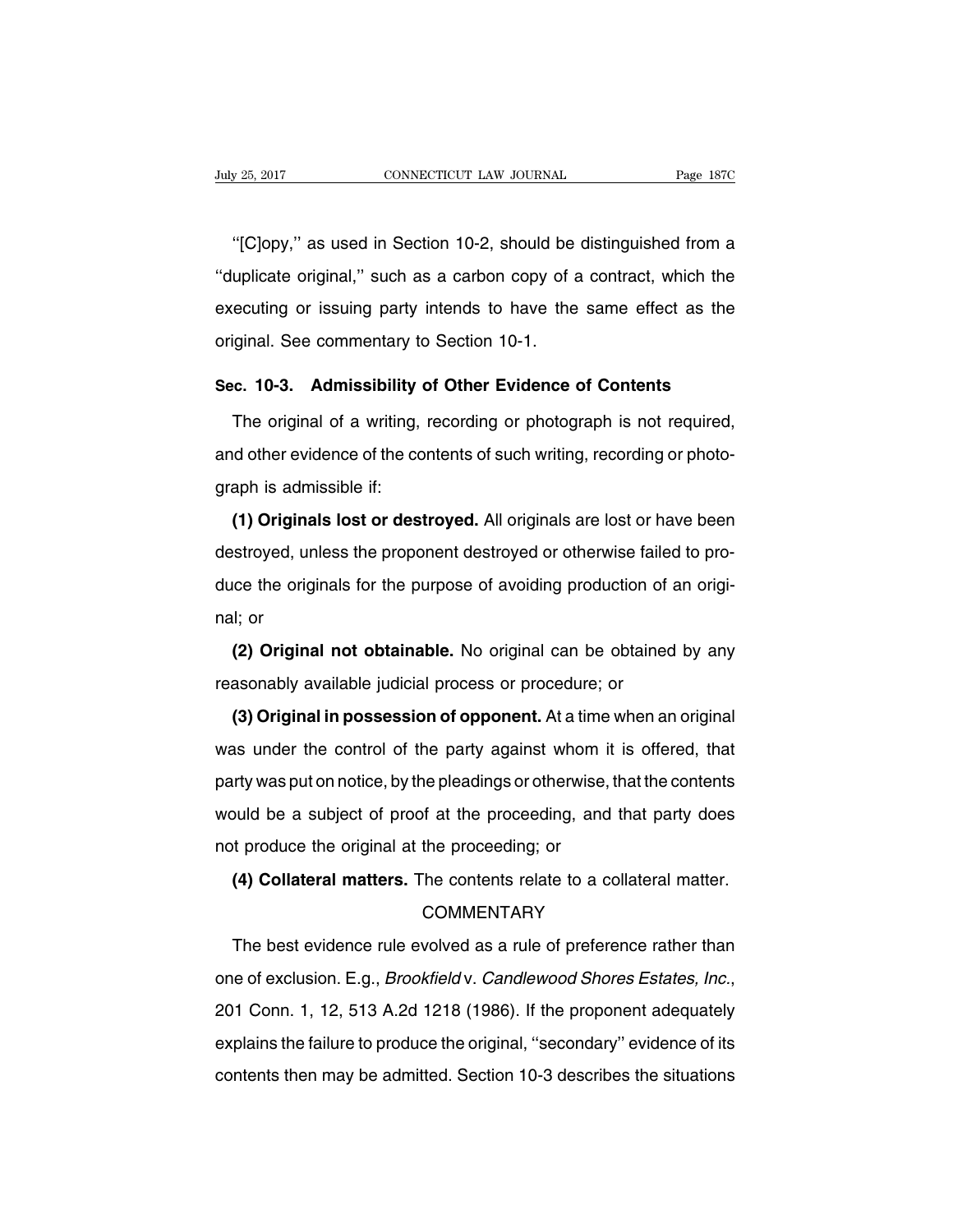under which production of the original is excused and the admission of secondary evidence is permissible.

Although the issue has yet to be directly addressed, the cases do not appear to recognize degrees of secondary evidence, such as a preference for handwritten copies over oral testimony. See Sears v. Howe, 80 Conn. 414, 416–17, 68 A. 983 (1908). **[**See generally C. Tait & J. LaPlante Connecticut Evidence (2d Ed. 1988) § 10.12, pp. 307–308.**]** Section 10-3 recognizes no degrees of secondary evidence and thus any available evidence otherwise admissible may be utilized in proving contents once production of the original is excused under Section 10-3.

#### **(1) Originals lost or destroyed.**

Subdivision (1) reflects the rule in Woicicky v. Anderson, 95 Conn. 534, 536, 111 A. 896 (1920). A proponent ordinarily proves loss or destruction by demonstrating a diligent but fruitless search for the lost item; see State v. Castelli, 92 Conn. 58, 69–70, 101 A. 476 (1917); Elwell v. Mersick, 50 Conn. 272, 275-76 (1882); see also Host America Corp. v. Ramsey, 107 Conn. App. 849, 855–56, 947 A.2d 957, cert. denied, 289 Conn. 904, 957 A.2d 870 (2008); or by producing a witness with personal knowledge of destruction. See Richter v. Drenckhahn, 147 Conn. 496, 502, 163 A.2d 109 (1960).

The proponent is not precluded from offering secondary evidence when the purpose in losing or destroying the original is not to avoid production thereof. Mahoney v. Hartford Investment Corp., 82 Conn. 280, 287, 73 A. 766 (1909); Bank of the United States v. Sill, 5 Conn. 106, 111 (1823).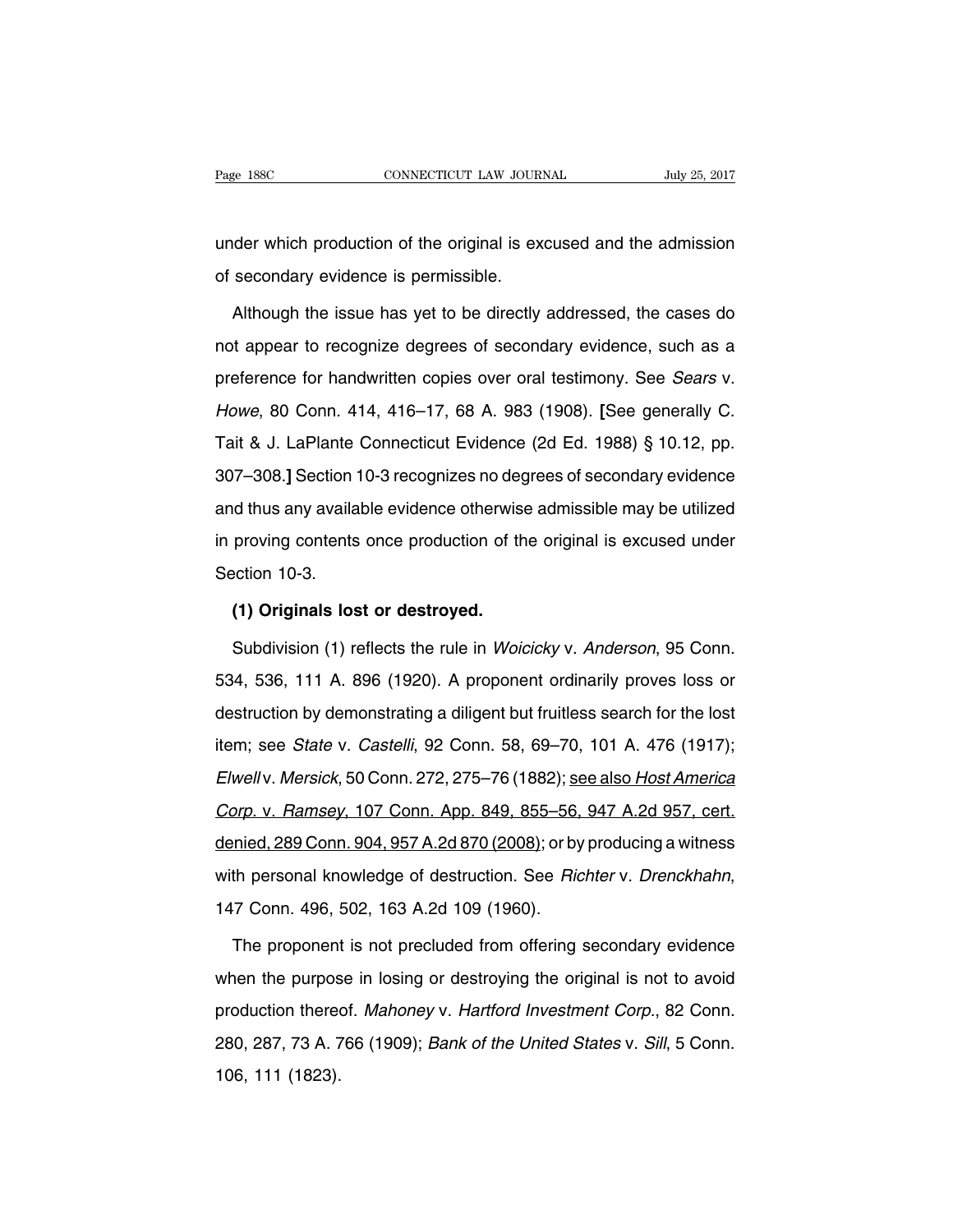## **(2) Original not obtainable.**

Subdivision (2) covers the situation in which a person not a party to the litigation possesses the original and is beyond reasonably available judicial process or procedure. See, e.g., Shepard v. Giddings, 22 Conn. 282, 283–84 (1853); Townsend v. Atwater, 5 Day (Conn.) 298, 306 (1812).

# **(3) Original in possession of opponent.**

Common law excuses the proponent from producing the original when an opposing party in possession of the original is put on notice and fails to produce the original at trial. See, e.g., Richter v. Drenckhahn, supra, 147 Conn. 501; City Bank of New Haven v. Thorp, 78 Conn. 211, 218, 61 A. 428 (1905). Notice need not compel the opponent to produce the original, but merely provides the option to produce the original or face the prospect of the proponent's offer of secondary evidence. Whether notice is formal or informal, it must be reasonable. See British American Ins. Co. v. Wilson, 77 Conn. 559, 564, 60 A. 293 (1905).

## **(4) Collateral matters.**

Subdivision (4) is consistent with Connecticut law. Misisco v. LaMaita, 150 Conn. 680, 685, 192 A.2d 891 (1963); Farr v. Zoning Board of Appeals, 139 Conn. 577, 582, 95 A.2d 792 (1953).

# **Sec. 10-4. Public Records**

The contents of a record, report, statement or data compilation recorded or filed in a public office may be proved by a copy, certified in accordance with applicable law or testified to be correct by a witness who has compared it with the original.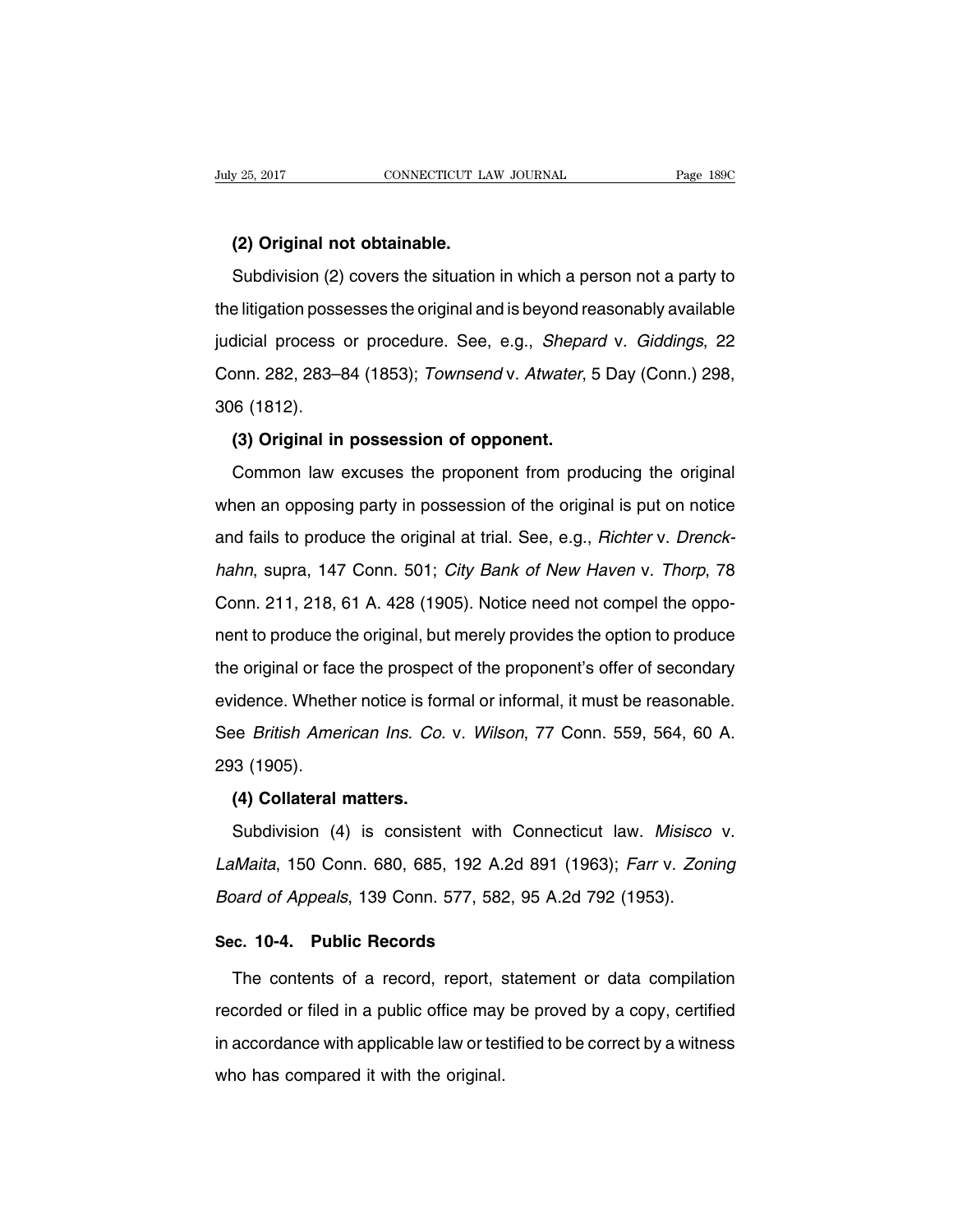# **COMMENTARY**

Section 10-4 recognizes an exception to Section 10-1's requirement of an original for certified or compared copies of certain public records. Based on the impracticability and inconvenience involved in removing original public records from their place of keeping; see Brookfield v. Candlewood Shores Estates, Inc., 201 Conn. 1, 12, 513 A.2d 1218 (1986); Gray v. Davis, 27 Conn. 447, 454 (1858); Connecticut cases have allowed the contents of these documents to be proved by certified copies. E.g., Brown v. Connecticut Light & Power Co., 145 Conn. 290, 295–96, 141 A.2d 634 (1958); Lomas & Nettleton Co. v. Waterbury, 122 Conn. 228, 234–35, 188 A. 433 (1936). Allowing proof of contents by compared copies represents a departure from prior case law that is in accord with the modern trend. E.g., Fed. R. Evid. 1005.

In addition to this Section, statutory provisions address the use of copies to prove the contents of public records. See, e.g., General Statutes § 52-181.

# **Sec. 10-5. Summaries**

The contents of voluminous writings, recordings or photographs, otherwise admissible, that cannot be conveniently examined in court, may be admitted in the form of a chart, summary or calculation, provided that the originals or copies are available upon request for examination or copying, or both, by other parties at a reasonable time and place.

## **COMMENTARY**

Case law permits the use of summaries to prove the contents of voluminous writings that cannot be conveniently examined in court.